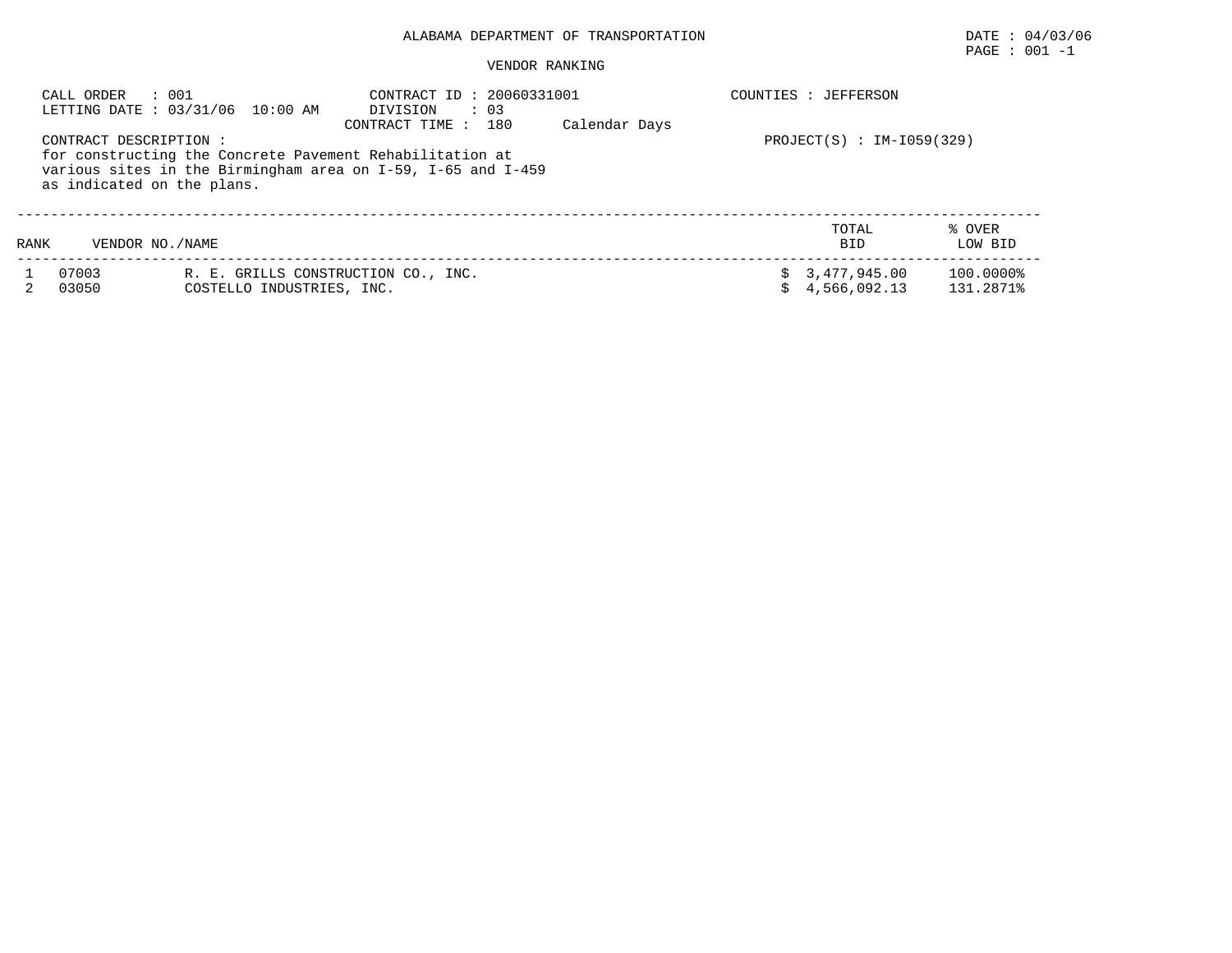| CALL ORDER<br>: 001<br>LETTING DATE: 03/31/06 10:00 AM                                                             |               |      | CONTRACT ID: 20060331001<br>DIVISION<br>$\therefore$ 03            |            |              | COUNTIES : JEFFERSON |                               |        |
|--------------------------------------------------------------------------------------------------------------------|---------------|------|--------------------------------------------------------------------|------------|--------------|----------------------|-------------------------------|--------|
|                                                                                                                    |               |      | (1) 07003<br>R.E. GRILLS CONSTRUCTION CO COSTELLO INDUSTRIES, INC. |            | (2) 03050    |                      | ============================= |        |
| LINE NO / ITEM CODE / ALT<br>ITEM DESCRIPTION                                                                      | OUANTITY      |      | UNIT PRICE                                                         | AMOUNT     | UNIT PRICE   | AMOUNT               | UNIT PRICE                    | AMOUNT |
| SECTION 0001 Total                                                                                                 |               |      |                                                                    |            |              |                      |                               |        |
| 0010 453C000                                                                                                       | 9400.000 SOYD |      | 89.00000                                                           | 836600.00  | 137.77000    | 1295038.00           |                               |        |
| Removal Of Concrete Pavement Slab<br>0020 453D002<br>Concrete Pavement Replacement Slab<br>(Continuous Reinforced) | 2087.000 CUYD |      | 627.00000                                                          | 1308549.00 | 777.69000    | 1623039.03           |                               |        |
| 0030 454A000<br>Cleaning And Sealing Concrete Pavement,<br>Type I, Joints                                          | 292160.000 LF |      | 1.80000                                                            | 525888.00  | 1.55000      | 452848.00            |                               |        |
| 0040 454A004<br>Cleaning And Sealing Concrete Pavement,<br>Type I, Joints (Longitudinal Edge<br>Joints)            | 121764.000 LF |      | 1.15000                                                            | 140028.60  | 0.61000      | 74276.04             |                               |        |
| 0050 600A000<br>Mobilization                                                                                       |               | LUMP | 150000.00000                                                       | 150000.00  | 507059.83000 | 507059.83            |                               |        |
| 0055 603A002                                                                                                       | $1.000$ EACH  |      | 23000.00000                                                        | 23000.00   | 21140.35000  | 21140.35             |                               |        |
| Furnishing Type 3 Field Office<br>0060 605A001                                                                     | 18201.000 LF  |      | 9.90000                                                            | 180189.90  | 14.27000     | 259728.27            |                               |        |
| Pavement Edge Drain<br>0070 605B000                                                                                | 61.000 EACH   |      | 440.00000                                                          | 26840.00   | 373.69000    | 22795.09             |                               |        |
| Special Underdrain Outlet, Type A<br>0080 665J000                                                                  | 610.000 LF    |      | 3.80000                                                            | 2318.00    | 4.10000      | 2501.00              |                               |        |
| Silt Fence, Type A<br>0090 6650001                                                                                 | 610.000 LF    |      | 1,00000                                                            | 610.00     | 2.05000      | 1250.50              |                               |        |
| Silt Fence Removal<br>0100 665Q001<br>20 Inch Wattle                                                               | 180.000 LF    |      | 8.00000                                                            | 1440.00    | 7.18000      | 1292.40              |                               |        |
| 0110 701A080<br>Solid White, Class 2T, Type A Traffic<br>Stripe (6" Wide)                                          | 17.000 MILE   |      | 950.00000                                                          | 16150.00   | 974.36000    | 16564.12             |                               |        |
| 0120 701A081<br>Solid Yellow, Class 2T, Type A Traffic<br>Stripe (6" Wide)                                         | 15.000 MILE   |      | 950.00000                                                          | 14250.00   | 974.36000    | 14615.40             |                               |        |
| 0130 701A082<br>Broken White, Class 2T, Type A Traffic<br>Stripe (6" Wide)                                         | 29.000 MILE   |      | 450.00000                                                          | 13050.00   | 461.54000    | 13384.66             |                               |        |
| 0140 705A030<br>Pavement Markers, Class A-H, Type 2-C                                                              | 2846.000 EACH |      | 5.50000                                                            | 15653.00   | 5.64000      | 16051.44             |                               |        |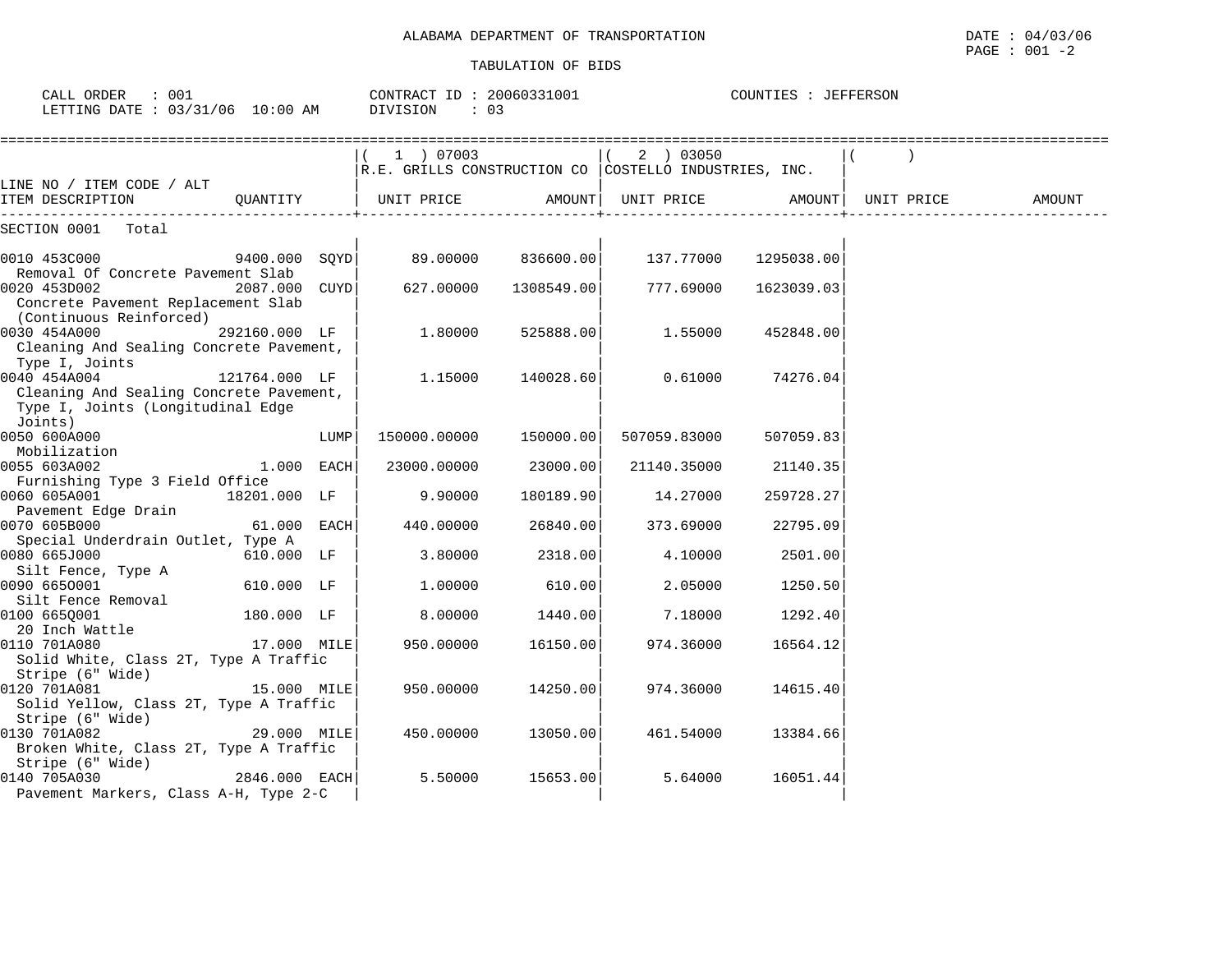| 001<br>ORDER<br>CALL                                                                                                                                           | 20060331001<br>CONTRACT ID | COUNTIES<br>JEFFERSON |
|----------------------------------------------------------------------------------------------------------------------------------------------------------------|----------------------------|-----------------------|
| $: 03/31/06$ 10<br>10:00 AM<br>LETTING DATE<br>the contract of the contract of the contract of the contract of the contract of the contract of the contract of | DIVISION<br>- ^ ^<br>. U   |                       |

|                                                                               |              | 1 ) 07003                                                                                               |                      | $(2)$ 03050                                           |                            |      |
|-------------------------------------------------------------------------------|--------------|---------------------------------------------------------------------------------------------------------|----------------------|-------------------------------------------------------|----------------------------|------|
| LINE NO / ITEM CODE / ALT                                                     |              | $\mathbb R. \mathbb E$ . GRILLS CONSTRUCTION CO $ \texttt{COSTELLO} \texttt{INDUSTRIES}, \texttt{INC}.$ |                      |                                                       |                            |      |
| ITEM DESCRIPTION                                                              |              | QUANTITY   UNIT PRICE AMOUNT  UNIT PRICE AMOUNT  UNIT PRICE AMOUNT                                      |                      |                                                       |                            |      |
| 0150 705A031                                                                  |              | 5046.000 EACH 5.50000                                                                                   |                      | 27753.00 5.64000                                      | 28459.44                   |      |
| Pavement Markers, Class A-H, Type 1-A<br>0160 705A032                         |              | 931.000 EACH $\vert$ 5.50000  5120.50  5.64000  5250.84                                                 |                      |                                                       |                            |      |
| Pavement Markers, Class A-H, Type 1-B<br>$3.000$ EACH<br>0170 728A000         |              | 18000.00000                                                                                             | 54000.00             | 3774.53000                                            | 11323.59                   |      |
| Truck Mounted Impact Attenuator Unit<br>0180 740B000                          |              | $3800.000$ $\texttt{SQFT}$ $\vert$ $9.00000$                                                            | 34200.00             | 9.23000                                               | 35074.00                   |      |
| Construction Signs<br>$49.000$ SQFT<br>0190 740C000                           |              | 10.00000                                                                                                | 490.00               | 10.26000                                              | 502.74                     |      |
| Special Construction Signs                                                    |              |                                                                                                         |                      |                                                       |                            |      |
| 0200 740D000<br>Channelizing Drums                                            | 534.000 EACH | 60.00000                                                                                                | 32040.00             | 61.54000                                              | 32862.36                   |      |
| $15.000$ EACH<br>0210 740F002                                                 |              | 185.00000                                                                                               | 2775.00              | 189.74000                                             | 2846.10                    |      |
| Barricades, Type III<br>$15.000$ EACH<br>0220 7401005                         |              |                                                                                                         | 300.00000 4500.00    |                                                       | 307.69000 4615.35          |      |
| Warning Lights, Type B (Detachable Head                                       |              |                                                                                                         |                      |                                                       |                            |      |
| 0230 741C010 5.000 EACH<br>Portable Sequential Arrow And Chevron<br>Sign Unit |              |                                                                                                         | 3500.00000 17500.00  | 2369.23000                                            | 11846.15                   |      |
| $3.000$ EACH<br>0240 742A001<br>Portable Changeable Message Sign, Type        |              |                                                                                                         | 15000.00000 45000.00 | 9692.31000                                            | 29076.93                   |      |
| LUMP<br>0250 998A000<br>Construction Fuel (Maximum Bid Limited                |              |                                                                                                         | $0.00000$ 0.00       | 82650.50000                                           | 82650.50                   |      |
| To \$ 175,000.00)<br>SECTION TOTALS                                           |              |                                                                                                         | \$3,477,945.00]      |                                                       | $\frac{1}{2}$ 4,566,092.13 | 0.00 |
| CONTRACT TOTALS                                                               |              |                                                                                                         |                      | $\frac{1}{2}$ 3,477,945.00 $\frac{1}{2}$ 4,566,092.13 |                            | \$   |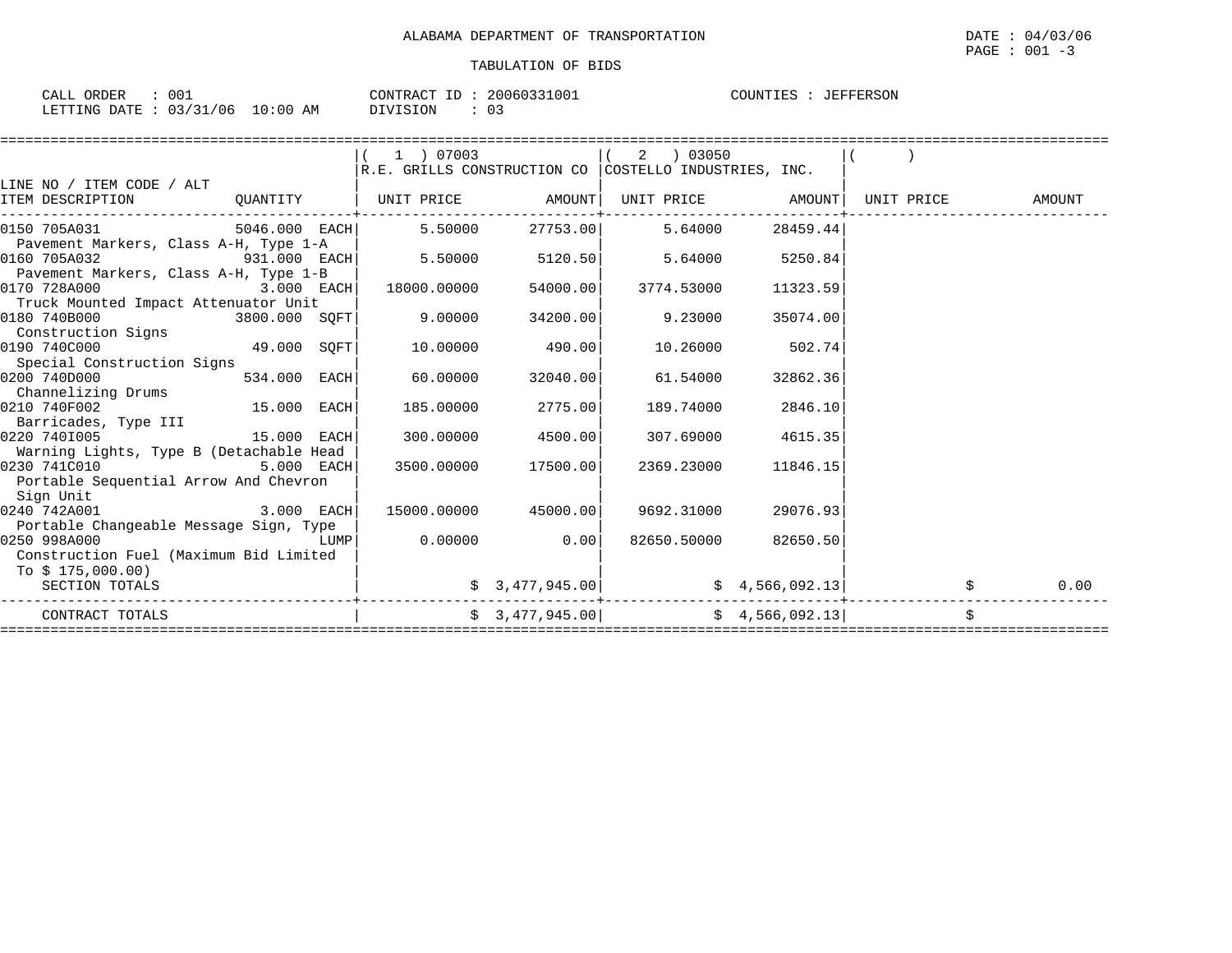## ALABAMA DEPARTMENT OF TRANSPORTATION DATE : 04/03/06

# $\texttt{PAGE}$  :  $004$  -1

#### VENDOR RANKING

|      | : 004<br>CALL ORDER<br>LETTING DATE: 03/31/06 10:00 AM |                                                                                                                        | : 06<br>DIVISION                         | CONTRACT ID: 20060331004                         |    |                              | COUNTIES : MONTGOMERY  |  |  |  |
|------|--------------------------------------------------------|------------------------------------------------------------------------------------------------------------------------|------------------------------------------|--------------------------------------------------|----|------------------------------|------------------------|--|--|--|
|      | CONTRACT DESCRIPTION :<br>Length 0.660 mi.             | for constructing the Bridge Replacement and Approaches on<br>SR-3 (West Boulevard) at the CSXT Railroad in Montgomery. |                                          | (available days)<br>$PROJECT(S) : BRF-0003(520)$ |    |                              |                        |  |  |  |
| RANK | VENDOR NO. / NAME                                      |                                                                                                                        |                                          |                                                  |    | TOTAL<br><b>BID</b>          | % OVER<br>LOW BID      |  |  |  |
|      | 30020<br>13099                                         | MCINNIS, LLC                                                                                                           | W.S. NEWELL AND SONS AND NEWELL AND BUSH |                                                  | Ŝ. | 4,518,020.58<br>5,222,101.20 | 100.0000%<br>115.5838% |  |  |  |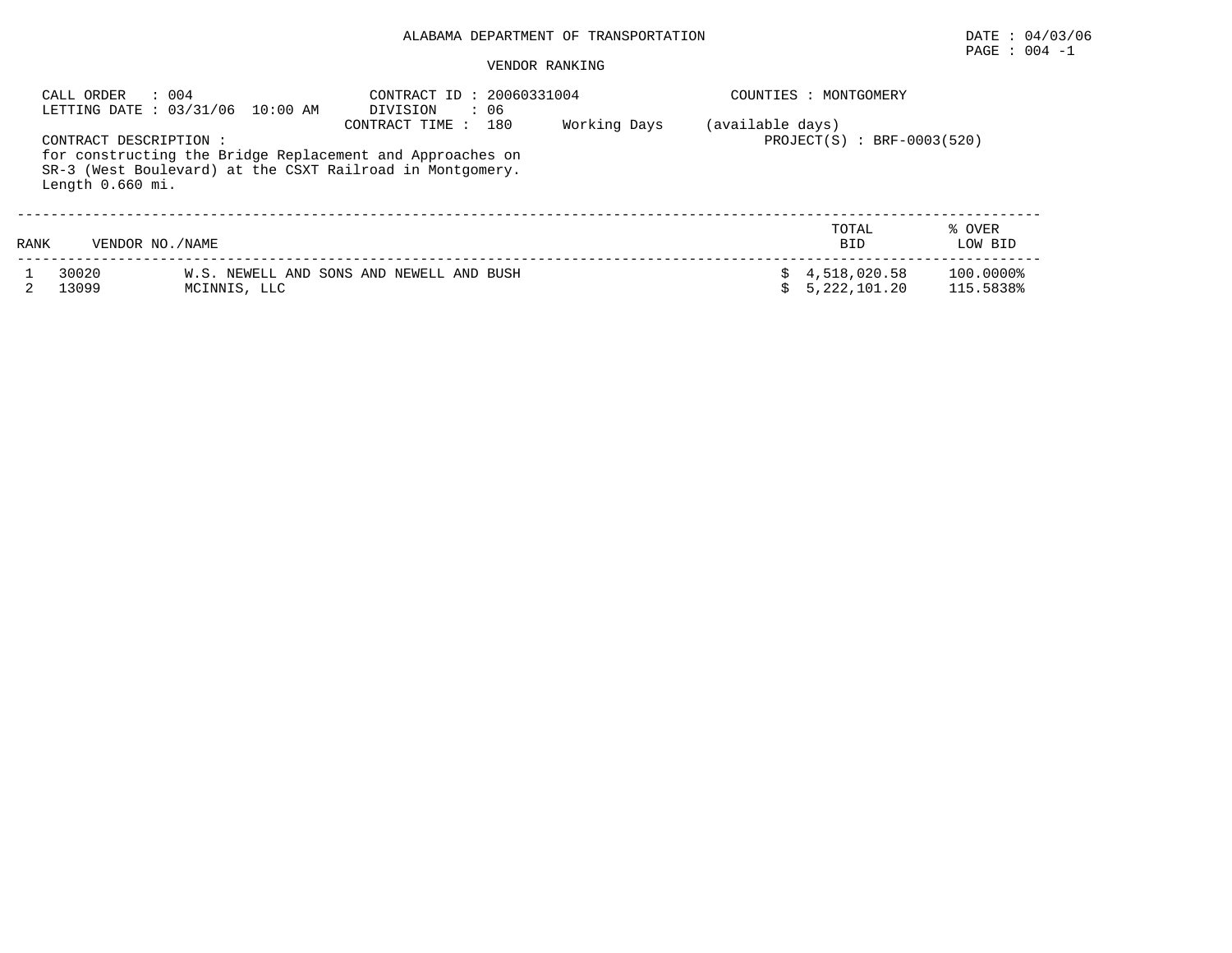| CALL ORDER : 004<br>LETTING DATE : 03/31/06 10:00 AM                                                                                 |                | CONTRACT ID: 20060331004<br>DIVISION<br>: 06 |                                           | COUNTIES : MONTGOMERY |                    |           |                    |        |
|--------------------------------------------------------------------------------------------------------------------------------------|----------------|----------------------------------------------|-------------------------------------------|-----------------------|--------------------|-----------|--------------------|--------|
|                                                                                                                                      |                |                                              | W.S. NEWELL & SONS AND NEWE  MCINNIS, LLC |                       | ( 2 ) 13099        |           |                    |        |
| LINE NO / ITEM CODE / ALT<br>ITEM DESCRIPTION                                                                                        | OUANTITY       |                                              | UNIT PRICE                                |                       | AMOUNT  UNIT PRICE |           | AMOUNT  UNIT PRICE | AMOUNT |
| SECTION 0001 Total                                                                                                                   |                |                                              |                                           |                       |                    |           |                    |        |
| 0010 201A002<br>Clearing And Grubbing (Maximum<br>Allowable Bid \$ 4000 Per Acre) (Approx.<br>3 Acres)                               |                | LUMP                                         | 12000.00000                               | 12000.00              | 12000.00000        | 12000.00  |                    |        |
| 0020 201C000                                                                                                                         |                | LUMP                                         | 5000.00000                                | 5000.00               | 2000.00000         | 2000.00   |                    |        |
| Clearing<br>0030 206A000<br>Removal Of Old Bridge, Station 30+69.16                                                                  |                | LUMP                                         | 20000.00000                               | 20000.00              | 195000.00000       | 195000.00 |                    |        |
| 0040 206D000                                                                                                                         | 119.000 LF     |                                              | 10.60000                                  | 1261.40               | 7.50000            | 892.50    |                    |        |
| Removing Pipe<br>0050 206D001<br>Removing Guardrail                                                                                  | 4305.000 LF    |                                              | 3.00000                                   | 12915.00              | 3.00000            | 12915.00  |                    |        |
| 0060 206E008                                                                                                                         | 8.000 EACH     |                                              | 250.00000                                 | 2000.00               | 275.00000          | 2200.00   |                    |        |
| Removing Guardrail End Anchor (All Type<br>0070 210A000                                                                              | 5884.000 CUYD  |                                              | 5.25000                                   | 30891.00              | 5.50000            | 32362.00  |                    |        |
| Unclassified Excavation<br>0080 210D011                                                                                              | 64030.000 CUYD |                                              | 7.00000                                   | 448210.00             | 7.50000            | 480225.00 |                    |        |
| Borrow Excavation (A-4 Or Better)<br>0090 210D025                                                                                    | 9303.000 CUYD  |                                              | 7.13000                                   | 66330.39              | 8.75000            | 81401.25  |                    |        |
| Borrow Excavation (Improved Roadbed)<br>0100 214A000                                                                                 | 233.000 CUYD   |                                              | 6.36000                                   | 1481.88               | 10.00000           | 2330.00   |                    |        |
| Structure Excavation<br>0110 214B001                                                                                                 | 106.000 CUYD   |                                              | 37.42000                                  | 3966.52               | 50.00000           | 5300.00   |                    |        |
| Foundation Backfill, Commercial<br>0120 215A000                                                                                      | 392.000 CUYD   |                                              | 10.00000                                  | 3920.00               | 20.00000           | 7840.00   |                    |        |
| Unclassified Bridge Excavation<br>0130 215B000<br>Cofferdams Or Sheeting And Shoring, Sta                                            |                | LUMP                                         | 75000.00000                               | 75000.00              | 100000.00000       | 100000.00 |                    |        |
| $30 + 54.00$<br>0140 230A000                                                                                                         | 113.000 RBST   |                                              | 458.00000                                 | 51754.00              | 375.00000          | 42375.00  |                    |        |
| Roadbed Processing<br>0150 301A004<br>Crushed Aggregate Base Course, Type B,                                                         | 9156.000 SOYD  |                                              | 6.13000                                   | 56126.28              | 4.85000            | 44406.60  |                    |        |
| Plant Mixed, 4" Compacted Thickness<br>0160 301A012<br>Crushed Aggregate Base Course, Type B,<br>Plant Mixed, 6" Compacted Thickness | 15840.000 SOYD |                                              | 8.98000                                   | 142243.20             | 6.80000            | 107712.00 |                    |        |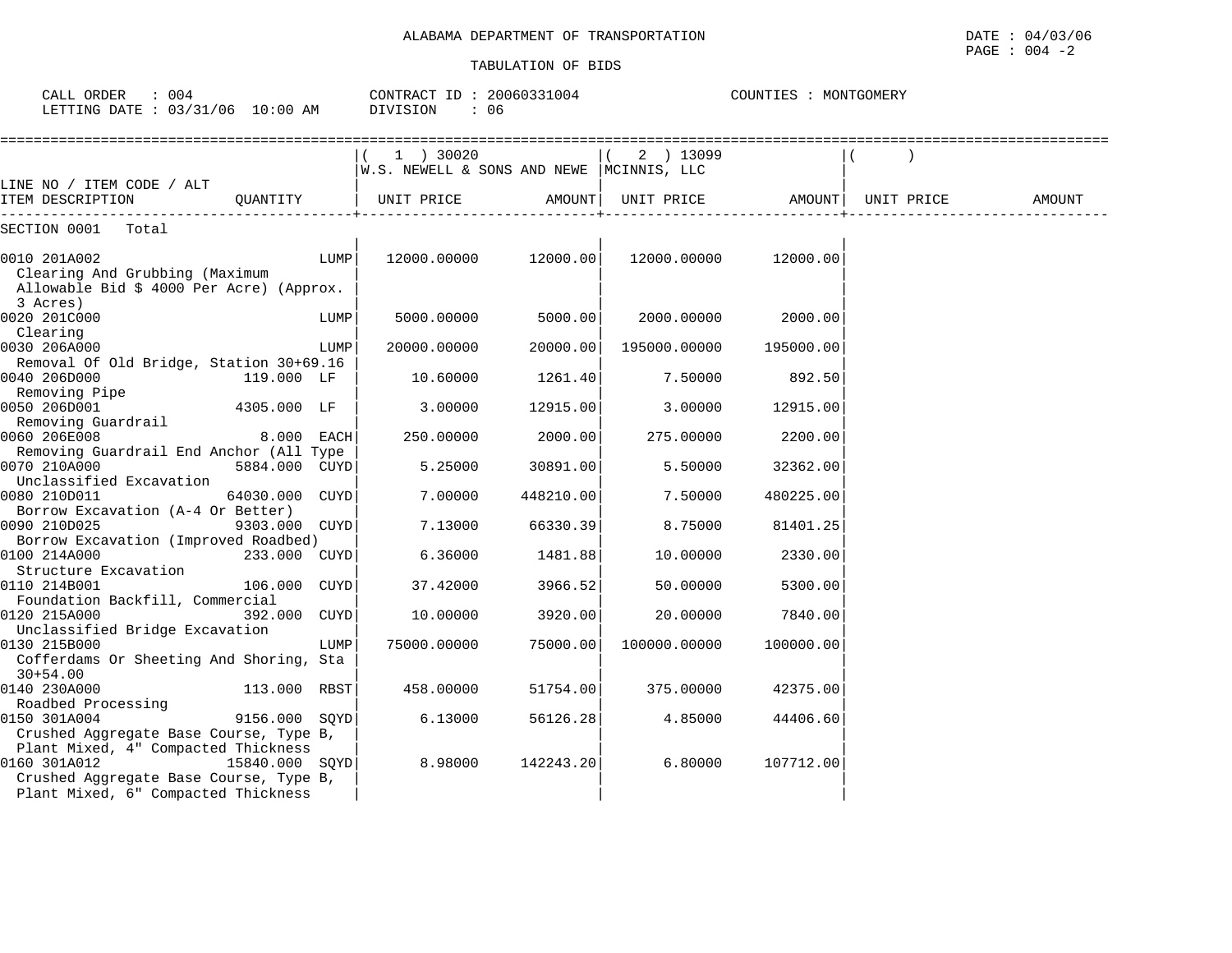| ORDER<br>CALI<br>004                    | 20060331004<br>CONTRACT<br>$\mathbf{L}$ | MONTGOMERY<br>COUNTIE |
|-----------------------------------------|-----------------------------------------|-----------------------|
| 03/31/06<br>10:00<br>LETTING DATE<br>ΑM | <b>DIVISION</b><br>-U 6                 |                       |

|                                                                                                                                          |                |     | 1 ) 30020                                 |           | 2 ) 13099  |           |            |        |
|------------------------------------------------------------------------------------------------------------------------------------------|----------------|-----|-------------------------------------------|-----------|------------|-----------|------------|--------|
|                                                                                                                                          |                |     | W.S. NEWELL & SONS AND NEWE  MCINNIS, LLC |           |            |           |            |        |
| LINE NO / ITEM CODE / ALT<br>ITEM DESCRIPTION                                                                                            | OUANTITY       |     | UNIT PRICE                                | AMOUNT    | UNIT PRICE | AMOUNT    | UNIT PRICE | AMOUNT |
| 0170 305B060<br>Crushed Aggregate, Section 825, For<br>Miscellaneous Use                                                                 | 11.000 TON     |     | 100.00000                                 | 1100.00   | 65.00000   | 715.00    |            |        |
| 0180 401A000<br>Bituminous Treatment A                                                                                                   | 17666.000 SOYD |     | 0.70000                                   | 12366.20  | 0.70000    | 12366.20  |            |        |
| 0190 401B113<br>Bituminous Treatment E, PG64-22 (With<br>Polymer Additive)                                                               | 11041.000 SOYD |     | 2.85000                                   | 31466.85  | 2.90000    | 32018.90  |            |        |
| 0200 405A000<br>Tack Coat                                                                                                                | 2311.000 GAL   |     | 1.50000                                   | 3466.50   | 1.50000    | 3466.50   |            |        |
| 0210 424A281<br>Superpave Bituminous Concrete Wearing<br>Surface Layer, 3/4" Maximum Aggregate<br>Size Mix, ESAL Range E                 | 1895.000 TON   |     | 55.30000                                  | 104793.50 | 55.30000   | 104793.50 |            |        |
| 0220 424A361<br>Superpave Bituminous Concrete Wearing<br>Surface Layer, 3/4" Maximum Aggregate<br>Size Mix, ESAL Range C/D               | 715.000 TON    |     | 66.35000                                  | 47440.25  | 66.35000   | 47440.25  |            |        |
| 0230 424B281<br>Superpave Bituminous Concrete Upper<br>Binder Layer, 1" Maximum Aggregate Size                                           | 3466.000 TON   |     | 54.75000                                  | 189763.50 | 54.75000   | 189763.50 |            |        |
| Mix, ESAL Range E<br>0240 424B581<br>Superpave Bituminous Concrete Lower<br>Binder Layer, 1" Maximum Aggregate Size<br>Mix, ESAL Range E | 2895.000 TON   |     | 50.45000                                  | 146052.75 | 50.45000   | 146052.75 |            |        |
| 0250 424B585<br>Superpave Bituminous Concrete Lower<br>Binder Layer, Patching, 1" Maximum<br>Aggregate Size Mix, ESAL Range E            | 50.000 TON     |     | 60.00000                                  | 3000.00   | 60.00000   | 3000.00   |            |        |
| 0260 424B589<br>Superpave Bituminous Concrete Lower<br>Binder Layer, Leveling, 1" Maximum<br>Aggregate Size Mix, ESAL Range E            | 3235.000       | TON | 51.70000                                  | 167249.50 | 51.70000   | 167249.50 |            |        |
| 0270 424B651<br>Superpave Bituminous Concrete Upper<br>Binder Layer, 1" Maximum Aggregate Size<br>Mix, ESAL Range C/D                    | 1313.000 TON   |     | 54.85000                                  | 72018.05  | 54.85000   | 72018.05  |            |        |
| 0280 424B681<br>Superpave Bituminous Concrete Lower<br>Binder Layer, 1" Maximum Aggregate Size<br>Mix, ESAL Range C/D                    | 1267.000 TON   |     | 55.50000                                  | 70318.50  | 55.50000   | 70318.50  |            |        |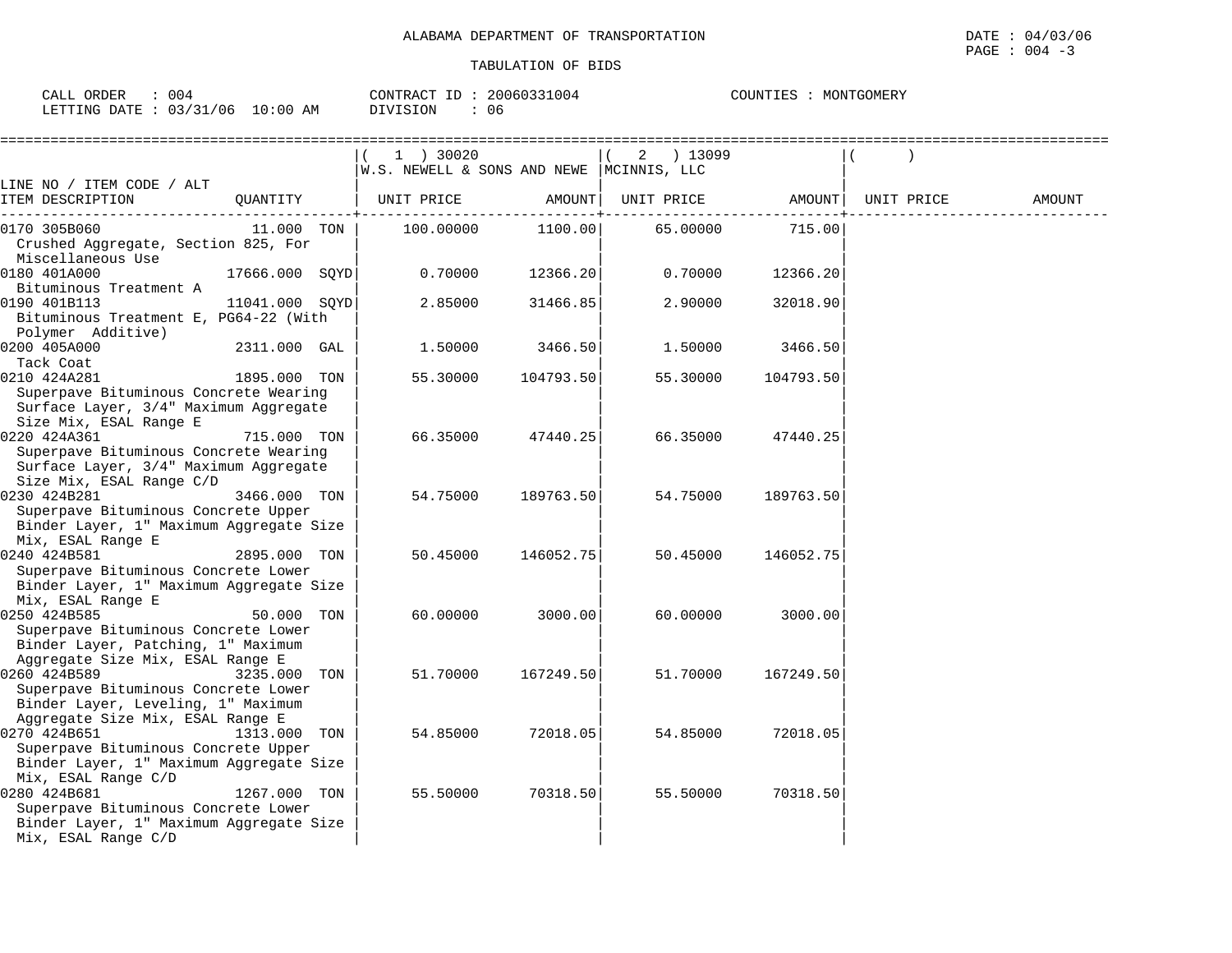$\text{CALL}$  ORDER : 004 CONTRACT ID : 20060331004

Pretensioned-Prestressed Concrete

Pretensioned-Prestressed Concrete Girders, Type III (Specialty Item) COUNTIES : MONTGOMERY

| LETTING DATE: 03/31/06 10:00 AM DIVISION : 06                                                                               |               |      |                                                        |                 |                         |           |                                |        |
|-----------------------------------------------------------------------------------------------------------------------------|---------------|------|--------------------------------------------------------|-----------------|-------------------------|-----------|--------------------------------|--------|
|                                                                                                                             |               |      | 1 ) 30020<br>W.S. NEWELL & SONS AND NEWE  MCINNIS, LLC |                 | $(2)$ 13099             |           |                                |        |
| LINE NO / ITEM CODE / ALT<br>ITEM DESCRIPTION                                                                               |               |      | QUANTITY   UNIT PRICE AMOUNT                           |                 |                         |           | UNIT PRICE AMOUNT   UNIT PRICE | AMOUNT |
| 0290 428B000<br>Scoring Bituminous Pavement Surface By<br>Rolling                                                           |               |      | 6593.000 LF   0.20000                                  |                 | 1318.60 0.20000 1318.60 |           |                                |        |
| 0300 450B000 318.000 SOYD<br>Reinforced Cement Concrete Bridge End<br>Slab                                                  |               |      |                                                        | 25440.00        | 100.00000               | 31800.00  |                                |        |
| 0310 502A000<br>Steel Reinforcement                                                                                         | 93300.000 LB  |      | 0.85000                                                | 79305.00        | 1.30000                 | 121290.00 |                                |        |
| 0320 502B000<br>Steel Reinforcement For Bridge<br>Superstructure, Sta. 30+54.00,                                            |               | LUMP | 105000.00000                                           | 105000.00       | 135000.00000            | 135000.00 |                                |        |
| 0330 505A002                                                                                                                | 2.000 EACH    |      | 2000.00000                                             | 4000.00         | 4000.00000              | 8000.00   |                                |        |
| Steel Test Piles (HP 12x53)<br>0340 505B057<br>Static Loading Tests (HP 12x53)                                              | 2.000 EACH    |      | 2000.00000                                             | 4000.00         | 1000.00000              | 2000.00   |                                |        |
| 0350 505B087 300 350 505<br>Dynamic Loading Tests (HP 12x53)                                                                | 2.000 EACH    |      | 2000.00000                                             | 4000.00         | 1000.00000              | 2000.00   |                                |        |
| 0360 505M002<br>Steel Piling Furnished And Driven (HP<br>12x53)                                                             | 4638.000 LF   |      | 29.00000                                               | 134502.00       | 36.00000                | 166968.00 |                                |        |
| 13600.000 LB<br>0370 508A000<br>Structural Steel                                                                            |               |      | 1,90000                                                | 25840.00        | 5,00000                 | 68000.00  |                                |        |
| 466.000 CUYD<br>0380 510A000                                                                                                |               |      | 400.00000                                              | 186400.00       | 650.00000               | 302900.00 |                                |        |
| Bridge Substructure Concrete, Class A<br>0390 510C051<br>Bridge Concrete Superstructure, Sta.<br>30+54.00, Approx. 451CU YD |               | LUMP | 200000.00000                                           | 200000.00       | 300000.00000            | 300000.00 |                                |        |
| 0400 510E000<br>Grooving Concrete Bridge Decks                                                                              | 1540.000 SQYD |      |                                                        | 3.00000 4620.00 | 8.00000                 | 12320.00  |                                |        |
| 0410 511A071<br>Elastomeric Bearing Type 4 (Mark VB2)                                                                       | 48.000 EACH   |      | 235.00000                                              | 11280.00        | 200.00000               | 9600.00   |                                |        |
| 0420 511A072<br>Elastomeric Bearing Type 4 (Mark VB3)                                                                       | 24.000 EACH   |      | 310.00000                                              | 7440.00         | 200.00000               | 4800.00   |                                |        |
| 0430 513B004                                                                                                                | 1276.000 LF   |      | 125.00000                                              | 159500.00       | 95.00000                | 121220.00 |                                |        |

Girders, Type II (Specialty Item) |<br>0440 513B005 129480.00 1996.000 LF 140.00000 139440.00 130.00000 129480.00

096.000 LF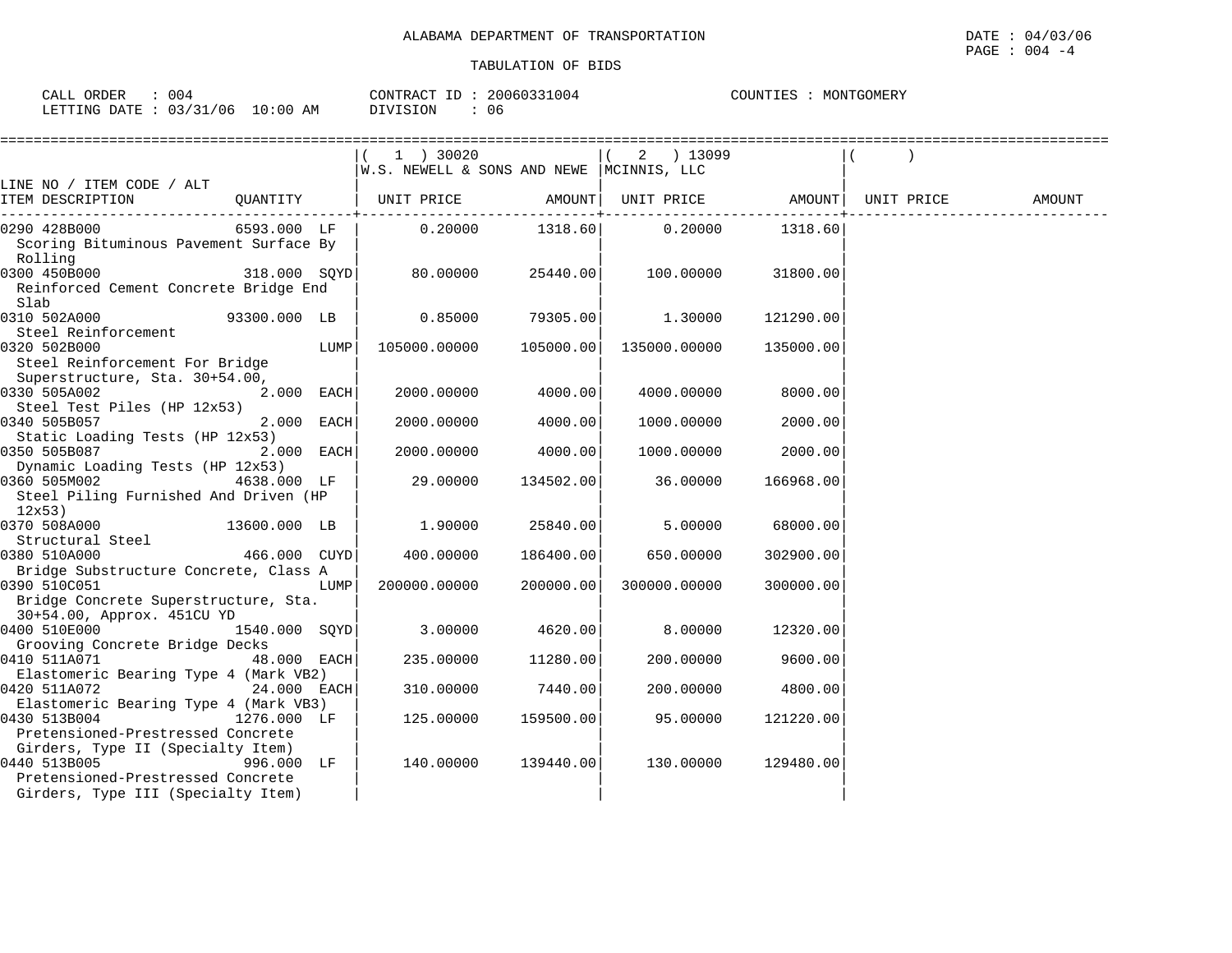| CALL ORDER                      | 20060331004    | COUNTIES   |
|---------------------------------|----------------|------------|
| 004                             | CONTRACT ID:   | MONTGOMERY |
| LETTING DATE: 03/31/06 10:00 AM | DIVISION<br>06 |            |

|                                                                                                                      |              |      | W.S. NEWELL & SONS AND NEWE  MCINNIS, LLC |           | 2 ) 13099    |           |            |        |
|----------------------------------------------------------------------------------------------------------------------|--------------|------|-------------------------------------------|-----------|--------------|-----------|------------|--------|
| LINE NO / ITEM CODE / ALT<br>ITEM DESCRIPTION                                                                        |              |      |                                           |           |              |           | UNIT PRICE | AMOUNT |
| 0450 530A002<br>24" Roadway Pipe (Class 3 R.C.)                                                                      | 165.000 LF   |      | 75.00000  12375.00  58.50000              |           |              | 9652.50   |            |        |
| 0460 530A005<br>42" Roadway Pipe (Class 3 R.C.)                                                                      | 49.000 LF    |      | 110.00000                                 | 5390.00   | 125.00000    | 6125.00   |            |        |
| 0470 530B002<br>29" Span, 18" Rise Roadway Pipe (Class<br>3 R.C.                                                     | 113.000 LF   |      | 75.00000                                  | 8475.00   | 67.50000     | 7627.50   |            |        |
| 0480 600A000<br>Mobilization                                                                                         |              | LUMP | 390703.74000                              | 390703.74 | 367540.00000 | 367540.00 |            |        |
| 0490 605B000<br>Special Underdrain Outlet, Type A                                                                    | $6.000$ EACH |      | 477.00000 2862.00                         |           | 1000.00000   | 6000.00   |            |        |
| 0500 606A000<br>6" Underdrain Pipe                                                                                   | 1000.000 LF  |      | 13.25000                                  | 13250.00  | 15.00000     | 15000.00  |            |        |
| 0510 609A000<br>$1395.000$ SQYD<br>Aggregate Slope Protection                                                        |              |      | 10.00000                                  | 13950.00  | 20.00000     | 27900.00  |            |        |
| 0520 609B000 1414.000 SQYD<br>Geotextile Filter For Aggregate Slope<br>Protection                                    |              |      | 3.50000                                   | 4949.00   | 5.00000      | 7070.00   |            |        |
| 0530 619A006                                                                                                         | $2.000$ EACH |      | 1100.00000                                | 2200.00   | 1100.00000   | 2200.00   |            |        |
| 42" Roadway Pipe End Treatment, Class 1<br>0540 619B017<br>29" Span, 18" Rise Roadway Pipe End<br>Treatment, Class 1 | $2.000$ EACH |      | 650.00000                                 | 1300.00   | 650.00000    | 1300.00   |            |        |
| 0550 621A000<br>Junction Boxes, Type 1, 1P Or 5                                                                      | $1.000$ EACH |      | 2150.00000                                | 2150.00   | 2150.00000   | 2150.00   |            |        |
| 0560 621A001<br>Junction Boxes, Type 1, 2P Or 5                                                                      | 2.000 EACH   |      | 2450.00000                                | 4900.00   | 2450.00000   | 4900.00   |            |        |
| 0570 621B001<br>Junction Box Units, Type 1, 2P Or 5                                                                  | $2.000$ EACH |      | 550.00000                                 | 1100.00   | 550.00000    | 1100.00   |            |        |
| 0580 621C015<br>Inlets, Type S1 Or S3 (1 Wing)                                                                       | 1.000 EACH   |      | 2250.00000                                | 2250.00   | 2250.00000   | 2250.00   |            |        |
| 0590 621C017<br>Inlets, Type S1 Or S3 (2 Wing)                                                                       | 1.000 EACH   |      | 2450.00000                                | 2450.00   | 2450.00000   | 2450.00   |            |        |
| 0600 621D015<br>Inlet Units, Type S1 Or S3                                                                           | $1.000$ EACH |      | 550.00000                                 | 550.00    | 550.00000    | 550.00    |            |        |
| 0610 623C000<br>Combination Curb & Gutter, Type C                                                                    | 561.000 LF   |      | 16.50000                                  | 9256.50   | 16.50000     | 9256.50   |            |        |
| 0620 630A001<br>3925.000 LF<br>Steel Beam Guardrail, Class A, Type 2                                                 |              |      | 15.00000                                  | 58875.00  | 17.00000     | 66725.00  |            |        |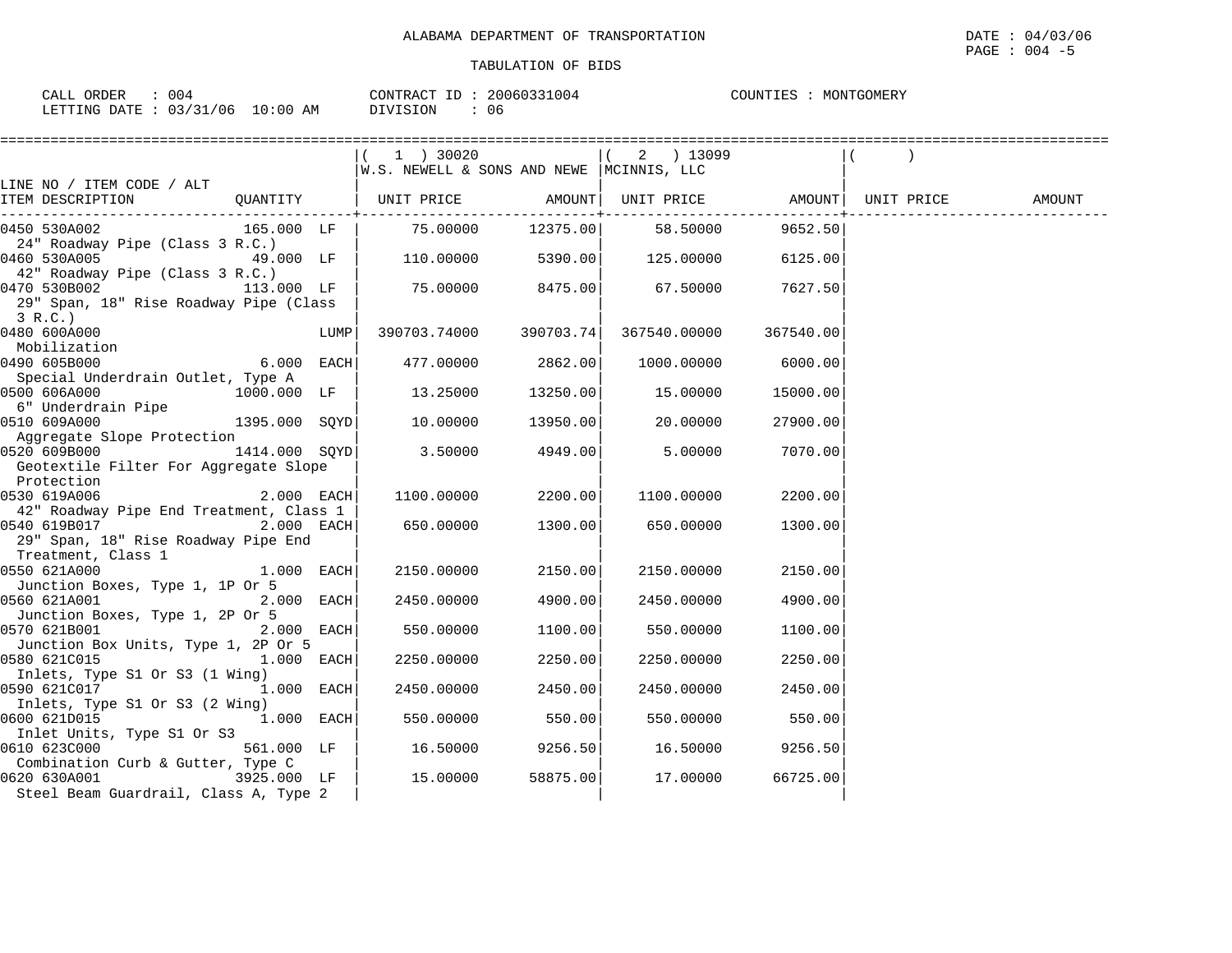| 004<br>CALI<br>ORDER                                |             | ו ב חידות∩ר<br>$\sqrt{2}$<br>RAI | 11004<br>$3006033$ | TGOMERY<br>550375<br>COUNTIES<br>$.$ JN T $\leftrightarrow$<br>ᆠᄗ |
|-----------------------------------------------------|-------------|----------------------------------|--------------------|-------------------------------------------------------------------|
| /31/06<br>22/<br>RTTING DATE<br><b>PRITING</b><br>ັ | AΜ<br>10:00 | "STON<br>.111<br>∸∽              | 06                 |                                                                   |

| =========================                                             |               | ================                           |                       |                    |           |            |        |
|-----------------------------------------------------------------------|---------------|--------------------------------------------|-----------------------|--------------------|-----------|------------|--------|
|                                                                       |               |                                            |                       | $(2)$ 13099        |           |            |        |
|                                                                       |               | W.S. NEWELL & SONS AND NEWE   MCINNIS, LLC |                       |                    |           |            |        |
| LINE NO / ITEM CODE / ALT                                             |               |                                            |                       |                    |           |            |        |
| ITEM DESCRIPTION                                                      |               |                                            | -------------------+- | UNIT PRICE AMOUNT  |           | UNIT PRICE | AMOUNT |
| 0630 630C003                                                          | $4.000$ EACH  | 1300.00000                                 | 5200.00               | 1400.00000         | 5600.00   |            |        |
| Guardrail End Anchor, Type 13                                         |               |                                            |                       |                    |           |            |        |
| 0640 630C050                                                          | 4.000 EACH    | 1800.00000                                 | 7200.00               | 1900.00000 7600.00 |           |            |        |
| Guardrail End Anchor, Type 20 Series                                  |               |                                            |                       |                    |           |            |        |
| 0650 634E003<br>Industrial Fence, 7.33 Feet High,                     | 194.000 LF    | 55.00000                                   | 10670.00              | 56.00000           | 10864.00  |            |        |
| Special Mounting                                                      |               |                                            |                       |                    |           |            |        |
| 0660 641A688                                                          | 24.000 LF     | 115.13000                                  | 2763.12               | 106.00000          | 2544.00   |            |        |
| 12 Inch Ductile Iron Water Main Laid<br>(Restrained Joint)            |               |                                            |                       |                    |           |            |        |
| 0670 641A698                                                          | 832.000 LF    | 163.40000                                  | 135948.80             | 175.00000          | 145600.00 |            |        |
| 24 Inch Ductile Iron Water Main Laid                                  |               |                                            |                       |                    |           |            |        |
| (Restrained Joint)                                                    |               |                                            |                       |                    |           |            |        |
| 0680 641C500<br>6975.000 LB                                           |               | 7.38000                                    | 51475.50              | 10.00000           | 69750.00  |            |        |
| Ductile Iron Fittings                                                 |               |                                            |                       |                    |           |            |        |
| 0690 641K528                                                          | 2.000 EACH    | 13616.82000                                | 27233.64              | 5525.00000         | 11050.00  |            |        |
| 24 Inch Butterfly Valve With Box                                      |               |                                            |                       |                    |           |            |        |
| 0700 641L500                                                          | 16.000 CUYD   | 215.60000                                  | 3449.60               | 2000.00000         | 32000.00  |            |        |
| Concrete for Water Mains (Thrust Blocks<br>0710 649A680<br>300.000 LF |               | 700.00000                                  | 210000.00             | 925.00000          | 277500.00 |            |        |
| 48 Inch Steel Encasement Pipe, Type 2                                 |               |                                            |                       |                    |           |            |        |
| Installation                                                          |               |                                            |                       |                    |           |            |        |
| 0720 650A000                                                          | 2000.000 CUYD | 8.00000                                    | 16000.00              | 10.00000           | 20000.00  |            |        |
| Topsoil                                                               |               |                                            |                       |                    |           |            |        |
| 0730 652A100                                                          | 10.000 ACRE   | 450.00000                                  | 4500.00               | 570.00000          | 5700.00   |            |        |
| Seeding                                                               |               |                                            |                       |                    |           |            |        |
| 0740 652C000                                                          | 8.000 ACRE    | 45.00000                                   | 360.00                | 100.00000          | 800.00    |            |        |
| Mowing                                                                |               |                                            |                       |                    |           |            |        |
| 0750 654A000                                                          | 36.000 SOYD   | 3.50000                                    | 126.00                | 20.00000           | 720.00    |            |        |
| Solid Sodding                                                         |               |                                            |                       |                    |           |            |        |
| 0760 656A010                                                          | 10.000 ACRE   | 350.00000                                  | 3500.00               | 500.00000          | 5000.00   |            |        |
| Mulching                                                              |               |                                            |                       |                    |           |            |        |
| 0770 659A036<br>90675.000 SOYD                                        |               | 1.25000                                    | 113343.75             | 1.50000            | 136012.50 |            |        |
| Rolled Erosion Control Product, Type                                  |               |                                            |                       |                    |           |            |        |
| (2D)                                                                  |               |                                            |                       |                    |           |            |        |
| 0780 665C000                                                          | 329.000 LF    | 21.00000                                   | 6909.00               | 50.00000           | 16450.00  |            |        |
| 15" Temporary Pipe<br>0790 665E000                                    | 4218.000 SOYD | 0.01000                                    | 42.18                 | 0.20000            | 843.60    |            |        |
| Polyethylene                                                          |               |                                            |                       |                    |           |            |        |
|                                                                       |               |                                            |                       |                    |           |            |        |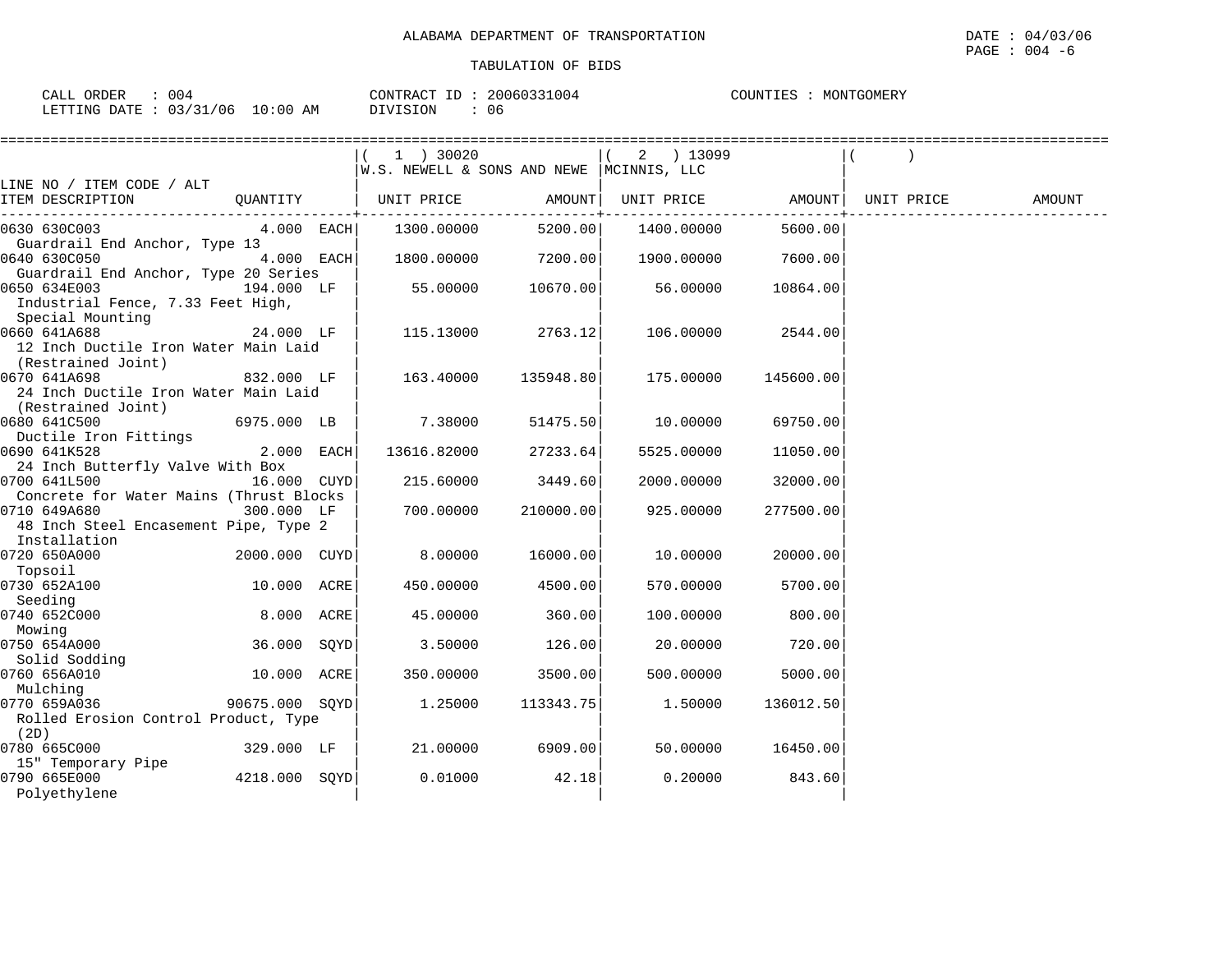| CALL ORDER                           | 20060331004    | COUNTIES : |
|--------------------------------------|----------------|------------|
| 004                                  | CONTRACT ID:   | MONTGOMERY |
| $10:00$ AM<br>LETTING DATE: 03/31/06 | DIVISION<br>06 |            |

|                                                                         |              |      | ============                               |          |                   | ============ |            |        |
|-------------------------------------------------------------------------|--------------|------|--------------------------------------------|----------|-------------------|--------------|------------|--------|
|                                                                         |              |      | 1 ) 30020                                  |          | $(2)$ 13099       |              |            |        |
|                                                                         |              |      | W.S. NEWELL & SONS AND NEWE   MCINNIS, LLC |          |                   |              |            |        |
| LINE NO / ITEM CODE / ALT                                               |              |      |                                            |          |                   |              |            |        |
| ITEM DESCRIPTION                                                        |              |      | QUANTITY   UNIT PRICE AMOUNT               |          | UNIT PRICE AMOUNT |              | UNIT PRICE | AMOUNT |
| 0800 665G000                                                            | 500.000 EACH |      | 0.01000                                    | 5.00     | 5.00000           | 2500.00      |            |        |
| Sand Bags                                                               |              |      |                                            |          |                   |              |            |        |
| 0810 665J000                                                            | 7571.000 LF  |      | 5.00000                                    | 37855.00 | 3.50000           | 26498.50     |            |        |
| Silt Fence, Type A                                                      |              |      |                                            |          |                   |              |            |        |
| 0820 665K000                                                            | 603.000 CUYD |      | 15.00000                                   | 9045.00  | 15.00000          | 9045.00      |            |        |
| Drainage Sump Excavation                                                |              |      |                                            |          |                   |              |            |        |
| 0830 6650001                                                            | 7571.000 LF  |      | 0.50000                                    | 3785.50  | 0.50000           | 3785.50      |            |        |
| Silt Fence Removal                                                      |              |      |                                            |          |                   |              |            |        |
| 0840 665Q001                                                            | 140.000 LF   |      | 12.00000                                   | 1680.00  | 9.00000           | 1260.00      |            |        |
| 20 Inch Wattle<br>0850 665T000                                          | 2109.000 LF  |      | 1.00000                                    | 2109.00  | 3.00000           | 6327.00      |            |        |
| Temporary Earth Berms                                                   |              |      |                                            |          |                   |              |            |        |
| 0860 666A001                                                            | 7.000 ACRE   |      | 0.01000                                    | 0.07     | 6.00000           | 42.00        |            |        |
| Pest Control Treatment                                                  |              |      |                                            |          |                   |              |            |        |
| 0870 672B000                                                            | 100.000 LB   |      | 14.00000                                   | 1400.00  | 65.00000          | 6500.00      |            |        |
| Flocculant Powder                                                       |              |      |                                            |          |                   |              |            |        |
| 0880 680A000                                                            |              | LUMP | 67000.00000                                | 67000.00 | 143500.00000      | 143500.00    |            |        |
| Engineering Controls                                                    |              |      |                                            |          |                   |              |            |        |
| 0890 701A028                                                            | 2.000 MILE   |      | 2000.00000                                 | 4000.00  | 2100.00000        | 4200.00      |            |        |
| Solid White, Class 2, Type A Traffic                                    |              |      |                                            |          |                   |              |            |        |
| Stripe (0.06" Thick) (6" Wide)                                          |              |      |                                            |          |                   |              |            |        |
| 0900 701A041                                                            | 2.000 MILE   |      | 1250.00000                                 | 2500.00  | 1400.00000        | 2800.00      |            |        |
| Broken White, Class 2, Type A Traffic                                   |              |      |                                            |          |                   |              |            |        |
| Stripe (0.09" Thick) (6" Wide)                                          |              |      |                                            |          |                   |              |            |        |
| 0910 701A048                                                            | 2.000 MILE   |      | 2250.00000                                 | 4500.00  | 2400.00000        | 4800.00      |            |        |
| Solid Yellow, Class 2, Type A Traffic<br>Stripe (0.09" Thick) (6" Wide) |              |      |                                            |          |                   |              |            |        |
| 0920 701B009<br>$844.000$ LF                                            |              |      | 2,00000                                    | 1688.00  | 2.10000           | 1772.40      |            |        |
| Dotted Class 2, Type A Traffic Stripe                                   |              |      |                                            |          |                   |              |            |        |
| $(0.09"$ Thick $)(6"$ Wide $)$                                          |              |      |                                            |          |                   |              |            |        |
| 0930 701C000                                                            | 2.000 MILE   |      | 1000.00000                                 | 2000.00  | 1100.00000        | 2200.00      |            |        |
| Broken Temporary Traffic Stripe                                         |              |      |                                            |          |                   |              |            |        |
| 0940 701C001                                                            | 6.000 MILE   |      | 1000.00000                                 | 6000.00  | 1000.00000        | 6000.00      |            |        |
| Solid Temporary Traffic Stripe                                          |              |      |                                            |          |                   |              |            |        |
| 0950 701D007                                                            | 1.000 MILE   |      | 2500.00000                                 | 2500.00  | 2500.00000        | 2500.00      |            |        |
| Solid Traffic Stripe Removed (Paint)                                    |              |      |                                            |          |                   |              |            |        |
| 0960 701D008                                                            | 1.000 MILE   |      | 2500.00000                                 | 2500.00  | 2500.00000        | 2500.00      |            |        |
| Solid Traffic Stripe Removed (Plastic)                                  |              |      |                                            |          |                   |              |            |        |
| 0970 701E003                                                            | 1940.000 LF  |      | 2.50000                                    | 4850.00  | 2.70000           | 5238.00      |            |        |
| Solid Temporary Traffic Stripe (Tape)                                   |              |      |                                            |          |                   |              |            |        |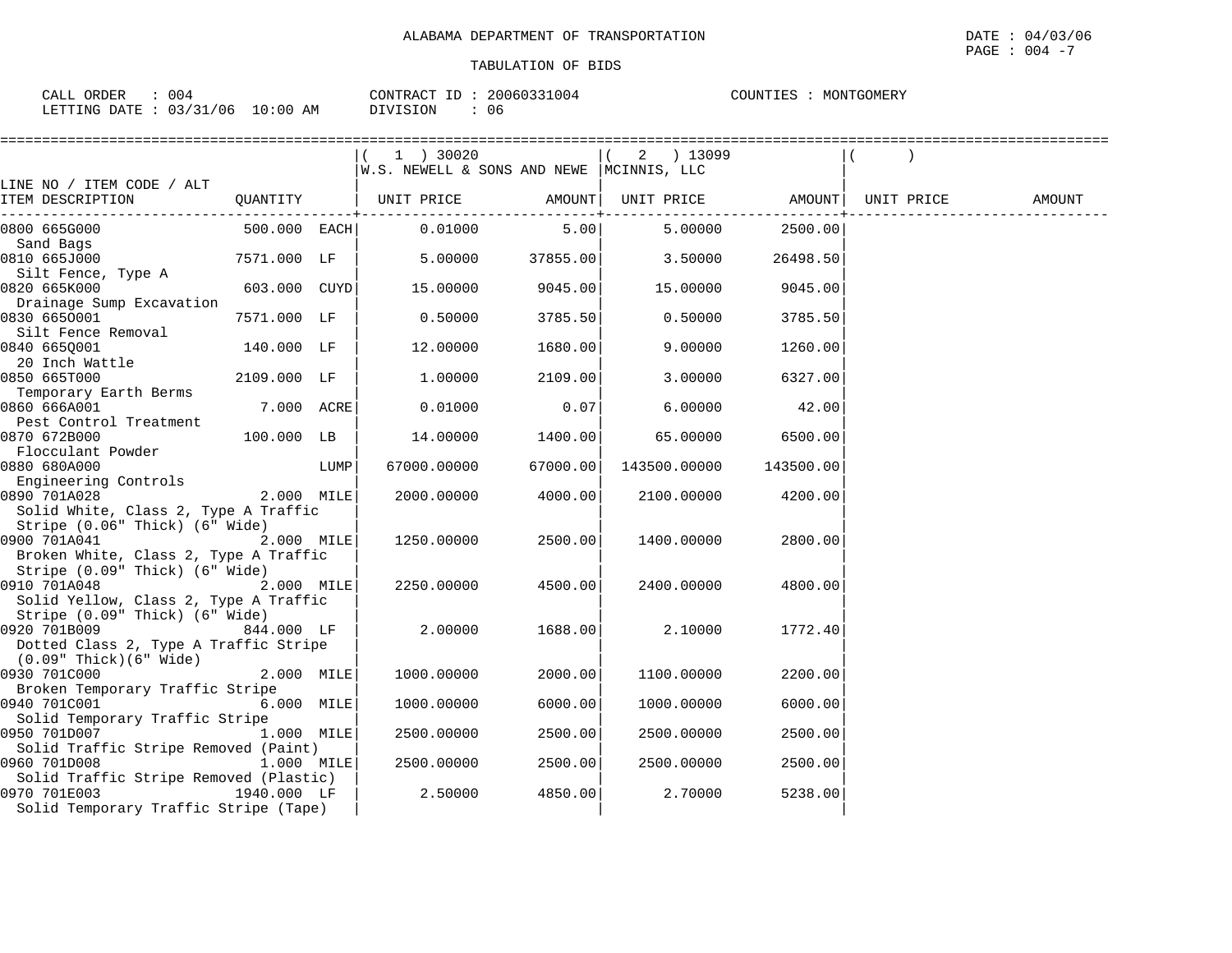| 004<br>ORDER<br>CALL              |            | CONTRACT<br>ID | 20060331004 | COUNTIES<br>MONTGOMERY |
|-----------------------------------|------------|----------------|-------------|------------------------|
| : 03/31/06<br>LETTING DATE<br>⊥ ب | $10:00$ AM | DIVISION       | 06          |                        |

|                                                                                                |               | ==============================                                          |         |                                         |         |        |
|------------------------------------------------------------------------------------------------|---------------|-------------------------------------------------------------------------|---------|-----------------------------------------|---------|--------|
|                                                                                                |               | $(1)$ 30020<br>$ W.S.$ NEWELL & SONS AND NEWE $ MCINNIS, LLC$           |         | ( 2 ) 13099                             |         |        |
| LINE NO / ITEM CODE / ALT<br>ITEM DESCRIPTION                                                  |               | QUANTITY   UNIT PRICE       AMOUNT  UNIT PRICE       AMOUNT  UNIT PRICE |         |                                         |         | AMOUNT |
| 0980 701G121 388.000 LF<br>Broken White, Class 3W, Type A Traffic<br>Stripe (6" Wide)          |               |                                                                         |         | $5.00000$ $1940.00$ $5.50000$ $2134.00$ |         |        |
| 0990 701G125<br>Solid White, Class 3W, Type A Traffic<br>Stripe (6" Wide)                      | 388.000 LF    | 5.00000                                                                 | 1940.00 | 5.50000                                 | 2134.00 |        |
| 1000 701G133<br>Solid Yellow, Class 3W, Type A Traffic<br>Stripe (6" Wide)                     |               | 5.00000                                                                 | 3880.00 | 5.20000                                 | 4035.20 |        |
| 1010 701H002<br>Solid Traffic Stripe Removed (Tape)                                            | 1940.000 LF   | 1.50000                                                                 | 2910.00 | 1.60000                                 | 3104.00 |        |
| 1020 703A002<br>Traffic Control Markings, Class 2, Type<br>A                                   | 1886.000 SQFT | 3.25000                                                                 | 6129.50 | 3.80000                                 | 7166.80 |        |
| 1030 703A010<br>Traffic Control Markings, Class 3W,<br>Type A                                  | 117.000 SOFT  | 17.00000                                                                | 1989.00 | 20.00000                                | 2340.00 |        |
| 1040 703B002<br>Traffic Control Legends, Class 2, Type                                         | 90.000 SOFT   | 4.00000                                                                 | 360.00  | 4.20000                                 | 378.00  |        |
| 1050 703D001<br>Temporary Traffic Control Markings                                             | 1886.000 SQFT | 1.50000                                                                 | 2829.00 | 1.85000                                 | 3489.10 |        |
| 1060 705A011<br>Pavement Markers, Class C, Type 1-A                                            | 175.000 EACH  | 5.00000                                                                 | 875.00  | 5.50000                                 | 962.50  |        |
| 1070 705A012<br>Pavement Markers, Class C, Type 1-B                                            | 808.000 EACH  | 5.00000                                                                 | 4040.00 | 5.50000                                 | 4444.00 |        |
| 1080 705A023<br>Pavement Markers, Class C, Type 2-D                                            | 88.000 EACH   | 5.00000                                                                 | 440.00  | 5.50000                                 | 484.00  |        |
| 1090 705A024<br>Pavement Markers, Class C, Type 2-E                                            | 145.000 EACH  | 5.00000                                                                 | 725.00  | 5.50000                                 | 797.50  |        |
| 1100 705A030                                                                                   | 23.000 EACH   | 5.00000                                                                 | 115.00  | 5.50000                                 | 126.50  |        |
| Pavement Markers, Class A-H, Type 2-C<br>1110 705A031                                          | 85.000 EACH   | 5.00000                                                                 | 425.00  | 5.50000                                 | 467.50  |        |
| Pavement Markers, Class A-H, Type 1-A<br>1120 705A032                                          | 165.000 EACH  | 5.00000                                                                 | 825.00  | 5.50000                                 | 907.50  |        |
| Pavement Markers, Class A-H, Type 1-B<br>1130 705A037                                          | 279.000 EACH  | 5,00000                                                                 | 1395.00 | 5.50000                                 | 1534.50 |        |
| Pavement Markers, Class A-H, Type 2-D<br>1140 705A038<br>Pavement Markers, Class A-H, Type 2-E | 82.000 EACH   | 5.00000                                                                 | 410.00  | 5.50000                                 | 451.00  |        |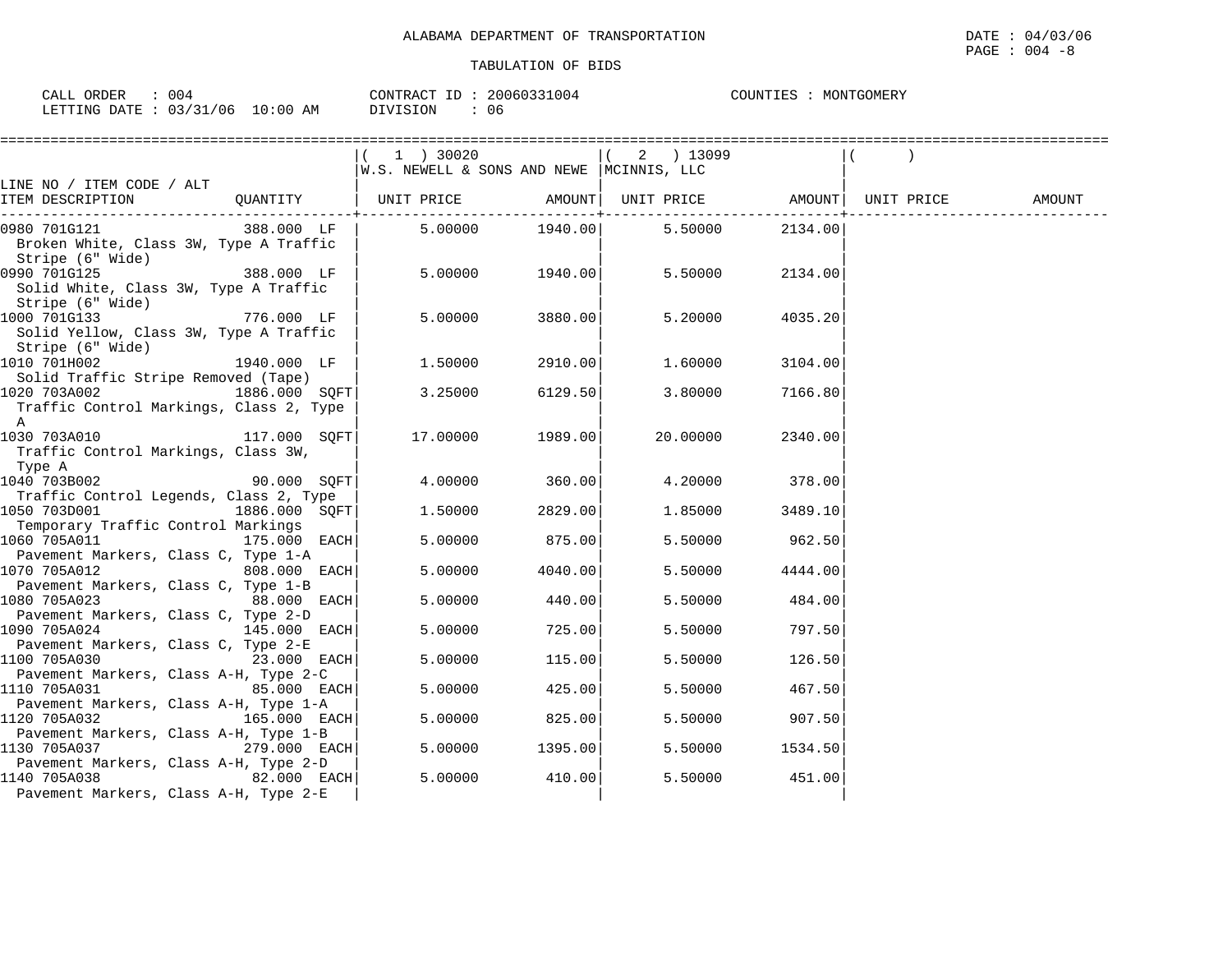|                                                                                 |               |      | 1 ) 30020                                      |           | 2 ) 13099    |           |                   |        |
|---------------------------------------------------------------------------------|---------------|------|------------------------------------------------|-----------|--------------|-----------|-------------------|--------|
|                                                                                 |               |      | $W.S.$ NEWELL & SONS AND NEWE $ MCINNIS, LLC $ |           |              |           |                   |        |
| LINE NO / ITEM CODE / ALT                                                       |               |      |                                                |           |              |           |                   |        |
| ITEM DESCRIPTION                                                                | QUANTITY      |      | UNIT PRICE                                     | AMOUNT    | UNIT PRICE   |           | AMOUNT UNIT PRICE | AMOUNT |
| 1150 707G001                                                                    | $14.000$ EACH |      | 25.00000                                       | 350.00    | 25.00000     | 350.00    |                   |        |
| Barrier Rail Mounted Delineator<br>(Bi-Directional)                             |               |      |                                                |           |              |           |                   |        |
| 1160 709A001<br>Milepost, Type B                                                | $2.000$ EACH  |      | 150.00000                                      | 300.00    | 200.00000    | 400.00    |                   |        |
| 1170 710A115                                                                    | 119.000 SQFT  |      | 15.00000                                       | 1785.00   | 16.50000     | 1963.50   |                   |        |
| Class 4, Aluminum Flat Sign Panels 0.<br>08" Thick Or Steel Flat Sign Panels 14 |               |      |                                                |           |              |           |                   |        |
| Gauge (Type III Or Type IV Background)                                          |               |      |                                                |           |              |           |                   |        |
| 1180 710A126                                                                    | 8.000 SQFT    |      | 18.00000                                       | 144.00    | 20.00000     | 160.00    |                   |        |
| Class 8, Aluminum Flat Sign Panels 0.<br>08" Thick Or Steel Flat Sign Panels 14 |               |      |                                                |           |              |           |                   |        |
| Gauge (Type IX Background)<br>1190 710B001                                      | 182.000 LF    |      | 5.75000                                        | 1046.50   | 6.50000      | 1183.00   |                   |        |
| Roadway Sign Post (#3 "U" Channel<br>Galvanized Steel)                          |               |      |                                                |           |              |           |                   |        |
| 1200 726A000                                                                    | 550.000 LF    |      | 21.50000                                       | 11825.00  | 21.50000     | 11825.00  |                   |        |
| Portable Concrete Safety Barriers, Type<br>6                                    |               |      |                                                |           |              |           |                   |        |
| 1210 740B000                                                                    | 683.000 SOFT  |      | 10.60000                                       | 7239.80   | 10.00000     | 6830.00   |                   |        |
| Construction Signs                                                              |               |      |                                                |           |              |           |                   |        |
| 1220 740D000                                                                    | 110.000 EACH  |      | 63.60000                                       | 6996.00   | 60.00000     | 6600.00   |                   |        |
| Channelizing Drums                                                              |               |      |                                                |           |              |           |                   |        |
| 1230 740E000                                                                    | 100.000 EACH  |      | 15.00000                                       | 1500.00   | 12.00000     | 1200.00   |                   |        |
| Cones (36 Inches High)<br>1240 740F002                                          | 10.000 EACH   |      | 204.15000                                      | 2041.50   | 250.00000    | 2500.00   |                   |        |
| Barricades, Type III                                                            |               |      |                                                |           |              |           |                   |        |
| 1250 7401005                                                                    | 5.000 EACH    |      | 250.00000                                      | 1250.00   | 600.00000    | 3000.00   |                   |        |
| Warning Lights, Type B (Detachable Head                                         |               |      |                                                |           |              |           |                   |        |
| 1260 740L003                                                                    | 9.000 EACH    |      | 75.00000                                       | 675.00    | 75.00000     | 675.00    |                   |        |
| Vertical Panel, Type I (Single-Sided)<br>1270 740L005                           | 36.000 EACH   |      | 109.00000                                      | 3924.00   | 100.00000    | 3600.00   |                   |        |
| Vertical Panel, Type I (Double-Sided)                                           |               |      |                                                |           |              |           |                   |        |
| 1280 740M001<br>$100.000$ EACH<br>Ballast For Cone                              |               |      | 7.70000                                        | 770.00    | 1.00000      | 100.00    |                   |        |
| 1290 741C010                                                                    | $1.000$ EACH  |      | 6500.00000                                     | 6500.00   | 5000.00000   | 5000.00   |                   |        |
| Portable Sequential Arrow And Chevron                                           |               |      |                                                |           |              |           |                   |        |
| Sign Unit                                                                       |               |      |                                                |           |              |           |                   |        |
| 1300 750Z100                                                                    |               | LUMP | 276500.00000                                   | 276500.00 | 227000.00000 | 227000.00 |                   |        |
| Roadway Lighting System (Rehabilitation                                         |               |      |                                                |           |              |           |                   |        |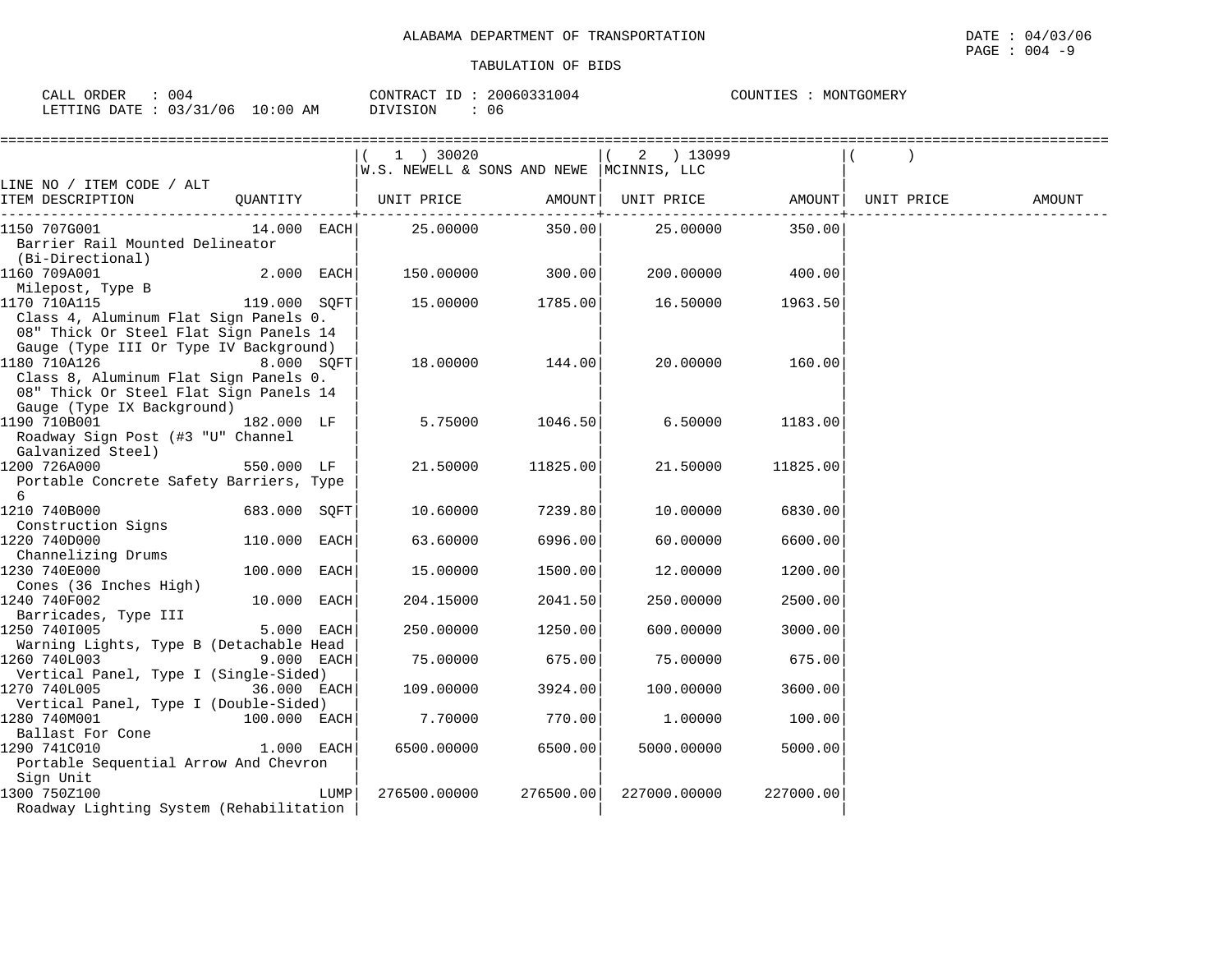| : 004<br>CALL ORDER<br>LETTING DATE: 03/31/06                               | 10:00 AM     |      | CONTRACT ID: 20060331004<br>: 06<br>DIVISION |                       |                   |         | COUNTIES : MONTGOMERY |            |        |
|-----------------------------------------------------------------------------|--------------|------|----------------------------------------------|-----------------------|-------------------|---------|-----------------------|------------|--------|
| LINE NO / ITEM CODE / ALT                                                   |              |      | 1 ) 30020<br>W.S. NEWELL & SONS AND NEWE     |                       | 2<br>MCINNIS, LLC | 13099   |                       |            |        |
| ITEM DESCRIPTION                                                            | OUANTITY     |      | UNIT PRICE                                   | AMOUNT                | UNIT PRICE        |         | AMOUNT                | UNIT PRICE | AMOUNT |
| 1310 998A000<br>Construction Fuel (Maximum Bid Limited<br>To \$ 210,000.00) |              | LUMP | 0.01000                                      | 0.01                  |                   | 1.00000 | 1.00                  |            |        |
| 1320 999 000<br>Trainee Hours At 80 Cents Per Hour                          | 750.000 HOUR |      | 0.80000                                      | 600.00                |                   | 0.80000 | 600.00                |            |        |
| SECTION TOTALS                                                              |              |      |                                              | \$4,518,020.58]       |                   |         | \$5,222,101.20]       |            | 0.00   |
| CONTRACT TOTALS                                                             |              |      |                                              | $\sharp$ 4,518,020.58 |                   |         | \$5,222,101.20        |            |        |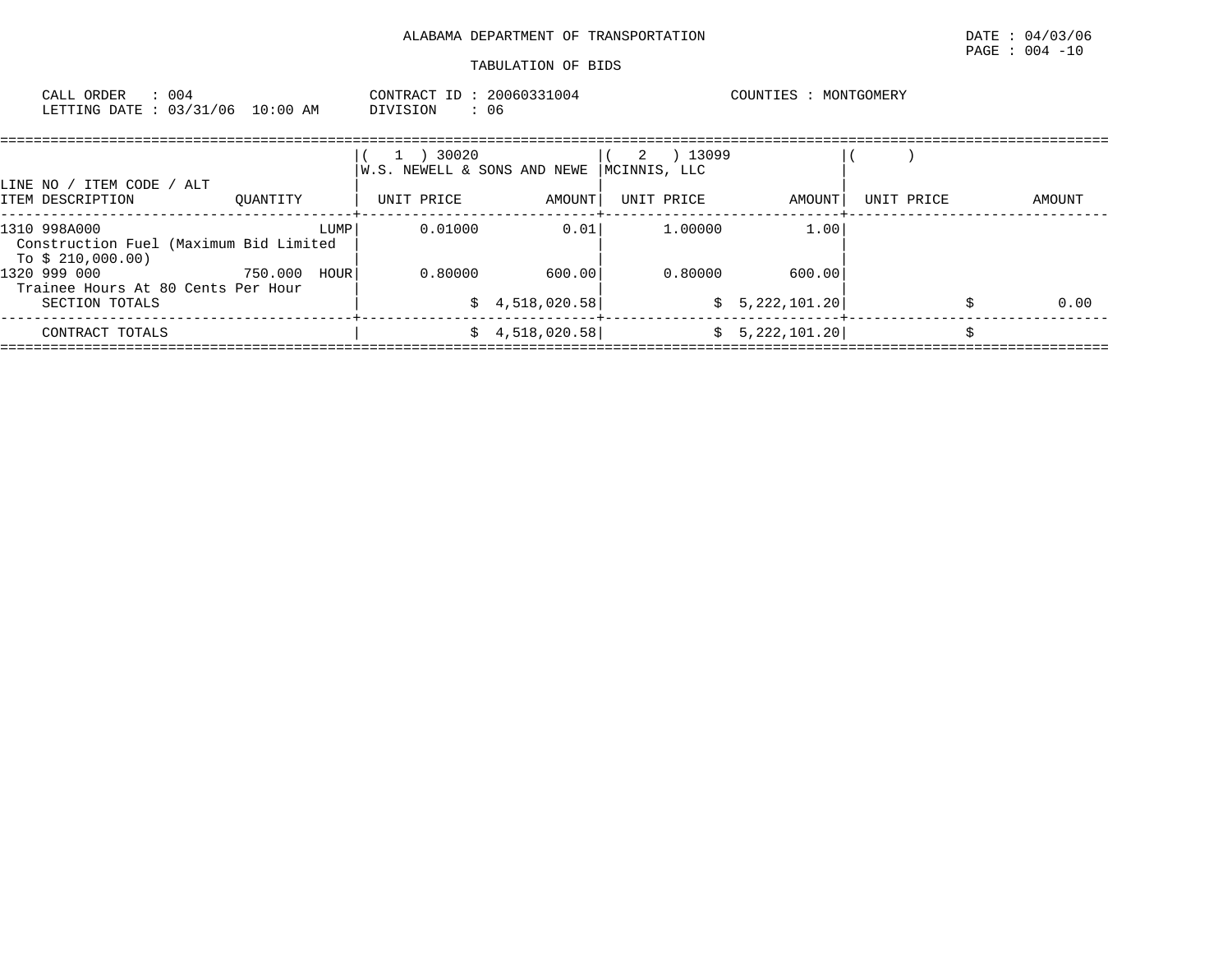## ALABAMA DEPARTMENT OF TRANSPORTATION DATE : 04/03/06

## $\texttt{PAGE}$  : 007 -1

#### VENDOR RANKING

|      | : 007<br>CALL ORDER     | LETTING DATE: 03/31/06 10:00 AM                                                | CONTRACT ID: 20060331007<br>DIVISION<br>$\therefore$ 04                                                                                          |              | COUNTIES : RUSSELL                                    |                                     |
|------|-------------------------|--------------------------------------------------------------------------------|--------------------------------------------------------------------------------------------------------------------------------------------------|--------------|-------------------------------------------------------|-------------------------------------|
|      | CONTRACT DESCRIPTION :  | north of Pittsview. Length 4.800 mi.                                           | CONTRACT TIME : 300<br>for constructing the Base, Pave and Partial Grade and Drain<br>on SR-1 (US-431) (Pittsview Bypass) from north of CR-12 to | Working Days | (available days)<br>$PROJECT(S)$ : NHF-0001(520)      |                                     |
| RANK | VENDOR NO. / NAME       |                                                                                |                                                                                                                                                  |              | TOTAL<br><b>BID</b>                                   | % OVER<br>LOW BID                   |
|      | 01087<br>14001<br>14007 | APAC-SOUTHEAST, INC.<br>NEWELL ROADBUILDERS, INC.<br>W. S. NEWELL & SONS, INC. |                                                                                                                                                  |              | \$10,446,909.59<br>\$10,534,394.10<br>\$10.949.998.52 | 100.0000%<br>100.8374%<br>104.8157% |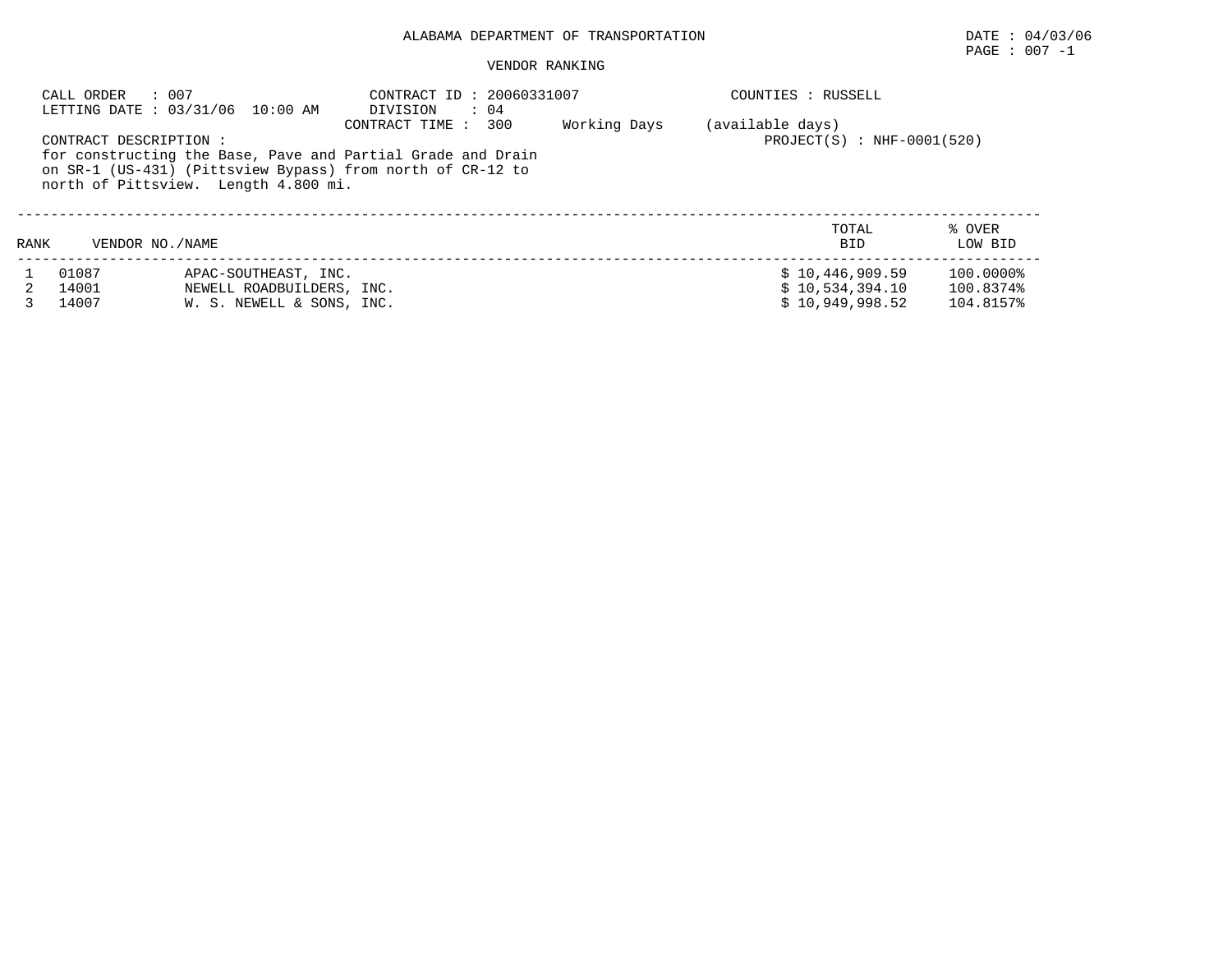| CALL ORDER : 007                |  |          | CONTRACT ID: 20060331007 | COUNTIES : RUSSELL |  |
|---------------------------------|--|----------|--------------------------|--------------------|--|
| LETTING DATE: 03/31/06 10:00 AM |  | DIVISION | : 04                     |                    |  |

|                                                        |                 |             | 1 ) 01087            |            | 2 ) 14001                 |            | 3 ) 14007                 |            |
|--------------------------------------------------------|-----------------|-------------|----------------------|------------|---------------------------|------------|---------------------------|------------|
|                                                        |                 |             | APAC-SOUTHEAST, INC. |            | NEWELL ROADBUILDERS, INC. |            | W. S. NEWELL & SONS, INC. |            |
| LINE NO / ITEM CODE / ALT<br>ITEM DESCRIPTION          | OUANTITY        |             | UNIT PRICE           | AMOUNT     | UNIT PRICE                | AMOUNT     | UNIT PRICE                | AMOUNT     |
|                                                        |                 |             |                      |            |                           |            |                           |            |
| SECTION 0001<br>ROADWAY                                |                 |             |                      |            |                           |            |                           |            |
| 0010 201A002                                           |                 | LUMP        | 8000.00000           | 8000.00    | 20000.00000               | 20000.00   | 20000.00000               | 20000.00   |
| Clearing And Grubbing (Maximum                         |                 |             |                      |            |                           |            |                           |            |
| Allowable Bid \$ 4000 Per                              |                 |             |                      |            |                           |            |                           |            |
| Acre)(Approximately 5 acres)                           |                 |             |                      |            |                           |            |                           |            |
| 0020 206D000                                           | 125.000 LF      |             | 12.50000             | 1562.50    | 4.00000                   | 500.00     | 20.00000                  | 2500.00    |
| Removing Pipe                                          |                 |             |                      |            |                           |            |                           |            |
| 0030 210A000                                           | 6421.000        | CUYD        | 3.63000              | 23308.23   | 9.50000                   | 60999.50   | 6.25000                   | 40131.25   |
| Unclassified Excavation                                |                 |             |                      |            |                           |            |                           |            |
| 0040 210D000                                           | 23614.000       | <b>CUYD</b> | 8.50000              | 200719.00  | 9.50000                   | 224333.00  | 8.46000                   | 199774.44  |
| Borrow Excavation                                      |                 |             |                      |            |                           |            |                           |            |
| 0050 214A000                                           | 91.000          | CUYD        | 15,00000             | 1365.00    | 5.50000                   | 500.50     | 6.00000                   | 546.00     |
| Structure Excavation                                   |                 |             |                      |            |                           |            |                           |            |
| 0060 214B001                                           | 27.000          | CUYD        | 45.00000             | 1215.00    | 40.00000                  | 1080.00    | 47.80000                  | 1290.60    |
| Foundation Backfill, Commercial                        |                 |             |                      |            |                           |            |                           |            |
| 0070 232A009                                           | 230800.000 SOYD |             | 2.40000              | 553920.00  | 3.00000                   | 692400.00  | 2.25000                   | 519300.00  |
| Lime Stabilization, Class 1, 12 Inches                 |                 |             |                      |            |                           |            |                           |            |
| Thick                                                  |                 |             |                      |            |                           |            |                           |            |
| 0080 232B000                                           | 5457.000        | TON         | 112,11000            | 611784.27  | 125.00000                 | 682125.00  | 145.00000                 | 791265.00  |
| Lime                                                   |                 |             |                      |            |                           |            |                           |            |
| 0090 301A005                                           | 77155.000 SQYD  |             | 5.10000              | 393490.50  | 5.60000                   | 432068.00  | 5.12000                   | 395033.60  |
| Crushed Aggregate Base Course, Type B,                 |                 |             |                      |            |                           |            |                           |            |
| Plant Mixed, 4.25" Compacted Thickness<br>0100 301A008 | 199838.000 SQYD |             | 5.35000              | 1069133.30 | 6.50000                   | 1298947.00 | 6.02000                   | 1203024.76 |
| Crushed Aggregate Base Course, Type B,                 |                 |             |                      |            |                           |            |                           |            |
| Plant Mixed, 5" Compacted Thickness                    |                 |             |                      |            |                           |            |                           |            |
| 0110 301A016                                           | 4575.000 SOYD   |             | 9.10000              | 41632.50   | 8.60000                   | 39345.00   | 8.43000                   | 38567.25   |
| Crushed Aggregate Base Course, Type B,                 |                 |             |                      |            |                           |            |                           |            |
| Plant Mixed, 7" Compacted Thickness                    |                 |             |                      |            |                           |            |                           |            |
| 0120 327E001                                           | 30344.000 TON   |             | 50.00000             | 1517200.00 | 42.89000                  | 1301454.16 | 42.89000                  | 1301454.16 |
| Permeable Asphalt Treated Base (PG76-22                |                 |             |                      |            |                           |            |                           |            |
| 0130 401A000                                           | 5000.000 SOYD   |             | 0.75000              | 3750.00    | 0.55000                   | 2750.00    | 0.55000                   | 2750.00    |
| Bituminous Treatment A                                 |                 |             |                      |            |                           |            |                           |            |
| 0140 401A043                                           | 177562.000      | SOYD        | 1.18000              | 209523.16  | 1.25000                   | 221952.50  | 1.25000                   | 221952.50  |
| Bituminous Treatment AE                                |                 |             |                      |            |                           |            |                           |            |
| 0150 405A000                                           | 17815.000       | GAL         | 3.35000              | 59680.25   | 1.30000                   | 23159.50   | 1.30000                   | 23159.50   |
| Tack Coat                                              |                 |             |                      |            |                           |            |                           |            |
| 0160 410B000                                           | 1,000           | EACH        | 1000.00000           | 1000.00    | 15000.00000               | 15000.00   | 15000.00000               | 15000.00   |
| State Furnished Profilograph                           |                 |             |                      |            |                           |            |                           |            |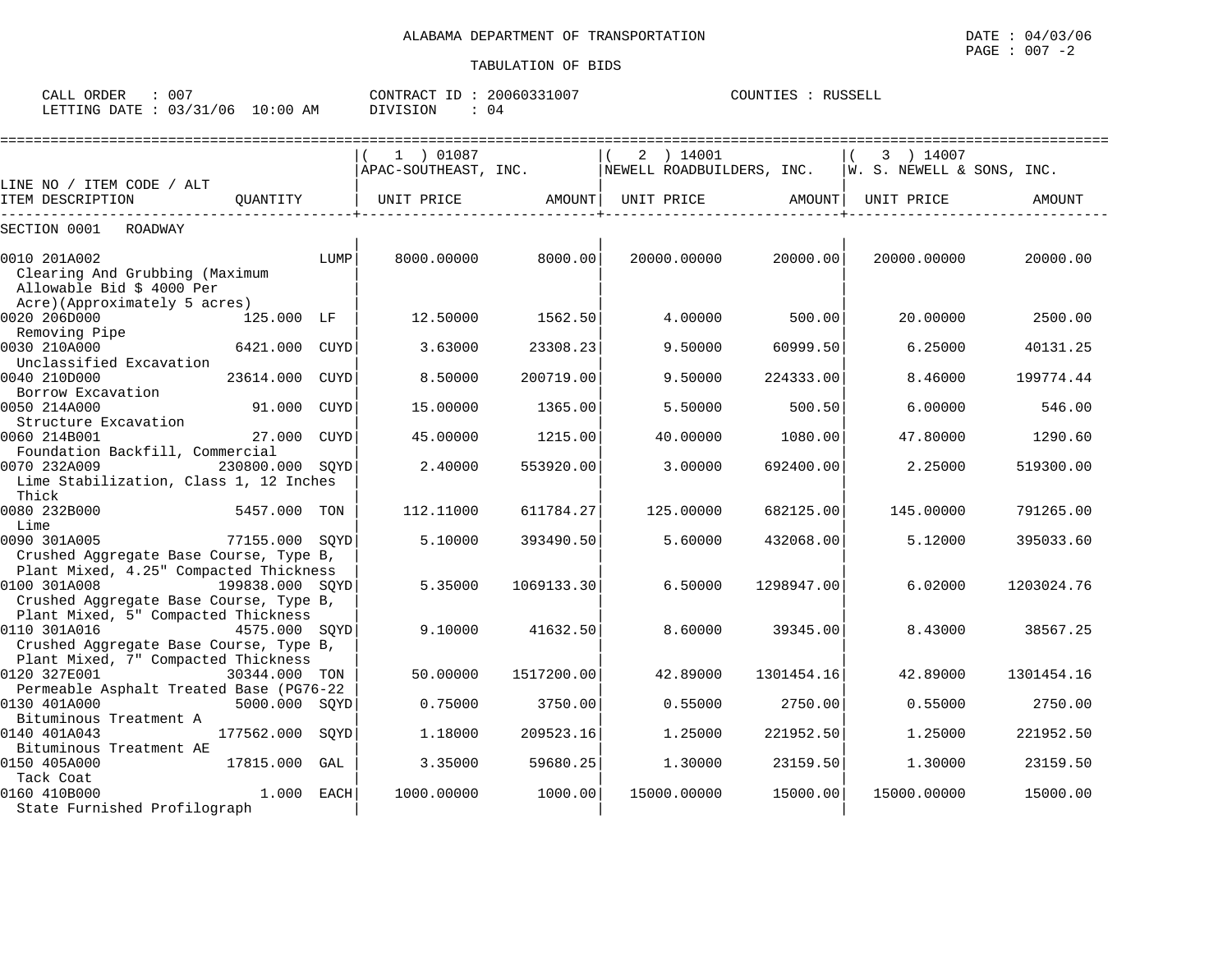| ORDER<br>CALL                    | 007 | CONTRACT<br>ID  | 20060331007 | COUNTIES | <b>RUSSELL</b> |
|----------------------------------|-----|-----------------|-------------|----------|----------------|
| LETTING DATE : 03/31/06 10:00 AM |     | <b>DIVISION</b> | 04          |          |                |

|                                                                                                                                    |               |     | 1 ) 01087            |            | 2 | ) 14001                   |           | 3 ) 14007                 |           |
|------------------------------------------------------------------------------------------------------------------------------------|---------------|-----|----------------------|------------|---|---------------------------|-----------|---------------------------|-----------|
|                                                                                                                                    |               |     | APAC-SOUTHEAST, INC. |            |   | NEWELL ROADBUILDERS, INC. |           | W. S. NEWELL & SONS, INC. |           |
| LINE NO / ITEM CODE / ALT<br>ITEM DESCRIPTION                                                                                      | QUANTITY      |     | UNIT PRICE           | AMOUNT     |   | UNIT PRICE                | AMOUNT    | UNIT PRICE                | AMOUNT    |
| 0170 410H000<br>Material Remixing Device                                                                                           | $1.000$ EACH  |     | 31000.00000          | 31000.00   |   | 84800.00000               | 84800.00  | 84800.00000               | 84800.00  |
| 0180 424A280<br>Superpave Bituminous Concrete Wearing<br>Surface Layer, 1/2" Maximum Aggregate<br>Size Mix, ESAL Range E           | 10582.000 TON |     | 61.30000             | 648676.60  |   | 58.84000                  | 622644.88 | 58.84000                  | 622644.88 |
| 0190 424A286<br>Superpave Bituminous Concrete Wearing<br>Surface Layer, Leveling, 1/2" Maximum<br>Aggregate Size Mix, ESAL Range E | 150.000 TON   |     | 64.75000             | 9712.50    |   | 64.00000                  | 9600.00   | 64.00000                  | 9600.00   |
| 0200 424A360<br>Superpave Bituminous Concrete Wearing<br>Surface Layer, 1/2" Maximum Aggregate<br>Size Mix, ESAL Range C/D         | 3710.000 TON  |     | 54.00000             | 200340.00  |   | 50.84000                  | 188616.40 | 50.84000                  | 188616.40 |
| 0210 424B280<br>Superpave Bituminous Concrete Upper<br>Binder Layer, 3/4" Maximum Aggregate<br>Size Mix, ESAL Range E              | 17185.000     | TON | 56.50000             | 970952.50  |   | 49.85000                  | 856672.25 | 49.85000                  | 856672.25 |
| 0220 424B281<br>Superpave Bituminous Concrete Upper<br>Binder Layer, 1" Maximum Aggregate Size<br>Mix, ESAL Range E                | 1190.000 TON  |     | 60.00000             | 71400.00   |   | 47.91000                  | 57012.90  | 47.91000                  | 57012.90  |
| 0230 424B288<br>Superpave Bituminous Concrete Upper<br>Binder Layer, Leveling, 3/4" Maximum<br>Aggregate Size Mix, ESAL Range E    | 1900.000 TON  |     | 58.00000             | 110200.00  |   | 49.85000                  | 94715.00  | 49.85000                  | 94715.00  |
| 0240 424B580<br>Superpave Bituminous Concrete Lower<br>Binder Layer, 3/4" Maximum Aggregate<br>Size Mix, ESAL Range E              | 17935.000 TON |     | 56.50000             | 1013327.50 |   | 45.96000                  | 824292.60 | 45.96000                  | 824292.60 |
| 0250 424B581<br>Superpave Bituminous Concrete Lower<br>Binder Layer, 1" Maximum Aggregate Size<br>Mix, ESAL Range E                | 19892.000     | TON | 53.40000             | 1062232.80 |   | 44.55000                  | 886188.60 | 44.55000                  | 886188.60 |
| 0260 424B585<br>Superpave Bituminous Concrete Lower<br>Binder Layer, Patching, 1" Maximum<br>Aggregate Size Mix, ESAL Range E      | 50.000 TON    |     | 125,00000            | 6250.00    |   | 90.00000                  | 4500.00   | 90.00000                  | 4500.00   |
| 0270 424B650<br>Superpave Bituminous Concrete Upper<br>Binder Layer, 3/4" Maximum Aggregate<br>Size Mix, ESAL Range C/D            | 4055.000 TON  |     | 52.75000             | 213901.25  |   | 45.96000                  | 186367.80 | 45.96000                  | 186367.80 |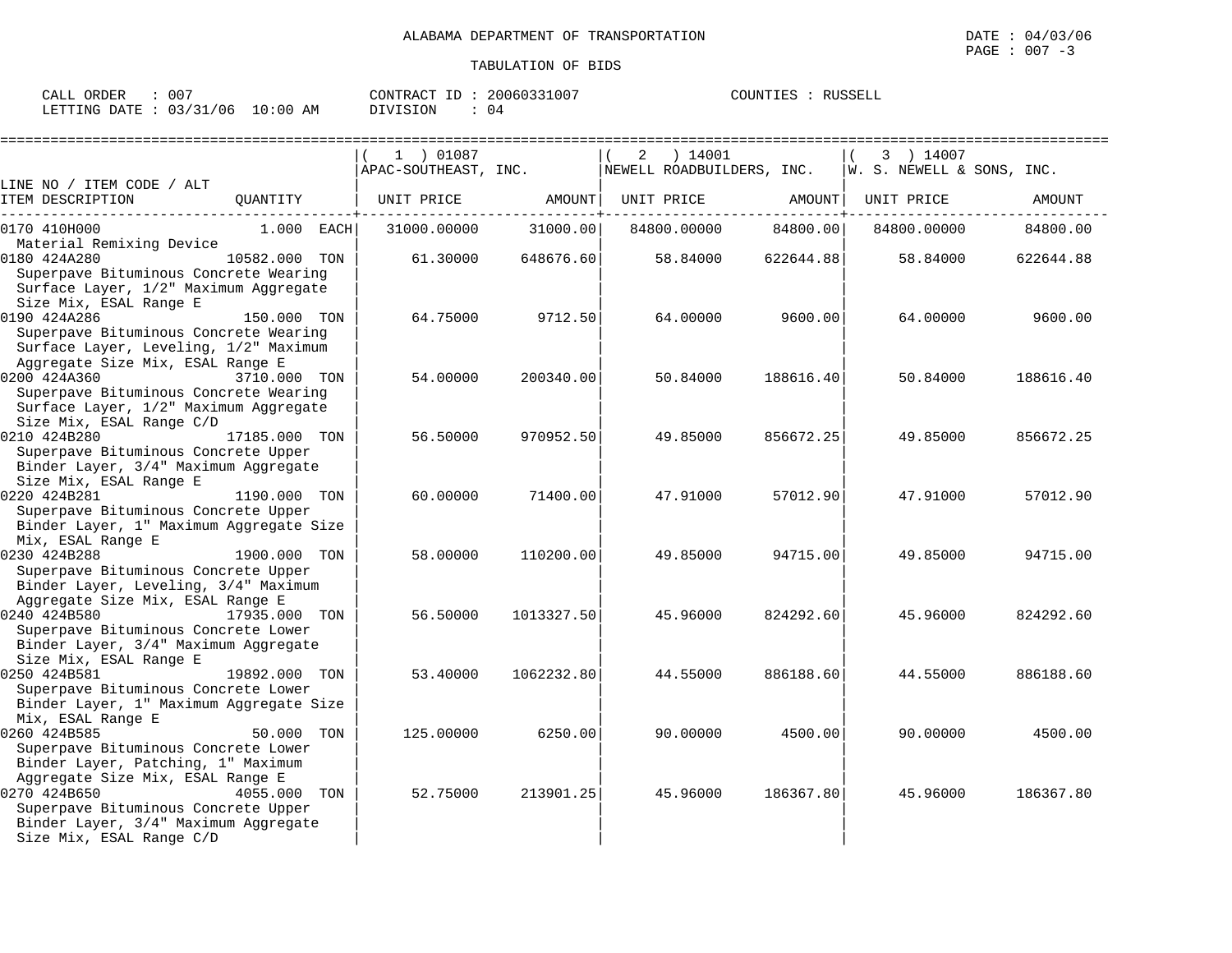| ORDER<br>CALL (                  | 007 | CONTRACT ID : | 20060331007 | COUNTIES | RUSSELL |
|----------------------------------|-----|---------------|-------------|----------|---------|
| LETTING DATE : 03/31/06 10:00 AM |     | DIVISION      | 04          |          |         |

|                                                                                                         |              |      | 1 ) 01087    |           | ) 14001<br>2<br>APAC-SOUTHEAST, INC. WEWELL ROADBUILDERS, INC. $ W. S. NEWELL & SONS, INC.$ |           | 3 ) 14007    |           |
|---------------------------------------------------------------------------------------------------------|--------------|------|--------------|-----------|---------------------------------------------------------------------------------------------|-----------|--------------|-----------|
| LINE NO / ITEM CODE / ALT                                                                               |              |      |              |           |                                                                                             |           |              |           |
| ITEM DESCRIPTION                                                                                        |              |      |              |           | QUANTITY   UNIT PRICE AMOUNT  UNIT PRICE AMOUNT  UNIT PRICE AMOUNT                          |           |              |           |
| 0280 424B680                                                                                            | 323.000 TON  |      | 57.75000     | 18653.25  | 45.96000                                                                                    | 14845.08  | 45.96000     | 14845.08  |
| Superpave Bituminous Concrete Lower<br>Binder Layer, 3/4" Maximum Aggregate<br>Size Mix, ESAL Range C/D |              |      |              |           |                                                                                             |           |              |           |
| 0290 428C000<br>103200.000 LF                                                                           |              |      | 0.14000      | 14448.00  | 0.13000                                                                                     | 13416.00  | 0.13000      | 13416.00  |
| Scoring Bituminous Pavement Surface By<br>Cutting                                                       |              |      |              |           |                                                                                             |           |              |           |
| 0300 430B014                                                                                            | 200.000 TON  |      | 52.92000     | 10584.00  | 25.50000                                                                                    | 5100.00   | 30.00000     | 6000.00   |
| Aggregate Surfacing (ALDOT #410<br>Modified)                                                            |              |      |              |           |                                                                                             |           |              |           |
| 0310 450B000<br>490.000 SOYD                                                                            |              |      | 110.00000    | 53900.00  | 110.00000                                                                                   | 53900.00  | 110.00000    | 53900.00  |
| Reinforced Cement Concrete Bridge End<br>Slab                                                           |              |      |              |           |                                                                                             |           |              |           |
| 0320 530A102                                                                                            | 34.000 LF    |      | 62.50000     | 2125.00   | 50.75000                                                                                    | 1725.50   | 75.00000     | 2550.00   |
| 24" Roadway Pipe (Class 3 R.C.)                                                                         |              |      |              |           |                                                                                             |           |              |           |
| (Extension)                                                                                             |              |      |              |           |                                                                                             |           |              |           |
| 0330 530A103<br>30" Roadway Pipe (Class 3 R.C.)                                                         | 88.000 LF    |      | 77.25000     | 6798.00   | 60.00000                                                                                    | 5280.00   | 100.00000    | 8800.00   |
| (Extension)                                                                                             |              |      |              |           |                                                                                             |           |              |           |
| 0340 530A494                                                                                            | 550.000 LF   |      | 28.68000     | 15774.00  | 32,00000                                                                                    | 17600.00  | 58.00000     | 31900.00  |
| 18" Roadway Pipe (14 Gauge C.M.)                                                                        |              |      |              |           |                                                                                             |           |              |           |
| (Temporary)<br>0350 535A085                                                                             | 124.000 LF   |      | 62.50000     | 7750.00   | 50.75000                                                                                    | 6293.00   | 75.00000     | 9300.00   |
| 24" Side Drain Pipe (Class 3 R.C.)                                                                      |              |      |              |           |                                                                                             |           |              |           |
| 0360 600A000                                                                                            |              | LUMP | 206600.00000 | 206600.00 | 100000.00000                                                                                | 100000.00 | 595093.00000 | 595093.00 |
| Mobilization                                                                                            |              |      |              |           |                                                                                             |           |              |           |
| 0370 601A000                                                                                            | 1.000 EACH   |      | 8500.00000   | 8500.00   | 1,00000                                                                                     | 1.00      | 12500.00000  | 12500.00  |
| Furnishing Base, Soil And Structure                                                                     |              |      |              |           |                                                                                             |           |              |           |
| Laboratories                                                                                            |              |      |              |           |                                                                                             |           |              |           |
| 0380 605A002                                                                                            | 79084.000 LF |      | 3.58000      | 283120.72 | 3.90000                                                                                     | 308427.60 | 3.58000      | 283120.72 |
| Pavement Edge Drain (Aggregate Filled                                                                   |              |      |              |           |                                                                                             |           |              |           |
| Underdrain)<br>0390 605B000                                                                             | 159.000 EACH |      | 285.00000    | 45315.00  | 225.00000                                                                                   | 35775.00  | 285.00000    | 45315.00  |
| Special Underdrain Outlet, Type A                                                                       |              |      |              |           |                                                                                             |           |              |           |
| 0400 606A000                                                                                            | 500.000 LF   |      | 15.00000     | 7500.00   | 15.00000                                                                                    | 7500.00   | 17.50000     | 8750.00   |
| 6" Underdrain Pipe                                                                                      | 87.000 CUYD  |      |              |           |                                                                                             |           |              |           |
| 0410 614A000<br>Slope Paving                                                                            |              |      | 250.00000    | 21750.00  | 275.00000                                                                                   | 23925.00  | 250.00000    | 21750.00  |
| 0420 619A003                                                                                            | $1.000$ EACH |      | 600,00000    | 600.00    | 550.00000                                                                                   | 550.00    | 600.00000    | 600.00    |
| 24" Roadway Pipe End Treatment, Class 1                                                                 |              |      |              |           |                                                                                             |           |              |           |
|                                                                                                         |              |      |              |           |                                                                                             |           |              |           |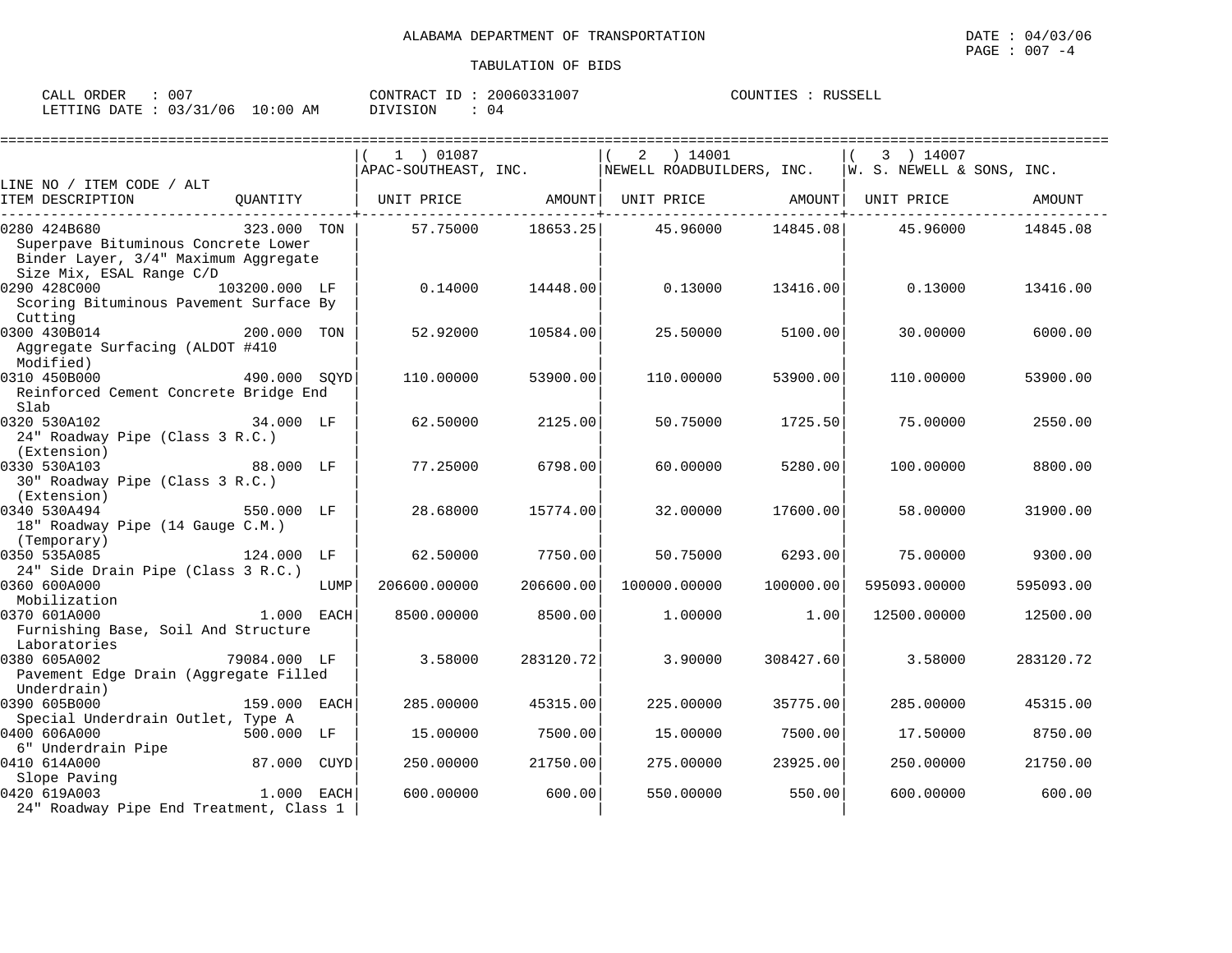| CALL ORDER                      | 007 |          | CONTRACT ID: 20060331007 | COUNTIES : RUSSELL |  |
|---------------------------------|-----|----------|--------------------------|--------------------|--|
| LETTING DATE: 03/31/06 10:00 AM |     | DIVISION | 04                       |                    |  |

|                                                                                               |                |      | 1 ) 01087            |           | ) 14001<br>2              |           | 3 ) 14007                 |           |
|-----------------------------------------------------------------------------------------------|----------------|------|----------------------|-----------|---------------------------|-----------|---------------------------|-----------|
|                                                                                               |                |      | APAC-SOUTHEAST, INC. |           | NEWELL ROADBUILDERS, INC. |           | W. S. NEWELL & SONS, INC. |           |
| LINE NO / ITEM CODE / ALT<br>ITEM DESCRIPTION                                                 | OUANTITY       |      | UNIT PRICE           | AMOUNT    | UNIT PRICE                | AMOUNT    | UNIT PRICE                | AMOUNT    |
| 0430 619A004                                                                                  | $1.000$ EACH   |      | 800,00000            | 800.00    | 750.00000                 | 750.00    | 800,00000                 | 800.00    |
| 30" Roadway Pipe End Treatment, Class 1<br>0440 619A101<br>18" Side Drain Pipe End Treatment, | 2.000 EACH     |      | 590.00000            | 1180.00   | 500.00000                 | 1000.00   | 590.00000                 | 1180.00   |
| Class 1<br>0450 619A102<br>24" Side Drain Pipe End Treatment,<br>Class 1                      | 6.000 EACH     |      | 600,00000            | 3600.00   | 550.00000                 | 3300.00   | 600.00000                 | 3600.00   |
| 0460 620A000<br>Minor Structure Concrete                                                      | 2.000 CUYD     |      | 800.00000            | 1600.00   | 700.00000                 | 1400.00   | 800.00000                 | 1600.00   |
| 0470 621C020<br>Inlets, Type Y                                                                | 3.000 EACH     |      | 2150.00000           | 6450.00   | 2000.00000                | 6000.00   | 2150.00000                | 6450.00   |
| 0480 630A001<br>Steel Beam Guardrail, Class A, Type 2                                         | 2826.000 LF    |      | 17.25000             | 48748.50  | 17.25000                  | 48748.50  | 17.25000                  | 48748.50  |
| 0490 630C001<br>Guardrail End Anchor, Type 8                                                  | 2.000 EACH     |      | 1000.00000           | 2000.00   | 1000.00000                | 2000.00   | 1000.00000                | 2000.00   |
| 0500 630C003<br>Guardrail End Anchor, Type 13                                                 | 12.000 EACH    |      | 1300.00000           | 15600.00  | 1300.00000                | 15600.00  | 1575.00000                | 18900.00  |
| 0510 630C070<br>Guardrail End Anchor, Type 10 Series                                          | 14.000 EACH    |      | 1575.00000           | 22050.00  | 1575.00000                | 22050.00  | 1300.00000                | 18200.00  |
| 0520 650A000<br>Topsoil                                                                       | 27055.000 CUYD |      | 7.44000              | 201289.20 | 6.25000                   | 169093.75 | 7.50000                   | 202912.50 |
| 0530 650B000<br>Topsoil From Stockpiles                                                       | 11026.000      | CUYD | 5.37000              | 59209.62  | 6.25000                   | 68912.50  | 5.50000                   | 60643.00  |
| 0540 652A100<br>Seeding                                                                       | 23.000 ACRE    |      | 400.00000            | 9200.00   | 700.00000                 | 16100.00  | 400.00000                 | 9200.00   |
| 0550 652C000<br>Mowing                                                                        | 150.000 ACRE   |      | 30.00000             | 4500.00   | 30.00000                  | 4500.00   | 30.00000                  | 4500.00   |
| 0560 654A001<br>Solid Sodding (Bermuda)                                                       | 200.000        | SOYD | 3.50000              | 700.00    | 3.50000                   | 700.00    | 3.50000                   | 700.00    |
| 0570 656A010<br>Mulching                                                                      | 23.000         | ACRE | 350.00000            | 8050.00   | 650.00000                 | 14950.00  | 350.00000                 | 8050.00   |
| 0580 665A000<br>Temporary Seeding                                                             | 5.000          | ACRE | 350.00000            | 1750.00   | 650.00000                 | 3250.00   | 350.00000                 | 1750.00   |
| 0590 665B000                                                                                  | 5.000          | ACRE | 350.00000            | 1750.00   | 650.00000                 | 3250.00   | 350.00000                 | 1750.00   |
| Temporary Mulching<br>0600 665G000                                                            | 50.000         | EACH | 7.50000              | 375.00    | 7.50000                   | 375.00    | 0.01000                   | 0.50      |
| Sand Bags<br>0610 6651000<br>Temporary Riprap, Class 2                                        | 59.000         | TON  | 52.89000             | 3120.51   | 37.00000                  | 2183.00   | 55.00000                  | 3245.00   |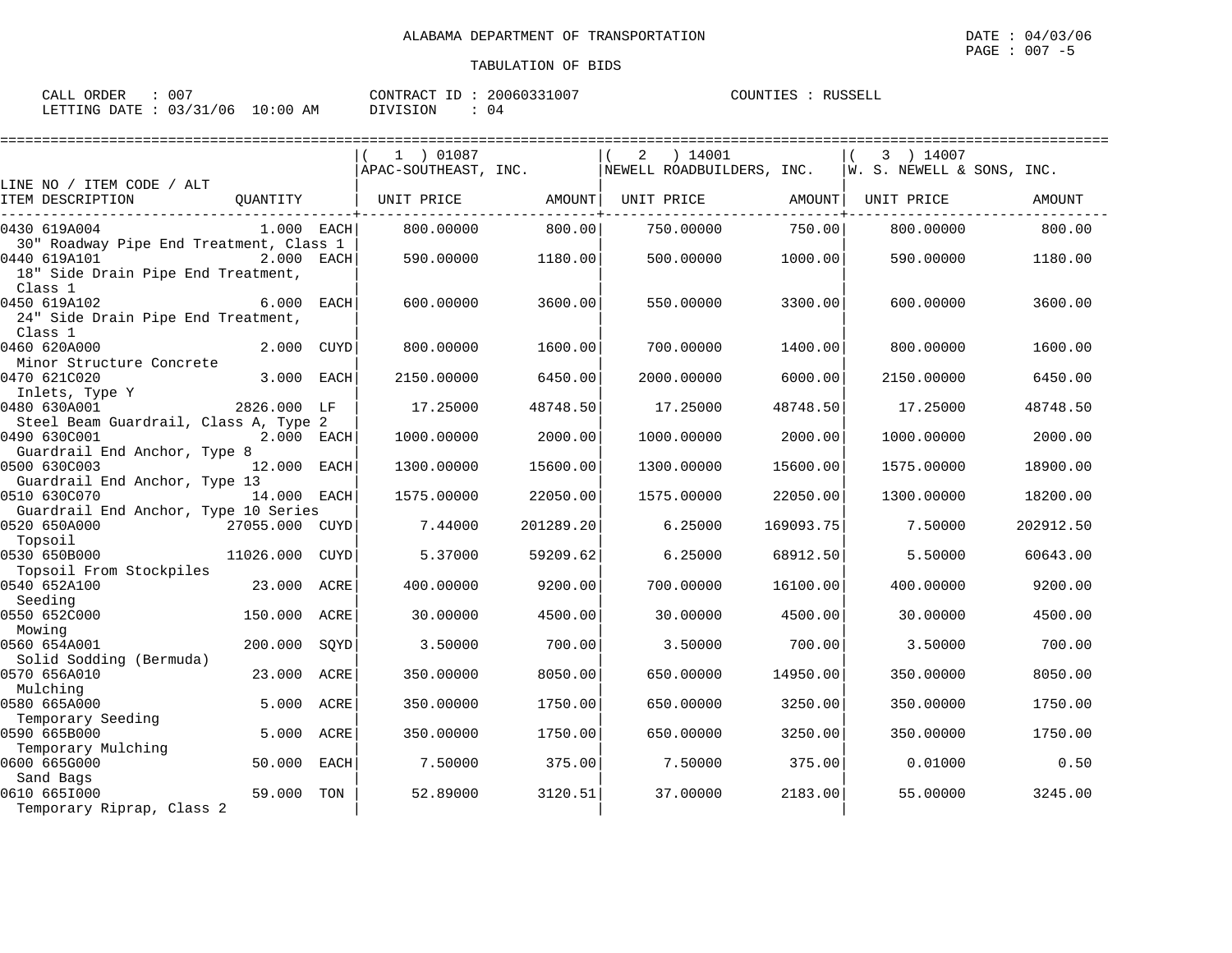| ORDER<br>CALL | - 00     |             | T<br>CONTRACT | 20060331007 | COUNTIES | RUSSELL |
|---------------|----------|-------------|---------------|-------------|----------|---------|
| LETTING DATE  | 03/31/06 | 10:00<br>AΜ | SION<br>וזדח  | U 4         |          |         |

|                                                                                                                           |             |      | 1 ) 01087            |          | ) 14001<br>2              |           | 3 ) 14007                 |          |
|---------------------------------------------------------------------------------------------------------------------------|-------------|------|----------------------|----------|---------------------------|-----------|---------------------------|----------|
|                                                                                                                           |             |      | APAC-SOUTHEAST, INC. |          | NEWELL ROADBUILDERS, INC. |           | W. S. NEWELL & SONS. INC. |          |
| LINE NO / ITEM CODE / ALT<br>ITEM DESCRIPTION                                                                             | QUANTITY    |      | UNIT PRICE AMOUNT    |          | UNIT PRICE                | AMOUNT    | UNIT PRICE                | AMOUNT   |
| 0620 6651002                                                                                                              | 68.000 TON  |      | 49.69000             | 3378.92  | 37.00000                  | 2516.00   | 60.00000                  | 4080.00  |
| Temporary Riprap, Class 1<br>0630 665J000<br>Silt Fence, Type A                                                           | 6400.000 LF |      | 3.50000              | 22400.00 | 1.50000                   | 9600.00   | 5.00000                   | 32000.00 |
| 0640 6650001<br>Silt Fence Removal                                                                                        | 6400.000 LF |      | 0.25000              | 1600.00  | 0.75000                   | 4800.00   | 0.50000                   | 3200.00  |
| 0650 665P001<br>Inlet Protection Device                                                                                   | 61.000 EACH |      | 400.00000            | 24400.00 | 150.00000                 | 9150.00   | 425.00000                 | 25925.00 |
| 0660 665Q001<br>20 Inch Wattle                                                                                            | 760.000 LF  |      | 7.00000              | 5320.00  | 6,00000                   | 4560.00   | 12.00000                  | 9120.00  |
| 0670 666A001<br>Pest Control Treatment                                                                                    | 23.000 ACRE |      | 1,00000              | 23.00    | 0.01000                   | 0.23      | 0.01000                   | 0.23     |
| 0680 680A000<br>Engineering Controls                                                                                      |             | LUMP | 50000.00000          | 50000.00 | 100000.00000              | 100000.00 | 97500.00000               | 97500.00 |
| 0690 701A028<br>Solid White, Class 2, Type A Traffic                                                                      | 10.000 MILE |      | 1800.00000           | 18000.00 | 1800.00000                | 18000.00  | 1785.00000                | 17850.00 |
| Stripe (0.06" Thick) (6" Wide)<br>0700 701A032<br>Solid Yellow, Class 2, Type A Traffic                                   | 10.000 MILE |      | 1800.00000           | 18000.00 | 1800.00000                | 18000.00  | 1785.00000                | 17850.00 |
| Stripe (0.06" Thick) (6" Wide)<br>0710 701A041<br>10.000 MILE<br>Broken White, Class 2, Type A Traffic                    |             |      | 1200.00000           | 12000.00 | 1200.00000                | 12000.00  | 1050.00000                | 10500.00 |
| Stripe (0.09" Thick) (6" Wide)<br>0720 701A048<br>3.000 MILE<br>Solid Yellow, Class 2, Type A Traffic                     |             |      | 2100.00000           | 6300.00  | 2100.00000                | 6300.00   | 2100.00000                | 6300.00  |
| Stripe (0.09" Thick) (6" Wide)<br>0730 701B009<br>Dotted Class 2, Type A Traffic Stripe<br>$(0.09"$ Thick $)(6"$ Wide $)$ | 8700.000 LF |      | 1.40000              | 12180.00 | 1,40000                   | 12180.00  | 1.25000                   | 10875.00 |
| 0740 701C000                                                                                                              | 12.000 MILE |      | 485.00000            | 5820.00  | 485.00000                 | 5820.00   | 700.00000                 | 8400.00  |
| Broken Temporary Traffic Stripe<br>0750 701C001<br>8.000 MILE                                                             |             |      | 585.00000            | 4680.00  | 585.00000                 | 4680.00   | 780.00000                 | 6240.00  |
| Solid Temporary Traffic Stripe<br>0760 701C002<br>Broken Temporary Traffic Stripe (Paint)                                 | 5.000 MILE  |      | 485.00000            | 2425.00  | 485.00000                 | 2425.00   | 700.00000                 | 3500.00  |
| 0770 701C003<br>Solid Temporary Traffic Stripe (Paint)                                                                    | 5.000 MILE  |      | 585.00000            | 2925.00  | 585.00000                 | 2925.00   | 780,00000                 | 3900.00  |
| 0780 701D007<br>1.000 MILE<br>Solid Traffic Stripe Removed (Paint)                                                        |             |      | 2900.00000           | 2900.00  | 2900.00000                | 2900.00   | 2500.00000                | 2500.00  |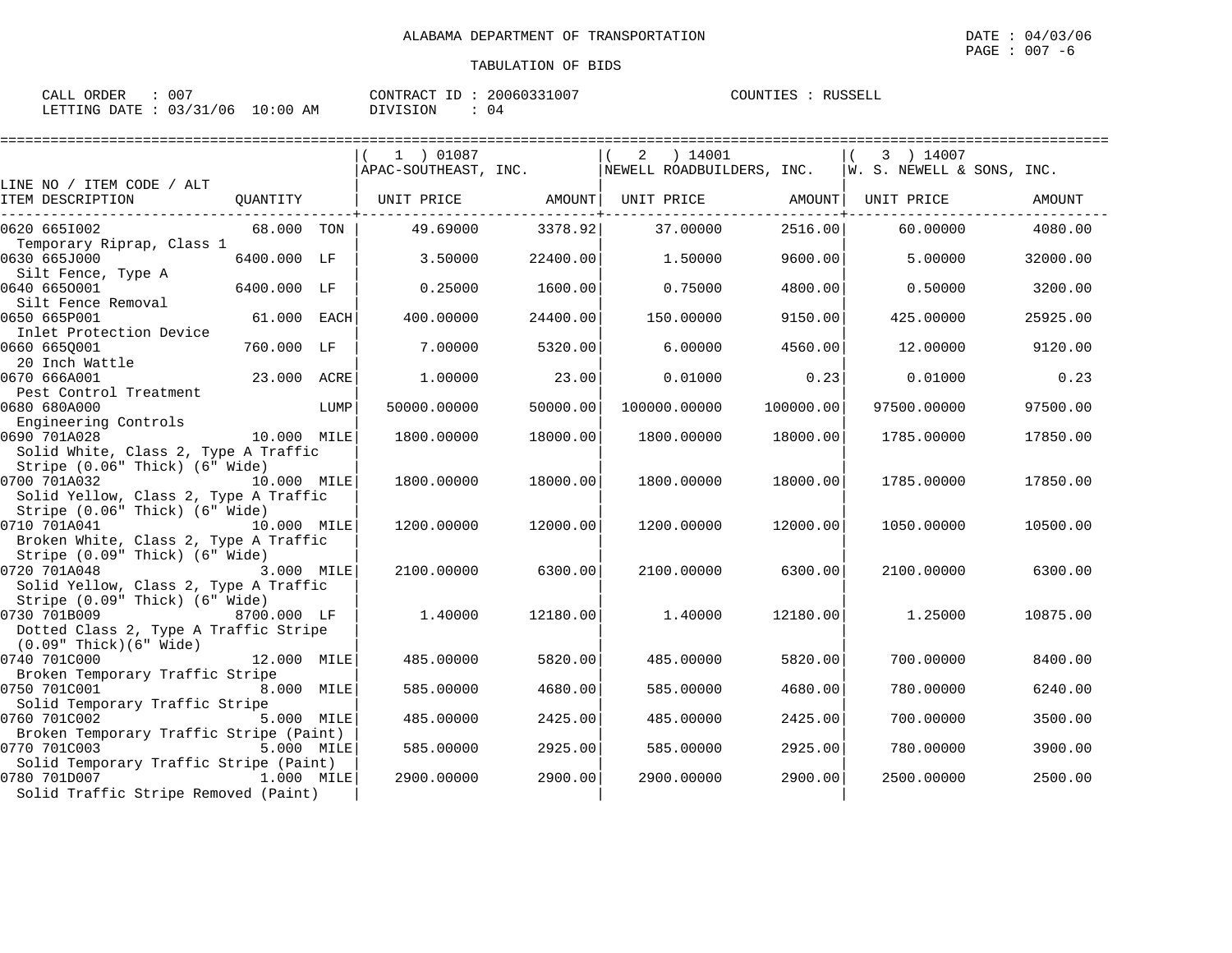| CALL ORDER                      | .007 |          | CONTRACT ID: 20060331007 | COUNTIES : RUSSELL |  |
|---------------------------------|------|----------|--------------------------|--------------------|--|
| LETTING DATE: 03/31/06 10:00 AM |      | DIVISION | 04                       |                    |  |

|                                                                       | 1 ) 01087         |                     | 2 ) 14001                                              |                               | 3 ) 14007                 |         |
|-----------------------------------------------------------------------|-------------------|---------------------|--------------------------------------------------------|-------------------------------|---------------------------|---------|
|                                                                       |                   |                     | $ $ APAC-SOUTHEAST, INC. $ $ NEWELL ROADBUILDERS, INC. |                               | W. S. NEWELL & SONS, INC. |         |
| LINE NO / ITEM CODE / ALT                                             |                   |                     |                                                        |                               |                           |         |
| ITEM DESCRIPTION<br>OUANTITY                                          | UNIT PRICE AMOUNT |                     | UNIT PRICE AMOUNT                                      |                               | UNIT PRICE                | AMOUNT  |
| 0790 701D009<br>1.000 MILE                                            | 3600.00000        | -------+<br>3600.00 | 3600.00000                                             | ------------+-----<br>3600.00 | 2000.00000                | 2000.00 |
| Solid Traffic Stripe Removed (Tape)                                   |                   |                     |                                                        |                               |                           |         |
| 0800 701D014<br>1.000 MILE                                            | 2200.00000        | 2200.00             | 2200.00000                                             | 2200.00                       | 2250.00000                | 2250.00 |
| Broken Traffic Stripe Removed (Paint)                                 |                   |                     |                                                        |                               |                           |         |
| 0810 701E003<br>1020.000 LF                                           | 3.00000           | 3060.00             | 3.00000                                                | 3060.00                       | 2.50000                   | 2550.00 |
| Solid Temporary Traffic Stripe (Tape)                                 |                   |                     |                                                        |                               |                           |         |
| 0820 701G121<br>1020.000 LF                                           | 4.00000           | 4080.00             | 4.00000                                                | 4080.00                       | 2.75000                   | 2805.00 |
| Broken White, Class 3W, Type A Traffic                                |                   |                     |                                                        |                               |                           |         |
| Stripe (6" Wide)<br>0830 701G125<br>1020.000 LF                       | 6.00000           | 6120.00             | 6,00000                                                | 6120.00                       | 4.50000                   | 4590.00 |
| Solid White, Class 3W, Type A Traffic                                 |                   |                     |                                                        |                               |                           |         |
| Stripe (6" Wide)                                                      |                   |                     |                                                        |                               |                           |         |
| 0840 701G133<br>1020.000 LF                                           | 6.00000           | 6120.00             | 6.00000                                                | 6120.00                       | 4.50000                   | 4590.00 |
| Solid Yellow, Class 3W, Type A Traffic                                |                   |                     |                                                        |                               |                           |         |
| Stripe (6" Wide)                                                      |                   |                     |                                                        |                               |                           |         |
| -,<br>459.000 SQFT<br>0850 703A002                                    | 3.20000           | 1468.80             | 3.20000                                                | 1468.80                       | 3.50000                   | 1606.50 |
| Traffic Control Markings, Class 2, Type                               |                   |                     |                                                        |                               |                           |         |
| $\mathbb{A}$<br>0860 703B002<br>494.000 SQFT                          | 3.80000           | 1877.20             | 3.80000                                                | 1877.20                       | 4.00000                   | 1976.00 |
| Traffic Control Legends, Class 2, Type                                |                   |                     |                                                        |                               |                           |         |
| 0870 705A012<br>517.000 EACH                                          | 5.40000           | 2791.80             | 5.40000                                                | 2791.80                       | 6.00000                   | 3102.00 |
| Pavement Markers, Class C, Type 1-B                                   |                   |                     |                                                        |                               |                           |         |
| 0880 705A023<br>660.000 EACH                                          | 5.40000           | 3564.00             | 5.40000                                                | 3564.00                       | 6.00000                   | 3960.00 |
| Pavement Markers, Class C, Type 2-D                                   |                   |                     |                                                        |                               |                           |         |
| 0890 705A030<br>200.000 EACH                                          | 5.60000           | 1120.00             | 5.60000                                                | 1120.00                       | 5.50000                   | 1100.00 |
| Pavement Markers, Class A-H, Type 2-C<br>0900 705A031<br>672.000 EACH | 5.60000           | 3763.20             | 5.60000                                                | 3763.20                       | 5.50000                   | 3696.00 |
| Pavement Markers, Class A-H, Type 1-A                                 |                   |                     |                                                        |                               |                           |         |
| 0910 705A032<br>300.000 EACH                                          | 5.60000           | 1680.00             | 5.60000                                                | 1680.00                       | 5.50000                   | 1650.00 |
| Pavement Markers, Class A-H, Type 1-B                                 |                   |                     |                                                        |                               |                           |         |
| 0920 705A037<br>300.000 EACH                                          | 5.60000           | 1680.00             | 5.60000                                                | 1680.00                       | 5.50000                   | 1650.00 |
| Pavement Markers, Class A-H, Type 2-D                                 |                   |                     |                                                        |                               |                           |         |
| 0930 705A038<br>184.000 EACH                                          | 5.90000           | 1085.60             | 5.90000                                                | 1085.60                       | 5.50000                   | 1012.00 |
| Pavement Markers, Class A-H, Type 2-E<br>0940 707B003<br>2.000 EACH   | 157.50000         | 315.00              | 150.00000                                              | 300.00                        | 150.00000                 | 300.00  |
| Type A Hazard Marker Installation                                     |                   |                     |                                                        |                               |                           |         |
| 0950 710A115<br>361.000 SOFT                                          | 15.75000          | 5685.75             | 15.00000                                               | 5415.00                       | 15.00000                  | 5415.00 |
| Class 4, Aluminum Flat Sign Panels 0.                                 |                   |                     |                                                        |                               |                           |         |
| 08" Thick Or Steel Flat Sign Panels 14                                |                   |                     |                                                        |                               |                           |         |
| Gauge (Type III Or Type IV Background)                                |                   |                     |                                                        |                               |                           |         |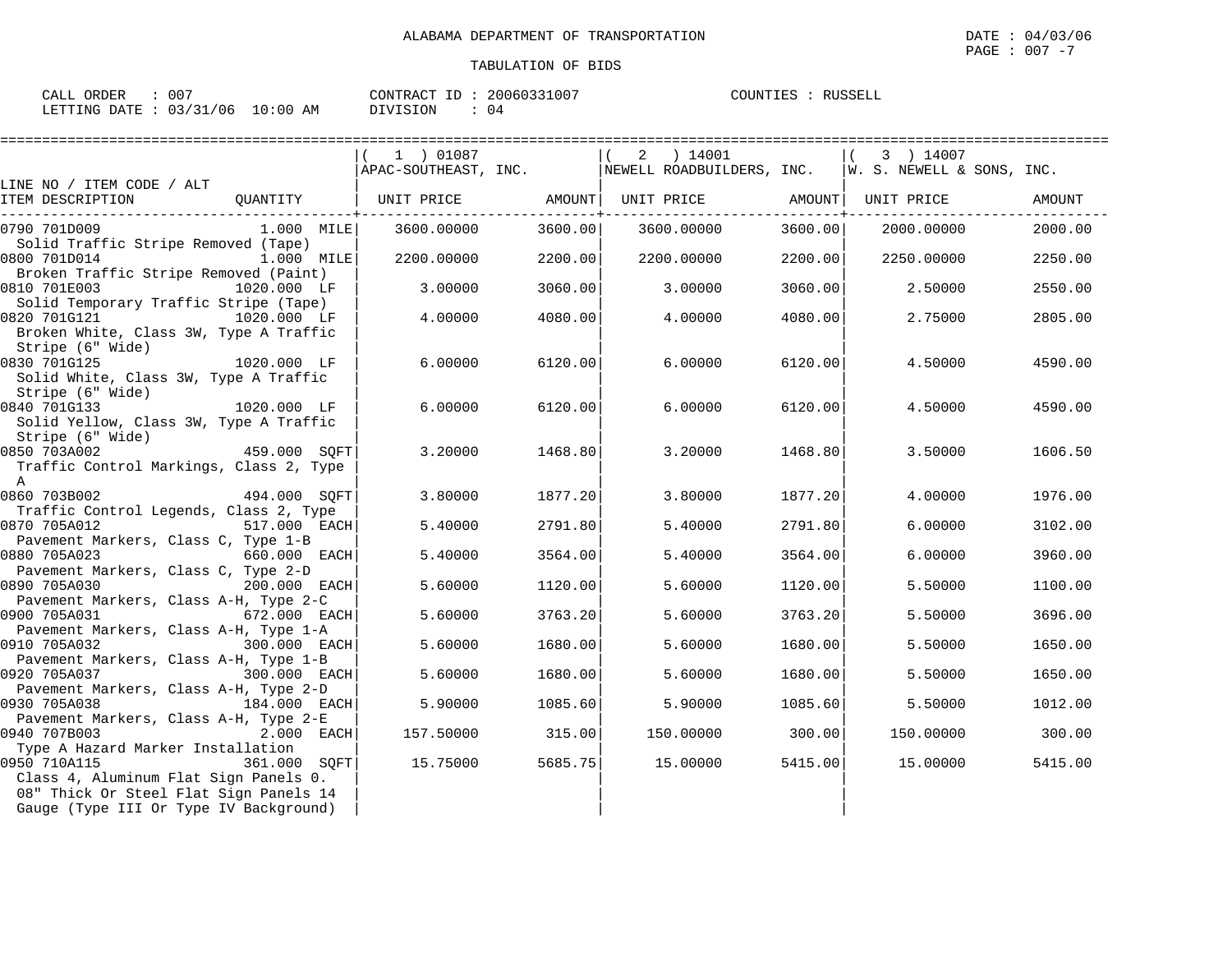| CALL ORDER : 007                |  |          | CONTRACT ID: 20060331007 | COUNTIES : RUSSELL |  |
|---------------------------------|--|----------|--------------------------|--------------------|--|
| LETTING DATE: 03/31/06 10:00 AM |  | DIVISION | : 04                     |                    |  |

|                                         |            |      | 1 ) 01087            |                   | 2 | 14001                     |                 | 3 ) 14007                 |                 |
|-----------------------------------------|------------|------|----------------------|-------------------|---|---------------------------|-----------------|---------------------------|-----------------|
|                                         |            |      | APAC-SOUTHEAST, INC. |                   |   | NEWELL ROADBUILDERS, INC. |                 | W. S. NEWELL & SONS, INC. |                 |
| LINE NO / ITEM CODE / ALT               |            |      |                      |                   |   |                           |                 |                           |                 |
| ITEM DESCRIPTION                        | OUANTITY   |      | UNIT PRICE AMOUNT    |                   |   | UNIT PRICE AMOUNT         |                 | UNIT PRICE                | <b>AMOUNT</b>   |
|                                         |            |      |                      |                   |   |                           |                 |                           |                 |
| 201.000 SQFT<br>0960 710A126            |            |      | 18.90000             | 3798.90           |   | 18.00000 3618.00 18.00000 |                 |                           | 3618.00         |
| Class 8, Aluminum Flat Sign Panels 0.   |            |      |                      |                   |   |                           |                 |                           |                 |
| 08" Thick Or Steel Flat Sign Panels 14  |            |      |                      |                   |   |                           |                 |                           |                 |
| Gauge (Type IX Background)              |            |      |                      |                   |   |                           |                 |                           |                 |
| 0970 710B001<br>1064.000 LF             |            |      | 5.52000              | 5873.28           |   | 5.25000                   | 5586.00         | 5.25000                   | 5586.00         |
| Roadway Sign Post (#3 "U" Channel       |            |      |                      |                   |   |                           |                 |                           |                 |
| Galvanized Steel)                       |            |      |                      |                   |   |                           |                 |                           |                 |
| 0980 740B000<br>1279.000                |            | SOFT | 7.62000              | 9745.98           |   | 7.25000                   | 9272.75         | 12,00000                  | 15348.00        |
| Construction Signs                      |            |      |                      |                   |   |                           |                 |                           |                 |
| 0990 740D000                            | 600.000    | EACH | 52.50000             | 31500.00          |   | 50.00000                  | 30000.00        | 70.00000                  | 42000.00        |
| Channelizing Drums                      |            |      |                      |                   |   |                           |                 |                           |                 |
| 1000 740F002                            | 46.000     | EACH | 194.25000            | 8935.50           |   | 185.00000                 | 8510.00         | 375,00000                 | 17250.00        |
| Barricades, Type III                    |            |      |                      |                   |   |                           |                 |                           |                 |
| 21.000 EACH<br>1010 7401005             |            |      | 525.00000            | 11025.00          |   | 500.00000                 | 10500.00        | 300,00000                 | 6300.00         |
| Warning Lights, Type B (Detachable Head |            |      |                      |                   |   |                           |                 |                           |                 |
| 1020 741C010                            | 1.000 EACH |      | 1000.00000           | 1000.00           |   | 3800,00000                | 3800.00         | 4875.00000                | 4875.00         |
| Portable Sequential Arrow And Chevron   |            |      |                      |                   |   |                           |                 |                           |                 |
| Sign Unit                               |            |      |                      |                   |   |                           |                 |                           |                 |
| 1030 998A000                            |            | LUMP | 0.00000              | 0.00              |   | 385000.00000              | 385000.00       | 456000.00000              | 456000.00       |
| Construction Fuel (Maximum Bid Limited  |            |      |                      |                   |   |                           |                 |                           |                 |
| To $$456,000$                           |            |      |                      |                   |   |                           |                 |                           |                 |
| 2250.000 HOUR<br>1040 999 000           |            |      |                      | $0.80000$ 1800.00 |   | $0.80000$ 1800.00         |                 | 0.80000 1800.00           |                 |
| Trainee Hours At 80 Cents Per Hour      |            |      |                      |                   |   |                           |                 |                           |                 |
| SECTION TOTALS                          |            |      |                      | \$10,446,909.59]  |   |                           | \$10,534,394.10 |                           | \$10,949,998.52 |
| CONTRACT TOTALS                         |            |      |                      | \$10,446,909.59]  |   | \$10,534,394.10           |                 | \$10.949.998.52           |                 |
|                                         |            |      |                      |                   |   |                           |                 |                           |                 |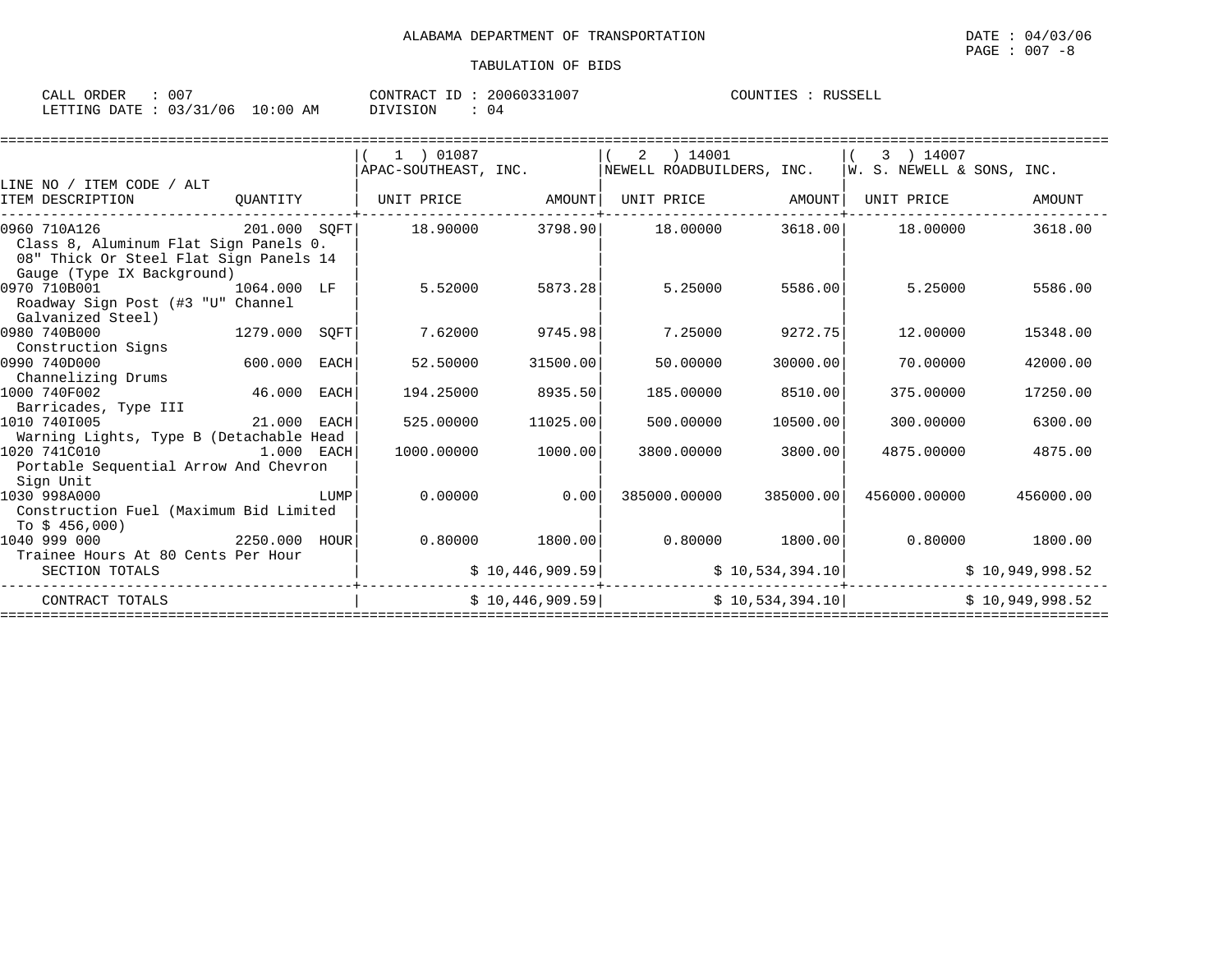## ALABAMA DEPARTMENT OF TRANSPORTATION DATE : 04/03/06

# $\texttt{PAGE}$  : 008 -1

#### VENDOR RANKING

|      | : 008<br>CALL ORDER                                     | LETTING DATE: 03/31/06 10:00 AM | CONTRACT ID: 20060331008<br>DIVISION<br>: 07                                                                                                           |              |                  | COUNTIES : HENRY                    |                        |
|------|---------------------------------------------------------|---------------------------------|--------------------------------------------------------------------------------------------------------------------------------------------------------|--------------|------------------|-------------------------------------|------------------------|
|      | CONTRACT DESCRIPTION :<br>County line. Length 7.862 mi. |                                 | 100<br>CONTRACT TIME :<br>for constructing the Planing, Resurfacing and Traffic Stripe<br>on SR-1 (US-431) from Abbeville to just south of the Barbour | Working Days | (available days) | $PROJECT(S) : NHF-STPSAF-0001(523)$ |                        |
| RANK | VENDOR NO. / NAME                                       |                                 |                                                                                                                                                        |              |                  | TOTAL<br><b>BID</b>                 | % OVER<br>LOW BID      |
|      | 01087<br>23024                                          | APAC-SOUTHEAST, INC.            | WIREGRASS CONSTRUCTION COMPANY, INC.                                                                                                                   |              |                  | 3,394,599.20<br>3,672,988.84        | 100.0000%<br>108.2010% |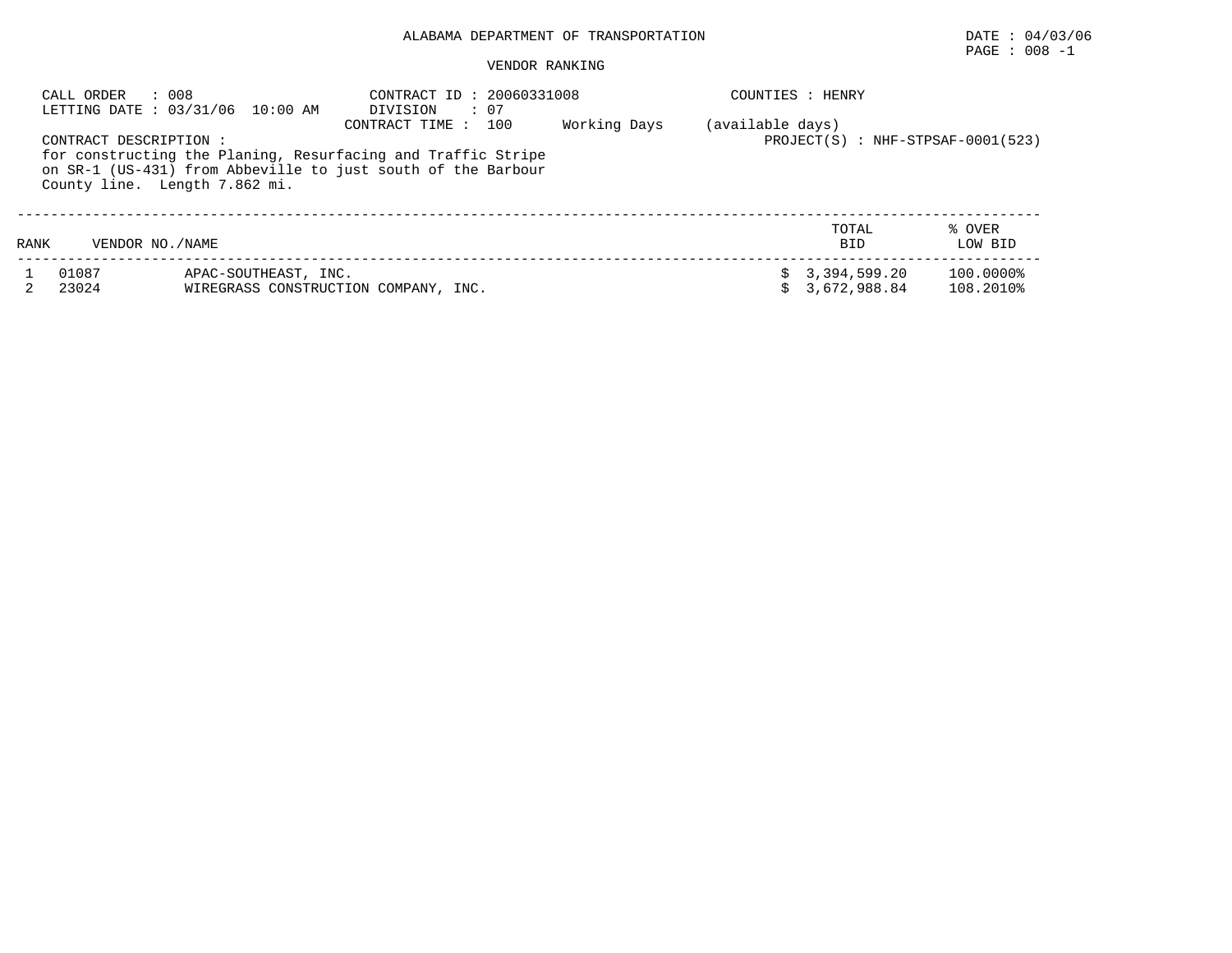CALL ORDER : 008 CONTRACT ID : 20060331008 COUNTIES : HENRY

| LETTING DATE : 03/31/06 10:00 AM                                                                                                     |                 |      | : 07<br>DIVISION                                              |            |                    |            |            |        |
|--------------------------------------------------------------------------------------------------------------------------------------|-----------------|------|---------------------------------------------------------------|------------|--------------------|------------|------------|--------|
|                                                                                                                                      |                 |      | 1 ) 01087<br>APAC-SOUTHEAST, INC. WIREGRASS CONSTRUCTION COMP |            | 2 ) 23024          |            |            |        |
| LINE NO / ITEM CODE / ALT<br>ITEM DESCRIPTION                                                                                        | QUANTITY        |      | UNIT PRICE                                                    |            | AMOUNT  UNIT PRICE | AMOUNT     | UNIT PRICE | AMOUNT |
| SECTION 0001 Total                                                                                                                   |                 |      |                                                               |            |                    |            |            |        |
| 0010 206D001<br>Removing Guardrail                                                                                                   | 900.000 LF      |      | 3.00000                                                       | 2700.00    | 3.00000            | 2700.00    |            |        |
| 0020 210D015<br>Borrow Excavation (A-4) (Loose Truckbed<br>Measurement)                                                              | 7000.000 CUYD   |      | 8.15000                                                       | 57050.00   | 7.50000            | 52500.00   |            |        |
| 0030 212A000<br>Machine Grading Shoulders                                                                                            | 1660.000 STA    |      | 46.20000                                                      | 76692.00   | 36.00000           | 59760.00   |            |        |
| 0040 405A000<br>Tack Coat                                                                                                            | 36136.000 GAL   |      | 2.28000                                                       | 82390.08   | 0.25000            | 9034.00    |            |        |
| 0050 408A052<br>Planing Existing Pavement                                                                                            | 128032.000 SQYD |      | 0.62000                                                       | 79379.84   | 1,15000            | 147236.80  |            |        |
| (Approximately 1.10" Thru 2.0" Thick)<br>0060 410H000<br>Material Remixing Device                                                    | $1.000$ EACH    |      | 66744.63000                                                   | 66744.63   | 85000.00000        | 85000.00   |            |        |
| 0070 424A361<br>Superpave Bituminous Concrete Wearing<br>Surface Layer, 3/4" Maximum Aggregate<br>Size Mix, ESAL Range C/D           | 21340.000 TON   |      | 54.57000                                                      | 1164523.80 | 59.85000           | 1277199.00 |            |        |
| 0080 424A366<br>Superpave Bituminous Concrete Wearing<br>Surface Layer, Leveling, 1/2" Maximum<br>Aggregate Size Mix, ESAL Range C/D | 11253.000 TON   |      | 59.99000                                                      | 675067.47  | 42.00000           | 472626.00  |            |        |
| 0090 424B658<br>Superpave Bituminous Concrete Upper<br>Binder Layer, Leveling, 3/4" Maximum<br>Aggregate Size Mix, ESAL Range C/D    | 14298.000 TON   |      | 52.19000                                                      | 746212.62  | 52.88000           | 756078.24  |            |        |
| 0100 424B663<br>Superpave Bituminous Concrete Upper<br>Binder Layer, Widening, 1 1/2" Maximum<br>Aggregate Size Mix, ESAL Range C/D  | 1011.000 TON    |      | 64.04000                                                      | 64744.44   | 53.50000           | 54088.50   |            |        |
| 0110 428C000<br>166048.000 LF<br>Scoring Bituminous Pavement Surface By<br>Cutting                                                   |                 |      | 0.10000                                                       | 16604.80   | 0.10000            | 16604.80   |            |        |
| 0120 600A000<br>Mobilization                                                                                                         |                 | LUMP | 35000.00000                                                   | 35000.00   | 295000.00000       | 295000.00  |            |        |
| 0130 630C050<br>Guardrail End Anchor, Type 20 Series                                                                                 | $24.000$ EACH   |      | 1795.00000                                                    | 43080.00   | 1795.00000         | 43080.00   |            |        |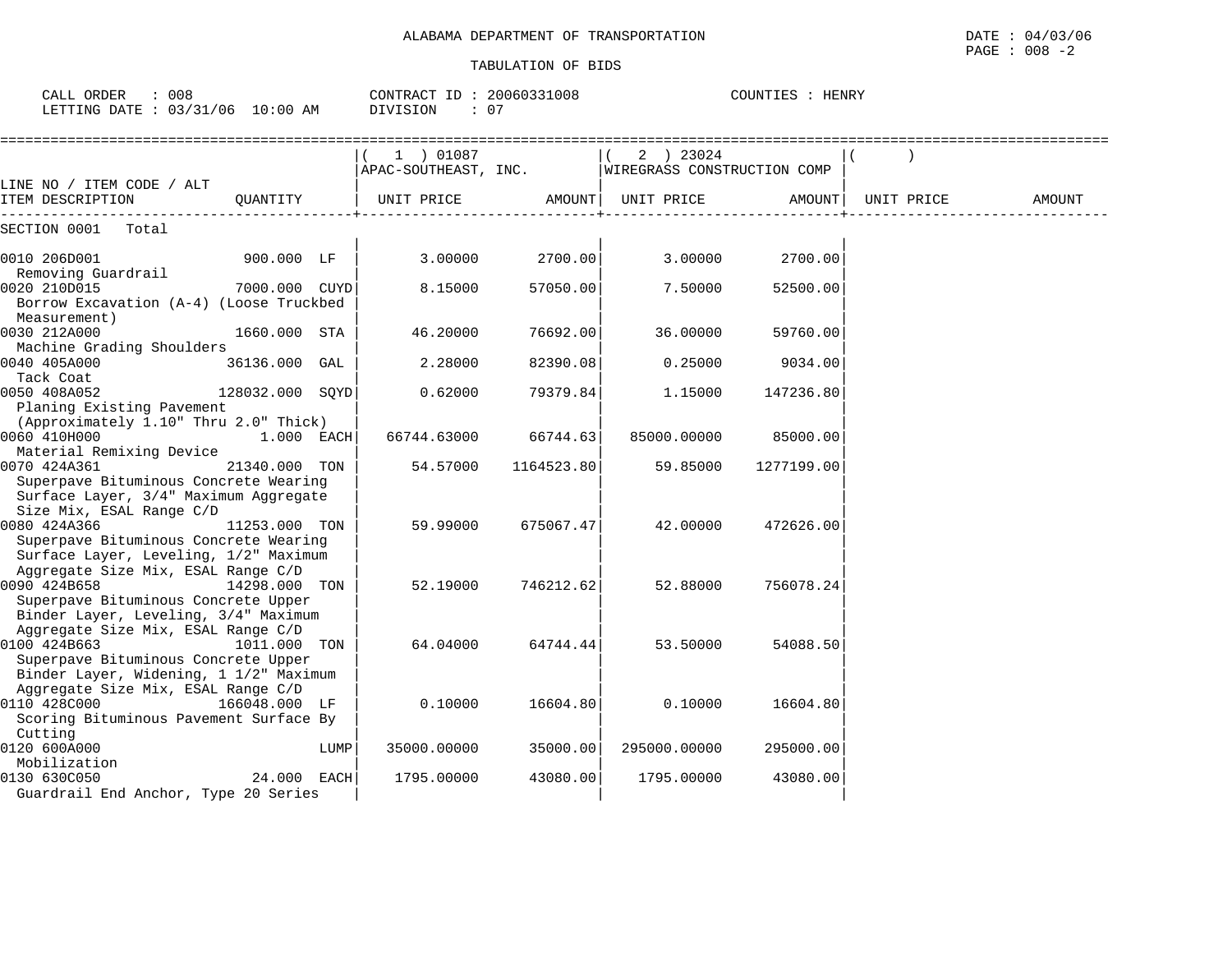| 008<br>ORDEF<br>$\sim$ $\sim$ $\sim$<br>. – Д. Г               |                 | 200<br>1008<br>CONTR<br>$\sqrt{2}$<br>-TD<br>16(1)<br>:RAC | <b>HENRY</b><br>COUNTIES |
|----------------------------------------------------------------|-----------------|------------------------------------------------------------|--------------------------|
| /06<br>$\sim$ $\sim$ $\sim$<br>$\sim$<br>LETTING<br>DATE.<br>ັ | ! 0 : 0 0<br>AΜ | $\cap$<br>DIVISION<br>J.                                   |                          |

|                                                                                                        |                |      | ==============================                   |                     |             |                    |        |
|--------------------------------------------------------------------------------------------------------|----------------|------|--------------------------------------------------|---------------------|-------------|--------------------|--------|
|                                                                                                        |                |      | $(1)$ 01087                                      |                     | 2 ) 23024   |                    |        |
|                                                                                                        |                |      | APAC-SOUTHEAST, INC. WIREGRASS CONSTRUCTION COMP |                     |             |                    |        |
| LINE NO / ITEM CODE / ALT                                                                              |                |      |                                                  |                     |             |                    |        |
| ITEM DESCRIPTION                                                                                       | QUANTITY       |      | UNIT PRICE AMOUNT  UNIT PRICE AMOUNT  UNIT PRICE |                     |             |                    | AMOUNT |
| 0140 652A100<br>Seeding                                                                                | 27.000 ACRE    |      | 400.00000 10800.00                               |                     |             | 470.00000 12690.00 |        |
| 0150 656A010<br>Mulching                                                                               | 27.000 ACRE    |      |                                                  | 350.00000 9450.00   | 390.00000   | 10530.00           |        |
| 0160 665F000<br>Hay Bales                                                                              | $100.000$ EACH |      | 10.00000                                         | 1000.00             | 10.00000    | 1000.00            |        |
| 0170 665J000<br>Silt Fence, Type A                                                                     | 1500.000 LF    |      | 4.00000                                          | 6000.00             | 3.00000     | 4500.00            |        |
| 0180 6650001<br>Silt Fence Removal                                                                     | 1500.000 LF    |      | 0.50000                                          | 750.00              | 0.10000     | 150.00             |        |
| 0190 666A001                                                                                           | 27.000 ACRE    |      | 0.00000                                          | 0.00                | 5.00000     | 135.00             |        |
| Pest Control Treatment<br>0200 680A000<br>Engineering Controls                                         |                | LUMP | 4550.52000                                       | 4550.52             | 10500.00000 | 10500.00           |        |
| 18.000 MILE<br>0210 701A028<br>Solid White, Class 2, Type A Traffic                                    |                |      | 1725.00000                                       | 31050.00            | 1725.00000  | 31050.00           |        |
| Stripe (0.06" Thick) (6" Wide)<br>0220 701A032<br>Solid Yellow, Class 2, Type A Traffic                | 16.000 MILE    |      | 1725.00000                                       | 27600.00            | 1725.00000  | 27600.00           |        |
| Stripe (0.06" Thick) (6" Wide)<br>0230 701A041<br>16.000 MILE<br>Broken White, Class 2, Type A Traffic |                |      |                                                  | 1050.00000 16800.00 | 1050.00000  | 16800.00           |        |
| Stripe (0.09" Thick) (6" Wide)<br>0240 701B009                                                         | 9284.000 LF    |      | 1.00000                                          | 9284.00             | 1,00000     | 9284.00            |        |
| Dotted Class 2, Type A Traffic Stripe<br>$(0.09"$ Thick $)(6"$ Wide $)$                                |                |      |                                                  |                     |             |                    |        |
| 0250 701C000<br>Broken Temporary Traffic Stripe                                                        | 48.000 MILE    |      | 620.00000                                        | 29760.00            | 620.00000   | 29760.00           |        |
| 0260 701C001<br>Solid Temporary Traffic Stripe                                                         | 101.000 MILE   |      | 680.00000                                        | 68680.00            | 680.00000   | 68680.00           |        |
| 0270 701D007<br>Solid Traffic Stripe Removed (Paint)                                                   | 1.000 MILE     |      | 2500.00000                                       | 2500.00             | 2500.00000  | 2500.00            |        |
| 0280 701D008<br>Solid Traffic Stripe Removed (Plastic)                                                 | 1.000 MILE     |      | 2500.00000                                       | 2500.00             | 2500.00000  | 2500.00            |        |
| 0290 701D014<br>Broken Traffic Stripe Removed (Paint)                                                  | $1.000$ MILE   |      | 2250.00000                                       | 2250.00             | 2250.00000  | 2250.00            |        |
| 0300 701D015                                                                                           | $1.000$ MILE   |      | 2250.00000                                       | 2250.00             | 2250.00000  | 2250.00            |        |
| Broken Traffic Stripe Removed (Plastic)<br>0310 703A002<br>Traffic Control Markings, Class 2, Type     | 2686.000 SQFT  |      | 3.25000                                          | 8729.50             | 3.25000     | 8729.50            |        |
| A                                                                                                      |                |      |                                                  |                     |             |                    |        |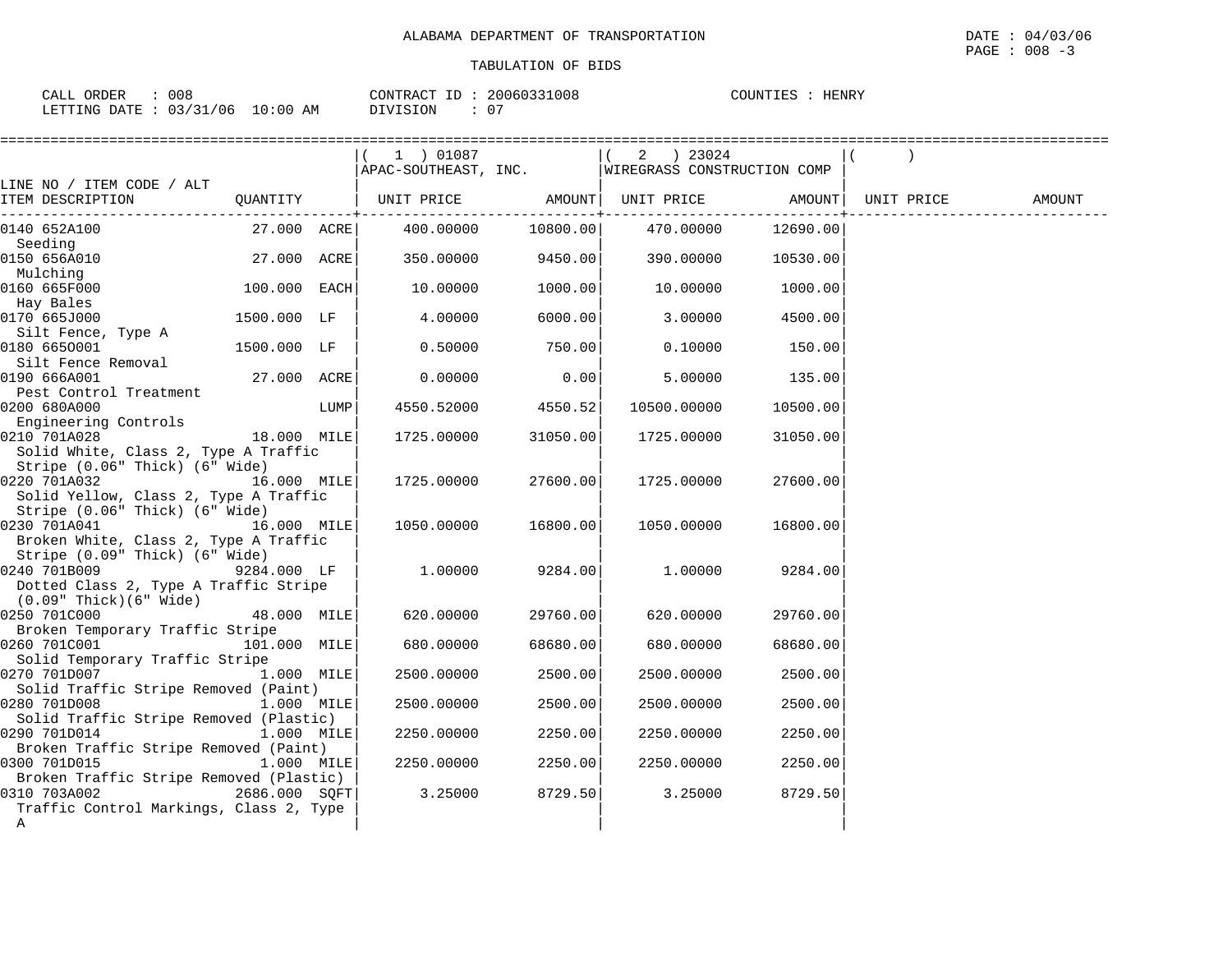| CALL ORDER                       | 008 | CONTRACT ID: 20060331008 |    | HENRY<br>COUNTIES |
|----------------------------------|-----|--------------------------|----|-------------------|
| LETTING DATE : 03/31/06 10:00 AM |     | DIVISION                 | 07 |                   |

|                                                                             |                 | $1$ ) 01087                 |                              | $(2)$ 23024<br>  APAC-SOUTHEAST, INC.              WIREGRASS CONSTRUCTION COMP |                        |            |        |
|-----------------------------------------------------------------------------|-----------------|-----------------------------|------------------------------|--------------------------------------------------------------------------------|------------------------|------------|--------|
| LINE NO / ITEM CODE / ALT<br>ITEM DESCRIPTION                               | QUANTITY        | UNIT PRICE AMOUNT           |                              |                                                                                | UNIT PRICE AMOUNT      | UNIT PRICE | AMOUNT |
| 0320 703B002                                                                |                 | $1947.000$ SOFT 3.75000     |                              | 7301.25 3.75000                                                                | 7301.25                |            |        |
| Traffic Control Legends, Class 2, Type<br>0330 703D001                      |                 | $2220.000$ $SQFT$ $1.50000$ | 3330.00                      | 1.50000                                                                        | 3330.00                |            |        |
| Temporary Traffic Control Markings<br>0340 703E001                          | $132.000$ SQFT  | 1.50000                     | 198.00                       | 1.50000                                                                        | 198.00                 |            |        |
| Temporary Traffic Control Legends<br>0350 705A030                           | 765.000 EACH    | 5.00000                     | 3825.00                      | 5.00000                                                                        | 3825.00                |            |        |
| Pavement Markers, Class A-H, Type 2-C<br>0360 705A031                       | 1038.000 EACH   | 5.00000                     | 5190.00                      | 5.00000                                                                        | 5190.00                |            |        |
| Pavement Markers, Class A-H, Type 1-A<br>0370 740B000<br>Construction Signs | $2365.000$ SQFT | 7.65000                     | 18092.25                     | 7.75000                                                                        | 18328.75               |            |        |
| 0380 740E000<br>Cones (36 Inches High)                                      | $300.000$ EACH  | 12.92000                    | 3876.00                      | 12.50000                                                                       | 3750.00                |            |        |
| 0390 740M001<br>Ballast For Cone                                            | $300.000$ EACH  | 7.75000                     | 2325.00                      | 7.50000                                                                        | 2250.00                |            |        |
| 0400 741C010<br>Portable Sequential Arrow And Chevron                       | $2.000$ EACH    |                             | 3159.00000 6318.00           | 3500.00000                                                                     | 7000.00                |            |        |
| Sign Unit<br>0410 998A000<br>Construction Fuel (Maximum Bid Limited         |                 |                             | $0.00000$ 0.00               |                                                                                | 110000.00000 110000.00 |            |        |
| To \$ 153,000.00)<br>SECTION TOTALS                                         |                 |                             | $\frac{1}{2}$ 3, 394, 599.20 |                                                                                | \$3,672,988.84         |            | 0.00   |
| CONTRACT TOTALS                                                             |                 |                             |                              | $\sharp$ 3,394,599.20 $\sharp$ 3,672,988.84                                    |                        |            | \$     |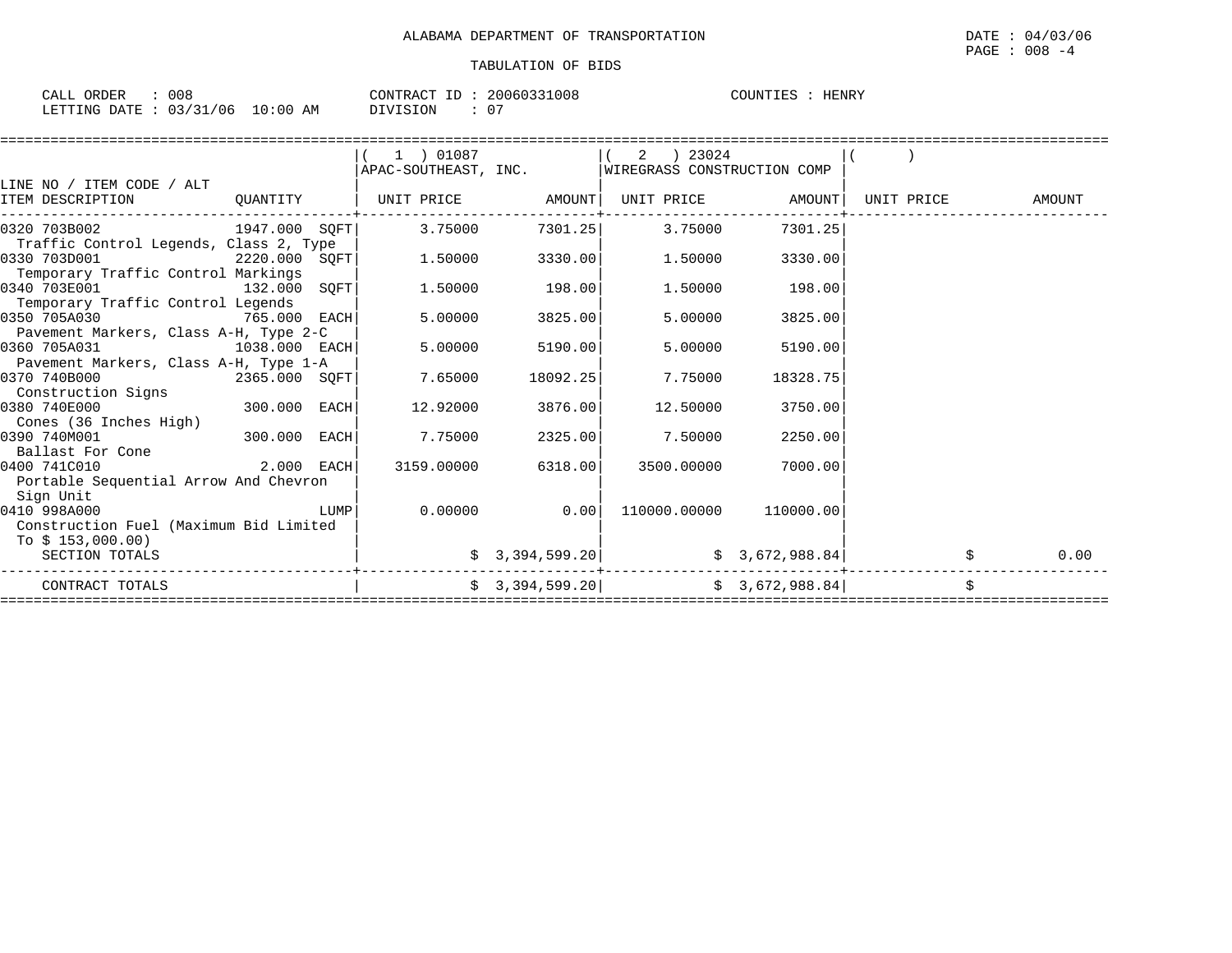## ALABAMA DEPARTMENT OF TRANSPORTATION DATE : 04/03/06

# PAGE : 009 -1

#### VENDOR RANKING

|      | : 009<br>CALL ORDER    | LETTING DATE: 03/31/06 10:00 AM   | CONTRACT ID: 20060331009<br>DIVISION<br>$\therefore$ 02                                                                                          |                                                         |  | COUNTIES : LAUDERDALE |                   |  |  |
|------|------------------------|-----------------------------------|--------------------------------------------------------------------------------------------------------------------------------------------------|---------------------------------------------------------|--|-----------------------|-------------------|--|--|
|      | CONTRACT DESCRIPTION : | CR-71 in Killen. Length 1.651 mi. | CONTRACT TIME:<br>45<br>for constructing the Resurfacing and Traffic Stripe on SR-2<br>(US-72) from MP 41.376 east of SR-13 to MP 43.021 east of | (available days)<br>$PROJECT(S)$ : NHF-STPSAF-0002(522) |  |                       |                   |  |  |
| RANK | VENDOR NO. / NAME      |                                   |                                                                                                                                                  |                                                         |  | TOTAL<br><b>BID</b>   | % OVER<br>LOW BID |  |  |
|      | 18031                  | ROGERS GROUP, INC.                |                                                                                                                                                  |                                                         |  | 997.445.30            | 100.0000%         |  |  |
|      | 11014                  |                                   | JOE KEENUM EXCAVATION & CONSTRUCTION, INC.                                                                                                       |                                                         |  | 1,023,222.10          | 102.5843%         |  |  |
|      | 19074                  | S & M EOUIPMENT CO., INC.         |                                                                                                                                                  |                                                         |  | 1,038,819.75          | 104.1480%         |  |  |
|      | 01087                  | APAC-SOUTHEAST, INC.              |                                                                                                                                                  |                                                         |  | 1,123,193.11          | 112.6070%         |  |  |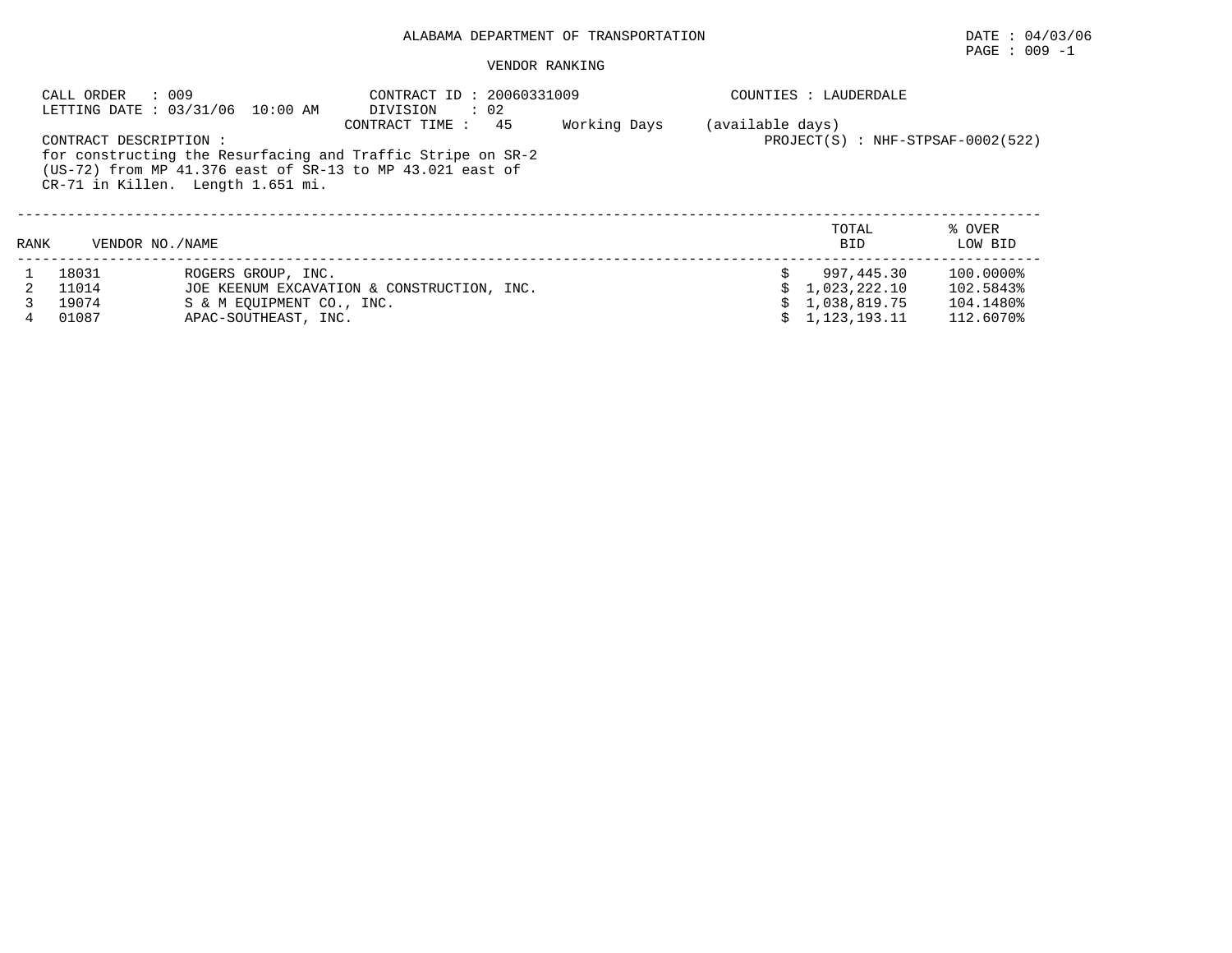CALL ORDER : 009 CONTRACT ID : 20060331009 COUNTIES : LAUDERDALE

LETTING DATE : 03/31/06 10:00 AM DIVISION : 02

|                                               |               | 1 ) 18031<br>ROGERS GROUP, INC. |           | 2 ) 11014<br>JOE KEENUM EXCAVATION & CON  S & M EQUIPMENT CO., INC. |           | 3 ) 19074   |           |
|-----------------------------------------------|---------------|---------------------------------|-----------|---------------------------------------------------------------------|-----------|-------------|-----------|
| LINE NO / ITEM CODE / ALT<br>ITEM DESCRIPTION | QUANTITY      | UNIT PRICE                      |           | AMOUNT  UNIT PRICE                                                  | AMOUNT    | UNIT PRICE  | AMOUNT    |
| SECTION 0001 Total                            |               |                                 |           |                                                                     |           |             |           |
| 0010 206C010                                  | 200.000 SQYD  | 30.00000                        | 6000.00   | 10.00000                                                            | 2000.00   | 5.00000     | 1000.00   |
| Removing Concrete Driveway                    |               |                                 |           |                                                                     |           |             |           |
| 0020 305B060                                  | 1133.000 TON  | 18.00000                        | 20394.00  | 16.00000                                                            | 18128.00  | 16.50000    | 18694.50  |
| Crushed Aggregate, Section 825, Type B,       |               |                                 |           |                                                                     |           |             |           |
| For Miscellaneous Use                         |               |                                 |           |                                                                     |           |             |           |
| 0030 405A000                                  | 4766.000 GAL  | 1.50000                         | 7149.00   | 1.75000                                                             | 8340.50   | 1.65000     | 7863.90   |
| Tack Coat                                     |               |                                 |           |                                                                     |           |             |           |
| 0040 408A051                                  | 1067.000 SQYD | 4.50000                         | 4801.50   | 5.00000                                                             | 5335.00   | 7.50000     | 8002.50   |
| Planing Existing Pavement                     |               |                                 |           |                                                                     |           |             |           |
| (Approximately 0.00" Thru 1.0" Thick)         |               |                                 |           |                                                                     |           |             |           |
| 0050 410B000                                  | 1.000 EACH    | 4000.00000                      | 4000.00   | 5000.00000                                                          | 5000.00   | 5000.00000  | 5000.00   |
| State Furnished Profilograph                  |               |                                 |           |                                                                     |           |             |           |
| 0060 410H000                                  | 1.000 EACH    | 22000.00000                     | 22000.00  | 20000.00000                                                         | 20000.00  | 30000.00000 | 30000.00  |
| Material Remixing Device                      |               |                                 |           |                                                                     |           |             |           |
| 0070 424A360                                  | 5645.000 TON  | 48.50000                        | 273782.50 | 47.00000                                                            | 265315.00 | 48.50000    | 273782.50 |
| Superpave Bituminous Concrete Wearing         |               |                                 |           |                                                                     |           |             |           |
| Surface Layer, 1/2" Maximum Aggregate         |               |                                 |           |                                                                     |           |             |           |
| Size Mix, ESAL Range C/D                      |               |                                 |           |                                                                     |           |             |           |
| 0080 424A369                                  | 511.000 TON   | 50.00000                        | 25550.00  | 50.00000                                                            | 25550.00  | 50.50000    | 25805.50  |
| Superpave Bituminous Concrete Wearing         |               |                                 |           |                                                                     |           |             |           |
| Surface Layer, Widening, 1/2" Maximum         |               |                                 |           |                                                                     |           |             |           |
| Aggregate Size Mix, ESAL Range C/D            |               |                                 |           |                                                                     |           |             |           |
| 0090 424B654                                  | 250.000 TON   | 50.00000                        | 12500.00  | 55.00000                                                            | 13750.00  | 70.00000    | 17500.00  |
| Superpave Bituminous Concrete Upper           |               |                                 |           |                                                                     |           |             |           |
| Binder Layer, Patching, 3/4" Maximum          |               |                                 |           |                                                                     |           |             |           |
| Aggregate Size Mix, ESAL Range C/D            |               |                                 |           |                                                                     |           |             |           |
| 0100 424B658<br>6429.000 TON                  |               | 41.00000                        | 263589.00 | 44.00000                                                            | 282876.00 | 44.50000    | 286090.50 |
| Superpave Bituminous Concrete Upper           |               |                                 |           |                                                                     |           |             |           |
| Binder Layer, Leveling, 3/4" Maximum          |               |                                 |           |                                                                     |           |             |           |
| Aggregate Size Mix, ESAL Range C/D            |               |                                 |           |                                                                     |           |             |           |
| 0110 424B661                                  | 544.000 TON   | 50.00000                        | 27200.00  | 52.00000                                                            | 28288.00  | 47.00000    | 25568.00  |
| Superpave Bituminous Concrete Upper           |               |                                 |           |                                                                     |           |             |           |
| Binder Layer, Widening, 3/4" Maximum          |               |                                 |           |                                                                     |           |             |           |
| Aggregate Size Mix, ESAL Range C/D            |               |                                 |           |                                                                     |           |             |           |
| 0120 424B687                                  | 917.000 TON   | 50.00000                        | 45850.00  | 52.00000                                                            | 47684.00  | 50.00000    | 45850.00  |
| Superpave Bituminous Concrete Lower           |               |                                 |           |                                                                     |           |             |           |
| Binder Layer, Leveling, 1/2" Maximum          |               |                                 |           |                                                                     |           |             |           |
| Aggregate Size Mix, ESAL Range C/D            |               |                                 |           |                                                                     |           |             |           |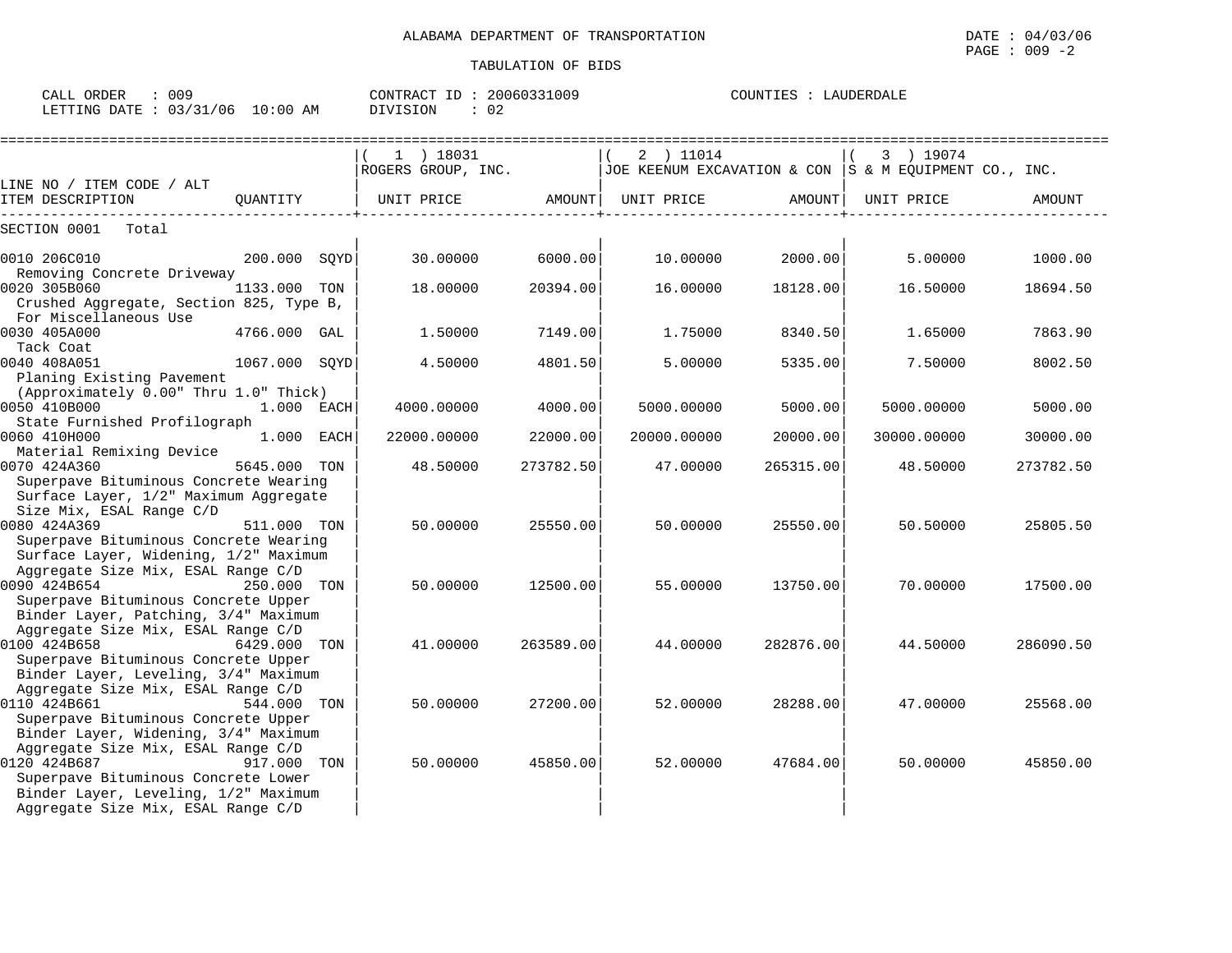| 009<br>ORDER<br>CALL                     |             | 20060331009<br>CONTRACT<br>$ -$ | COUNTIES<br>LAUDERDALE |
|------------------------------------------|-------------|---------------------------------|------------------------|
| /06<br>0.3/31<br>LETTING<br>DATE<br>ــ ب | 10:00<br>AΜ | DIVISION<br>∩ ∩<br>υz           |                        |

|                                         |              |      | $1$ ) 18031                  |           | 2 ) 11014                                                 |           | 3 ) 19074   |           |
|-----------------------------------------|--------------|------|------------------------------|-----------|-----------------------------------------------------------|-----------|-------------|-----------|
|                                         |              |      | ROGERS GROUP, INC.           |           | JOE KEENUM EXCAVATION & CON $ S \& M$ EOUIPMENT CO., INC. |           |             |           |
| LINE NO / ITEM CODE / ALT               |              |      |                              |           |                                                           |           |             |           |
| ITEM DESCRIPTION                        |              |      | QUANTITY   UNIT PRICE AMOUNT |           | UNIT PRICE AMOUNT                                         |           | UNIT PRICE  | AMOUNT    |
| 0130 424C370                            | 3390.000 TON |      | 44.00000                     | 149160.00 | 40.00000                                                  | 135600.00 | 44.50000    | 150855.00 |
| Superpave Bituminous Concrete Base      |              |      |                              |           |                                                           |           |             |           |
| Layer, Widening, 1" Maximum Aggregate   |              |      |                              |           |                                                           |           |             |           |
| Size Mix, ESAL Range C/D                |              |      |                              |           |                                                           |           |             |           |
| 0140 428C000                            | 17436.000 LF |      | 0.30000                      | 5230.80   | 0.35000                                                   | 6102.60   | 0.50000     | 8718.00   |
| Scoring Bituminous Pavement Surface By  |              |      |                              |           |                                                           |           |             |           |
| Cutting                                 |              |      |                              |           |                                                           |           |             |           |
| 0150 600A000                            |              | LUMP | 48454.00000                  | 48454.00  | 40000.00000                                               | 40000.00  | 40000.00000 | 40000.00  |
| Mobilization                            |              |      |                              |           |                                                           |           |             |           |
| 0160 652A100                            | 2.000 ACRE   |      | 1200.00000                   | 2400.00   | 600.00000                                                 | 1200.00   | 1650.00000  | 3300.00   |
| Seeding                                 |              |      |                              |           |                                                           |           |             |           |
| 0170 656A010                            | 2.000 ACRE   |      | 1200.00000                   | 2400.00   | 600.00000                                                 | 1200.00   | 1650.00000  | 3300.00   |
| Mulching                                |              |      |                              |           |                                                           |           |             |           |
| 0180 665J000                            | 200.000 LF   |      | 7.00000                      | 1400.00   | 6.00000                                                   | 1200.00   | 5.00000     | 1000.00   |
| Silt Fence, Type A<br>0190 6650001      | 200.000 LF   |      | 5.00000                      | 1000.00   | 2.00000                                                   | 400.00    | 2,00000     | 400.00    |
| Silt Fence Removal                      |              |      |                              |           |                                                           |           |             |           |
| 0200 6650001                            | 300.000 LF   |      | 12.00000                     | 3600.00   | 6.00000                                                   | 1800.00   | 7.50000     | 2250.00   |
| 20 Inch Wattle                          |              |      |                              |           |                                                           |           |             |           |
| 0210 680A000                            |              | LUMP | 5000.00000                   | 5000.00   | 18000.00000                                               | 18000.00  | 10000.00000 | 10000.00  |
| Engineering Controls                    |              |      |                              |           |                                                           |           |             |           |
| 0220 701A028                            | 4.000 MILE   |      | 1850.00000                   | 7400.00   | 2000.00000                                                | 8000.00   | 2035.00000  | 8140.00   |
| Solid White, Class 2, Type A Traffic    |              |      |                              |           |                                                           |           |             |           |
| Stripe (0.06" Thick) (6" Wide)          |              |      |                              |           |                                                           |           |             |           |
| 0230 701A041                            | 4.000 MILE   |      | 1100.00000                   | 4400.00   | 1100.00000                                                | 4400.00   | 1210.00000  | 4840.00   |
| Broken White, Class 2, Type A Traffic   |              |      |                              |           |                                                           |           |             |           |
| Stripe (0.09" Thick) (6" Wide)          |              |      |                              |           |                                                           |           |             |           |
| 0240 701A048                            | 4.000 MILE   |      | 2200.00000                   | 8800.00   | 2200.00000                                                | 8800.00   | 2420.00000  | 9680.00   |
| Solid Yellow, Class 2, Type A Traffic   |              |      |                              |           |                                                           |           |             |           |
| Stripe (0.09" Thick) (6" Wide)          |              |      |                              |           |                                                           |           |             |           |
| 0250 701B009                            | 3077.000 LF  |      | 1.50000                      | 4615.50   | 1,00000                                                   | 3077.00   | 1.65000     | 5077.05   |
| Dotted Class 2, Type A Traffic Stripe   |              |      |                              |           |                                                           |           |             |           |
| $(0.09"$ Thick $)(6"$ Wide              |              |      |                              |           |                                                           |           |             |           |
| 0260 701C000                            | 7.000 MILE   |      | 680.00000                    | 4760.00   | 800.00000                                                 | 5600.00   | 748.00000   | 5236.00   |
| Broken Temporary Traffic Stripe         |              |      |                              |           |                                                           |           |             |           |
| 0270 701C001                            | 14.000 MILE  |      | 750.00000                    | 10500.00  | 850.00000                                                 | 11900.00  | 825.00000   | 11550.00  |
| Solid Temporary Traffic Stripe          |              |      |                              |           |                                                           |           |             |           |
| 0280 703A002                            | 710.000 SQFT |      | 3.50000                      | 2485.00   | 3.00000                                                   | 2130.00   | 3.85000     | 2733.50   |
| Traffic Control Markings, Class 2, Type |              |      |                              |           |                                                           |           |             |           |
| $\mathbb{A}$                            |              |      |                              |           |                                                           |           |             |           |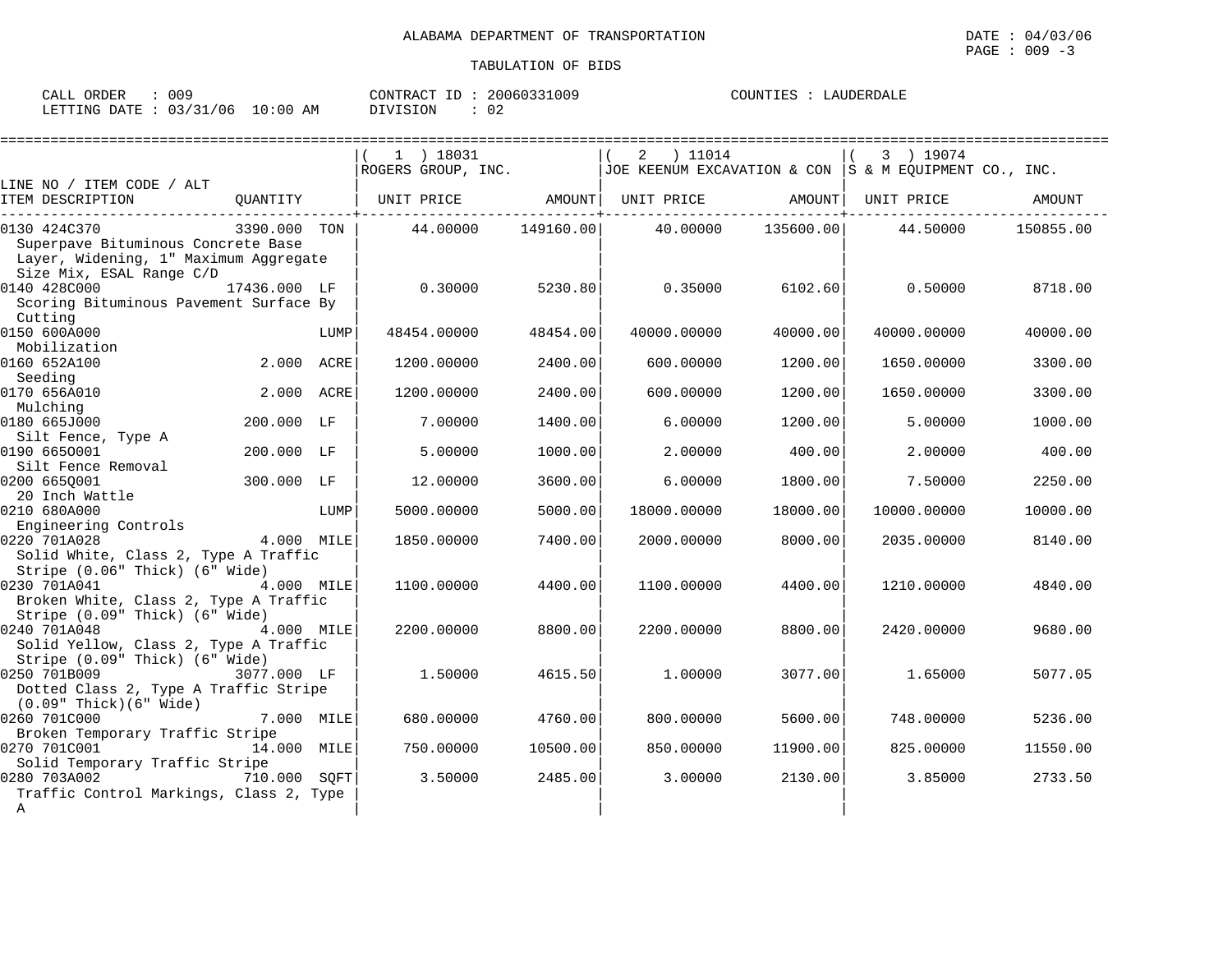| ORDER<br>CALL | 009        |            | CONTRACT ID. | 20060331009 | COUNTIES | LAUDERDALE |
|---------------|------------|------------|--------------|-------------|----------|------------|
| LETTING DATE  | : 03/31/06 | $10:00$ AM | DIVISION     | 02          |          |            |

|                                                                                              |              |      | 1 ) 18031<br>ROGERS GROUP, INC. |               | ) 11014<br>2               |                             | 3 ) 19074<br>JOE KEENUM EXCAVATION & CON $ S \& M$ EOUIPMENT CO., INC. |                |
|----------------------------------------------------------------------------------------------|--------------|------|---------------------------------|---------------|----------------------------|-----------------------------|------------------------------------------------------------------------|----------------|
| LINE NO / ITEM CODE / ALT                                                                    |              |      |                                 |               |                            |                             |                                                                        |                |
| ITEM DESCRIPTION                                                                             | OUANTITY     |      | UNIT PRICE                      | AMOUNT        | UNIT PRICE                 | AMOUNT                      | UNIT PRICE                                                             | AMOUNT         |
| 0290 703B002                                                                                 | 202.000 SQFT |      | 4.00000                         | 808.00        | 4.00000                    | 808,00                      | 4.40000                                                                | 888.80         |
| Traffic Control Legends, Class 2, Type<br>0300 703D001<br>Temporary Traffic Control Markings | 992.000 SQFT |      | 2.00000                         | 1984.00       | 1.75000                    | 1736.00                     | 2.20000                                                                | 2182.40        |
| 0310 705A030                                                                                 | 24.000 EACH  |      | 5.50000                         | 132.00        | 6.00000                    | 144.00                      | 6.05000                                                                | 145.20         |
| Pavement Markers, Class A-H, Type 2-C<br>0320 705A031                                        | 218.000 EACH |      | 5.50000                         | 1199.00       | 6,00000                    | 1308.00                     | 6.05000                                                                | 1318.90        |
| Pavement Markers, Class A-H, Type 1-A                                                        |              |      |                                 |               |                            |                             |                                                                        |                |
| 0330 730H001<br>Loop Wire                                                                    | 1700.000 LF  |      | 3.00000                         | 5100.00       | 3.00000                    | 5100.00                     | 3.30000                                                                | 5610.00        |
| 0340 7301001                                                                                 | 310.000 LF   |      | 2.50000                         | 775.00        | 2.50000                    | 775.00                      | 2.75000                                                                | 852.50         |
| Loop Detector Lead-In-Cable                                                                  |              |      |                                 |               |                            |                             |                                                                        |                |
| 0350 730K000<br>Traffic Signal Junction Box                                                  | 1.000 EACH   |      | 575.00000                       | 575.00        | 575.00000                  | 575.00                      | 632.50000                                                              | 632.50         |
| 0360 730L003                                                                                 | 300.000 LF   |      | 4.00000                         | 1200.00       | 4.00000                    | 1200.00                     | 4.40000                                                                | 1320.00        |
| 1", Non-Metallic, Conduit                                                                    |              |      |                                 |               |                            |                             |                                                                        |                |
| 0370 740B000<br>Construction Signs                                                           | 575.000      | SOFT | 12.00000                        | 6900.00       | 8.00000                    | 4600.00                     | 8,80000                                                                | 5060.00        |
| 0380 740D000                                                                                 | 20.000       | EACH | 55.00000                        | 1100.00       | 50.00000                   | 1000.00                     | 60.50000                                                               | 1210.00        |
| Channelizing Drums<br>0390 740E000                                                           | 150.000      | EACH | 3.00000                         | 450.00        | 10.00000                   | 1500.00                     | 15.75000                                                               | 2362.50        |
| Cones (36 Inches High)                                                                       |              |      |                                 |               |                            |                             |                                                                        |                |
| 0400 740M001<br>Ballast For Cone                                                             | 150.000      | EACH | 2.00000                         | 300.00        | 2,00000                    | 300.00                      | 10.00000                                                               | 1500.00        |
| 0410 741C010                                                                                 | 1.000 EACH   |      | 2500.00000                      | 2500.00       | 5000.00000                 | 5000.00                     | 3500.00000                                                             | 3500.00        |
| Portable Sequential Arrow And Chevron                                                        |              |      |                                 |               |                            |                             |                                                                        |                |
| Sign Unit                                                                                    |              |      |                                 |               |                            |                             |                                                                        |                |
| 0420 998A000                                                                                 |              | LUMP | 1,00000                         | 1.00          | 27500.00000                | 27500.00                    | 0.00000                                                                | 0.00           |
| Construction Fuel (Maximum Bid Limited<br>To $$49,000.00)$                                   |              |      |                                 |               |                            |                             |                                                                        |                |
| SECTION TOTALS                                                                               |              |      |                                 |               | 997,445.30                 | $\frac{1}{2}$ , 023, 222.10 |                                                                        | \$1,038,819.75 |
| CONTRACT TOTALS                                                                              |              |      |                                 | \$997,445.30] |                            | \$1,023,222.10              |                                                                        | \$1,038,819.75 |
|                                                                                              |              |      |                                 |               | ========================== |                             | ========================                                               |                |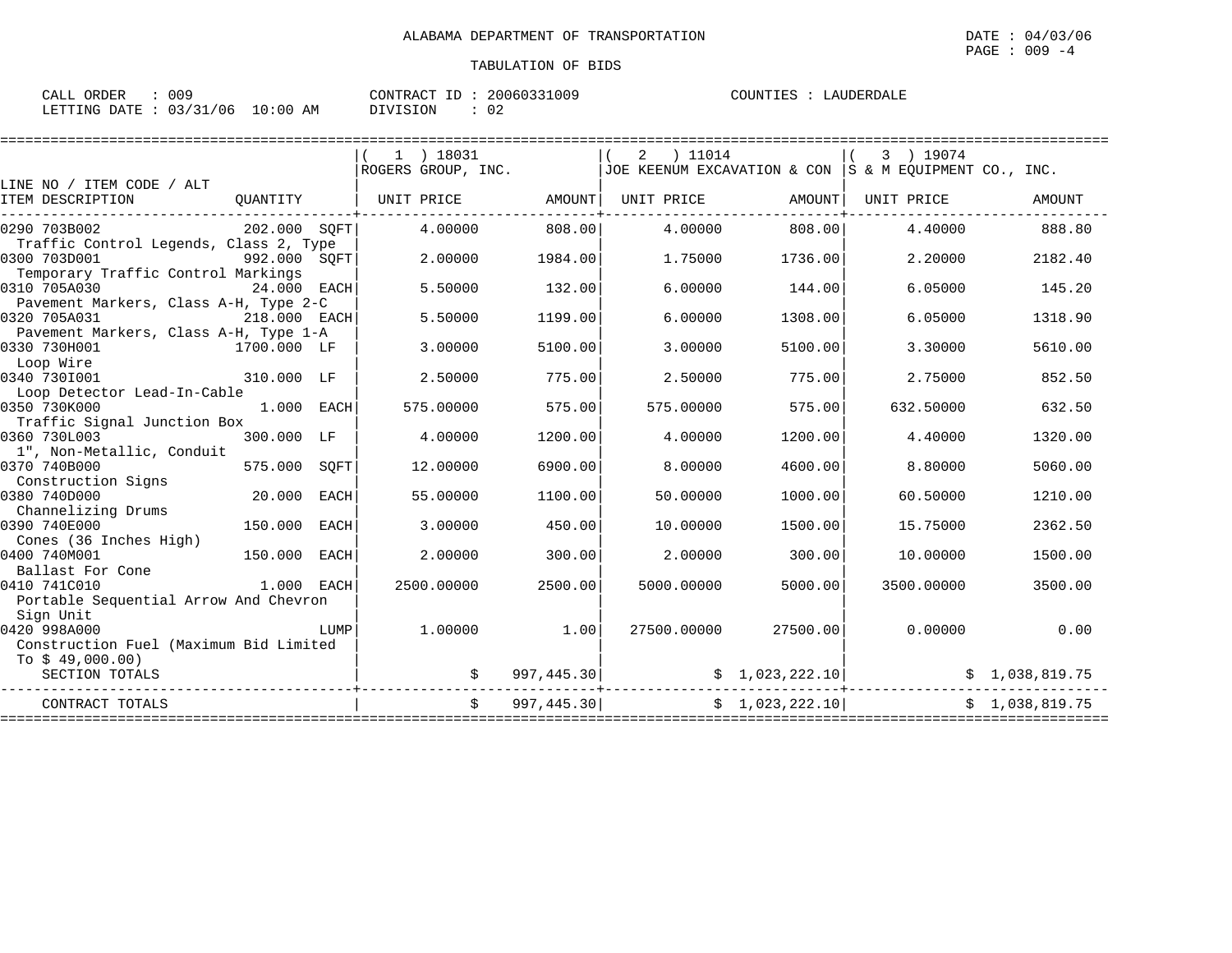## ALABAMA DEPARTMENT OF TRANSPORTATION

| OF                 | 04/03/06                                                                                                        |
|--------------------|-----------------------------------------------------------------------------------------------------------------|
| ALABAMA DEPARTMENT | DATE                                                                                                            |
| TRANSPORTATION     |                                                                                                                 |
|                    | the contract of the contract of the contract of the contract of the contract of the contract of the contract of |
|                    | 009<br>PAGE                                                                                                     |

| CALL ORDER<br>: 009<br>LETTING DATE : 03/31/06 10:00 AM                                                                           |               |  | CONTRACT ID: 20060331009<br>: 02<br>DIVISION |           |                   | COUNTIES : LAUDERDALE |        |            |        |
|-----------------------------------------------------------------------------------------------------------------------------------|---------------|--|----------------------------------------------|-----------|-------------------|-----------------------|--------|------------|--------|
| LINE NO / ITEM CODE / ALT                                                                                                         |               |  | 4 ) 01087<br>APAC-SOUTHEAST, INC.            |           |                   |                       |        |            |        |
| ITEM DESCRIPTION                                                                                                                  | OUANTITY      |  | UNIT PRICE                                   |           | AMOUNT UNIT PRICE |                       | AMOUNT | UNIT PRICE | AMOUNT |
| SECTION 0001 Total                                                                                                                |               |  |                                              |           |                   |                       |        |            |        |
| 0010 206C010                                                                                                                      | 200.000 SOYD  |  | 9.65000                                      | 1930.00   |                   |                       |        |            |        |
| Removing Concrete Driveway<br>0020 305B060<br>Crushed Aggregate, Section 825, Type B,                                             | 1133.000 TON  |  | 22.66000                                     | 25673.78  |                   |                       |        |            |        |
| For Miscellaneous Use<br>0030 405A000                                                                                             | 4766.000 GAL  |  | 1,27000                                      | 6052.82   |                   |                       |        |            |        |
| Tack Coat<br>0040 408A051<br>Planing Existing Pavement                                                                            | 1067.000 SQYD |  | 6.41000                                      | 6839.47   |                   |                       |        |            |        |
| (Approximately 0.00" Thru 1.0" Thick)<br>0050 410B000<br>State Furnished Profilograph                                             | 1.000 EACH    |  | 4230.21000                                   | 4230.21   |                   |                       |        |            |        |
| 0060 410H000                                                                                                                      | 1.000 EACH    |  | 36262.66000                                  | 36262.66  |                   |                       |        |            |        |
| Material Remixing Device<br>0070 424A360<br>Superpave Bituminous Concrete Wearing<br>Surface Layer, 1/2" Maximum Aggregate        | 5645.000 TON  |  | 52.30000                                     | 295233.50 |                   |                       |        |            |        |
| Size Mix, ESAL Range C/D<br>0080 424A369<br>Superpave Bituminous Concrete Wearing<br>Surface Layer, Widening, 1/2" Maximum        | 511.000 TON   |  | 57.64000                                     | 29454.04  |                   |                       |        |            |        |
| Aggregate Size Mix, ESAL Range C/D<br>0090 424B654<br>Superpave Bituminous Concrete Upper                                         | 250.000 TON   |  | 77.58000                                     | 19395.00  |                   |                       |        |            |        |
| Binder Layer, Patching, 3/4" Maximum<br>Aggregate Size Mix, ESAL Range C/D<br>0100 424B658<br>Superpave Bituminous Concrete Upper | 6429.000 TON  |  | 47.86000                                     | 307691.94 |                   |                       |        |            |        |
| Binder Layer, Leveling, 3/4" Maximum<br>Aggregate Size Mix, ESAL Range C/D<br>0110 424B661                                        | 544.000 TON   |  | 54.41000                                     | 29599.04  |                   |                       |        |            |        |
| Superpave Bituminous Concrete Upper<br>Binder Layer, Widening, 3/4" Maximum<br>Aggregate Size Mix, ESAL Range C/D<br>0120 424B687 | 917.000 TON   |  | 52.64000                                     | 48270.88  |                   |                       |        |            |        |
| Superpave Bituminous Concrete Lower<br>Binder Layer, Leveling, 1/2" Maximum<br>Aggregate Size Mix, ESAL Range C/D                 |               |  |                                              |           |                   |                       |        |            |        |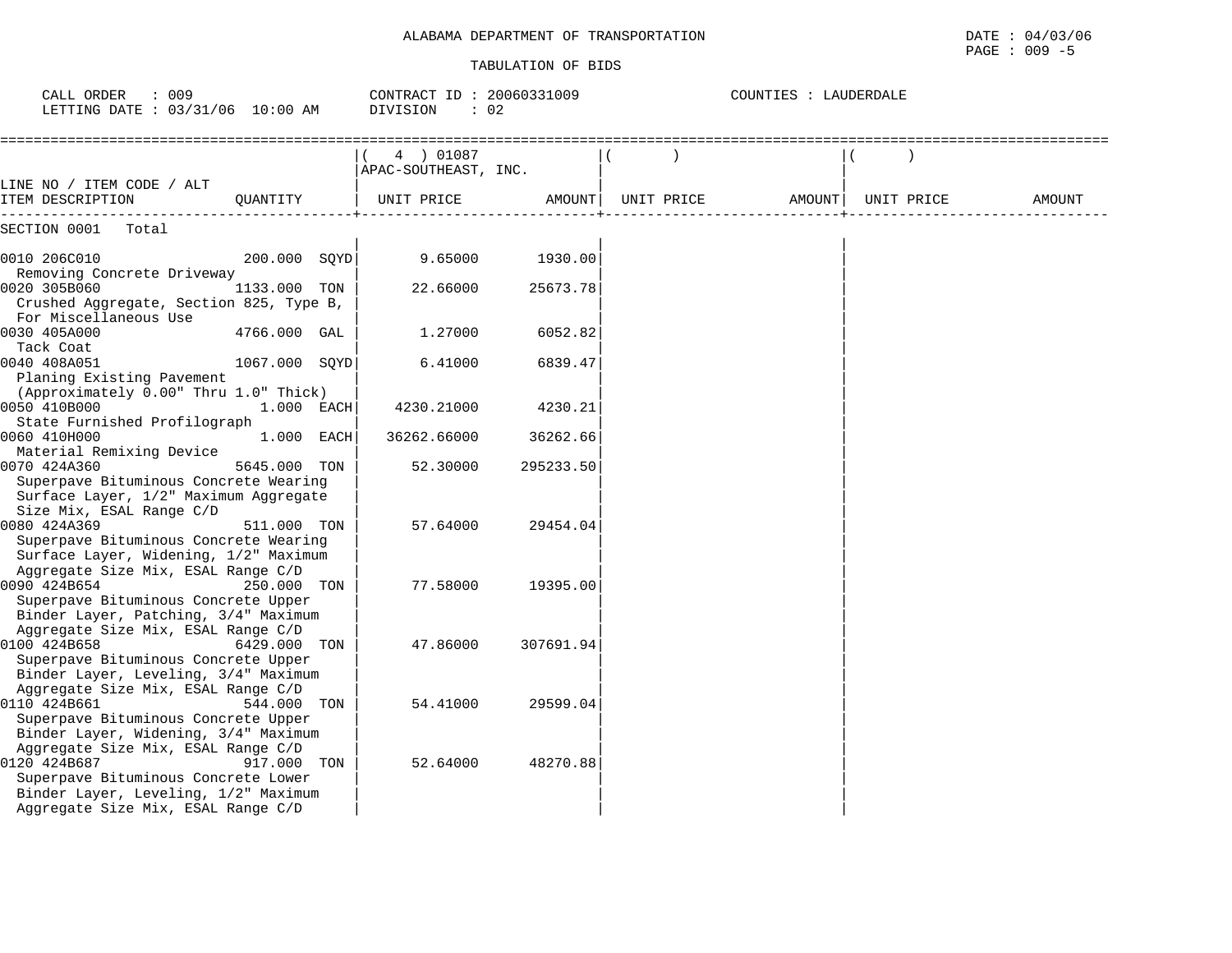| ORDER<br>009<br>CALL                    |             | CONTRACT<br>$\tau$ | 20060331009 | н н<br>''JALL<br>- L F |
|-----------------------------------------|-------------|--------------------|-------------|------------------------|
| 03/31<br>$1 - 1$<br>/06<br>LETTING DATE | 10:00<br>AΜ | DIVISION           | ∩⊇<br>◡∠    |                        |

|                                         |              |      | 4 ) 01087            |           |            |        |            |        |
|-----------------------------------------|--------------|------|----------------------|-----------|------------|--------|------------|--------|
|                                         |              |      | APAC-SOUTHEAST, INC. |           |            |        |            |        |
| LINE NO / ITEM CODE / ALT               |              |      |                      |           |            |        |            |        |
| ITEM DESCRIPTION                        | QUANTITY     |      | UNIT PRICE           | AMOUNT    | UNIT PRICE | AMOUNT | UNIT PRICE | AMOUNT |
| 0130 424C370                            | 3390.000 TON |      | 51.75000             | 175432.50 |            |        |            |        |
| Superpave Bituminous Concrete Base      |              |      |                      |           |            |        |            |        |
| Layer, Widening, 1" Maximum Aggregate   |              |      |                      |           |            |        |            |        |
| Size Mix, ESAL Range C/D                |              |      |                      |           |            |        |            |        |
| 0140 428C000                            | 17436.000 LF |      | 0.11000              | 1917.96   |            |        |            |        |
| Scoring Bituminous Pavement Surface By  |              |      |                      |           |            |        |            |        |
| Cutting                                 |              |      |                      |           |            |        |            |        |
| 0150 600A000                            |              | LUMP | 57620.67000          | 57620.67  |            |        |            |        |
| Mobilization                            |              |      |                      |           |            |        |            |        |
| 0160 652A100                            | 2.000 ACRE   |      | 826.80000            | 1653.60   |            |        |            |        |
| Seeding                                 |              |      |                      |           |            |        |            |        |
| 0170 656A010                            | 2.000 ACRE   |      | 826.80000            | 1653.60   |            |        |            |        |
| Mulching                                |              |      |                      |           |            |        |            |        |
| 0180 665J000                            | 200.000 LF   |      | 6.90000              | 1380.00   |            |        |            |        |
| Silt Fence, Type A                      |              |      |                      |           |            |        |            |        |
| 0190 6650001                            | 200.000 LF   |      | 3.13000              | 626.00    |            |        |            |        |
| Silt Fence Removal                      |              |      |                      |           |            |        |            |        |
| 0200 6650001<br>20 Inch Wattle          | 300.000 LF   |      | 8.16000              | 2448.00   |            |        |            |        |
| 0210 680A000                            |              | LUMP | 3354.22000           | 3354.22   |            |        |            |        |
| Engineering Controls                    |              |      |                      |           |            |        |            |        |
| 0220 701A028                            | 4.000 MILE   |      | 1943.24000           | 7772.96   |            |        |            |        |
| Solid White, Class 2, Type A Traffic    |              |      |                      |           |            |        |            |        |
| Stripe (0.06" Thick) (6" Wide)          |              |      |                      |           |            |        |            |        |
| 0230 701A041                            | 4.000 MILE   |      | 1155.44000           | 4621.76   |            |        |            |        |
| Broken White, Class 2, Type A Traffic   |              |      |                      |           |            |        |            |        |
| Stripe (0.09" Thick) (6" Wide)          |              |      |                      |           |            |        |            |        |
| 0240 701A048                            | 4.000 MILE   |      | 2310.88000           | 9243.52   |            |        |            |        |
| Solid Yellow, Class 2, Type A Traffic   |              |      |                      |           |            |        |            |        |
| Stripe (0.09" Thick) (6" Wide)          |              |      |                      |           |            |        |            |        |
| 0250 701B009                            | 3077.000 LF  |      | 1.58000              | 4861.66   |            |        |            |        |
| Dotted Class 2, Type A Traffic Stripe   |              |      |                      |           |            |        |            |        |
| $(0.09"$ Thick $)(6"$ Wide              |              |      |                      |           |            |        |            |        |
| 0260 701C000                            | 7.000 MILE   |      | 714.27000            | 4999.89   |            |        |            |        |
| Broken Temporary Traffic Stripe         |              |      |                      |           |            |        |            |        |
| 0270 701C001                            | 14.000 MILE  |      | 787.80000            | 11029.20  |            |        |            |        |
| Solid Temporary Traffic Stripe          |              |      |                      |           |            |        |            |        |
| 0280 703A002                            | 710.000 SOFT |      | 3.68000              | 2612.80   |            |        |            |        |
| Traffic Control Markings, Class 2, Type |              |      |                      |           |            |        |            |        |
| Α                                       |              |      |                      |           |            |        |            |        |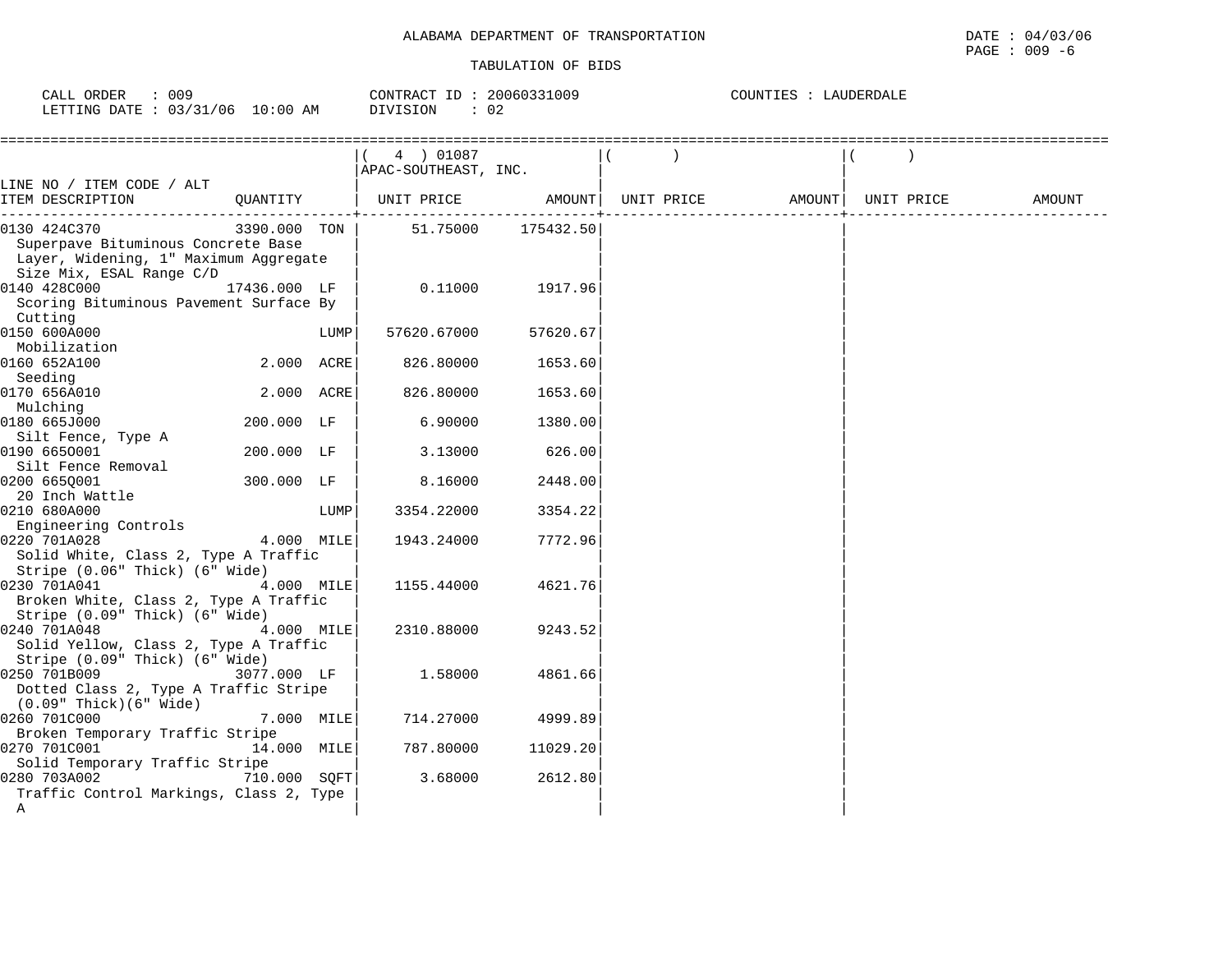| 009<br>CALL ORDER               | 20060331009<br>CONTRACT ID | COUNTIES :<br>LAUDERDALE |
|---------------------------------|----------------------------|--------------------------|
| LETTING DATE: 03/31/06 10:00 AM | 02<br>DIVISION             |                          |

|                                        |                |      | 4 ) 01087<br>APAC-SOUTHEAST, INC. |                                 |            |            |            |            |
|----------------------------------------|----------------|------|-----------------------------------|---------------------------------|------------|------------|------------|------------|
| LINE NO / ITEM CODE / ALT              |                |      |                                   |                                 |            |            |            |            |
| ITEM DESCRIPTION                       | QUANTITY       |      | UNIT PRICE                        | AMOUNT                          | UNIT PRICE | AMOUNT     | UNIT PRICE | AMOUNT     |
| 0290 703B002                           | 202.000 SQFT   |      | 4.20000                           | 848.40                          |            |            |            |            |
| Traffic Control Legends, Class 2, Type |                |      |                                   |                                 |            |            |            |            |
| 0300 703D001                           | 992.000 SOFT   |      | 2.10000                           | 2083.20                         |            |            |            |            |
| Temporary Traffic Control Markings     |                |      |                                   |                                 |            |            |            |            |
| 0310 705A030                           | $24.000$ EACH  |      | 5.78000                           | 138.72                          |            |            |            |            |
| Pavement Markers, Class A-H, Type 2-C  |                |      |                                   |                                 |            |            |            |            |
| 0320 705A031                           | $218.000$ EACH |      | 5.78000                           | 1260.04                         |            |            |            |            |
| Pavement Markers, Class A-H, Type 1-A  |                |      |                                   |                                 |            |            |            |            |
| 0330 730H001                           | 1700.000 LF    |      | 3.12000                           | 5304.00                         |            |            |            |            |
| Loop Wire                              |                |      |                                   |                                 |            |            |            |            |
| 0340 7301001                           | 310.000 LF     |      | 2.60000                           | 806.00                          |            |            |            |            |
| Loop Detector Lead-In-Cable            |                |      |                                   |                                 |            |            |            |            |
| 0350 730K000                           | 1.000 EACH     |      | 598.00000                         | 598.00                          |            |            |            |            |
| Traffic Signal Junction Box            |                |      |                                   |                                 |            |            |            |            |
| 0360 730L003                           | 300.000 LF     |      | 4.16000                           | 1248.00                         |            |            |            |            |
| 1", Non-Metallic, Conduit              |                |      |                                   |                                 |            |            |            |            |
| 0370 740B000                           | 575.000 SQFT   |      | 8.82000                           | 5071.50                         |            |            |            |            |
| Construction Signs                     |                |      |                                   |                                 |            |            |            |            |
| 0380 740D000                           | 20.000 EACH    |      | 40.25000                          | 805.00                          |            |            |            |            |
| Channelizing Drums                     |                |      |                                   |                                 |            |            |            |            |
| 0390 740E000                           | 150.000 EACH   |      | 8.70000                           | 1305.00                         |            |            |            |            |
| Cones (36 Inches High)                 |                |      |                                   |                                 |            |            |            |            |
| 0400 740M001                           | 150.000 EACH   |      | 4.97000                           | 745.50                          |            |            |            |            |
| Ballast For Cone                       |                |      |                                   |                                 |            |            |            |            |
| 0410 741C010                           | $1.000$ EACH   |      | 1118.07000                        | 1118.07                         |            |            |            |            |
| Portable Sequential Arrow And Chevron  |                |      |                                   |                                 |            |            |            |            |
| Sign Unit                              |                |      |                                   |                                 |            |            |            |            |
| 0420 998A000                           |                | LUMP | 0.00000                           | 0.00                            |            |            |            |            |
| Construction Fuel (Maximum Bid Limited |                |      |                                   |                                 |            |            |            |            |
| To $$49,000.00)$                       |                |      |                                   |                                 |            |            |            |            |
| SECTION TOTALS                         |                |      |                                   | $\frac{1}{2}$ , 1, 123, 193. 11 |            | 0.00<br>\$ |            | \$<br>0.00 |
| CONTRACT TOTALS                        |                |      |                                   | $\frac{1}{2}$ , 1, 123, 193. 11 |            | \$<br>0.00 |            | \$         |
|                                        |                |      |                                   |                                 |            |            |            |            |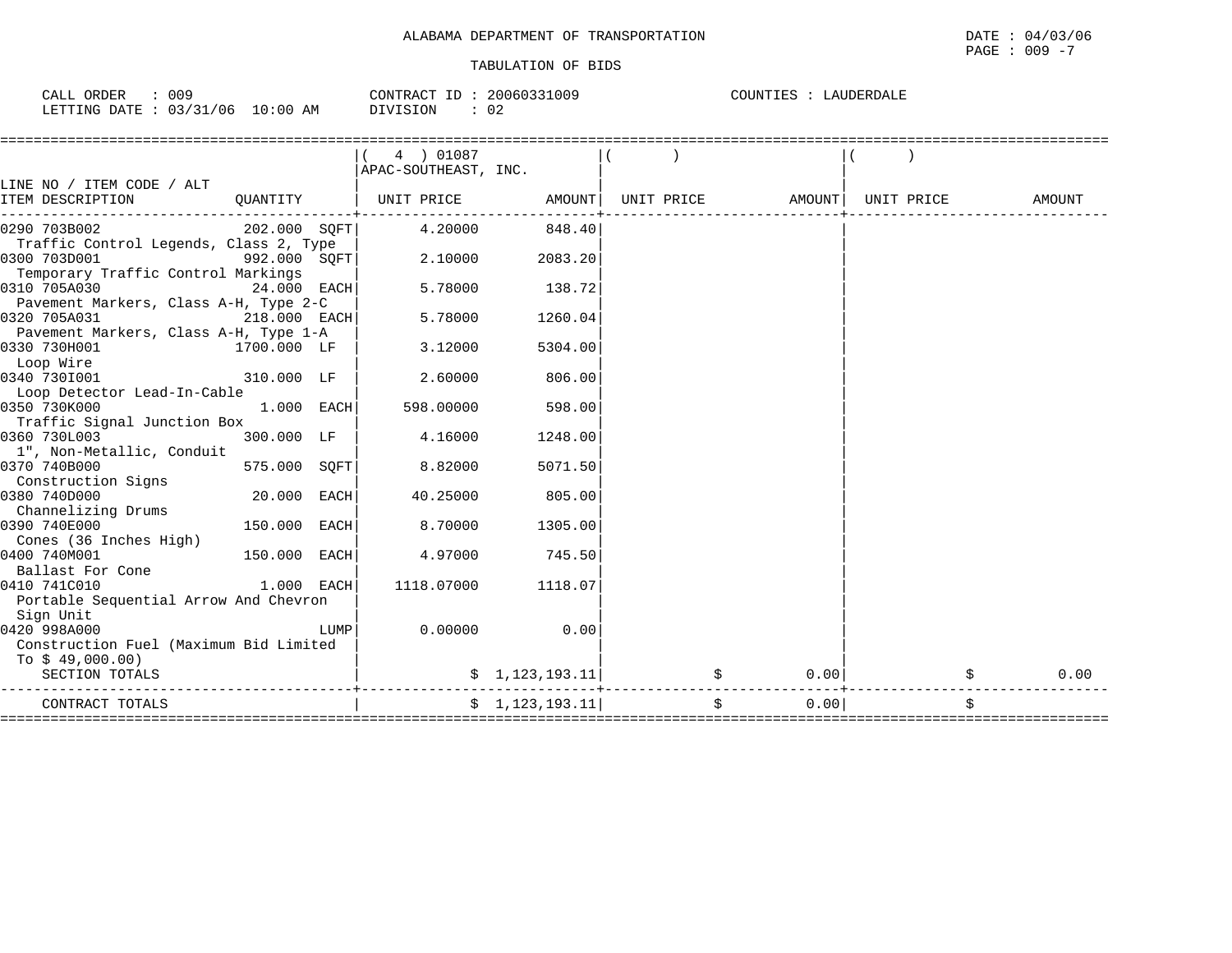## ALABAMA DEPARTMENT OF TRANSPORTATION DATE : 04/03/06

#### VENDOR RANKING

|      | CALL ORDER<br>$\,\cdot\,$ 011                   | LETTING DATE: 03/31/06 10:00 AM                                                                                             | CONTRACT ID: 20060331011<br>DIVISION<br>$\therefore$ 03 |    |              |                  | COUNTIES : WALKER            |                   |
|------|-------------------------------------------------|-----------------------------------------------------------------------------------------------------------------------------|---------------------------------------------------------|----|--------------|------------------|------------------------------|-------------------|
|      | CONTRACT DESCRIPTION:<br>line. Length 7.466 mi. | for constructing the Planing, Resurfacing and Traffic Stripe<br>on SR-13 from the Fayette County line to the Winston County | CONTRACT TIME:                                          | 50 | Working Days | (available days) | $PROJECT(S) : NHF-0013(525)$ |                   |
| RANK | VENDOR NO. / NAME                               |                                                                                                                             |                                                         |    |              |                  | TOTAL<br><b>BID</b>          | % OVER<br>LOW BID |
|      | 04013                                           | DUNN CONSTRUCTION COMPANY, INC.                                                                                             |                                                         |    |              |                  | \$1,578,147.15               | 100.0000%         |
|      | 07002                                           | GOOD HOPE CONTRACTING CO., INC.                                                                                             |                                                         |    |              |                  | 1,704,222.96                 | 107.9889%         |
|      | 19074                                           | S & M EOUIPMENT CO., INC.                                                                                                   |                                                         |    |              |                  | 1,755,212.83                 | 111.2198%         |
|      | 20011                                           | TRI-COUNTY CONSTRUCTION, INC.                                                                                               |                                                         |    |              |                  | 1,823,336.19                 | 115.5365%         |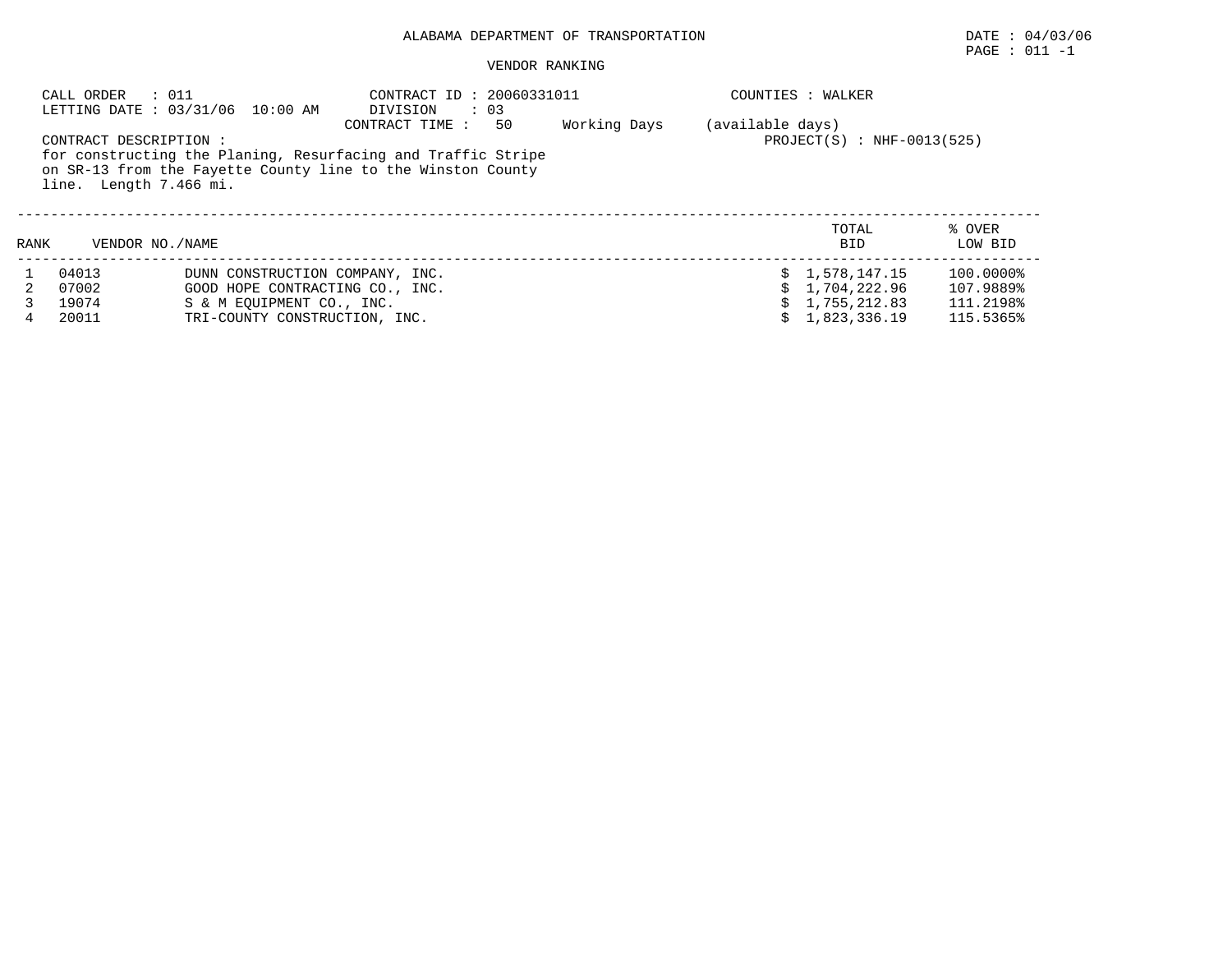| ATION OF BIDS |  |  |  |
|---------------|--|--|--|
|               |  |  |  |

| CALL<br>ORDER    |              |                 | CONTRACT<br>TD.                                                                                                             | 20060331011 | COUNTIES | LKEF<br>Tvt Z |
|------------------|--------------|-----------------|-----------------------------------------------------------------------------------------------------------------------------|-------------|----------|---------------|
| LETTING<br>DATE. | 03/31<br>106 | :00<br>10<br>AΜ | DIVISION<br>the contract of the contract of the contract of the contract of the contract of the contract of the contract of | ັບ          |          |               |

|                                                                                                                  |                 |      | 1 ) 04013<br>DUNN CONSTRUCTION CO., INC. GOOD HOPE CONTRACTING CO., S& M EQUIPMENT CO., INC. |           | 2 ) 07002   |           | 3 ) 19074   |           |
|------------------------------------------------------------------------------------------------------------------|-----------------|------|----------------------------------------------------------------------------------------------|-----------|-------------|-----------|-------------|-----------|
| LINE NO / ITEM CODE / ALT                                                                                        |                 |      |                                                                                              |           |             |           |             |           |
| ITEM DESCRIPTION                                                                                                 | OUANTITY        |      | UNIT PRICE                                                                                   | AMOUNT    | UNIT PRICE  | AMOUNT    | UNIT PRICE  | AMOUNT    |
| SECTION 0001<br>Total                                                                                            |                 |      |                                                                                              |           |             |           |             |           |
| 0010 305B060<br>Crushed Aggregate, Section 825, Crusher                                                          | 665.000 TON     |      | 18.88000                                                                                     | 12555.20  | 22.03000    | 14649.95  | 18,00000    | 11970.00  |
| Run Stone, $1 \frac{1}{2}$ ,<br>0020 405A000<br>Tack Coat                                                        | 3832.000 GAL    |      | 1,21000                                                                                      | 4636.72   | 1.50000     | 5748.00   | 1.65000     | 6322.80   |
| 0030 407A000<br>Joint Sealant For Hot Mix Asphalt                                                                | 448.000         | GAL  | 28.19000                                                                                     | 12629.12  | 21.10000    | 9452.80   | 20.00000    | 8960.00   |
| Pavement<br>0040 408A052<br>Planing Existing Pavement                                                            | 127692.000 SOYD |      | 0.90000                                                                                      | 114922.80 | 0.91000     | 116199.72 | 1.25000     | 159615.00 |
| (Approximately 1.10" Thru 2.0" Thick)<br>0050 424A361<br>Superpave Bituminous Concrete Wearing                   | 10535.000 TON   |      | 46.65000                                                                                     | 491457.75 | 47.98000    | 505469.30 | 50.00000    | 526750.00 |
| Surface Layer, 3/4" Maximum Aggregate<br>Size Mix, ESAL Range C/D                                                |                 |      |                                                                                              |           |             |           |             |           |
| 0060 424B651<br>Superpave Bituminous Concrete Upper<br>Binder Layer, 1" Maximum Aggregate Size                   | 17559.000 TON   |      | 41.57000                                                                                     | 729927.63 | 45.58000    | 800339.22 | 47.00000    | 825273.00 |
| Mix, ESAL Range C/D<br>0070 424B685<br>Superpave Bituminous Concrete Lower<br>Binder Layer, Patching, 1" Maximum | 500.000 TON     |      | 74.84000                                                                                     | 37420.00  | 69.13000    | 34565.00  | 70.00000    | 35000.00  |
| Aggregate Size Mix, ESAL Range C/D<br>0080 600A000<br>Mobilization                                               |                 | LUMP | 48340.77000                                                                                  | 48340.77  | 94917.00000 | 94917.00  | 50000.00000 | 50000.00  |
| 0090 665F000<br>Hay Bales                                                                                        | 50.000          | EACH | 5.74000                                                                                      | 287.00    | 1,00000     | 50.00     | 10.00000    | 500.00    |
| 0100 665J000<br>Silt Fence, Type A                                                                               | 150.000 LF      |      | 5.74000                                                                                      | 861.00    | 1.00000     | 150.00    | 5.00000     | 750.00    |
| 0110 6650001<br>Silt Fence Removal                                                                               | 150.000 LF      |      | 1.15000                                                                                      | 172.50    | 1,00000     | 150.00    | 2.00000     | 300.00    |
| 0120 701A028<br>Solid White, Class 2, Type A Traffic<br>Stripe (0.06" Thick) (6" Wide)                           | 15.000 MILE     |      | 1936.23000                                                                                   | 29043.45  | 1900.32000  | 28504.80  | 1952.50000  | 29287.50  |
| 0130 701A046<br>Broken Yellow, Class 2, Type A Traffic<br>Stripe (0.09" Thick) (6" Wide)                         | 7.000 MILE      |      | 1145.37000                                                                                   | 8017.59   | 1124.13000  | 7868.91   | 1155.00000  | 8085.00   |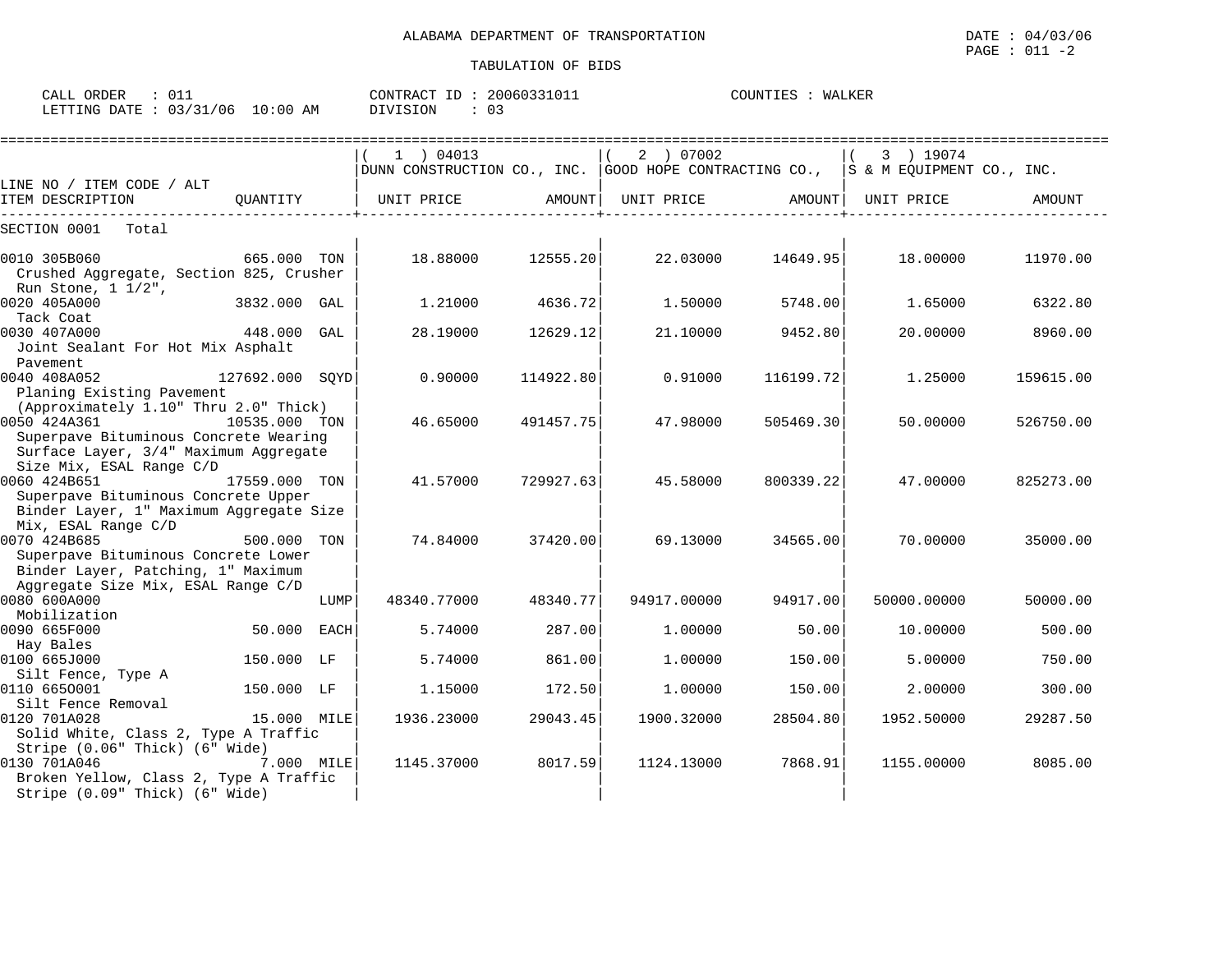| ORDER<br>----<br>$\Delta$<br>لمسلطات                         |                      | nnnchhnin.<br><b>ID</b><br>CONTRACT<br>'RAC'<br>$'$ lbl,<br>$.3 + U + +$<br>z u | WALKER<br>TOUNTIES |
|--------------------------------------------------------------|----------------------|---------------------------------------------------------------------------------|--------------------|
| $\sim$ $\sim$ $\sim$ $\sim$<br>706<br>LETTING<br>DATE<br>. J | 0:00<br>AM<br>- 11 U | <b>^</b><br>DIVISION                                                            |                    |

|                                         |              |      | $1$ ) 04013 |                     | 2 07002   |                     | 3 ) 19074                                                                            |                |
|-----------------------------------------|--------------|------|-------------|---------------------|-----------|---------------------|--------------------------------------------------------------------------------------|----------------|
|                                         |              |      |             |                     |           |                     | DUNN CONSTRUCTION CO., INC. GOOD HOPE CONTRACTING CO., $ S \& M EQUIPMENT CO., INC.$ |                |
| LINE NO / ITEM CODE / ALT               |              |      |             |                     |           |                     |                                                                                      |                |
| ITEM DESCRIPTION                        | OUANTITY     |      | UNIT PRICE  | AMOUNT              |           | UNIT PRICE AMOUNT   | UNIT PRICE                                                                           | AMOUNT         |
|                                         |              |      |             |                     |           |                     |                                                                                      |                |
| 0140 701A048                            | 5.000 MILE   |      |             | 2176.21000 10881.05 |           | 2135.85000 10679.25 | 2194.50000                                                                           | 10972.50       |
| Solid Yellow, Class 2, Type A Traffic   |              |      |             |                     |           |                     |                                                                                      |                |
| Stripe (0.09" Thick) (6" Wide)          |              |      |             |                     |           |                     |                                                                                      |                |
| 0150 701C000                            | 21.000 MILE  |      | 741.77000   | 15577.17            | 728.01000 | 15288.21            | 748.00000                                                                            | 15708.00       |
| Broken Temporary Traffic Stripe         |              |      |             |                     |           |                     |                                                                                      |                |
| 0160 701C001<br>57.000 MILE             |              |      | 818.12000   | 46632.84            | 802.95000 | 45768.15            | 825,00000                                                                            | 47025.00       |
| Solid Temporary Traffic Stripe          |              |      |             |                     |           |                     |                                                                                      |                |
| 0170 703A002                            | 48.000 SOFT  |      | 5.45000     | 261.60              | 5.35000   | 256.80              | 5.50000                                                                              | 264.00         |
| Traffic Control Markings, Class 2, Type |              |      |             |                     |           |                     |                                                                                      |                |
| $\mathbb{A}$                            |              |      |             |                     |           |                     |                                                                                      |                |
| 0180 703B002                            | 190.000 SOFT |      | 5.45000     | 1035.50             | 5.35000   | 1016.50             | 5.50000                                                                              | 1045.00        |
| Traffic Control Legends, Class 2, Type  |              |      |             |                     |           |                     |                                                                                      |                |
| 0190 703D001                            | 144.000 SOFT |      | 2.18000     | 313.92              | 2.14000   | 308.16              | 2.20000                                                                              | 316.80         |
| Temporary Traffic Control Markings      |              |      |             |                     |           |                     |                                                                                      |                |
| 0200 705A032                            | 149.000 EACH |      | 6.00000     | 894.00              | 5.89000   | 877.61              | 6.05000                                                                              | 901.45         |
| Pavement Markers, Class A-H, Type 1-B   |              |      |             |                     |           |                     |                                                                                      |                |
| 0210 705A037                            | 596.000 EACH |      | 6.00000     | 3576.00             | 5.89000   | 3510.44             | 6.05000                                                                              | 3605.80        |
| Pavement Markers, Class A-H, Type 2-D   |              |      |             |                     |           |                     |                                                                                      |                |
| 0220 740B000<br>886.000 SQFT            |              |      | 9.19000     | 8142.34             | 8.99000   | 7965.14             | 7.43000                                                                              | 6582.98        |
| Construction Signs                      |              |      |             |                     |           |                     |                                                                                      |                |
| 0230 740E000                            | 244.000      | EACH | 1.15000     | 280.60              | 1,00000   | 244.00              | 15.00000                                                                             | 3660.00        |
| Cones (36 Inches High)                  |              |      |             |                     |           |                     |                                                                                      |                |
| 0240 740M001                            | 244.000      | EACH | 1.15000     | 280.60              | 1,00000   | 244.00              | 9.50000                                                                              | 2318.00        |
| Ballast For Cone                        |              |      |             |                     |           |                     |                                                                                      |                |
| 0250 998A000                            |              | LUMP | 0.00000     | 0.00                | 0.00000   | 0.00                | 0.00000                                                                              | 0.00           |
| Construction Fuel (Maximum Bid Limited  |              |      |             |                     |           |                     |                                                                                      |                |
| To \$79,000.00)                         |              |      |             |                     |           |                     |                                                                                      |                |
| SECTION TOTALS                          |              |      |             | \$1,578,147.15]     |           | \$1,704,222.96]     |                                                                                      | \$1,755,212.83 |
| CONTRACT TOTALS                         |              |      |             | \$1,578,147.15      |           | \$1,704,222.96]     |                                                                                      | \$1,755,212.83 |
|                                         |              |      |             |                     |           |                     |                                                                                      |                |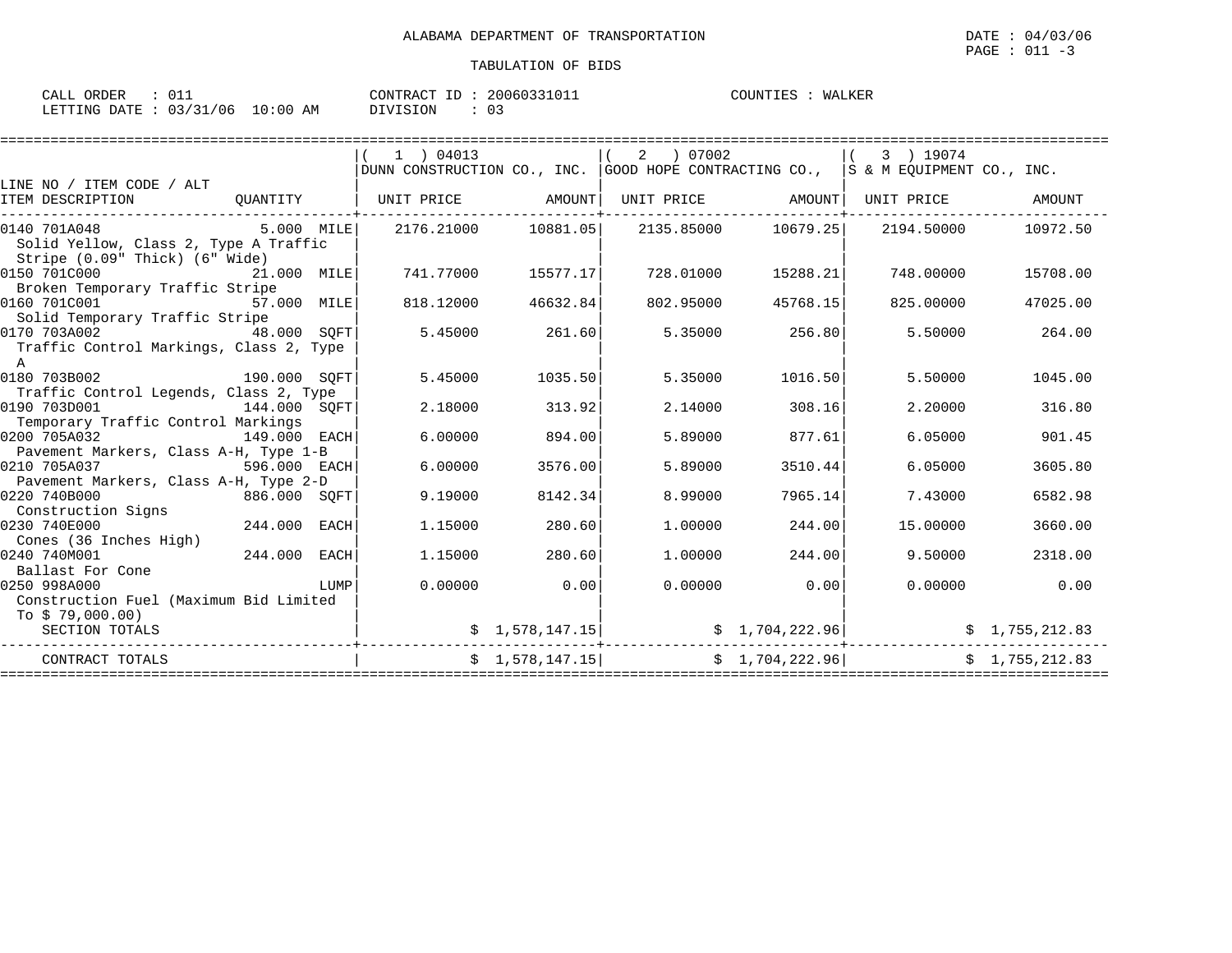## ALABAMA DEPARTMENT OF TRANSPORTATION DATE : 04/03/06

| DATE | : 04/03/06 |
|------|------------|
| PAGE | : 011      |

| $\therefore$ 011<br>CALL ORDER<br>LETTING DATE : 03/31/06 10:00 AM                                                         |                 |      | CONTRACT ID: 20060331011<br>DIVISION<br>: 03 |           | COUNTIES : WALKER  |        |            |        |  |
|----------------------------------------------------------------------------------------------------------------------------|-----------------|------|----------------------------------------------|-----------|--------------------|--------|------------|--------|--|
|                                                                                                                            |                 |      | 4 ) 20011<br>TRI-COUNTY CONSTRUCTION, IN     |           |                    |        |            |        |  |
| LINE NO / ITEM CODE / ALT<br>ITEM DESCRIPTION                                                                              | OUANTITY        |      | UNIT PRICE                                   |           | AMOUNT  UNIT PRICE | AMOUNT | UNIT PRICE | AMOUNT |  |
| SECTION 0001 Total                                                                                                         |                 |      |                                              |           |                    |        |            |        |  |
| 0010 305B060<br>Crushed Aggregate, Section 825, Crusher<br>Run Stone, $1 \frac{1}{2}$ ,                                    | 665.000 TON     |      | 24.00000                                     | 15960.00  |                    |        |            |        |  |
| 0020 405A000<br>Tack Coat                                                                                                  | 3832.000 GAL    |      | 1.25000                                      | 4790.00   |                    |        |            |        |  |
| 0030 407A000<br>Joint Sealant For Hot Mix Asphalt<br>Pavement                                                              | 448.000 GAL     |      | 22.00000                                     | 9856.00   |                    |        |            |        |  |
| 0040 408A052<br>Planing Existing Pavement<br>(Approximately 1.10" Thru 2.0" Thick)                                         | 127692.000 SQYD |      | 1.12000                                      | 143015.04 |                    |        |            |        |  |
| 0050 424A361<br>Superpave Bituminous Concrete Wearing<br>Surface Layer, 3/4" Maximum Aggregate                             | 10535.000 TON   |      | 54.47000                                     | 573841.45 |                    |        |            |        |  |
| Size Mix, ESAL Range C/D<br>0060 424B651<br>Superpave Bituminous Concrete Upper<br>Binder Layer, 1" Maximum Aggregate Size | 17559.000 TON   |      | 49.80000                                     | 874438.20 |                    |        |            |        |  |
| Mix, ESAL Range C/D<br>0070 424B685<br>Superpave Bituminous Concrete Lower<br>Binder Layer, Patching, 1" Maximum           | 500.000 TON     |      | 85.00000                                     | 42500.00  |                    |        |            |        |  |
| Aggregate Size Mix, ESAL Range C/D<br>0080 600A000<br>Mobilization                                                         |                 | LUMP | 25000.00000                                  | 25000.00  |                    |        |            |        |  |
| 0090 665F000<br>Hay Bales                                                                                                  | 50.000 EACH     |      | 10.00000                                     | 500.00    |                    |        |            |        |  |
| 0100 665J000<br>Silt Fence, Type A                                                                                         | 150.000 LF      |      | 10.00000                                     | 1500.00   |                    |        |            |        |  |
| 0110 6650001<br>Silt Fence Removal                                                                                         | 150.000 LF      |      | 8.00000                                      | 1200.00   |                    |        |            |        |  |
| 0120 701A028<br>Solid White, Class 2, Type A Traffic<br>Stripe (0.06" Thick) (6" Wide)                                     | 15.000 MILE     |      | 1775.00000                                   | 26625.00  |                    |        |            |        |  |
| 0130 701A046<br>Broken Yellow, Class 2, Type A Traffic<br>Stripe (0.09" Thick) (6" Wide)                                   | 7.000 MILE      |      | 1050.00000                                   | 7350.00   |                    |        |            |        |  |

 PAGE : 011 -4 $PAGE : 011 -4$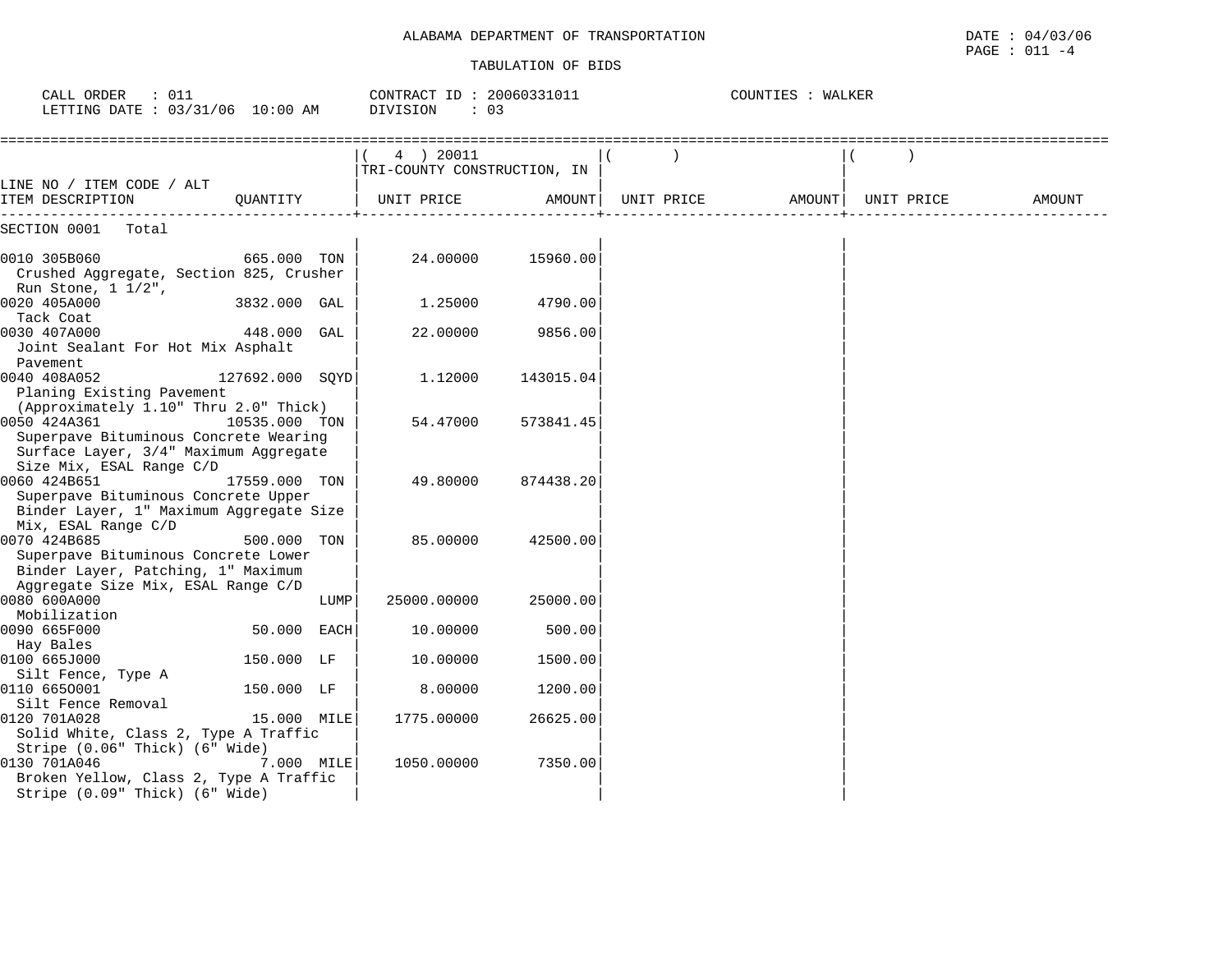| CALL ORDER                      |          | CONTRACT ID: 20060331011 | COUNTIES : WALKER |
|---------------------------------|----------|--------------------------|-------------------|
| LETTING DATE: 03/31/06 10:00 AM | DIVISION |                          |                   |

|                                                                         |                |      | 4 ) 20011<br>TRI-COUNTY CONSTRUCTION, IN |                    |    |                                |  |        |
|-------------------------------------------------------------------------|----------------|------|------------------------------------------|--------------------|----|--------------------------------|--|--------|
| LINE NO / ITEM CODE / ALT                                               |                |      |                                          |                    |    |                                |  |        |
| ITEM DESCRIPTION                                                        |                |      | QUANTITY   UNIT PRICE AMOUNT             |                    |    | UNIT PRICE AMOUNT   UNIT PRICE |  | AMOUNT |
| $[0140 701A048$ 5.000 MILE 1995.00000 9975.00                           |                |      |                                          |                    |    |                                |  |        |
| Solid Yellow, Class 2, Type A Traffic<br>Stripe (0.09" Thick) (6" Wide) |                |      |                                          |                    |    |                                |  |        |
| 0150 701C000<br>21.000 MILE                                             |                |      |                                          | 680.00000 14280.00 |    |                                |  |        |
| Broken Temporary Traffic Stripe                                         |                |      |                                          |                    |    |                                |  |        |
| 57.000 MILE<br>0160 701C001                                             |                |      |                                          | 750.00000 42750.00 |    |                                |  |        |
| Solid Temporary Traffic Stripe                                          |                |      |                                          |                    |    |                                |  |        |
| 48.000 SOFT<br>0170 703A002                                             |                |      | 5.00000                                  | 240.00             |    |                                |  |        |
| Traffic Control Markings, Class 2, Type                                 |                |      |                                          |                    |    |                                |  |        |
| A                                                                       |                |      |                                          |                    |    |                                |  |        |
| 0180 703B002                                                            | 190.000 SOFT   |      | 5.00000                                  | 950.00             |    |                                |  |        |
| Traffic Control Legends, Class 2, Type                                  |                |      |                                          |                    |    |                                |  |        |
| 0190 703D001                                                            | 144.000 SOFT   |      | 2,00000                                  | 288.00             |    |                                |  |        |
| Temporary Traffic Control Markings                                      |                |      |                                          |                    |    |                                |  |        |
| 0200 705A032                                                            | $149.000$ EACH |      | 5.50000                                  | 819.50             |    |                                |  |        |
| Pavement Markers, Class A-H, Type 1-B                                   |                |      |                                          |                    |    |                                |  |        |
| 0210 705A037                                                            | 596.000 EACH   |      | 5.50000                                  | 3278.00            |    |                                |  |        |
| Pavement Markers, Class A-H, Type 2-D                                   |                |      |                                          |                    |    |                                |  |        |
| 886.000 SOFT<br>0220 740B000                                            |                |      | 10.00000                                 | 8860.00            |    |                                |  |        |
| Construction Signs                                                      |                |      |                                          |                    |    |                                |  |        |
| 0230 740E000                                                            | 244.000 EACH   |      | 20.00000                                 | 4880.00            |    |                                |  |        |
| Cones (36 Inches High)                                                  |                |      |                                          |                    |    |                                |  |        |
| 0240 740M001                                                            | 244.000 EACH   |      | 10.00000                                 | 2440.00            |    |                                |  |        |
| Ballast For Cone                                                        |                |      |                                          |                    |    |                                |  |        |
| 0250 998A000                                                            |                | LUMP | 8000.00000                               | 8000.00            |    |                                |  |        |
| Construction Fuel (Maximum Bid Limited                                  |                |      |                                          |                    |    |                                |  |        |
| To $$79,000.00)$                                                        |                |      |                                          |                    |    |                                |  |        |
| SECTION TOTALS                                                          |                |      |                                          | \$1,823,336.19     |    | 0.00                           |  | 0.00   |
| CONTRACT TOTALS                                                         |                |      |                                          | \$1,823,336.19     | \$ | 0.00                           |  |        |
|                                                                         |                |      |                                          |                    |    |                                |  |        |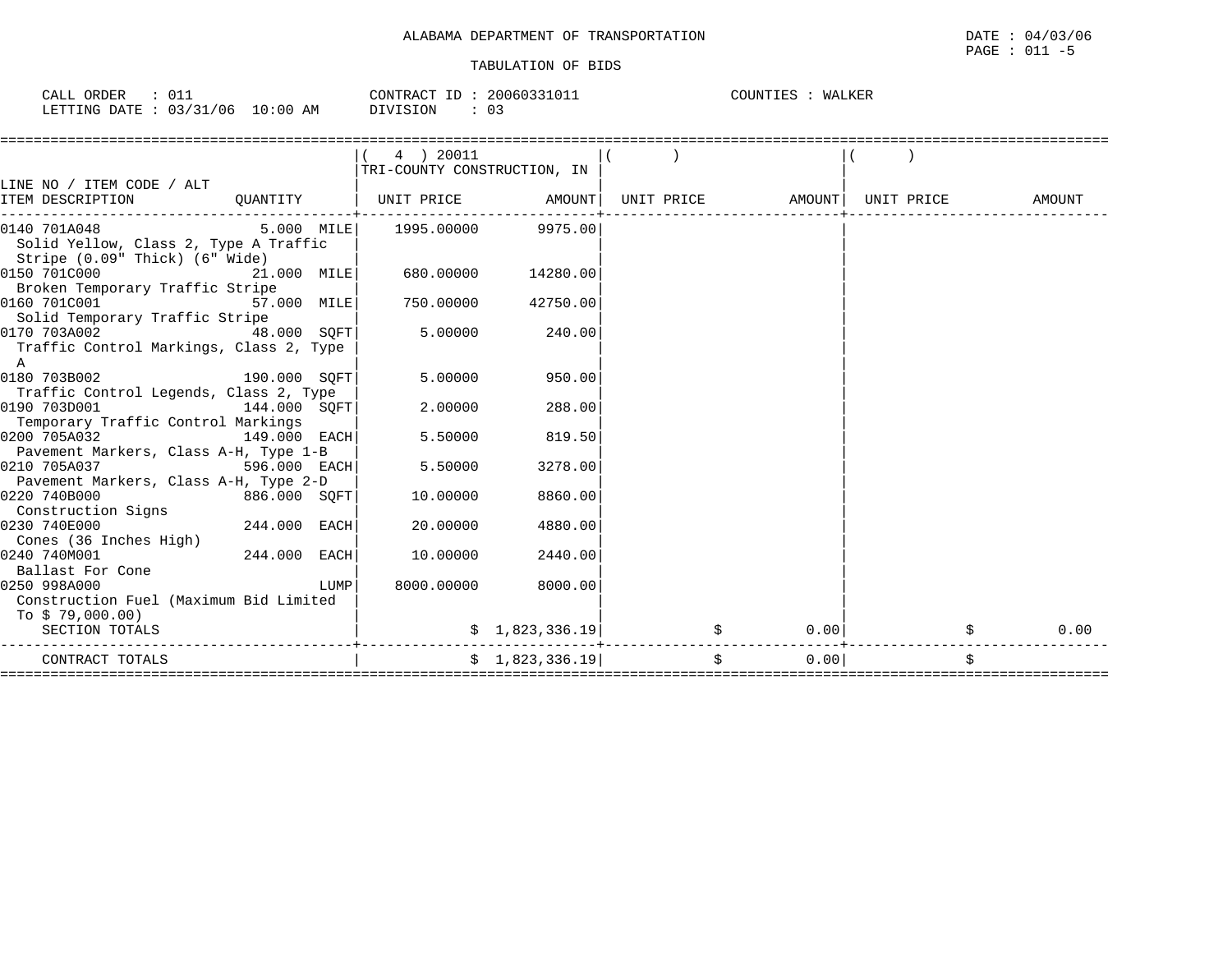# $\texttt{PAGE}$  : 013 -1

|      | CALL ORDER<br>: 013                                | LETTING DATE: 03/31/06 10:00 AM | CONTRACT ID: 20060331013<br>DIVISION<br>$\therefore$ 02                                                                                          |              |                  | COUNTIES : COLBERT                  |                   |
|------|----------------------------------------------------|---------------------------------|--------------------------------------------------------------------------------------------------------------------------------------------------|--------------|------------------|-------------------------------------|-------------------|
|      | CONTRACT DESCRIPTION :<br>CR-148. Length 6.215 mi. |                                 | CONTRACT TIME:<br>-90<br>for constructing the Planing, Resurfacing and Traffic Stripe<br>on SR-2 (US-72) from the east city limit of Cherokee to | Working Days | (available days) | $PROJECT(S) : NHF-STPSAF-0002(521)$ |                   |
| RANK | VENDOR NO. / NAME                                  |                                 |                                                                                                                                                  |              |                  | TOTAL<br><b>BID</b>                 | % OVER<br>LOW BID |
|      | 18031                                              | ROGERS GROUP, INC.              |                                                                                                                                                  |              |                  | \$2,401,507.95                      | 100.0000%         |
|      | 01087                                              | APAC-SOUTHEAST, INC.            |                                                                                                                                                  |              |                  | 2,545,016.82                        | 105.9758%         |
|      | 19074                                              | S & M EOUIPMENT CO., INC.       |                                                                                                                                                  |              |                  | 2,671,696.03                        | 111.2508%         |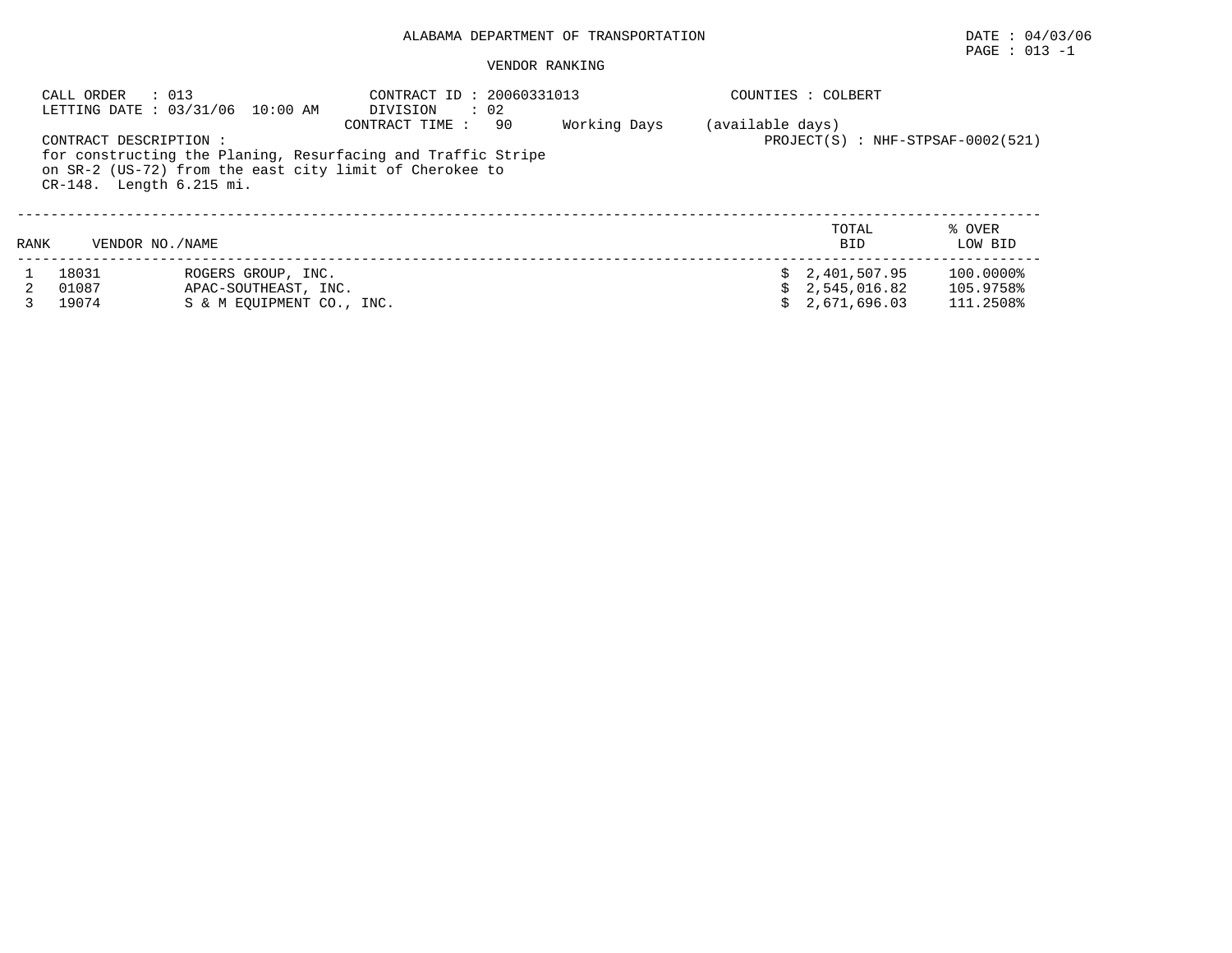| $\sim$ $-$<br>ORDER<br>CALL<br>∪⊥∴                          | CONTRACT                | 20060331013  | OLBERT<br>COUNTIES |
|-------------------------------------------------------------|-------------------------|--------------|--------------------|
| 03/31<br>' N 6<br>LETTING<br>תחמח<br>$\cdot$ $\cdot$<br>. . | 10:00<br>ΑM<br>DIVISION | $\sim$<br>◡∠ |                    |

|                                          |                 | 1 ) 18031                                                         |           | 2 ) 01087   |           | 3 ) 19074   |           |
|------------------------------------------|-----------------|-------------------------------------------------------------------|-----------|-------------|-----------|-------------|-----------|
|                                          |                 | ROGERS GROUP, INC. APAC-SOUTHEAST, INC. Some SECULPMENT CO., INC. |           |             |           |             |           |
| LINE NO / ITEM CODE / ALT                |                 |                                                                   |           |             |           |             | AMOUNT    |
| ITEM DESCRIPTION                         |                 |                                                                   |           |             |           |             |           |
| SECTION 0001<br>Total                    |                 |                                                                   |           |             |           |             |           |
| 0010 206D001                             | 2275.000 LF     | $2.00000$ 4550.00                                                 |           | 2.04000     | 4641.00   | 2.20000     | 5005.00   |
| Removing Guardrail                       |                 |                                                                   |           |             |           |             |           |
| 0020 206E008                             | 18.000 EACH     | 150.00000                                                         | 2700.00   | 102.00000   | 1836.00   | 165.00000   | 2970.00   |
| Removing Guardrail End Anchor (All Type  |                 |                                                                   |           |             |           |             |           |
| 0030 209A000<br>7.000 EACH               |                 | 120.00000                                                         | 840.00    | 189.25000   | 1324.75   | 250.00000   | 1750.00   |
| Mailbox Reset, Single                    |                 |                                                                   |           |             |           |             |           |
| 0040 305B060                             | 2045.000 TON    | 15.00000                                                          | 30675.00  | 18.78000    | 38405.10  | 15.00000    | 30675.00  |
| Crushed Aggregate, Section 825, Type B,  |                 |                                                                   |           |             |           |             |           |
| for Miscellaneous Use                    |                 |                                                                   |           |             |           |             |           |
| 0050 405A000                             | 14310.000 GAL   | 1.50000                                                           | 21465.00  | 1.17000     | 16742.70  | 1.65000     | 23611.50  |
| Tack Coat                                |                 |                                                                   |           |             |           |             |           |
| 0060 408A052                             | 175029.000 SOYD | 0.75000                                                           | 131271.75 | 0.33000     | 57759.57  | 1,00000     | 175029.00 |
| Planing Existing Pavement                |                 |                                                                   |           |             |           |             |           |
| (Approximately 1.10" Thru 2.0" Thick)    |                 |                                                                   |           |             |           |             |           |
| 0070 410B000                             | 1.000 EACH      | 5000.00000                                                        | 5000.00   | 11158.03000 | 11158.031 | 5000.00000  | 5000.00   |
| State Furnished Profilograph             | $1.000$ EACH    |                                                                   |           |             |           |             |           |
| 0080 410H000                             |                 | 50000.00000                                                       | 50000.00  | 77611.01000 | 77611.01  | 50000.00000 | 50000.00  |
| Material Remixing Device<br>0090 424A280 | 14695.000 TON   | 49.00000                                                          | 720055.00 | 49.70000    | 730341.50 | 52.00000    | 764140.00 |
| Superpave Bituminous Concrete Wearing    |                 |                                                                   |           |             |           |             |           |
| Surface Layer, 1/2" Maximum Aggregate    |                 |                                                                   |           |             |           |             |           |
| Size Mix, ESAL Range E                   |                 |                                                                   |           |             |           |             |           |
| 0100 424A360                             | 4984.000 TON    | 41.00000                                                          | 204344.00 | 45.98000    | 229164.32 | 47.00000    | 234248.00 |
| Superpave Bituminous Concrete Wearing    |                 |                                                                   |           |             |           |             |           |
| Surface Layer, 1/2" Maximum Aggregate    |                 |                                                                   |           |             |           |             |           |
| Size Mix, ESAL Range C/D                 |                 |                                                                   |           |             |           |             |           |
| 0110 424A369<br>1371.000 TON             |                 | 50.00000                                                          | 68550.00  | 51.78000    | 70990.38  | 48.00000    | 65808.00  |
| Superpave Bituminous Concrete Wearing    |                 |                                                                   |           |             |           |             |           |
| Surface Layer, Widening, 1/2" Maximum    |                 |                                                                   |           |             |           |             |           |
| Aggregate Size Mix, ESAL Range C/D       |                 |                                                                   |           |             |           |             |           |
| 0120 424B280                             | 15643.000 TON   | 38.00000                                                          | 594434.00 | 46.03000    | 720047.29 | 45.75000    | 715667.25 |
| Superpave Bituminous Concrete Upper      |                 |                                                                   |           |             |           |             |           |
| Binder Layer, 3/4" Maximum Aggregate     |                 |                                                                   |           |             |           |             |           |
| Size Mix, ESAL Range E                   |                 |                                                                   |           |             |           |             |           |
| 0130 424B287                             | 638.000 TON     | 50.00000                                                          | 31900.00  | 58.68000    | 37437.84  | 49.00000    | 31262.00  |
| Superpave Bituminous Concrete Upper      |                 |                                                                   |           |             |           |             |           |
| Binder Layer, Leveling, 1/2" Maximum     |                 |                                                                   |           |             |           |             |           |
| Aggregate Size Mix, ESAL Range E         |                 |                                                                   |           |             |           |             |           |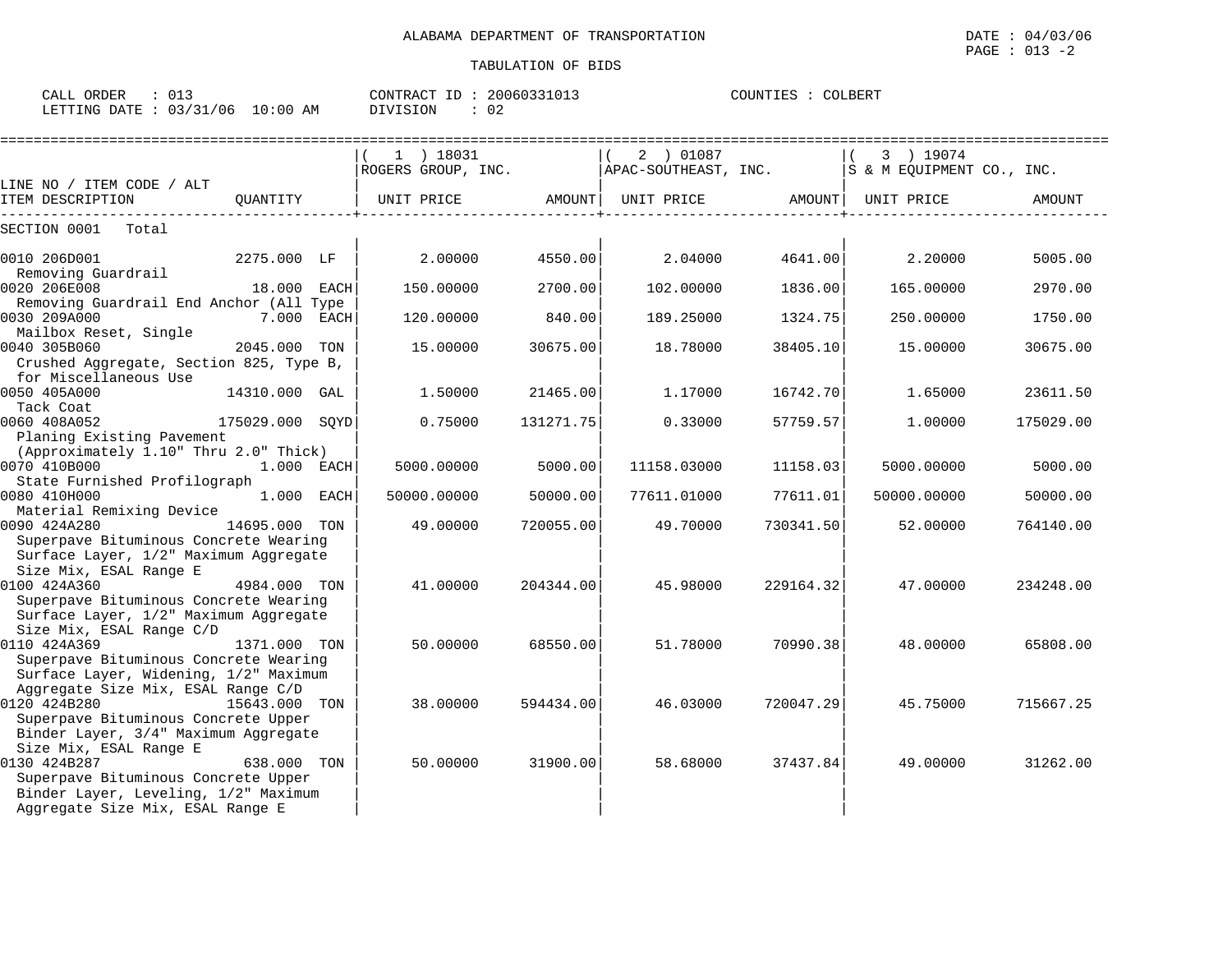| ORDER<br>CALL |              |               | ID<br>CONTRACT | 20060331013 | COUNTIES | COLBERT |
|---------------|--------------|---------------|----------------|-------------|----------|---------|
| LETTING DATE  | 03/31<br>/06 | LO : 00<br>AM | DIVISION       | ◡∠          |          |         |

|                                                                                                           |              |      | $1$ ) 18031        |           | 01087 (<br>2         |           | 3 ) 19074                 | ========================== |
|-----------------------------------------------------------------------------------------------------------|--------------|------|--------------------|-----------|----------------------|-----------|---------------------------|----------------------------|
|                                                                                                           |              |      | ROGERS GROUP, INC. |           | APAC-SOUTHEAST, INC. |           | S & M EQUIPMENT CO., INC. |                            |
| LINE NO / ITEM CODE / ALT                                                                                 |              |      |                    |           |                      |           |                           |                            |
| ITEM DESCRIPTION                                                                                          | QUANTITY     |      | UNIT PRICE AMOUNT  |           | UNIT PRICE AMOUNT    |           | UNIT PRICE                | AMOUNT                     |
| 0140 424B584                                                                                              | 1000.000 TON |      | 48.00000           | 48000.00  | 45.00000             | 45000.00  | 54.00000                  | 54000.00                   |
| Superpave Bituminous Concrete Lower<br>Binder Layer, Patching, 3/4" Maximum<br>Aggregate Size Mix, ESAL E |              |      |                    |           |                      |           |                           |                            |
| 0150 424B661                                                                                              | 266.000 TON  |      | 46.00000           | 12236.00  | 53.96000             | 14353.36  | 46.00000                  | 12236.00                   |
| Superpave Bituminous Concrete Upper<br>Binder Layer, Widening, 3/4" Maximum                               |              |      |                    |           |                      |           |                           |                            |
| Aggregate Size Mix, ESAL Range C/D<br>0160 424C370                                                        | 3191.000     | TON  | 38,00000           | 121258.00 | 47.63000             | 151987.33 | 44.00000                  | 140404.00                  |
| Superpave Bituminous Concrete Base                                                                        |              |      |                    |           |                      |           |                           |                            |
| Layer, Widening, 1" Maximum Aggregate                                                                     |              |      |                    |           |                      |           |                           |                            |
| Size Mix, ESAL Range C/D                                                                                  |              |      |                    |           |                      |           |                           |                            |
| 0170 428C000                                                                                              | 65636.000 LF |      | 0.20000            | 13127.20  | 0.07000              | 4594.52   | 0.18000                   | 11814.48                   |
| Scoring Bituminous Pavement Surface By                                                                    |              |      |                    |           |                      |           |                           |                            |
| Cutting                                                                                                   |              |      |                    |           |                      |           |                           |                            |
| 0180 600A000                                                                                              |              | LUMP | 69354.00000        | 69354.00  | 66978.28000          | 66978.28  | 50000.00000               | 50000.00                   |
| Mobilization                                                                                              |              |      |                    |           |                      |           |                           |                            |
| 0190 630A001                                                                                              | 2275.000 LF  |      | 17.00000           | 38675.00  | 17.34000             | 39448.50  | 18.70000                  | 42542.50                   |
| Steel Beam Guardrail, Class A, Type 2<br>0200 630C001                                                     |              |      |                    |           |                      |           |                           |                            |
| Guardrail End Anchor, Type 8                                                                              | 9.000 EACH   |      | 650.00000          | 5850.00   | 612.00000            | 5508.00   | 715.00000                 | 6435.00                    |
| 0210 630C050                                                                                              | 9.000 EACH   |      | 2250.00000         | 20250.00  | 1938.00000           | 17442.00  | 2475.00000                | 22275.00                   |
| Guardrail End Anchor, Type 20 Series                                                                      |              |      |                    |           |                      |           |                           |                            |
| 0220 652A100                                                                                              | 2.000 ACRE   |      | 1200.00000         | 2400.00   | 803.25000            | 1606.50   | 1650.00000                | 3300.00                    |
| Seeding                                                                                                   |              |      |                    |           |                      |           |                           |                            |
| 0230 656A010                                                                                              | 2.000 ACRE   |      | 1200.00000         | 2400.00   | 803.25000            | 1606.50   | 1650.00000                | 3300.00                    |
| Mulching                                                                                                  |              |      |                    |           |                      |           |                           |                            |
| 0240 665J000                                                                                              | 200.000 LF   |      | 7.00000            | 1400.00   | 7.41000              | 1482.00   | 5.00000                   | 1000.00                    |
| Silt Fence, Type A                                                                                        |              |      |                    |           |                      |           |                           |                            |
| 0250 6650001                                                                                              | 200.000 LF   |      | 5.00000            | 1000.00   | 5.68000              | 1136.00   | 2.00000                   | 400.00                     |
| Silt Fence Removal                                                                                        |              |      |                    |           |                      |           |                           |                            |
| 0260 6650001                                                                                              | 300.000 LF   |      | 15.00000           | 4500.00   | 8.44000              | 2532.00   | 7.50000                   | 2250.00                    |
| 20 Inch Wattle                                                                                            |              |      |                    |           |                      |           |                           |                            |
| 0270 680A000                                                                                              |              | LUMP | 5000.00000         | 5000.00   | 3326.18000           | 3326.18   | 10000.00000               | 10000.00                   |
| Engineering Controls                                                                                      |              |      |                    |           |                      |           |                           |                            |
| 0280 701A028                                                                                              | 13.000 MILE  |      | 1775.00000         | 23075.00  | 1828.61000           | 23771.93  | 1952.00000                | 25376.00                   |
| Solid White, Class 2, Type A Traffic                                                                      |              |      |                    |           |                      |           |                           |                            |
| Stripe (0.06" Thick) (6" Wide)<br>0290 701A041<br>Broken White, Class 2, Type A Traffic                   | 13.000 MILE  |      | 1050.00000         | 13650.00  | 1081.71000           | 14062.23  | 1155.00000                | 15015.00                   |
| Stripe (0.09" Thick) (6" Wide)                                                                            |              |      |                    |           |                      |           |                           |                            |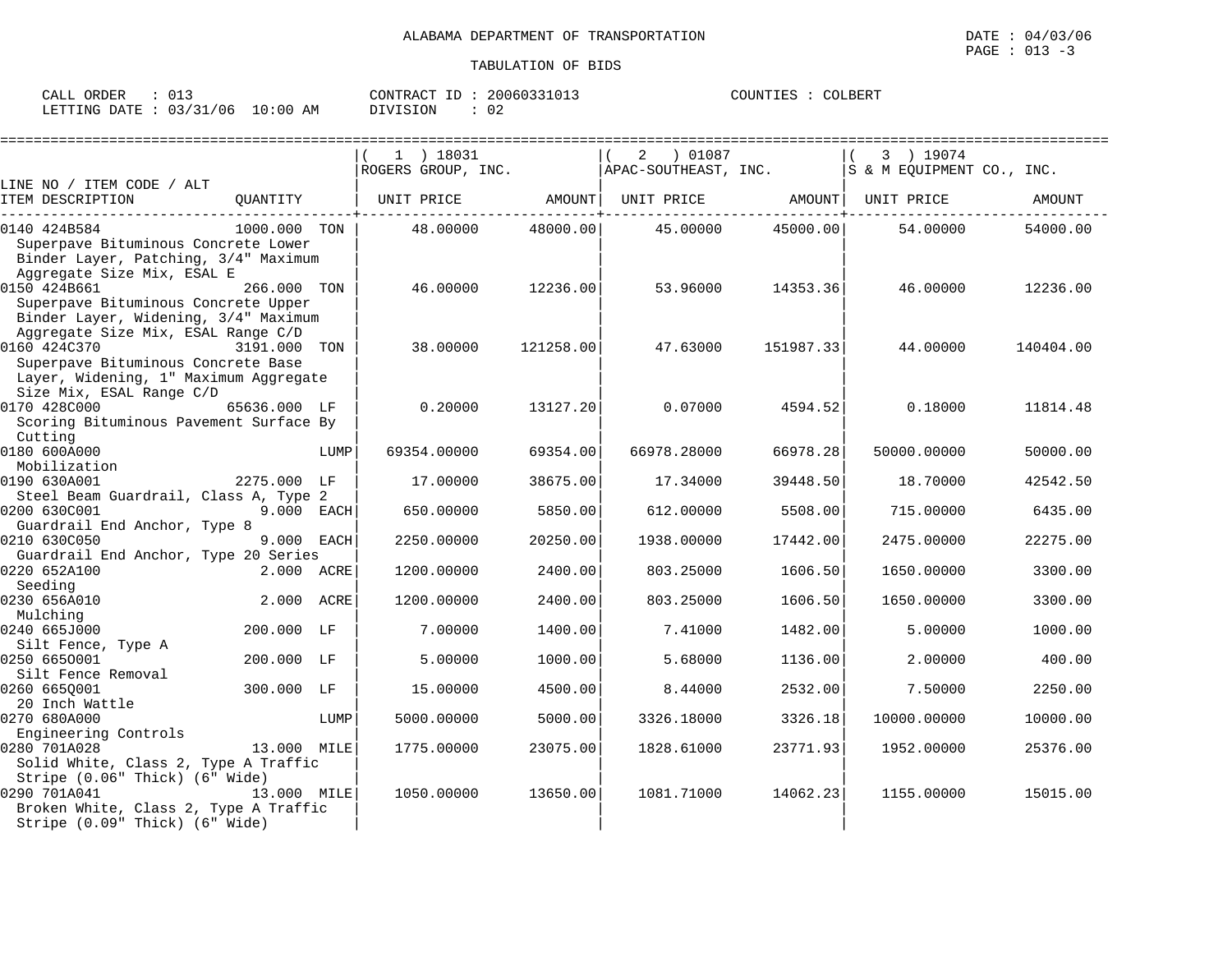| CALL ORDER                      | 013 | CONTRACT ID: 20060331013 |    | COUNTIES : COLBERT |  |
|---------------------------------|-----|--------------------------|----|--------------------|--|
| LETTING DATE: 03/31/06 10:00 AM |     | DIVISION                 | 02 |                    |  |

|                                         |               |      | 1 ) 18031          |                 | 01087<br>2           |                 | 3 ) 19074                      |                |
|-----------------------------------------|---------------|------|--------------------|-----------------|----------------------|-----------------|--------------------------------|----------------|
| LINE NO / ITEM CODE / ALT               |               |      | ROGERS GROUP, INC. |                 | APAC-SOUTHEAST, INC. |                 | S & M EQUIPMENT CO., INC.      |                |
| ITEM DESCRIPTION                        | QUANTITY      |      | UNIT PRICE         | AMOUNT          |                      |                 | UNIT PRICE AMOUNT   UNIT PRICE | AMOUNT         |
| 0300 701A048                            | 13.000 MILE   |      | 1995.00000         | 25935.00        | 2055.25000           | 26718.25        | 2194.50000                     | 28528.50       |
| Solid Yellow, Class 2, Type A Traffic   |               |      |                    |                 |                      |                 |                                |                |
| Stripe (0.09" Thick) (6" Wide)          |               |      |                    |                 |                      |                 |                                |                |
| 0310 701B009                            | 11140.000 LF  |      | 1.50000            | 16710.00        | 1.55000              | 17267.00        | 1.65000                        | 18381.00       |
| Dotted Class 2, Type A Traffic Stripe   |               |      |                    |                 |                      |                 |                                |                |
| $(0.09"$ Thick $)(6"$ Wide $)$          |               |      |                    |                 |                      |                 |                                |                |
| 0320 701C000                            | 38.000 MILE   |      | 680,00000          | 25840.00        | 700.54000            | 26620.52        | 748.00000                      | 28424.00       |
| Broken Temporary Traffic Stripe         |               |      |                    |                 |                      |                 |                                |                |
| 0330 701C001<br>75.000 MILE             |               |      | 750.00000          | 56250.00        | 772.65000            | 57948.75        | 825.00000                      | 61875.00       |
| Solid Temporary Traffic Stripe          |               |      |                    |                 |                      |                 |                                |                |
| 0340 703A002                            | 1096.000 SOFT |      | 3.50000            | 3836.00         | 3.61000              | 3956.56         | 3.85000                        | 4219.60        |
| Traffic Control Markings, Class 2, Type |               |      |                    |                 |                      |                 |                                |                |
| $\overline{A}$                          |               |      |                    |                 |                      |                 |                                |                |
| 0350 703B002                            | 180.000 SOFT  |      | 4.00000            | 720.00          | 4.12000              | 741.60          | 4.40000                        | 792.00         |
| Traffic Control Legends, Class 2, Type  |               |      |                    |                 |                      |                 |                                |                |
| 0360 703D001<br>1928.000 SQFT           |               |      | 2.00000            | 3856.00         | 2.06000              | 3971.68         | 2.20000                        | 4241.60        |
| Temporary Traffic Control Markings      |               |      |                    |                 |                      |                 |                                |                |
| 0370 705A030                            | 72.000 EACH   |      | 5.50000            | 396.00          | 5.67000              | 408.24          | 6.05000                        | 435.60         |
| Pavement Markers, Class A-H, Type 2-C   |               |      |                    |                 |                      |                 |                                |                |
| 0380 705A031                            | 820.000 EACH  |      | 5.50000            | 4510.00         | 5.67000              | 4649.40         | 6.05000                        | 4961.00        |
| Pavement Markers, Class A-H, Type 1-A   |               |      |                    |                 |                      |                 |                                |                |
| 0390 740B000                            | 712.000 SOFT  |      | 12.00000           | 8544.00         | 8.65000              | 6158.80         | 8.25000                        | 5874.00        |
| Construction Signs                      |               |      |                    |                 |                      |                 |                                |                |
| 0400 740D000                            | 20.000 EACH   |      | 45.00000           | 900.00          | 43.12000             | 862.40          | 60.00000                       | 1200.00        |
| Channelizing Drums                      |               |      |                    |                 |                      |                 |                                |                |
| 0410 740E000                            | 150.000 EACH  |      | 5.00000            | 750.00          | 8.62000              | 1293.00         | 15.00000                       | 2250.00        |
| Cones (36 Inches High)                  |               |      |                    |                 |                      |                 |                                |                |
| 0420 740M001                            | 150.000       | EACH | 2.00000            | 300.00          | 4.31000              | 646.50          | 10.00000                       | 1500.00        |
| Ballast For Cone                        |               |      |                    |                 |                      |                 |                                |                |
| 0430 741C010                            | 1.000 EACH    |      | 5000.00000         | 5000.00         | 1478.30000           | 1478.30         | 3500.00000                     | 3500.00        |
| Portable Sequential Arrow And Chevron   |               |      |                    |                 |                      |                 |                                |                |
| Sign Unit                               |               |      |                    |                 |                      |                 |                                |                |
| 0440 998A000                            |               | LUMP | 1,00000            | 1.00            | 1,00000              | 1.00            | 0.00000                        | 0.00           |
| Construction Fuel (Maximum Bid Limited  |               |      |                    |                 |                      |                 |                                |                |
| To $$127,000.00)$                       |               |      |                    |                 |                      |                 |                                |                |
| SECTION TOTALS                          |               |      |                    | \$2,401,507.95  |                      | \$2,545,016.82] |                                | \$2,671,696.03 |
|                                         |               |      |                    |                 |                      |                 |                                |                |
| CONTRACT TOTALS                         |               |      |                    | \$2,401,507.95] |                      | \$2,545,016.82] |                                | \$2,671,696.03 |
|                                         |               |      |                    |                 |                      |                 |                                |                |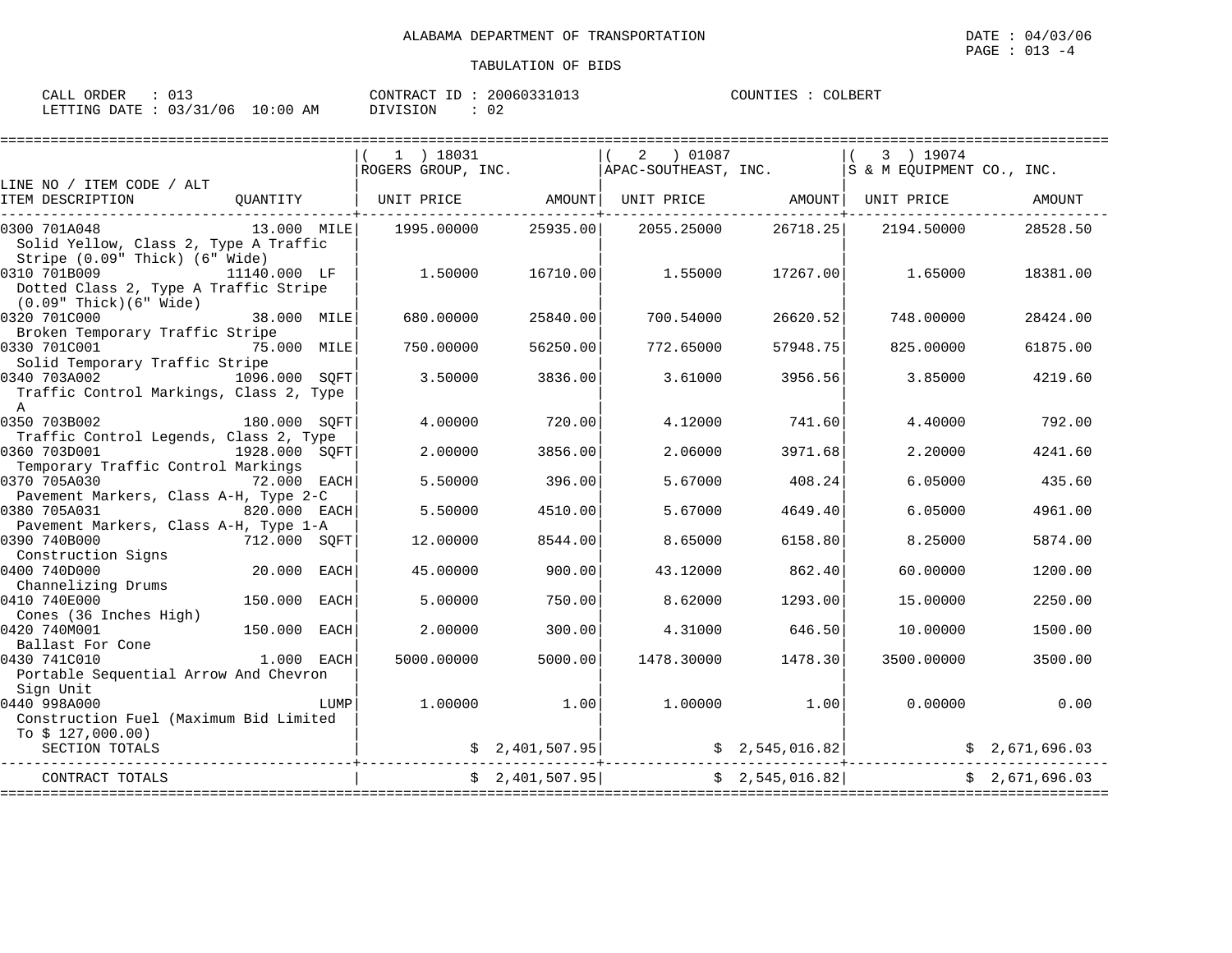PAGE : 014 -1

|      | CALL ORDER<br>: 014    | LETTING DATE: 03/31/06 10:00 AM                                 | CONTRACT ID: 20060331014<br>: 01<br>DIVISION                                                                                                       |              |                  | COUNTIES : CULLMAN             |                        |
|------|------------------------|-----------------------------------------------------------------|----------------------------------------------------------------------------------------------------------------------------------------------------|--------------|------------------|--------------------------------|------------------------|
|      | CONTRACT DESCRIPTION : |                                                                 | CONTRACT TIME:<br>50<br>for constructing the Planing, Resurfacing and Traffic Stripe<br>on SR-157 from I-65 in Cullman to CR-525. Length 2.750 mi. | Working Days | (available days) | $PROJECT(S)$ : EBF-0157(509)   |                        |
| RANK | VENDOR NO./NAME        |                                                                 |                                                                                                                                                    |              |                  | TOTAL<br><b>BID</b>            | % OVER<br>LOW BID      |
|      | 07002<br>19010         | GOOD HOPE CONTRACTING CO., INC.<br>SHELBY CONTRACTING CO., INC. |                                                                                                                                                    |              |                  | \$1,608,705.28<br>1,750,336.11 | 100.0000%<br>108.8040% |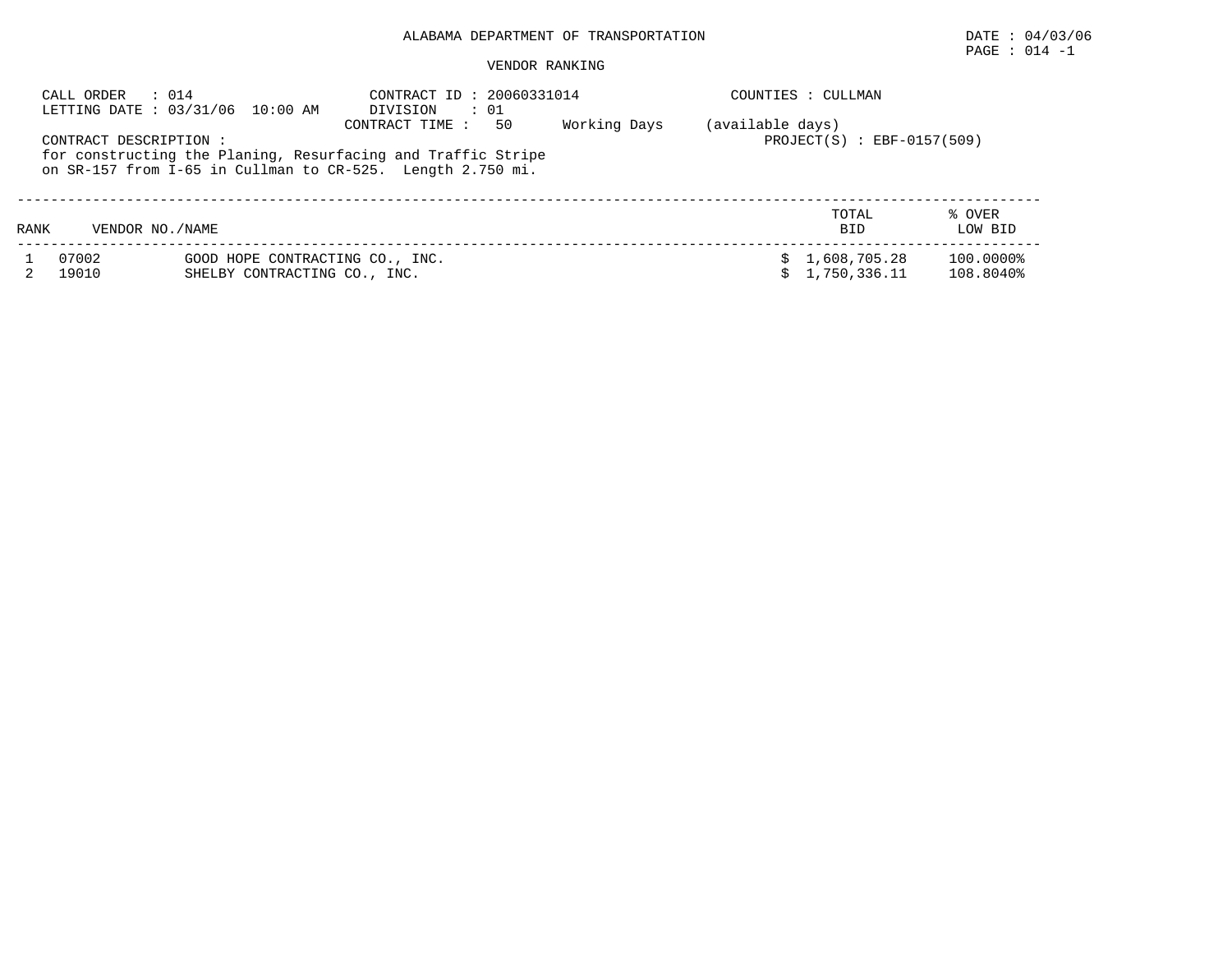| CALL ORDER<br>$\therefore$ 014<br>LETTING DATE : 03/31/06 10:00 AM                                                                                                    |                | CONTRACT ID: 20060331014<br>DIVISION<br>: 01                        | COUNTIES : CULLMAN |                    |             |           |            |        |
|-----------------------------------------------------------------------------------------------------------------------------------------------------------------------|----------------|---------------------------------------------------------------------|--------------------|--------------------|-------------|-----------|------------|--------|
|                                                                                                                                                                       |                | 1 ) 07002<br>GOOD HOPE CONTRACTING CO., SHELBY CONTRACTING CO., INC |                    | $\sqrt{2}$         | 2 ) 19010   |           |            |        |
| LINE NO / ITEM CODE / ALT<br>ITEM DESCRIPTION                                                                                                                         | OUANTITY       | UNIT PRICE                                                          |                    | AMOUNT  UNIT PRICE |             | AMOUNT    | UNIT PRICE | AMOUNT |
| SECTION 0001<br>Total                                                                                                                                                 |                |                                                                     |                    |                    |             |           |            |        |
| 0010 405A000                                                                                                                                                          | 6390.000 GAL   | 1.65000                                                             | 10543.50           |                    | 1.65000     | 10543.50  |            |        |
| Tack Coat<br>0020 408A051<br>Planing Existing Pavement                                                                                                                | 46764.000 SQYD | 1.50000                                                             | 70146.00           |                    | 1.00000     | 46764.00  |            |        |
| (Approximately 0.00" Thru 1.0" Thick)<br>0030 408A052<br>Planing Existing Pavement                                                                                    | 55628.000 SQYD | 1.70000                                                             | 94567.60           |                    | 1.25300     | 69701.88  |            |        |
| (Approximately 1.10" Thru 2.0" Thick)<br>0040 408A054<br>Planing Existing Pavement                                                                                    | 1000.000 SQYD  | 4.00000                                                             | 4000.00            |                    | 2.00000     | 2000.00   |            |        |
| (Approximately 3.10" Thru 4.0" Thick)<br>0050 410C000<br>Contractor Retained Profilograph                                                                             | 1.000 EACH     | 15000.00000                                                         | 15000.00           |                    | 28000.00000 | 28000.00  |            |        |
| 0060 410H000                                                                                                                                                          | 1.000 EACH     | 50000.00000                                                         | 50000.00           |                    | 68000.00000 | 68000.00  |            |        |
| Material Remixing Device<br>0070 424A280<br>Superpave Bituminous Concrete Wearing<br>Surface Layer, 1/2" Maximum Aggregate                                            | 7227.000 TON   | 53.40000                                                            | 385921.80          |                    | 59.09000    | 427043.43 |            |        |
| Size Mix, ESAL Range E<br>0080 424A360<br>Superpave Bituminous Concrete Wearing<br>Surface Layer, 1/2" Maximum Aggregate                                              | 1846.000 TON   | 47.36000                                                            | 87426.56           |                    | 54.75000    | 101068.50 |            |        |
| Size Mix, ESAL Range C/D<br>0090 424B281<br>Superpave Bituminous Concrete Upper<br>Binder Layer, 1" Maximum Aggregate Size                                            | 9589.000 TON   | 44.50000                                                            | 426710.50          |                    | 54.75000    | 524997.75 |            |        |
| Mix, ESAL Range E<br>0100 424B651<br>Superpave Bituminous Concrete Upper<br>Binder Layer, 1" Maximum Aggregate Size                                                   | 719.000 TON    | 43.30000                                                            | 31132.70           |                    | 54.75000    | 39365.25  |            |        |
| Mix, ESAL Range C/D<br>0110 424B658<br>Superpave Bituminous Concrete Upper<br>Binder Layer, Leveling, 3/4" Maximum                                                    | 1929.000 TON   | 42.98000                                                            | 82908.42           |                    | 54.75000    | 105612.75 |            |        |
| Aggregate Size Mix, ESAL Range C/D<br>0120 424B659<br>Superpave Bituminous Concrete Upper<br>Binder Layer, Leveling, 1" Maximum<br>Aggregate Size Mix, ESAL Range C/D | 175.000 TON    | 75.00000                                                            | 13125.00           |                    | 54.75000    | 9581.25   |            |        |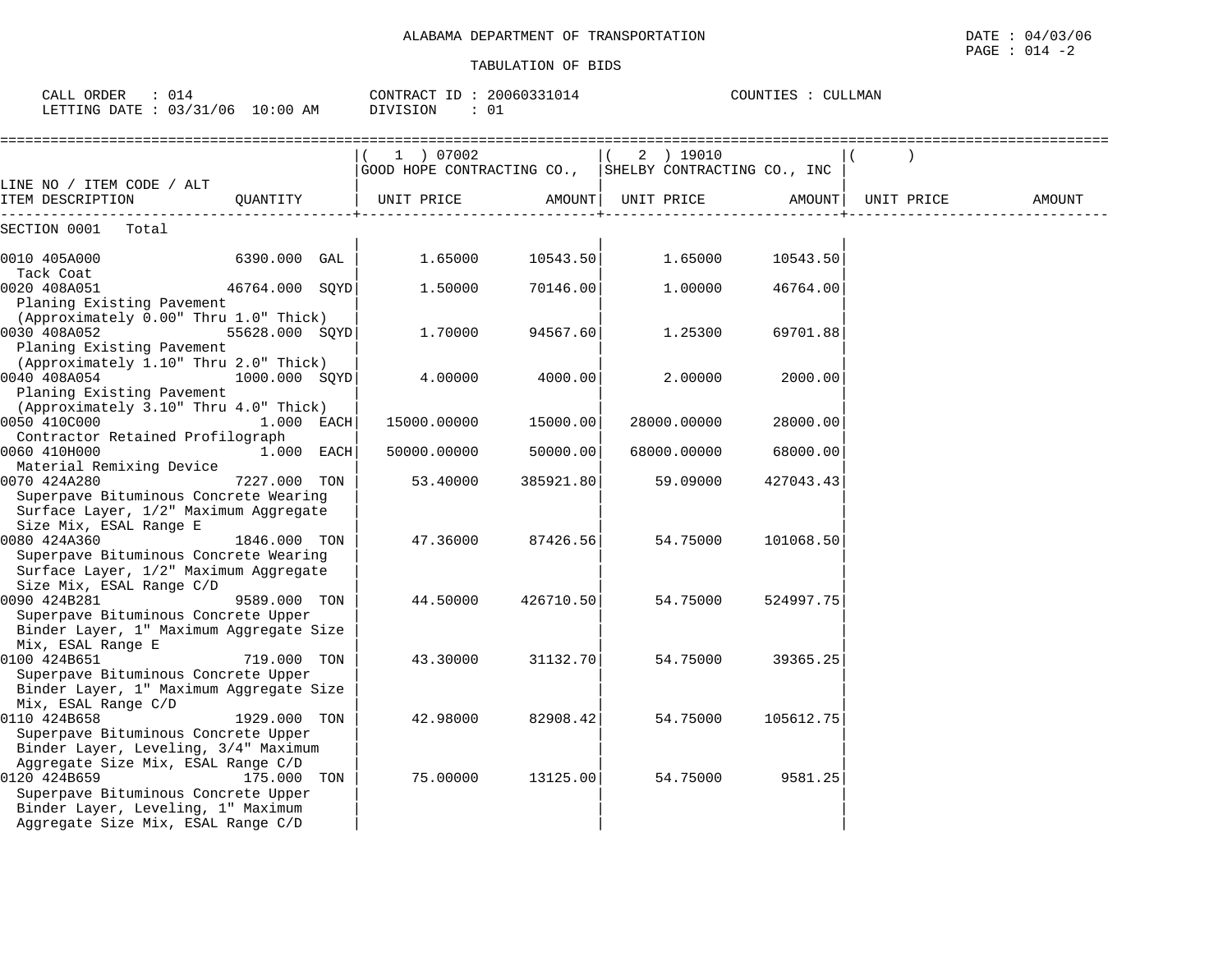| ORDER<br>CALL<br>$\sqrt{ }$<br>VJ⊥. | CONTRACT                                     | 20060331014<br>ID | COUNTIES | .LMAN<br>NTT. |
|-------------------------------------|----------------------------------------------|-------------------|----------|---------------|
| 03/31/06<br>LETTING<br>DATE         | NOTSTON<br>LO : 00<br>AΜ<br>$\pm \mathbf{v}$ | 01                |          |               |

|                                                                                                              |               |      | 1 ) 07002                                              |           | 2 ) 19010   |          |            |        |
|--------------------------------------------------------------------------------------------------------------|---------------|------|--------------------------------------------------------|-----------|-------------|----------|------------|--------|
|                                                                                                              |               |      | GOOD HOPE CONTRACTING CO., SHELBY CONTRACTING CO., INC |           |             |          |            |        |
| LINE NO / ITEM CODE / ALT<br>ITEM DESCRIPTION                                                                | QUANTITY      |      | UNIT PRICE AMOUNT  UNIT PRICE AMOUNT                   |           |             |          | UNIT PRICE | AMOUNT |
| 0130 428C000<br>Scoring Bituminous Pavement Surface By<br>Cutting                                            | 29040.000 LF  |      | $0.22000$ 6388.80                                      |           | 0.18000     | 5227.20  |            |        |
| 0140 430B040<br>Aggregate Surfacing (Crushed Aggregate<br>Base, Type B)                                      | 3089.000 TON  |      | 16.00000  49424.00  17.50000                           |           |             | 54057.50 |            |        |
| 0150 600A000<br>Mobilization                                                                                 |               | LUMP | 183567.00000                                           | 183567.00 | 85000.00000 | 85000.00 |            |        |
| 0160 701A028<br>Solid White, Class 2, Type A Traffic<br>Stripe (0.06" Thick) (6" Wide)                       | 6.000 MILE    |      | 1900.32000 11401.92                                    |           | 1900.00000  | 11400.00 |            |        |
| 0170 701A032<br><b>6.000 MILE</b><br>Solid Yellow, Class 2, Type A Traffic<br>Stripe (0.06" Thick) (6" Wide) |               |      | 1900.32000                                             | 11401.92  | 1900.00000  | 11400.00 |            |        |
| 0180 701A041<br>Broken White, Class 2, Type A Traffic<br>Stripe (0.09" Thick) (6" Wide)                      | 6.000 MILE    |      | 1124.13000 6744.78                                     |           | 1400.00000  | 8400.00  |            |        |
| 0190 701A046 1.000 MILE<br>Broken Yellow, Class 2, Type A Traffic<br>Stripe (0.09" Thick) (6" Wide)          |               |      | 1124.13000                                             | 1124.13   | 1400.00000  | 1400.00  |            |        |
| 4342.000 LF<br>0200 701B009<br>Dotted Class 2, Type A Traffic Stripe<br>(0.09" Thick)(6" Wide)               |               |      | 1.07000                                                | 4645.94   | 1.00000     | 4342.00  |            |        |
| 0210 701C000<br>Broken Temporary Traffic Stripe                                                              | 14.000 MILE   |      | 695.89000                                              | 9742.46   | 750.00000   | 10500.00 |            |        |
| 0220 701C001<br>Solid Temporary Traffic Stripe                                                               | 23.000 MILE   |      | 770.83000                                              | 17729.09  | 850.00000   | 19550.00 |            |        |
| $347.000$ SQFT<br>0230 703A002<br>Traffic Control Markings, Class 2, Type<br>$\mathbf{A}$                    |               |      | 3.75000                                                | 1301.25   | 3.30000     | 1145.10  |            |        |
| 0240 703B002<br>Traffic Control Legends, Class 2, Type                                                       | 248.000 SQFT  |      | 4.28000                                                | 1061.44   | 3.75000     | 930.00   |            |        |
| 0250 705A030<br>Pavement Markers, Class A-H, Type 2-C                                                        | $60.000$ EACH |      | 5.89000                                                | 353.40    | 6.00000     | 360.00   |            |        |
| $338.000$ EACH<br>0260 705A031<br>Pavement Markers, Class A-H, Type 1-A                                      |               |      | 5.89000                                                | 1990.82   | 6.00000     | 2028.00  |            |        |
| 0270 705A037<br>Pavement Markers, Class A-H, Type 2-D                                                        | 359.000 EACH  |      | 5.89000                                                | 2114.51   | 6.00000     | 2154.00  |            |        |
| 0280 740B000<br>$626.000$ SQFT<br>Construction Signs                                                         |               |      | 8.99000                                                | 5627.74   | 14.00000    | 8764.00  |            |        |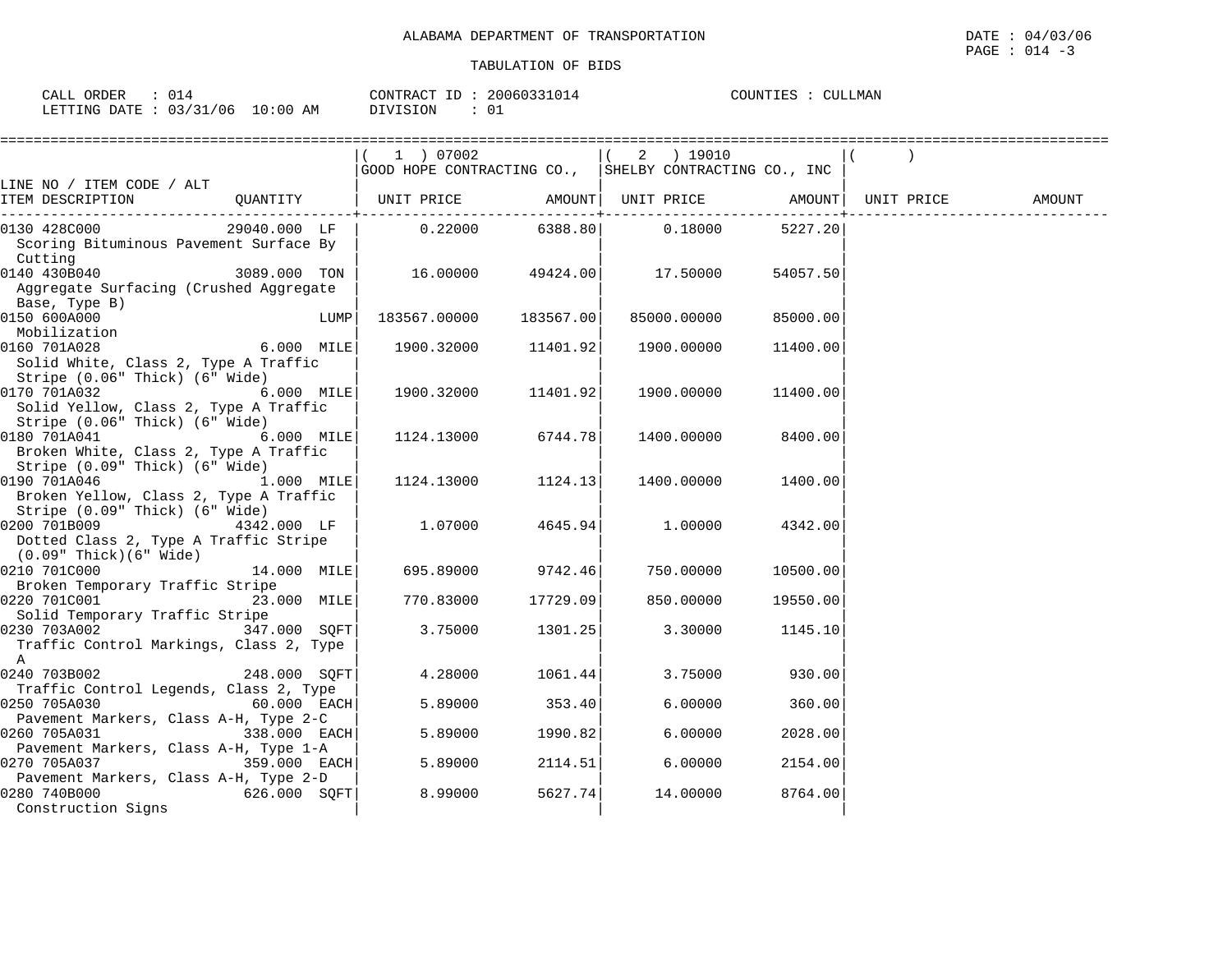| ORDER<br>CAT.T<br>للطلب | $\sim$ $\sim$<br>∪⊥" |             | CONTRACT<br>ID | 20060331014 | COUNTIES | CULLMAN |
|-------------------------|----------------------|-------------|----------------|-------------|----------|---------|
| LETTING DATE            | 03/31/06             | 10:00<br>AM | DIVISION       |             |          |         |

|                                                                        |              |      | 1 ) 07002                  |                 | 2 ) 19010                   |                 |            |        |
|------------------------------------------------------------------------|--------------|------|----------------------------|-----------------|-----------------------------|-----------------|------------|--------|
|                                                                        |              |      | GOOD HOPE CONTRACTING CO., |                 | SHELBY CONTRACTING CO., INC |                 |            |        |
| LINE NO / ITEM CODE / ALT<br>ITEM DESCRIPTION                          | QUANTITY     |      | UNIT PRICE                 | AMOUNT          | UNIT PRICE                  | AMOUNT          | UNIT PRICE | AMOUNT |
| 0290 740D000<br>Channelizing Drums                                     | 200.000      | EACH | 75.00000                   | 15000.00        | 85.00000                    | 17000.00        |            |        |
| 0300 740E000<br>Cones (36 Inches High)                                 | 200.000      | EACH | 10.60000                   | 2120.00         | 18.00000                    | 3600.00         |            |        |
| 0310 740M001<br>Ballast For Cone                                       | 200.000      | EACH | 7.42000                    | 1484.00         | 8,00000                     | 1600.00         |            |        |
| 0320 741C010<br>Portable Sequential Arrow And Chevron<br>Sign Unit     | $1.000$ EACH |      | 4000.00000                 | 4000.00         | 4800.00000                  | 4800.00         |            |        |
| 0330 998A000<br>Construction Fuel (Maximum Bid Limited<br>To $$64,000$ |              | LUMP | 0.00000                    | 0.00            | 64000.00000                 | 64000.00        |            |        |
| SECTION TOTALS                                                         |              |      |                            | \$1,608,705.28] |                             | \$1,750,336.11] |            | 0.00   |
| CONTRACT TOTALS                                                        |              |      |                            | \$1,608,705.28] |                             | \$1,750,336.11] |            |        |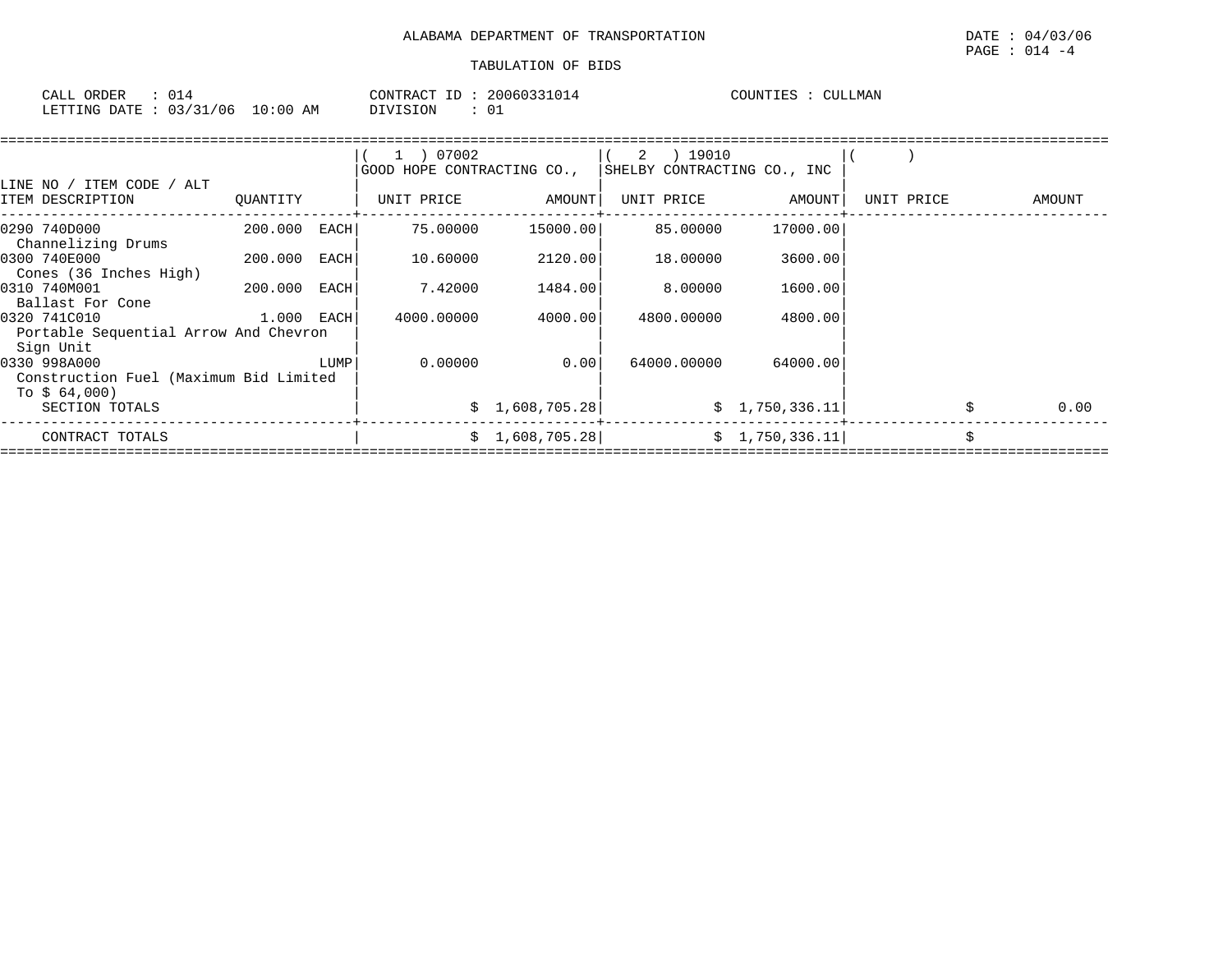$\texttt{PAGE}$  : 015 -1

|      | CALL ORDER            | : 015<br>LETTING DATE: 03/31/06 10:00 AM                                                                | CONTRACT ID: 20060331015<br>DIVISION<br>$\therefore$ 04 |              |                  | COUNTIES : TALLADEGA        |                   |  |  |
|------|-----------------------|---------------------------------------------------------------------------------------------------------|---------------------------------------------------------|--------------|------------------|-----------------------------|-------------------|--|--|
|      | CONTRACT DESCRIPTION: | for constructing the Roadway Lighting at the SR-38<br>(US-280)/SR-21 (US-231) Interchange in Sylacauga. | 60<br>CONTRACT TIME :                                   | Working Days | (available days) | $PROJECT(S) : NH-0038(510)$ |                   |  |  |
| RANK | VENDOR NO. / NAME     |                                                                                                         |                                                         |              |                  | TOTAL<br><b>BID</b>         | % OVER<br>LOW BID |  |  |
|      | 20003                 | TEMPLE ELECTRIC COMPANY, INC.                                                                           |                                                         |              |                  | 776,779.00                  | 100.0000%         |  |  |
|      | 19055                 | SHOALS ELECTRIC COMPANY, INC.                                                                           |                                                         |              |                  | 780.597.02                  | 100.4915%         |  |  |
|      | 19060                 | STONE ELECTRIC COMPANY, INC.                                                                            |                                                         |              |                  | 895,695.10                  | 115.3089%         |  |  |
| 4    | 19083                 |                                                                                                         | STONE & SONS ELECTRICAL CONTRACTORS, INC.               |              |                  | 900,943.50                  | 115.9845%         |  |  |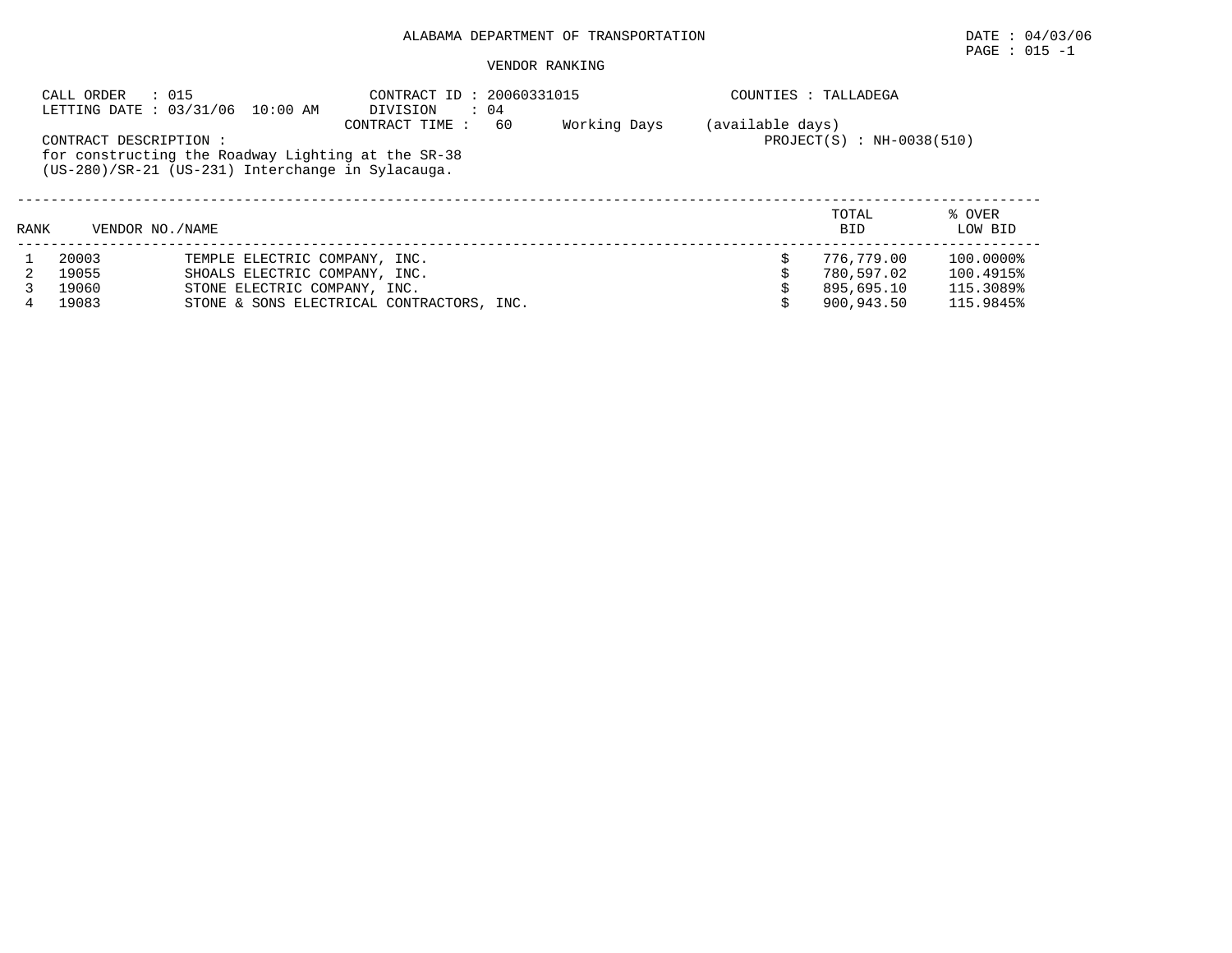| CALL ORDER                       | CONTRACT ID: 20060331015    | COUNTIES : TALLADEGA |
|----------------------------------|-----------------------------|----------------------|
| LETTING DATE : 03/31/06 10:00 AM | $\therefore$ 04<br>DIVISION |                      |

|                                                                    |          |             | $1$ ) 20003  |            | 2<br>19055 (<br>TEMPLE ELECTRIC COMPANY, IN SHOALS ELECTRIC COMPANY, IN STONE ELECTRIC COMPANY, INC. |            | 3<br>19060   |                  |
|--------------------------------------------------------------------|----------|-------------|--------------|------------|------------------------------------------------------------------------------------------------------|------------|--------------|------------------|
| LINE NO / ITEM CODE / ALT                                          |          |             |              |            |                                                                                                      |            |              |                  |
| ITEM DESCRIPTION                                                   | OUANTITY |             | UNIT PRICE   | AMOUNT     | UNIT PRICE                                                                                           | AMOUNT     | UNIT PRICE   | AMOUNT           |
| SECTION 0001<br>Total                                              |          |             |              |            |                                                                                                      |            |              |                  |
| 0010 201C000<br>Clearing                                           |          | LUMP        | 3000.00000   | 3000.00    | 3000.00000                                                                                           | 3000.00    | 60000.00000  | 60000.00         |
| 0020 600A000<br>Mobilization                                       |          | LUMP        | 25000.00000  | 25000.00   | 10000.00000                                                                                          | 10000.00   | 1500.00000   | 1500.00          |
| 0030 652A100<br>Seeding                                            | 1,000    | ACRE        | 1000.00000   | 1000.00    | 1100.00000                                                                                           | 1100.00    | 1405.00000   | 1405.00          |
| 0040 654A004<br>Solid Sodding (St. Augustine Or<br>Centipede)      | 8844.000 | SOYD        | 5.50000      | 48642.00   | 3.30000                                                                                              | 29185.20   | 7.00000      | 61908.00         |
| 0050 656A010<br>Mulching                                           | 1.000    | ACRE        | 1000.00000   | 1000.00    | 1100.00000                                                                                           | 1100.00    | 1405.00000   | 1405.00          |
| 0061 659A025<br>Rolled Erosion Control Product, Type<br>(1A)       | 8844.000 | SQYD        | 2.00000      | 17688.00   | 1.93000                                                                                              | 17068.92   | 2.50000      | 22110.00         |
| 0070 665J000<br>Silt Fence, Type A                                 | 4642.000 | LF          | 4.00000      | 18568.00   | 3.85000                                                                                              | 17871.70   | 4.80000      | 22281.60         |
| 0080 6650001<br>Silt Fence Removal                                 | 4642.000 | LF          | 0.50000      | 2321.00    | 1,10000                                                                                              | 5106.20    | 2.25000      | 10444.50         |
| 0090 740B000<br>Construction Signs                                 | 1080.000 | SQFT        | 12.00000     | 12960.00   | 10.00000                                                                                             | 10800.00   | 10.25000     | 11070.00         |
| 0100 740D000<br>Channelizing Drums                                 | 200.000  | <b>EACH</b> | 45.00000     | 9000.00    | 56.25000                                                                                             | 11250.00   | 100.00000    | 20000.00         |
| 0110 740E000<br>Cones (36 Inches High)                             | 100.000  | <b>EACH</b> | 15.00000     | 1500.00    | 13.20000                                                                                             | 1320.00    | 45.00000     | 4500.00          |
| 0120 740M001<br>Ballast For Cone                                   | 100.000  | <b>EACH</b> | 1,00000      | 100.00     | 7.95000                                                                                              | 795.00     | 37.00000     | 3700.00          |
| 0130 741C010<br>Portable Sequential Arrow And Chevron<br>Sign Unit | 2.000    | EACH        | 4500.00000   | 9000.00    | 2500.00000                                                                                           | 5000.00    | 1450.00000   | 2900.00          |
| 0140 750Z010<br>Roadway Lighting System                            |          | LUMP        | 627000.00000 | 627000.00  | 645000.00000                                                                                         | 645000.00  | 670471.00000 | 670471.00        |
| 0150 998A000<br>Construction Fuel (Maximum Bid Limited             |          | LUMP        | 0.00000      | 0.00       | 22000.00000                                                                                          | 22000.00   | 2000.00000   | 2000.00          |
| To $$22,000)$<br>SECTION TOTALS                                    |          |             | \$           | 776,779.00 | \$                                                                                                   | 780,597.02 |              | 895,695.10<br>\$ |
| CONTRACT TOTALS                                                    |          |             | Ŝ.           | 776,779.00 | \$                                                                                                   | 780,597.02 |              | Ŝ.<br>895,695.10 |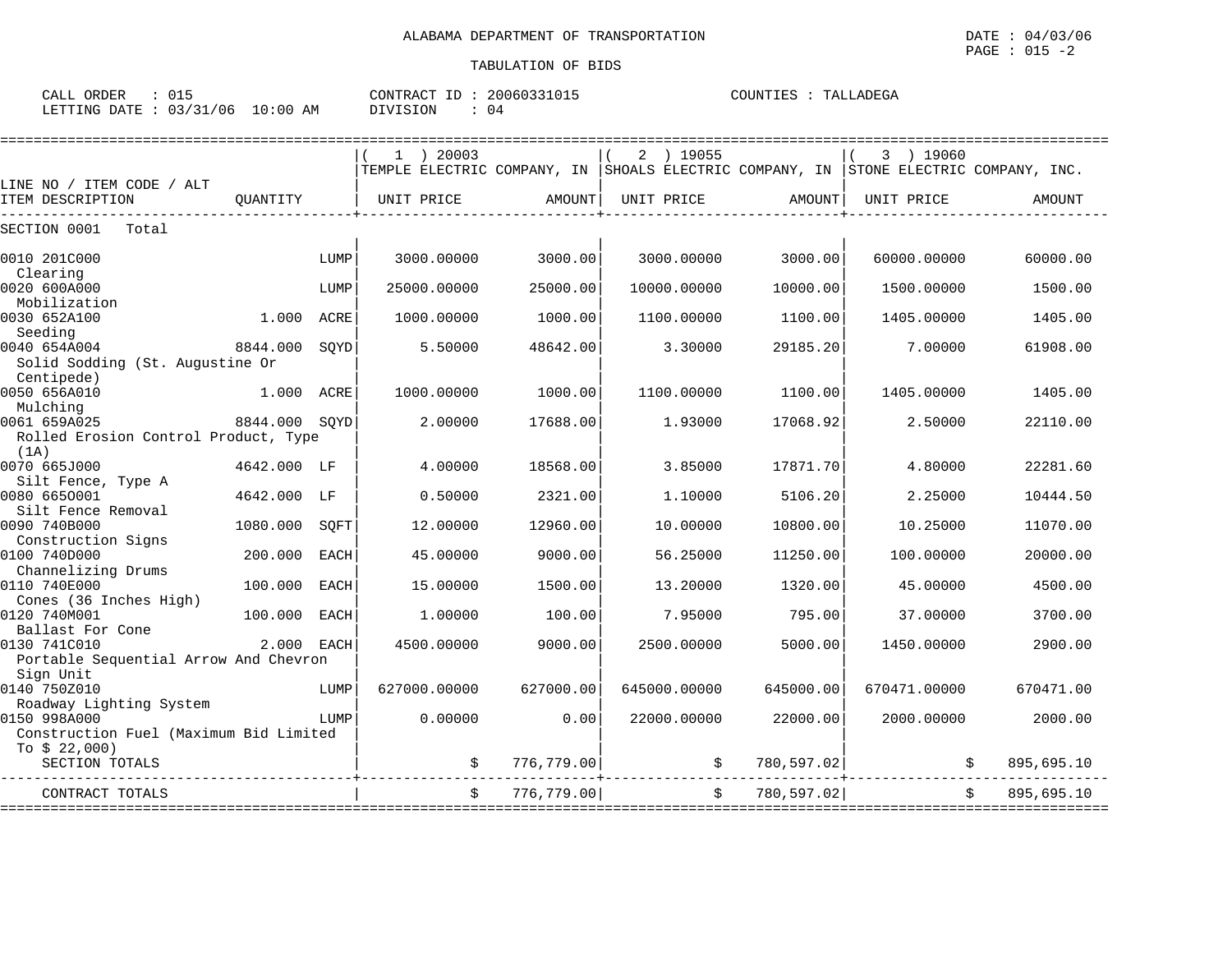COUNTIES : TALLADEGA

#### TABULATION OF BIDS

CALL ORDER : 015 CONTRACT ID : 20060331015 COUNTIES : TALLADEGA

| LETTING DATE : $03/31/06$ 10:00 AM            |               |      | DIVISION<br>: 04                         |             |            |        |            |        |
|-----------------------------------------------|---------------|------|------------------------------------------|-------------|------------|--------|------------|--------|
|                                               |               |      | 4 ) 19083<br>STONE & SONS ELECTRICAL CON |             |            |        |            |        |
| LINE NO / ITEM CODE / ALT<br>ITEM DESCRIPTION | QUANTITY      |      | UNIT PRICE                               | AMOUNT      | UNIT PRICE | AMOUNT | UNIT PRICE | AMOUNT |
| SECTION 0001<br>Total                         |               |      |                                          |             |            |        |            |        |
| 0010 201C000                                  |               | LUMP | 78404.00000                              | 78404.00    |            |        |            |        |
| Clearing                                      |               |      |                                          |             |            |        |            |        |
| 0020 600A000                                  |               | LUMP | 40000.00000                              | 40000.00    |            |        |            |        |
| Mobilization                                  |               |      |                                          |             |            |        |            |        |
| 0030 652A100                                  | 1.000 ACRE    |      | 2054.00000                               | 2054.00     |            |        |            |        |
| Seeding                                       |               |      |                                          |             |            |        |            |        |
| 0040 654A004                                  | 8844.000 SQYD |      | 8.00000                                  | 70752.00    |            |        |            |        |
| Solid Sodding (St. Augustine Or<br>Centipede) |               |      |                                          |             |            |        |            |        |
|                                               |               |      |                                          |             |            |        |            |        |
| 0050 656A010                                  | 1.000 ACRE    |      | 1467.00000                               | 1467.00     |            |        |            |        |
| Mulching<br>0061 659A025                      | 8844.000 SOYD |      | 2.93000                                  | 25912.92    |            |        |            |        |
| Rolled Erosion Control Product, Type          |               |      |                                          |             |            |        |            |        |
| (1A)                                          |               |      |                                          |             |            |        |            |        |
| 0070 665J000                                  | 4642.000 LF   |      | 3.71000                                  | 17221.82    |            |        |            |        |
| Silt Fence, Type A                            |               |      |                                          |             |            |        |            |        |
| 0080 6650001                                  | 4642.000 LF   |      | 2.48000                                  | 11512.16    |            |        |            |        |
| Silt Fence Removal                            |               |      |                                          |             |            |        |            |        |
| 0090 740B000                                  | 1080.000 SQFT |      | 11.42000                                 | 12333.60    |            |        |            |        |
| Construction Signs                            |               |      |                                          |             |            |        |            |        |
| 0100 740D000                                  | 200.000 EACH  |      | 75.25000                                 | 15050.00    |            |        |            |        |
| Channelizing Drums                            |               |      |                                          |             |            |        |            |        |
| 0110 740E000                                  | 100.000 EACH  |      | 20.00000                                 | 2000.00     |            |        |            |        |
| Cones (36 Inches High)                        |               |      |                                          |             |            |        |            |        |
| 0120 740M001                                  | 100.000 EACH  |      | 11.00000                                 | 1100.00     |            |        |            |        |
| Ballast For Cone                              |               |      |                                          |             |            |        |            |        |
| 0130 741C010                                  | 2.000 EACH    |      | 2568.50000                               | 5137.00     |            |        |            |        |
| Portable Sequential Arrow And Chevron         |               |      |                                          |             |            |        |            |        |
| Sign Unit                                     |               |      |                                          |             |            |        |            |        |
| 0140 750Z010                                  |               | LUMP | 612999.00000                             | 612999.00   |            |        |            |        |
| Roadway Lighting System                       |               |      |                                          |             |            |        |            |        |
| 0150 998A000                                  |               | LUMP | 5000.00000                               | 5000.00     |            |        |            |        |
| Construction Fuel (Maximum Bid Limited        |               |      |                                          |             |            |        |            |        |
| To $$22,000$ )                                |               |      |                                          |             |            |        |            |        |
| SECTION TOTALS                                |               |      | \$                                       | 900, 943.50 | $\ddot{s}$ | 0.00   | \$         | 0.00   |
| CONTRACT TOTALS                               |               |      | \$                                       | 900, 943.50 |            | 0.00   | \$         |        |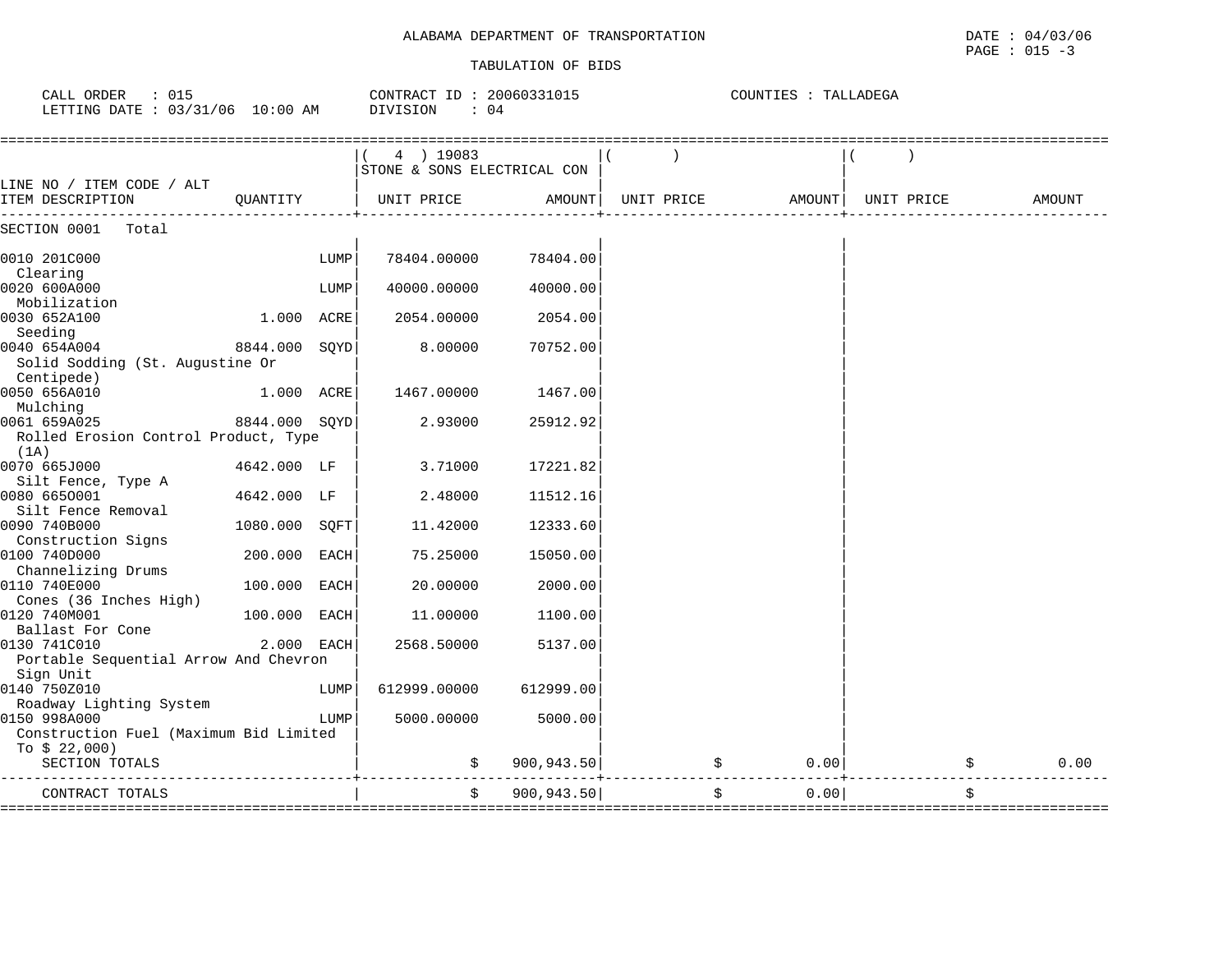### VENDOR RANKING

|      | CALL ORDER<br>: 016                   | LETTING DATE: 03/31/06 10:00 AM  | CONTRACT ID: 20060331016<br>$\cdot$ 08<br>DIVISION                                                                                                              |              | COUNTIES : MARENGO |                             |                   |  |
|------|---------------------------------------|----------------------------------|-----------------------------------------------------------------------------------------------------------------------------------------------------------------|--------------|--------------------|-----------------------------|-------------------|--|
|      | CONTRACT DESCRIPTION :<br>$0.493$ mi. |                                  | CONTRACT TIME :<br>$\Omega$<br>RURAL<br>for constructing the Bridge Replacement and Approaches on<br>SR-28 at Chickasaw Boque Creek northwest of Linden. Length | Working Days | (available days)   | $PROJECT(S) : BR-0203(504)$ |                   |  |
| RANK | VENDOR NO. / NAME                     |                                  |                                                                                                                                                                 |              |                    | TOTAL<br>BID.               | % OVER<br>LOW BID |  |
|      | 04008                                 | R. R. DAWSON BRIDGE COMPANY, LLC |                                                                                                                                                                 |              |                    | \$1.974.081.94              | 100.0000%         |  |
|      | 13099                                 | MCINNIS, LLC                     |                                                                                                                                                                 |              |                    | \$2,347,098.72              | 118.8957%         |  |
|      | 23034                                 | T.L. WALLACE CONSTRUCTION.       | INC.                                                                                                                                                            |              |                    | 2,412,531.40                | 122.2103%         |  |

4 18024 RACON, INC. \$ 2,632,371.61 133.3466%

# $\texttt{PAGE}$  : 016 -1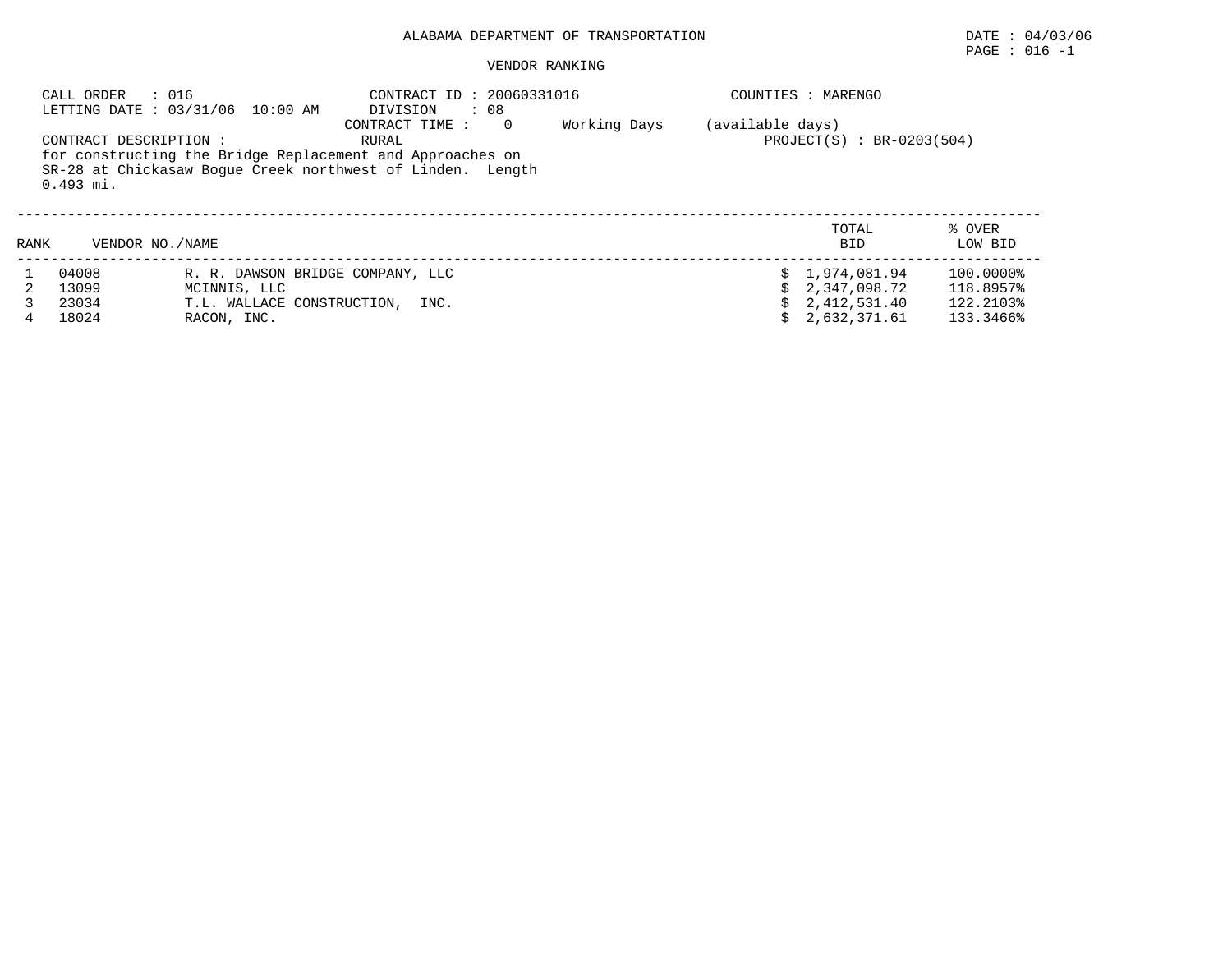| CALL ORDER<br>: 016             | CONTRACT ID: 20060331016 | COUNTIES : MARENGO |
|---------------------------------|--------------------------|--------------------|
| LETTING DATE: 03/31/06 10:00 AM | DIVISION                 |                    |

|                                                                                                                                      |                |             | $1$ ) 04008<br>R. R. DAWSON BRIDGE COMPANY  MCINNIS, LLC |           | 2 ) 13099    |           | 3 ) 23034   | T.L. WALLACE CONSTRUCTION, INC |
|--------------------------------------------------------------------------------------------------------------------------------------|----------------|-------------|----------------------------------------------------------|-----------|--------------|-----------|-------------|--------------------------------|
| LINE NO / ITEM CODE / ALT                                                                                                            |                |             |                                                          |           |              |           |             |                                |
| ITEM DESCRIPTION                                                                                                                     | QUANTITY       |             | UNIT PRICE                                               | AMOUNT    | UNIT PRICE   | AMOUNT    | UNIT PRICE  | AMOUNT                         |
| SECTION 0001<br>Total                                                                                                                |                |             |                                                          |           |              |           |             |                                |
| 0010 201A002<br>Clearing And Grubbing (Maximum<br>Allowable Bid \$ 4000 Per Acre) (Approx.<br>8 Acres)                               |                | LUMP        | 32000.00000                                              | 32000.00  | 32000.00000  | 32000.00  | 32000.00000 | 32000.00                       |
| 0020 206A000<br>Removal Of Old Bridge, Station 134+29.<br>125                                                                        |                | LUMP        | 147500.00000                                             | 147500.00 | 150000.00000 | 150000.00 | 90000.00000 | 90000.00                       |
| 0030 210A000<br>Unclassified Excavation                                                                                              | 1844.000 CUYD  |             | 7.70000                                                  | 14198.80  | 7.50000      | 13830.00  | 21,00000    | 38724.00                       |
| 0040 210D000<br>Borrow Excavation                                                                                                    | 11037.000 CUYD |             | 9.90000                                                  | 109266.30 | 10.00000     | 110370.00 | 13,00000    | 143481.00                      |
| 0050 210D011<br>Borrow Excavation (A-4 Or Better)                                                                                    | 678.000        | <b>CUYD</b> | 9.90000                                                  | 6712.20   | 10.00000     | 6780.00   | 17.00000    | 11526.00                       |
| 0060 401A047<br>Bituminous Treatment A, MC-70                                                                                        | 743.000        | SQYD        | 3.30000                                                  | 2451.90   | 3.18000      | 2362.74   | 7.00000     | 5201.00                        |
| 0070 405A000<br>Tack Coat                                                                                                            | 400.000 GAL    |             | 2.75000                                                  | 1100.00   | 4.88000      | 1952.00   | 7.00000     | 2800.00                        |
| 0080 424A360<br>Superpave Bituminous Concrete Wearing<br>Surface Layer, 1/2" Maximum Aggregate<br>Size Mix, ESAL Range C/D           | 774.000 TON    |             | 75.63000                                                 | 58537.62  | 81.62000     | 63173.88  | 120,00000   | 92880.00                       |
| 0090 424A366<br>Superpave Bituminous Concrete Wearing<br>Surface Layer, Leveling, 1/2" Maximum<br>Aggregate Size Mix, ESAL Range C/D | 150.000 TON    |             | 75.63000                                                 | 11344.50  | 80.56000     | 12084.00  | 135.00000   | 20250.00                       |
| 0100 424B650<br>Superpave Bituminous Concrete Upper<br>Binder Layer, 3/4" Maximum Aggregate<br>Size Mix, ESAL Range C/D              | 268.000 TON    |             | 79.70000                                                 | 21359.60  | 79.50000     | 21306.00  | 135.00000   | 36180.00                       |
| 0110 424B654<br>Superpave Bituminous Concrete Upper<br>Binder Layer, Patching, 3/4" Maximum<br>Aggregate Size Mix, ESAL Range C/D    | 100.000 TON    |             | 93.50000                                                 | 9350.00   | 111.30000    | 11130.00  | 150.00000   | 15000.00                       |
| 0120 424B658<br>Superpave Bituminous Concrete Upper<br>Binder Layer, Leveling, 3/4" Maximum<br>Aggregate Size Mix, ESAL Range C/D    | 417.000 TON    |             | 79.70000                                                 | 33234.90  | 78.44000     | 32709.48  | 125,00000   | 52125.00                       |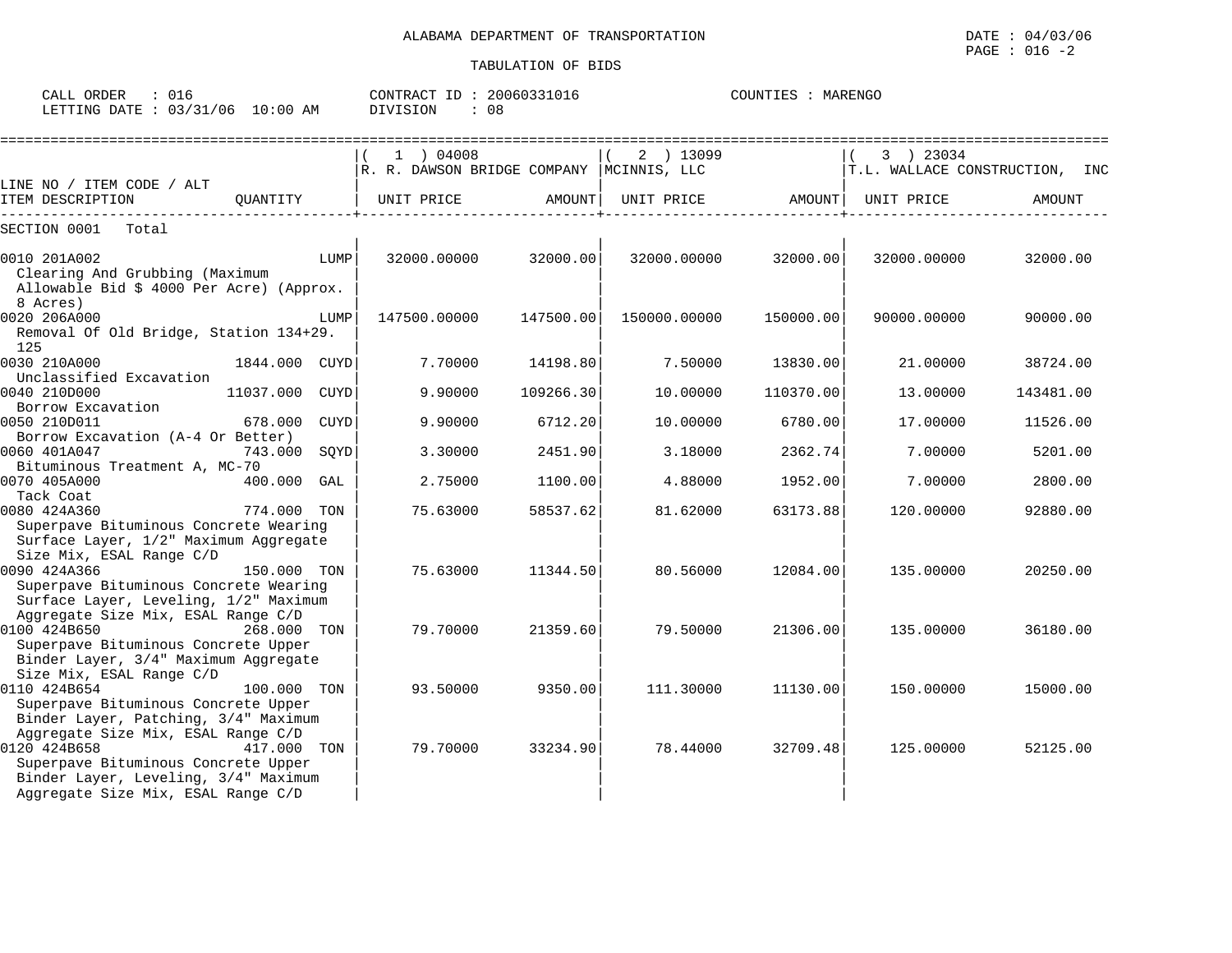| ORDER<br>$\sim$ $\sim$ $\sim$<br>CALL<br>◡∸◡ |                              | ΙD<br>CONTRACT | 20060331017<br>$5 + U + D$ | MARENGO<br>COUNTIES |
|----------------------------------------------|------------------------------|----------------|----------------------------|---------------------|
| 03/31/06<br>DATE.<br>LETTING                 | :00<br>$\sim$<br>AM<br>— ∪ ÷ | DIVISION       | 08                         |                     |

|                                                                                                                                 |              |      | 1 ) 04008                                  |           | ) 13099<br>2                   |           | 3 ) 23034    |                                |
|---------------------------------------------------------------------------------------------------------------------------------|--------------|------|--------------------------------------------|-----------|--------------------------------|-----------|--------------|--------------------------------|
|                                                                                                                                 |              |      | R. R. DAWSON BRIDGE COMPANY   MCINNIS, LLC |           |                                |           |              | T.L. WALLACE CONSTRUCTION, INC |
| LINE NO / ITEM CODE / ALT<br>ITEM DESCRIPTION                                                                                   | QUANTITY     |      | UNIT PRICE AMOUNT                          |           | UNIT PRICE AMOUNT   UNIT PRICE |           |              | AMOUNT                         |
| 0130 424C360<br>Superpave Bituminous Concrete Base<br>Layer, 1" Maximum Aggregate Size Mix,<br>ESAL Range C/D                   | 530.000 TON  |      | 79.70000                                   | 42241.00  | 78.44000                       | 41573.20  | 132.00000    | 69960.00                       |
| 0140 428B000<br>Scoring Bituminous Pavement Surface By<br>Rolling                                                               | 5206.000 LF  |      | 0.22000                                    | 1145.32   | 2.07000                        | 10776.42  | 1.40000      | 7288.40                        |
| 0150 430B000<br>Aggregate Surfacing (ALDOT #467 Or #57)                                                                         | 100.000 TON  |      | 25,00000                                   | 2500.00   | 35,00000                       | 3500.00   | 300.00000    | 30000.00                       |
| 0160 450B000<br>Reinforced Cement Concrete Bridge End<br>Slab                                                                   | 107.000 SOYD |      | 100.00000                                  | 10700.00  | 100.00000                      | 10700.00  | 100.00000    | 10700.00                       |
| 95800.000 LB<br>0170 502A000<br>Steel Reinforcement                                                                             |              |      | 0.88000                                    | 84304.00  | 1.50000                        | 143700.00 | 0.90000      | 86220.00                       |
| 0180 502B000<br>Steel Reinforcement For Bridge<br>Superstructure, Sta. 133+99.1875,<br>Approx. 87700 LBS.                       |              | LUMP | 77000.00000                                | 77000.00  | 100000.00000                   | 100000.00 | 75000.00000  | 75000.00                       |
| 0190 505A000<br>Steel Test Piles (HP 10x42)                                                                                     | $1.000$ EACH |      | 2000.00000                                 | 2000.00   | 2500.00000                     | 2500.00   | 5000.00000   | 5000.00                        |
| 0200 505B055                                                                                                                    | 1.000 EACH   |      | 5000.00000                                 | 5000.00   | 500.00000                      | 500.00    | 6000.00000   | 6000.00                        |
| Static Loading Tests (HP 10x42)<br>0210 505B085                                                                                 | 1.000 EACH   |      | 500.00000                                  | 500.00    | 500,00000                      | 500.00    | 2000.00000   | 2000.00                        |
| Dynamic Loading Tests (HP 10x42)<br>0220 505M000<br>1340.000 LF<br>Steel Piling Furnished And Driven (HP<br>10x42               |              |      | 35,00000                                   | 46900.00  | 40.00000                       | 53600.00  | 35.00000     | 46900.00                       |
| 0230 506A000                                                                                                                    | 312.000 LF   |      | 400.00000                                  | 124800.00 | 350.00000                      | 109200.00 | 500.00000    | 156000.00                      |
| Drilled Shaft Excavation, 4'-6" Diamete<br>0240 506C043<br>Drilled Shaft Construction, 4'-6"<br>Diameter, Class DS1 Concrete    | 312.000 LF   |      | 150.00000                                  | 46800.00  | 130.00000                      | 40560.00  | 170.00000    | 53040.00                       |
| 0250 506G003<br>Crosshole Sonic Logging, 4'-6" Diameter                                                                         | 4.000 EACH   |      | 2500.00000                                 | 10000.00  | 2385.00000                     | 9540.00   | 3000.00000   | 12000.00                       |
| 0260 508A000                                                                                                                    | 6330.000 LB  |      | 3.00000                                    | 18990.00  | 6.50000                        | 41145.00  | 3,00000      | 18990.00                       |
| Structural Steel<br>0270 510A000                                                                                                | 151.000 CUYD |      | 550.00000                                  | 83050.00  | 800,00000                      | 120800.00 | 650.00000    | 98150.00                       |
| Bridge Substructure Concrete, Class A<br>0280 510C051<br>Bridge Concrete Superstructure, Sta.<br>133+99.1875, Approx. 420 CU YD |              | LUMP | 250000.00000                               | 250000.00 | 300000.00000                   | 300000.00 | 300000.00000 | 300000.00                      |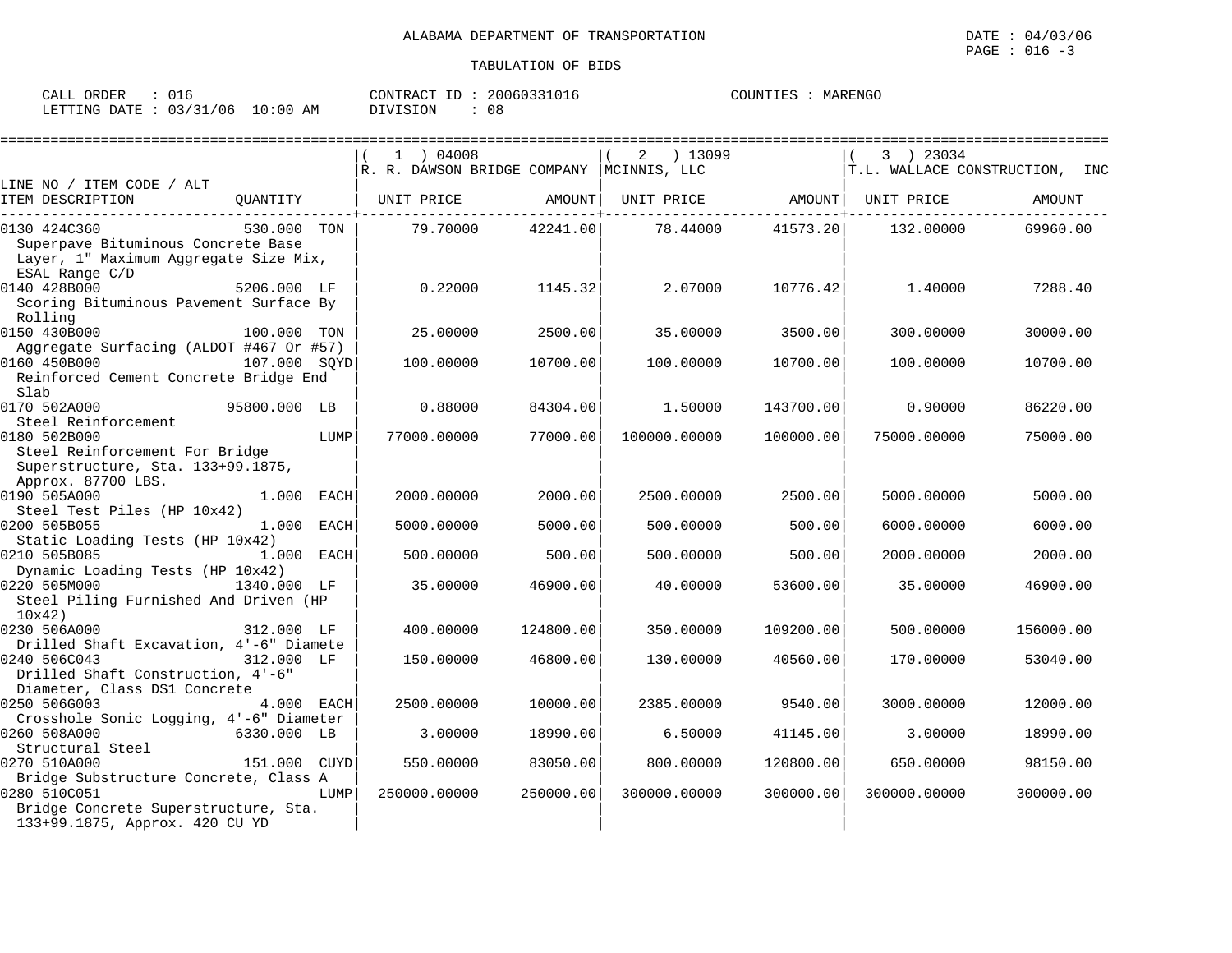| אתרו אר<br>ΑI<br>تملسف<br>. | ∪⊥c                           |                   | CONTRACT | 11611 K | COLINT<br>ه ت | 모NGC.<br>MAR' |
|-----------------------------|-------------------------------|-------------------|----------|---------|---------------|---------------|
| התמת ATT האדידיה.           | $\sim$ $\sim$<br>/31/06<br>ັບ | ΑM<br>: 00<br>. . | ⊤∩™      | 08      |               |               |

|                                                                                                                                            |             | 1 ) 04008<br>R. R. DAWSON BRIDGE COMPANY   MCINNIS, LLC |           | ) 13099<br>2 |           | 3 ) 23034<br>T.L. WALLACE CONSTRUCTION, INC |           |  |
|--------------------------------------------------------------------------------------------------------------------------------------------|-------------|---------------------------------------------------------|-----------|--------------|-----------|---------------------------------------------|-----------|--|
| LINE NO / ITEM CODE / ALT                                                                                                                  |             |                                                         |           |              |           |                                             |           |  |
| ITEM DESCRIPTION<br>QUANTITY                                                                                                               |             | UNIT PRICE                                              | AMOUNT    | UNIT PRICE   | AMOUNT    | UNIT PRICE                                  | AMOUNT    |  |
| 0290 510E000<br>1180.000 SOYD                                                                                                              |             | 3.00000                                                 | 3540.00   | 8.00000      | 9440.00   | 7.00000                                     | 8260.00   |  |
| Grooving Concrete Bridge Decks<br>0300 511A052                                                                                             | 24.000 EACH | 200.00000                                               | 4800.00   | 200,00000    | 4800.00   | 110,00000                                   | 2640.00   |  |
| Elastomeric Bearing Type 2 (Mark B3)<br>0310 511A053                                                                                       | 12.000 EACH | 200,00000                                               | 2400.00   | 200,00000    | 2400.00   | 170.00000                                   | 2040.00   |  |
| Elastomeric Bearing Type 2 (Mark B4)<br>0320 513B005<br>1011.000 LF                                                                        |             | 120.00000                                               | 121320.00 | 125.00000    | 126375.00 | 150.00000                                   | 151650.00 |  |
| Pretensioned-Prestressed Concrete<br>Girders, Type III (Specialty Item)<br>0330 513B017<br>745.000 LF<br>Pretensioned-Prestressed Concrete |             | 163.00000                                               | 121435.00 | 150.00000    | 111750.00 | 180.00000                                   | 134100.00 |  |
| Girders, Type BT-72 (Specialty Item)<br>0340 600A000<br>Mobilization                                                                       | LUMP        | 192000.00000                                            | 192000.00 | 340790.00000 | 340790.00 | 170000.00000                                | 170000.00 |  |
| 0350 610C001<br>2400.000 TON<br>Loose Riprap, Class 2                                                                                      |             | 29.70000                                                | 71280.00  | 35.00000     | 84000.00  | 40.00000                                    | 96000.00  |  |
| 0360 610D003<br>1294.000 SQYD<br>Filter Blanket, Geotextile                                                                                |             | 3.85000                                                 | 4981.90   | 5.00000      | 6470.00   | 3.00000                                     | 3882.00   |  |
| 0370 630A001<br>350.000 LF<br>Steel Beam Guardrail, Class A, Type 2                                                                        |             | 25.30000                                                | 8855.00   | 23.00000     | 8050.00   | 30.00000                                    | 10500.00  |  |
| 0380 630C003<br>Guardrail End Anchor, Type 13                                                                                              | 4.000 EACH  | 1485.00000                                              | 5940.00   | 1350.00000   | 5400.00   | 2000.00000                                  | 8000.00   |  |
| 0390 630C070<br>Guardrail End Anchor, Type 10 Series                                                                                       | 8.000 EACH  | 2200.00000                                              | 17600.00  | 2000.00000   | 16000.00  | 3500.00000                                  | 28000.00  |  |
| 0400 650A000<br>150.000 CUYD<br>Topsoil                                                                                                    |             | 11.00000                                                | 1650.00   | 25.00000     | 3750.00   | 70.00000                                    | 10500.00  |  |
| 0410 650B000<br>968.000<br>Topsoil From Stockpiles                                                                                         | CUYD        | 8.80000                                                 | 8518.40   | 7.50000      | 7260.00   | 20.00000                                    | 19360.00  |  |
| 0420 652A100<br>6.000<br>Seeding                                                                                                           | ACRE        | 660.00000                                               | 3960.00   | 2000.00000   | 12000.00  | 2800.00000                                  | 16800.00  |  |
| 0430 656A010<br>6.000                                                                                                                      | ACRE        | 550.00000                                               | 3300.00   | 2000.00000   | 12000.00  | 2800.00000                                  | 16800.00  |  |
| Mulching<br>0440 665A000<br>6.000                                                                                                          | ACRE        | 330.00000                                               | 1980.00   | 1500.00000   | 9000.00   | 2000.00000                                  | 12000.00  |  |
| Temporary Seeding<br>0450 665B000<br>6.000                                                                                                 | ACRE        | 330.00000                                               | 1980.00   | 1500.00000   | 9000.00   | 2000.00000                                  | 12000.00  |  |
| Temporary Mulching<br>0460 665F000<br>200.000                                                                                              | EACH        | 8.80000                                                 | 1760.00   | 25,00000     | 5000.00   | 35.00000                                    | 7000.00   |  |
| Hay Bales<br>0470 665I000<br>80.000<br>Temporary Riprap, Class 2                                                                           | TON         | 40.00000                                                | 3200.00   | 50.00000     | 4000.00   | 70.00000                                    | 5600.00   |  |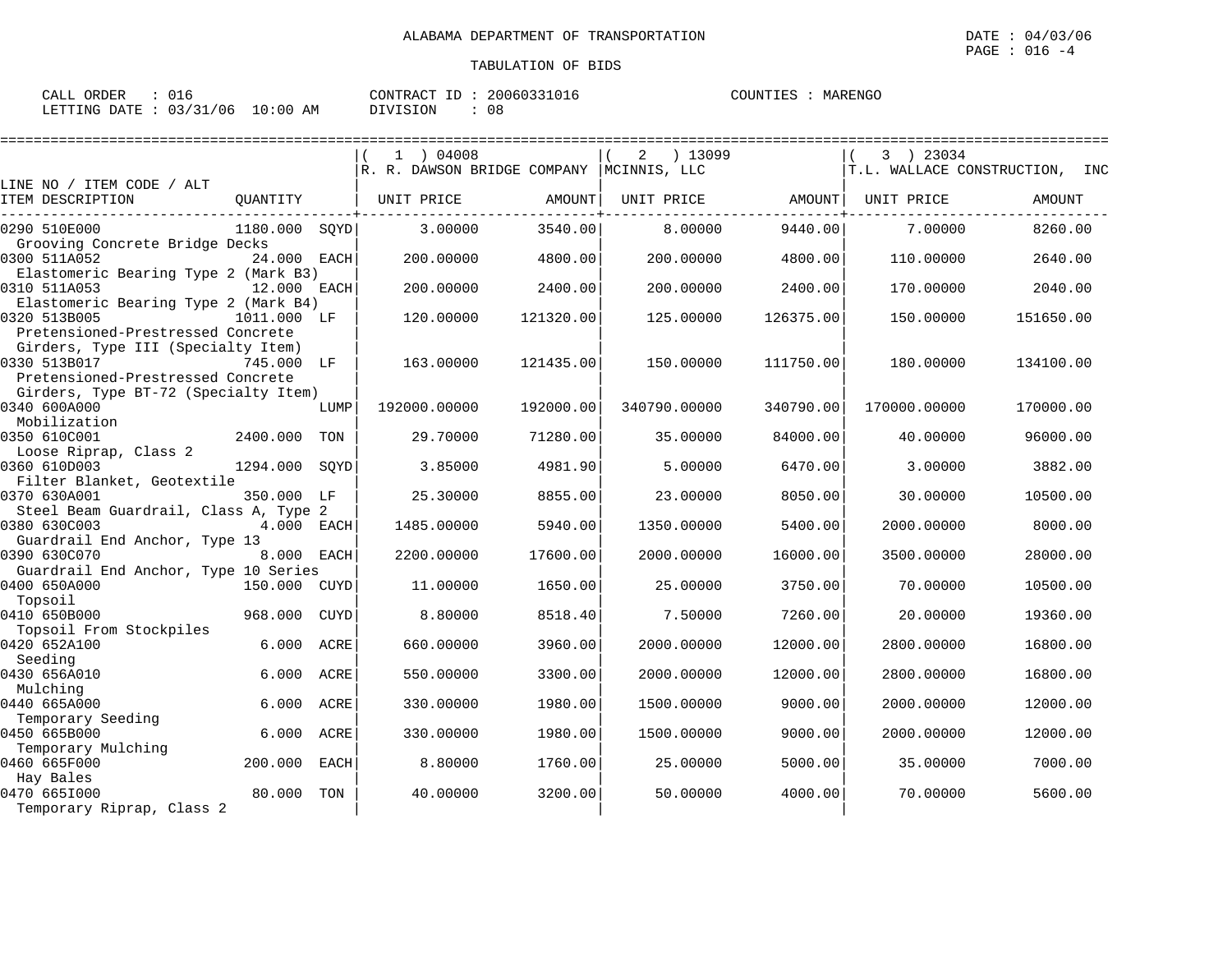| 016<br>CALL ORDER               | CONTRACT ID: 20060331016 | COUNTIES : MARENGO |
|---------------------------------|--------------------------|--------------------|
| LETTING DATE: 03/31/06 10:00 AM | 08<br>DIVISION           |                    |

|                                                                                                                 |             |      | 1 ) 04008<br>R. R. DAWSON BRIDGE COMPANY  MCINNIS, LLC |          | 2<br>) 13099 |          | 3 ) 23034   | T.L. WALLACE CONSTRUCTION, INC |
|-----------------------------------------------------------------------------------------------------------------|-------------|------|--------------------------------------------------------|----------|--------------|----------|-------------|--------------------------------|
| LINE NO / ITEM CODE / ALT                                                                                       |             |      |                                                        |          |              |          |             |                                |
| ITEM DESCRIPTION                                                                                                | QUANTITY    |      | UNIT PRICE                                             | AMOUNT   | UNIT PRICE   | AMOUNT   | UNIT PRICE  | AMOUNT                         |
| 0480 665J000                                                                                                    | 6000.000 LF |      | 3.85000                                                | 23100.00 | 5.00000      | 30000.00 | 7.00000     | 42000.00                       |
| Silt Fence, Type A<br>0490 665L000                                                                              | 600.000 LF  |      | 20.00000                                               | 12000.00 | 20.00000     | 12000.00 | 35.00000    | 21000.00                       |
| Floating Basin Boom<br>0500 6650001                                                                             | 6000.000 LF |      | 1,10000                                                | 6600.00  | 2.00000      | 12000.00 | 3.00000     | 18000.00                       |
| Silt Fence Removal<br>0510 665Q001                                                                              | 300.000 LF  |      | 8.80000                                                | 2640.00  | 12.50000     | 3750.00  | 20.00000    | 6000.00                        |
| 20 Inch Wattle<br>0520 666A001                                                                                  | 6.000 ACRE  |      | 110,00000                                              | 660.00   | 30.00000     | 180.00   | 45.00000    | 270.00                         |
| Pest Control Treatment<br>0530 672B000                                                                          | 60.000 LB   |      | 33.00000                                               | 1980.00  | 30.00000     | 1800.00  | 300.00000   | 18000.00                       |
| Flocculant Powder<br>0540 680A000                                                                               |             | LUMP | 32000.00000                                            | 32000.00 | 17500.00000  | 17500.00 | 23000.00000 | 23000.00                       |
| Engineering Controls<br>0550 701A028<br>Solid White, Class 2, Type A Traffic                                    | 1.000 MILE  |      | 3080.00000                                             | 3080.00  | 3000.00000   | 3000.00  | 4000.00000  | 4000.00                        |
| Stripe (0.06" Thick) (6" Wide)<br>0560 701A046<br>Broken Yellow, Class 2, Type A Traffic                        | 1.000 MILE  |      | 1650.00000                                             | 1650.00  | 1600.00000   | 1600.00  | 2000.00000  | 2000.00                        |
| Stripe (0.09" Thick) (6" Wide)<br>0570 701A048<br>1.000 MILE<br>Solid Yellow, Class 2, Type A Traffic           |             |      | 3080.00000                                             | 3080.00  | 3000.00000   | 3000.00  | 4000.00000  | 4000.00                        |
| Stripe (0.09" Thick) (6" Wide)<br>0580 701C002                                                                  | 1.000 MILE  |      | 935.00000                                              | 935.00   | 900.00000    | 900.00   | 1200.00000  | 1200.00                        |
| Broken Temporary Traffic Stripe (Paint)<br>0590 701C003                                                         | 2.000 MILE  |      | 1045.00000                                             | 2090.00  | 1000.00000   | 2000.00  | 1300.00000  | 2600.00                        |
| Solid Temporary Traffic Stripe (Paint)<br>0600 701G125<br>$610.000$ LF<br>Solid White, Class 3W, Type A Traffic |             |      | 5.50000                                                | 3355.00  | 5.00000      | 3050.00  | 7.00000     | 4270.00                        |
| Stripe (6" Wide)<br>0610 701G129<br>Broken Yellow, Class 3W, Type A Traffic                                     | 305.000 LF  |      | 5.50000                                                | 1677.50  | 5.00000      | 1525.00  | 7.00000     | 2135.00                        |
| Stripe (6" Wide)<br>0620 701G133                                                                                | 130.000 LF  |      | 5.50000                                                | 715.00   | 5,00000      | 650.00   | 7,00000     | 910.00                         |
| Solid Yellow, Class 3W, Type A Traffic<br>Stripe (6" Wide)<br>0630 705A032                                      | 15.000 EACH |      | 11,00000                                               | 165.00   | 10.00000     | 150.00   | 14.00000    | 210.00                         |
| Pavement Markers, Class A-H, Type 1-B<br>0640 705A037<br>40.000 EACH<br>Pavement Markers, Class A-H, Type 2-D   |             |      | 11,00000                                               | 440.00   | 10.00000     | 400.00   | 14.00000    | 560.00                         |
|                                                                                                                 |             |      |                                                        |          |              |          |             |                                |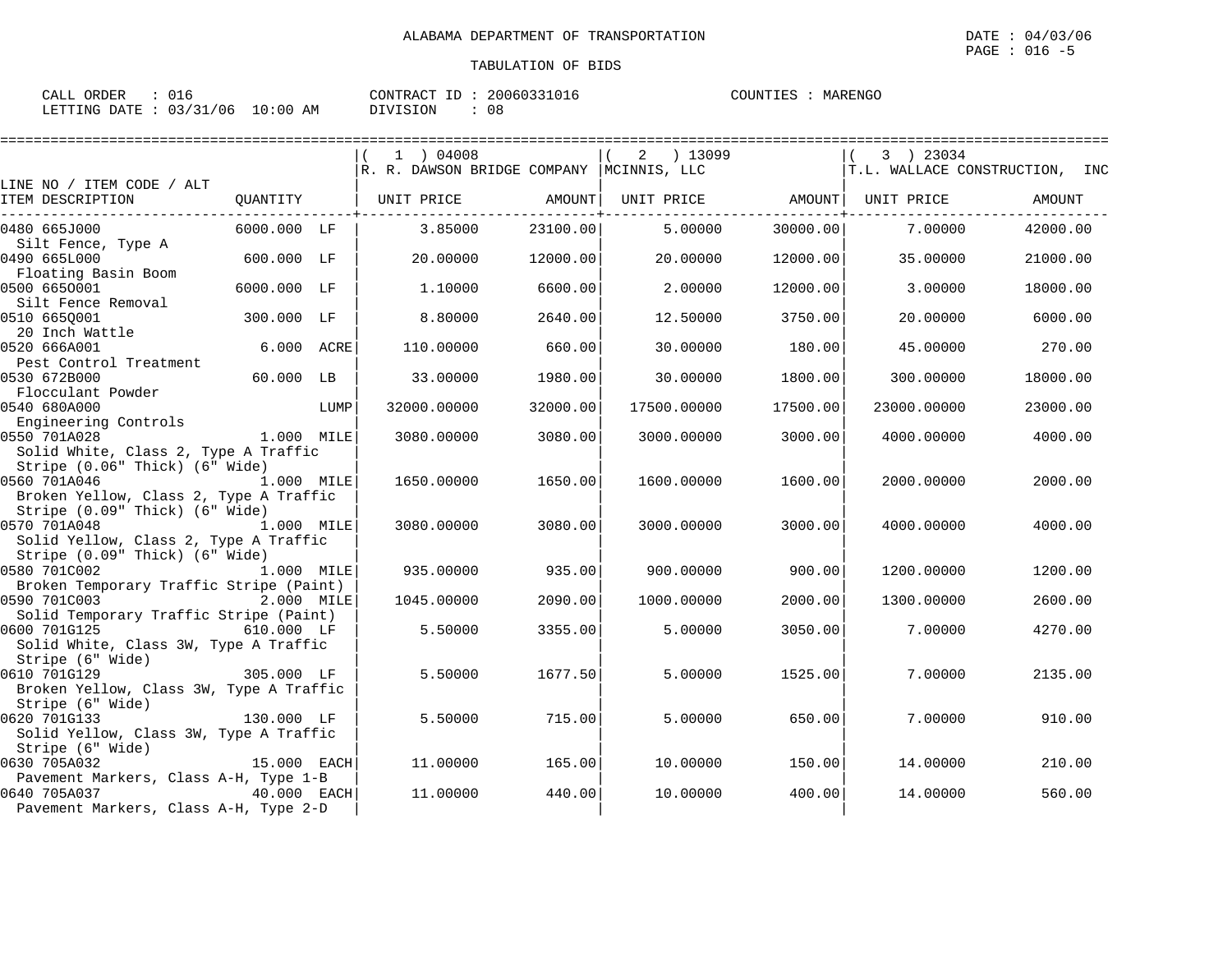| $\sim$ $\sim$<br>ORDER<br>CALL<br>∪⊥d |             | CONTRACT<br>ID | 20060331016 | <b>MARENGO</b><br>COUNTIES |
|---------------------------------------|-------------|----------------|-------------|----------------------------|
| 03/31/06<br>LETTING DATE              | 10:00<br>AΜ | DIVISION       | 08          |                            |

|                                                                        |              |      | 1 04008                     |                 | ) 13099<br>2 |                 | 23034<br>$3 \rightarrow$       |                |  |  |
|------------------------------------------------------------------------|--------------|------|-----------------------------|-----------------|--------------|-----------------|--------------------------------|----------------|--|--|
|                                                                        |              |      | R. R. DAWSON BRIDGE COMPANY |                 | MCINNIS, LLC |                 | T.L. WALLACE CONSTRUCTION, INC |                |  |  |
| LINE NO / ITEM CODE / ALT                                              |              |      |                             |                 |              |                 |                                |                |  |  |
| ITEM DESCRIPTION                                                       | QUANTITY     |      | UNIT PRICE                  | AMOUNT          | UNIT PRICE   | AMOUNT          | UNIT PRICE                     | AMOUNT         |  |  |
| 0650 740B000<br>Construction Signs                                     | 694.000 SQFT |      | 12.00000                    | 8328.00         | 14.00000     | 9716.00         | 16.00000                       | 11104.00       |  |  |
| 0660 740D000<br>Channelizing Drums                                     | 25.000 EACH  |      | 60.00000                    | 1500.00         | 100.00000    | 2500.00         | 115,00000                      | 2875.00        |  |  |
| 0670 740F002<br>Barricades, Type III                                   | 10.000       | EACH | 250.00000                   | 2500.00         | 500.00000    | 5000.00         | 550.00000                      | 5500.00        |  |  |
| 0680 7401005<br>Warning Lights, Type B (Detachable Head                | 5.000 EACH   |      | 300.00000                   | 1500.00         | 400.00000    | 2000.00         | 450.00000                      | 2250.00        |  |  |
| 0690 998A000<br>Construction Fuel (Maximum Bid Limited                 |              | LUMP | 30000.00000                 | 30000.00        | 10000.00000  | 10000.00        | 7500.00000                     | 7500.00        |  |  |
| To \$ 92,000.00)<br>0700 999 000<br>Trainee Hours At 80 Cents Per Hour | 750.000 HOUR |      | 0.80000                     | 600.00          | 0.80000      | 600.001         | 0.80000                        | 600.00         |  |  |
| SECTION TOTALS                                                         |              |      |                             | \$1,974,081.94] |              | \$2,347,098.72] | Ŝ.                             | 2,412,531.40   |  |  |
| CONTRACT TOTALS                                                        |              |      |                             | \$1,974,081.94] |              | \$2,347,098.72] |                                | \$2,412,531.40 |  |  |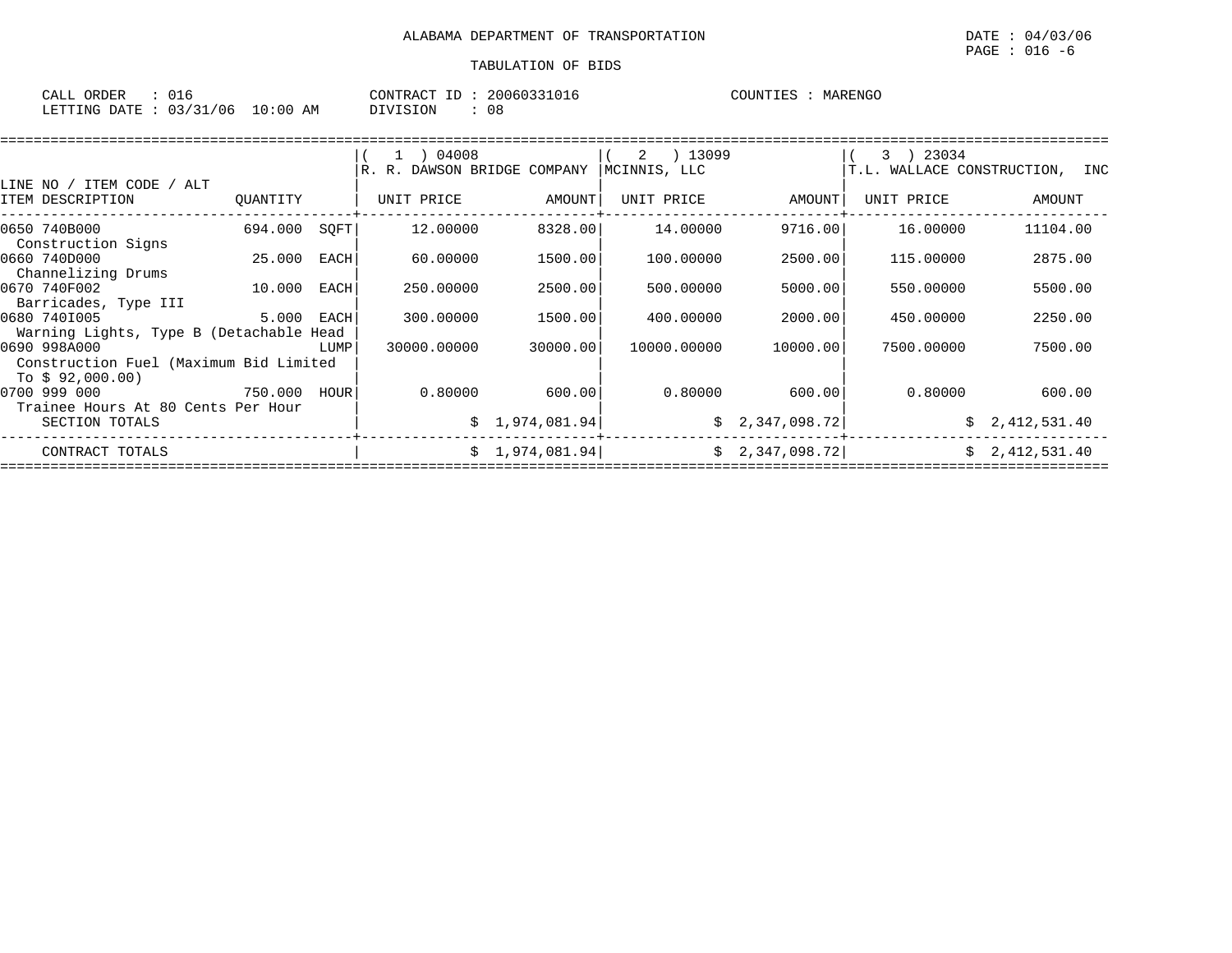### ALABAMA DEPARTMENT OF TRANSPORTATION

| ALABAMA DEPARTMENT OF<br>TRANSPORTATION | DATE<br>$04$ ,<br>$\sqrt{2}$<br>3706    |
|-----------------------------------------|-----------------------------------------|
|                                         | 016<br>PAGE<br>$\overline{\phantom{0}}$ |

| CALL ORDER<br>: 016<br>LETTING DATE : 03/31/06 10:00 AM                                                                                                                 |               |      | CONTRACT ID: 20060331016<br>DIVISION<br>: 08 |           |            | COUNTIES : MARENGO |  |            |        |  |  |
|-------------------------------------------------------------------------------------------------------------------------------------------------------------------------|---------------|------|----------------------------------------------|-----------|------------|--------------------|--|------------|--------|--|--|
|                                                                                                                                                                         |               |      | 4 ) 18024<br>RACON, INC.                     |           |            |                    |  |            |        |  |  |
| LINE NO / ITEM CODE / ALT<br>ITEM DESCRIPTION                                                                                                                           | OUANTITY      |      | UNIT PRICE                                   | AMOUNT    | UNIT PRICE | AMOUNT             |  | UNIT PRICE | AMOUNT |  |  |
| SECTION 0001<br>Total                                                                                                                                                   |               |      |                                              |           |            |                    |  |            |        |  |  |
| 0010 201A002<br>Clearing And Grubbing (Maximum<br>Allowable Bid \$ 4000 Per Acre) (Approx.<br>8 Acres)                                                                  |               | LUMP | 32000.00000                                  | 32000.00  |            |                    |  |            |        |  |  |
| 0020 206A000<br>Removal Of Old Bridge, Station 134+29.<br>125                                                                                                           |               | LUMP | 375000.00000                                 | 375000.00 |            |                    |  |            |        |  |  |
| 0030 210A000<br>Unclassified Excavation                                                                                                                                 | 1844.000 CUYD |      | 12.00000                                     | 22128.00  |            |                    |  |            |        |  |  |
| 0040 210D000                                                                                                                                                            | 11037.000     | CUYD | 8.00000                                      | 88296.00  |            |                    |  |            |        |  |  |
| Borrow Excavation<br>0050 210D011                                                                                                                                       | 678.000 CUYD  |      | 8.00000                                      | 5424.00   |            |                    |  |            |        |  |  |
| Borrow Excavation (A-4 Or Better)<br>0060 401A047                                                                                                                       | 743.000 SOYD  |      | 3.89000                                      | 2890.27   |            |                    |  |            |        |  |  |
| Bituminous Treatment A, MC-70<br>0070 405A000                                                                                                                           | 400.000 GAL   |      | 5.60000                                      | 2240.00   |            |                    |  |            |        |  |  |
| Tack Coat<br>0080 424A360<br>Superpave Bituminous Concrete Wearing<br>Surface Layer, 1/2" Maximum Aggregate                                                             | 774.000 TON   |      | 93.71000                                     | 72531.54  |            |                    |  |            |        |  |  |
| Size Mix, ESAL Range C/D<br>0090 424A366<br>Superpave Bituminous Concrete Wearing                                                                                       | 150.000 TON   |      | 92.49000                                     | 13873.50  |            |                    |  |            |        |  |  |
| Surface Layer, Leveling, 1/2" Maximum<br>Aggregate Size Mix, ESAL Range C/D<br>0100 424B650                                                                             | 268.000 TON   |      | 91.28000                                     | 24463.04  |            |                    |  |            |        |  |  |
| Superpave Bituminous Concrete Upper<br>Binder Layer, 3/4" Maximum Aggregate<br>Size Mix, ESAL Range C/D                                                                 |               |      |                                              |           |            |                    |  |            |        |  |  |
| 0110 424B654<br>Superpave Bituminous Concrete Upper<br>Binder Layer, Patching, 3/4" Maximum                                                                             | 100.000 TON   |      | 127.79000                                    | 12779.00  |            |                    |  |            |        |  |  |
| Aggregate Size Mix, ESAL Range C/D<br>0120 424B658<br>Superpave Bituminous Concrete Upper<br>Binder Layer, Leveling, 3/4" Maximum<br>Aggregate Size Mix, ESAL Range C/D | 417.000 TON   |      | 90.06000                                     | 37555.02  |            |                    |  |            |        |  |  |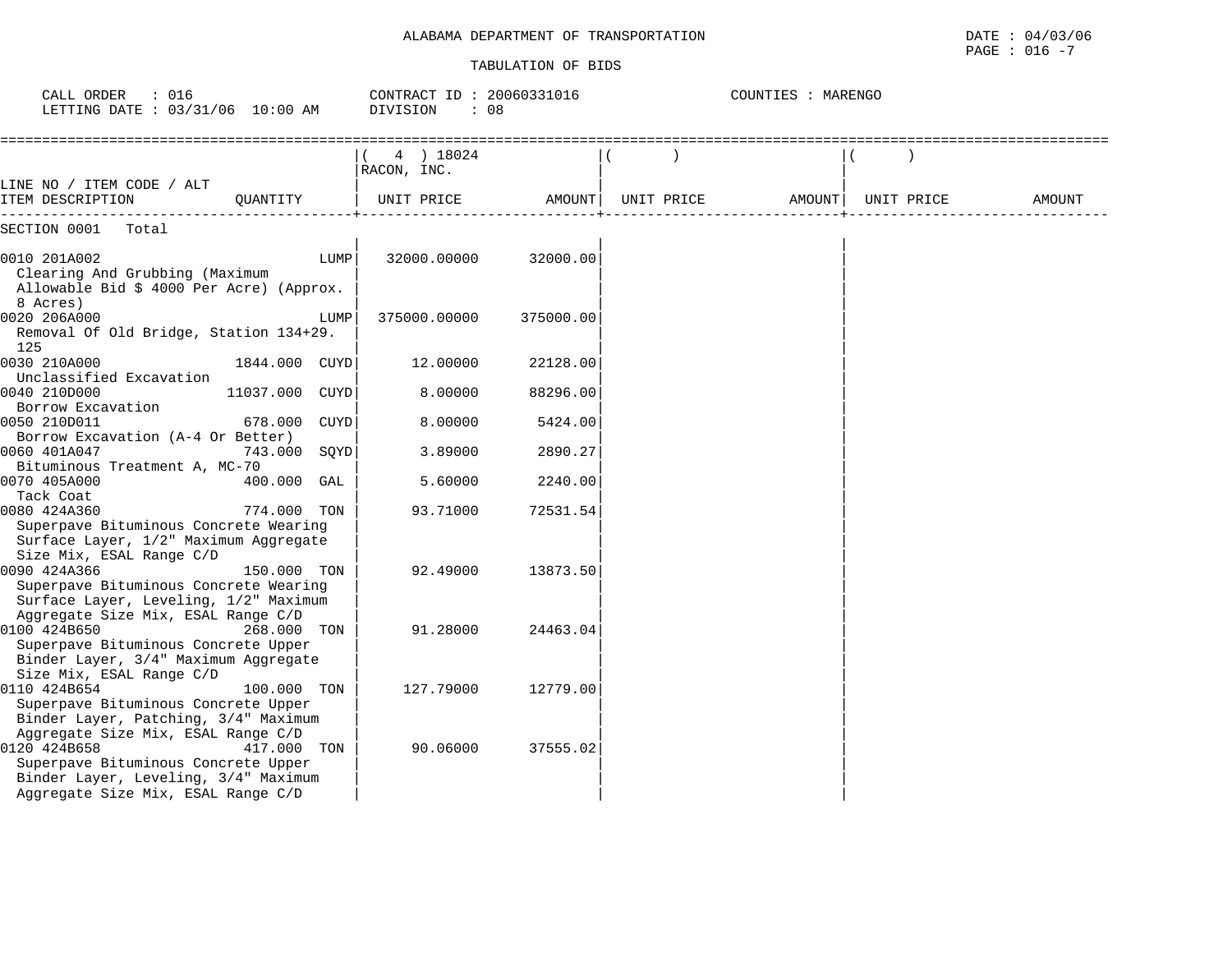| 016<br>CALL ORDER      |            | CONTRACT ID: | 20060331016 | MARENGO<br>COUNTIES |
|------------------------|------------|--------------|-------------|---------------------|
| LETTING DATE: 03/31/06 | $10:00$ AM | DIVISION     | 08          |                     |

|                                                                 |              |      | $(4)$ 18024           |           |  |                                |  |        |
|-----------------------------------------------------------------|--------------|------|-----------------------|-----------|--|--------------------------------|--|--------|
|                                                                 |              |      | RACON, INC.           |           |  |                                |  |        |
| LINE NO / ITEM CODE / ALT                                       |              |      |                       |           |  |                                |  |        |
| ITEM DESCRIPTION                                                |              |      | QUANTITY   UNIT PRICE | AMOUNT    |  | UNIT PRICE AMOUNT   UNIT PRICE |  | AMOUNT |
| 0130 424C360                                                    | 530.000 TON  |      | 90.06000              | 47731.80  |  |                                |  |        |
| Superpave Bituminous Concrete Base                              |              |      |                       |           |  |                                |  |        |
| Layer, 1" Maximum Aggregate Size Mix,                           |              |      |                       |           |  |                                |  |        |
| ESAL Range C/D                                                  |              |      |                       |           |  |                                |  |        |
| 0140 428B000                                                    | 5206.000 LF  |      | 2.01000               | 10464.06  |  |                                |  |        |
| Scoring Bituminous Pavement Surface By<br>Rolling               |              |      |                       |           |  |                                |  |        |
| 0150 430B000                                                    | 100.000 TON  |      | 50.00000              | 5000.00   |  |                                |  |        |
| Aggregate Surfacing (ALDOT #467 Or #57)                         |              |      |                       |           |  |                                |  |        |
| 0160 450B000                                                    | 107.000 SQYD |      | 100.00000             | 10700.00  |  |                                |  |        |
| Reinforced Cement Concrete Bridge End                           |              |      |                       |           |  |                                |  |        |
| Slab                                                            |              |      |                       |           |  |                                |  |        |
| 0170 502A000                                                    | 95800.000 LB |      | 1,00000               | 95800.00  |  |                                |  |        |
| Steel Reinforcement                                             |              |      |                       |           |  |                                |  |        |
| 0180 502B000                                                    |              | LUMP | 90000.00000           | 90000.00  |  |                                |  |        |
| Steel Reinforcement For Bridge                                  |              |      |                       |           |  |                                |  |        |
| Superstructure, Sta. 133+99.1875,                               |              |      |                       |           |  |                                |  |        |
| Approx. 87700 LBS.                                              |              |      |                       |           |  |                                |  |        |
| 0190 505A000                                                    | 1.000 EACH   |      | 2000.00000            | 2000.00   |  |                                |  |        |
| Steel Test Piles (HP 10x42)                                     |              |      |                       |           |  |                                |  |        |
| 0200 505B055                                                    | 1.000 EACH   |      | 2000.00000            | 2000.00   |  |                                |  |        |
| Static Loading Tests (HP 10x42)                                 |              |      |                       |           |  |                                |  |        |
| 0210 505B085                                                    | 1.000 EACH   |      | 5000.00000            | 5000.00   |  |                                |  |        |
| Dynamic Loading Tests (HP 10x42)                                |              |      |                       |           |  |                                |  |        |
| 0220 505M000                                                    | 1340.000 LF  |      | 40.00000              | 53600.00  |  |                                |  |        |
| Steel Piling Furnished And Driven (HP                           |              |      |                       |           |  |                                |  |        |
| 10x42                                                           |              |      |                       |           |  |                                |  |        |
| 0230 506A000                                                    | 312.000 LF   |      | 400.00000             | 124800.00 |  |                                |  |        |
| Drilled Shaft Excavation, 4'-6" Diamete                         |              |      |                       |           |  |                                |  |        |
| 0240 506C043<br>312.000 LF<br>Drilled Shaft Construction, 4'-6" |              |      | 180.00000             | 56160.00  |  |                                |  |        |
| Diameter, Class DS1 Concrete                                    |              |      |                       |           |  |                                |  |        |
| 0250 506G003                                                    | 4.000 EACH   |      | 2250.00000            | 9000.00   |  |                                |  |        |
| Crosshole Sonic Logging, 4'-6" Diameter                         |              |      |                       |           |  |                                |  |        |
| 0260 508A000                                                    | 6330.000 LB  |      | 4.00000               | 25320.00  |  |                                |  |        |
| Structural Steel                                                |              |      |                       |           |  |                                |  |        |
| 0270 510A000                                                    | 151.000 CUYD |      | 750.00000             | 113250.00 |  |                                |  |        |
| Bridge Substructure Concrete, Class A                           |              |      |                       |           |  |                                |  |        |
| 0280 510C051                                                    |              | LUMP | 230000.00000          | 230000.00 |  |                                |  |        |
| Bridge Concrete Superstructure, Sta.                            |              |      |                       |           |  |                                |  |        |
| 133+99.1875, Approx. 420 CU YD                                  |              |      |                       |           |  |                                |  |        |
|                                                                 |              |      |                       |           |  |                                |  |        |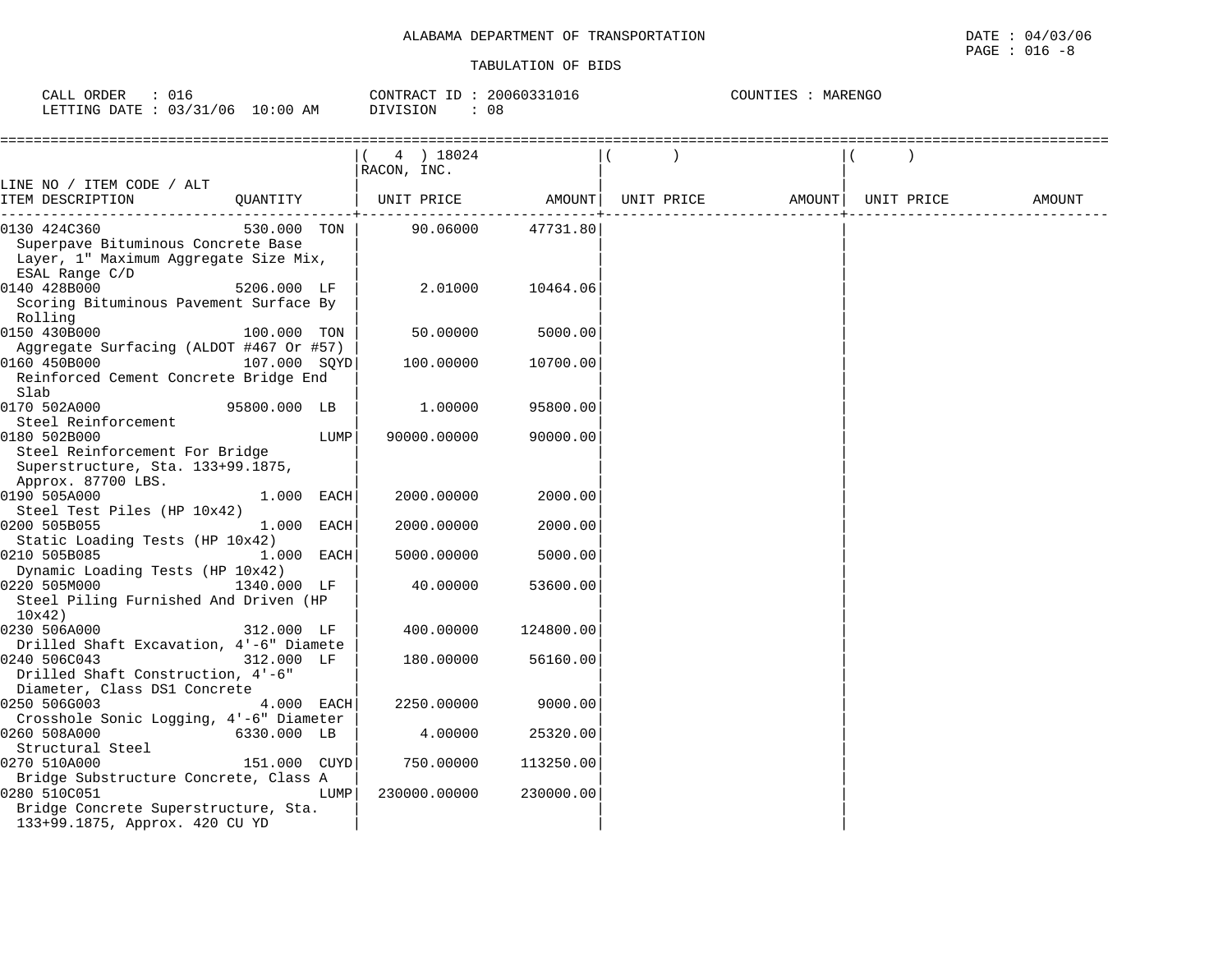| : 016<br>CALL ORDER              | CONTRACT ID: 20060331016 | COUNTIES<br>: MARENGO |
|----------------------------------|--------------------------|-----------------------|
| LETTING DATE : 03/31/06 10:00 AM | DIVISION<br>08           |                       |

|                                                                                                                                               |               |      | (4) 18024<br>RACON, INC. |           |            |                    |  |        |
|-----------------------------------------------------------------------------------------------------------------------------------------------|---------------|------|--------------------------|-----------|------------|--------------------|--|--------|
| LINE NO / ITEM CODE / ALT<br>ITEM DESCRIPTION                                                                                                 |               |      | QUANTITY   UNIT PRICE    | AMOUNT    | UNIT PRICE | AMOUNT  UNIT PRICE |  | AMOUNT |
| 0290 510E000                                                                                                                                  |               |      | 1180.000 SQYD 3.00000    | 3540.00   |            |                    |  |        |
| Grooving Concrete Bridge Decks<br>0300 511A052<br>Elastomeric Bearing Type 2 (Mark B3)                                                        | 24.000 EACH   |      | 150.00000                | 3600.00   |            |                    |  |        |
| 0310 511A053<br>12.000 EACH<br>Elastomeric Bearing Type 2 (Mark B4)                                                                           |               |      | 250.00000                | 3000.00   |            |                    |  |        |
| 0320 513B005<br>Pretensioned-Prestressed Concrete                                                                                             | 1011.000 LF   |      | 175.00000                | 176925.00 |            |                    |  |        |
| Girders, Type III (Specialty Item)<br>0330 513B017<br>745.000 LF<br>Pretensioned-Prestressed Concrete<br>Girders, Type BT-72 (Specialty Item) |               |      | 225.00000                | 167625.00 |            |                    |  |        |
| 0340 600A000<br>Mobilization                                                                                                                  |               | LUMP | 300000.00000             | 300000.00 |            |                    |  |        |
| 0350 610C001<br>Loose Riprap, Class 2                                                                                                         | 2400.000 TON  |      | 35.00000                 | 84000.00  |            |                    |  |        |
| 0360 610D003<br>Filter Blanket, Geotextile                                                                                                    | 1294.000 SQYD |      | 3.00000                  | 3882.00   |            |                    |  |        |
| 0370 630A001                                                                                                                                  | 350.000 LF    |      | 20.70000                 | 7245.00   |            |                    |  |        |
| Steel Beam Guardrail, Class A, Type 2<br>0380 630C003<br>Guardrail End Anchor, Type 13                                                        | 4.000 EACH    |      | 1437.50000               | 5750.00   |            |                    |  |        |
| 0390 630C070<br>Guardrail End Anchor, Type 10 Series                                                                                          | 8.000 EACH    |      | 2242.50000               | 17940.00  |            |                    |  |        |
| 0400 650A000<br>Topsoil                                                                                                                       | 150.000 CUYD  |      | 20.00000                 | 3000.00   |            |                    |  |        |
| 0410 650B000<br>Topsoil From Stockpiles                                                                                                       | 968.000 CUYD  |      | 14.00000                 | 13552.00  |            |                    |  |        |
| 0420 652A100<br>Seeding                                                                                                                       | 6.000 ACRE    |      | 1133.08000               | 6798.48   |            |                    |  |        |
| 0430 656A010<br>Mulching                                                                                                                      | 6.000 ACRE    |      | 1008.78000               | 6052.68   |            |                    |  |        |
| 0440 665A000<br>Temporary Seeding                                                                                                             | 6.000 ACRE    |      | 1133.08000               | 6798.48   |            |                    |  |        |
| 0450 665B000                                                                                                                                  | 6.000 ACRE    |      | 1008.78000               | 6052.68   |            |                    |  |        |
| Temporary Mulching<br>0460 665F000                                                                                                            | 200.000 EACH  |      | 6.55000                  | 1310.00   |            |                    |  |        |
| Hay Bales<br>0470 6651000<br>Temporary Riprap, Class 2                                                                                        | 80.000 TON    |      | 43.11000                 | 3448.80   |            |                    |  |        |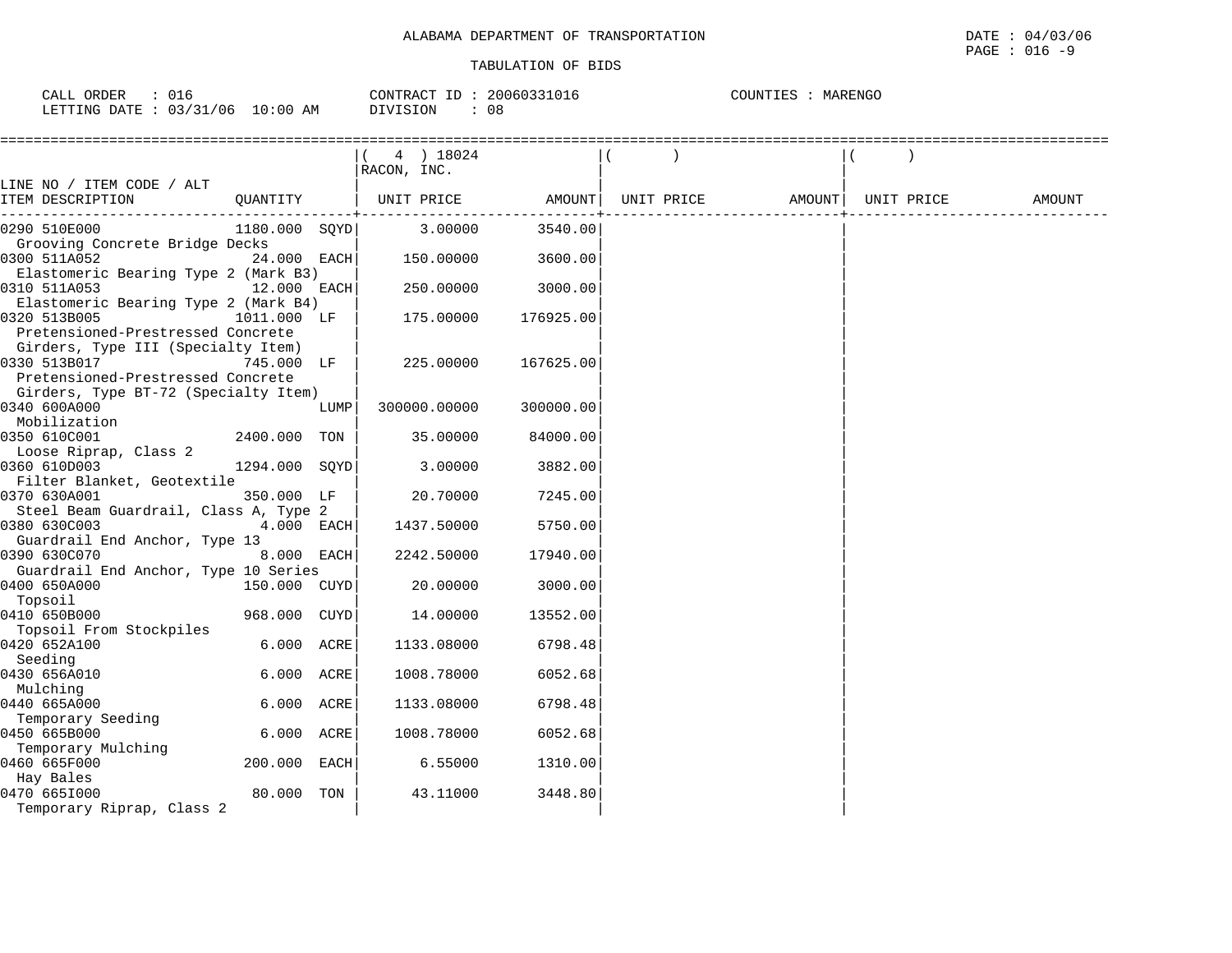| CALL ORDER                      | 016 | CONTRACT ID: 20060331016 | COUNTIES : MARENGO |
|---------------------------------|-----|--------------------------|--------------------|
| LETTING DATE: 03/31/06 10:00 AM |     | DIVISION<br>08           |                    |

|                                                        |                           |      | ( 4 ) 18024                  |          |  |                              |        |
|--------------------------------------------------------|---------------------------|------|------------------------------|----------|--|------------------------------|--------|
|                                                        |                           |      | RACON, INC.                  |          |  |                              |        |
| LINE NO / ITEM CODE / ALT<br>ITEM DESCRIPTION          |                           |      | QUANTITY   UNIT PRICE AMOUNT |          |  | UNIT PRICE AMOUNT UNIT PRICE | AMOUNT |
|                                                        |                           |      |                              |          |  |                              |        |
| 0480 665J000                                           | $6000.000$ LF             |      | 3.16000                      | 18960.00 |  |                              |        |
| Silt Fence, Type A                                     |                           |      |                              |          |  |                              |        |
| 0490 665L000                                           | $600.000$ LF              |      | 29.81000                     | 17886.00 |  |                              |        |
| Floating Basin Boom                                    |                           |      |                              |          |  |                              |        |
| 0500 6650001                                           | 6000.000 LF               |      | 1.57000                      | 9420.00  |  |                              |        |
| Silt Fence Removal                                     |                           |      |                              |          |  |                              |        |
| 0510 6650001                                           | 300.000 LF                |      | 7.21000                      | 2163.00  |  |                              |        |
| 20 Inch Wattle                                         |                           |      |                              |          |  |                              |        |
| 0520 666A001                                           | 6.000 ACRE                |      | 100.00000                    | 600.00   |  |                              |        |
| Pest Control Treatment                                 |                           |      |                              |          |  |                              |        |
| 0530 672B000                                           | $60.000$ LB               |      | 15.00000                     | 900.00   |  |                              |        |
| Flocculant Powder                                      |                           |      |                              |          |  |                              |        |
| 0540 680A000                                           |                           | LUMP | 70000.00000                  | 70000.00 |  |                              |        |
| Engineering Controls                                   | $1.000 \quad \text{MILE}$ |      |                              |          |  |                              |        |
| 0550 701A028<br>Solid White, Class 2, Type A Traffic   |                           |      | 3270.40000                   | 3270.40  |  |                              |        |
| Stripe (0.06" Thick) (6" Wide)                         |                           |      |                              |          |  |                              |        |
| 0560 701A046                                           | 1.000 MILE                |      | 1752.00000                   | 1752.00  |  |                              |        |
| Broken Yellow, Class 2, Type A Traffic                 |                           |      |                              |          |  |                              |        |
| Stripe (0.09" Thick) (6" Wide)                         |                           |      |                              |          |  |                              |        |
| 0570 701A048                                           | 1.000 MILE                |      | 3270.40000                   | 3270.40  |  |                              |        |
| Solid Yellow, Class 2, Type A Traffic                  |                           |      |                              |          |  |                              |        |
| Stripe (0.09" Thick) (6" Wide)                         |                           |      |                              |          |  |                              |        |
| 0580 701C002                                           | 1.000 MILE                |      | 992.80000                    | 992.80   |  |                              |        |
| Broken Temporary Traffic Stripe (Paint)                |                           |      |                              |          |  |                              |        |
| 0590 701C003                                           | 2.000 MILE                |      | 1109.60000                   | 2219.20  |  |                              |        |
| Solid Temporary Traffic Stripe (Paint)                 |                           |      |                              |          |  |                              |        |
| 610.000 LF<br>0600 701G125                             |                           |      | 5.84000                      | 3562.40  |  |                              |        |
| Solid White, Class 3W, Type A Traffic                  |                           |      |                              |          |  |                              |        |
| Stripe (6" Wide)                                       |                           |      |                              |          |  |                              |        |
| 0610 701G129                                           | 305.000 LF                |      | 5.84000                      | 1781.20  |  |                              |        |
| Broken Yellow, Class 3W, Type A Traffic                |                           |      |                              |          |  |                              |        |
| Stripe (6" Wide)                                       |                           |      | 5.84000                      | 759.20   |  |                              |        |
| 0620 701G133<br>Solid Yellow, Class 3W, Type A Traffic | 130.000 LF                |      |                              |          |  |                              |        |
| Stripe (6" Wide)                                       |                           |      |                              |          |  |                              |        |
| 0630 705A032                                           | 15.000 EACH               |      | 11.68000                     | 175.20   |  |                              |        |
| Pavement Markers, Class A-H, Type 1-B                  |                           |      |                              |          |  |                              |        |
| 40.000 EACH<br>0640 705A037                            |                           |      | 11.68000                     | 467.20   |  |                              |        |
| Pavement Markers, Class A-H, Type 2-D                  |                           |      |                              |          |  |                              |        |
|                                                        |                           |      |                              |          |  |                              |        |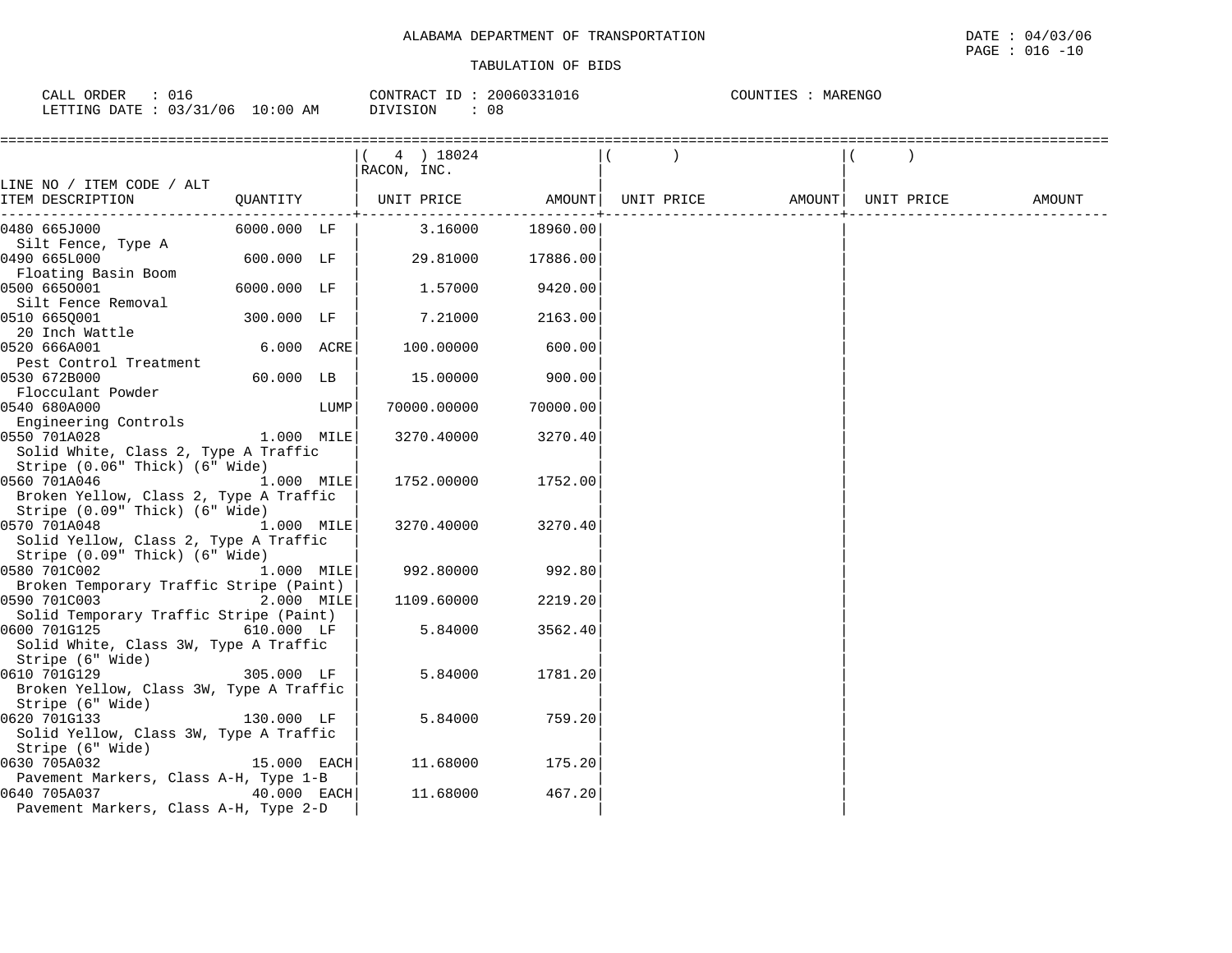# $\texttt{PAGE}$  : 016 -11

| CALL ORDER<br>$\therefore$ 016  | CONTRACT ID: 20060331016 | COUNTIES : MARENGO |
|---------------------------------|--------------------------|--------------------|
| LETTING DATE: 03/31/06 10:00 AM | DIVISION<br>08           |                    |

| LINE NO / ITEM CODE / ALT                                                  |              |      | 4 ) 18024<br>RACON, INC. |                 |            |        |            |            |
|----------------------------------------------------------------------------|--------------|------|--------------------------|-----------------|------------|--------|------------|------------|
| ITEM DESCRIPTION                                                           | OUANTITY     |      | UNIT PRICE               | AMOUNT          | UNIT PRICE | AMOUNT | UNIT PRICE | AMOUNT     |
| 0650 740B000<br>Construction Signs                                         | 694.000      | SQFT | 9.34000                  | 6481.96         |            |        |            |            |
| 0660 740D000<br>Channelizing Drums                                         | 25.000 EACH  |      | 67.74000                 | 1693.50         |            |        |            |            |
| 0670 740F002<br>Barricades, Type III                                       | 10.000 EACH  |      | 216.08000                | 2160.80         |            |        |            |            |
| 0680 7401005<br>Warning Lights, Type B (Detachable Head                    | 5.000 EACH   |      | 146.00000                | 730.00          |            |        |            |            |
| 0690 998A000<br>Construction Fuel (Maximum Bid Limited<br>To $$92,000.00)$ |              | LUMP | 92000.00000              | 92000.00        |            |        |            |            |
| 0700 999 000                                                               | 750.000 hour |      | 0.80000                  | 600.00          |            |        |            |            |
| Trainee Hours At 80 Cents Per Hour<br>SECTION TOTALS                       |              |      |                          | \$2,632,371.61  |            | 0.00   |            | \$<br>0.00 |
| CONTRACT TOTALS                                                            |              |      |                          | \$2,632,371.61] |            | 0.00   |            | Ś.         |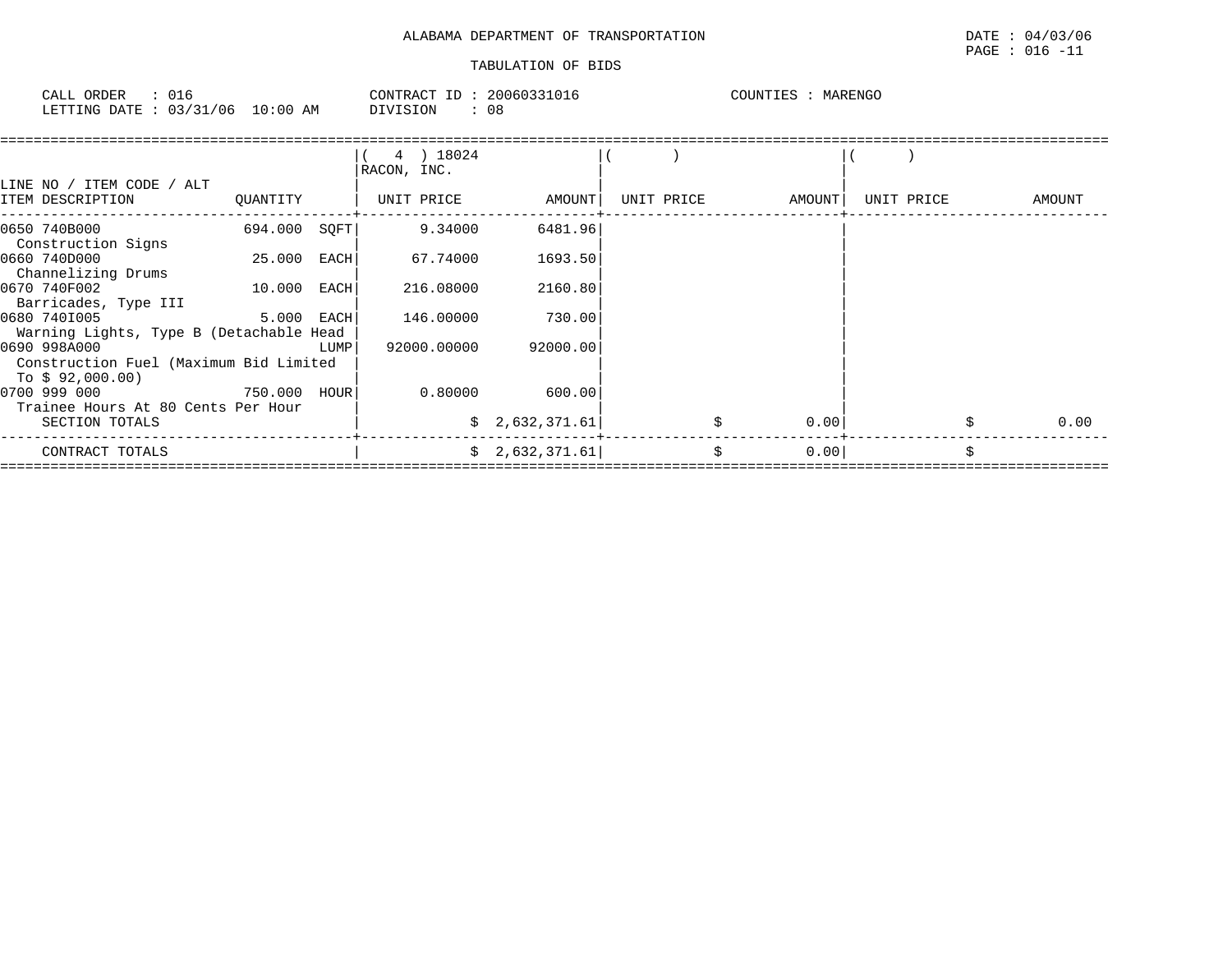# PAGE : 018 -1

| CALL ORDER             | : 018<br>LETTING DATE : 03/31/06 10:00 AM                                                                                                                                           | DIVISION     | CONTRACT ID: 20060331018<br>$\therefore$ 07                      |  |                          | COUNTIES : HOUSTON     |  |  |  |
|------------------------|-------------------------------------------------------------------------------------------------------------------------------------------------------------------------------------|--------------|------------------------------------------------------------------|--|--------------------------|------------------------|--|--|--|
| CONTRACT DESCRIPTION : | for constructing the Bridge Replacements (2 Precasts) on<br>Paul Lamp Road at Cedar Creek east of Ashford and on Omusee<br>Road at Golf Creek just east of Dothan. Length 0.053 mi. | Working Days | (available days)<br>$PROJECT(S) : BRZ-3500(212)$<br>BR-9458(600) |  |                          |                        |  |  |  |
| RANK                   | VENDOR NO. / NAME                                                                                                                                                                   |              |                                                                  |  | TOTAL<br><b>BID</b>      | % OVER<br>LOW BID      |  |  |  |
| 06001<br>13021         | F & W CONSTRUCTION COMPANY, INC.<br>MURPHREE BRIDGE CORPORATION                                                                                                                     |              |                                                                  |  | 729,252.00<br>799,032.74 | 100.0000%<br>109.5688% |  |  |  |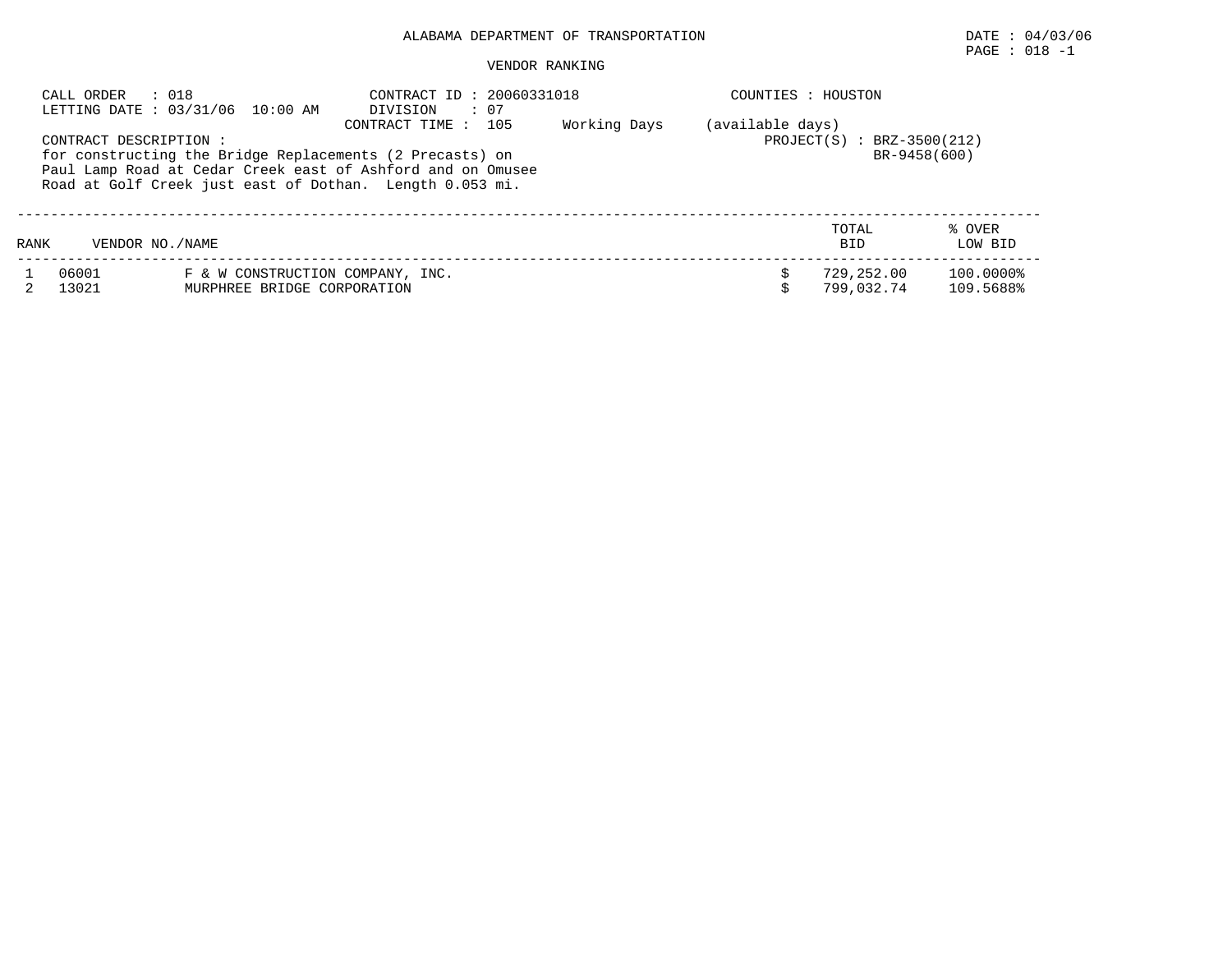| CALL ORDER : 018<br>LETTING DATE : 03/31/06 10:00 AM                                                                                                       | CONTRACT ID: 20060331018<br>DIVISION<br>$\therefore$ 07                |           |             | COUNTIES : HOUSTON |                     |        |
|------------------------------------------------------------------------------------------------------------------------------------------------------------|------------------------------------------------------------------------|-----------|-------------|--------------------|---------------------|--------|
|                                                                                                                                                            | 1 ) 06001<br>F & W CONSTRUCTION CO., INC   MURPHREE BRIDGE CORPORATION |           | $(2)$ 13021 |                    |                     |        |
| LINE NO / ITEM CODE / ALT<br>ITEM DESCRIPTION<br>OUANTITY                                                                                                  | UNIT PRICE                                                             | AMOUNT    | UNIT PRICE  |                    | AMOUNT   UNIT PRICE | AMOUNT |
| SECTION 0001 Total                                                                                                                                         |                                                                        |           |             |                    |                     |        |
| 0010 206A000<br>LUMP<br>Removal Of Old Bridge, Station 3+98.28                                                                                             | 80000.00000                                                            | 80000.00  | 25000.00000 | 25000.00           |                     |        |
| 0020 206A001<br>LUMP<br>Removal Of Old Bridge, Station 5+00                                                                                                | 40000.00000                                                            | 40000.00  | 10000.00000 | 10000.00           |                     |        |
| 0030 210A000<br>307.000 CUYD<br>Unclassified Excavation                                                                                                    | 5.00000                                                                | 1535.00   | 5.00000     | 1535.00            |                     |        |
| 0040 502A000<br>289.000 LB<br>Steel Reinforcement                                                                                                          | 1,00000                                                                | 289.00    | 2,00000     | 578.00             |                     |        |
| 0050 505M002<br>4290.000 LF<br>Steel Piling Furnished And Driven (HP<br>12x53)                                                                             | 21,00000                                                               | 90090.00  | 29.85000    | 128056.50          |                     |        |
| 0060 507A000<br>4.000 EACH<br>Wire Rope Abutment Anchor Assembly                                                                                           | 2500.00000                                                             | 10000.00  | 2500.00000  | 10000.00           |                     |        |
| 0070 510A000<br>46.000 CUYD                                                                                                                                | 850.00000                                                              | 39100.00  | 500.00000   | 23000.00           |                     |        |
| Bridge Substructure Concrete, Class A<br>0080 511A000<br>110.000 EACH<br>Elastomeric Bearings, Type 1                                                      | 100.00000                                                              | 11000.00  | 110.00000   | 12100.00           |                     |        |
| 0090 512A014<br>4.000 EACH<br>Precast Concrete Abutment Caps, 2'-0"<br>Wide By $1'-8$ " Deep By $33'-0$ " Long                                             | 3500.00000                                                             | 14000.00  | 3420.00000  | 13680.00           |                     |        |
| 0100 512B004<br>6.000 EACH<br>Precast Concrete Intermediate Bent Caps<br>2'-0" Wide By 2'-0" Deep By 31'-6" Long                                           | 3500.00000                                                             | 21000.00  | 4005.00000  | 24030.00           |                     |        |
| 0110 512C004<br>36.000 EACH<br>Precast Concrete Type 1 Span Section,<br>3'-6" Wide By 1'-9" Deep By 34'-0" Long                                            | 3500.00000                                                             | 126000.00 | 3950.00000  | 142200.00          |                     |        |
| 0120 512C007<br>12.000 EACH<br>Precast Concrete Type 2C Span Section,<br>$3'-6$ " Wide By $1'-9$ " Deep By $34'-0$ " Long                                  | 3500.00000                                                             | 42000.00  | 4090.00000  | 49080.00           |                     |        |
| 0130 512C017<br>12.000 EACH<br>Precast Concrete Type 1 Span Section,                                                                                       | 4500.00000                                                             | 54000.00  | 5070.00000  | 60840.00           |                     |        |
| 3'-6" By 2'-0" Deep By 39'-11 3/4" Long<br>0140 512C025<br>4.000 EACH<br>Precast Concrete Type 2C Span Section,<br>3'-6" By 2'-0" Deep By 39'-11 3/4" Long | 4500.00000                                                             | 18000.00  | 5405.00000  | 21620.00           |                     |        |
| 0150 512D002<br>4.000 EACH<br>Precast Concrete Barrier Rail End<br>Section, 34'-0" Long                                                                    | 3500.00000                                                             | 14000.00  | 4340.00000  | 17360.00           |                     |        |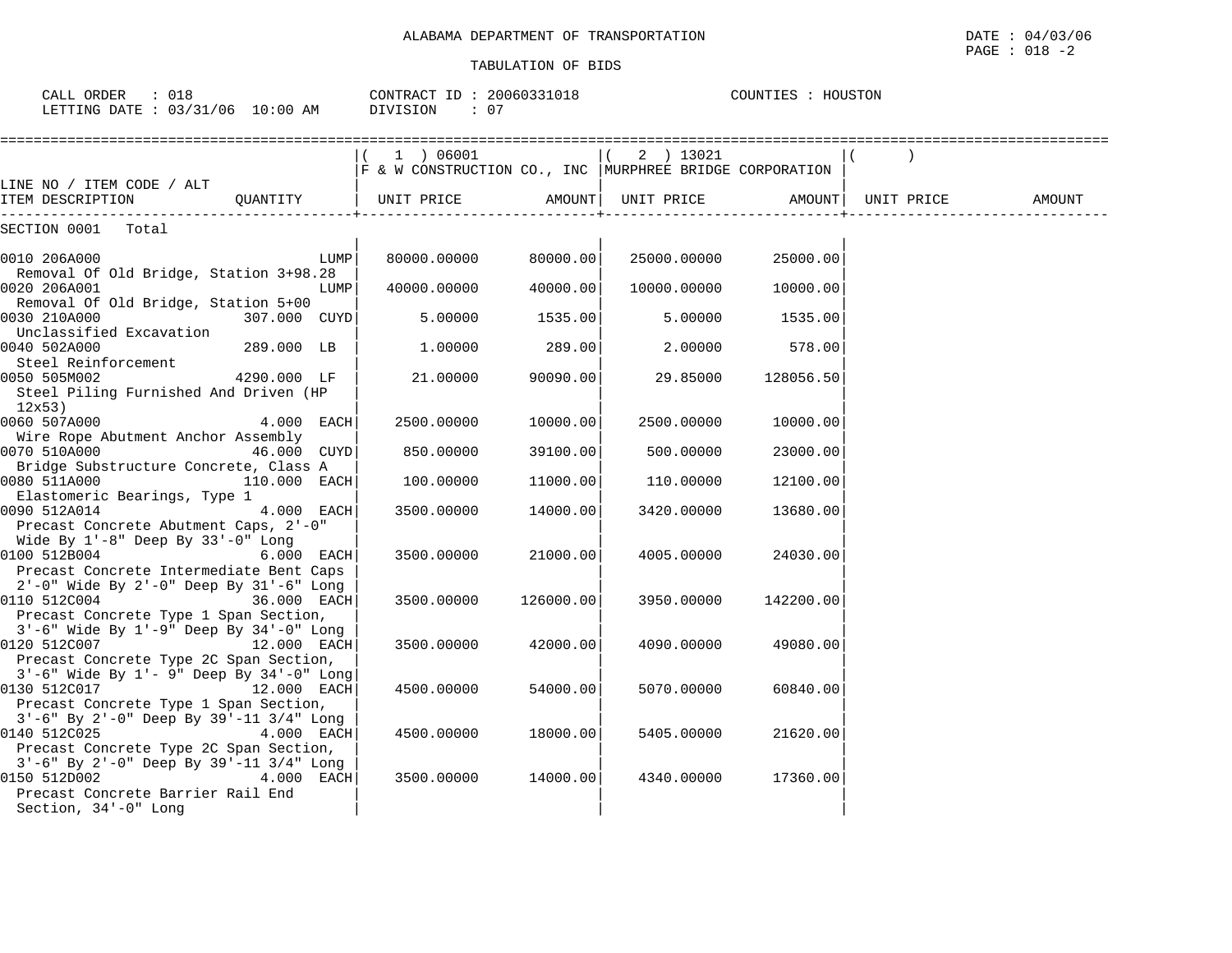| 018<br>ORDER<br>CALI                              |                   | CONTRACT<br>$-1$ | 2006033101<br>133 LU LG | COUNTIES<br>HOUSTON |
|---------------------------------------------------|-------------------|------------------|-------------------------|---------------------|
| 03/31<br>06<br>LETTING<br>DATE<br>ັ<br><u>ے ب</u> | ΆM<br>:00<br>⊥0 ° | DIVISION         | $\sim$ $-$<br>υ.        |                     |

|                                                                                                                                                                                                                                                  |               |      | 1 ) 06001                                                    |                | $(2)$ 13021        |                     |                                |        |
|--------------------------------------------------------------------------------------------------------------------------------------------------------------------------------------------------------------------------------------------------|---------------|------|--------------------------------------------------------------|----------------|--------------------|---------------------|--------------------------------|--------|
|                                                                                                                                                                                                                                                  |               |      | F & W CONSTRUCTION CO., INC   MURPHREE BRIDGE CORPORATION    |                |                    |                     |                                |        |
| LINE NO / ITEM CODE / ALT                                                                                                                                                                                                                        |               |      |                                                              |                |                    |                     |                                |        |
| ITEM DESCRIPTION QUANTITY   UNIT PRICE AMOUNT                                                                                                                                                                                                    |               |      |                                                              |                |                    |                     | UNIT PRICE AMOUNT   UNIT PRICE | AMOUNT |
| 0160 512D005<br>Precast Concrete Barrier Rail                                                                                                                                                                                                    |               |      | $8.000$ EACH $3500.00000$ $28000.00$ $4380.00000$ $35040.00$ |                |                    |                     |                                |        |
| Intermediate Section, 34'-0" Long                                                                                                                                                                                                                |               |      |                                                              |                |                    |                     |                                |        |
| 0170 512D030<br>Precast Concrete Barrier Rail End<br>Section, 39'-11 3/8" Long                                                                                                                                                                   | $4.000$ EACH  |      | 4500.00000 18000.00                                          |                |                    | 4110.00000 16440.00 |                                |        |
| 0180 512E002                                                                                                                                                                                                                                     | 48.000 EACH   |      | 500.00000                                                    | 24000.00       | 450.00000          | 21600.00            |                                |        |
| Precast Concrete Abutment Panels, Type<br>A3                                                                                                                                                                                                     |               |      |                                                              |                |                    |                     |                                |        |
| 0190 512F002                                                                                                                                                                                                                                     | $24.000$ EACH |      | 500.00000                                                    | 12000.00       | 785.00000          | 18840.00            |                                |        |
| Precast Concrete Wing Panels, Type W3                                                                                                                                                                                                            |               |      |                                                              |                |                    |                     |                                |        |
| 0200 512G000                                                                                                                                                                                                                                     | $8.000$ EACH  |      | 500.00000                                                    | 4000.00        | 495.00000          | 3960.00             |                                |        |
| Precast Concrete Abutment Wing Cap                                                                                                                                                                                                               |               |      |                                                              |                |                    |                     |                                |        |
| Panels                                                                                                                                                                                                                                           |               |      |                                                              |                |                    |                     |                                |        |
| 0210 600A000                                                                                                                                                                                                                                     |               | LUMP | 20000.00000                                                  | 20000.00       | 96397.96000        | 96397.96            |                                |        |
| Mobilization                                                                                                                                                                                                                                     |               |      |                                                              |                |                    |                     |                                |        |
| 0220 610C001                                                                                                                                                                                                                                     | 816.000 TON   |      | 24.00000                                                     | 19584.00       | 36.33000           | 29645.28            |                                |        |
| Loose Riprap, Class 2                                                                                                                                                                                                                            |               |      |                                                              |                |                    |                     |                                |        |
| 0230 610D003<br>644.000 SOYD                                                                                                                                                                                                                     |               |      | 3.50000                                                      | 2254.00        | 2.50000            | 1610.00             |                                |        |
| Filter Blanket, Geotextile                                                                                                                                                                                                                       |               |      |                                                              |                |                    |                     |                                |        |
| 0240 630C003                                                                                                                                                                                                                                     | 8.000 EACH    |      | 1700.00000                                                   | 13600.00       | 1350.00000         | 10800.00            |                                |        |
| Guardrail End Anchor, Type 13                                                                                                                                                                                                                    |               |      |                                                              |                |                    |                     |                                |        |
| and the company of the company of the company of the company of the company of the company of the company of the<br>Second the company of the company of the company of the company of the company of the company of the company<br>0250 630C050 | 8.000 EACH    |      | 2500.00000                                                   | 20000.00       | 1950.00000         | 15600.00            |                                |        |
| Guardrail End Anchor, Type 20 Series                                                                                                                                                                                                             |               |      |                                                              |                |                    |                     |                                |        |
| $100.000$ EACH<br>0260 665F000                                                                                                                                                                                                                   |               |      | 7.00000                                                      | 700.00         | 6.00000            | 600.00              |                                |        |
| Hay Bales                                                                                                                                                                                                                                        |               |      |                                                              |                |                    |                     |                                |        |
| 0270 665J000                                                                                                                                                                                                                                     | 320.000 LF    |      | 5.00000                                                      | 1600.00        | 6.00000            | 1920.00             |                                |        |
| Silt Fence, Type A                                                                                                                                                                                                                               |               |      |                                                              |                |                    |                     |                                |        |
| 0280 680A000                                                                                                                                                                                                                                     |               | LUMP | 3000.00000                                                   | 3000.00        | 7500.00000 7500.00 |                     |                                |        |
| Engineering Controls                                                                                                                                                                                                                             |               |      |                                                              |                |                    |                     |                                |        |
| 0290 998A000                                                                                                                                                                                                                                     |               | LUMP | 1500.00000                                                   | 1500.00        | 0.00000            | 0.00                |                                |        |
| Construction Fuel (Maximum Bid Limited                                                                                                                                                                                                           |               |      |                                                              |                |                    |                     |                                |        |
| To $$19400)$                                                                                                                                                                                                                                     |               |      |                                                              |                |                    |                     |                                |        |
| SECTION TOTALS                                                                                                                                                                                                                                   |               |      |                                                              |                |                    |                     |                                | 0.00   |
| CONTRACT TOTALS                                                                                                                                                                                                                                  |               |      |                                                              | \$729, 252.00] |                    | \$799,032.74]       |                                |        |
|                                                                                                                                                                                                                                                  |               |      |                                                              |                |                    |                     |                                |        |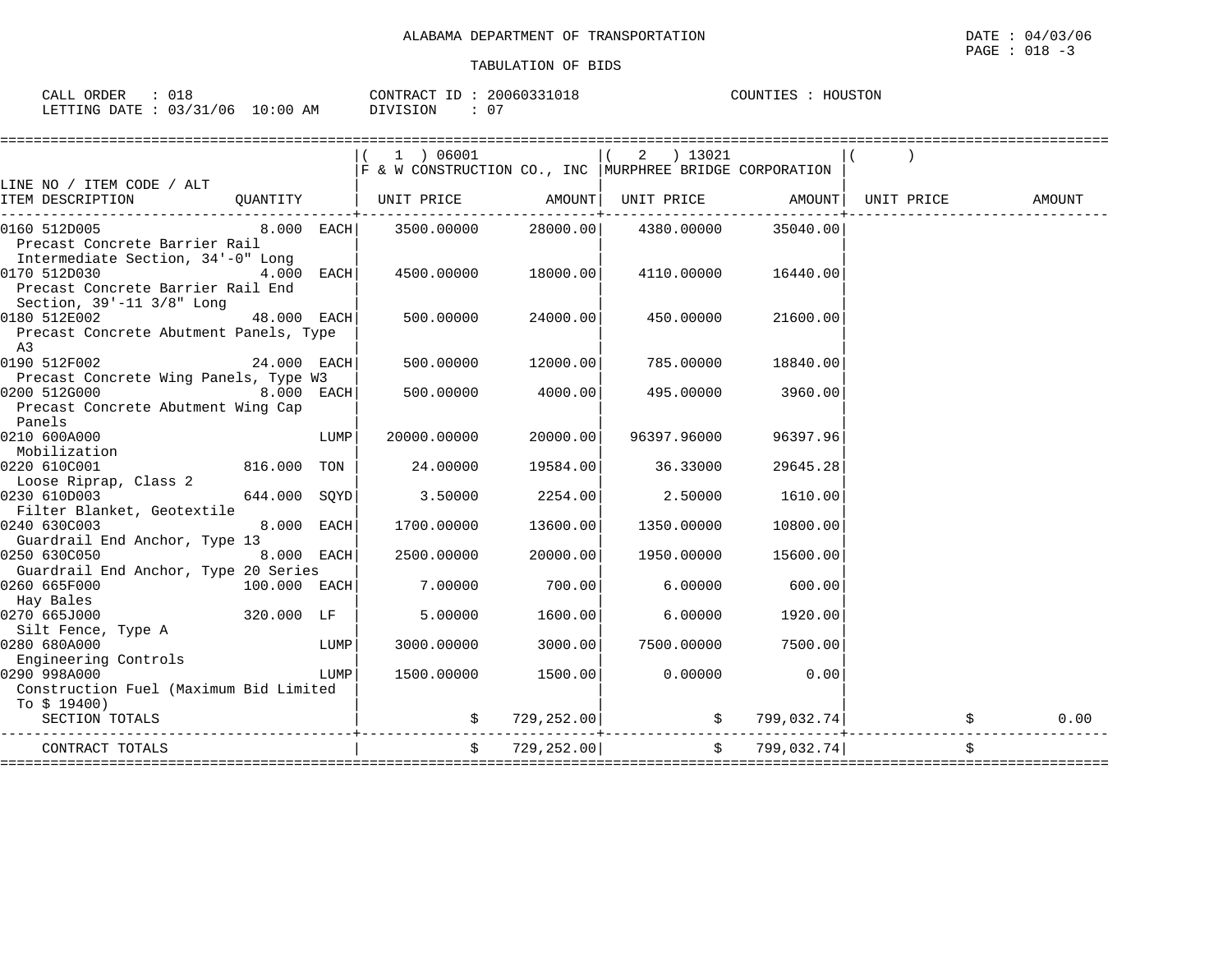#### PAGE : 020 -1

|      | : 020<br>CALL ORDER                               | LETTING DATE: 03/31/06 10:00 AM | CONTRACT ID: 20060331020<br>DIVISION<br>$\therefore$ 08                                                                                                        |              |                  | COUNTIES : MARENGO           |                   |
|------|---------------------------------------------------|---------------------------------|----------------------------------------------------------------------------------------------------------------------------------------------------------------|--------------|------------------|------------------------------|-------------------|
|      | CONTRACT DESCRIPTION :<br>plans. Length 0.143 mi. |                                 | 160<br>CONTRACT TIME :<br>RURAL<br>for constructing the Bridge Replacements (3 Bridge Culverts<br>and 1 Precast) on various sites on CR-55 as indicated on the | Working Days | (available days) | $PROJECT(S) : BRZ-4600(203)$ |                   |
| RANK | VENDOR NO. / NAME                                 |                                 |                                                                                                                                                                |              |                  | TOTAL<br><b>BID</b>          | % OVER<br>LOW BID |
|      | 08017                                             | H & L CONSTRUCTION, INC.        |                                                                                                                                                                |              |                  | \$1,257,891.85               | 100.0000%         |
|      | 23034                                             | T.L. WALLACE CONSTRUCTION, INC. |                                                                                                                                                                |              |                  | \$1,400,151.76               | 111.3094%         |
|      | 18024                                             | RACON, INC.                     |                                                                                                                                                                |              |                  | \$1,423,580.69               | 113.1719%         |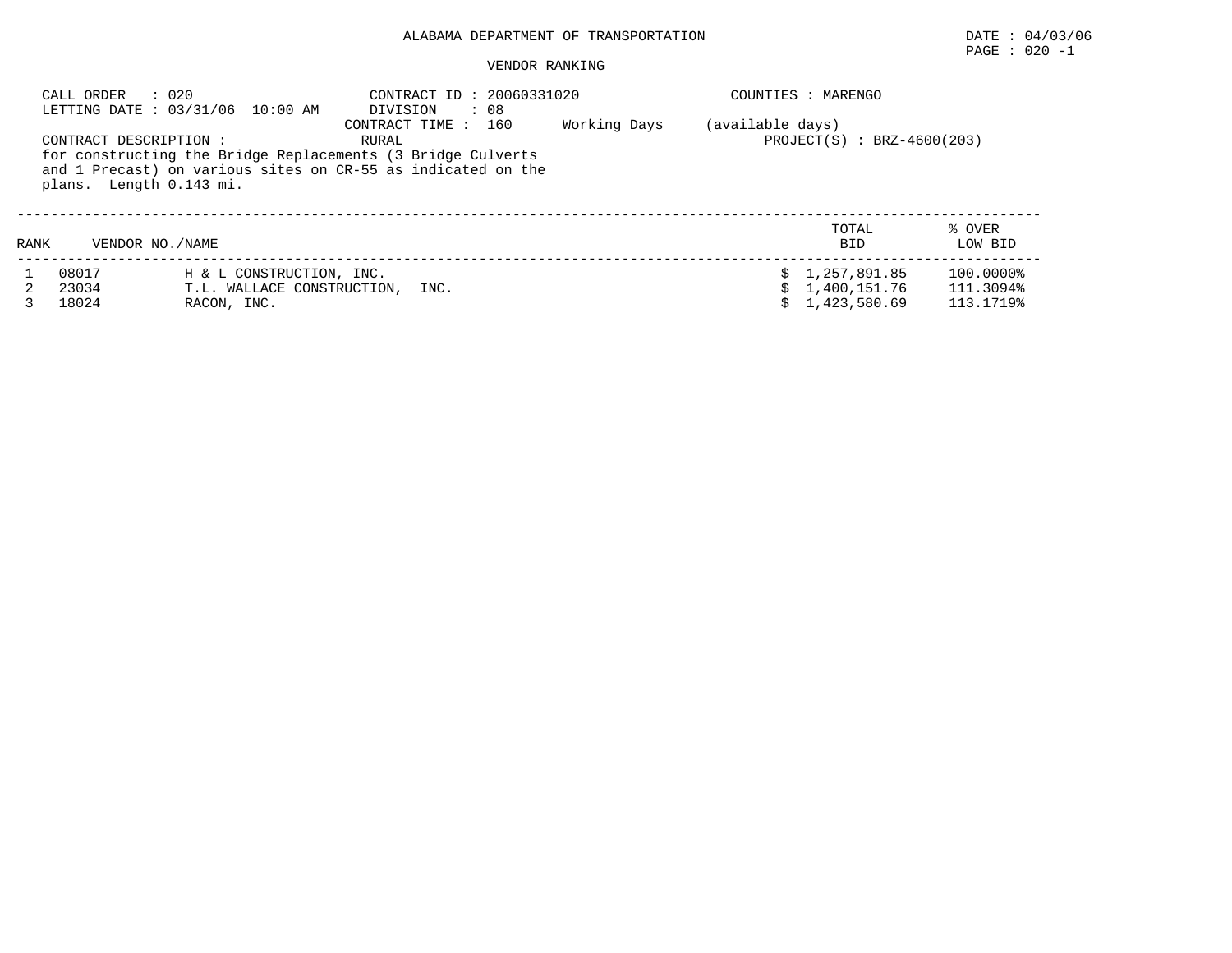| CALL ORDER                      | : 020 |          | CONTRACT ID: 20060331020 | COUNTIES : MARENGO |  |
|---------------------------------|-------|----------|--------------------------|--------------------|--|
| LETTING DATE: 03/31/06 10:00 AM |       | DIVISION | 08                       |                    |  |

|                                                                                    | 1 ) 08017                                                     |           | $(2)$ 23034 |           | 3) 18024    |           |
|------------------------------------------------------------------------------------|---------------------------------------------------------------|-----------|-------------|-----------|-------------|-----------|
|                                                                                    | $H \& L \t $ CONSTRUCTION, INC. $ T.L.$ WALLACE CONSTRUCTION, |           |             |           | RACON, INC. |           |
| LINE NO / ITEM CODE / ALT                                                          |                                                               |           |             |           |             |           |
| ITEM DESCRIPTION                                                                   | QUANTITY   UNIT PRICE AMOUNT  UNIT PRICE AMOUNT  UNIT PRICE   |           |             |           |             | AMOUNT    |
| SECTION 0001 Total                                                                 |                                                               |           |             |           |             |           |
| 0010 206A000<br>LUMP                                                               | 15000.00000                                                   | 15000.00  | 37000.00000 | 37000.00  | 15000.00000 | 15000.00  |
| Removal Of Old Bridge, Station 144+47.8                                            |                                                               |           |             |           |             |           |
| 0020 206A001<br>LUMP                                                               | 15000.00000                                                   | 15000.00  | 52000.00000 | 52000.00  | 30000.00000 | 30000.00  |
| Removal Of Old Bridge, Station 241+52.4                                            |                                                               |           |             |           |             |           |
| 0030 206A002<br>LUMP                                                               | 15000.00000                                                   | 15000.00  | 72000.00000 | 72000.00  | 50000.00000 | 50000.00  |
| Removal Of Old Bridge, Station 323+91.8<br>0040 206A003<br>LUMP                    | 25000.00000                                                   | 25000.00  | 92000.00000 | 92000.00  | 60000.00000 | 60000.00  |
| Removal Of Old Bridge, Station 445+28.5                                            |                                                               |           |             |           |             |           |
| 0050 210A000<br>435.000 CUYD                                                       | 15.00000                                                      | 6525.00   | 8.50000     | 3697.50   | 15.00000    | 6525.00   |
| Unclassified Excavation                                                            |                                                               |           |             |           |             |           |
| 0060 214A000<br>2350.000 CUYD                                                      | 15,00000                                                      | 35250.00  | 15,00000    | 35250.00  | 15.00000    | 35250.00  |
| Structure Excavation                                                               |                                                               |           |             |           |             |           |
| 0070 214B001<br>615.000 CUYD                                                       | 45.00000                                                      | 27675.00  | 20.00000    | 12300.00  | 50.00000    | 30750.00  |
| Foundation Backfill, Commercial                                                    |                                                               |           |             |           |             |           |
| 0080 502A000<br>111371.000 LB                                                      | 0.85000                                                       | 94665.35  | 0.66000     | 73504.86  | 0.90000     | 100233.90 |
| Steel Reinforcement<br>2390.000 LF<br>0090 505M002                                 | 29.85000                                                      | 71341.50  | 40.00000    | 95600.00  | 40.00000    | 95600.00  |
| Steel Piling Furnished And Driven (HP                                              |                                                               |           |             |           |             |           |
| 12x53                                                                              |                                                               |           |             |           |             |           |
| 0100 507A000<br>2.000 EACH                                                         | 2500.00000                                                    | 5000.00   | 5000.00000  | 10000.00  | 3000.00000  | 6000.00   |
| Wire Rope Abutment Anchor Assembly                                                 |                                                               |           |             |           |             |           |
| 0110 510A000<br>30.000 CUYD                                                        | 500,00000                                                     | 15000.00  | 800,00000   | 24000.00  | 750.00000   | 22500.00  |
| Bridge Substructure Concrete, Class A                                              |                                                               |           |             |           |             |           |
| 0120 511A000<br>77.000 EACH                                                        | 110.00000                                                     | 8470.00   | 80.00000    | 6160.00   | 130.00000   | 10010.00  |
| Elastomeric Bearings, Type 1<br>2.000 EACH<br>0130 512A014                         | 3480.00000                                                    | 6960.00   | 3000.00000  | 6000.00   | 4000.00000  | 8000.00   |
| Precast Concrete Abutment Caps, 2'-0"                                              |                                                               |           |             |           |             |           |
| Wide By 1'-8" Deep By 33'-0" Long                                                  |                                                               |           |             |           |             |           |
| 0140 512B004<br>5.000 EACH                                                         | 4075,00000                                                    | 20375.00  | 3300.00000  | 16500.00  | 4500.00000  | 22500.00  |
| Precast Concrete Intermediate Bent Caps                                            |                                                               |           |             |           |             |           |
| 2'-0" Wide By 2'-0" Deep By 31'-6" Long                                            |                                                               |           |             |           |             |           |
| 0150 512C004<br>36.000 EACH                                                        | 4020,00000                                                    | 144720.00 | 3000.00000  | 108000.00 | 4500.00000  | 162000.00 |
| Precast Concrete Type 1 Span Section,                                              |                                                               |           |             |           |             |           |
| 3'-6" Wide By 1'-9" Deep By 34'-0" Long                                            |                                                               |           |             |           |             |           |
| 0160 512C007<br>12.000 EACH                                                        | 4165.00000                                                    | 49980.00  | 3000.00000  | 36000.00  | 4800.00000  | 57600.00  |
| Precast Concrete Type 2C Span Section,<br>3'-6" Wide By 1'- 9" Deep By 34'-0" Long |                                                               |           |             |           |             |           |
|                                                                                    |                                                               |           |             |           |             |           |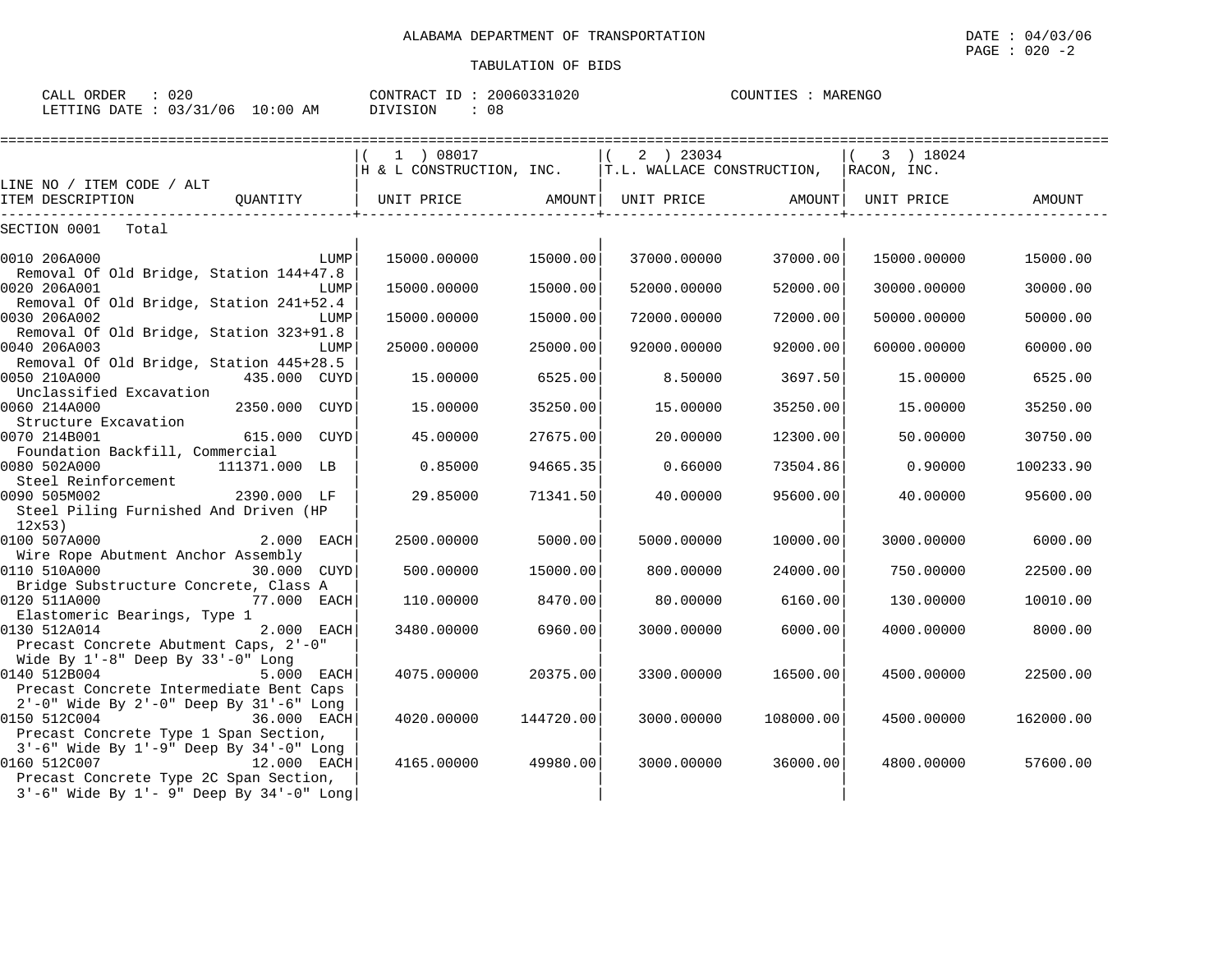| ORDER<br>$\sim$ $\sim$ $\sim$<br>CALL | 020          |                | $\sqrt{2}$<br>___<br>CONTR A<br>I'I'RAC | $\sim$ : 20060???<br>1020 | COUNTIES | MARENGC |
|---------------------------------------|--------------|----------------|-----------------------------------------|---------------------------|----------|---------|
| LETTING<br>DATE                       | 03/31<br>'06 | .0 : 0 C<br>AM | OIVISION                                | 08                        |          |         |

|                                                                                    |               |      | ----------------------------                                                           |           |                   |           |                   |           |
|------------------------------------------------------------------------------------|---------------|------|----------------------------------------------------------------------------------------|-----------|-------------------|-----------|-------------------|-----------|
|                                                                                    |               |      | 1 ) 08017<br>$ H \& L$ CONSTRUCTION, INC. $ T.L.$ WALLACE CONSTRUCTION, $ RACON, INC.$ |           | 2 23034           |           | 3 ) 18024         |           |
| LINE NO / ITEM CODE / ALT<br>ITEM DESCRIPTION                                      |               |      | QUANTITY   UNIT PRICE AMOUNT                                                           |           | UNIT PRICE AMOUNT |           | UNIT PRICE AMOUNT |           |
| 0170 512D002<br>Precast Concrete Barrier Rail End<br>Section, 34'-0" Long          | $4.000$ EACH  |      | 4420.00000                                                                             | 17680.00  | 2900.00000        | 11600.00  | 5600.00000        | 22400.00  |
| 0180 512D005<br>Precast Concrete Barrier Rail<br>Intermediate Section, 34'-0" Long | 8.000 EACH    |      | 4455.00000                                                                             | 35640.00  | 2900.00000        | 23200.00  | 5600.00000        | 44800.00  |
| 0190 512E001<br>Precast Concrete Abutment Panels, Type<br>A2                       | 8.000 EACH    |      | 350.00000                                                                              | 2800.00   | 600,00000         | 4800.00   | 400.00000         | 3200.00   |
| 0200 512E002<br>Precast Concrete Abutment Panels, Type<br>A3                       | 8.000 EACH    |      | 455.00000                                                                              | 3640.00   | 650.00000         | 5200.00   | 500.00000         | 4000.00   |
| 0210 512F001<br>Precast Concrete Wing Panels, Type W2                              | 4.000 EACH    |      | 610,00000                                                                              | 2440.00   | 550.00000         | 2200.00   | 750.00000         | 3000.00   |
| 0220 512F002<br>Precast Concrete Wing Panels, Type W3                              | 4.000 EACH    |      | 800.00000                                                                              | 3200.00   | 700.00000         | 2800.00   | 1000.00000        | 4000.00   |
| 0230 512G000<br>Precast Concrete Abutment Wing Cap<br>Panels                       | 4.000 EACH    |      | 500.00000                                                                              | 2000.00   | 650.00000         | 2600.00   | 650,00000         | 2600.00   |
| 0240 524A011<br>Culvert Concrete (Cast In Place)                                   | 805.000 CUYD  |      | 475.00000                                                                              | 382375.00 | 600,00000         | 483000.00 | 550,00000         | 442750.00 |
| 0250 600A000<br>Mobilization                                                       |               | LUMP | 125000.00000                                                                           | 125000.00 | 80000.00000       | 80000.00  | 50000.00000       | 50000.00  |
| 0260 610C001<br>Loose Riprap, Class 2                                              | 1165.000 TON  |      | 40.00000                                                                               | 46600.00  | 38,00000          | 44270.00  | 33.43000          | 38945.95  |
| 0270 610D000<br>Filter Blanket                                                     | 1340.000 SOYD |      | 6.00000                                                                                | 8040.00   | 5.50000           | 7370.00   | 2.51000           | 3363.40   |
| 0280 630C003<br>Guardrail End Anchor, Type 13                                      | 4.000 EACH    |      | 1300.00000                                                                             | 5200.00   | 1500.00000        | 6000.00   | 1437.50000        | 5750.00   |
| 0290 630C070<br>Guardrail End Anchor, Type 10 Series                               | 4.000 EACH    |      | 1550.00000                                                                             | 6200.00   | 2000.00000        | 8000.00   | 1955.00000        | 7820.00   |
| 0300 665F000<br>Hay Bales                                                          | 200.000 EACH  |      | 25.00000                                                                               | 5000.00   | 30.00000          | 6000.00   | 7.50000           | 1500.00   |
| 0310 665J000<br>Silt Fence, Type A                                                 | 2270.000 LF   |      | 6.50000                                                                                | 14755.00  | 6.00000           | 13620.00  | 4.00000           | 9080.00   |
| 0320 680A000<br>Engineering Controls                                               |               | LUMP | 12500.00000                                                                            | 12500.00  | 10000.00000       | 10000.00  | 60000.00000       | 60000.00  |
| 0330 740B000<br>Construction Signs                                                 | 396.000 SQFT  |      | 10.00000                                                                               | 3960.00   | 10.40000          | 4118.40   | 9.74000           | 3857.04   |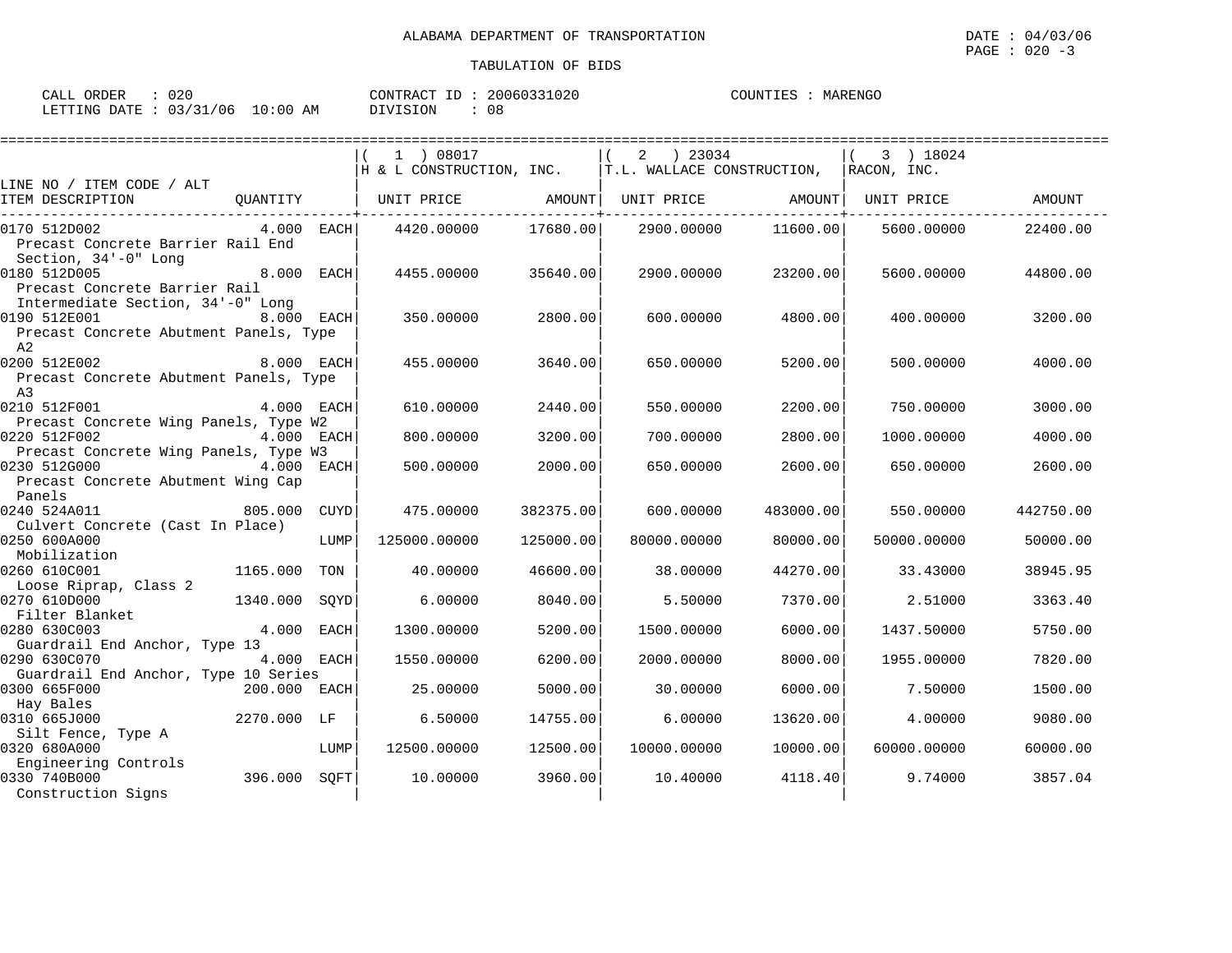PAGE : 020 -4

| 020<br>ORDER<br>CALL <sup>(</sup> |             | 20060331020<br>CONTRACT<br>ID | COUNTIES<br>MARENGC |
|-----------------------------------|-------------|-------------------------------|---------------------|
| LETTING DATE : 03/31/06           | 10:00<br>ΆM | <b>DIVISION</b><br>08         |                     |

| LINE NO / ITEM CODE / ALT                                              |              |      | 08017<br>& L CONSTRUCTION, INC.<br>Н |                | 23034<br>2<br>T.L. WALLACE CONSTRUCTION, |                 | 3 ) 18024<br>RACON, INC. |                |
|------------------------------------------------------------------------|--------------|------|--------------------------------------|----------------|------------------------------------------|-----------------|--------------------------|----------------|
| ITEM DESCRIPTION                                                       | OUANTITY     |      | UNIT PRICE                           | AMOUNT         | UNIT PRICE                               | AMOUNT          | UNIT PRICE               | AMOUNT         |
| 0340 740F002<br>Barricades, Type III                                   | 16.000       | EACH | 300.00000                            | 4800.00        | 220.00000                                | 3520.00         | 225.14000                | 3602.24        |
| 0350 7401005<br>Warning Lights, Type B (Detachable Head                | $4.000$ EACH |      | 275,00000                            | 1100.00        | 460.00000                                | 1840.00         | 235.79000                | 943.16         |
| 0360 998A000<br>Construction Fuel (Maximum Bid Limited<br>To \$ 29000) |              | LUMP | 19000.00000                          | 19000.00       | 1,00000                                  | 1.00            | 0.00000                  | 0.00           |
| SECTION TOTALS                                                         |              |      |                                      | \$1,257,891.85 |                                          | \$1,400,151.76  |                          | \$1,423,580.69 |
| CONTRACT TOTALS                                                        |              |      |                                      | \$1,257,891.85 |                                          | \$1,400,151.76] |                          | \$1,423,580.69 |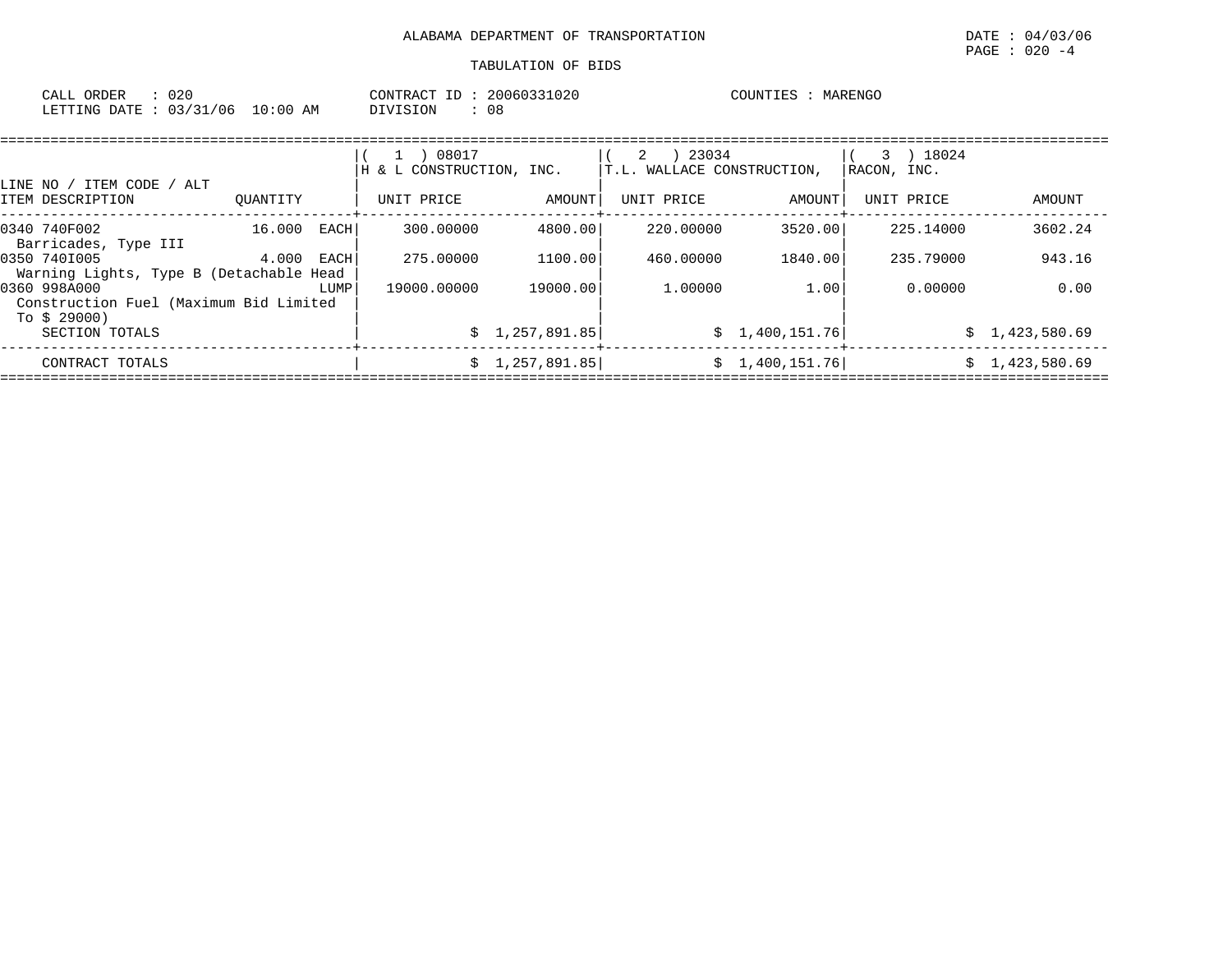# PAGE : 024 -1

| CALL ORDER     | : 0.24<br>LETTING DATE: 03/31/06 10:00 AM | CONTRACT ID: 20060331024<br>$\therefore$ 07<br>DIVISION                                                                                                                                                                                                          |  | COUNTIES : BARBOUR           |                           |  |  |
|----------------|-------------------------------------------|------------------------------------------------------------------------------------------------------------------------------------------------------------------------------------------------------------------------------------------------------------------|--|------------------------------|---------------------------|--|--|
|                | CONTRACT DESCRIPTION :                    | Working Days<br>(available days)<br>60<br>CONTRACT TIME:<br>$PROJECT(S) : STPSA-0006(518)$<br>for constructing the Planing, Resurfacing and Traffic Stripe<br>on SR-6 (US-82) from the Bullock County line to east of<br>CR-79 near Batesville. Length 8.143 mi. |  |                              |                           |  |  |
| RANK           | VENDOR NO. / NAME                         |                                                                                                                                                                                                                                                                  |  | TOTAL<br><b>BID</b>          | % OVER<br>LOW BID         |  |  |
| 23024<br>01087 | APAC-SOUTHEAST, INC.                      | WIREGRASS CONSTRUCTION COMPANY, INC.                                                                                                                                                                                                                             |  | 1,957,472.64<br>2,028,540.76 | $100.0000\%$<br>103.6306% |  |  |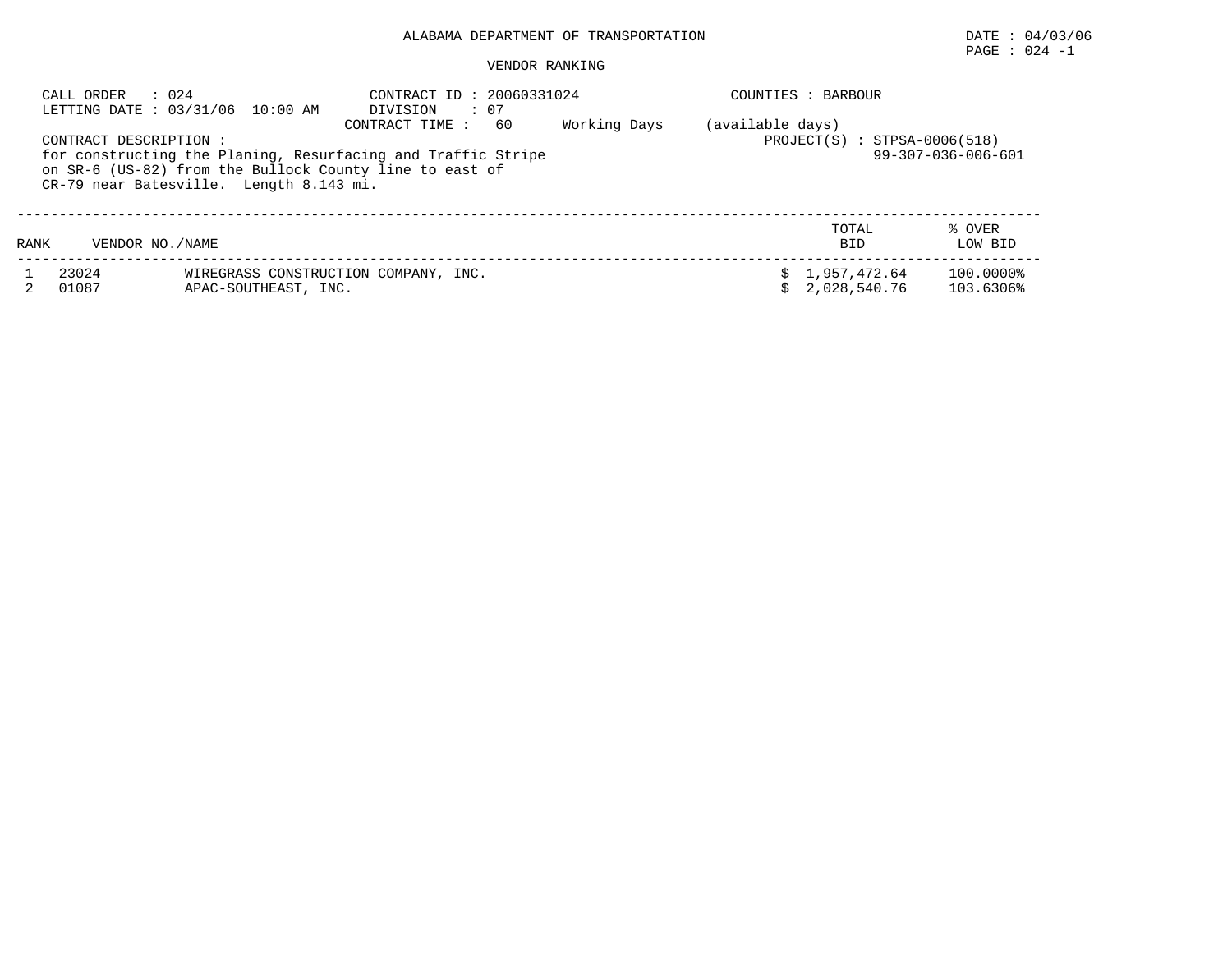| CALL ORDER<br>: 024<br>LETTING DATE : 03/31/06 10:00 AM                                                                             |                 | CONTRACT ID: 20060331024<br><b>DIVISION</b><br>: 07 |                                          | COUNTIES : BARBOUR |                                   |           |            |               |
|-------------------------------------------------------------------------------------------------------------------------------------|-----------------|-----------------------------------------------------|------------------------------------------|--------------------|-----------------------------------|-----------|------------|---------------|
|                                                                                                                                     |                 |                                                     | 1 ) 23024<br>WIREGRASS CONSTRUCTION COMP |                    | 2 ) 01087<br>APAC-SOUTHEAST, INC. |           |            |               |
| LINE NO / ITEM CODE / ALT<br>ITEM DESCRIPTION                                                                                       | OUANTITY        |                                                     | UNIT PRICE                               | AMOUNT             | UNIT PRICE                        | AMOUNT    | UNIT PRICE | <b>AMOUNT</b> |
| SECTION 0001<br>Total                                                                                                               |                 |                                                     |                                          |                    |                                   |           |            |               |
| 0010 210D015<br>Borrow Excavation (A-4) (Loose Truckbed<br>Measurement)                                                             | 6317.000 CUYD   |                                                     | 5.50000                                  | 34743.50           | 7.17000                           | 45292.89  |            |               |
| 0020 212A000<br>Machine Grading Shoulders                                                                                           | 854.000 STA     |                                                     | 32.50000                                 | 27755.00           | 53.07000                          | 45321.78  |            |               |
| 0030 405A000                                                                                                                        | 15000.000 GAL   |                                                     | 0.35000                                  | 5250.00            | 1.78000                           | 26700.00  |            |               |
| Tack Coat<br>0040 408A052<br>Planing Existing Pavement                                                                              | 113822.000 SQYD |                                                     | 0.87000                                  | 99025.14           | 0.75000                           | 85366.50  |            |               |
| (Approximately 1.10" Thru 2.0" Thick)<br>0050 410A002<br>Profilograph                                                               | 1.000 EACH      |                                                     | 2500.00000                               | 2500.00            | 26427.47000                       | 26427.47  |            |               |
| 0060 424A361<br>Superpave Bituminous Concrete Wearing<br>Surface Layer, 3/4" Maximum Aggregate                                      | 11025.000 TON   |                                                     | 54.05000                                 | 595901.25          | 55.58000                          | 612769.50 |            |               |
| Size Mix, ESAL Range C/D<br>0070 424A366<br>Superpave Bituminous Concrete Wearing<br>Surface Layer, Leveling, 1/2" Maximum          | 300.000 TON     |                                                     | 45.00000                                 | 13500.00           | 82.19000                          | 24657.00  |            |               |
| Aggregate Size Mix, ESAL Range C/D<br>0080 424B651                                                                                  | 14333.000 TON   |                                                     | 51.25000                                 | 734566.25          | 52.34000                          | 750189.22 |            |               |
| Superpave Bituminous Concrete Upper<br>Binder Layer, 1" Maximum Aggregate Size<br>Mix, ESAL Range C/D                               |                 |                                                     |                                          |                    |                                   |           |            |               |
| 0090 424B663<br>Superpave Bituminous Concrete Upper<br>Binder Layer, Widening, 1 1/2" Maximum<br>Aggregate Size Mix, ESAL Range C/D | 3320.000 TON    |                                                     | 51.15000                                 | 169818.00          | 60.23000                          | 199963.60 |            |               |
| 0100 600A000<br>Mobilization                                                                                                        |                 | LUMP                                                | 35000.00000                              | 35000.00           | 39000.00000                       | 39000.00  |            |               |
| 0110 652A100<br>Seeding                                                                                                             | 16.000 ACRE     |                                                     | 420.00000                                | 6720.00            | 420.00000                         | 6720.00   |            |               |
| 0120 656A010<br>Mulching                                                                                                            | 16.000 ACRE     |                                                     | 380.00000                                | 6080.00            | 380.00000                         | 6080.00   |            |               |
| 0130 665F000                                                                                                                        | 500.000         | EACH                                                | 8.50000                                  | 4250.00            | 8.50000                           | 4250.00   |            |               |
| Hay Bales<br>0140 665J000<br>Silt Fence, Type A                                                                                     | 7000.000 LF     |                                                     | 3.05000                                  | 21350.00           | 3.05000                           | 21350.00  |            |               |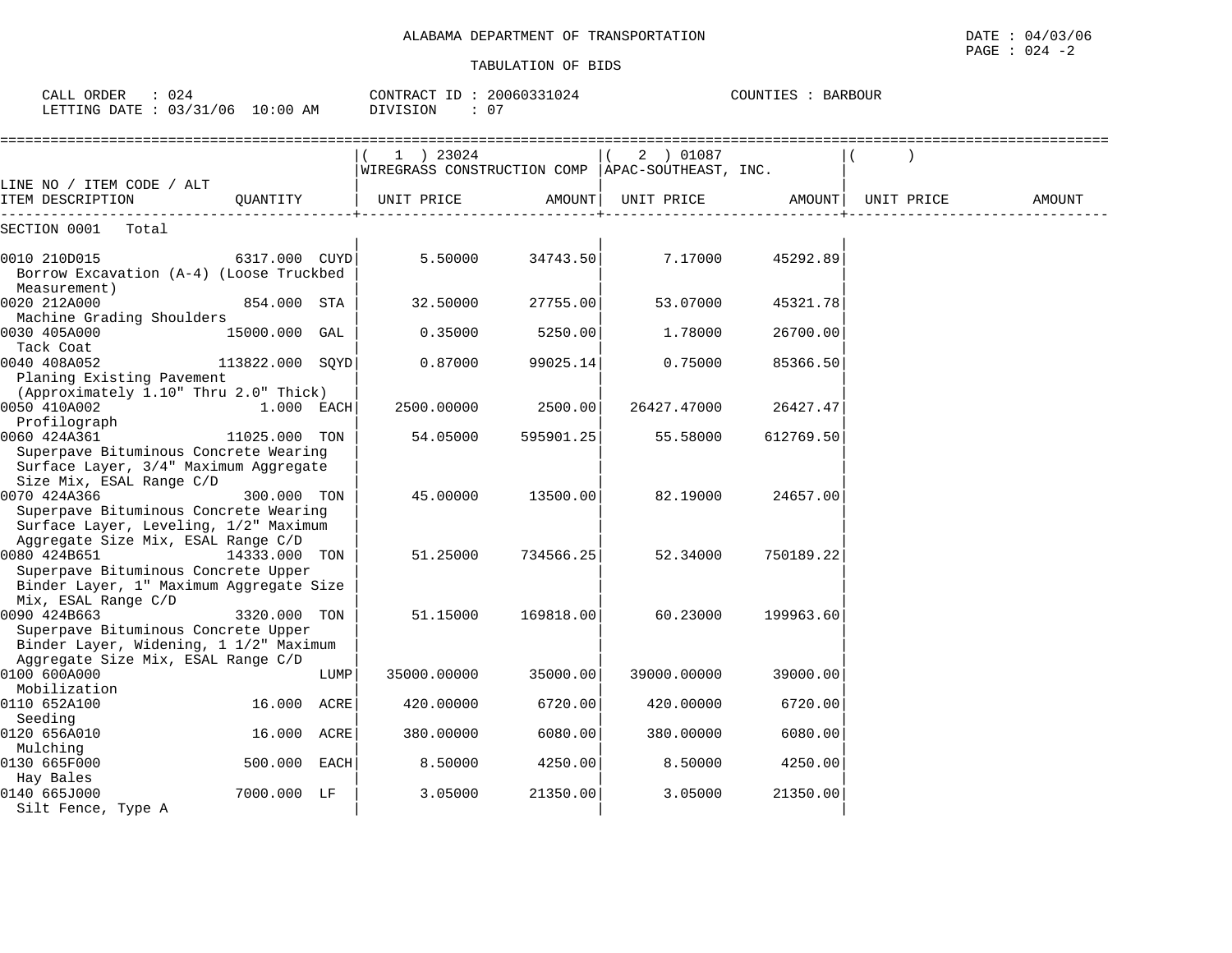| ORDER<br>CALL<br>J20            | CONTRACT ID: | 20060331024 | COUNTIES<br>BARBOUR |
|---------------------------------|--------------|-------------|---------------------|
| LETTING DATE: 03/31/06 10:00 AM | DIVISION     | 07          |                     |

| :=================                                           |              |      |                                                    |          |               |                    |  |
|--------------------------------------------------------------|--------------|------|----------------------------------------------------|----------|---------------|--------------------|--|
|                                                              |              |      | $(1)$ 23024                                        |          |               |                    |  |
|                                                              |              |      | WIREGRASS CONSTRUCTION COMP   APAC-SOUTHEAST, INC. |          |               |                    |  |
| LINE NO / ITEM CODE / ALT                                    |              |      |                                                    |          |               |                    |  |
| ITEM DESCRIPTION                                             |              |      |                                                    |          |               |                    |  |
| 0150 6650001                                                 | 7000.000 LF  |      | $0.20000$ $1400.00$ $0.20000$ $1400.00$            |          |               |                    |  |
| Silt Fence Removal                                           |              |      |                                                    |          |               |                    |  |
| 0160 666A001                                                 |              |      | $16.000 \text{ ACRE}$ 5.00000 80.00                |          | 5.00000 80.00 |                    |  |
| Pest Control Treatment                                       |              |      |                                                    |          |               |                    |  |
| 0170 680A000                                                 |              | LUMP | 2500.00000                                         | 2500.00  |               | 1000.00000 1000.00 |  |
| Engineering Controls                                         |              |      |                                                    |          |               |                    |  |
| 17.000 MILE<br>0180 701A028                                  |              |      | 1725.00000                                         | 29325.00 | 1725.00000    | 29325.00           |  |
| Solid White, Class 2, Type A Traffic                         |              |      |                                                    |          |               |                    |  |
| Stripe (0.06" Thick) (6" Wide)                               |              |      |                                                    |          |               |                    |  |
| 0190 701A046                                                 | 7.000 MILE   |      | 1050.00000 7350.00                                 |          |               | 1050.00000 7350.00 |  |
| Broken Yellow, Class 2, Type A Traffic                       |              |      |                                                    |          |               |                    |  |
| Stripe (0.09" Thick) (6" Wide)<br>8.000 MILE<br>0200 701A048 |              |      | 1950.00000 15600.00                                |          | 1950.00000    | 15600.00           |  |
| Solid Yellow, Class 2, Type A Traffic                        |              |      |                                                    |          |               |                    |  |
| Stripe (0.09" Thick) (6" Wide)                               |              |      |                                                    |          |               |                    |  |
| 0210 701B009                                                 | $273.000$ LF |      | $1.50000$ 409.50                                   |          |               | 1.50000 409.50     |  |
| Dotted Class 2, Type A Traffic Stripe                        |              |      |                                                    |          |               |                    |  |
| $(0.09"$ Thick $)(6"$ Wide $)$                               |              |      |                                                    |          |               |                    |  |
| 0220 701C000<br>13.000 MILE                                  |              |      | 620.00000                                          | 8060.00  | 620.00000     | 8060.00            |  |
| Broken Temporary Traffic Stripe                              |              |      |                                                    |          |               |                    |  |
| 0230 701C001                                                 | 55.000 MILE  |      | 680.00000                                          | 37400.00 | 680.00000     | 37400.00           |  |
| Solid Temporary Traffic Stripe                               |              |      |                                                    |          |               |                    |  |
| 0240 701D007                                                 | 1.000 MILE   |      | 2500.00000                                         | 2500.00  | 2500.00000    | 2500.00            |  |
| Solid Traffic Stripe Removed (Paint)                         |              |      |                                                    |          |               |                    |  |
| 0250 701D008                                                 | 1.000 MILE   |      | 2500.00000                                         | 2500.00  | 2500.00000    | 2500.00            |  |
| Solid Traffic Stripe Removed (Plastic)                       |              |      |                                                    |          |               |                    |  |
| 0260 701D014<br>Broken Traffic Stripe Removed (Paint)        | 1.000 MILE   |      | 2250.00000                                         | 2250.00  | 2250.00000    | 2250.00            |  |
| 0270 701D015                                                 | 1.000 MILE   |      | 2250.00000                                         | 2250.00  | 2250.00000    | 2250.00            |  |
| Broken Traffic Stripe Removed (Plastic)                      |              |      |                                                    |          |               |                    |  |
| 0280 701G125                                                 | 714.000 LF   |      | 5.00000                                            | 3570.00  | 5.00000       | 3570.00            |  |
| Solid White, Class 3W, Type A Traffic                        |              |      |                                                    |          |               |                    |  |
| Stripe (6" Wide)                                             |              |      |                                                    |          |               |                    |  |
| 0290 701G129                                                 | 357.000 LF   |      | 5.00000                                            | 1785.00  | 5.00000       | 1785.00            |  |
| Broken Yellow, Class 3W, Type A Traffic                      |              |      |                                                    |          |               |                    |  |
| Stripe (6" Wide)                                             |              |      |                                                    |          |               |                    |  |
| 249.000 SQFT<br>0300 703A002                                 |              |      | 5.00000                                            | 1245.00  | 5.00000       | 1245.00            |  |
| Traffic Control Markings, Class 2, Type                      |              |      |                                                    |          |               |                    |  |
| A                                                            |              |      |                                                    |          |               |                    |  |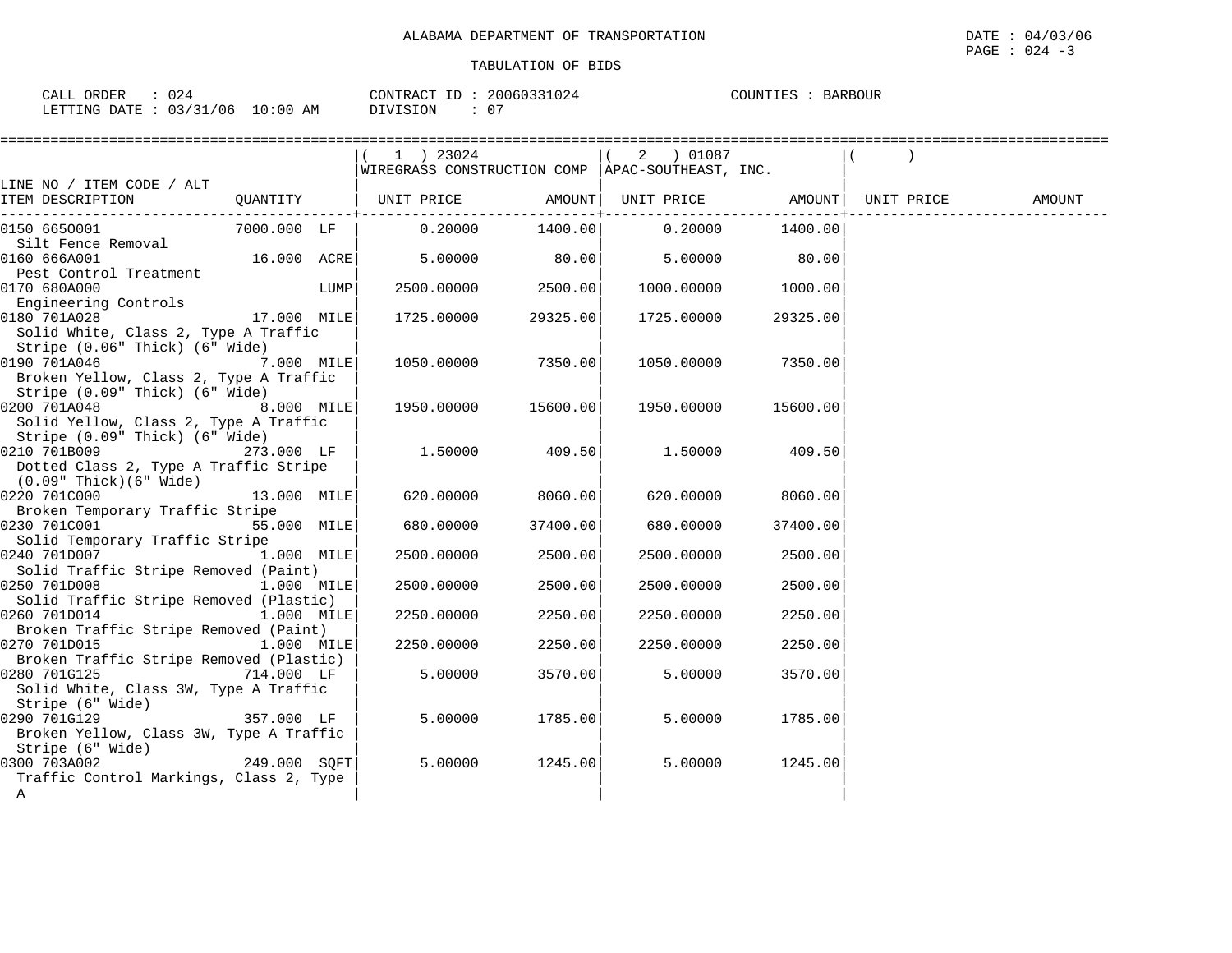| CALL ORDER<br>: 024             | CONTRACT ID: 20060331024 | COUNTIES : BARBOUR |
|---------------------------------|--------------------------|--------------------|
| LETTING DATE: 03/31/06 10:00 AM | DIVISION                 |                    |

|                                        |              |      | $1$ ) 23024                  |                 | 2 01087<br>WIREGRASS CONSTRUCTION COMP   APAC-SOUTHEAST, INC. |                   |            |        |
|----------------------------------------|--------------|------|------------------------------|-----------------|---------------------------------------------------------------|-------------------|------------|--------|
| LINE NO / ITEM CODE / ALT              |              |      |                              |                 |                                                               |                   |            |        |
| ITEM DESCRIPTION                       |              |      | QUANTITY   UNIT PRICE AMOUNT |                 |                                                               | UNIT PRICE AMOUNT | UNIT PRICE | AMOUNT |
| 0310 703B002 45.000 SOFT               |              |      | 5.00000                      | 225.00          | 5.00000                                                       | 225.00            |            |        |
| Traffic Control Legends, Class 2, Type |              |      |                              |                 |                                                               |                   |            |        |
| 0320 703D001                           | 249.000 SOFT |      | 2,00000                      | 498.00          | 2.00000                                                       | 498.00            |            |        |
| Temporary Traffic Control Markings     |              |      |                              |                 |                                                               |                   |            |        |
| 0330 705A030                           | 17.000 EACH  |      | 5,00000                      | 85.00           | 5.00000                                                       | 85.00             |            |        |
| Pavement Markers, Class A-H, Type 2-C  |              |      |                              |                 |                                                               |                   |            |        |
| 0340 705A032                           | 224.000 EACH |      | 5.00000                      | 1120.00         | 5.00000                                                       | 1120.00           |            |        |
| Pavement Markers, Class A-H, Type 1-B  |              |      |                              |                 |                                                               |                   |            |        |
| 0350 705A037                           | 677.000 EACH |      | 5,00000                      | 3385.00         | 5.00000                                                       | 3385.00           |            |        |
| Pavement Markers, Class A-H, Type 2-D  |              |      |                              |                 |                                                               |                   |            |        |
| 0360 740B000                           | 997.000 SOFT |      | 8.00000                      | 7976.00         | 7.90000                                                       | 7876.30           |            |        |
| Construction Signs                     |              |      |                              |                 |                                                               |                   |            |        |
| 0370 740E000                           | 150.000 EACH |      | 12.50000                     | 1875.00         | 12.66000                                                      | 1899.00           |            |        |
| Cones (36 Inches High)                 |              |      |                              |                 |                                                               |                   |            |        |
| 0380 740M001                           | 150.000      | EACH | 7.50000                      | 1125.00         | 7.60000                                                       | 1140.00           |            |        |
| Ballast For Cone                       |              |      |                              |                 |                                                               |                   |            |        |
| 0390 7400000                           | $1.000$ EACH |      | 2500.00000                   | 2500.00         | 1500.00000                                                    | 1500.00           |            |        |
| Pilot Car                              |              |      |                              |                 |                                                               |                   |            |        |
| 0400 998A000                           |              | LUMP | 64000.00000                  | 64000.00        | 0.00000                                                       | 0.00              |            |        |
| Construction Fuel (Maximum Bid Limited |              |      |                              |                 |                                                               |                   |            |        |
| To \$ 87,000)                          |              |      |                              |                 |                                                               |                   |            |        |
| SECTION TOTALS                         |              |      |                              | \$1,957,472.64] |                                                               | \$2,028,540.76]   |            | 0.00   |
| CONTRACT TOTALS                        |              |      |                              | \$1,957,472.64] |                                                               | \$2,028,540.76]   | \$         |        |
|                                        |              |      |                              |                 |                                                               |                   |            |        |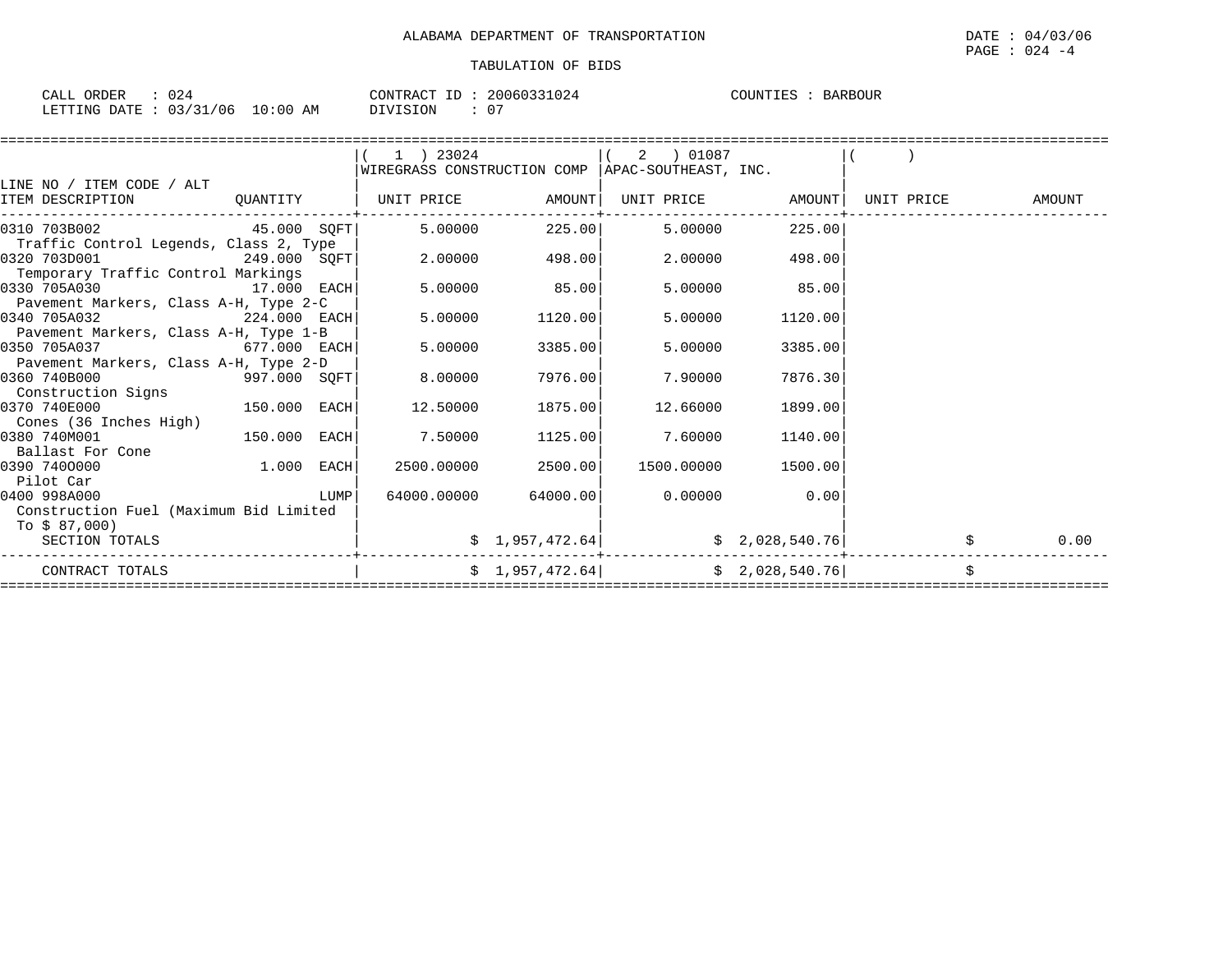# PAGE : 027 -1

|      | : 027<br>CALL ORDER                              | LETTING DATE : 03/31/06 10:00 AM                                                                                           | : 20060331027<br>CONTRACT ID<br>: 02<br>DIVISION                         |  |  | COUNTIES : LAWRENCE |                   |  |  |
|------|--------------------------------------------------|----------------------------------------------------------------------------------------------------------------------------|--------------------------------------------------------------------------|--|--|---------------------|-------------------|--|--|
|      | CONTRACT DESCRIPTION :<br>line. Length 2.750 mi. | for constructing the Resurfacing and Traffic Stripe on SR-36<br>from near SR-157 (MP 8.130) in Speake to the Morgan County | (available days)<br>$PROJECT(S) : STPSA-0036(500)$<br>99-302-402-036-601 |  |  |                     |                   |  |  |
| RANK | VENDOR NO. / NAME                                |                                                                                                                            |                                                                          |  |  | TOTAL<br><b>BID</b> | % OVER<br>LOW BID |  |  |
|      | 19010                                            | SHELBY CONTRACTING CO., INC.                                                                                               |                                                                          |  |  | 511,788.32          | 100.0000%         |  |  |
|      | 07002                                            | GOOD HOPE CONTRACTING CO., INC.                                                                                            |                                                                          |  |  | 513,751.16          | 100.3835%         |  |  |
|      | 18031                                            | ROGERS GROUP, INC.                                                                                                         |                                                                          |  |  | 531,410.00          | 103.8339%         |  |  |
| 4    | 01087                                            | APAC-SOUTHEAST, INC.                                                                                                       |                                                                          |  |  | 570,640.31          | 111.4993%         |  |  |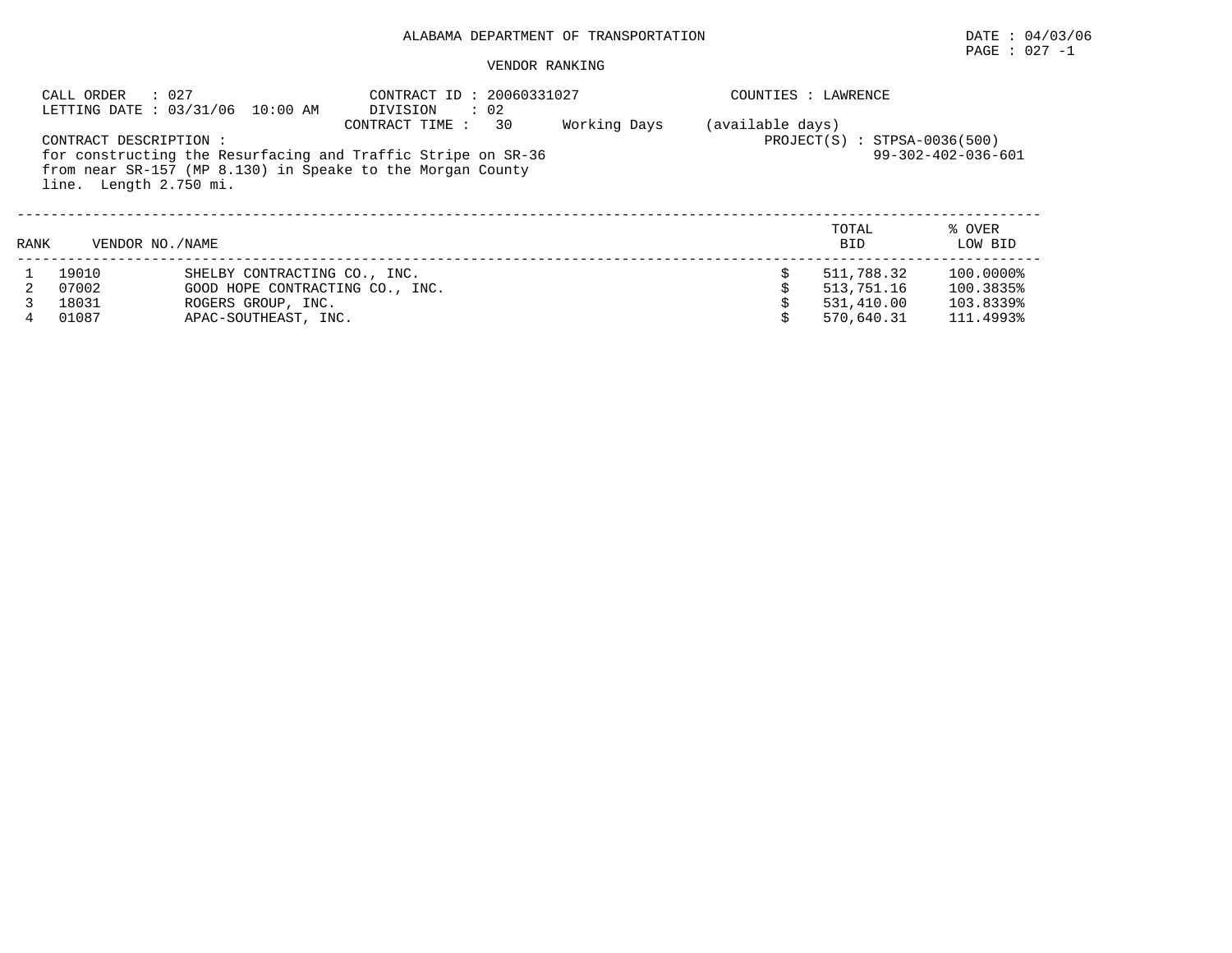CALL ORDER : 027 CONTRACT ID : 20060331027 COUNTIES : LAWRENCE LETTING DATE : 03/31/06 10:00 AM DIVISION : 02

|                                                       |              |      | ===========================                                                   |           |             | ======================= |             |           |
|-------------------------------------------------------|--------------|------|-------------------------------------------------------------------------------|-----------|-------------|-------------------------|-------------|-----------|
|                                                       |              |      | $1$ ) 19010                                                                   |           | 2 ) 07002   |                         | 3 ) 18031   |           |
|                                                       |              |      | SHELBY CONTRACTING CO., INC   GOOD HOPE CONTRACTING CO.,   ROGERS GROUP, INC. |           |             |                         |             |           |
| LINE NO / ITEM CODE / ALT                             |              |      |                                                                               |           |             |                         |             |           |
| ITEM DESCRIPTION                                      | OUANTITY     |      | UNIT PRICE                                                                    | AMOUNT    | UNIT PRICE  | AMOUNT                  | UNIT PRICE  | AMOUNT    |
| SECTION 0001<br>Total                                 |              |      |                                                                               |           |             |                         |             |           |
|                                                       |              |      |                                                                               |           |             |                         |             |           |
| 0010 209A000                                          | 13.000 EACH  |      | 75.00000                                                                      | 975.00    | 100.00000   | 1300.00                 | 150.00000   | 1950.00   |
| Mailbox Reset, Single<br>0020 209A002                 | 2.000 EACH   |      | 98.50000                                                                      | 197.00    | 125.00000   | 250.00                  | 210.00000   | 420.00    |
| Mailbox Reset, Multiple                               |              |      |                                                                               |           |             |                         |             |           |
| 0030 305B060                                          | 961.000 TON  |      | 13.36000                                                                      | 12838.96  | 17.15000    | 16481.15                | 16.00000    | 15376.00  |
| Crushed Aggregate, Section 825, Type B,               |              |      |                                                                               |           |             |                         |             |           |
| For Miscellaneous Use                                 |              |      |                                                                               |           |             |                         |             |           |
| 0040 405A000                                          | 2860.000 GAL |      | 1.25000                                                                       | 3575.00   | 1.50000     | 4290.00                 | 1.50000     | 4290.00   |
| Tack Coat                                             |              |      |                                                                               |           |             |                         |             |           |
| 0050 408A051                                          | 534.000 SQYD |      | 7.00000                                                                       | 3738.00   | 2,00000     | 1068.00                 | 4.00000     | 2136.00   |
| Planing Existing Pavement                             |              |      |                                                                               |           |             |                         |             |           |
| (Approximately 0.00" Thru 1.0" Thick)                 |              |      |                                                                               |           |             |                         |             |           |
| 0060 424A360                                          | 3673.000 TON |      | 46.56000                                                                      | 171014.88 | 44.63000    | 163925.99               | 49.50000    | 181813.50 |
| Superpave Bituminous Concrete Wearing                 |              |      |                                                                               |           |             |                         |             |           |
| Surface Layer, 1/2" Maximum Aggregate                 |              |      |                                                                               |           |             |                         |             |           |
| Size Mix, ESAL Range C/D                              |              |      |                                                                               | 977.76    |             |                         |             |           |
| 0070 424A369<br>Superpave Bituminous Concrete Wearing | 21.000 TON   |      | 46.56000                                                                      |           | 51.82000    | 1088.22                 | 50.00000    | 1050.00   |
| Surface Layer, Widening, 1/2" Maximum                 |              |      |                                                                               |           |             |                         |             |           |
| Aggregate Size Mix, ESAL Range C/D                    |              |      |                                                                               |           |             |                         |             |           |
| 0080 424B650                                          | 3910.000 TON |      | 44.21000                                                                      | 172861.10 | 40.59000    | 158706.90               | 39.50000    | 154445.00 |
| Superpave Bituminous Concrete Upper                   |              |      |                                                                               |           |             |                         |             |           |
| Binder Layer, 3/4" Maximum Aggregate                  |              |      |                                                                               |           |             |                         |             |           |
| Size Mix, ESAL Range C/D                              |              |      |                                                                               |           |             |                         |             |           |
| 0090 424B654                                          | 500.000 TON  |      | 44.21000                                                                      | 22105.00  | 40.00000    | 20000.00                | 50.00000    | 25000.00  |
| Superpave Bituminous Concrete Upper                   |              |      |                                                                               |           |             |                         |             |           |
| Binder Layer, Patching, 3/4" Maximum                  |              |      |                                                                               |           |             |                         |             |           |
| Aggregate Size Mix, ESAL Range C/D                    |              |      |                                                                               |           |             |                         |             |           |
| 0100 424B661                                          | 22.000 TON   |      | 44.21000                                                                      | 972.62    | 50.00000    | 1100.00                 | 50.00000    | 1100.00   |
| Superpave Bituminous Concrete Upper                   |              |      |                                                                               |           |             |                         |             |           |
| Binder Layer, Widening, 3/4" Maximum                  |              |      |                                                                               |           |             |                         |             |           |
| Aggregate Size Mix, ESAL Range C/D                    |              |      |                                                                               |           |             |                         |             |           |
| 0110 424C370                                          | 1412.000     | TON  | 42.25000                                                                      | 59657.00  | 40.07000    | 56578.84                | 49,00000    | 69188.00  |
| Superpave Bituminous Concrete Base                    |              |      |                                                                               |           |             |                         |             |           |
| Layer, Widening, 1" Maximum Aggregate                 |              |      |                                                                               |           |             |                         |             |           |
| Size Mix, ESAL Range C/D                              |              |      |                                                                               |           |             |                         |             |           |
| 0120 600A000                                          |              | LUMP | 7100.00000                                                                    | 7100.00   | 35405.00000 | 35405.00                | 17320.00000 | 17320.00  |
| Mobilization                                          |              |      |                                                                               |           |             |                         |             |           |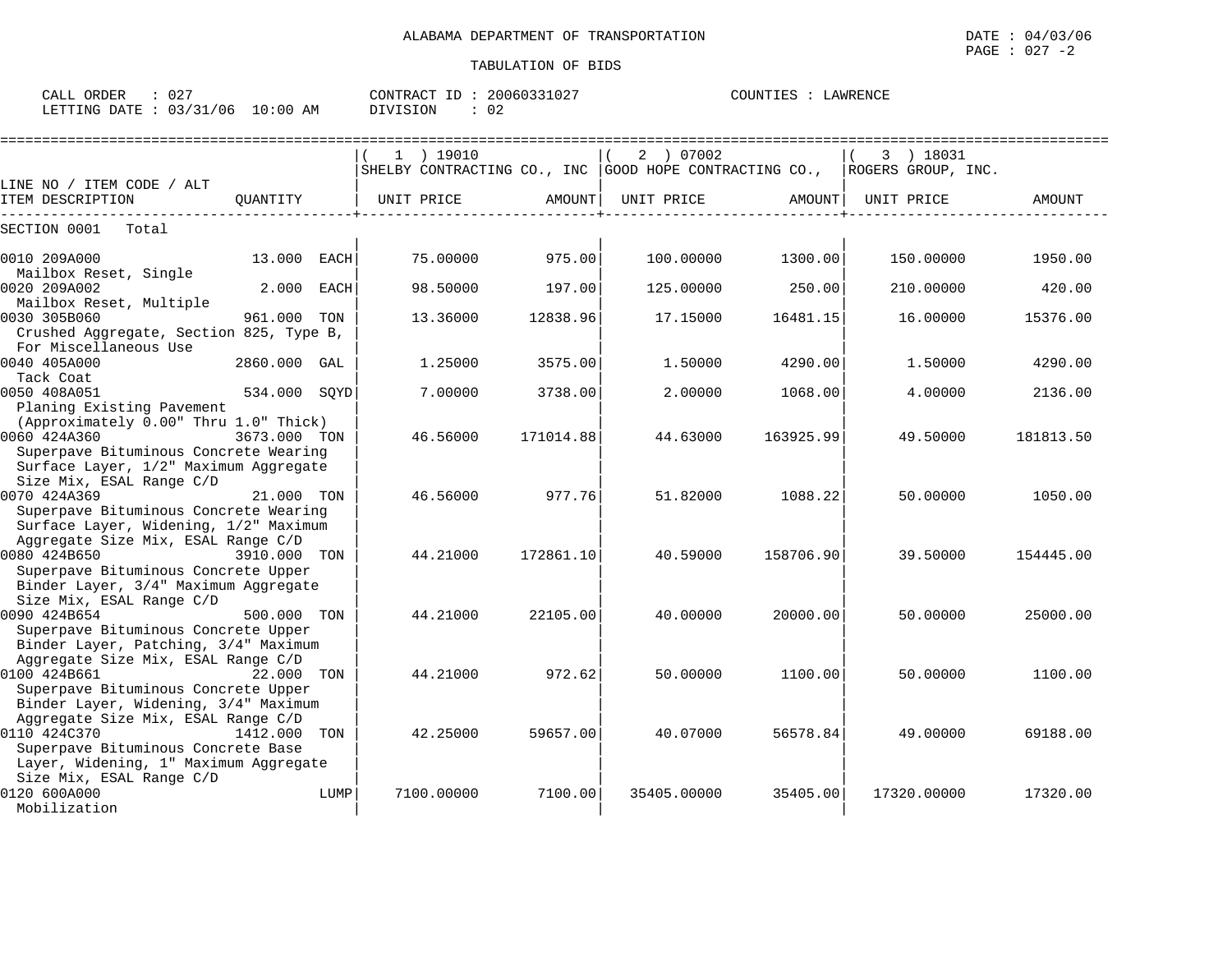| CALL ORDER                       | 027 |          | CONTRACT ID: 20060331027 | COUNTIES : | LAWRENCE |
|----------------------------------|-----|----------|--------------------------|------------|----------|
| LETTING DATE : 03/31/06 10:00 AM |     | DIVISION | 02                       |            |          |

|                                                                                                                          |              |      | $1$ ) 19010<br>SHELBY CONTRACTING CO., INC GOOD HOPE CONTRACTING CO., |          | 07002<br>$\overline{a}$ |          | 3 ) 18031<br>ROGERS GROUP, INC. |               |
|--------------------------------------------------------------------------------------------------------------------------|--------------|------|-----------------------------------------------------------------------|----------|-------------------------|----------|---------------------------------|---------------|
| LINE NO / ITEM CODE / ALT<br>ITEM DESCRIPTION                                                                            | QUANTITY     |      | UNIT PRICE                                                            | AMOUNT   | UNIT PRICE              | AMOUNT   | UNIT PRICE                      | <b>AMOUNT</b> |
| 0130 652A100                                                                                                             | 2.000 ACRE   |      | 750.00000                                                             | 1500.00  | 802.95000               | 1605.90  | 1200.00000                      | 2400.00       |
| Seeding<br>0140 656A010                                                                                                  | 2.000 ACRE   |      | 750.00000                                                             | 1500.00  | 802.95000               | 1605.90  | 1200.00000                      | 2400.00       |
| Mulching<br>0150 665J000                                                                                                 | 100.000 LF   |      | 2.50000                                                               | 250.00   | 4.00000                 | 400.00   | 7.00000                         | 700.00        |
| Silt Fence, Type A<br>0160 6650001                                                                                       | 100.000 LF   |      | 0.50000                                                               | 50.00    | 1,00000                 | 100.00   | 5.00000                         | 500.00        |
| Silt Fence Removal<br>0170 665Q001                                                                                       | 300.000 LF   |      | 5.00000                                                               | 1500.00  | 8,00000                 | 2400.00  | 10.00000                        | 3000.00       |
| 20 Inch Wattle                                                                                                           |              |      |                                                                       |          |                         |          |                                 |               |
| 0180 701A028<br>Solid White, Class 2, Type A Traffic                                                                     | 6.000 MILE   |      | 1800.00000                                                            | 10800.00 | 1908.00000              | 11448.00 | 1850.00000                      | 11100.00      |
| Stripe (0.06" Thick) (6" Wide)<br>0190 701A046<br>Broken Yellow, Class 2, Type A Traffic                                 | 3.000 MILE   |      | 1100.00000                                                            | 3300.00  | 1166.00000              | 3498.00  | 1050.00000                      | 3150.00       |
| Stripe (0.09" Thick) (6" Wide)<br>0200 701A048<br>2.000 MILE<br>Solid Yellow, Class 2, Type A Traffic                    |              |      | 2000.00000                                                            | 4000.00  | 2120.00000              | 4240.00  | 2200.00000                      | 4400.00       |
| Stripe (0.09" Thick) (6" Wide)<br>0210 701C000                                                                           | 6.000 MILE   |      | 750.00000                                                             | 4500.00  | 795.00000               | 4770.00  | 720.00000                       | 4320.00       |
| Broken Temporary Traffic Stripe<br>0220 701C001                                                                          | 14.000 MILE  |      | 800,00000                                                             | 11200.00 | 848,00000               | 11872.00 | 775,00000                       | 10850.00      |
| Solid Temporary Traffic Stripe<br>0230 703A002<br>160.000 SOFT<br>Traffic Control Markings, Class 2, Type<br>$\mathbb A$ |              |      | 3.50000                                                               | 560.00   | 3.71000                 | 593.60   | 5.00000                         | 800.00        |
| 0240 703D001<br>Temporary Traffic Control Markings                                                                       | 320.000 SOFT |      | 2.00000                                                               | 640.00   | 2.12000                 | 678.40   | 3.00000                         | 960.00        |
| 0250 705A032                                                                                                             | 70.000 EACH  |      | 6.00000                                                               | 420.00   | 6.36000                 | 445.20   | 5.50000                         | 385.00        |
| Pavement Markers, Class A-H, Type 1-B<br>0260 705A037                                                                    | 189.000 EACH |      | 6.00000                                                               | 1134.00  | 6.36000                 | 1202.04  | 5.50000                         | 1039.50       |
| Pavement Markers, Class A-H, Type 2-D<br>0270 740B000                                                                    | 418.000 SOFT |      | 4.00000                                                               | 1672.00  | 8.99000                 | 3757.82  | 12.00000                        | 5016.00       |
| Construction Signs<br>0280 740D000                                                                                       | 20.000       | EACH | 0.00000                                                               | 0.00     | 62.01000                | 1240.20  | 40.00000                        | 800.00        |
| Channelizing Drums<br>0290 740E000                                                                                       | 100.000      | EACH | 0.00000                                                               | 0.00     | 1,00000                 | 100.00   | 3.00000                         | 300.00        |
| Cones (36 Inches High)<br>0300 740M001<br>Ballast For Cone                                                               | 100.000 EACH |      | 0.00000                                                               | 0.00     | 1,00000                 | 100.00   | 2.00000                         | 200.00        |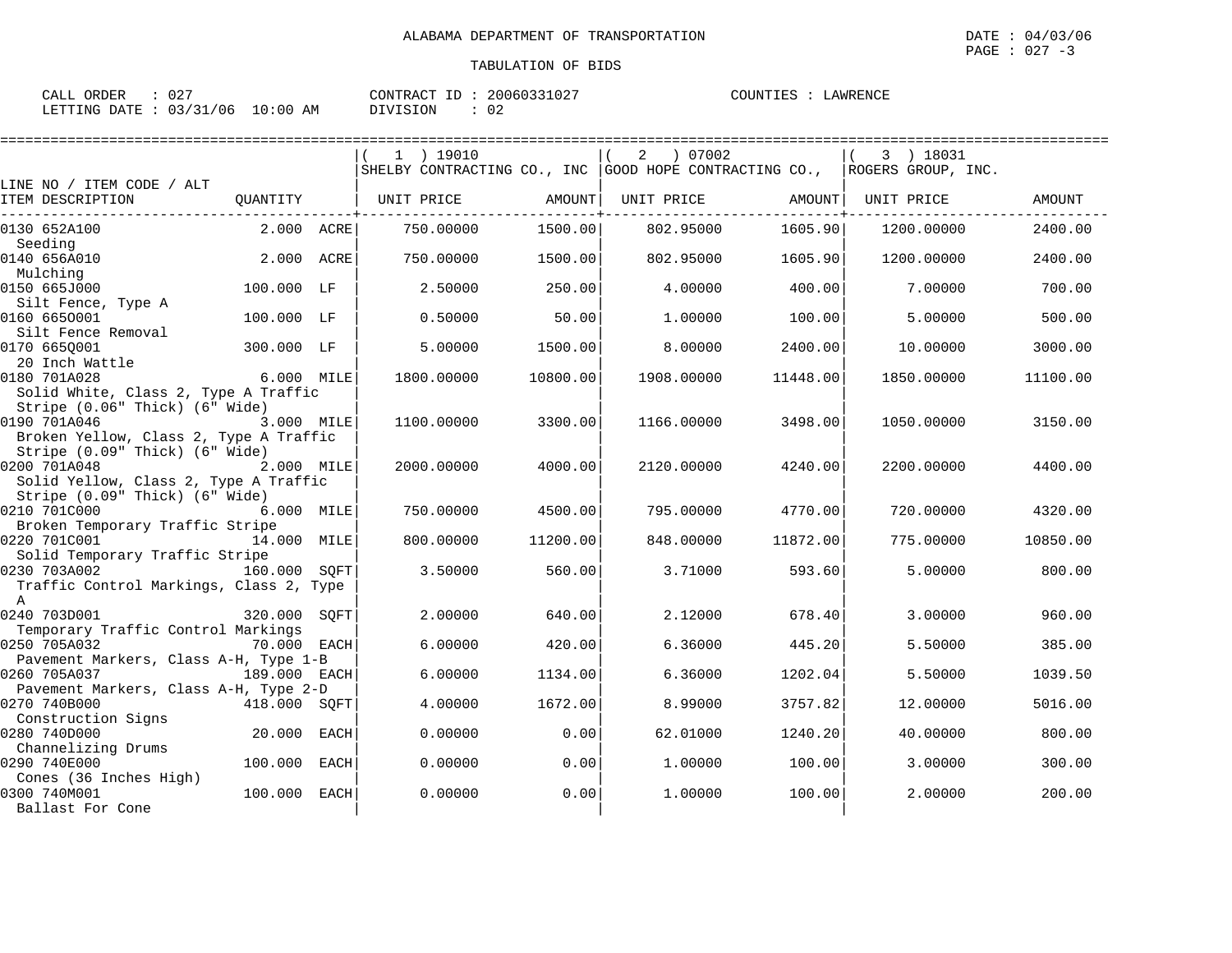| CALL ORDER<br>$\therefore$ 027<br>LETTING DATE: 03/31/06 10:00 AM | CONTRACT ID: 20060331027<br>DIVISION<br>$\therefore$ 02 |                                                                                             | COUNTIES : LAWRENCE                                                                                             |             |  |
|-------------------------------------------------------------------|---------------------------------------------------------|---------------------------------------------------------------------------------------------|-----------------------------------------------------------------------------------------------------------------|-------------|--|
|                                                                   | 1 ) 19010                                               | $(2)$ 07002<br>SHELBY CONTRACTING CO., INC GOOD HOPE CONTRACTING CO., $ ROGERS$ GROUP, INC. |                                                                                                                 | $(3)$ 18031 |  |
| LINE NO / ITEM CODE / ALT                                         |                                                         |                                                                                             | the contract of the contract of the contract of the contract of the contract of the contract of the contract of |             |  |

| ITEM DESCRIPTION                                                           | OUANTITY |             | UNIT PRICE  | AMOUNT     | UNIT PRICE | AMOUNT      | UNIT PRICE | AMOUNT     |
|----------------------------------------------------------------------------|----------|-------------|-------------|------------|------------|-------------|------------|------------|
| 0310 7400000<br>Pilot Car                                                  | 1,000    | <b>EACH</b> | 750.00000   | 750.00     | 3500.00000 | 3500.00     | 5000.00000 | 5000.00    |
| 0320 998A000<br>Construction Fuel (Maximum Bid Limited<br>To $$27,000.00)$ |          | LUMP        | 12000.00000 | 12000.00   | 0.00000    | 0.00        | 1,00000    | 1.00       |
| SECTION TOTALS                                                             |          |             |             | 511,788.32 |            | 513, 751.16 |            | 531,410.00 |
| CONTRACT TOTALS                                                            |          |             |             | 511,788.32 |            | 513, 751.16 |            | 531,410.00 |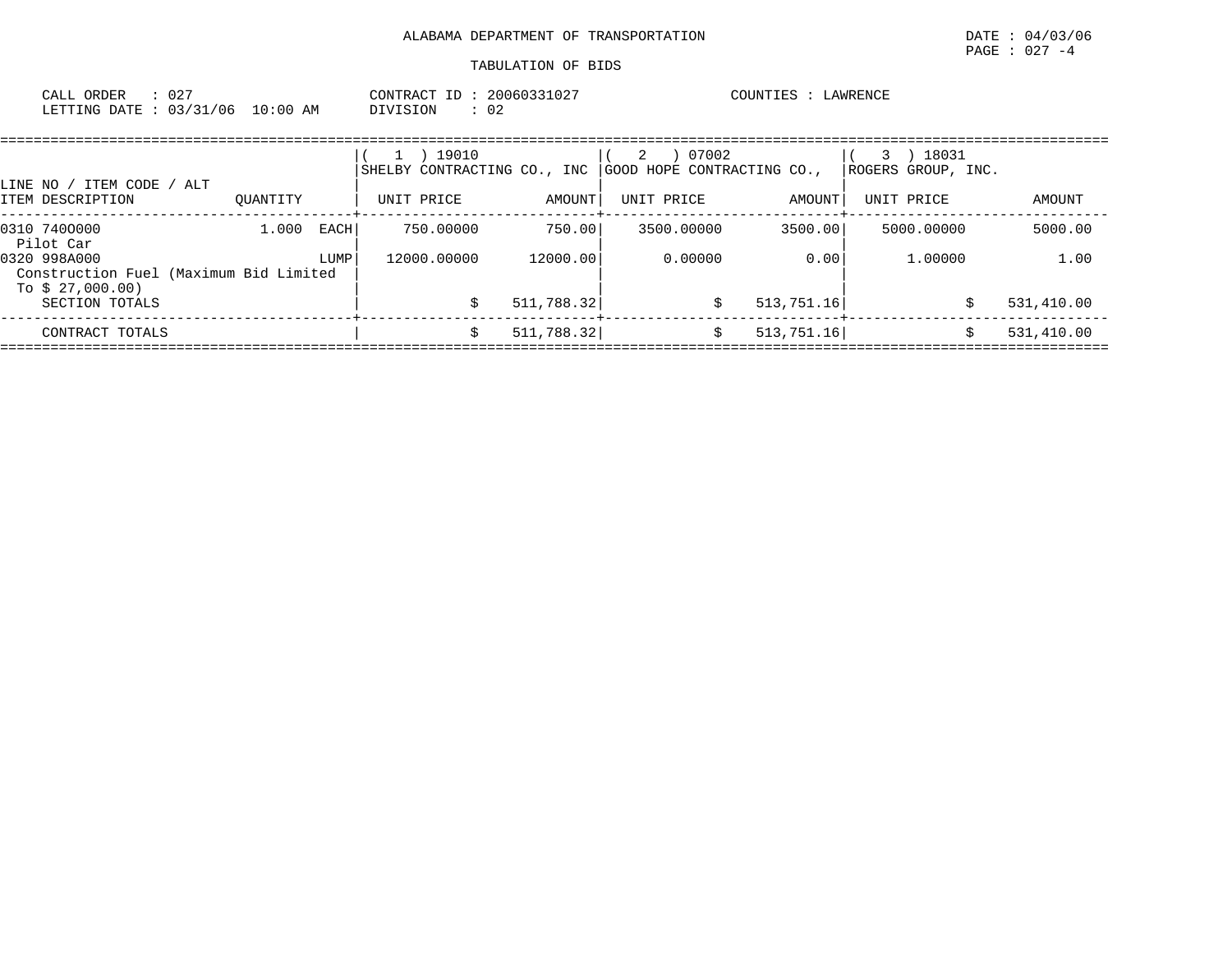| CALL ORDER<br>: 027<br>LETTING DATE : 03/31/06 10:00 AM                                                                                                                    |              | CONTRACT ID: 20060331027<br>DIVISION | $\therefore$ 02 |            | COUNTIES : LAWRENCE |            |        |
|----------------------------------------------------------------------------------------------------------------------------------------------------------------------------|--------------|--------------------------------------|-----------------|------------|---------------------|------------|--------|
|                                                                                                                                                                            |              | 4 ) 01087<br>APAC-SOUTHEAST, INC.    |                 |            |                     |            |        |
| LINE NO / ITEM CODE / ALT<br>ITEM DESCRIPTION                                                                                                                              | OUANTITY     | UNIT PRICE                           | AMOUNT          | UNIT PRICE | AMOUNT              | UNIT PRICE | AMOUNT |
| SECTION 0001<br>Total                                                                                                                                                      |              |                                      |                 |            |                     |            |        |
| 0010 209A000                                                                                                                                                               | 13.000 EACH  | 162.58000                            | 2113.54         |            |                     |            |        |
| Mailbox Reset, Single<br>0020 209A002                                                                                                                                      | 2.000 EACH   | 318.55000                            | 637.10          |            |                     |            |        |
| Mailbox Reset, Multiple<br>0030 305B060<br>Crushed Aggregate, Section 825, Type B,                                                                                         | 961.000 TON  | 23.03000                             | 22131.83        |            |                     |            |        |
| For Miscellaneous Use<br>0040 405A000                                                                                                                                      | 2860.000 GAL | 1.39000                              | 3975.40         |            |                     |            |        |
| Tack Coat<br>0050 408A051                                                                                                                                                  | 534.000 SQYD | 8,09000                              | 4320.06         |            |                     |            |        |
| Planing Existing Pavement<br>(Approximately 0.00" Thru 1.0" Thick)<br>0060 424A360<br>Superpave Bituminous Concrete Wearing                                                | 3673.000 TON | 50.25000                             | 184568.25       |            |                     |            |        |
| Surface Layer, 1/2" Maximum Aggregate<br>Size Mix, ESAL Range C/D<br>0070 424A369<br>Superpave Bituminous Concrete Wearing                                                 | 21.000 TON   | 71.06000                             | 1492.26         |            |                     |            |        |
| Surface Layer, Widening, 1/2" Maximum<br>Aggregate Size Mix, ESAL Range C/D<br>0080 424B650<br>Superpave Bituminous Concrete Upper<br>Binder Layer, 3/4" Maximum Aggregate | 3910.000 TON | 46.68000                             | 182518.80       |            |                     |            |        |
| Size Mix, ESAL Range C/D<br>0090 424B654<br>Superpave Bituminous Concrete Upper<br>Binder Layer, Patching, 3/4" Maximum                                                    | 500.000 TON  | 35.00000                             | 17500.00        |            |                     |            |        |
| Aggregate Size Mix, ESAL Range C/D<br>0100 424B661<br>Superpave Bituminous Concrete Upper<br>Binder Layer, Widening, 3/4" Maximum                                          | 22.000 TON   | 60.14000                             | 1323.08         |            |                     |            |        |
| Aggregate Size Mix, ESAL Range C/D<br>0110 424C370<br>Superpave Bituminous Concrete Base                                                                                   | 1412.000 TON | 48.95000                             | 69117.40        |            |                     |            |        |
| Layer, Widening, 1" Maximum Aggregate<br>Size Mix, ESAL Range C/D<br>0120 600A000<br>Mobilization                                                                          |              | 26482.07000<br>LUMP                  | 26482.07        |            |                     |            |        |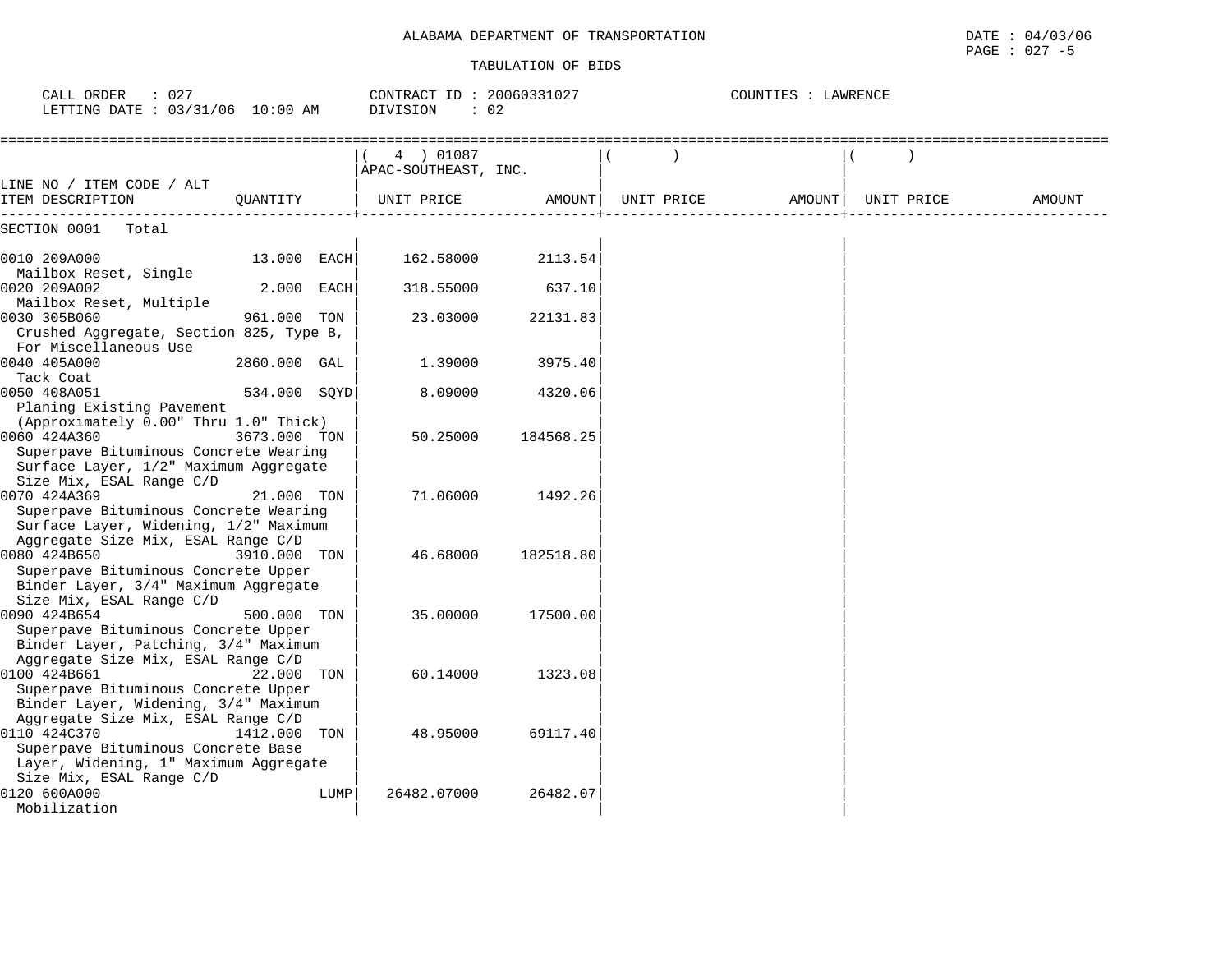| ORDER<br>CALL  | $\cap$ $\cap$<br>∪∠ |            | ID<br>CONTRACT | 20060331027 | COUNTIES<br>LAWRENCE |
|----------------|---------------------|------------|----------------|-------------|----------------------|
| LETTING DATE : | : 03/31/06          | $10:00$ AM | DIVISION       |             |                      |

|                                                                         |              | $(4)$ 01087<br>APAC-SOUTHEAST, INC.            |          |  |                                     |  |  |
|-------------------------------------------------------------------------|--------------|------------------------------------------------|----------|--|-------------------------------------|--|--|
| LINE NO / ITEM CODE / ALT                                               |              |                                                |          |  |                                     |  |  |
| ITEM DESCRIPTION                                                        |              | QUANTITY   UNIT PRICE AMOUNT<br>-+------------ |          |  | UNIT PRICE AMOUNT UNIT PRICE AMOUNT |  |  |
| 0130 652A100                                                            | $2.000$ ACRE | 1386.52000                                     | 2773.04  |  |                                     |  |  |
| Seeding<br>0140 656A010                                                 | 2.000 ACRE   | 1083.92000                                     | 2167.84  |  |                                     |  |  |
| Mulching                                                                |              |                                                |          |  |                                     |  |  |
| 0150 665J000                                                            | $100.000$ LF | 8.08000                                        | 808.00   |  |                                     |  |  |
| Silt Fence, Type A                                                      |              |                                                |          |  |                                     |  |  |
| 0160 6650001                                                            | 100.000 LF   | 2.74000                                        | 274.00   |  |                                     |  |  |
| Silt Fence Removal                                                      |              |                                                |          |  |                                     |  |  |
| 0170 665Q001                                                            | 300.000 LF   | 5.65000                                        | 1695.00  |  |                                     |  |  |
| 20 Inch Wattle                                                          |              |                                                |          |  |                                     |  |  |
| 0180 701A028                                                            | 6.000 MILE   | 1836.00000                                     | 11016.00 |  |                                     |  |  |
| Solid White, Class 2, Type A Traffic                                    |              |                                                |          |  |                                     |  |  |
| Stripe (0.06" Thick) (6" Wide)                                          |              |                                                |          |  |                                     |  |  |
| 0190 701A046                                                            | 3.000 MILE   | 1122.00000                                     | 3366.00  |  |                                     |  |  |
| Broken Yellow, Class 2, Type A Traffic                                  |              |                                                |          |  |                                     |  |  |
| Stripe (0.09" Thick) (6" Wide)                                          |              |                                                |          |  |                                     |  |  |
| 0200 701A048                                                            | 2.000 MILE   | 2040.00000                                     | 4080.00  |  |                                     |  |  |
| Solid Yellow, Class 2, Type A Traffic<br>Stripe (0.09" Thick) (6" Wide) |              |                                                |          |  |                                     |  |  |
| 0210 701C000                                                            | 6.000 MILE   | 765.00000                                      | 4590.00  |  |                                     |  |  |
| Broken Temporary Traffic Stripe                                         |              |                                                |          |  |                                     |  |  |
| 0220 701C001                                                            | 14.000 MILE  | 816.00000                                      | 11424.00 |  |                                     |  |  |
| Solid Temporary Traffic Stripe                                          |              |                                                |          |  |                                     |  |  |
| 160.000 SQFT<br>0230 703A002                                            |              | 3.57000                                        | 571.20   |  |                                     |  |  |
| Traffic Control Markings, Class 2, Type                                 |              |                                                |          |  |                                     |  |  |
| A                                                                       |              |                                                |          |  |                                     |  |  |
| 0240 703D001                                                            | 320.000 SOFT | 2.04000                                        | 652.80   |  |                                     |  |  |
| Temporary Traffic Control Markings                                      |              |                                                |          |  |                                     |  |  |
| 0250 705A032                                                            | 70.000 EACH  | 6.12000                                        | 428.40   |  |                                     |  |  |
| Pavement Markers, Class A-H, Type 1-B                                   |              |                                                |          |  |                                     |  |  |
| 0260 705A037                                                            | 189.000 EACH | 6.12000                                        | 1156.68  |  |                                     |  |  |
| Pavement Markers, Class A-H, Type 2-D                                   |              |                                                |          |  |                                     |  |  |
| 0270 740B000                                                            | 418.000 SOFT | 9.68000                                        | 4046.24  |  |                                     |  |  |
| Construction Signs                                                      |              |                                                |          |  |                                     |  |  |
| 0280 740D000                                                            | 20.000 EACH  | 0.01000                                        | 0.20     |  |                                     |  |  |
| Channelizing Drums                                                      |              |                                                |          |  |                                     |  |  |
| 0290 740E000<br>Cones (36 Inches High)                                  | 100.000 EACH | 0.01000                                        | 1.00     |  |                                     |  |  |
| 0300 740M001                                                            | 100.000 EACH | 0.01000                                        | 1.00     |  |                                     |  |  |
| Ballast For Cone                                                        |              |                                                |          |  |                                     |  |  |
|                                                                         |              |                                                |          |  |                                     |  |  |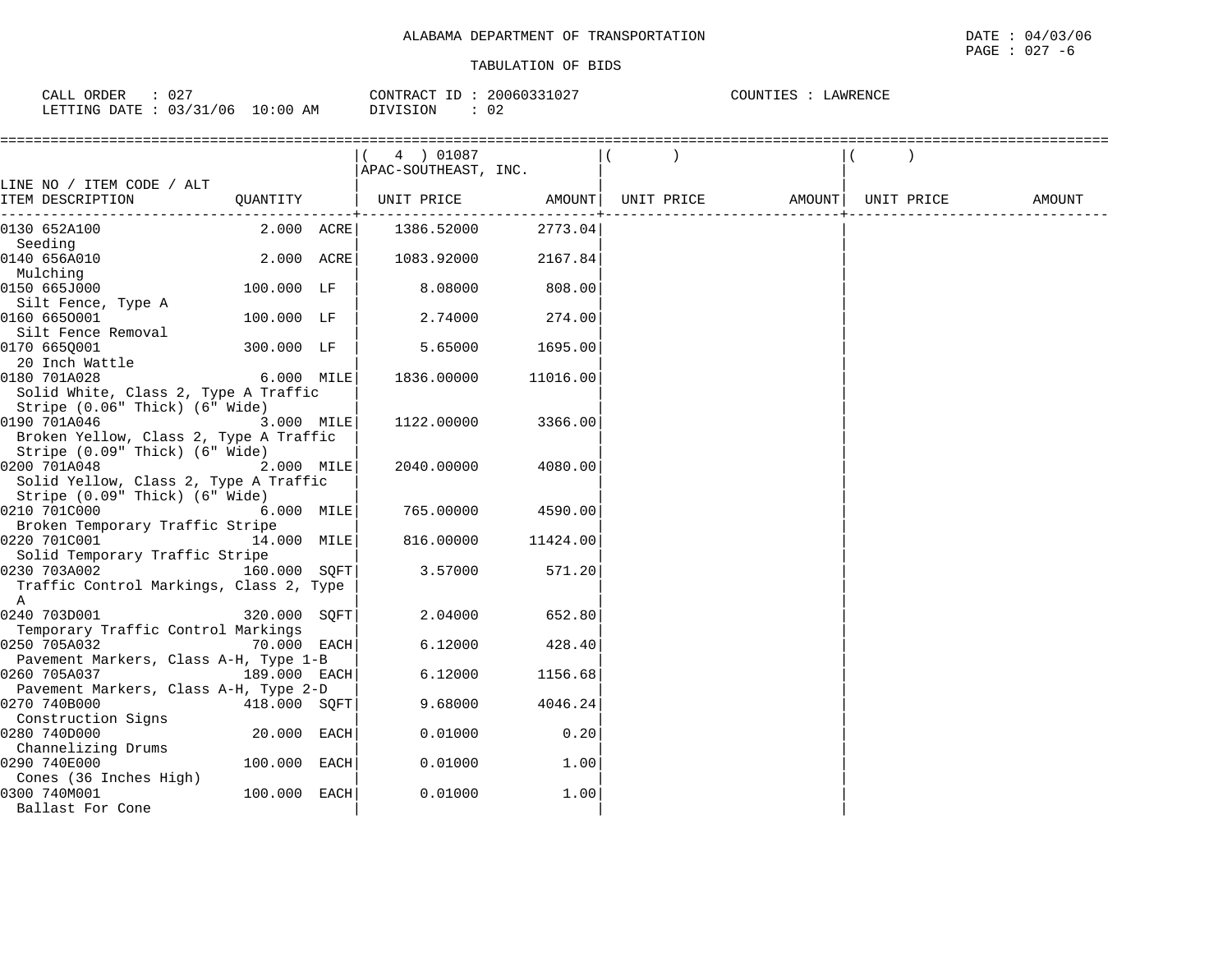| CALL ORDER<br>: 027<br>LETTING DATE : 03/31/06 10:00 AM                                                                   |          |                | CONTRACT ID: 20060331027<br>$\therefore$ 02<br>DIVISION |                               |            | COUNTIES : LAWRENCE |            |        |
|---------------------------------------------------------------------------------------------------------------------------|----------|----------------|---------------------------------------------------------|-------------------------------|------------|---------------------|------------|--------|
| LINE NO / ITEM CODE / ALT<br>ITEM DESCRIPTION                                                                             | OUANTITY |                | 4 ) 01087<br>APAC-SOUTHEAST, INC.<br>UNIT PRICE         | AMOUNT                        | UNIT PRICE | AMOUNT              | UNIT PRICE | AMOUNT |
| 0310 7400000<br>Pilot Car<br>0320 998A000<br>Construction Fuel (Maximum Bid Limited<br>To $$27,000.00)$<br>SECTION TOTALS | 1.000    | EACH  <br>LUMP | 5409.12000<br>0.00000                                   | 5409.12<br>0.00<br>570,640.31 |            | 0.00                |            | 0.00   |
| CONTRACT TOTALS                                                                                                           |          |                | s                                                       | 570,640.31                    |            | 0.00<br>\$          |            |        |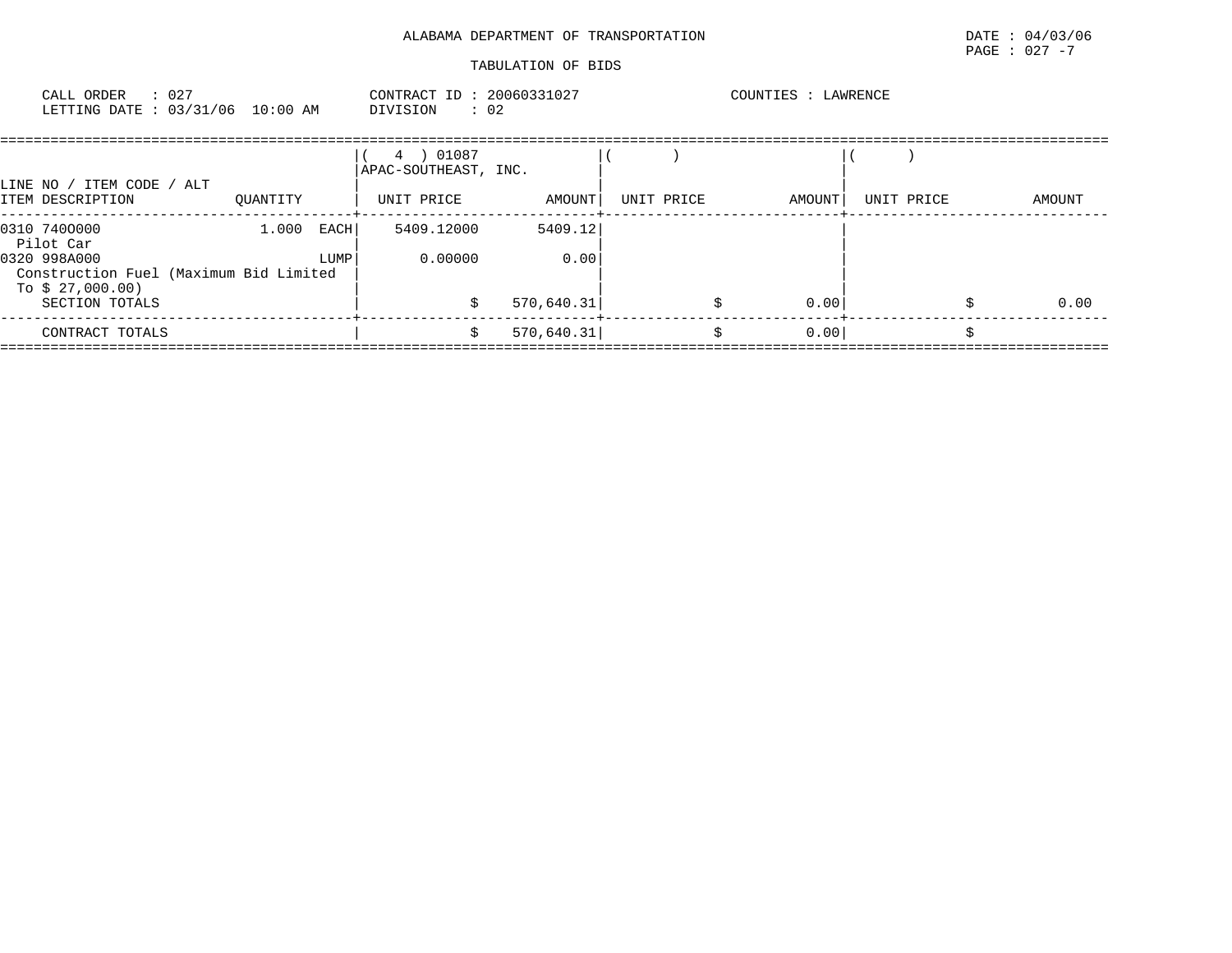## PAGE : 029 -1

#### VENDOR RANKING

|      | : 029<br>CALL ORDER                        |                                                                                                                                                                                                                           | : 20060331029    | COUNTIES : DEKALB              |                              |                     |                   |  |  |
|------|--------------------------------------------|---------------------------------------------------------------------------------------------------------------------------------------------------------------------------------------------------------------------------|------------------|--------------------------------|------------------------------|---------------------|-------------------|--|--|
|      | CONTRACT DESCRIPTION:<br>Length 13.670 mi. | LETTING DATE : 03/31/06 10:00 AM<br>for constructing the Widening, Resurfacing and Traffic<br>Stripe on SR-176 from the Cherokee County line (MP 0.000) to<br>near the Little River Canyon National Preserve (MP 13.670). | (available days) | $PROJECT(S) : STPSA-0176(501)$ | $99 - 301 - 253 - 176 - 601$ |                     |                   |  |  |
| RANK | VENDOR NO./NAME                            |                                                                                                                                                                                                                           |                  |                                |                              | TOTAL<br><b>BID</b> | % OVER<br>LOW BID |  |  |
|      | 07002                                      | GOOD HOPE CONTRACTING CO., INC.                                                                                                                                                                                           |                  |                                |                              | \$2,539,434.24      | 100.0000%         |  |  |
|      | 10011                                      | JACKSON PAVING & CONSTRUCTION, INC.                                                                                                                                                                                       |                  |                                |                              | 2,589,031.46        | 101.9531%         |  |  |
|      | 23009                                      | WHITAKER CONTRACTING CORPORATION                                                                                                                                                                                          |                  |                                |                              | 2,783,342.03        | 109.6048%         |  |  |
| 4    | 13022                                      | MCCARTNEY CONSTRUCTION CO., INC.                                                                                                                                                                                          |                  | 3,094,207.06                   | 121.8463%                    |                     |                   |  |  |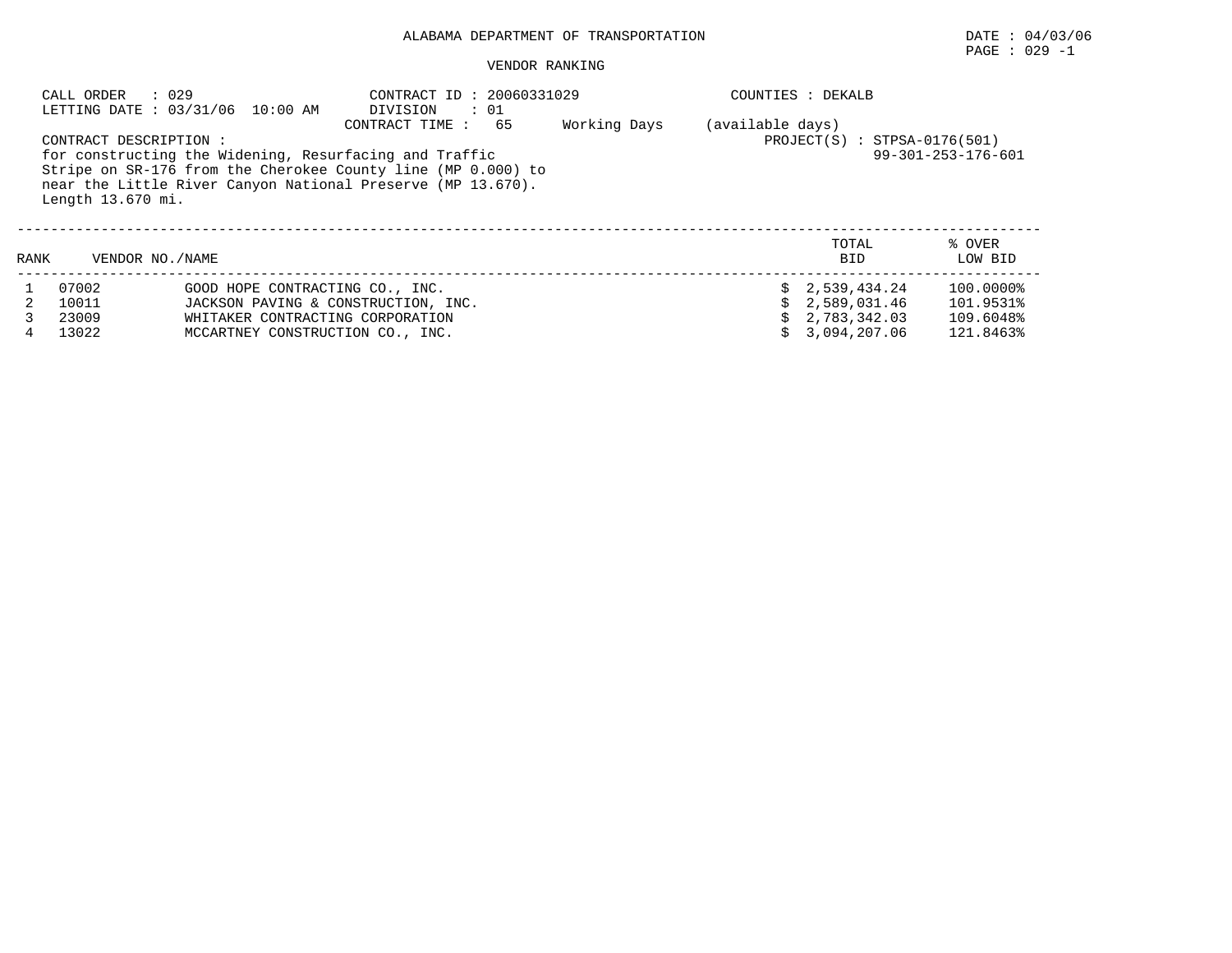| $\sim$ $\sim$ $\sim$ $\sim$<br>ORDER<br>CALL | าวฉ          |                  | CONTR<br>$\sqrt{2}$<br>TD.<br>'R A ( | 30060331029   | COUNTIES | DEKALE |
|----------------------------------------------|--------------|------------------|--------------------------------------|---------------|----------|--------|
| <b>ETTING</b><br>DATE                        | 0.212<br>106 | :00<br>L O<br>AΜ | VISION                               | $\sim$<br>ັ∪⊥ |          |        |

|                                                                                                                            |                 |      | 1 ) 07002    |           | 2 ) 10011   |           | 3 ) 23009   |                                                                                          |
|----------------------------------------------------------------------------------------------------------------------------|-----------------|------|--------------|-----------|-------------|-----------|-------------|------------------------------------------------------------------------------------------|
|                                                                                                                            |                 |      |              |           |             |           |             | GOOD HOPE CONTRACTING CO.,  JACKSON PAVING & CONSTRUCTI  WHITAKER CONTRACTING CORPORATIO |
| LINE NO / ITEM CODE / ALT<br>ITEM DESCRIPTION                                                                              | OUANTITY        |      | UNIT PRICE   | AMOUNT    | UNIT PRICE  | AMOUNT    | UNIT PRICE  | AMOUNT                                                                                   |
| SECTION 0001<br>Total                                                                                                      |                 |      |              |           |             |           |             |                                                                                          |
| 0010 206C010                                                                                                               | 57.000 SOYD     |      | 40.11000     | 2286.27   | 36.20000    | 2063.40   | 10.00000    | 570.00                                                                                   |
| Removing Concrete Driveway<br>0020 206E007<br>Removing Mailboxes (Including Reset<br>With A New Timber Post)               | 133.000 EACH    |      | 50.82000     | 6759.06   | 44.73000    | 5949.09   | 150.00000   | 19950.00                                                                                 |
| 0030 401B100<br>Bituminous Treatment E (With Polymer<br>Additive)                                                          | 231339.000 SOYD |      | 0.69000      | 159623.91 | 0.64790     | 149884.54 | 0.64790     | 149884.54                                                                                |
| 0040 405A000<br>Tack Coat                                                                                                  | 6941.000 GAL    |      | 1.50000      | 10411.50  | 1.58000     | 10966.78  | 2.00000     | 13882.00                                                                                 |
| 0050 410H000<br>Material Remixing Device                                                                                   | $1.000$ EACH    |      | 42053.00000  | 42053.00  | 17639.31000 | 17639.31  | 15000.00000 | 15000.00                                                                                 |
| 0060 424A360<br>Superpave Bituminous Concrete Wearing<br>Surface Layer, 1/2" Maximum Aggregate<br>Size Mix, ESAL Range C/D | 10971.000 TON   |      | 44.52000     | 488428.92 | 46.00000    | 504666.00 | 53.19000    | 583547.49                                                                                |
| 0070 424A361<br>Superpave Bituminous Concrete Wearing<br>Surface Layer, 3/4" Maximum Aggregate<br>Size Mix, ESAL Range C/D | 4605.000 TON    |      | 45.88000     | 211277.40 | 44.87000    | 206626.35 | 51.11000    | 235361.55                                                                                |
| 0080 424B650<br>Superpave Bituminous Concrete Upper<br>Binder Layer, 3/4" Maximum Aggregate<br>Size Mix, ESAL Range C/D    | 19310.000 TON   |      | 40.60000     | 783986.00 | 43.19000    | 833998.90 | 46.05000    | 889225.50                                                                                |
| 0090 424C364<br>Superpave Bituminous Concrete Base<br>Layer, Patching, 1" Maximum Aggregate<br>Size Mix, ESAL Range C/D    | 750.000 TON     |      | 55.00000     | 41250.00  | 68.88000    | 51660.00  | 65.00000    | 48750.00                                                                                 |
| 0100 424C370<br>Superpave Bituminous Concrete Base<br>Layer, Widening, 1" Maximum Aggregate<br>Size Mix, ESAL Range C/D    | 6417.000        | TON  | 38.58000     | 247567.86 | 43.11000    | 276636.87 | 46.05000    | 295502.85                                                                                |
| 0110 430B040<br>Aggregate Surfacing (Crushed Aggregate<br>Base, Type B)                                                    | 14436.000 TON   |      | 13.18000     | 190266.48 | 15.49000    | 223613.64 | 19.85000    | 286554.60                                                                                |
| 0120 600A000<br>Mobilization                                                                                               |                 | LUMP | 126730.00000 | 126730.00 | 80755.00000 | 80755.00  | 32000.00000 | 32000.00                                                                                 |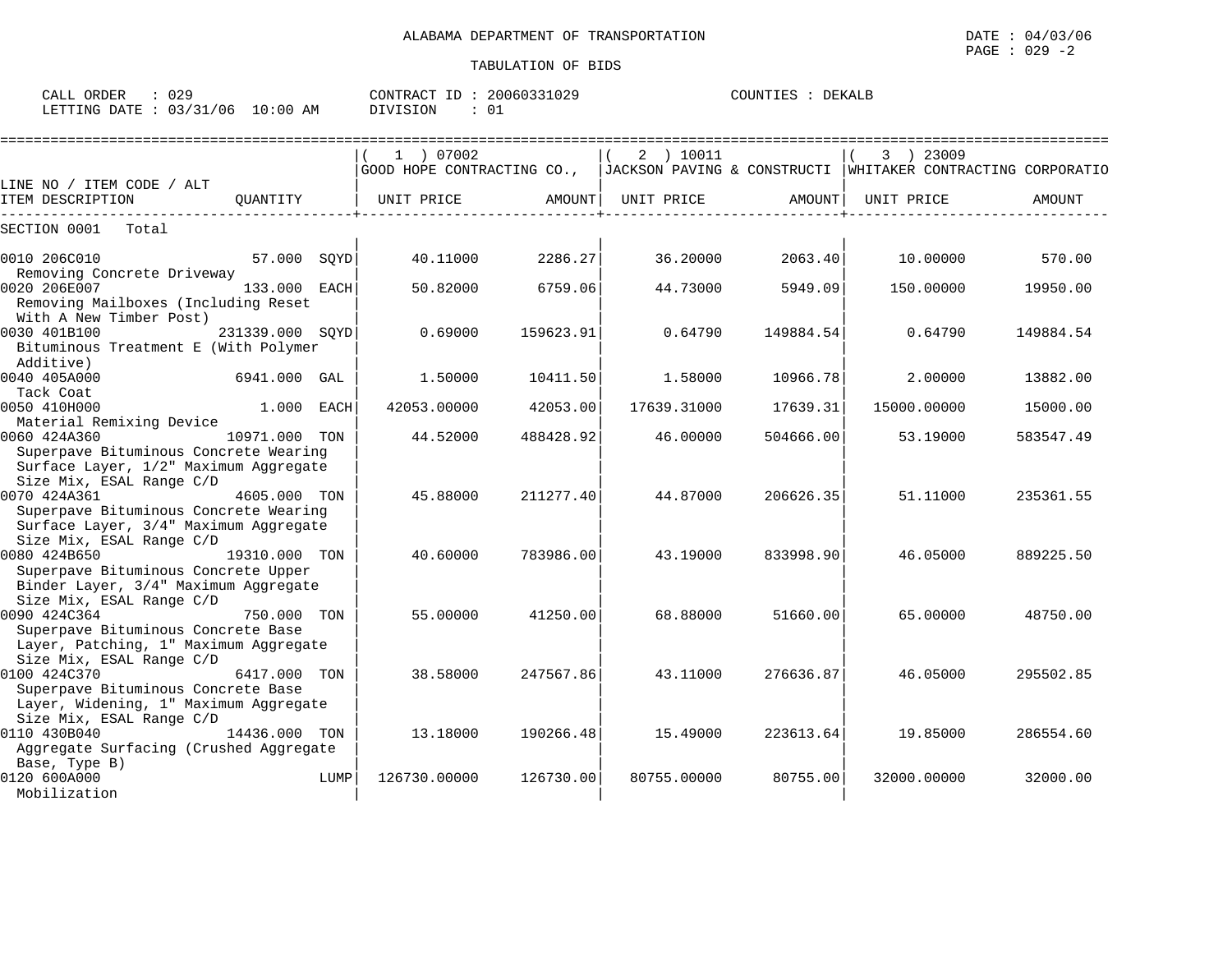| : 029<br>CALL ORDER              | CONTRACT ID: 20060331029 | COUNTIES : DEKALB |
|----------------------------------|--------------------------|-------------------|
| LETTING DATE : 03/31/06 10:00 AM | DIVISION<br>: 01         |                   |

|                                                                                                                            |               |      | 1 ) 07002  |                 | 2          | ) 10011    |                 | 3 ) 23009  |                                                                                            |
|----------------------------------------------------------------------------------------------------------------------------|---------------|------|------------|-----------------|------------|------------|-----------------|------------|--------------------------------------------------------------------------------------------|
| LINE NO / ITEM CODE / ALT                                                                                                  |               |      |            |                 |            |            |                 |            | GOOD HOPE CONTRACTING CO.,   JACKSON PAVING & CONSTRUCTI   WHITAKER CONTRACTING CORPORATIO |
| ITEM DESCRIPTION                                                                                                           | QUANTITY      |      | UNIT PRICE | AMOUNT          | UNIT PRICE |            | AMOUNT          | UNIT PRICE | <b>AMOUNT</b>                                                                              |
| 0130 665J000                                                                                                               | 1000.000 LF   |      | 4.24000    | 4240.00         |            | 2.93000    | 2930.00         | 2.50000    | 2500.00                                                                                    |
| Silt Fence, Type A<br>0140 6650001<br>Silt Fence Removal                                                                   | 1000.000 LF   |      | 0.69000    | 690.00          |            | 1,07000    | 1070.00         | 1,00000    | 1000.00                                                                                    |
| 0150 6650001<br>20 Inch Wattle                                                                                             | 60.000 LF     |      | 10.00000   | 600.00          |            | 6.40000    | 384.00          | 7.00000    | 420.00                                                                                     |
| 0160 701A028<br>Solid White, Class 2, Type A Traffic                                                                       | 28.000 MILE   |      | 1900.32000 | 53208.96        | 1800.00000 |            | 50400.00        | 1775.00000 | 49700.00                                                                                   |
| Stripe (0.06" Thick) (6" Wide)<br>0170 701A046<br>Broken Yellow, Class 2, Type A Traffic<br>Stripe (0.09" Thick) (6" Wide) | 8.000 MILE    |      | 1124.13000 | 8993.04         | 1100.00000 |            | 8800.00         | 1050.00000 | 8400.00                                                                                    |
| 0180 701A048<br>Solid Yellow, Class 2, Type A Traffic                                                                      | 19.000 MILE   |      | 2135.85000 | 40581.15        |            | 2000.00000 | 38000.00        | 1995.00000 | 37905.00                                                                                   |
| Stripe (0.09" Thick) (6" Wide)<br>0190 701C000<br>Broken Temporary Traffic Stripe                                          | 13.000 MILE   |      | 695.89000  | 9046.57         |            | 750.00000  | 9750.00         | 650.00000  | 8450.00                                                                                    |
| 0200 701C001<br>Solid Temporary Traffic Stripe                                                                             | 81.000 MILE   |      | 770.83000  | 62437.23        |            | 800.00000  | 64800.00        | 720.00000  | 58320.00                                                                                   |
| 0210 703A002<br>Traffic Control Markings, Class 2, Type<br>A                                                               | 312.000 SOFT  |      | 5.35000    | 1669.20         |            | 3.00000    | 936.00          | 5.00000    | 1560.00                                                                                    |
| 0220 705A031                                                                                                               | 5040.000 EACH |      | 5.89000    | 29685.60        |            | 6,00000    | 30240.00        | 5.50000    | 27720.00                                                                                   |
| Pavement Markers, Class A-H, Type 1-A<br>0230 705A032<br>Pavement Markers, Class A-H, Type 1-B                             | 384.000 EACH  |      | 5.89000    | 2261.76         |            | 6.00000    | 2304.00         | 5.50000    | 2112.00                                                                                    |
| 0240 705A037<br>Pavement Markers, Class A-H, Type 2-D                                                                      | 1359.000 EACH |      | 5.89000    | 8004.51         |            | 6.00000    | 8154.00         | 5.50000    | 7474.50                                                                                    |
| 0250 707B005<br>Type C Hazard Marker Installation                                                                          | 24.000 EACH   |      | 101.12000  | 2426.88         |            | 120.93000  | 2902.32         | 96.00000   | 2304.00                                                                                    |
| 0260 740B000<br>Construction Signs                                                                                         | 506.000       | SOFT | 8.99000    | 4548.94         |            | 7.71000    | 3901.26         | 8.00000    | 4048.00                                                                                    |
| 0270 740E000<br>Cones (36 Inches High)                                                                                     | 200,000       | EACH | 1,00000    | 200.00          |            | 0.00000    | 0.00            | 5.00000    | 1000.00                                                                                    |
| 0280 740M001<br>Ballast For Cone                                                                                           | 200.000       | EACH | 1,00000    | 200.00          |            | 0.00000    | 0.00            | 1,00000    | 200.00                                                                                     |
| 0290 998A000<br>Construction Fuel (Maximum Bid Limited<br>To $$118,500.00)$                                                |               | LUMP | 0.00000    | 0.00            |            | 0.00000    | 0.00            | 0.00000    | 0.00                                                                                       |
| SECTION TOTALS                                                                                                             |               |      |            | \$2,539,434.24] |            |            | \$2,589,031.46] |            | \$2,783,342.03                                                                             |
| CONTRACT TOTALS                                                                                                            |               |      |            | \$2,539,434.24] |            |            | \$2,589,031.46] |            | \$2,783,342.03                                                                             |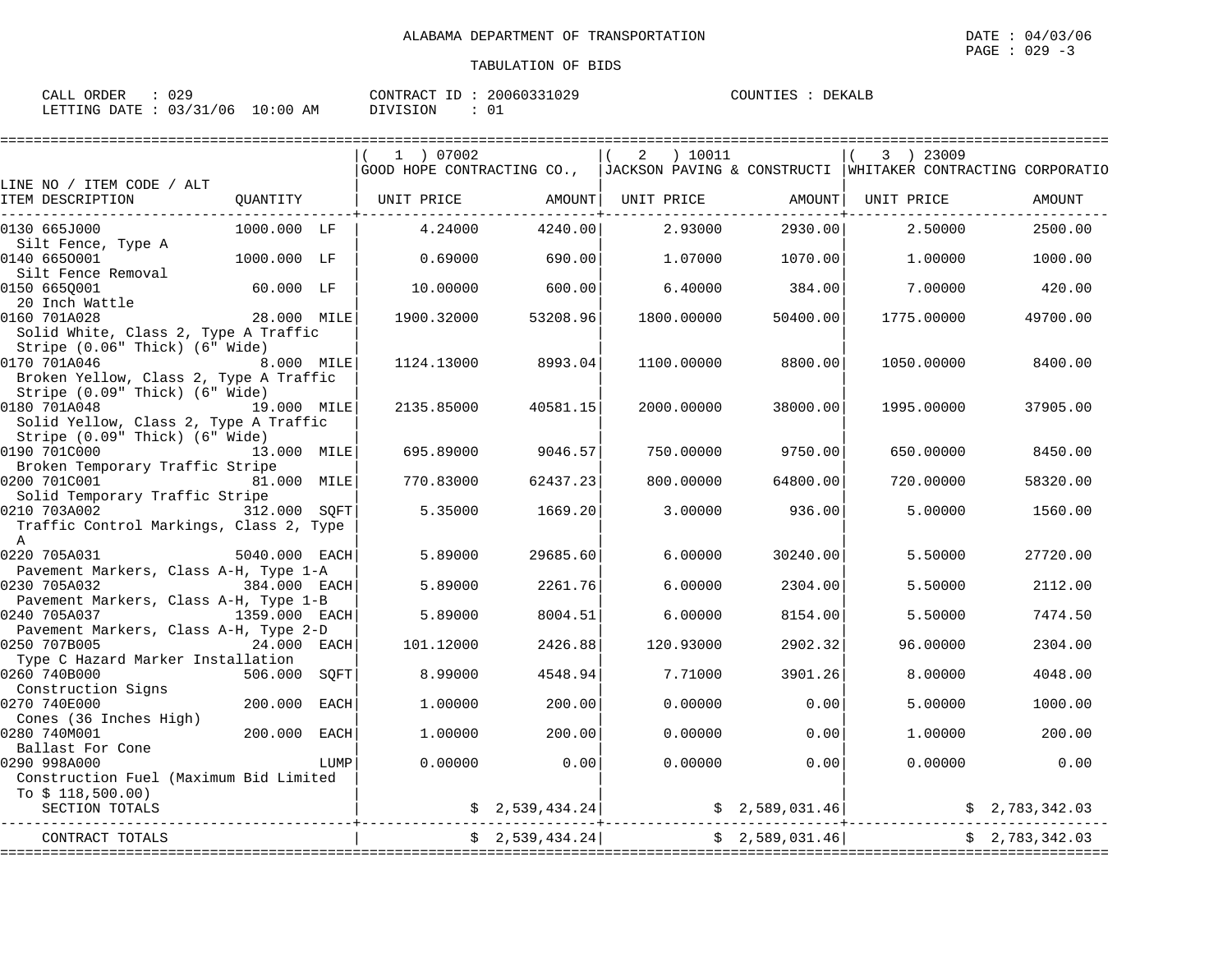## ALABAMA DEPARTMENT OF TRANSPORTATION

| ALABAMA<br>OF<br>TRANSPORTATION<br>DEPARTMENT | DATE<br>/06<br>04.<br>. <i>.</i><br>the contract of the contract of the contract of the contract of the contract of the contract of the contract of |
|-----------------------------------------------|-----------------------------------------------------------------------------------------------------------------------------------------------------|
|                                               | 029<br>PAGE<br>$ \epsilon$                                                                                                                          |

| CALL ORDER<br>: 029<br>LETTING DATE : 03/31/06 10:00 AM                                                                    |                 |      | CONTRACT ID: 20060331029<br>DIVISION<br>: 01 |           |            | COUNTIES : DEKALB |            |        |
|----------------------------------------------------------------------------------------------------------------------------|-----------------|------|----------------------------------------------|-----------|------------|-------------------|------------|--------|
|                                                                                                                            |                 |      | 4 ) 13022<br>MCCARTNEY CONSTRUCTION CO.,     |           |            |                   |            |        |
| LINE NO / ITEM CODE / ALT<br>ITEM DESCRIPTION                                                                              | OUANTITY        |      | UNIT PRICE                                   | AMOUNT    | UNIT PRICE | AMOUNT            | UNIT PRICE | AMOUNT |
| SECTION 0001<br>Total                                                                                                      |                 |      |                                              |           |            |                   |            |        |
| 0010 206C010<br>Removing Concrete Driveway                                                                                 | 57.000 SOYD     |      | 64.00000                                     | 3648.00   |            |                   |            |        |
| 0020 206E007<br>Removing Mailboxes (Including Reset<br>With A New Timber Post)                                             | 133.000 EACH    |      | 155.00000                                    | 20615.00  |            |                   |            |        |
| 0030 401B100<br>Bituminous Treatment E (With Polymer<br>Additive)                                                          | 231339.000 SOYD |      | 0.90000                                      | 208205.10 |            |                   |            |        |
| 0040 405A000<br>Tack Coat                                                                                                  | 6941.000 GAL    |      | 1.50000                                      | 10411.50  |            |                   |            |        |
| 0050 410H000<br>Material Remixing Device                                                                                   | 1.000 EACH      |      | 93500.00000                                  | 93500.00  |            |                   |            |        |
| 0060 424A360<br>Superpave Bituminous Concrete Wearing<br>Surface Layer, 1/2" Maximum Aggregate<br>Size Mix, ESAL Range C/D | 10971.000 TON   |      | 55.00000                                     | 603405.00 |            |                   |            |        |
| 0070 424A361<br>Superpave Bituminous Concrete Wearing<br>Surface Layer, 3/4" Maximum Aggregate<br>Size Mix, ESAL Range C/D | 4605.000 TON    |      | 55.00000                                     | 253275.00 |            |                   |            |        |
| 0080 424B650<br>Superpave Bituminous Concrete Upper<br>Binder Layer, 3/4" Maximum Aggregate<br>Size Mix, ESAL Range C/D    | 19310.000 TON   |      | 50.00000                                     | 965500.00 |            |                   |            |        |
| 0090 424C364<br>Superpave Bituminous Concrete Base<br>Layer, Patching, 1" Maximum Aggregate<br>Size Mix, ESAL Range C/D    | 750.000 TON     |      | 85,00000                                     | 63750.00  |            |                   |            |        |
| 0100 424C370<br>Superpave Bituminous Concrete Base<br>Layer, Widening, 1" Maximum Aggregate<br>Size Mix, ESAL Range C/D    | 6417.000 TON    |      | 50.00000                                     | 320850.00 |            |                   |            |        |
| 0110 430B040<br>Aggregate Surfacing (Crushed Aggregate<br>Base, Type B)                                                    | 14436.000 TON   |      | 15.00000                                     | 216540.00 |            |                   |            |        |
| 0120 600A000<br>Mobilization                                                                                               |                 | LUMP | 122000.00000                                 | 122000.00 |            |                   |            |        |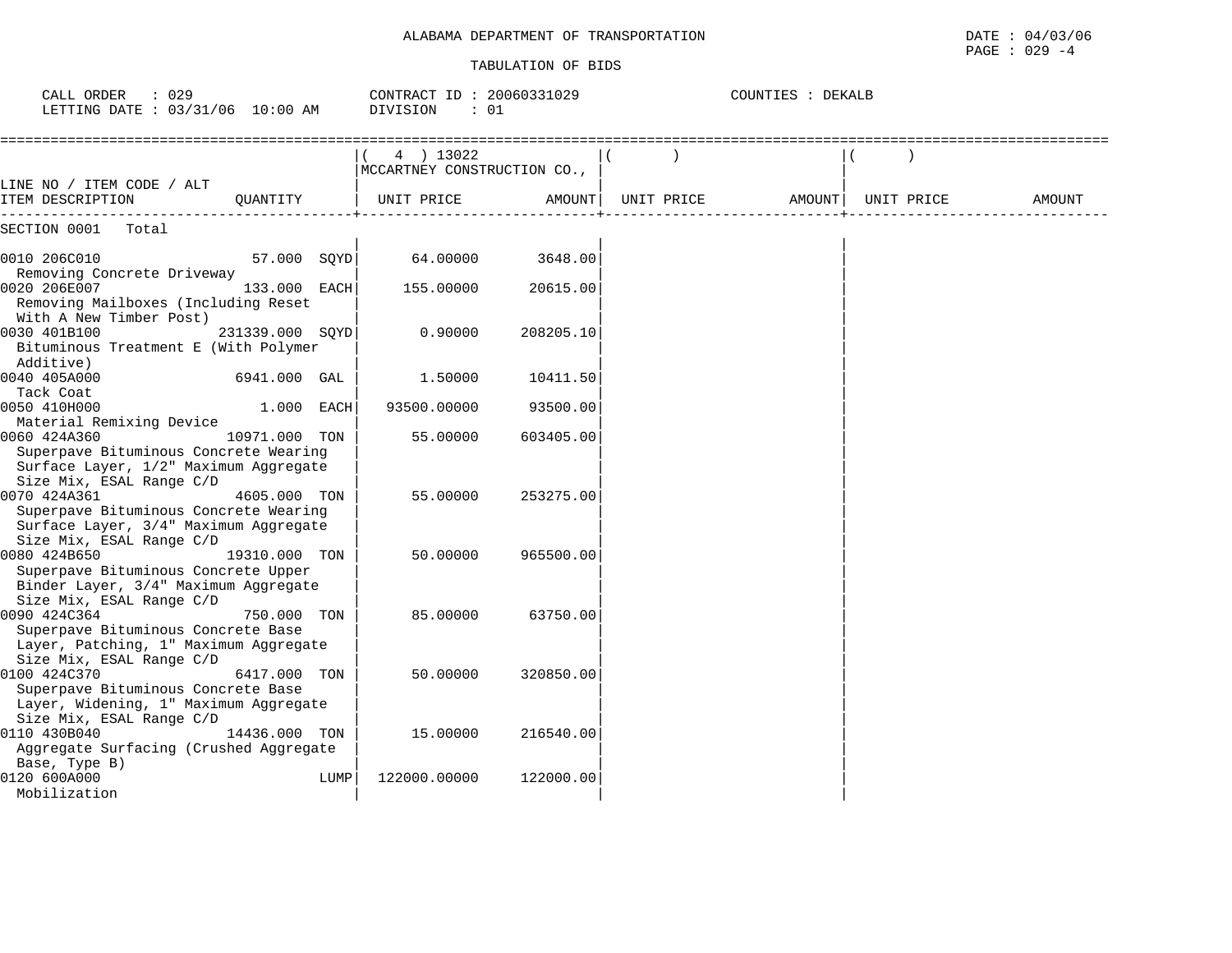| 029<br>ORDER<br>CALL (          | CONTRACT ID : | 20060331029 | COUNTIES<br><b>DEKALB</b> |
|---------------------------------|---------------|-------------|---------------------------|
| LETTING DATE: 03/31/06 10:00 AM | DIVISION      | 0 T         |                           |

|                                                                                                                |                 |      | (4) 13022<br>  MCCARTNEY CONSTRUCTION CO., |                 |            |            |                    |        |
|----------------------------------------------------------------------------------------------------------------|-----------------|------|--------------------------------------------|-----------------|------------|------------|--------------------|--------|
| LINE NO / ITEM CODE / ALT<br>ITEM DESCRIPTION                                                                  | QUANTITY        |      | UNIT PRICE                                 | AMOUNT          | UNIT PRICE |            | AMOUNT  UNIT PRICE | AMOUNT |
| 0130 665J000                                                                                                   | 1000.000 LF     |      | 1.00000                                    | 1000.00         |            |            |                    |        |
| Silt Fence, Type A<br>0140 6650001                                                                             | 1000.000 LF     |      | 0.50000                                    | 500.00          |            |            |                    |        |
| Silt Fence Removal<br>0150 665Q001<br>20 Inch Wattle                                                           | 60.000 LF       |      | 4.00000                                    | 240.00          |            |            |                    |        |
| 0160 701A028<br>Solid White, Class 2, Type A Traffic                                                           | 28.000 MILE     |      | 1775.00000                                 | 49700.00        |            |            |                    |        |
| Stripe (0.06" Thick) (6" Wide)<br>0170 701A046<br>Broken Yellow, Class 2, Type A Traffic                       | 8.000 MILE      |      | 1050.00000                                 | 8400.00         |            |            |                    |        |
| Stripe (0.09" Thick) (6" Wide)<br>0180 701A048<br>Solid Yellow, Class 2, Type A Traffic                        | 19.000 MILE     |      | 1995.00000                                 | 37905.00        |            |            |                    |        |
| Stripe (0.09" Thick) (6" Wide)<br>0190 701C000                                                                 | 13.000 MILE     |      | 650.00000                                  | 8450.00         |            |            |                    |        |
| Broken Temporary Traffic Stripe<br>0200 701C001<br>81.000 MILE<br>Solid Temporary Traffic Stripe               |                 |      | 720.00000                                  | 58320.00        |            |            |                    |        |
| 0210 703A002<br>Traffic Control Markings, Class 2, Type                                                        | 312.000 SOFT    |      | 5.00000                                    | 1560.00         |            |            |                    |        |
| $\mathbb A$<br>0220 705A031                                                                                    | $5040.000$ EACH |      | 5.50000                                    | 27720.00        |            |            |                    |        |
| Pavement Markers, Class A-H, Type 1-A<br>384.000 EACH<br>0230 705A032<br>Pavement Markers, Class A-H, Type 1-B |                 |      | 5.50000                                    | 2112.00         |            |            |                    |        |
| 0240 705A037<br>Pavement Markers, Class A-H, Type 2-D                                                          | 1359.000 EACH   |      | 5.50000                                    | 7474.50         |            |            |                    |        |
| 0250 707B005<br>Type C Hazard Marker Installation                                                              | 24.000 EACH     |      | 100.00000                                  | 2400.00         |            |            |                    |        |
| 0260 740B000<br>Construction Signs                                                                             | 506.000 SOFT    |      | 12.66000                                   | 6405.96         |            |            |                    |        |
| 0270 740E000<br>Cones (36 Inches High)                                                                         | 200.000 EACH    |      | 1.00000                                    | 200.00          |            |            |                    |        |
| 0280 740M001<br>Ballast For Cone                                                                               | 200.000 EACH    |      | 0.60000                                    | 120.00          |            |            |                    |        |
| 0290 998A000<br>Construction Fuel (Maximum Bid Limited<br>To $$118,500.00)$                                    |                 | LUMP | 0.00000                                    | 0.00            |            |            |                    |        |
| SECTION TOTALS                                                                                                 |                 |      |                                            | \$3,094,207.06] |            | 0.00       |                    | 0.00   |
| CONTRACT TOTALS                                                                                                |                 |      |                                            | \$3,094,207.06] |            | \$<br>0.00 |                    | \$     |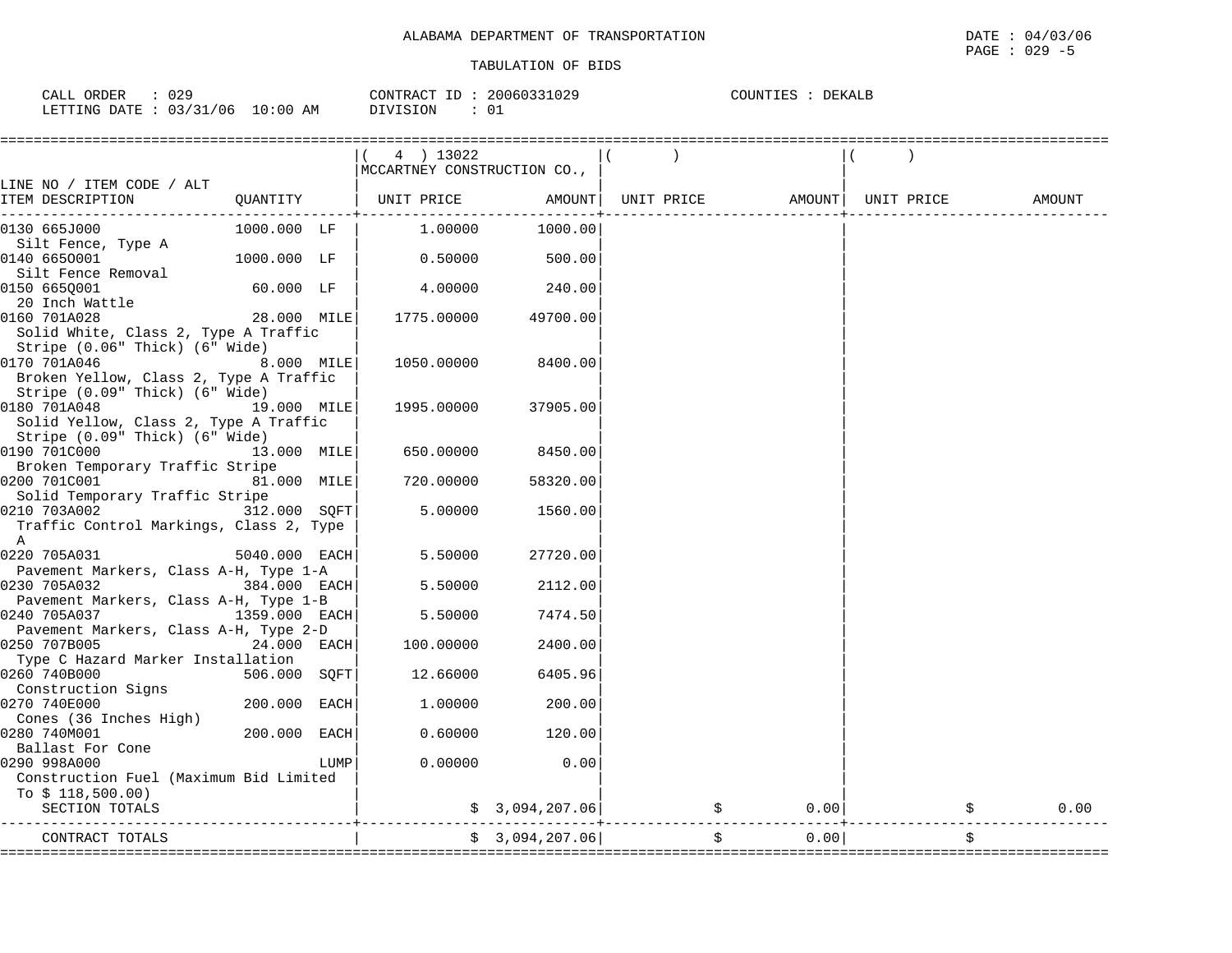#### VENDOR RANKING

| : 032<br>: 20060331032<br>CALL ORDER<br>CONTRACT ID<br>LETTING DATE: 03/31/06 10:00 AM<br>DIVISION<br>$\cdot$ 01 |                                                        |                                     |                                                                                                                                                      |              | COUNTIES : CULLMAN                                    |                     |                   |  |  |
|------------------------------------------------------------------------------------------------------------------|--------------------------------------------------------|-------------------------------------|------------------------------------------------------------------------------------------------------------------------------------------------------|--------------|-------------------------------------------------------|---------------------|-------------------|--|--|
|                                                                                                                  | CONTRACT DESCRIPTION :<br>on SR-74<br>Length 2.874 mi. |                                     | 40<br>CONTRACT TIME:<br>for constructing the Planing, Resurfacing and Traffic Stripe<br>(US-278) from SR-91 in Holly Pond to the Blount County line. | Working Days | (available days)<br>$PROJECT(S)$ : NH-STPSA-0074(510) |                     |                   |  |  |
| RANK                                                                                                             | VENDOR NO. / NAME                                      |                                     |                                                                                                                                                      |              |                                                       | TOTAL<br><b>BID</b> | % OVER<br>LOW BID |  |  |
|                                                                                                                  | 23009                                                  | WHITAKER CONTRACTING CORPORATION    |                                                                                                                                                      |              |                                                       | 703,155.75          | 100.0000%         |  |  |
|                                                                                                                  | 10011                                                  | JACKSON PAVING & CONSTRUCTION, INC. |                                                                                                                                                      |              |                                                       | 779,006.87          | 110.7872%         |  |  |
|                                                                                                                  | 07002                                                  | GOOD HOPE CONTRACTING CO., INC.     |                                                                                                                                                      |              |                                                       | 808,328.37          | 114.9572%         |  |  |

 $\texttt{PAGE}$  : 032 -1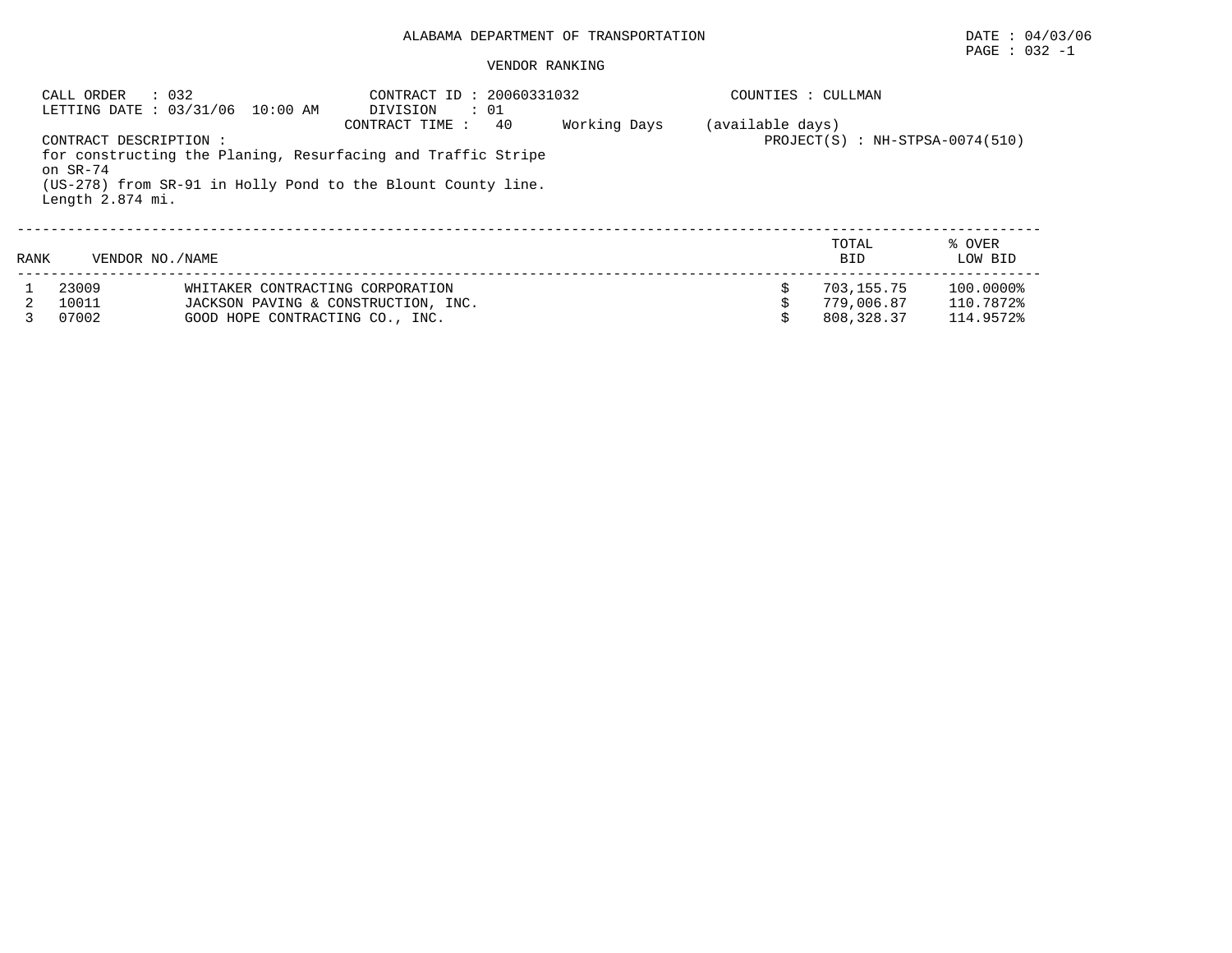| 032<br>CALL ORDER               | CONTRACT ID: 20060331032 | COUNTIES : CULLMAN |
|---------------------------------|--------------------------|--------------------|
| LETTING DATE: 03/31/06 10:00 AM | DIVISION                 |                    |

|                                                                          |                 |      | $1$ ) 23009                                                                               |           | 2 ) 10011   |           | 3 ) 07002   |           |
|--------------------------------------------------------------------------|-----------------|------|-------------------------------------------------------------------------------------------|-----------|-------------|-----------|-------------|-----------|
|                                                                          |                 |      | WHITAKER CONTRACTING CORPOR  JACKSON PAVING & CONSTRUCTI  GOOD HOPE CONTRACTING CO., INC. |           |             |           |             |           |
| LINE NO / ITEM CODE / ALT<br>ITEM DESCRIPTION                            | OUANTITY        |      | UNIT PRICE                                                                                | AMOUNT    | UNIT PRICE  |           | UNIT PRICE  | AMOUNT    |
|                                                                          |                 |      |                                                                                           |           |             | AMOUNT    |             |           |
| SECTION 0001<br>Total                                                    |                 |      |                                                                                           |           |             |           |             |           |
| 0010 405A000                                                             | 3271.000        | GAL  | 2.00000                                                                                   | 6542.00   | 1.74000     | 5691.54   | 1.55000     | 5070.05   |
| Tack Coat                                                                |                 |      |                                                                                           |           |             |           |             |           |
| 0020 408A052<br>Planing Existing Pavement                                | 48851.000 SOYD  |      | 0.67000                                                                                   | 32730.17  | 0.48000     | 23448.48  | 1,32000     | 64483.32  |
| (Approximately 1.10" Thru 2.0" Thick)                                    |                 |      |                                                                                           |           |             |           |             |           |
| 0030 408A054                                                             | $1000.000$ SOYD |      | 3.00000                                                                                   | 3000.00   | 3.13000     | 3130.00   | 4.00000     | 4000.00   |
| Planing Existing Pavement<br>(Approximately 3.10" Thru 4.0" Thick)       |                 |      |                                                                                           |           |             |           |             |           |
| 0040 410C000                                                             | 1.000 EACH      |      | 2500.00000                                                                                | 2500.00   | 16651.27000 | 16651.27  | 10000.00000 | 10000.00  |
| Contractor Retained Profilograph                                         |                 |      |                                                                                           |           |             |           |             |           |
| 0050 410H000                                                             | 1.000 EACH      |      | 15000.00000                                                                               | 15000.00  | 15647.55000 | 15647.55  | 15000.00000 | 15000.00  |
| Material Remixing Device                                                 |                 |      |                                                                                           |           |             |           |             |           |
| 0060 424A360                                                             | 3372.000 TON    |      | 44.98000                                                                                  | 151672.56 | 54.11000    | 182458.92 | 46.21000    | 155820.12 |
| Superpave Bituminous Concrete Wearing                                    |                 |      |                                                                                           |           |             |           |             |           |
| Surface Layer, 1/2" Maximum Aggregate                                    |                 |      |                                                                                           |           |             |           |             |           |
| Size Mix, ESAL Range C/D                                                 |                 |      |                                                                                           |           |             |           |             |           |
| 0070 424B651                                                             | 8093.000 TON    |      | 39.53000                                                                                  | 319916.29 | 44.37000    | 359086.41 | 41.42000    | 335212.06 |
| Superpave Bituminous Concrete Upper                                      |                 |      |                                                                                           |           |             |           |             |           |
| Binder Layer, 1" Maximum Aggregate Size                                  |                 |      |                                                                                           |           |             |           |             |           |
| Mix, ESAL Range C/D                                                      |                 |      |                                                                                           |           |             |           |             |           |
| 0080 424B659                                                             | 175.000         | TON  | 39.53000                                                                                  | 6917.75   | 70.79000    | 12388.25  | 77.47000    | 13557.25  |
| Superpave Bituminous Concrete Upper                                      |                 |      |                                                                                           |           |             |           |             |           |
| Binder Layer, Leveling, 1" Maximum<br>Aggregate Size Mix, ESAL Range C/D |                 |      |                                                                                           |           |             |           |             |           |
| 0090 424C370                                                             | 1416.000 TON    |      | 39.53000                                                                                  | 55974.48  | 43.46000    | 61539.36  | 43.51000    | 61610.16  |
| Superpave Bituminous Concrete Base                                       |                 |      |                                                                                           |           |             |           |             |           |
| Layer, Widening, 1" Maximum Aggregate                                    |                 |      |                                                                                           |           |             |           |             |           |
| Size Mix, ESAL Range C/D                                                 |                 |      |                                                                                           |           |             |           |             |           |
| 0100 430B040                                                             | 840.000 TON     |      | 12.50000                                                                                  | 10500.00  | 13.95000    | 11718.00  | 21.46000    | 18026.40  |
| Aggregate Surfacing (Crushed Aggregate                                   |                 |      |                                                                                           |           |             |           |             |           |
| Base, Type B)                                                            |                 |      |                                                                                           |           |             |           |             |           |
| 0110 600A000                                                             |                 | LUMP | 39474.00000                                                                               | 39474.00  | 10223.19000 | 10223.19  | 47750.00000 | 47750.00  |
| Mobilization                                                             |                 |      |                                                                                           |           |             |           |             |           |
| 0120 665J000                                                             | 1000.000 LF     |      | 2.50000                                                                                   | 2500.00   | 4.20000     | 4200.00   | 4.00000     | 4000.00   |
| Silt Fence, Type A                                                       |                 |      |                                                                                           |           |             |           |             |           |
| 0130 6650001                                                             | 1000.000 LF     |      | 1,00000                                                                                   | 1000.00   | 1,20000     | 1200.00   | 1,00000     | 1000.00   |
| Silt Fence Removal                                                       |                 |      |                                                                                           |           |             |           |             |           |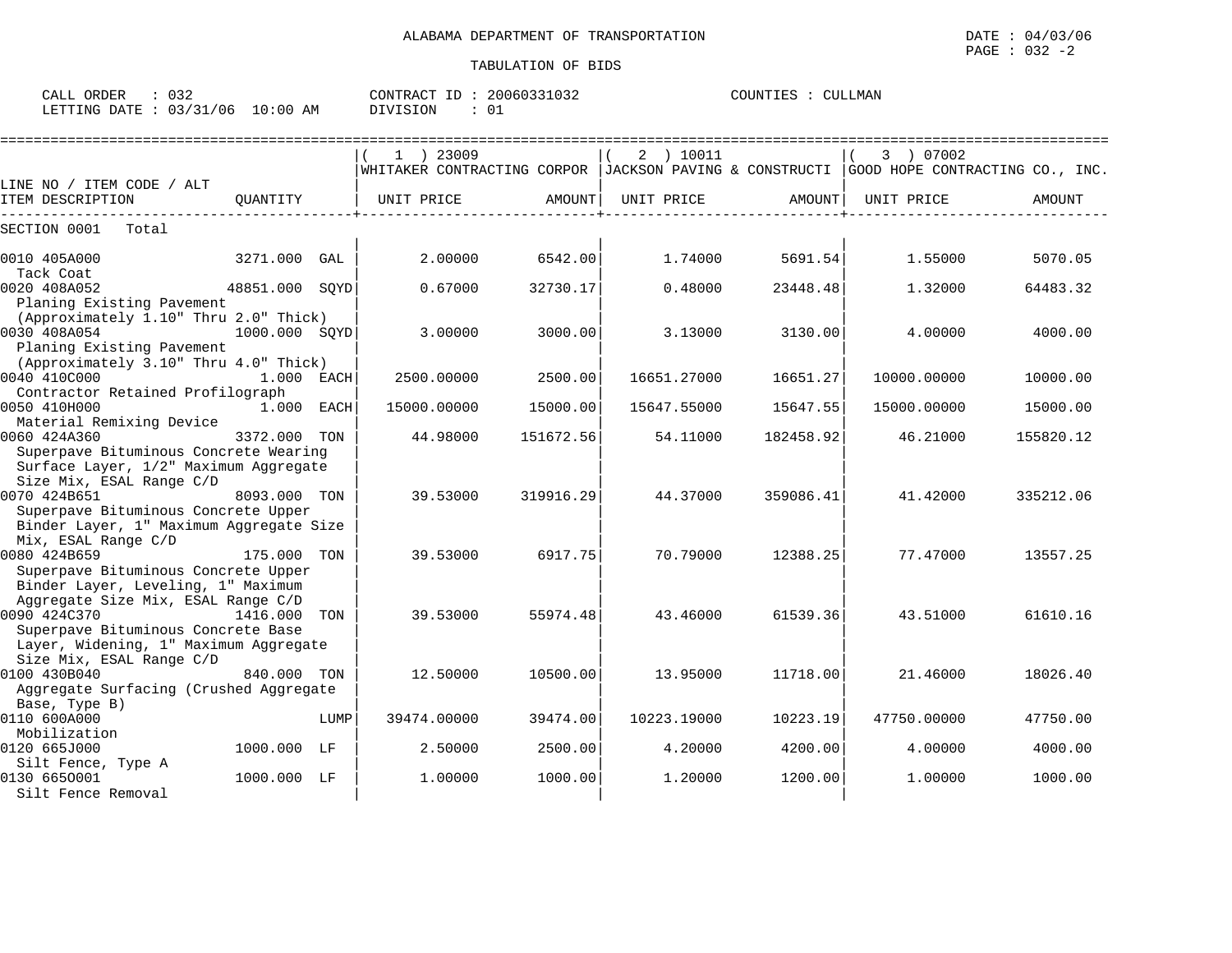| CALL ORDER | 032                             | 20060331032<br>CONTRACT ID: 2 | COUNTIES :<br><b>CULLMAN</b> |
|------------|---------------------------------|-------------------------------|------------------------------|
|            | LETTING DATE: 03/31/06 10:00 AM | د 0<br>DIVISION               |                              |

|                                                       |              |             | $1$ ) 23009 |                | ) 10011<br>2                                                                                |               | 3 ) 07002      |             |
|-------------------------------------------------------|--------------|-------------|-------------|----------------|---------------------------------------------------------------------------------------------|---------------|----------------|-------------|
|                                                       |              |             |             |                | WHITAKER CONTRACTING CORPOR   JACKSON PAVING & CONSTRUCTI   GOOD HOPE CONTRACTING CO., INC. |               |                |             |
| LINE NO / ITEM CODE / ALT                             |              |             |             |                |                                                                                             |               |                |             |
| ITEM DESCRIPTION                                      | OUANTITY     |             | UNIT PRICE  | AMOUNT         | UNIT PRICE                                                                                  | AMOUNT        | UNIT PRICE     | AMOUNT      |
| 0140 6650001                                          | 60.000 LF    |             | 7.00000     | 420.00         | 6.09000                                                                                     | 365.40        | 10.00000       | 600.00      |
| 20 Inch Wattle                                        |              |             |             |                |                                                                                             |               |                |             |
| 0150 701A028                                          | 6.000 MILE   |             | 1775.00000  | 10650.00       | 1800.00000                                                                                  | 10800.00      | 1900.32000     | 11401.92    |
| Solid White, Class 2, Type A Traffic                  |              |             |             |                |                                                                                             |               |                |             |
| Stripe (0.06" Thick) (6" Wide)                        | 6.000 MILE   |             | 1775.00000  |                |                                                                                             |               |                |             |
| 0160 701A032<br>Solid Yellow, Class 2, Type A Traffic |              |             |             | 10650.00       | 2000.00000                                                                                  | 12000.00      | 1900.32000     | 11401.92    |
| Stripe (0.06" Thick) (6" Wide)                        |              |             |             |                |                                                                                             |               |                |             |
| 0170 701A046                                          | 1.000 MILE   |             | 1050.00000  | 1050.00        | 1000.00000                                                                                  | 1000.00       | 1124.13000     | 1124.13     |
| Broken Yellow, Class 2, Type A Traffic                |              |             |             |                |                                                                                             |               |                |             |
| Stripe (0.09" Thick) (6" Wide)                        |              |             |             |                |                                                                                             |               |                |             |
| 0180 701B009                                          | 487.000 LF   |             | 2.00000     | 974.00         | 1,00000                                                                                     | 487.00        | 2.14000        | 1042.18     |
| Dotted Class 2, Type A Traffic Stripe                 |              |             |             |                |                                                                                             |               |                |             |
| $(0.09"$ Thick $)(6"$ Wide $)$                        |              |             |             |                |                                                                                             |               |                |             |
| 0190 701C000                                          | 2.000 MILE   |             | 650.00000   | 1300.00        | 750.00000                                                                                   | 1500.00       | 695.89000      | 1391.78     |
| Broken Temporary Traffic Stripe                       |              |             |             |                |                                                                                             |               |                |             |
| 0200 701C001                                          | 24.000 MILE  |             | 720.00000   | 17280.00       | 800.00000                                                                                   | 19200.00      | 770.83000      | 18499.92    |
| Solid Temporary Traffic Stripe                        |              |             |             |                |                                                                                             |               |                |             |
| 0210 703A002                                          | 250.000 SOFT |             | 5.00000     | 1250.00        | 3.50000                                                                                     | 875.00        | 5.35000        | 1337.50     |
| Traffic Control Markings, Class 2, Type               |              |             |             |                |                                                                                             |               |                |             |
| $\mathbf{A}$                                          |              |             |             |                |                                                                                             |               |                |             |
| 0220 705A032                                          | 44.000 EACH  |             | 5.50000     | 242.00         | 6,00000                                                                                     | 264.00        | 5.89000        | 259.16      |
| Pavement Markers, Class A-H, Type 1-B                 |              |             |             |                |                                                                                             |               |                |             |
| 0230 705A037                                          | 520.000 EACH |             | 5.50000     | 2860.00        | 6,00000                                                                                     | 3120.00       | 5.89000        | 3062.80     |
| Pavement Markers, Class A-H, Type 2-D<br>0240 730H001 | 725.000 LF   |             | 2.50000     | 1812.50        | 2.50000                                                                                     | 1812.50       | 3.98000        | 2885.50     |
| Loop Wire                                             |              |             |             |                |                                                                                             |               |                |             |
| 0250 7301001                                          | 900.000 LF   |             | 1.00000     | 900.00         | 0.50000                                                                                     | 450.00        | 0.53000        | 477.00      |
| Loop Detector Lead-In-Cable                           |              |             |             |                |                                                                                             |               |                |             |
| 0260 740B000                                          | 480.000      | SQFT        | 8.00000     | 3840.00        | 12.00000                                                                                    | 5760.00       | 8.99000        | 4315.20     |
| Construction Signs                                    |              |             |             |                |                                                                                             |               |                |             |
| 0270 740D000                                          | 200.000      | <b>EACH</b> | 0.00000     | 0.00           | 10.35000                                                                                    | 2070.00       | 60.00000       | 12000.00    |
| Channelizing Drums                                    |              |             |             |                |                                                                                             |               |                |             |
| 0280 740E000                                          | 200,000      | <b>EACH</b> | 10.00000    | 2000.00        | 5.17000                                                                                     | 1034.00       | 10,00000       | 2000.00     |
| Cones (36 Inches High)                                |              |             |             |                |                                                                                             |               |                |             |
| 0290 740M001                                          | 200.000      | <b>EACH</b> | 1,00000     | 200.00         | 4.43000                                                                                     | 886.00        | 5.00000        | 1000.00     |
| Ballast For Cone                                      |              |             |             |                |                                                                                             |               |                |             |
| 0300 998A000                                          |              | LUMP        | 0.00000     | 0.00           | 10000.00000                                                                                 | 10000.00      | 0.00000        | 0.00        |
| Construction Fuel (Maximum Bid Limited                |              |             |             |                |                                                                                             |               |                |             |
| To $$45,500.00)$<br>SECTION TOTALS                    |              |             |             | \$703, 155.75] |                                                                                             | \$779,006.87] | $\mathfrak{S}$ | 808, 328.37 |
|                                                       |              |             |             |                |                                                                                             |               |                |             |
| CONTRACT TOTALS                                       |              |             |             | 703, 155.75    | $\ddot{\mathsf{S}}$                                                                         | 779,006.87    |                | 808, 328.37 |
|                                                       |              |             |             |                |                                                                                             |               |                |             |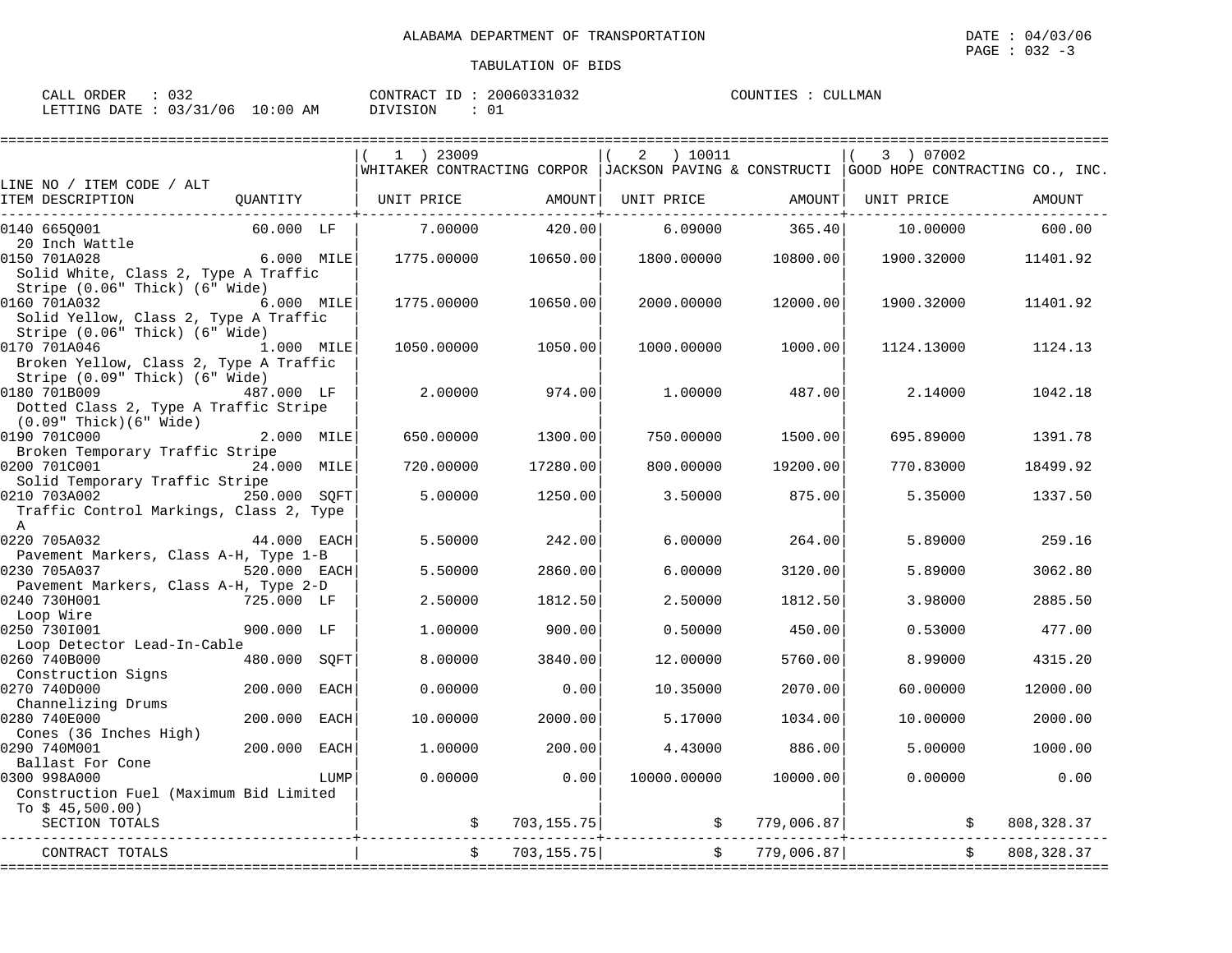# PAGE : 043 -1

#### VENDOR RANKING

|      | : 043<br>CALL ORDER                   | LETTING DATE: 03/31/06 10:00 AM                                                                                        | CONTRACT ID: 20060331043<br>DIVISION | : 08 |              | COUNTIES : CHOCTAW |                               |                        |
|------|---------------------------------------|------------------------------------------------------------------------------------------------------------------------|--------------------------------------|------|--------------|--------------------|-------------------------------|------------------------|
|      | CONTRACT DESCRIPTION :<br>$2.829$ mi. | for constructing the Planing, Resurfacing and Traffic Stripe<br>on SR-114 from SR-156 in Pennington to Naheola. Length | CONTRACT TIME :<br>RURAL             | 30   | Working Days | (available days)   | $PROJECT(S) : RECA-0114(500)$ |                        |
| RANK | VENDOR NO. / NAME                     |                                                                                                                        |                                      |      |              |                    | TOTAL<br><b>BID</b>           | % OVER<br>LOW BID      |
|      | 19100<br>01073                        | SOUTHWEST ALABAMA CONSTRUCTION, LLC<br>ASPHALT SUPPLY, LLC                                                             |                                      |      |              |                    | 600,195.00<br>695,719.89      | 100.0000%<br>115.9156% |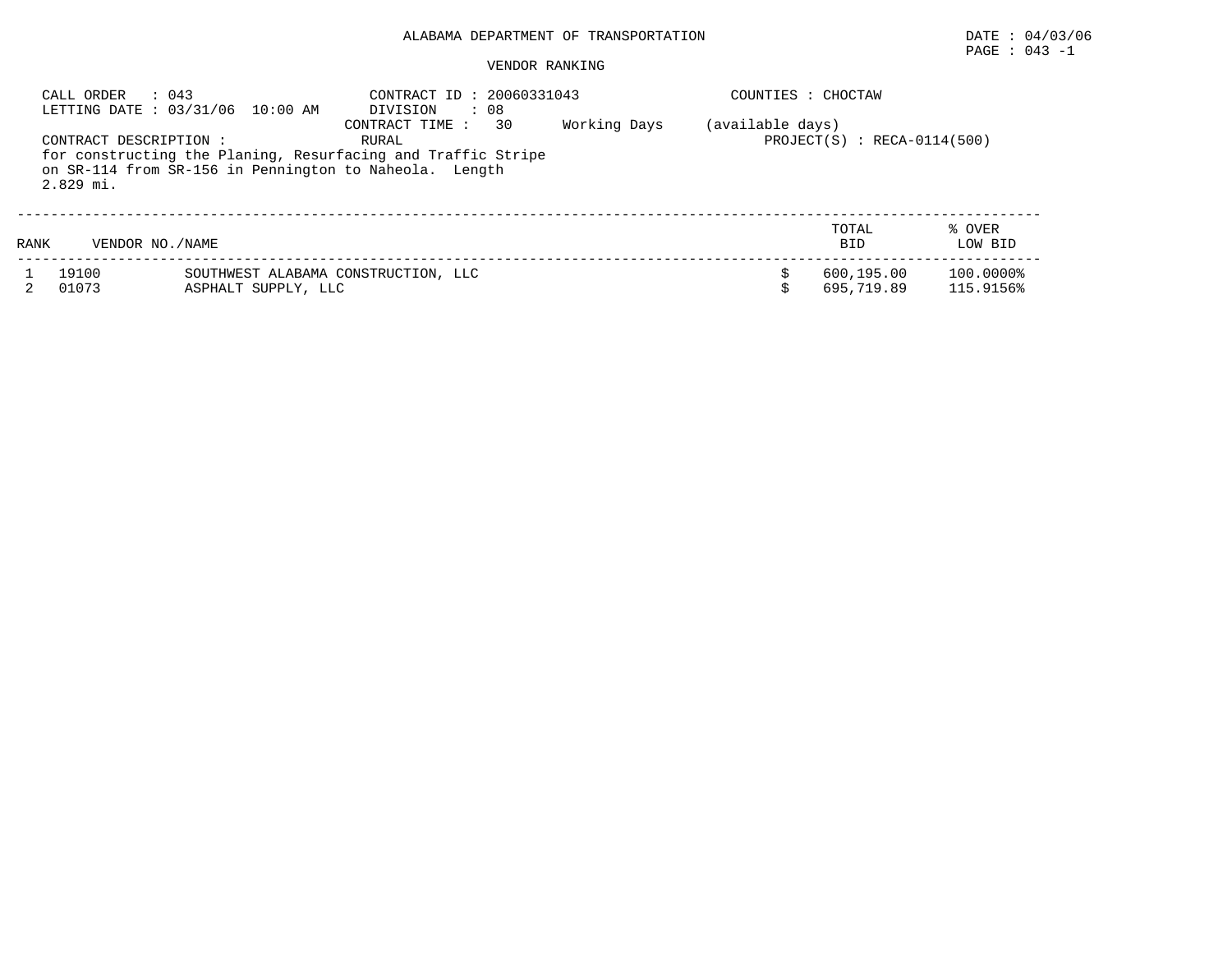| $\therefore$ 043<br>CALL ORDER<br>LETTING DATE : 03/31/06 10:00 AM                                                                      |                | CONTRACT ID: 20060331043<br>DIVISION<br>: 08 |                                                                |           | COUNTIES : CHOCTAW  |           |            |        |
|-----------------------------------------------------------------------------------------------------------------------------------------|----------------|----------------------------------------------|----------------------------------------------------------------|-----------|---------------------|-----------|------------|--------|
|                                                                                                                                         |                |                                              | 1 ) 19100<br>SOUTHWEST ALABAMA CONSTRUCT   ASPHALT SUPPLY, LLC |           | 2 ) 01073           |           |            |        |
| LINE NO / ITEM CODE / ALT<br>ITEM DESCRIPTION                                                                                           | QUANTITY       |                                              | UNIT PRICE                                                     |           | AMOUNT   UNIT PRICE | AMOUNT    | UNIT PRICE | AMOUNT |
| SECTION 0001 Total                                                                                                                      |                |                                              |                                                                |           |                     |           |            |        |
| 0010 305B060<br>Crushed Aggregate, Section 825, For<br>Miscellaneous Use                                                                | 305.000 TON    |                                              | 19.00000                                                       | 5795.00   | 44.17000            | 13471.85  |            |        |
| 0020 405A000<br>Tack Coat                                                                                                               | 2926.000 GAL   |                                              | 2.50000                                                        | 7315.00   | 2.90000             | 8485.40   |            |        |
| 0030 408A052<br>Planing Existing Pavement                                                                                               | 54940.000 SOYD |                                              | 1,00000                                                        | 54940.00  | 0.90000             | 49446.00  |            |        |
| (Approximately 1.10" Thru 2.0" Thick)<br>0040 424A361<br>Superpave Bituminous Concrete Wearing<br>Surface Layer, 3/4" Maximum Aggregate | 4796.000 TON   |                                              | 63.75000                                                       | 305745.00 | 57.64000            | 276441.44 |            |        |
| Size Mix, ESAL Range C/D<br>0050 424A364<br>Superpave Bituminous Concrete Wearing<br>Surface Layer, Patching, 3/4" Maximum              | 800.000 TON    |                                              | 75.25000                                                       | 60200.00  | 57.64000            | 46112.00  |            |        |
| Aggregate Size Mix, ESAL Range C/D<br>0060 424A367<br>Superpave Bituminous Concrete Wearing<br>Surface Layer, Leveling, 3/4" Maximum    | 500.000 TON    |                                              | 75.75000                                                       | 37875.00  | 56.64000            | 28320.00  |            |        |
| Aggregate Size Mix, ESAL Range C/D<br>0070 428B000<br>Scoring Bituminous Pavement Surface By                                            | 20120.000 LF   |                                              | 0.40000                                                        | 8048.00   | 0.14000             | 2816.80   |            |        |
| Rolling<br>0080 430B000                                                                                                                 | 100.000 TON    |                                              | 16.75000                                                       | 1675.00   | 43.00000            | 4300.00   |            |        |
| Aggregate Surfacing (ALDOT #467 Or #57)<br>0090 600A000                                                                                 |                | LUMP                                         | 5000.00000                                                     | 5000.00   | 88500.00000         | 88500.00  |            |        |
| Mobilization<br>0100 665F000                                                                                                            | 20.000 EACH    |                                              | 5.00000                                                        | 100.00    | 8.89000             | 177.80    |            |        |
| Hay Bales<br>0110 665J000                                                                                                               | 6000.000 LF    |                                              | 4.00000                                                        | 24000.00  | 5.32000             | 31920.00  |            |        |
| Silt Fence, Type A<br>0120 6650001<br>Silt Fence Removal                                                                                | 6000.000 LF    |                                              | 1,00000                                                        | 6000.00   | 2.22000             | 13320.00  |            |        |
| 0130 6650001<br>20 Inch Wattle                                                                                                          | 500.000 LF     |                                              | 8.00000                                                        | 4000.00   | 22.22000            | 11110.00  |            |        |
| 0140 701A028<br>Solid White, Class 2, Type A Traffic                                                                                    | 6.000 MILE     |                                              | 1750.00000                                                     | 10500.00  | 2187.50000          | 13125.00  |            |        |

Stripe  $(0.06$ " Thick)  $(6)$  Wide)  $|$   $|$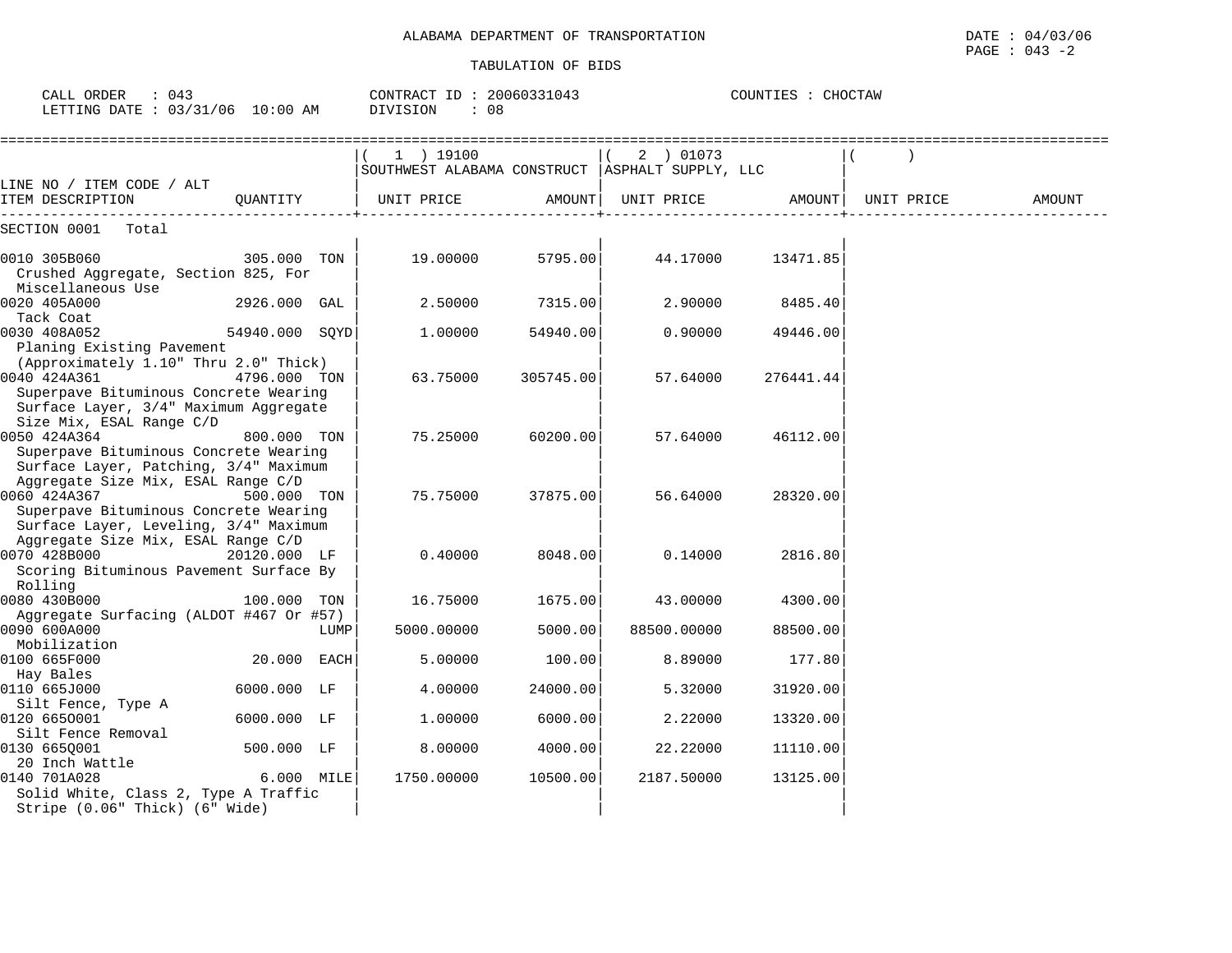| ORDER<br>CALL                                                                        | 20060331<br>CONTRACT<br>$\tau$<br>(14<br>- P             | CHOCTAW<br>COUNTTES<br>المتواطن<br>$\cdots$ |
|--------------------------------------------------------------------------------------|----------------------------------------------------------|---------------------------------------------|
| 10:00<br>/21<br>'06<br>LETTING<br><b>DATE</b><br>AΜ<br>$\overline{\phantom{a}}$<br>. | n a<br>$\cdot$ $\cdot$ $\cdot$ $\cdot$<br>U Ö<br>. പ പ പ |                                             |

|                                                                                                                               |               | 1 ) 19100                                         |          | 2 ) 01073  |          |        |
|-------------------------------------------------------------------------------------------------------------------------------|---------------|---------------------------------------------------|----------|------------|----------|--------|
|                                                                                                                               |               | SOUTHWEST ALABAMA CONSTRUCT   ASPHALT SUPPLY, LLC |          |            |          |        |
| LINE NO / ITEM CODE / ALT<br>ITEM DESCRIPTION                                                                                 | QUANTITY      | UNIT PRICE AMOUNT  UNIT PRICE AMOUNT  UNIT PRICE  |          |            |          | AMOUNT |
| 0150 701A046<br>Broken Yellow, Class 2, Type A Traffic<br>Stripe (0.09" Thick) (6" Wide)                                      |               | $1.000$ MILE $1050.00000$                         |          |            |          |        |
| 0160 701A048<br>Solid Yellow, Class 2, Type A Traffic<br>Stripe (0.09" Thick) (6" Wide)                                       | $8.000$ MILE  |                                                   |          | 2216.67000 | 17733.36 |        |
| 0170 701B009<br>Dotted Class 2, Type A Traffic Stripe<br>(0.09" Thick)(6" Wide)                                               | 1247.000 LF   | 1.25000                                           | 1558.75  | 1.39000    | 1733.33  |        |
| 0180 701C002<br>Broken Temporary Traffic Stripe (Paint)                                                                       | $1.000$ MILE  | 680.00000                                         | 680.00   | 755.56000  | 755.56   |        |
| 0190 701C003 16.000 MILE<br>Solid Temporary Traffic Stripe (Paint)                                                            |               | 725.00000                                         | 11600.00 | 805.56000  | 12888.96 |        |
| 0200 703A002<br>Traffic Control Markings, Class 2, Type<br>$\overline{A}$                                                     | 4643.000 SQFT | 3.25000                                           | 15089.75 | 3.63000    | 16854.09 |        |
| 0210 703B002<br>Traffic Control Legends, Class 2, Type                                                                        | 784.000 SQFT  | 4.00000                                           | 3136.00  | 4.44000    | 3480.96  |        |
| 0220 703D001<br>Temporary Traffic Control Markings                                                                            | 1479.000 SOFT | 1.50000                                           | 2218.50  | 1.67000    | 2469.93  |        |
| 0230 703E001<br>Temporary Traffic Control Legends                                                                             | 1004.000 SQFT | 1.50000                                           | 1506.00  | 1.67000    | 1676.68  |        |
| 0240 705A030<br>$\left  \begin{array}{ccc} 33.000 & \text{EACH} \end{array} \right $<br>Pavement Markers, Class A-H, Type 2-C |               | 5.00000                                           | 165.00   | 5.56000    | 183.48   |        |
| 0250 705A031<br>Pavement Markers, Class A-H, Type 1-A                                                                         | 44.000 EACH   | 5.00000                                           | 220.00   | 5.56000    | 244.64   |        |
| 0260 705A032<br>Pavement Markers, Class A-H, Type 1-B                                                                         | 673.000 EACH  | 5.00000                                           | 3365.00  | 5.56000    | 3741.88  |        |
| $559.000$ EACH<br>0270 705A037                                                                                                |               | 5.00000                                           | 2795.00  | 5.56000    | 3108.04  |        |
| Pavement Markers, Class A-H, Type 2-D<br>0280 705A038                                                                         | 330.000 EACH  | 5.00000                                           | 1650.00  | 5.56000    | 1834.80  |        |
| Pavement Markers, Class A-H, Type 2-E<br>0290 740B000                                                                         | 326.000 SOFT  | 8,00000                                           | 2608.00  | 10.00000   | 3260.00  |        |
| Construction Signs<br>0300 740E000                                                                                            | 200.000 EACH  | 12.50000                                          | 2500.00  | 10.28000   | 2056.00  |        |
| Cones (36 Inches High)<br>0310 740M001                                                                                        | 200.000 EACH  | 7.00000                                           | 1400.00  | 6.94000    | 1388.00  |        |
| Ballast For Cone<br>0320 7400000<br>Pilot Car                                                                                 | 1.000 EACH    | 1000.00000                                        | 1000.00  | 6097.22000 | 6097.22  |        |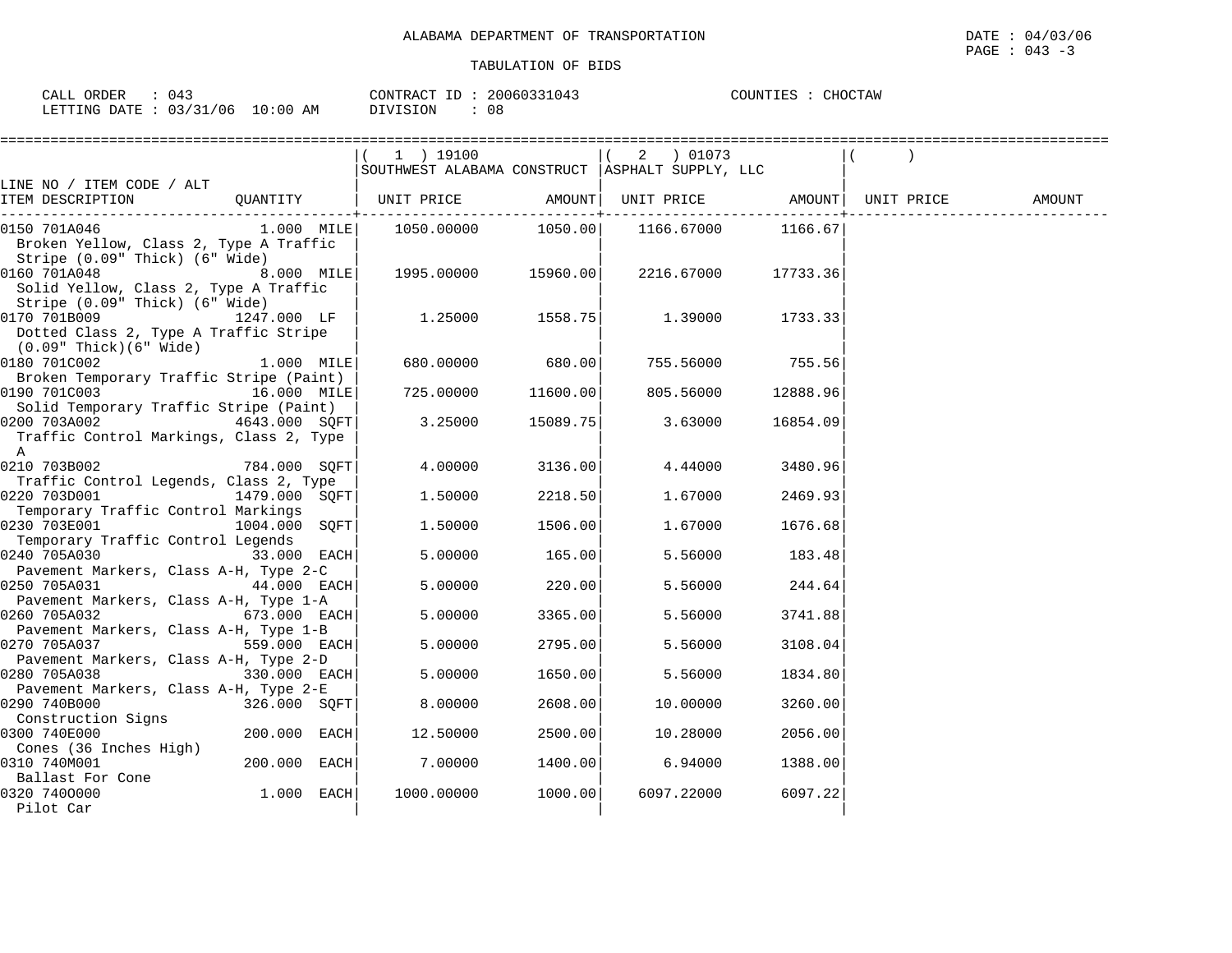| : 043<br>CALL ORDER<br>LETTING DATE: 03/31/06 10:00 AM                                       |      | CONTRACT ID: 20060331043<br>DIVISION<br>: 08                         |                       |                 |                              | COUNTIES : CHOCTAW     |            |        |
|----------------------------------------------------------------------------------------------|------|----------------------------------------------------------------------|-----------------------|-----------------|------------------------------|------------------------|------------|--------|
| LINE NO / ITEM CODE / ALT<br>ITEM DESCRIPTION<br>OUANTITY                                    |      | ) 19100<br>$\mathbf{1}$<br>SOUTHWEST ALABAMA CONSTRUCT<br>UNIT PRICE | AMOUNT                | 2<br>UNIT PRICE | 01073<br>ASPHALT SUPPLY, LLC | AMOUNT                 | UNIT PRICE | AMOUNT |
| 0330 998A000<br>Construction Fuel (Maximum Bid Limited<br>To $$27,500.00)$<br>SECTION TOTALS | LUMP | 500.00000                                                            | 500.00<br>600, 195.00 |                 | 27500.00000<br>S.            | 27500.00<br>695,719.89 |            | 0.00   |
| CONTRACT TOTALS                                                                              |      |                                                                      | 600, 195.00           |                 | S.                           | 695,719.89             |            |        |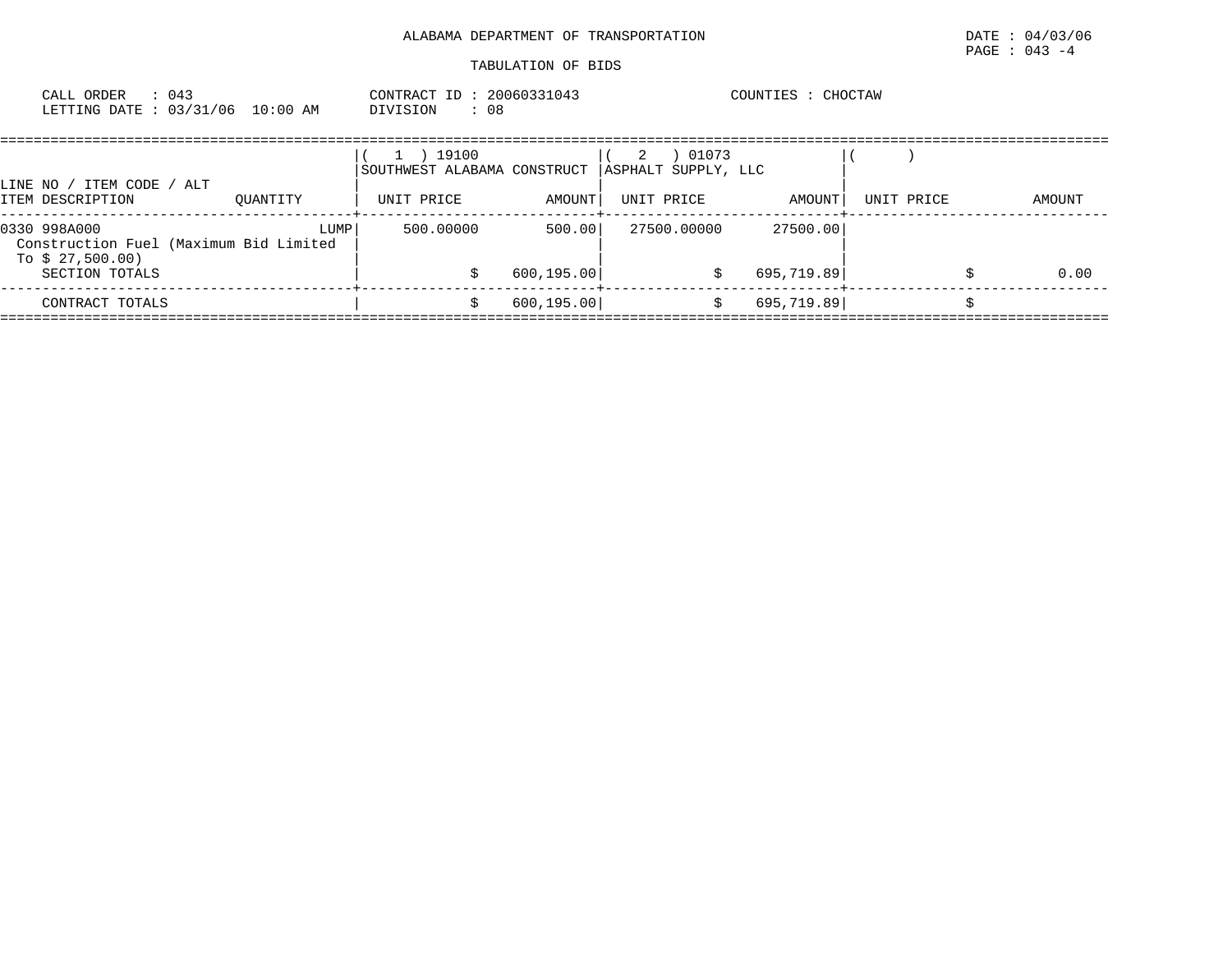## PAGE : 044 -1

#### VENDOR RANKING

|      | : 044<br>CALL ORDER<br>LETTING DATE: 03/31/06 10:00 AM |                                  | CONTRACT ID: 20060331044<br>DIVISION<br>$\cdot$ 03                                                                                                                                                                         |  |  | COUNTIES : ST. CLAIR |                   |  |  |  |
|------|--------------------------------------------------------|----------------------------------|----------------------------------------------------------------------------------------------------------------------------------------------------------------------------------------------------------------------------|--|--|----------------------|-------------------|--|--|--|
|      | CONTRACT DESCRIPTION :<br>Odenville. Length 8.421 mi.  |                                  | 40<br>Working Days<br>(available days)<br>CONTRACT TIME :<br>$PROJECT(S)$ : RECA-0174(500)<br>for constructing the Resurfacing and Traffic Stripe on<br>$SR-174$ from $SR-7$ (US-11) in Springville to $SR-25$ (US-411) in |  |  |                      |                   |  |  |  |
| RANK | VENDOR NO. / NAME                                      |                                  |                                                                                                                                                                                                                            |  |  | TOTAL<br><b>BID</b>  | % OVER<br>LOW BID |  |  |  |
|      | 07002                                                  | GOOD HOPE CONTRACTING CO., INC.  |                                                                                                                                                                                                                            |  |  | 811,089.87           | 100.0000%         |  |  |  |
|      | 04013                                                  | DUNN CONSTRUCTION COMPANY, INC.  |                                                                                                                                                                                                                            |  |  | 819,928.56           | 101.0897%         |  |  |  |
|      | 13022                                                  | MCCARTNEY CONSTRUCTION CO., INC. |                                                                                                                                                                                                                            |  |  | 922,803.90           | 113.7733%         |  |  |  |
| 4    | 01087                                                  | APAC-SOUTHEAST, INC.             |                                                                                                                                                                                                                            |  |  | 960,184.58           | 118.3820%         |  |  |  |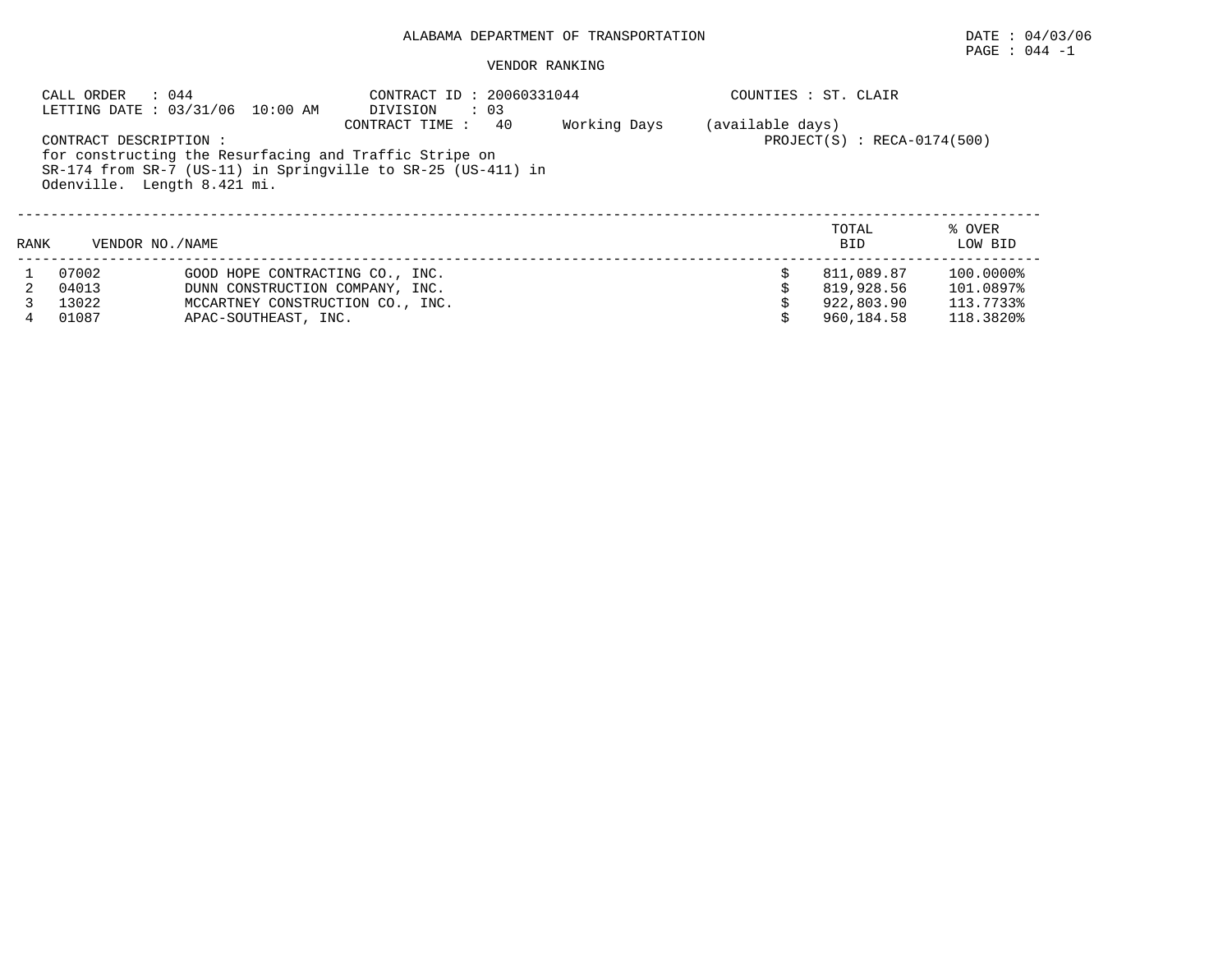| CALL ORDER<br>: 044             | CONTRACT ID: 20060331044 | COUNTIES : ST. CLAIR |
|---------------------------------|--------------------------|----------------------|
| LETTING DATE: 03/31/06 10:00 AM | DIVISION                 |                      |

|                                                                          |               |             | :============================= |           |                                                               |           |             |               |
|--------------------------------------------------------------------------|---------------|-------------|--------------------------------|-----------|---------------------------------------------------------------|-----------|-------------|---------------|
|                                                                          |               |             | 1 ) 07002                      |           | 2 ) 04013                                                     |           | 3 ) 13022   |               |
|                                                                          |               |             | GOOD HOPE CONTRACTING CO.,     |           | DUNN CONSTRUCTION CO., INC.   MCCARTNEY CONSTRUCTION CO., INC |           |             |               |
| LINE NO / ITEM CODE / ALT                                                |               |             |                                |           |                                                               |           |             |               |
| ITEM DESCRIPTION                                                         | OUANTITY      |             | UNIT PRICE                     |           | AMOUNT   UNIT PRICE                                           | AMOUNT    | UNIT PRICE  | <b>AMOUNT</b> |
| SECTION 0001<br>Total                                                    |               |             |                                |           |                                                               |           |             |               |
| 0010 209A000                                                             | 16.000        | EACH        | 143.98000                      | 2303.68   | 108.27000                                                     | 1732.32   | 200.00000   | 3200.00       |
| Mailbox Reset, Single<br>0020 209A001                                    | 4.000         | <b>EACH</b> | 172.77000                      | 691.08    | 182.65000                                                     | 730.60    | 400.00000   | 1600.00       |
| Mailbox Reset, Double                                                    |               |             |                                |           |                                                               |           |             |               |
| 0030 209A002                                                             | 6.000         | <b>EACH</b> | 230.36000                      | 1382.16   | 262.68000                                                     | 1576.08   | 650.00000   | 3900.00       |
| Mailbox Reset, Multiple                                                  |               |             |                                |           |                                                               |           |             |               |
| 0040 305B060                                                             | 490.000 TON   |             | 18.06000                       | 8849.40   | 25.65000                                                      | 12568.50  | 24.00000    | 11760.00      |
| Crushed Aggregate, Section 825, Crusher                                  |               |             |                                |           |                                                               |           |             |               |
| Run Stone, $1 \frac{1}{2}$ ,<br>0050 405A000                             |               |             |                                | 6918.00   | 1,21000                                                       |           |             | 9224.00       |
| Tack Coat                                                                | 4612.000 GAL  |             | 1,50000                        |           |                                                               | 5580.52   | 2,00000     |               |
| 0060 407A000                                                             | 500.000       | GAL         | 21.45000                       | 10725.00  | 28.19000                                                      | 14095.00  | 30.00000    | 15000.00      |
| Joint Sealant For Hot Mix Asphalt                                        |               |             |                                |           |                                                               |           |             |               |
| Pavement                                                                 |               |             |                                |           |                                                               |           |             |               |
| 0070 424A361<br>Superpave Bituminous Concrete Wearing                    | 12682.000 TON |             | 44.81000                       | 568280.42 | 46.08000                                                      | 584386.56 | 52.00000    | 659464.00     |
| Surface Layer, 3/4" Maximum Aggregate                                    |               |             |                                |           |                                                               |           |             |               |
| Size Mix, ESAL Range C/D                                                 |               |             |                                |           |                                                               |           |             |               |
| 0080 424A366                                                             | 250.000 TON   |             | 20.00000                       | 5000.00   | 65.93000                                                      | 16482.50  | 65,00000    | 16250.00      |
| Superpave Bituminous Concrete Wearing                                    |               |             |                                |           |                                                               |           |             |               |
| Surface Layer, Leveling, 1/2" Maximum                                    |               |             |                                |           |                                                               |           |             |               |
| Aggregate Size Mix, ESAL Range C/D                                       |               |             |                                |           |                                                               |           |             |               |
| 0090 424B655                                                             | 500.000       | TON         | 32,00000                       | 16000.00  | 78.39000                                                      | 39195.00  | 85,00000    | 42500.00      |
| Superpave Bituminous Concrete Upper                                      |               |             |                                |           |                                                               |           |             |               |
| Binder Layer, Patching, 1" Maximum<br>Aggregate Size Mix, ESAL Range C/D |               |             |                                |           |                                                               |           |             |               |
| 0100 600A000                                                             |               | LUMP        | 70250.00000                    | 70250.00  | 35133.64000                                                   | 35133.64  | 57570.00000 | 57570.00      |
| Mobilization                                                             |               |             |                                |           |                                                               |           |             |               |
| 0110 665F000                                                             | 50.000        | EACH        | 1,00000                        | 50.00     | 2.30000                                                       | 115.00    | 10.00000    | 500.00        |
| Hay Bales                                                                |               |             |                                |           |                                                               |           |             |               |
| 0120 665J000                                                             | 150.000 LF    |             | 1,00000                        | 150.00    | 2.30000                                                       | 345.00    | 3.50000     | 525.00        |
| Silt Fence, Type A                                                       |               |             |                                |           |                                                               |           |             |               |
| 0130 6650001                                                             | 150.000 LF    |             | 0.50000                        | 75.00     | 1.15000                                                       | 172.50    | 2.50000     | 375.00        |
| Silt Fence Removal<br>0140 701A028                                       | 17.000 MILE   |             | 2303.62000                     | 39161.54  | 1936.99000                                                    | 32928.83  | 1775.00000  | 30175.00      |
| Solid White, Class 2, Type A Traffic                                     |               |             |                                |           |                                                               |           |             |               |
| Stripe (0.06" Thick) (6" Wide)                                           |               |             |                                |           |                                                               |           |             |               |
|                                                                          |               |             |                                |           |                                                               |           |             |               |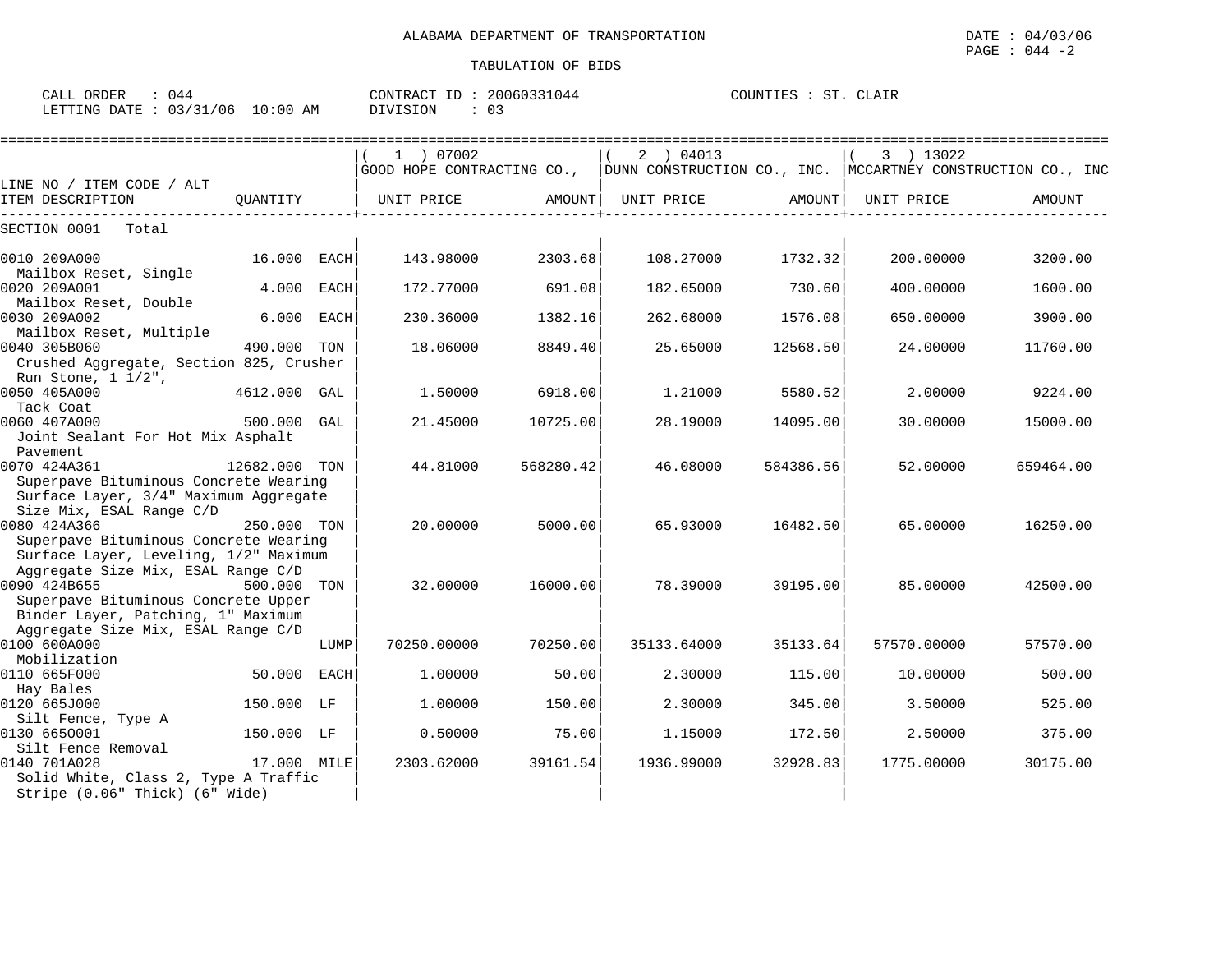CLAIR

| ORDER                   | 944   | 20060331044     | COUNTIES |
|-------------------------|-------|-----------------|----------|
| CALL                    |       | CONTRACT        | CLAIR    |
|                         |       | ID:             | ST       |
|                         |       |                 |          |
|                         |       |                 |          |
| LETTING DATE : 03/31/06 | 10:00 | <b>DIVISION</b> |          |
|                         | ΆM    |                 |          |

|                                                                          |              |             | 1 ) 07002  |            | 2 04013                                                                                   |               | 3 ) 13022  |            |
|--------------------------------------------------------------------------|--------------|-------------|------------|------------|-------------------------------------------------------------------------------------------|---------------|------------|------------|
|                                                                          |              |             |            |            | GOOD HOPE CONTRACTING CO.,   DUNN CONSTRUCTION CO., INC.  MCCARTNEY CONSTRUCTION CO., INC |               |            |            |
| LINE NO / ITEM CODE / ALT<br>ITEM DESCRIPTION                            | QUANTITY     |             | UNIT PRICE | AMOUNT     | UNIT PRICE                                                                                | AMOUNT        | UNIT PRICE | AMOUNT     |
| 0150 701A046                                                             | 5.000 MILE   |             | 1382.17000 | 6910.85    | 1145.82000                                                                                | 5729.10       | 1050.00000 | 5250.00    |
| Broken Yellow, Class 2, Type A Traffic<br>Stripe (0.09" Thick) (6" Wide) |              |             |            |            |                                                                                           |               |            |            |
| 0160 701A048<br>Solid Yellow, Class 2, Type A Traffic                    | 13.000 MILE  |             | 2533.99000 | 32941.87   | 2178.22000                                                                                | 28316.86      | 1995.00000 | 25935.00   |
| Stripe (0.09" Thick) (6" Wide)<br>0170 701C000                           | 5.000 MILE   |             | 633.50000  | 3167.50    | 742.06000                                                                                 | 3710.30       | 680,00000  | 3400.00    |
| Broken Temporary Traffic Stripe                                          |              |             |            |            |                                                                                           |               |            |            |
| 0180 701C001<br>Solid Temporary Traffic Stripe                           | 13.000 MILE  |             | 691.09000  | 8984.17    | 818.45000                                                                                 | 10639.85      | 750.00000  | 9750.00    |
| 0190 701G125<br>Solid White, Class 3W, Type A Traffic                    | 983.000 LF   |             | 5.76000    | 5662.08    | 5.46000                                                                                   | 5367.18       | 5.00000    | 4915.00    |
| Stripe (6" Wide)                                                         |              |             |            |            |                                                                                           |               |            |            |
| 983.000 LF<br>0200 701G133                                               |              |             | 5.76000    | 5662.08    | 5.46000                                                                                   | 5367.18       | 5,00000    | 4915.00    |
| Solid Yellow, Class 3W, Type A Traffic                                   |              |             |            |            |                                                                                           |               |            |            |
| Stripe (6" Wide)                                                         |              |             |            |            |                                                                                           |               |            |            |
| 0210 703A002                                                             | 851.000 SOFT |             | 4.32000    | 3676.32    | 3.82000                                                                                   | 3250.82       | 3.50000    | 2978.50    |
| Traffic Control Markings, Class 2, Type<br>$\mathbb{A}$                  |              |             |            |            |                                                                                           |               |            |            |
| 0220 703B002                                                             | 137.000 SQFT |             | 4.90000    | 671.30     | 4.37000                                                                                   | 598.69        | 4.00000    | 548.00     |
| Traffic Control Legends, Class 2, Type                                   |              |             |            |            |                                                                                           |               |            |            |
| 0230 703D001                                                             | 711.000 SOFT |             | 1.44000    | 1023.84    | 2.25000                                                                                   | 1599.75       | 2,00000    | 1422.00    |
| Temporary Traffic Control Markings                                       |              |             |            |            |                                                                                           |               |            |            |
| 0240 705A030                                                             | 54.000 EACH  |             | 7.20000    | 388.80     | 5.46000                                                                                   | 294.84        | 5.00000    | 270.00     |
| Pavement Markers, Class A-H, Type 2-C                                    | 185.000 EACH |             | 7.20000    |            | 5.46000                                                                                   | 1010.10       | 5,00000    | 925.00     |
| 0250 705A032<br>Pavement Markers, Class A-H, Type 1-B                    |              |             |            | 1332.00    |                                                                                           |               |            |            |
| 0260 705A037                                                             | 875.000 EACH |             | 7.20000    | 6300.00    | 5.46000                                                                                   | 4777.50       | 5.00000    | 4375.00    |
| Pavement Markers, Class A-H, Type 2-D                                    |              |             |            |            |                                                                                           |               |            |            |
| 0270 740B000                                                             | 414.000 SOFT |             | 9.77000    | 4044.78    | 9.19000                                                                                   | 3804.66       | 13,00000   | 5382.00    |
| Construction Signs                                                       |              |             |            |            |                                                                                           |               |            |            |
| 0280 740E000                                                             | 244.000      | EACH        | 1,00000    | 244.00     | 1.15000                                                                                   | 280.60        | 1.85000    | 451.40     |
| Cones (36 Inches High)                                                   |              |             |            |            |                                                                                           |               |            |            |
| 0290 740M001                                                             | 244.000      | <b>EACH</b> | 1,00000    | 244.00     | 0.57000                                                                                   | 139.08        | 1,00000    | 244.00     |
| Ballast For Cone<br>0300 998A000                                         |              | LUMP        | 0.00000    | 0.00       | 0.00000                                                                                   | 0.00          | 0.00000    | 0.00       |
| Construction Fuel (Maximum Bid Limited                                   |              |             |            |            |                                                                                           |               |            |            |
| To $$41,000.00)$                                                         |              |             |            |            |                                                                                           |               |            |            |
| SECTION TOTALS                                                           |              |             |            | 811,089.87 |                                                                                           | \$819,928.56] |            | 922,803.90 |
| CONTRACT TOTALS                                                          |              |             |            | 811,089.87 | $\ddot{s}$                                                                                | 819,928.56    |            | 922,803.90 |
|                                                                          |              |             |            |            |                                                                                           |               |            |            |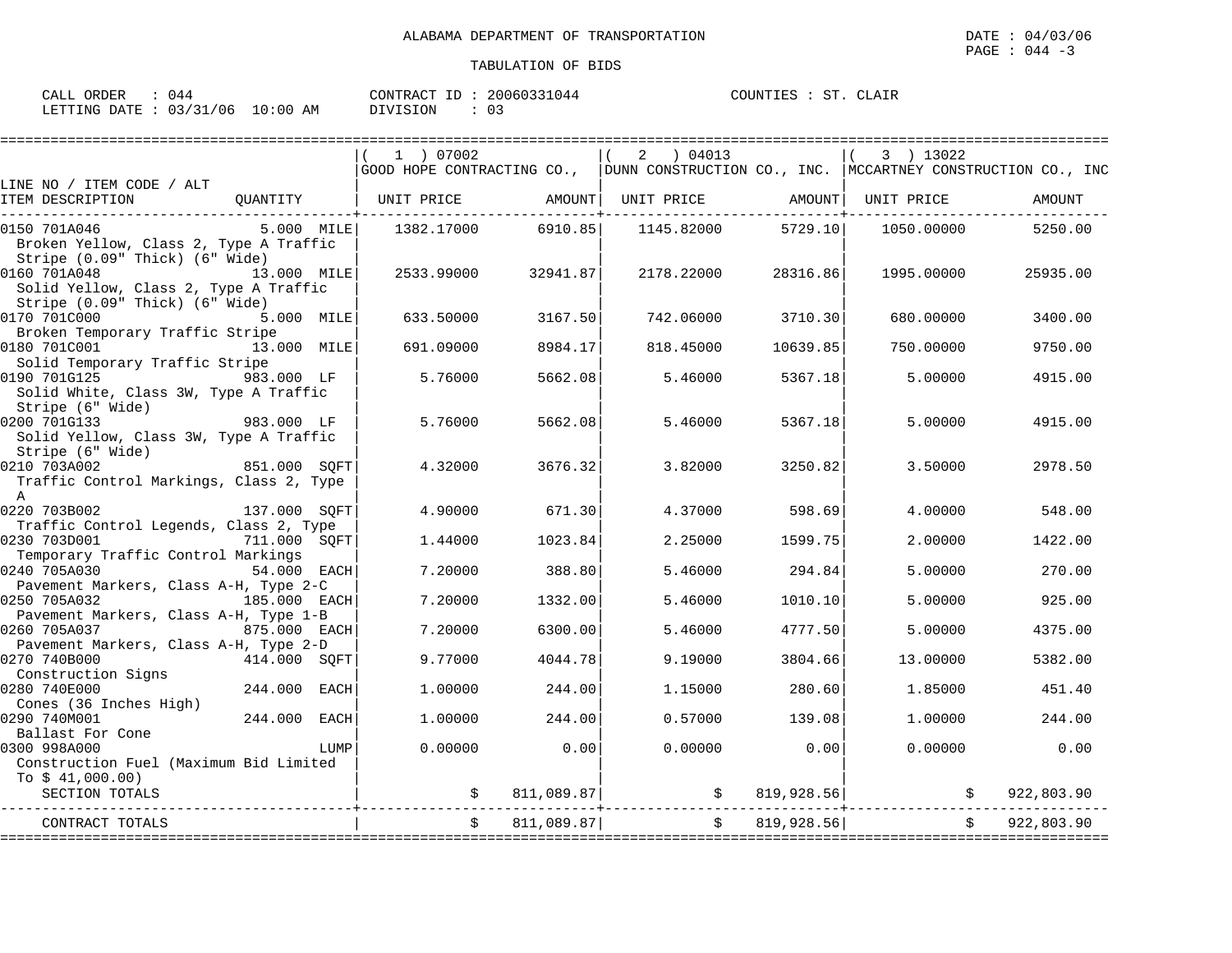PAGE : 044 -4

| CALL ORDER<br>: 044<br>LETTING DATE : 03/31/06 10:00 AM                                                                         |               |      | CONTRACT ID: 20060331044<br>DIVISION<br>: 03 |           |            | COUNTIES : ST. CLAIR |            |        |
|---------------------------------------------------------------------------------------------------------------------------------|---------------|------|----------------------------------------------|-----------|------------|----------------------|------------|--------|
|                                                                                                                                 |               |      | 4 ) 01087<br>APAC-SOUTHEAST, INC.            |           |            |                      |            |        |
| LINE NO / ITEM CODE / ALT<br>ITEM DESCRIPTION<br>-------------                                                                  | OUANTITY      |      | UNIT PRICE                                   | AMOUNT    | UNIT PRICE | AMOUNT               | UNIT PRICE | AMOUNT |
| SECTION 0001<br>Total                                                                                                           |               |      |                                              |           |            |                      |            |        |
| 0010 209A000                                                                                                                    | 16.000 EACH   |      | 302.88000                                    | 4846.08   |            |                      |            |        |
| Mailbox Reset, Single<br>0020 209A001                                                                                           | 4.000 EACH    |      | 292.43000                                    | 1169.72   |            |                      |            |        |
| Mailbox Reset, Double<br>0030 209A002                                                                                           | 6.000 EACH    |      | 547.76000                                    | 3286.56   |            |                      |            |        |
| Mailbox Reset, Multiple<br>0040 305B060                                                                                         | 490.000 TON   |      | 29.24000                                     | 14327.60  |            |                      |            |        |
| Crushed Aggregate, Section 825, Crusher<br>Run Stone, 1 1/2",                                                                   |               |      |                                              |           |            |                      |            |        |
| 0050 405A000<br>Tack Coat                                                                                                       | 4612.000 GAL  |      | 1.86000                                      | 8578.32   |            |                      |            |        |
| 0060 407A000<br>Joint Sealant For Hot Mix Asphalt<br>Pavement                                                                   | 500.000 GAL   |      | 35.25000                                     | 17625.00  |            |                      |            |        |
| 0070 424A361<br>Superpave Bituminous Concrete Wearing<br>Surface Layer, 3/4" Maximum Aggregate<br>Size Mix, ESAL Range C/D      | 12682.000 TON |      | 55.30000                                     | 701314.60 |            |                      |            |        |
| 0080 424A366<br>Superpave Bituminous Concrete Wearing<br>Surface Layer, Leveling, 1/2" Maximum                                  | 250.000 TON   |      | 85.85000                                     | 21462.50  |            |                      |            |        |
| Aggregate Size Mix, ESAL Range C/D<br>0090 424B655<br>Superpave Bituminous Concrete Upper<br>Binder Layer, Patching, 1" Maximum | 500.000 TON   |      | 119.38000                                    | 59690.00  |            |                      |            |        |
| Aggregate Size Mix, ESAL Range C/D<br>0100 600A000<br>Mobilization                                                              |               | LUMP | 15555.25000                                  | 15555.25  |            |                      |            |        |
| 0110 665F000<br>Hay Bales                                                                                                       | 50.000 EACH   |      | 12.37000                                     | 618.50    |            |                      |            |        |
| 0120 665J000                                                                                                                    | 150.000 LF    |      | 18.90000                                     | 2835.00   |            |                      |            |        |
| Silt Fence, Type A<br>0130 6650001<br>Silt Fence Removal                                                                        | 150.000 LF    |      | 5.23000                                      | 784.50    |            |                      |            |        |
| 0140 701A028<br>Solid White, Class 2, Type A Traffic<br>Stripe (0.06" Thick) (6" Wide)                                          | 17.000 MILE   |      | 1828.25000                                   | 31080.25  |            |                      |            |        |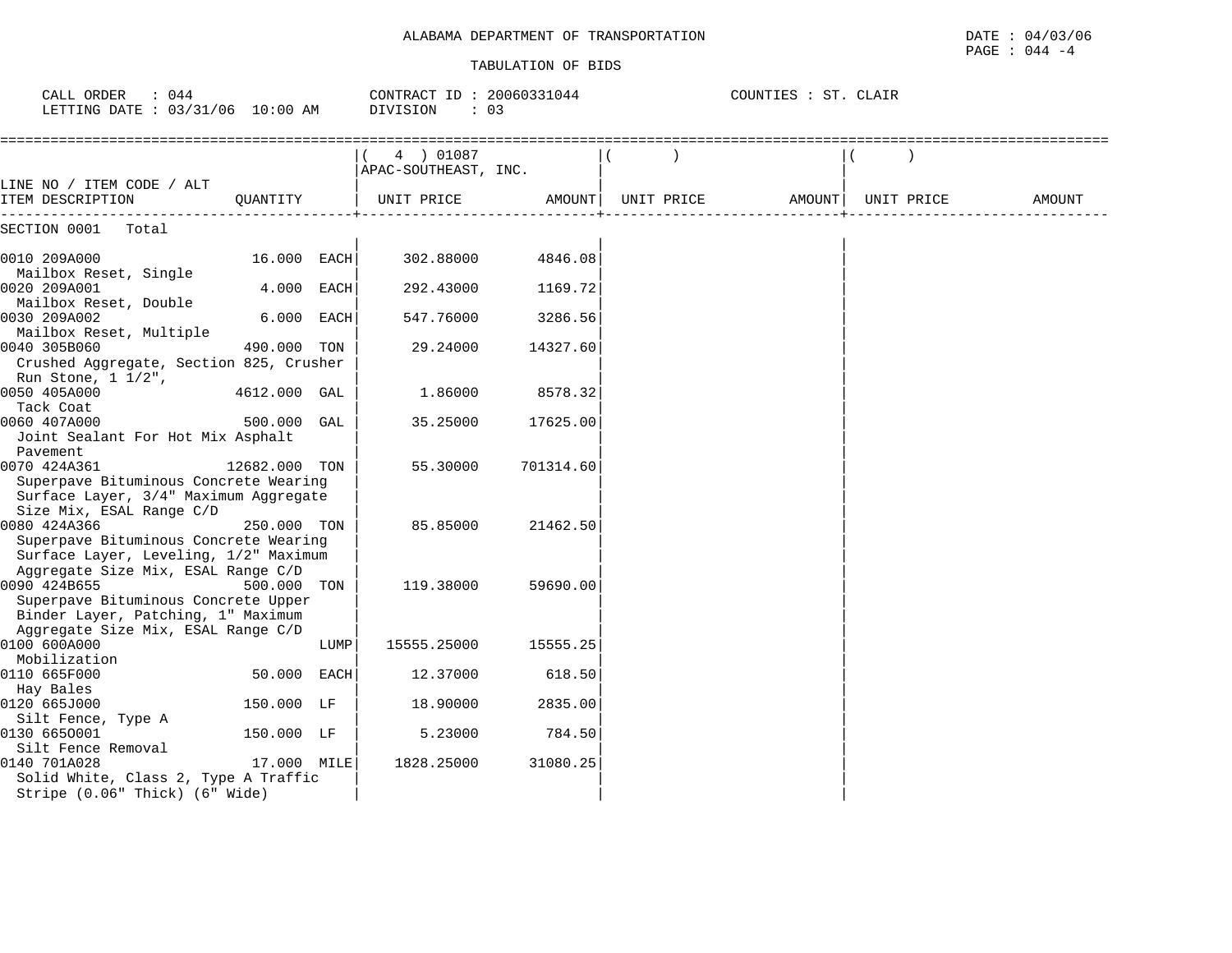| CALL ORDER : 044 |                                 |          | CONTRACT ID: 20060331044 | COUNTIES : ST. CLAIR |
|------------------|---------------------------------|----------|--------------------------|----------------------|
|                  | LETTING DATE: 03/31/06 10:00 AM | DIVISION |                          |                      |

|                                                        |                |      | $(4)$ 01087                                                         |             |                                                           |      |            |
|--------------------------------------------------------|----------------|------|---------------------------------------------------------------------|-------------|-----------------------------------------------------------|------|------------|
|                                                        |                |      |                                                                     |             |                                                           |      |            |
|                                                        |                |      | APAC-SOUTHEAST, INC.                                                |             |                                                           |      |            |
| LINE NO / ITEM CODE / ALT<br>ITEM DESCRIPTION          |                |      | QUANTITY   UNIT PRICE     AMOUNT  UNIT PRICE     AMOUNT  UNIT PRICE |             |                                                           |      |            |
|                                                        |                |      |                                                                     |             |                                                           |      | AMOUNT     |
| 0150 701A046                                           |                |      | 5.000 MILE   1081.50000                                             | 5407.50     |                                                           |      |            |
| Broken Yellow, Class 2, Type A Traffic                 |                |      |                                                                     |             |                                                           |      |            |
| Stripe (0.09" Thick) (6" Wide)                         |                |      |                                                                     |             |                                                           |      |            |
| 0160 701A048                                           | 13.000 MILE    |      | 2054.85000                                                          | 26713.05    |                                                           |      |            |
| Solid Yellow, Class 2, Type A Traffic                  |                |      |                                                                     |             |                                                           |      |            |
| Stripe (0.09" Thick) (6" Wide)                         |                |      |                                                                     |             |                                                           |      |            |
| 0170 701C000                                           | 5.000 MILE     |      | 700.40000                                                           | 3502.00     |                                                           |      |            |
| Broken Temporary Traffic Stripe                        |                |      |                                                                     |             |                                                           |      |            |
| 0180 701C001                                           | 13.000 MILE    |      | 772.50000                                                           | 10042.50    |                                                           |      |            |
| Solid Temporary Traffic Stripe                         |                |      |                                                                     |             |                                                           |      |            |
| 0190 701G125                                           | 983.000 LF     |      | 5.15000                                                             | 5062.45     |                                                           |      |            |
| Solid White, Class 3W, Type A Traffic                  |                |      |                                                                     |             |                                                           |      |            |
| Stripe (6" Wide)                                       |                |      |                                                                     |             |                                                           |      |            |
| $983.000$ LF<br>0200 701G133                           |                |      | 5.15000                                                             | 5062.45     |                                                           |      |            |
| Solid Yellow, Class 3W, Type A Traffic                 |                |      |                                                                     |             |                                                           |      |            |
| Stripe (6" Wide)                                       |                |      |                                                                     |             |                                                           |      |            |
| 0210 703A002                                           | 851.000 SOFT   |      | 3.61000                                                             | 3072.11     |                                                           |      |            |
| Traffic Control Markings, Class 2, Type                |                |      |                                                                     |             |                                                           |      |            |
| A                                                      |                |      |                                                                     |             |                                                           |      |            |
| 0220 703B002<br>Traffic Control Legends, Class 2, Type | 137.000 SOFT   |      | 4.12000                                                             | 564.44      |                                                           |      |            |
| 0230 703D001                                           | 711.000 SQFT   |      | 2.06000                                                             | 1464.66     |                                                           |      |            |
| Temporary Traffic Control Markings                     |                |      |                                                                     |             |                                                           |      |            |
| 54.000 EACH<br>0240 705A030                            |                |      | 5.15000                                                             | 278.10      |                                                           |      |            |
| Pavement Markers, Class A-H, Type 2-C                  |                |      |                                                                     |             |                                                           |      |            |
| 0250 705A032                                           | 185.000 EACH   |      | 5.15000                                                             | 952.75      |                                                           |      |            |
| Pavement Markers, Class A-H, Type 1-B                  |                |      |                                                                     |             |                                                           |      |            |
| 0260 705A037                                           | 875.000 EACH   |      | 5.15000                                                             | 4506.25     |                                                           |      |            |
| Pavement Markers, Class A-H, Type 2-D                  |                |      |                                                                     |             |                                                           |      |            |
| 0270 740B000                                           | 414.000 SOFT   |      | 8.24000                                                             | 3411.36     |                                                           |      |            |
| Construction Signs                                     |                |      |                                                                     |             |                                                           |      |            |
| 0280 740E000                                           | 244.000 EACH   |      | 17.65000                                                            | 4306.60     |                                                           |      |            |
| Cones (36 Inches High)                                 |                |      |                                                                     |             |                                                           |      |            |
| 0290 740M001                                           | $244.000$ EACH |      | 10.92000                                                            | 2664.48     |                                                           |      |            |
| Ballast For Cone                                       |                |      |                                                                     |             |                                                           |      |            |
| 0300 998A000                                           |                | LUMP | 0.00000                                                             | 0.00        |                                                           |      |            |
| Construction Fuel (Maximum Bid Limited                 |                |      |                                                                     |             |                                                           |      |            |
| To $$41,000.00)$                                       |                |      |                                                                     |             |                                                           |      |            |
| SECTION TOTALS                                         |                |      | $\mathcal{S}$ and $\mathcal{S}$                                     | 960, 184.58 | $\ddot{\mathbf{S}}$                                       | 0.00 | \$<br>0.00 |
|                                                        |                |      | \$                                                                  | 960, 184.58 |                                                           | 0.00 |            |
| CONTRACT TOTALS                                        |                |      |                                                                     |             | $\ddot{\mathsf{S}}$<br>---------------------------------- |      | \$         |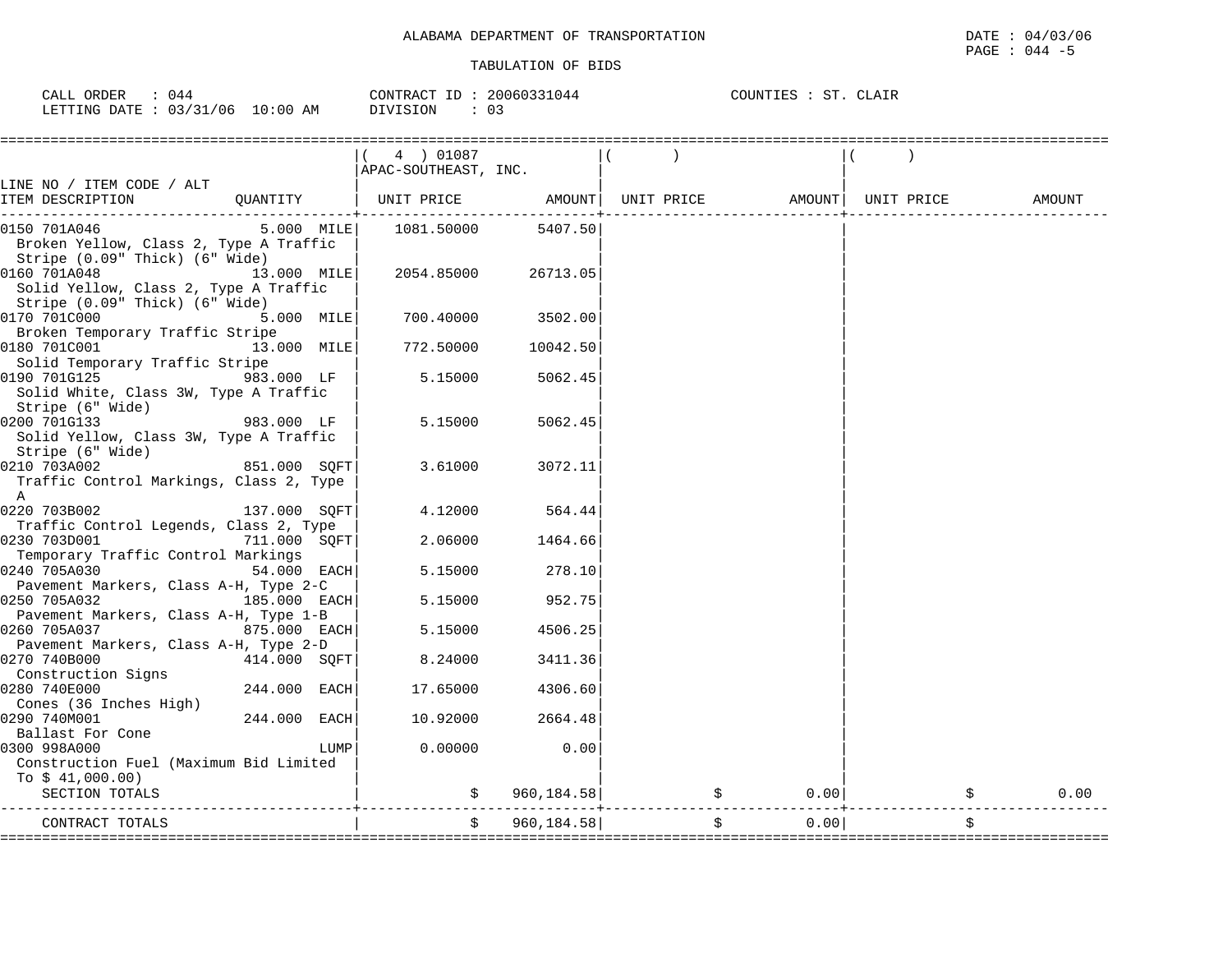# PAGE : 046 -1

#### VENDOR RANKING

|      | : 046<br>CALL ORDER           | LETTING DATE: 03/31/06 10:00 AM                                                                                          | DIVISION           | CONTRACT ID: 20060331046<br>$\cdot$ 01 |              |                  | COUNTIES : MADISON               |                   |  |  |
|------|-------------------------------|--------------------------------------------------------------------------------------------------------------------------|--------------------|----------------------------------------|--------------|------------------|----------------------------------|-------------------|--|--|
|      | CONTRACT DESCRIPTION :<br>mi. | for constructing the Additional Lanes on Taylor Road from<br>Terry Drake Road to Sutton Road in Huntsville. Length 2.076 | CONTRACT TIME: 300 |                                        | Working Days | (available days) | $PROJECT(S)$ : $STPAA-4500(210)$ |                   |  |  |
| RANK | VENDOR NO. / NAME             |                                                                                                                          |                    |                                        |              |                  | TOTAL<br><b>BID</b>              | % OVER<br>LOW BID |  |  |
|      | 18037                         | REED CONTRACTING SERVICES, INC.                                                                                          |                    |                                        |              |                  | \$8,107,491.09                   | 100.0000%         |  |  |
|      | 23009                         | WHITAKER CONTRACTING CORPORATION                                                                                         |                    |                                        |              |                  | 8,377,925.35                     | 103.3356%         |  |  |
|      | 01087                         | APAC-SOUTHEAST, INC.                                                                                                     |                    |                                        |              |                  | 9,244,790.31                     | 114.0278%         |  |  |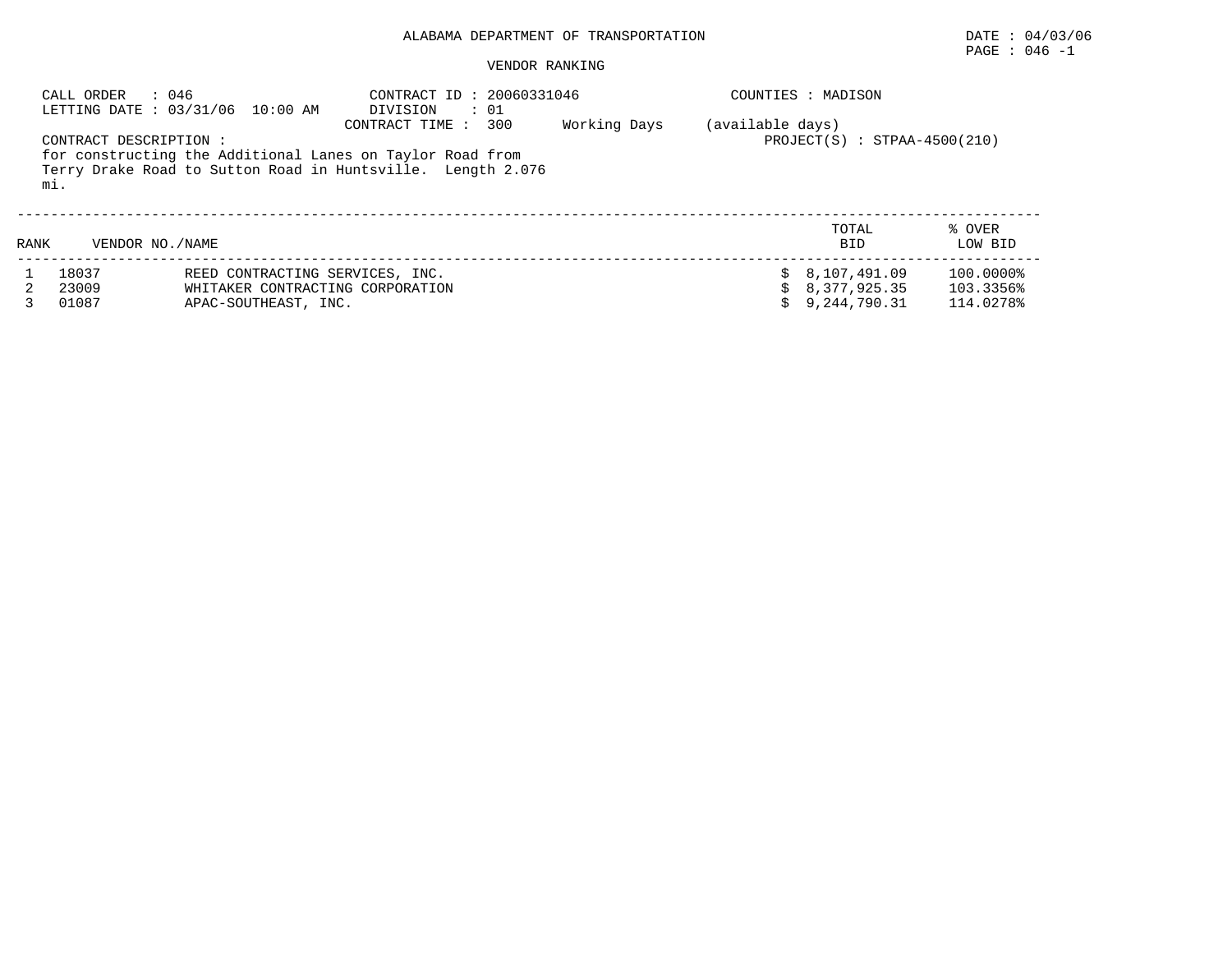| ORDER<br>CALL | 046      |             | CONTRACT<br>$ -$ | 20060331046 | COUNTIES | MADISON |
|---------------|----------|-------------|------------------|-------------|----------|---------|
| LETTING DATE  | 03/31/06 | 10:00<br>AΜ | DIVISION         | ∪⊥          |          |         |

|                                                                                                                |             | 1 ) 18037                                                                   |           | 2 ) 23009   |            |           | 3 ) 01087   |            |
|----------------------------------------------------------------------------------------------------------------|-------------|-----------------------------------------------------------------------------|-----------|-------------|------------|-----------|-------------|------------|
| LINE NO / ITEM CODE / ALT                                                                                      |             | REED CONTRACTING SERVICES, WHITAKER CONTRACTING CORPOR APAC-SOUTHEAST, INC. |           |             |            |           |             |            |
| ITEM DESCRIPTION<br>OUANTITY                                                                                   |             | UNIT PRICE                                                                  | AMOUNT    |             | UNIT PRICE | AMOUNT    | UNIT PRICE  | AMOUNT     |
| SECTION 0001<br>Total                                                                                          |             |                                                                             |           |             |            |           |             |            |
| 0010 201A002<br>Clearing And Grubbing (Maximum<br>Allowable Bid \$ 4000 Per                                    | LUMP        | 6943.10000                                                                  | 6943.10   | 80000.00000 |            | 80000.00  | 60944.86000 | 60944.86   |
| Acre)(Approximately 20 Acres)<br>0020 205A001<br>1.000 EACH                                                    |             | 0.01000                                                                     | 0.01      | 1500.00000  |            | 1500.00   | 1.35000     | 1.35       |
| Removal Of Structures, Structure No. 1<br>0030 205A002<br>1.000 EACH<br>Removal Of Structures, Structure No. 2 |             | 5256.64000                                                                  | 5256.64   | 4300.00000  |            | 4300.00   | 5084.67000  | 5084.67    |
| 0040 205A003<br>1.000 EACH<br>Removal Of Structures, Structure No. 3                                           |             | 5256.64000                                                                  | 5256.64   | 2500.00000  |            | 2500.00   | 5084.67000  | 5084.67    |
| 0050 205A004<br>1.000 EACH<br>Removal Of Structures, Structure No. 4                                           |             | 5256.64000                                                                  | 5256.64   | 3000.00000  |            | 3000.00   | 5084.67000  | 5084.67    |
| 0060 205A005<br>1.000 EACH<br>Removal Of Structures, Structure No. 5                                           |             | 2259.45000                                                                  | 2259.45   | 2200.00000  |            | 2200.00   | 5084.67000  | 5084.67    |
| 0070 205A006<br>1.000 EACH<br>Removal Of Structures, Structure No. 6                                           |             | 2259.45000                                                                  | 2259.45   | 6400.00000  |            | 6400.00   | 5084.67000  | 5084.67    |
| 0080 206B000<br>Removal Of Old Box Culvert, Station<br>$28 + 41$                                               | LUMP        | 3633.61000                                                                  | 3633.61   | 2800.00000  |            | 2800.00   | 2912.00000  | 2912.00    |
| 0090 206B001<br>Removal Of Old Box Culvert, Station<br>$78 + 23$                                               | LUMP        | 3633.61000                                                                  | 3633.61   | 2800.00000  |            | 2800.00   | 2744.52000  | 2744.52    |
| 227.000 SQYD<br>0100 206C010<br>Removing Concrete Driveway                                                     |             | 9.74000                                                                     | 2210.98   |             | 10.25000   | 2326.75   | 15.64000    | 3550.28    |
| 0110 206D000<br>1057.000 LF<br>Removing Pipe                                                                   |             | 6.83000                                                                     | 7219.31   |             | 5.00000    | 5285.00   | 12,98000    | 13719.86   |
| 0120 206D003<br>488.000 LF<br>Removing Curb And Gutter                                                         |             | 4.53000                                                                     | 2210.64   |             | 10.25000   | 5002.00   | 5.62000     | 2742.56    |
| 0130 206D011<br>1917.000 LF<br>Removing Fence                                                                  |             | 2.22000                                                                     | 4255.74   |             | 2.00000    | 3834.00   | 4.90000     | 9393.30    |
| 0140 210A000<br>89579.000<br>Unclassified Excavation                                                           | CUYD        | 6.21000                                                                     | 556285.59 |             | 7.00000    | 627053.00 | 5.49000     | 491788.71  |
| 0150 210D000<br>115601.000<br>Borrow Excavation                                                                | <b>CUYD</b> | 4.85000                                                                     | 560664.85 |             | 8,00000    | 924808.00 | 9.98000     | 1153697.98 |
| 0160 214A000<br>21657.000<br>Structure Excavation                                                              | CUYD        | 3.27000                                                                     | 70818.39  |             | 3.85000    | 83379.45  | 2.23000     | 48295.11   |
| 0170 214B001<br>5122.000<br>Foundation Backfill, Commercial                                                    | CUYD        | 10.48000                                                                    | 53678.56  |             | 21.50000   | 110123.00 | 11.12000    | 56956.64   |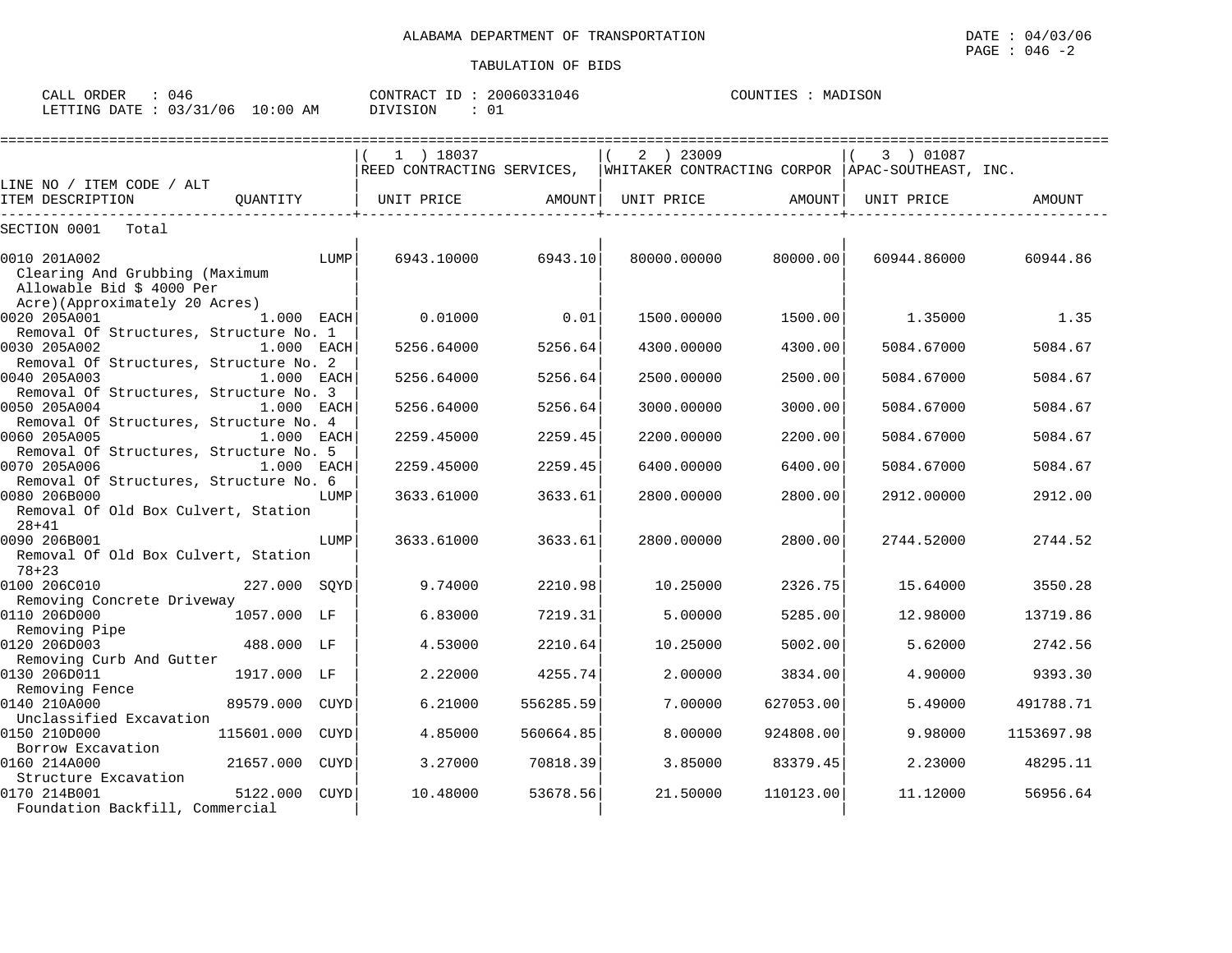| ORDER<br>$\sim$ $\sim$ $\sim$<br>' A I<br>ىلىلل | 046                                                           | ΙD<br>CONTRACT | 20060331046<br>31046 | MADISON<br>COUNTIES |
|-------------------------------------------------|---------------------------------------------------------------|----------------|----------------------|---------------------|
| LETTING<br>DATE                                 | /06<br>ີ່ ^ : 00 ມ<br>$\sim$ $\sim$ $\sim$<br>03<br>AΜ<br>⊥∪∵ | DIVISION       | $\sim$<br>◡⊥         |                     |

|                                                                                                                                                     |                |     | $1$ ) 18037                                                                                         |           | ) 23009<br>2 |           | 3 ) 01087    |           |
|-----------------------------------------------------------------------------------------------------------------------------------------------------|----------------|-----|-----------------------------------------------------------------------------------------------------|-----------|--------------|-----------|--------------|-----------|
|                                                                                                                                                     |                |     | REED CONTRACTING SERVICES, $\parallel$ WHITAKER CONTRACTING CORPOR $\parallel$ APAC-SOUTHEAST, INC. |           |              |           |              |           |
| LINE NO / ITEM CODE / ALT                                                                                                                           |                |     |                                                                                                     |           |              |           |              |           |
| ITEM DESCRIPTION                                                                                                                                    | QUANTITY       |     | UNIT PRICE                                                                                          | AMOUNT    | UNIT PRICE   | AMOUNT    | UNIT PRICE   | AMOUNT    |
| 0180 231B002                                                                                                                                        | 19881.000 TON  |     | 19.62000                                                                                            | 390065.22 | 11.97000     | 237975.57 | 16.92000     | 336386.52 |
| Roadbed Stabilizing Material, ALDOT<br>#410 (Modified)                                                                                              |                |     |                                                                                                     |           |              |           |              |           |
| 0190 301A008<br>Crushed Aggregate Base Course, Type B,<br>Plant Mixed, 5" Compacted Thickness                                                       | 3088.000 SOYD  |     | 4.24000                                                                                             | 13093.12  | 3.53000      | 10900.64  | 5.44000      | 16798.72  |
| 0200 301A012<br>86110.000 SOYD<br>Crushed Aggregate Base Course, Type B,<br>Plant Mixed, 6" Compacted Thickness                                     |                |     | 4.61000                                                                                             | 396967.10 | 4.24000      | 365106.40 | 5.12000      | 440883.20 |
| 0210 305B060<br>Crushed Aggregate, Section 825, For<br>Miscellaneous Use, Type B Stone                                                              | 1685.000 TON   |     | 10.01000                                                                                            | 16866.85  | 12.50000     | 21062.50  | 13.39000     | 22562.15  |
| 0220 401A000<br>Bituminous Treatment A                                                                                                              | 81570.000 SOYD |     | 0.49000                                                                                             | 39969.30  | 0.45000      | 36706.50  | 0.50000      | 40785.00  |
| 0230 405A000<br>Tack Coat                                                                                                                           | 5711.000 GAL   |     | 1.66000                                                                                             | 9480.26   | 2.50000      | 14277.50  | 1.55000      | 8852.05   |
| 0240 410C000<br>Contractor Retained Profilograph                                                                                                    | 1.000 EACH     |     | 3311.96000                                                                                          | 3311.96   | 2500.00000   | 2500.00   | 672.15000    | 672.15    |
| 0250 410H000<br>Material Remixing Device                                                                                                            | 1.000 EACH     |     | 17139.24000                                                                                         | 17139.24  | 15000.00000  | 15000.00  | 117164.80000 | 117164.80 |
| 0260 424A340<br>Superpave Bituminous Concrete Wearing<br>Surface Layer, 1/2" Maximum Aggregate<br>Size Mix, ESAL Range A/B                          | 6686.000 TON   |     | 53.83000                                                                                            | 359907.38 | 47.43000     | 317116.98 | 54.60000     | 365055.60 |
| 0270 424B636<br>Superpave Bituminous Concrete Upper<br>Binder Layer, 1" Maximum Aggregate Size<br>Mix, ESAL Range A/B                               | 10938.000 TON  |     | 38.56000                                                                                            | 421769.28 | 38.77000     | 424066.26 | 44.15000     | 482912.70 |
| 0280 424B640<br>Superpave Bituminous Concrete Upper<br>Binder Layer, Patching, 1" Maximum                                                           | 200.000 TON    |     | 67.08000                                                                                            | 13416.00  | 60.00000     | 12000.00  | 101.37000    | 20274.00  |
| Aggregate Size Mix, ESAL Range A/B<br>0290 424B642<br>Superpave Bituminous Concrete Upper<br>Binder Layer, Leveling, 1/2" Maximum                   | 1400.000       | TON | 48.84000                                                                                            | 68376.00  | 49.75000     | 69650.00  | 52.24000     | 73136.00  |
| Aggregate Size Mix, ESAL Range A/B<br>0300 424C340<br>Superpave Bituminous Concrete Base<br>Layer, 1" Maximum Aggregate Size Mix,<br>ESAL Range A/B | 10165.000 TON  |     | 38.33000                                                                                            | 389624.45 | 38.77000     | 394097.05 | 43.86000     | 445836.90 |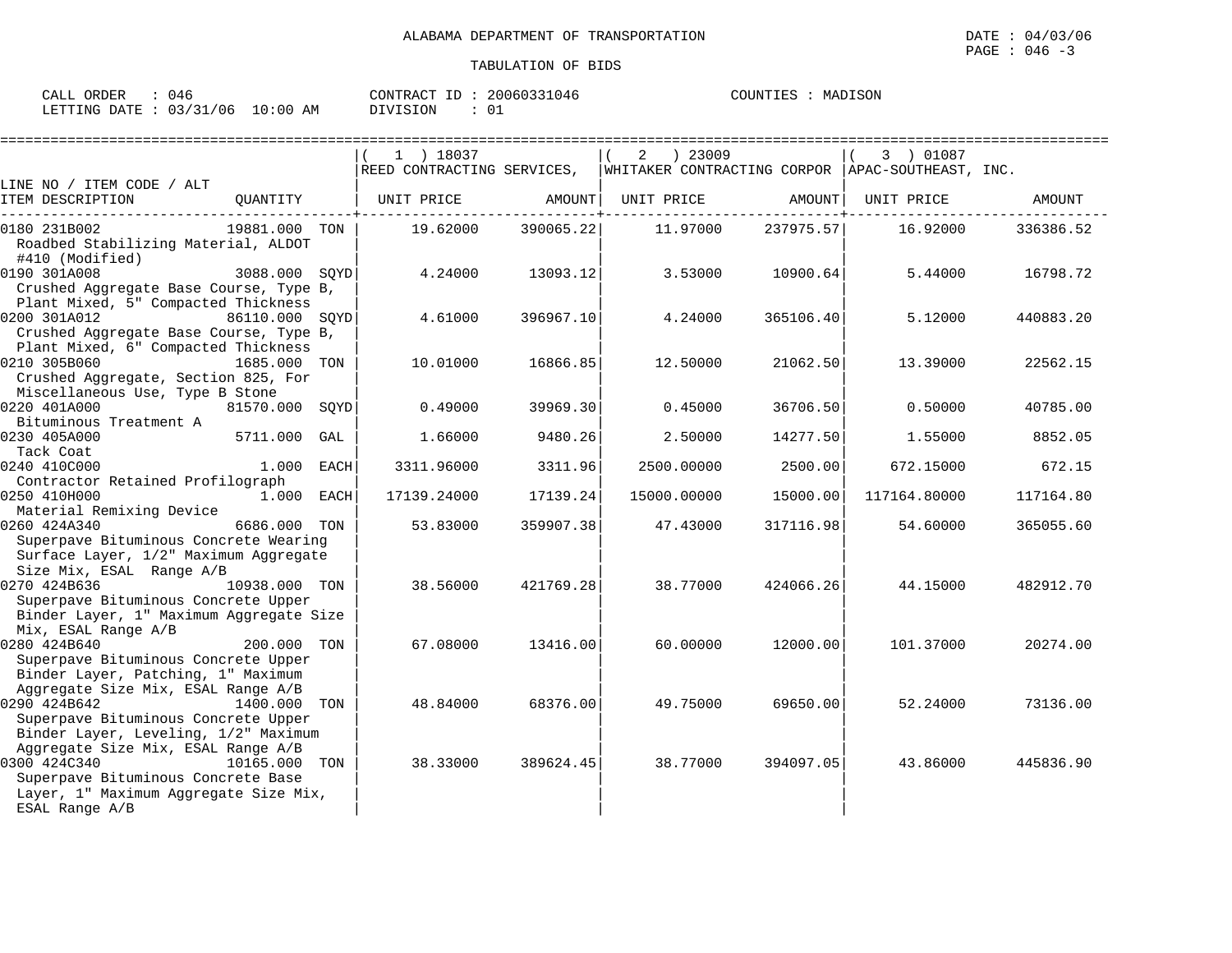| CALL ORDER                      | 046 |          | CONTRACT ID: 20060331046 | COUNTIES | : MADISON |
|---------------------------------|-----|----------|--------------------------|----------|-----------|
| LETTING DATE: 03/31/06 10:00 AM |     | DIVISION |                          |          |           |

|                                                                                                   |      | =================================                                                                  |            |               |                   |              |                   |
|---------------------------------------------------------------------------------------------------|------|----------------------------------------------------------------------------------------------------|------------|---------------|-------------------|--------------|-------------------|
|                                                                                                   |      | 1 ) 18037                                                                                          |            | $2 \t) 23009$ |                   | 3 ) 01087    |                   |
| LINE NO / ITEM CODE / ALT                                                                         |      | REED CONTRACTING SERVICES, WHITAKER CONTRACTING CORPOR APAC-SOUTHEAST, INC.                        |            |               |                   |              |                   |
| ITEM DESCRIPTION                                                                                  |      | QUANTITY   UNIT PRICE                 AMOUNT    UNIT PRICE                    AMOUNT    UNIT PRICE |            |               |                   |              | AMOUNT            |
| 0310 430B009<br>120.000 TON                                                                       |      | 17.44000                                                                                           | 2092.80    |               | 12.50000 1500.00  | 32.20000     | 3864.00           |
| Aggregate Surfacing (ALDOT #357)<br>0320 502A000<br>516391.000 LB                                 |      | 0.01000                                                                                            | 5163.91    | 0.00000       | 0.00              |              | 0.81000 418276.71 |
| Steel Reinforcement<br>13.000 CUYD<br>0330 524A010                                                |      | 1116.35000                                                                                         | 14512.55   |               | 640.35000 8324.55 | 431.60000    | 5610.80           |
| Culvert Concrete<br>2455.000 CUYD<br>0340 524A012                                                 |      | 581.86000                                                                                          | 1428466.30 | 640.35000     | 1572059.25        | 431.60000    | 1059578.00        |
| Culvert Concrete (Precast)<br>2968.000 LF<br>0350 530A001<br>18" Roadway Pipe (Class 3 R.C.)      |      | 26.55000                                                                                           | 78800.40   | 32.13000      | 95361.84          | 32.76000     | 97231.68          |
| 0360 530A002<br>2813.000 LF                                                                       |      | 33.72000                                                                                           | 94854.36   | 39.78000      | 111901.14         | 40.56000     | 114095.28         |
| 24" Roadway Pipe (Class 3 R.C.)<br>0370 530A003<br>1263.000 LF<br>30" Roadway Pipe (Class 3 R.C.) |      | 45.65000                                                                                           | 57655.95   | 49.98000      | 63124.74          | 50.96000     | 64362.48          |
| 0380 530A004<br>509.000 LF<br>36" Roadway Pipe (Class 3 R.C.)                                     |      | 56.04000                                                                                           | 28524.36   | 64.26000      | 32708.34          | 65.52000     | 33349.68          |
| 0390 530B001<br>280.000 LF<br>22" Span, 14" Rise Roadway Pipe (Class                              |      | 34.30000                                                                                           | 9604.00    | 40.80000      | 11424.00          | 41.60000     | 11648.00          |
| 3 R.C.<br>0400 530B002<br>$1226.000$ LF<br>29" Span, 18" Rise Roadway Pipe (Class                 |      | 38.81000                                                                                           | 47581.06   | 46.92000      | 57523.92          | 47.84000     | 58651.84          |
| 3 R.C.)<br>0410 530B004<br>1048.000 LF<br>44" Span, 27" Rise Roadway Pipe (Class                  |      | 65.36000                                                                                           | 68497.28   | 77.52000      | 81240.96          | 79.04000     | 82833.92          |
| 3 R.C.<br>0420 530B006<br>26.000 LF<br>59" Span, 36" Rise Roadway Pipe (Class                     |      | 115.96000                                                                                          | 3014.96    | 115.26000     | 2996.76           | 117.52000    | 3055.52           |
| 3 R.C.<br>0430 535A080<br>47.000 LF<br>18" Side Drain Pipe (Class 3 R.C.)                         |      | 32.74000                                                                                           | 1538.78    | 32.64000      | 1534.08           | 33.28000     | 1564.16           |
| 0440 535A085<br>30.000 LF<br>24" Side Drain Pipe (Class 3 R.C.)                                   |      | 41.05000                                                                                           | 1231.50    | 44.88000      | 1346.40           | 45.76000     | 1372.80           |
| 0450 535A086<br><b>25.000 LF</b><br>30" Side Drain Pipe (Class 3 R.C.)                            |      | 54.99000                                                                                           | 1374.75    | 55.08000      | 1377.00           | 53.04000     | 1326.00           |
| 0460 535B091<br>301.000 LF<br>29" Span, 18" Rise Side Drain Pipe                                  |      | 39.07000                                                                                           | 11760.07   | 48.96000      | 14736.96          | 49.92000     | 15025.92          |
| (Class 3 R.C.)<br>0470 600A000<br>Mobilization                                                    | LUMP | 669384.57000                                                                                       | 669384.57  | 446156.00000  | 446156.00         | 646118.33000 | 646118.33         |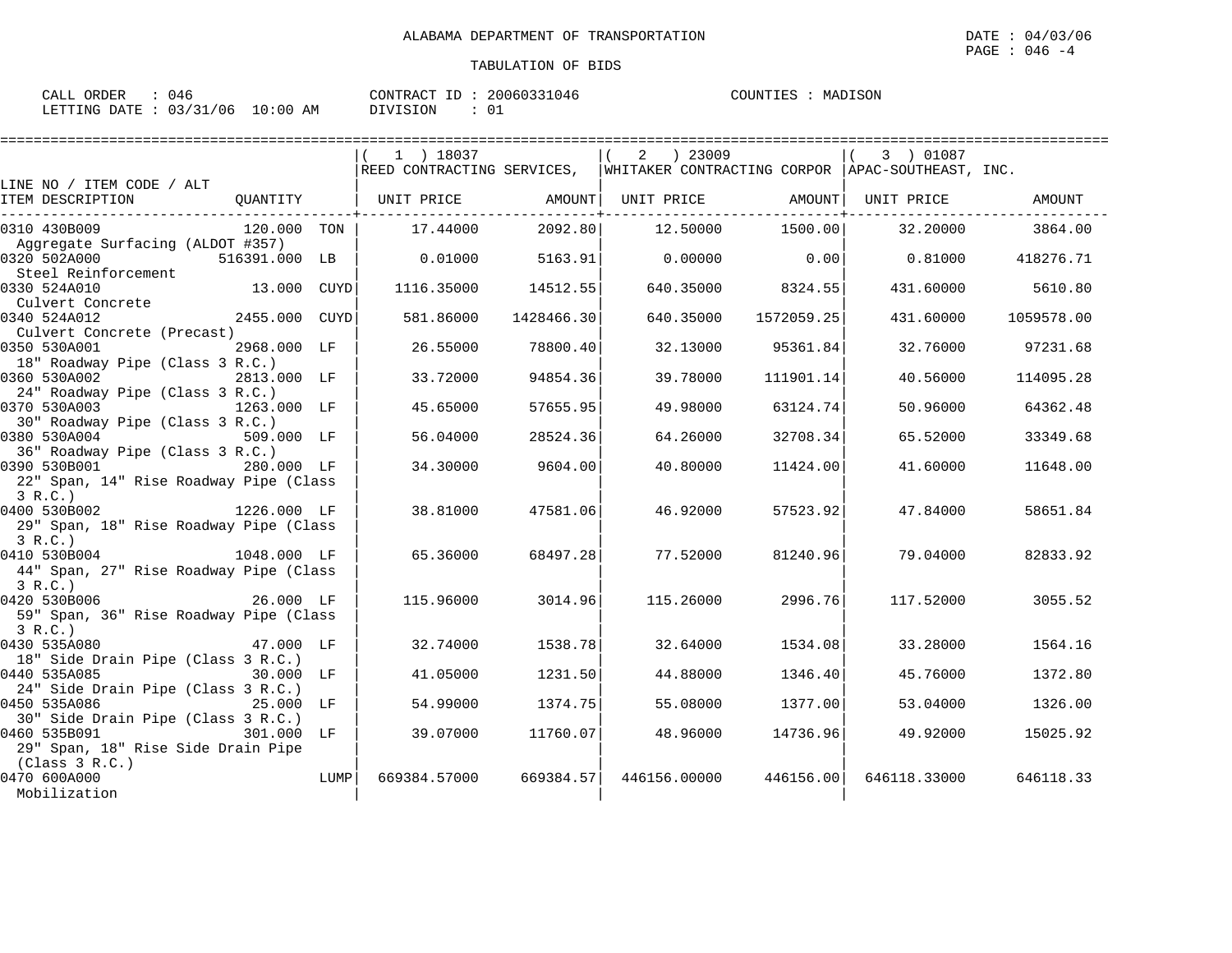| CALL ORDER                       | 046 |          | CONTRACT ID: 20060331046 | COUNTIES | MADISON |
|----------------------------------|-----|----------|--------------------------|----------|---------|
| LETTING DATE : 03/31/06 10:00 AM |     | DIVISION |                          |          |         |

|                                                                       |                |      | 1 ) 18037   |           | 2 ) 23009   |                                                                               | 3 ) 01087   |           |
|-----------------------------------------------------------------------|----------------|------|-------------|-----------|-------------|-------------------------------------------------------------------------------|-------------|-----------|
|                                                                       |                |      |             |           |             | REED CONTRACTING SERVICES,  WHITAKER CONTRACTING CORPOR  APAC-SOUTHEAST, INC. |             |           |
| LINE NO / ITEM CODE / ALT<br>ITEM DESCRIPTION                         | OUANTITY       |      | UNIT PRICE  | AMOUNT    |             | UNIT PRICE AMOUNT                                                             | UNIT PRICE  | AMOUNT    |
|                                                                       |                |      |             |           |             |                                                                               |             |           |
| 0480 602A000                                                          | 62.000 EACH    |      | 173.81000   | 10776.22  | 155.00000   | 9610.00                                                                       | 195.30000   | 12108.60  |
| Right Of Way Markers                                                  |                |      |             |           |             |                                                                               |             |           |
| 0490 602C000                                                          | 11.000 EACH    |      | 200.37000   | 2204.07   | 155.00000   | 1705.00                                                                       | 513.25000   | 5645.75   |
| Permanent Easement Marker                                             |                |      |             |           |             |                                                                               |             |           |
| 0500 603A001                                                          | $1.000$ EACH   |      | 28538.70000 | 28538.70  | 21500.00000 | 21500.00                                                                      | 13355.46000 | 13355.46  |
| Furnishing Type 2 Field Office                                        |                |      |             |           |             |                                                                               |             |           |
| 0510 606A012                                                          | 800.000 LF     |      | 20.02000    | 16016.00  | 9.85000     | 7880.00                                                                       | 18.16000    | 14528.00  |
| 6" Underdrain Pipe, Type 8                                            |                |      |             |           |             |                                                                               |             |           |
| 0520 610A004                                                          | 658.000 SQYD   |      | 20.78000    | 13673.24  | 20.89000    | 13745.62                                                                      | 22.35000    | 14706.30  |
| Loose Riprap, Class 2, 24" Thick                                      |                |      |             |           |             |                                                                               |             |           |
| 0530 610D003                                                          | 658.000 SQYD   |      | 4.10000     | 2697.80   |             | 2.05000<br>1348.90                                                            | 4.42000     | 2908.36   |
| Filter Blanket, Geotextile                                            |                |      |             |           |             |                                                                               |             |           |
| 0540 614A000                                                          | 19.000         | CUYD | 231.00000   | 4389.00   | 220.00000   | 4180.00                                                                       | 228.80000   | 4347.20   |
| Slope Paving                                                          |                |      |             |           |             |                                                                               |             |           |
| 0550 614B000                                                          | 109.000 CUYD   |      | 283.50000   | 30901.50  | 270.00000   | 29430.00                                                                      | 280.80000   | 30607.20  |
| Reinforced Slope Paving                                               |                |      |             |           |             |                                                                               |             |           |
| 0560 618A000                                                          | 11473.000 SOYD |      | 28.30000    | 324685.90 | 26.87000    | 308279.51                                                                     | 28.03000    | 321588.19 |
| Concrete Sidewalk, 4" Thick                                           |                |      |             |           |             |                                                                               |             |           |
| 563.000 SOYD<br>0570 618B003                                          |                |      | 40.43000    | 22762.09  | 38.50000    | 21675.50                                                                      | 40.04000    | 22542.52  |
| Concrete Driveway, 6" Thick (Includes                                 |                |      |             |           |             |                                                                               |             |           |
| Wire Mesh)                                                            |                |      |             |           |             |                                                                               |             |           |
| 0580 619A002                                                          | 3.000 EACH     |      | 787.50000   | 2362.50   | 750.00000   | 2250.00                                                                       | 780.00000   | 2340.00   |
| 18" Roadway Pipe End Treatment, Class 1                               |                |      |             |           |             |                                                                               |             |           |
| 0590 619A003                                                          | 5.000 EACH     |      | 840.00000   | 4200.00   | 800,00000   | 4000.00                                                                       | 832.00000   | 4160.00   |
| 24" Roadway Pipe End Treatment, Class 1<br>0600 619A054<br>5.000 EACH |                |      | 2415.00000  | 12075.00  | 2600.00000  | 13000.00                                                                      |             |           |
| 30" Roadway Pipe End Treatment, Class 2                               |                |      |             |           |             |                                                                               | 2704.00000  | 13520.00  |
| 0610 619A101 6.000 EACH                                               |                |      | 787.50000   | 4725.00   | 750.00000   | 4500.00                                                                       | 780.00000   | 4680.00   |
| 18" Side Drain Pipe End Treatment,                                    |                |      |             |           |             |                                                                               |             |           |
| Class 1                                                               |                |      |             |           |             |                                                                               |             |           |
| 2.000 EACH<br>0620 619A102                                            |                |      | 840.00000   | 1680.00   | 800,00000   | 1600.00                                                                       | 832.00000   | 1664.00   |
| 24" Side Drain Pipe End Treatment,                                    |                |      |             |           |             |                                                                               |             |           |
| Class 1                                                               |                |      |             |           |             |                                                                               |             |           |
| 0630 619A128                                                          | 2.000 EACH     |      | 2415.00000  | 4830.00   | 2300.00000  | 4600.00                                                                       | 2704.00000  | 5408.00   |
| 30" Side Drain Pipe End Treatment,                                    |                |      |             |           |             |                                                                               |             |           |
| Class 2                                                               |                |      |             |           |             |                                                                               |             |           |
| $1.000$ EACH<br>0640 619A202                                          |                |      | 1522.50000  | 1522.50   | 1450.00000  | 1450.00                                                                       | 1508.00000  | 1508.00   |
| 24" Roadway Pipe End Treatment, Class 1                               |                |      |             |           |             |                                                                               |             |           |
| (Double Line)                                                         |                |      |             |           |             |                                                                               |             |           |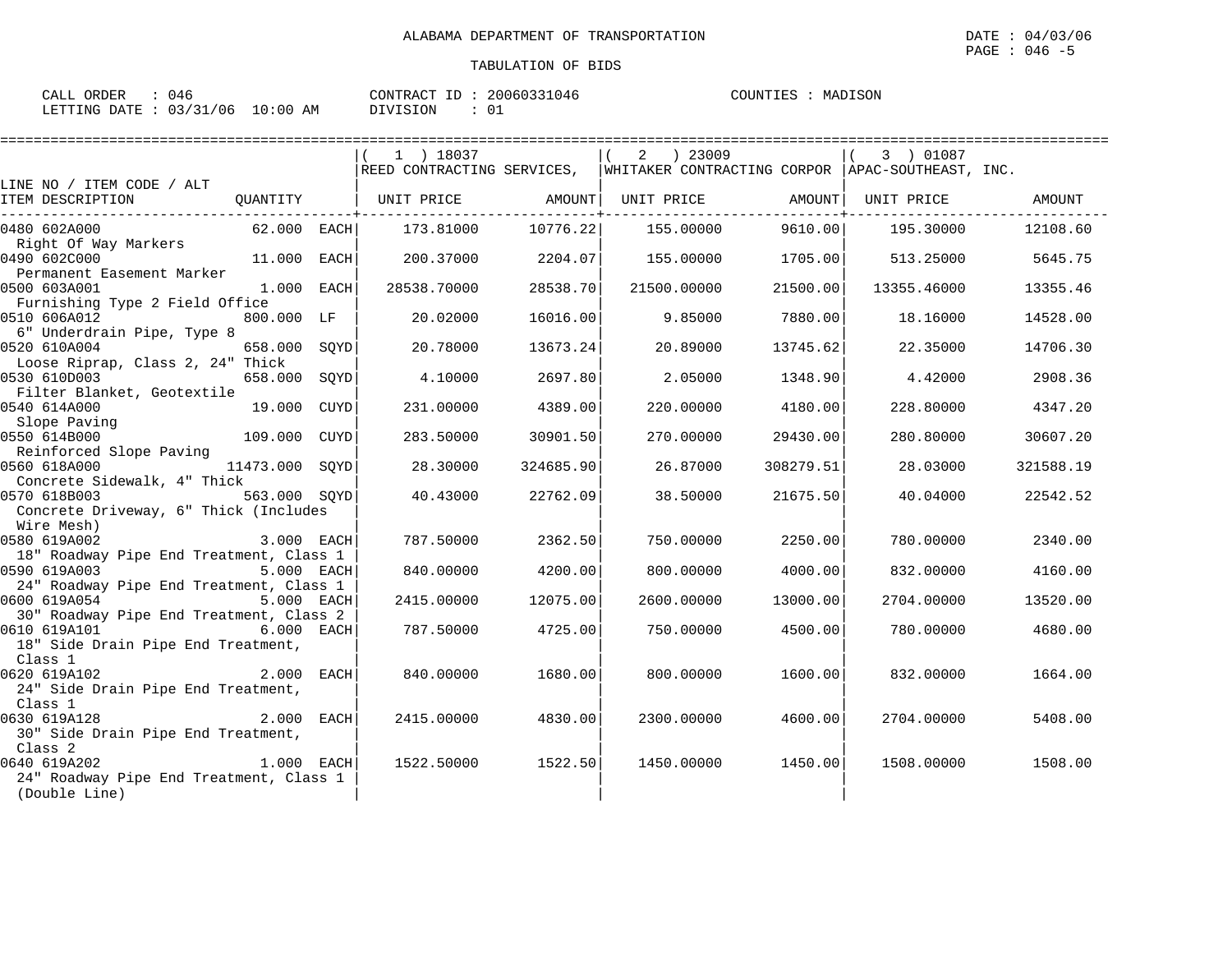| N 46<br>ORDER<br>CALL      |             | 20060331046<br>CONTRACT<br>TD. | MADISON<br>COUNTIES |
|----------------------------|-------------|--------------------------------|---------------------|
| : 03/31/06<br>LETTING DATE | 10:00<br>AM | DIVISION<br>ັບ⊥                |                     |

|                                                                                                         | 1 ) 18037                                                                   |           | 2 ) 23009         |           | 3) 01087          |           |
|---------------------------------------------------------------------------------------------------------|-----------------------------------------------------------------------------|-----------|-------------------|-----------|-------------------|-----------|
| LINE NO / ITEM CODE / ALT                                                                               | REED CONTRACTING SERVICES, WHITAKER CONTRACTING CORPOR APAC-SOUTHEAST, INC. |           |                   |           |                   |           |
| QUANTITY   UNIT PRICE AMOUNT <br>ITEM DESCRIPTION                                                       |                                                                             |           | UNIT PRICE AMOUNT |           | UNIT PRICE AMOUNT |           |
| $2.000$ EACH<br>0650 619A259<br>36" Roadway Pipe End Treatment, Class 2                                 | 6825.00000                                                                  | 13650.00  | 6500.00000        | 13000.00  | 7800.00000        | 15600.00  |
| (Triple Line)<br>$2.000$ EACH<br>0660 619B017<br>29" Span, 18" Rise Roadway Pipe End                    | 840.00000                                                                   | 1680.00   | 800.00000         | 1600.00   | 832.00000         | 1664.00   |
| Treatment, Class 1<br>1.000 EACH<br>0670 619B071<br>59" Span, 36" Rise Roadway Pipe End                 | 3780.00000                                                                  | 3780.00   | 3600.00000        | 3600.00   | 4004.00000        | 4004.00   |
| Treatment, Class 2<br>$1.000$ EACH<br>0680 619B267<br>29" Span, 18" Rise Roadway Pipe End               | 1575.00000                                                                  | 1575.00   | 1500.00000        | 1500.00   | 1560.00000        | 1560.00   |
| Treatment, Class 1 (Double Line)<br>0690 619B314<br>44" Span, 27" Rise Roadway Pipe End                 | 5250.00000                                                                  | 5250.00   | 5000.00000        | 5000.00   | 7488.00000        | 7488.00   |
| Treatment, Class 2 (Triple Line)<br>0700 619B327<br>$2.000$ EACH<br>29" Span, 18" Rise Roadway Pipe End | 3885,00000                                                                  | 7770.00   | 3700.00000        | 7400.00   | 3848.00000        | 7696.00   |
| Treatment, Class 1 (Five Line)<br>0710 619B329<br>$2.000$ EACH<br>44" Span, 27" Rise Roadway Pipe End   | 8925.00000                                                                  | 17850.00  | 8500.00000        | 17000.00  | 10192.00000       | 20384.00  |
| Treatment, Class 2 (Five Line)<br>0720 619B399<br>2.000 EACH<br>29" Span, 18" Rise Side Drain Pipe End  | 4830,00000                                                                  | 9660.00   | 4600,00000        | 9200.00   | 4992.00000        | 9984.00   |
| Treatment, Class 1 (Seven Line)<br>0730 621A000<br>5.000 EACH<br>Junction Boxes, Type 1, 1P Or 5        | 1995.00000                                                                  | 9975.00   | 1900.00000        | 9500.00   | 1976.00000        | 9880.00   |
| 0740 621A013<br>1.000 EACH<br>Junction Boxes, Type Special                                              | 4830.00000                                                                  | 4830.00   | 4600.00000        | 4600.00   | 4784.00000        | 4784.00   |
| 0750 621B000<br>6.000 EACH<br>Junction Box Units, Type 1, 1P Or 5                                       | 483.00000                                                                   | 2898.00   | 460.00000         | 2760.00   | 478.40000         | 2870.40   |
| 0760 621B035<br>1.000 EACH<br>Junction Box Units, Type Special                                          | 945.00000                                                                   | 945.00    | 900.00000         | 900.00    | 936.00000         | 936.00    |
| 0770 621C008<br>2.000 EACH<br>Inlets, Type E                                                            | 3255.00000                                                                  | 6510.00   | 3100.00000        | 6200.00   | 3224.00000        | 6448.00   |
| 0780 621C015<br>55.000 EACH<br>Inlets, Type S1 Or S3 (1 Wing)                                           | 2073.75000                                                                  | 114056.25 | 1975.00000        | 108625.00 | 2054.00000        | 112970.00 |
| 0790 621C017<br>4.000 EACH<br>Inlets, Type S1 Or S3 (2 Wing)                                            | 2336.25000                                                                  | 9345.00   | 2225.00000        | 8900.00   | 2314.00000        | 9256.00   |
| 0800 621C027<br>3.000 EACH<br>Inlets, Type C                                                            | 1050.00000                                                                  | 3150.00   | 1000.00000        | 3000.00   | 1040.00000        | 3120.00   |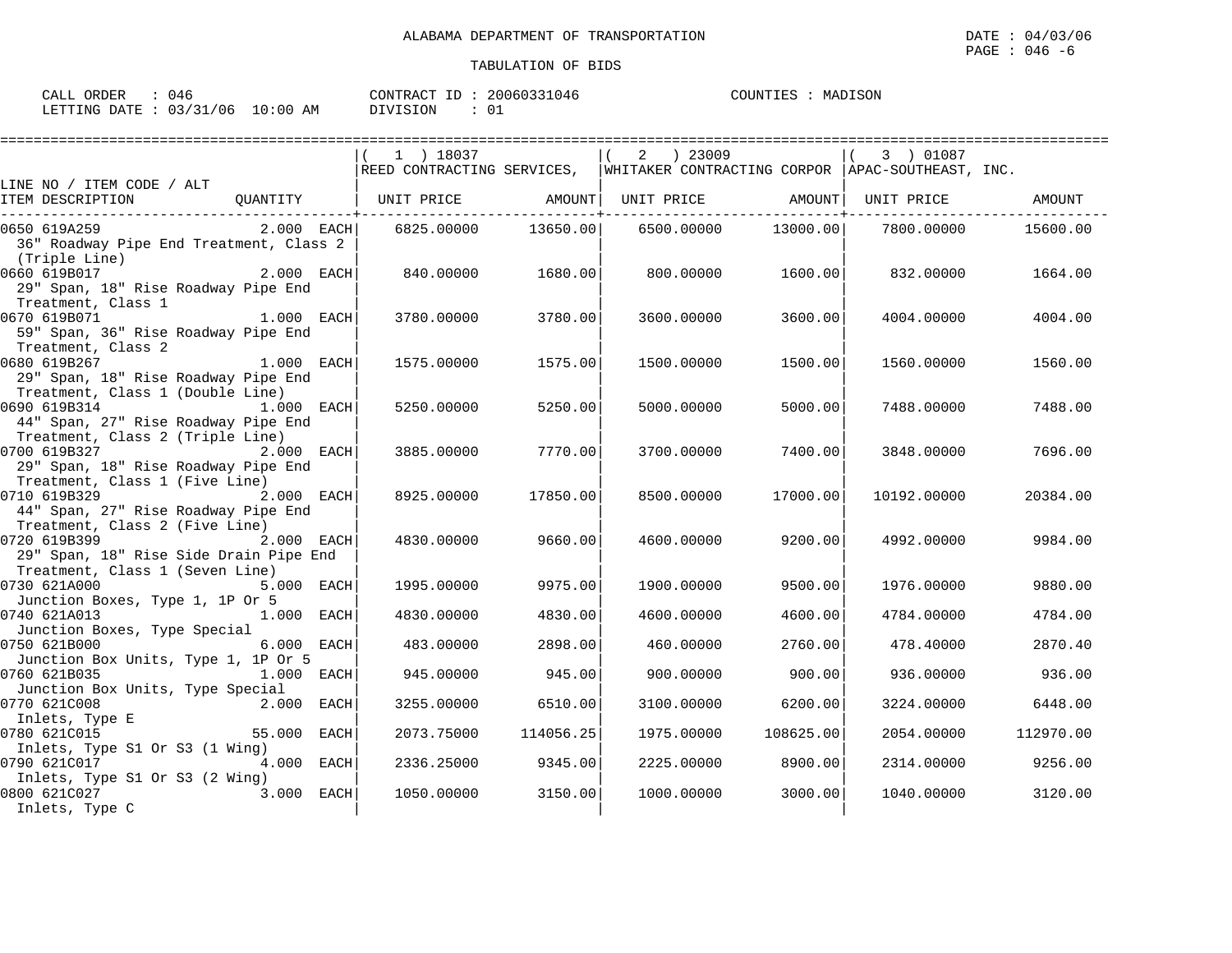| CALL ORDER                       | 046 |          | CONTRACT ID: 20060331046 | COUNTIES | MADISON |
|----------------------------------|-----|----------|--------------------------|----------|---------|
| LETTING DATE : 03/31/06 10:00 AM |     | DIVISION |                          |          |         |

|                                                      |              |             | $1$ ) 18037 |           | ) 23009<br>2 |                                                                             | 3 ) 01087  |           |
|------------------------------------------------------|--------------|-------------|-------------|-----------|--------------|-----------------------------------------------------------------------------|------------|-----------|
|                                                      |              |             |             |           |              | REED CONTRACTING SERVICES, WHITAKER CONTRACTING CORPOR APAC-SOUTHEAST, INC. |            |           |
| LINE NO / ITEM CODE / ALT<br>ITEM DESCRIPTION        | QUANTITY     |             | UNIT PRICE  |           |              | UNIT PRICE AMOUNT                                                           | UNIT PRICE | AMOUNT    |
|                                                      |              |             |             | AMOUNT    |              |                                                                             |            |           |
| 0810 621C066                                         | 4.000        | EACH l      | 2625.00000  | 10500.00  |              | 10000.00<br>2500.00000                                                      | 2600.00000 | 10400.00  |
| Inlets, Type S (Modified) (2 Wing)                   |              |             |             |           |              |                                                                             |            |           |
| 0820 621D002                                         | 2.000 EACH   |             | 367.50000   | 735.00    | 350.00000    | 700.00                                                                      | 364.00000  | 728.00    |
| Inlet Units, Type C                                  |              |             |             |           |              |                                                                             |            |           |
| 0830 621D008                                         | 1.000        | <b>EACH</b> | 525.00000   | 525.00    | 500,00000    | 500.00                                                                      | 520.00000  | 520.00    |
| Inlet Units, Type E<br>0840 621D015                  | 27.000 EACH  |             |             | 13041.00  |              | 12420.00                                                                    |            |           |
| Inlet Units, Type S1 Or S3                           |              |             | 483.00000   |           | 460.00000    |                                                                             | 478.40000  | 12916.80  |
| 0850 623B000                                         | 847.000 LF   |             | 12.60000    | 10672.20  | 12,00000     | 10164.00                                                                    | 10.14000   | 8588.58   |
| Concrete Curb, Type N                                |              |             |             |           |              |                                                                             |            |           |
| 0860 623C003                                         | 21514.000 LF |             | 8.03000     | 172757.42 | 7.65000      | 164582.10                                                                   | 8,06000    | 173402.84 |
| Combination Curb & Gutter, Type C                    |              |             |             |           |              |                                                                             |            |           |
| (Modified)                                           |              |             |             |           |              |                                                                             |            |           |
| 0870 641A612                                         | 252.000 LF   |             | 61.74000    | 15558.48  | 28.20000     | 7106.40                                                                     | 48.26000   | 12161.52  |
| 6 Inch Ductile Iron Water Main Laid                  |              |             |             |           |              |                                                                             |            |           |
| 0880 641A614                                         | 882.000 LF   |             | 56.95000    | 50229.90  | 30,90000     | 27253.80                                                                    | 50.86000   | 44858.52  |
| 8 Inch Ductile Iron Water Main Laid                  |              |             |             |           |              |                                                                             |            |           |
| 0890 641A616                                         | 54.000 LF    |             | 91.59000    | 4945.86   | 34.00000     | 1836.00                                                                     | 42.22000   | 2279.88   |
| 10 Inch Ductile Iron Water Main Laid                 |              |             |             |           |              |                                                                             |            |           |
| 0900 641A618                                         | 9270.000 LF  |             | 35.93000    | 333071.10 | 36.50000     | 338355.00                                                                   | 47.84000   | 443476.80 |
| 12 Inch Ductile Iron Water Main Laid<br>0910 641C500 |              |             | 4.85000     |           | 4.90000      | 58329.60                                                                    |            |           |
| Ductile Iron Fittings                                | 11904.000 LB |             |             | 57734.40  |              |                                                                             | 0.10000    | 1190.40   |
| 0920 641D500                                         | 3.000 EACH   |             | 2164.25000  | 6492.75   | 2600.00000   | 7800.00                                                                     | 2294.76000 | 6884.28   |
| Fire Hydrant                                         |              |             |             |           |              |                                                                             |            |           |
| 0930 641J516                                         | 5.000        | <b>EACH</b> | 687.11000   | 3435.55   | 580.00000    | 2900.00                                                                     | 747.34000  | 3736.70   |
| 6 Inch Gate Valve With Box                           |              |             |             |           |              |                                                                             |            |           |
| 0940 641J518                                         | 17.000       | EACH        | 913.35000   | 15526.95  | 750.00000    | 12750.00                                                                    | 997.78000  | 16962.26  |
| 8 Inch Gate Valve With Box                           |              |             |             |           |              |                                                                             |            |           |
| 0950 641J520                                         | 1.000        | EACH        | 1251.48000  | 1251.48   | 1050.00000   | 1050.00                                                                     | 1381.33000 | 1381.33   |
| 10 Inch Gate Valve With Box                          |              |             |             |           |              |                                                                             |            |           |
| 0960 641J522                                         | 7.000 EACH   |             | 1644.83000  | 11513.81  | 1280.00000   | 8960.00                                                                     | 1638.21000 | 11467.47  |
| 12 Inch Gate Valve With Box                          |              |             |             |           |              |                                                                             |            |           |
| 0970 641L500                                         | 20.000       | CUYD        | 244.58000   | 4891.60   | 175.00000    | 3500.00                                                                     | 148.41000  | 2968.20   |
| Concrete for Water Mains (Thrust Blocks              |              |             |             |           |              |                                                                             |            |           |
| 0980 641M512<br>6 Inch Retainer Gland                | 37.000 EACH  |             | 37.19000    | 1376.03   | 100.00000    | 3700.00                                                                     | 48.57000   | 1797.09   |
| 0990 641M514                                         | 97.000 EACH  |             | 49.18000    | 4770.46   | 120.00000    | 11640.00                                                                    | 71.34000   | 6919.98   |
| 8 Inch Retainer Gland                                |              |             |             |           |              |                                                                             |            |           |
|                                                      |              |             |             |           |              |                                                                             |            |           |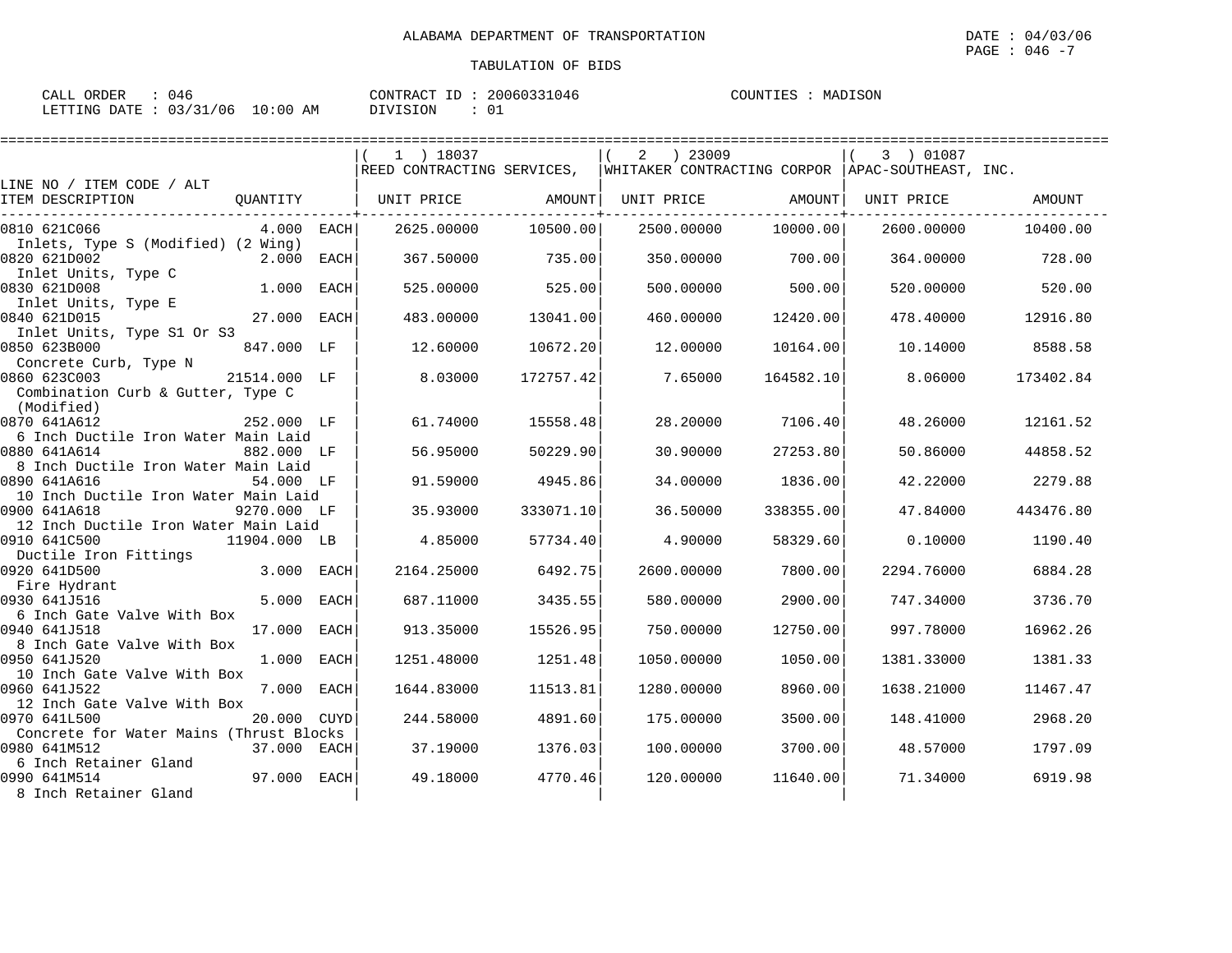| 046<br>CALL ORDER               | CONTRACT ID: 20060331046 | COUNTIES : MADISON |
|---------------------------------|--------------------------|--------------------|
| LETTING DATE: 03/31/06 10:00 AM | DIVISION                 |                    |

|                                                       |             |             | $1$ ) 18037                                                                 |           | ) 23009<br>2 |           | 3 ) 01087  |               |
|-------------------------------------------------------|-------------|-------------|-----------------------------------------------------------------------------|-----------|--------------|-----------|------------|---------------|
|                                                       |             |             | REED CONTRACTING SERVICES, WHITAKER CONTRACTING CORPOR APAC-SOUTHEAST, INC. |           |              |           |            |               |
| LINE NO / ITEM CODE / ALT<br>ITEM DESCRIPTION         | OUANTITY    |             | UNIT PRICE                                                                  | AMOUNT    | UNIT PRICE   | AMOUNT    | UNIT PRICE | <b>AMOUNT</b> |
| 1000 641M516<br>10 Inch Retainer Gland                | 11.000      | EACH        | 73.77000                                                                    | 811.47    | 150.00000    | 1650.00   | 97.45000   | 1071.95       |
| 1010 641M518<br>12 Inch Retainer Gland                | 69.000      | EACH        | 114,20000                                                                   | 7879.80   | 180.00000    | 12420.00  | 124.18000  | 8568.42       |
| 1020 641P520<br>1 Inch Service Tap                    | 30.000      | <b>EACH</b> | 383.66000                                                                   | 11509.80  | 350.00000    | 10500.00  | 458.12000  | 13743.60      |
| 1030 6410515<br>1 Inch Water Meter And Box Set        | 19.000      | EACH        | 383.66000                                                                   | 7289.54   | 650.00000    | 12350.00  | 384.59000  | 7307.21       |
| 1040 645A514<br>12 Inch Ductile Iron Sanitary Sewer   | 242.000 LF  |             | 103.26000                                                                   | 24988.92  | 84.00000     | 20328.00  | 61.78000   | 14950.76      |
| Gravity Pipe Laid<br>1050 645A654                     | 5021.000 LF |             | 19.71000                                                                    | 98963.91  | 28,40000     | 142596.40 | 32.76000   | 164487.96     |
| 8 Inch P.V.C. Sanitary Sewer Force Main<br>Pipe Laid  |             |             |                                                                             |           |              |           |            |               |
| 1060 645H510<br>48 Inch Manhole                       | 2.000       | EACH        | 4184.68000                                                                  | 8369.36   | 7600.00000   | 15200.00  | 2497.15000 | 4994.30       |
| 1070 6451500<br>48 Inch Manhole Unit                  | 11.000      | EACH        | 444.67000                                                                   | 4891.37   | 550.00000    | 6050.00   | 595.30000  | 6548.30       |
| 1080 645K500<br>Manhole Frame And Cover Reset         | 12.000      | <b>EACH</b> | 608.14000                                                                   | 7297.68   | 650.00000    | 7800.00   | 323.23000  | 3878.76       |
| 1090 649A545<br>16 Inch Steel Encasement Pipe, Type 1 | 1547.000 LF |             | 85.41000                                                                    | 132129.27 | 72.00000     | 111384.00 | 126.57000  | 195803.79     |
| Installation                                          |             |             |                                                                             |           |              |           |            |               |
| 1100 650B000<br>Topsoil From Stockpiles               | 8045.000    | CUYD        | 7.81000                                                                     | 62831.45  | 9.50000      | 76427.50  | 13.89000   | 111745.05     |
| 1110 652A100<br>Seeding                               | 10.000      | ACRE        | 657.64000                                                                   | 6576.40   | 633.00000    | 6330.00   | 651.36000  | 6513.60       |
| 1120 652C000<br>Mowing                                | 10.000      | ACRE        | 110.52000                                                                   | 1105.20   | 106.00000    | 1060.00   | 109.47000  | 1094.70       |
| 1130 654A000                                          | 20989.000   | SQYD        | 3.10000                                                                     | 65065.90  | 4.20000      | 88153.80  | 4.32000    | 90672.48      |
| Solid Sodding<br>1140 656A010                         | 10.000      | ACRE        | 607.90000                                                                   | 6079.00   | 585.00000    | 5850.00   | 602.10000  | 6021.00       |
| Mulching<br>1150 665A000                              | 5.000       | ACRE        | 607.90000                                                                   | 3039.50   | 585.00000    | 2925.00   | 602.10000  | 3010.50       |
| Temporary Seeding<br>1160 665B000                     | 5.000       | ACRE        | 607.90000                                                                   | 3039.50   | 585.00000    | 2925.00   | 602.10000  | 3010.50       |
| Temporary Mulching<br>1170 665G000<br>Sand Bags       | 472.000     | EACH        | 10.91000                                                                    | 5149.52   | 2.95000      | 1392.40   | 12.66000   | 5975.52       |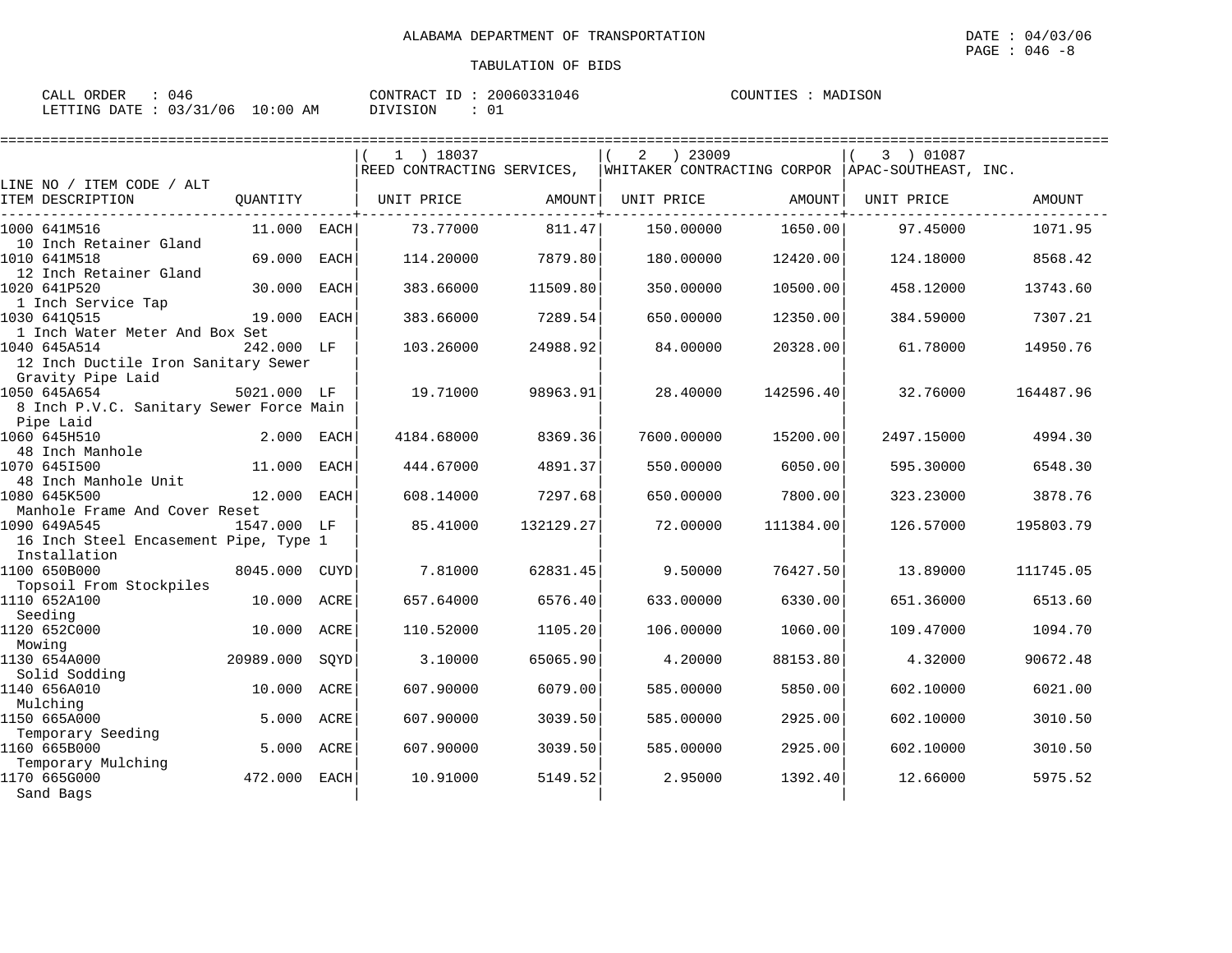| 046<br>CALL ORDER               | CONTRACT ID: 20060331046 | MADISON<br>COUNTIES : |
|---------------------------------|--------------------------|-----------------------|
| LETTING DATE: 03/31/06 10:00 AM | 0.<br>DIVISION           |                       |

|                                                               |              |      | 1 ) 18037                                                                   |          | ) 23009<br>2 |          | 3 ) 01087   |          |
|---------------------------------------------------------------|--------------|------|-----------------------------------------------------------------------------|----------|--------------|----------|-------------|----------|
|                                                               |              |      | REED CONTRACTING SERVICES, WHITAKER CONTRACTING CORPOR APAC-SOUTHEAST, INC. |          |              |          |             |          |
| LINE NO / ITEM CODE / ALT                                     |              |      |                                                                             |          |              |          |             |          |
| ITEM DESCRIPTION                                              | QUANTITY     |      | UNIT PRICE                                                                  | AMOUNT   | UNIT PRICE   | AMOUNT   | UNIT PRICE  | AMOUNT   |
| 1180 6651000                                                  | 69.000 TON   |      | 20.43000                                                                    | 1409.67  | 30,00000     | 2070.00  | 41.88000    | 2889.72  |
| Temporary Riprap, Class 2                                     |              |      |                                                                             |          |              |          |             |          |
| 1190 665J000                                                  | 19019.000 LF |      | 2.53000                                                                     | 48118.07 | 2.40000      | 45645.60 | 4.52000     | 85965.88 |
| Silt Fence, Type A                                            |              |      |                                                                             |          |              |          |             |          |
| 1200 6650001<br>Silt Fence Removal                            | 19019.000 LF |      | 0.72000                                                                     | 13693.68 | 1,00000      | 19019.00 | 1.23000     | 23393.37 |
| 1210 665Q001                                                  | 116.000 LF   |      | 9.62000                                                                     | 1115.92  | 6.88000      | 798.08   | 14.27000    | 1655.32  |
| 20 Inch Wattle                                                |              |      |                                                                             |          |              |          |             |          |
| 1220 666A001                                                  | 10.000 ACRE  |      | 27.64000                                                                    | 276.40   | 35.00000     | 350.00   | 36.40000    | 364.00   |
| Pest Control Treatment                                        |              |      |                                                                             |          |              |          |             |          |
| 1230 674A000                                                  | 3900.000 LF  |      | 1,29000                                                                     | 5031.00  | 1.75000      | 6825.00  | 2.09000     | 8151.00  |
| Construction Safety Fence                                     |              |      |                                                                             |          |              |          |             |          |
| 1240 680A000<br>Engineering Controls                          |              | LUMP | 87294.81000                                                                 | 87294.81 | 50000.00000  | 50000.00 | 79330.79000 | 79330.79 |
| 1250 701A031                                                  | $1.000$ MILE |      | 1417.50000                                                                  | 1417.50  | 1350.00000   | 1350.00  | 1404.00000  | 1404.00  |
| Solid White, Class 2, Type A Traffic                          |              |      |                                                                             |          |              |          |             |          |
| Stripe (0.06" Thick)                                          |              |      |                                                                             |          |              |          |             |          |
| 1260 701A035                                                  | 5.000 MILE   |      | 1470.00000                                                                  | 7350.00  | 1400.00000   | 7000.00  | 1456.00000  | 7280.00  |
| Solid Yellow, Class 2, Type A Traffic                         |              |      |                                                                             |          |              |          |             |          |
| Stripe (0.09" Thick)                                          |              |      |                                                                             |          |              |          |             |          |
| 1270 701A040                                                  | 4.000 MILE   |      | 840.00000                                                                   | 3360.00  | 800,00000    | 3200.00  | 832.00000   | 3328.00  |
| Broken White, Class 2, Type A Traffic<br>Stripe (0.09" Thick) |              |      |                                                                             |          |              |          |             |          |
| 1280 701A045                                                  | 4.000 MILE   |      | 840.00000                                                                   | 3360.00  | 800,00000    | 3200.00  | 832,00000   | 3328.00  |
| Broken Yellow, Class 2, Type A Traffic                        |              |      |                                                                             |          |              |          |             |          |
| Stripe (0.09" Thick)                                          |              |      |                                                                             |          |              |          |             |          |
| 1290 701B005                                                  | 1117.000 LF  |      | 1,05000                                                                     | 1172.85  | 1,00000      | 1117.00  | 1.04000     | 1161.68  |
| Dotted Class 2, Type A Traffic Stripe                         |              |      |                                                                             |          |              |          |             |          |
| $(0.09"$ Thick)<br>1300 701C000                               | 2.000 MILE   |      | 787.50000                                                                   | 1575.00  | 750.00000    | 1500.00  |             | 1560.00  |
| Broken Temporary Traffic Stripe                               |              |      |                                                                             |          |              |          | 780.00000   |          |
| 1310 701C001                                                  | 4.000 MILE   |      | 840.00000                                                                   | 3360.00  | 800.00000    | 3200.00  | 832.00000   | 3328.00  |
| Solid Temporary Traffic Stripe                                |              |      |                                                                             |          |              |          |             |          |
| 1320 703A002<br>3995.000 SQFT                                 |              |      | 3.15000                                                                     | 12584.25 | 3,00000      | 11985.00 | 3.12000     | 12464.40 |
| Traffic Control Markings, Class 2, Type                       |              |      |                                                                             |          |              |          |             |          |
| $\mathbb{A}$                                                  |              |      |                                                                             |          |              |          |             |          |
| 1330 703B002                                                  | 246.000 SOFT |      | 3.94000                                                                     | 969.24   | 3.75000      | 922.50   | 3.90000     | 959.40   |
| Traffic Control Legends, Class 2, Type<br>1340 703D001        | 111.000 SOFT |      | 2,10000                                                                     | 233.10   | 2,00000      | 222.00   | 2.08000     | 230.88   |
| Temporary Traffic Control Markings                            |              |      |                                                                             |          |              |          |             |          |
|                                                               |              |      |                                                                             |          |              |          |             |          |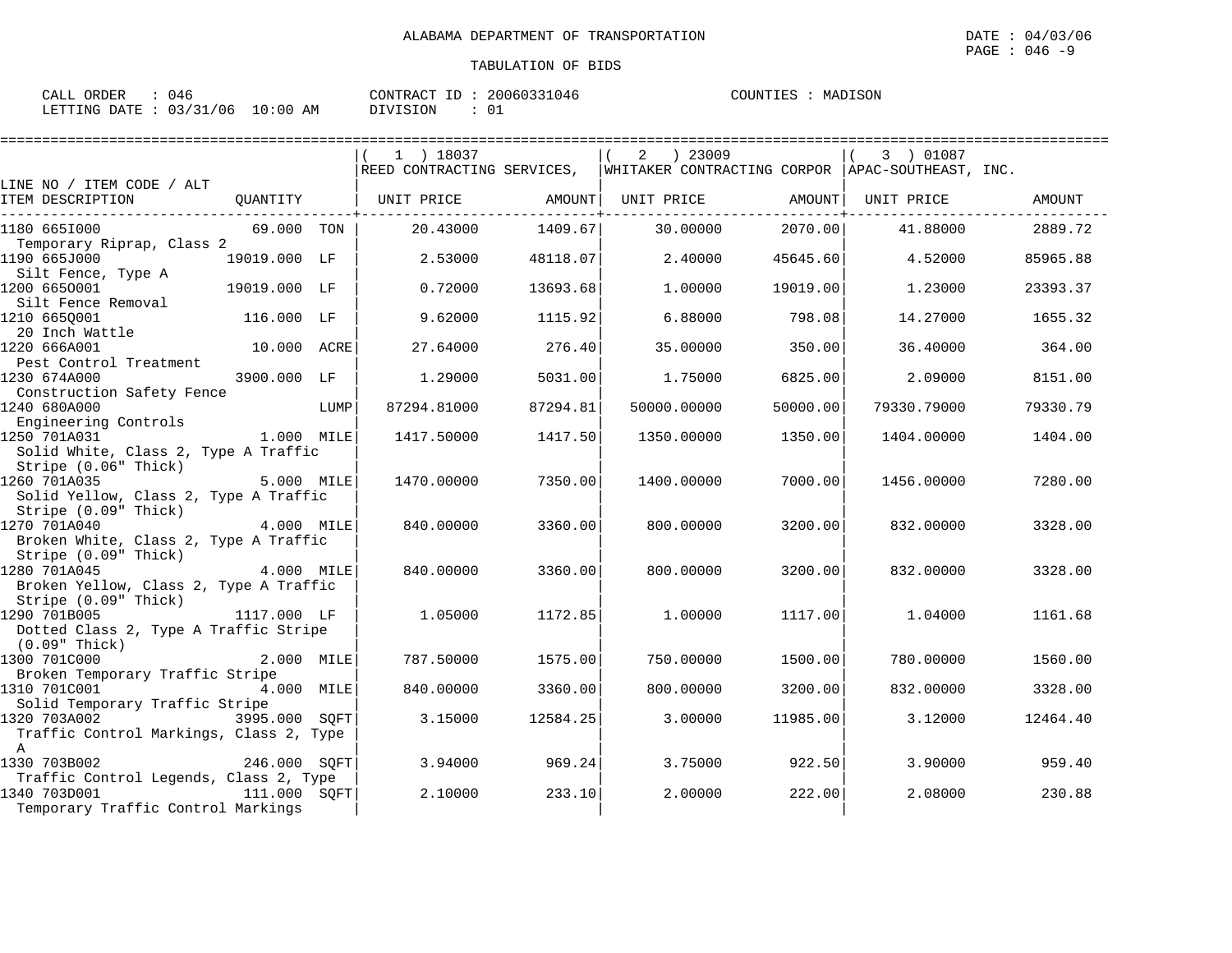| CALL ORDER             | 046 |             | CONTRACT ID | 20060331046 | COUNTIES | MADISON |
|------------------------|-----|-------------|-------------|-------------|----------|---------|
| LETTING DATE: 03/31/06 |     | 10:00<br>ΆM | DIVISION    |             |          |         |

|                                                                       |               | $1$ ) 18037                                                                 |          | ) 23009<br>2 |          | 3 ) 01087  |         |
|-----------------------------------------------------------------------|---------------|-----------------------------------------------------------------------------|----------|--------------|----------|------------|---------|
|                                                                       |               | REED CONTRACTING SERVICES, WHITAKER CONTRACTING CORPOR APAC-SOUTHEAST, INC. |          |              |          |            |         |
| LINE NO / ITEM CODE / ALT<br>ITEM DESCRIPTION<br>OUANTITY             |               | UNIT PRICE                                                                  | AMOUNT   | UNIT PRICE   | AMOUNT   | UNIT PRICE | AMOUNT  |
|                                                                       |               |                                                                             |          |              |          |            |         |
| 1350 705A023                                                          | 200.000 EACH  | 6.30000                                                                     | 1260.00  | 6.00000      | 1200.00  | 6.24000    | 1248.00 |
| Pavement Markers, Class C, Type 2-D                                   |               |                                                                             |          |              |          |            |         |
| 1360 705A030                                                          | 10.000 EACH   | 6.30000                                                                     | 63.00    | 6,00000      | 60.00    | 6.24000    | 62.40   |
| Pavement Markers, Class A-H, Type 2-C                                 |               |                                                                             |          |              |          |            |         |
| 1370 705A031                                                          | 304.000 EACH  | 6.30000                                                                     | 1915.20  | 6.00000      | 1824.00  | 6.24000    | 1896.96 |
| Pavement Markers, Class A-H, Type 1-A                                 |               |                                                                             |          |              |          |            |         |
| 1380 705A032<br>Pavement Markers, Class A-H, Type 1-B                 | 243.000 EACH  | 6.30000                                                                     | 1530.90  | 6,00000      | 1458.00  | 6.24000    | 1516.32 |
| 1390 705A037<br>225.000 EACH                                          |               | 6.30000                                                                     | 1417.50  | 6.00000      | 1350.00  | 6.24000    | 1404.00 |
| Pavement Markers, Class A-H, Type 2-D                                 |               |                                                                             |          |              |          |            |         |
| 1400 705A038                                                          | 52.000 EACH   | 6.30000                                                                     | 327.60   | 6,00000      | 312.00   | 6.24000    | 324.48  |
| Pavement Markers, Class A-H, Type 2-E                                 |               |                                                                             |          |              |          |            |         |
| 1410 707B003                                                          | 2.000 EACH    | 187.90000                                                                   | 375.80   | 133.00000    | 266.00   | 186.10000  | 372.20  |
| Type A Hazard Marker Installation                                     |               |                                                                             |          |              |          |            |         |
| 1420 710A115                                                          | 184.000 SOFT  | 16.58000                                                                    | 3050.72  | 16.00000     | 2944.00  | 16.41000   | 3019.44 |
| Class 4, Aluminum Flat Sign Panels 0.                                 |               |                                                                             |          |              |          |            |         |
| 08" Thick Or Steel Flat Sign Panels 14                                |               |                                                                             |          |              |          |            |         |
| Gauge (Type III Or Type IV Background)<br>1430 710A126<br>81.000 SOFT |               | 19,90000                                                                    | 1611.90  | 17.10000     | 1385.10  | 19.70000   | 1595.70 |
| Class 8, Aluminum Flat Sign Panels 0.                                 |               |                                                                             |          |              |          |            |         |
| 08" Thick Or Steel Flat Sign Panels 14                                |               |                                                                             |          |              |          |            |         |
| Gauge (Type IX Background)                                            |               |                                                                             |          |              |          |            |         |
| 1440 710B001                                                          | 520.000 LF    | 6.08000                                                                     | 3161.60  | 8,00000      | 4160.00  | 6.01000    | 3125.20 |
| Roadway Sign Post (#3 "U" Channel                                     |               |                                                                             |          |              |          |            |         |
| Galvanized Steel)                                                     |               |                                                                             |          |              |          |            |         |
| 1450 711A000                                                          | LUMP          | 884.22000                                                                   | 884.22   | 2700.00000   | 2700.00  | 875.78000  | 875.78  |
| Roadway Sign Relocation                                               |               |                                                                             |          |              |          |            |         |
| 1460 713A000                                                          | 58.000 LF     | 132.64000                                                                   | 7693.12  | 128.00000    | 7424.00  | 156.00000  | 9048.00 |
| Permanent Barricades<br>1470 740B000                                  | 1114.000 SOFT | 21,47000                                                                    | 23917.58 | 9.50000      | 10583.00 | 7.80000    | 8689.20 |
| Construction Signs                                                    |               |                                                                             |          |              |          |            |         |
| 1480 740D000<br>230.000                                               | <b>EACH</b>   | 90.30000                                                                    | 20769.00 | 65.00000     | 14950.00 | 0.01000    | 2.30    |
| Channelizing Drums                                                    |               |                                                                             |          |              |          |            |         |
| 1490 740E000<br>100.000                                               | <b>EACH</b>   | 16.60000                                                                    | 1660.00  | 10.00000     | 1000.00  | 0.01000    | 1.00    |
| Cones (36 Inches High)                                                |               |                                                                             |          |              |          |            |         |
| 1500 740F002                                                          | 13.000 EACH   | 252.31000                                                                   | 3280.03  | 210.00000    | 2730.00  | 197.60000  | 2568.80 |
| Barricades, Type III                                                  |               |                                                                             |          |              |          |            |         |
| 1510 7401005                                                          | 6.000 EACH    | 796.46000                                                                   | 4778.76  | 810,00000    | 4860.00  | 336.08000  | 2016.48 |
| Warning Lights, Type B (Detachable Head                               |               |                                                                             |          |              |          |            |         |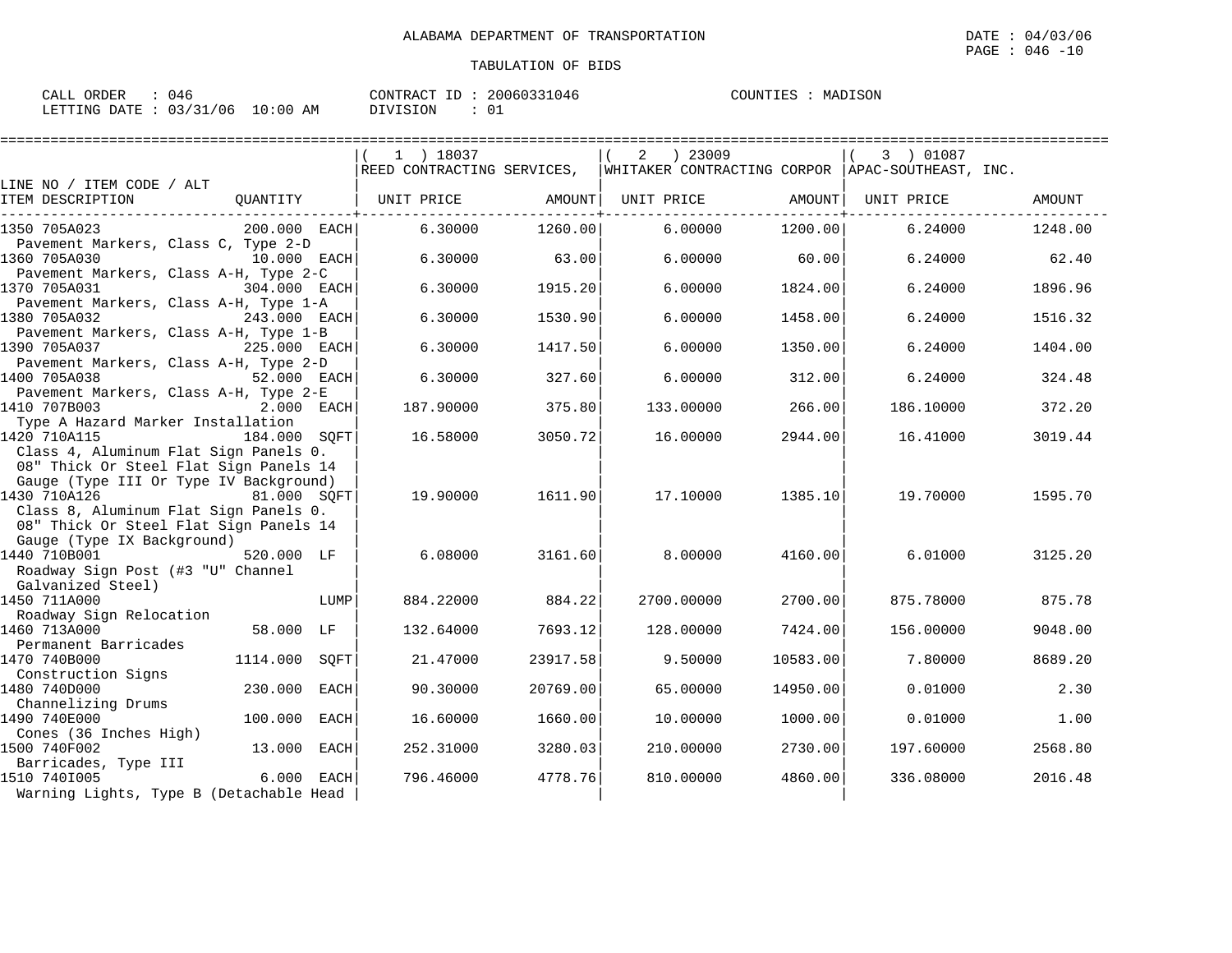| CALL         | ORDER | 046      |             | T<br>CONTRACT | 20060331046 | COUNTIES | MADISON |
|--------------|-------|----------|-------------|---------------|-------------|----------|---------|
| LETTING DATE |       | 03/31/06 | 10:00<br>AΜ | SION<br>־זדרח | ◡∸          |          |         |

|                                                                          |          |      | 18037<br>REED CONTRACTING SERVICES, |                                  | 23009<br>2<br>WHITAKER CONTRACTING CORPOR |                                  | 01087<br>3<br>APAC-SOUTHEAST, INC. |                              |
|--------------------------------------------------------------------------|----------|------|-------------------------------------|----------------------------------|-------------------------------------------|----------------------------------|------------------------------------|------------------------------|
| ITEM CODE<br>ALT<br>LINE NO /<br>ITEM DESCRIPTION                        | OUANTITY |      | UNIT PRICE                          | AMOUNT                           | UNIT PRICE                                | AMOUNT                           | UNIT PRICE                         | AMOUNT                       |
| 1520 740M001<br>Ballast For Cone                                         | 100.000  | EACH | 9.30000                             | 930.00                           | 1,00000                                   | 100.00                           | 0.01000                            | 1.00                         |
| 1530 741C010<br>Portable Sequential Arrow And Chevron<br>Sign Unit       | 1.000    | EACH | 1844.35000                          | 1844.35                          | 4900.00000                                | 4900.00                          | 672.15000                          | 672.15                       |
| 1540 998A000<br>Construction Fuel (Maximum Bid Limited<br>To \$ 385,000) |          | LUMP | 1,00000                             | 1.00                             | 0.00000                                   | 0.00                             | 0.00000                            | 0.00                         |
| 1550 999 000<br>Trainee Hours At 80 Cents Per Hour                       | 2250.000 | HOUR | 0.80000                             | 1800.00                          | 0.80000                                   | 1800.00                          | 0.80000                            | 1800.00                      |
| SECTION TOTALS<br>CONTRACT TOTALS                                        |          |      |                                     | \$8,107,491.09<br>\$8,107,491.09 |                                           | \$8,377,925.35<br>\$8,377,925.35 | Ŝ.<br>Ŝ.                           | 9,244,790.31<br>9,244,790.31 |
|                                                                          |          |      |                                     |                                  |                                           |                                  |                                    |                              |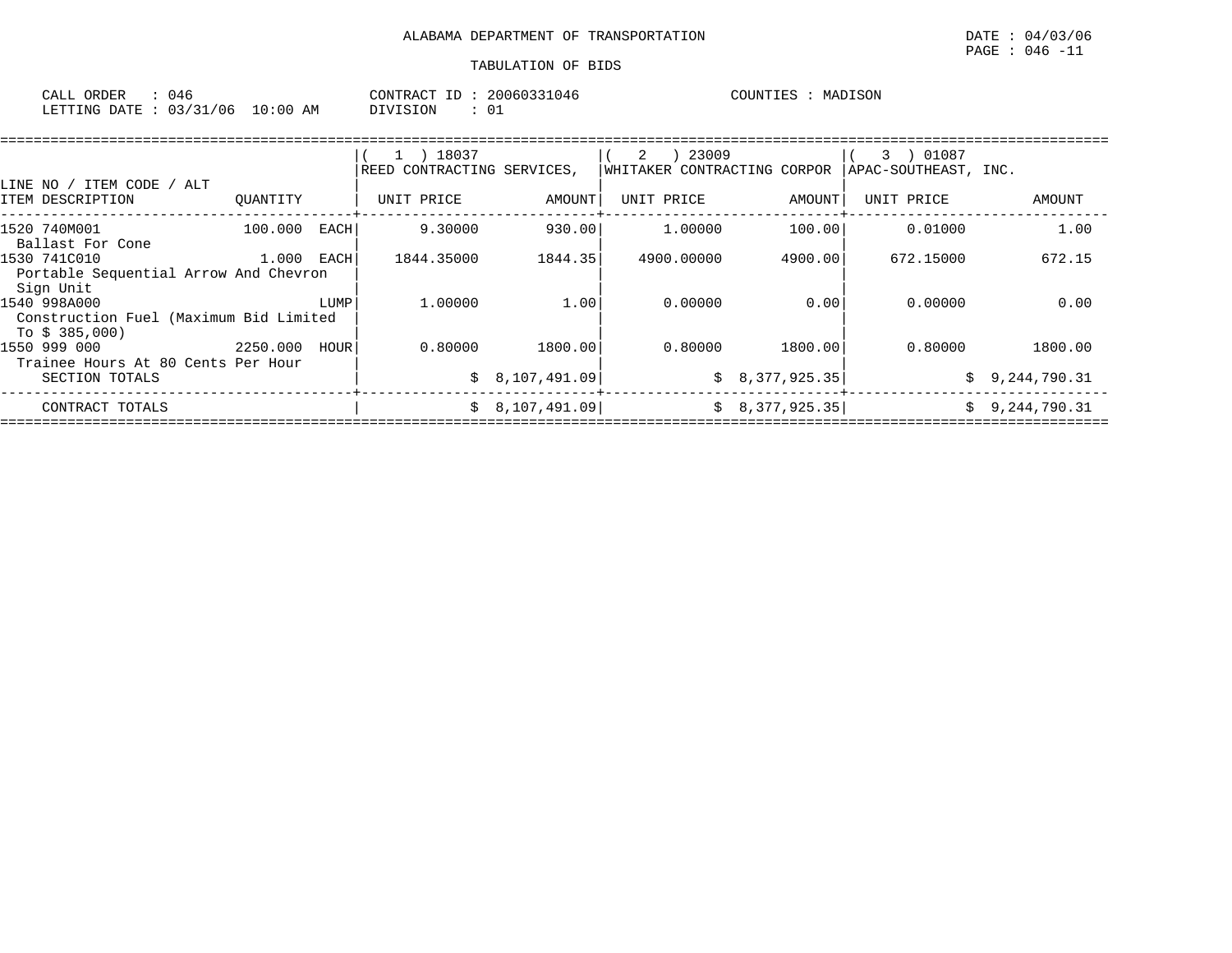PAGE : 047 -1

#### VENDOR RANKING

|      | : 047<br>CALL ORDER    | LETTING DATE: 03/31/06 10:00 AM                    | CONTRACT ID: 20060331047<br>DIVISION<br>$\therefore$ 02      |              |                  | COUNTIES : LAUDERDALE          |           |
|------|------------------------|----------------------------------------------------|--------------------------------------------------------------|--------------|------------------|--------------------------------|-----------|
|      |                        |                                                    | 30<br>CONTRACT TIME :                                        | Working Days | (available days) |                                |           |
|      | CONTRACT DESCRIPTION : |                                                    | FLORENCE                                                     |              |                  | $PROJECT(S) : STPOA-CN06(205)$ |           |
|      |                        |                                                    | for constructing the Resurfacing and Traffic Stripe on CR-41 |              |                  |                                |           |
|      |                        | from SR-133 in Florence to CR-16. Length 2.599 mi. |                                                              |              |                  |                                |           |
|      |                        |                                                    |                                                              |              |                  |                                |           |
|      |                        |                                                    |                                                              |              |                  | TOTAL                          | % OVER    |
| RANK | VENDOR NO. / NAME      |                                                    |                                                              |              |                  | BID                            | LOW BID   |
|      |                        |                                                    |                                                              |              |                  |                                |           |
|      | 01087                  | APAC-SOUTHEAST, INC.                               |                                                              |              |                  | 156,171.27                     | 100.0000% |
|      | 18031                  | ROGERS GROUP, INC.                                 |                                                              |              |                  | 162,833.66                     | 104.2661% |
|      | 19074                  | S & M EOUIPMENT CO., INC.                          |                                                              |              |                  | 177,683.45                     | 113.7747% |
| 4    | 14031                  | NORTH ALABAMA PAVING, INC.                         |                                                              |              |                  | 178,296.75                     | 114.1674% |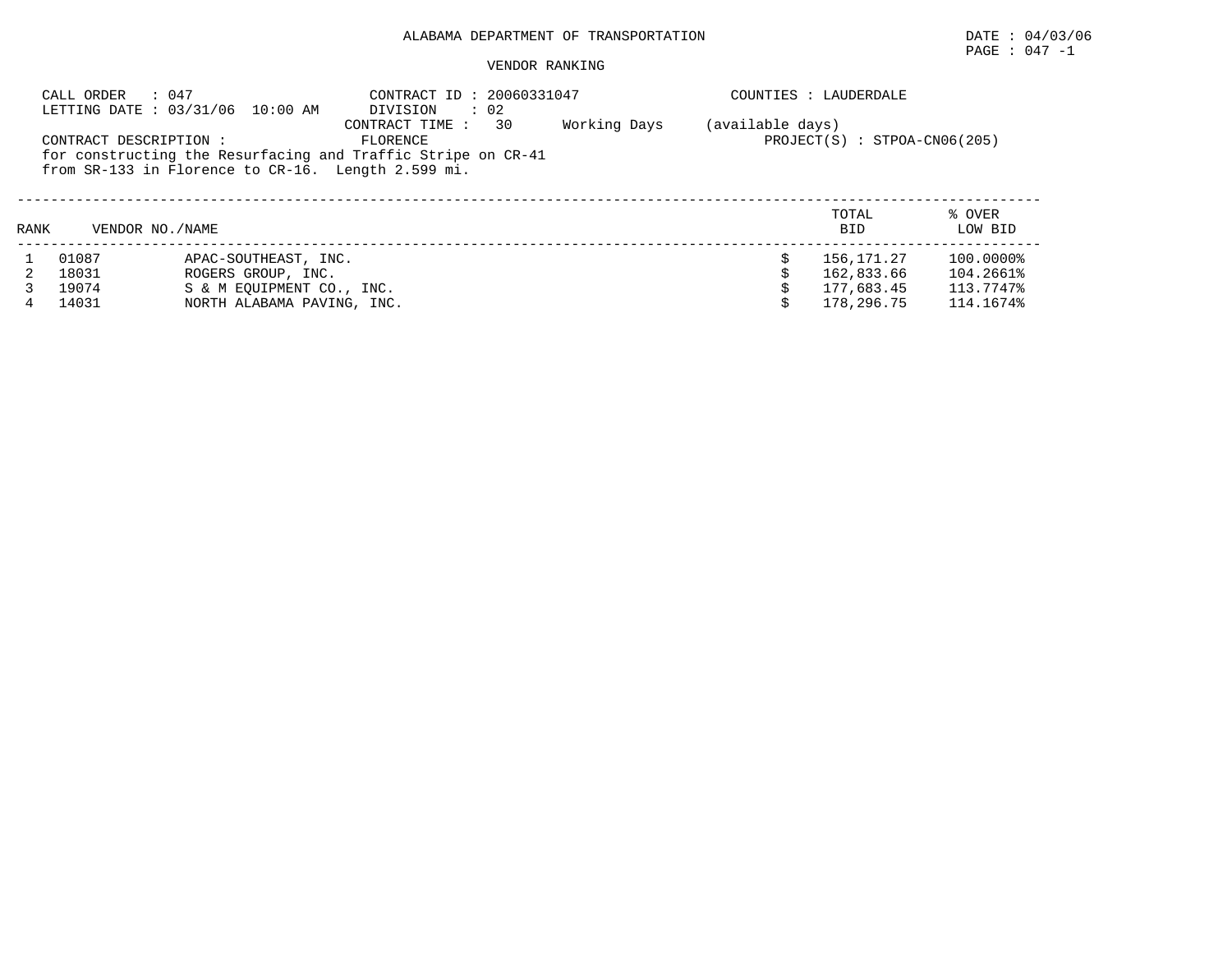| ORDER<br>CALL | $04^-$   |            | CONTRACT ID: | 20060331047          | LAUDERDALE<br>COUNTIES |
|---------------|----------|------------|--------------|----------------------|------------------------|
| LETTING DATE  | 03/31/06 | $10:00$ AM | DIVISION     | $\sim$ $\sim$<br>∪ ∠ |                        |

|                                        |              |      | ===========================                                           |                               |             |                     |             |                          |
|----------------------------------------|--------------|------|-----------------------------------------------------------------------|-------------------------------|-------------|---------------------|-------------|--------------------------|
|                                        |              |      | $(1)$ 01087                                                           |                               | 2 ) 18031   |                     | 3 ) 19074   |                          |
|                                        |              |      | APAC-SOUTHEAST, INC.   ROGERS GROUP, INC.   S & M EQUIPMENT CO., INC. |                               |             |                     |             |                          |
| LINE NO / ITEM CODE / ALT              |              |      |                                                                       |                               |             |                     |             |                          |
| ___________________                    |              |      |                                                                       | _____________________________ |             | ------------------- |             | AMOUNT                   |
| SECTION 0001<br>Total                  |              |      |                                                                       |                               |             |                     |             |                          |
| 0010 405A000                           | 1184.000 GAL |      | 1.17000                                                               | 1385.28                       | 1.50000     | 1776.00             | 1.75000     | 2072.00                  |
| Tack Coat<br>0020 424A340              | 2330.000 TON |      | 48.03000                                                              | 111909.90                     | 48.00000    | 111840.00           | 53.00000    | 123490.00                |
| Superpave Bituminous Concrete Wearing  |              |      |                                                                       |                               |             |                     |             |                          |
| Surface Layer, 1/2" Maximum Aggregate  |              |      |                                                                       |                               |             |                     |             |                          |
| Size Mix, ESAL Range A/B               |              |      |                                                                       |                               |             |                     |             |                          |
| 0030 424A346                           | 200.000 TON  |      | 49.61000                                                              | 9922.00                       | 50.00000    | 10000.00            | 60.00000    | 12000.00                 |
| Superpave Bituminous Concrete Wearing  |              |      |                                                                       |                               |             |                     |             |                          |
| Surface Layer, Leveling, 1/2" Maximum  |              |      |                                                                       |                               |             |                     |             |                          |
| Aggregate Size Mix, ESAL Range A/B     |              |      |                                                                       |                               |             |                     |             |                          |
| 0040 600A000                           |              | LUMP | 9637.45000                                                            | 9637.45                       | 15799.16000 | 15799.16            | 15000.00000 | 15000.00                 |
| Mobilization                           |              |      |                                                                       |                               |             |                     |             |                          |
| 0050 701A031                           | 6.000 MILE   |      | 1339.26000                                                            | 8035.56                       | 1300.00000  | 7800.00             | 1430.00000  | 8580.00                  |
| Solid White, Class 2, Type A Traffic   |              |      |                                                                       |                               |             |                     |             |                          |
| Stripe (0.06" Thick)                   |              |      |                                                                       |                               |             |                     |             |                          |
| 0060 701A035                           | 4.000 MILE   |      | 1648.32000                                                            | 6593.28                       | 1600.00000  | 6400.00             | 1760.00000  | 7040.00                  |
| Solid Yellow, Class 2, Type A Traffic  |              |      |                                                                       |                               |             |                     |             |                          |
| Stripe (0.09" Thick)                   |              |      |                                                                       |                               |             |                     |             |                          |
| 0070 701A045                           | 1.000 MILE   |      | 1030.20000                                                            | 1030.20                       | 1000.00000  | 1000.00             | 1100.00000  | 1100.00                  |
| Broken Yellow, Class 2, Type A Traffic |              |      |                                                                       |                               |             |                     |             |                          |
| Stripe (0.09" Thick)                   |              |      |                                                                       |                               |             |                     |             |                          |
| 0080 701C000                           | 1.000 MILE   |      | 741.74000                                                             | 741.74                        | 720.00000   | 720.00              | 792.00000   | 792.00                   |
| Broken Temporary Traffic Stripe        |              |      |                                                                       |                               |             |                     |             |                          |
| 0090 701C001                           | 4.000 MILE   |      | 798.41000                                                             | 3193.64                       | 775.00000   | 3100.00             | 852.50000   | 3410.00                  |
| Solid Temporary Traffic Stripe         |              |      |                                                                       |                               |             |                     |             |                          |
| 0100 705A037                           | 321.000 EACH |      | 5.67000                                                               | 1820.07                       | 5.50000     | 1765.50             | 6.05000     | 1942.05                  |
| Pavement Markers, Class A-H, Type 2-D  |              |      |                                                                       |                               |             |                     |             |                          |
| 0110 740B000                           | 173.000 SOFT |      | 8.65000                                                               | 1496.45                       | 14.00000    | 2422.00             | 8.80000     | 1522.40                  |
| Construction Signs<br>0120 740E000     | 30.000 EACH  |      | 8.58000                                                               | 257.40                        | 5,00000     | 150.00              | 15,00000    | 450.00                   |
| Cones (36 Inches High)                 |              |      |                                                                       |                               |             |                     |             |                          |
| 0130 740M001                           | 30.000 EACH  |      | 4.91000                                                               | 147.30                        | 2,00000     | 60.00               | 9.50000     | 285.00                   |
| Ballast For Cone                       |              |      |                                                                       |                               |             |                     |             |                          |
| 0140 998A000                           |              | LUMP | 1,00000                                                               | 1.00                          | 1,00000     | 1.00                | 0.00000     | 0.00                     |
| Construction Fuel (Maximum Bid Limited |              |      |                                                                       |                               |             |                     |             |                          |
| To $$7,500.00)$                        |              |      |                                                                       |                               |             |                     |             |                          |
| SECTION TOTALS                         |              |      |                                                                       | 156,171.27                    |             | \$162,833.66]       |             | 177,683.45               |
| CONTRACT TOTALS                        |              |      | $\ddot{s}$                                                            | 156,171.27                    |             | \$162,833.66]       |             | 177,683.45<br>$\ddot{s}$ |
|                                        |              |      |                                                                       |                               |             |                     |             |                          |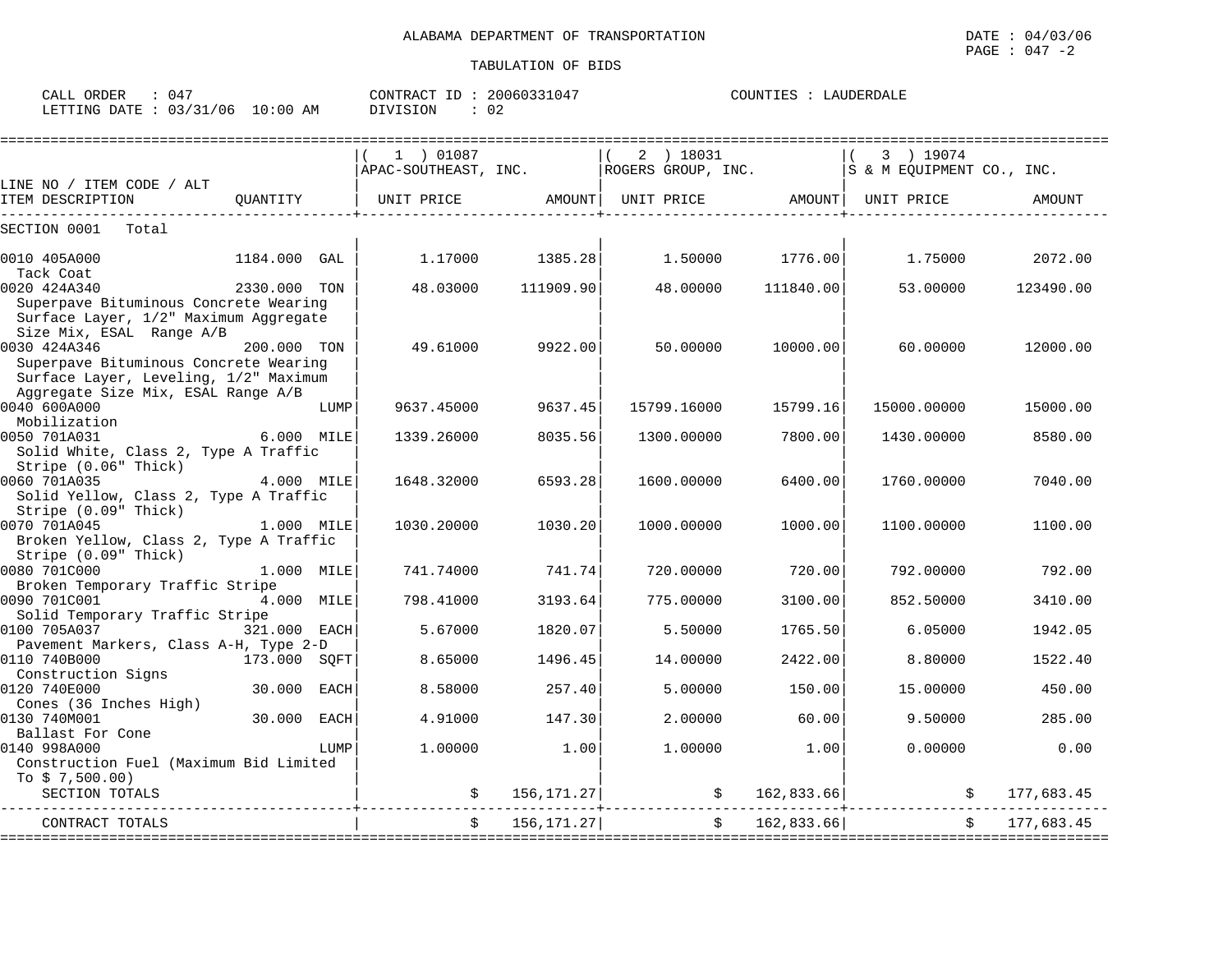COUNTIES : LAUDERDALE

CALL ORDER : 047 CONTRACT ID : 20060331047 COUNTIES : LAUDERDALE

|                                                                                                                            |              | 4 ) 14031<br>NORTH ALABAMA PAVING, INC. |            |            |        |            |        |
|----------------------------------------------------------------------------------------------------------------------------|--------------|-----------------------------------------|------------|------------|--------|------------|--------|
| LINE NO / ITEM CODE / ALT<br>ITEM DESCRIPTION                                                                              | OUANTITY     | UNIT PRICE                              | AMOUNT     | UNIT PRICE | AMOUNT | UNIT PRICE | AMOUNT |
| SECTION 0001<br>Total                                                                                                      |              |                                         |            |            |        |            |        |
| 0010 405A000<br>Tack Coat                                                                                                  | 1184.000 GAL | 1.50000                                 | 1776.00    |            |        |            |        |
| 0020 424A340<br>Superpave Bituminous Concrete Wearing<br>Surface Layer, 1/2" Maximum Aggregate                             | 2330.000 TON | 54,00000                                | 125820.00  |            |        |            |        |
| Size Mix, ESAL Range A/B<br>0030 424A346<br>Superpave Bituminous Concrete Wearing<br>Surface Layer, Leveling, 1/2" Maximum | 200.000 TON  | 65.00000                                | 13000.00   |            |        |            |        |
| Aggregate Size Mix, ESAL Range A/B<br>0040 600A000<br>Mobilization                                                         |              | LUMP<br>7147.00000                      | 7147.00    |            |        |            |        |
| 0050 701A031<br>Solid White, Class 2, Type A Traffic                                                                       | 6.000 MILE   | 1350.00000                              | 8100.00    |            |        |            |        |
| Stripe (0.06" Thick)<br>0060 701A035<br>Solid Yellow, Class 2, Type A Traffic<br>Stripe (0.09" Thick)                      | 4.000 MILE   | 1450.00000                              | 5800.00    |            |        |            |        |
| 0070 701A045<br>Broken Yellow, Class 2, Type A Traffic<br>Stripe (0.09" Thick)                                             | 1.000 MILE   | 800.00000                               | 800.00     |            |        |            |        |
| 0080 701C000<br>Broken Temporary Traffic Stripe                                                                            | 1.000 MILE   | 800.00000                               | 800.00     |            |        |            |        |
| 0090 701C001<br>Solid Temporary Traffic Stripe                                                                             | 4.000 MILE   | 875.00000                               | 3500.00    |            |        |            |        |
| 0100 705A037<br>Pavement Markers, Class A-H, Type 2-D                                                                      | 321.000 EACH | 6.50000                                 | 2086.50    |            |        |            |        |
| 0110 740B000<br>Construction Signs                                                                                         | 173.000 SQFT | 8.25000                                 | 1427.25    |            |        |            |        |
| 0120 740E000<br>Cones (36 Inches High)                                                                                     | 30.000 EACH  | 10.00000                                | 300.00     |            |        |            |        |
| 0130 740M001<br>Ballast For Cone                                                                                           | 30.000 EACH  | 8.00000                                 | 240.00     |            |        |            |        |
| 0140 998A000<br>Construction Fuel (Maximum Bid Limited<br>To $$7,500.00)$                                                  |              | 7500.00000<br>LUMP                      | 7500.00    |            |        |            |        |
| SECTION TOTALS                                                                                                             |              | S.                                      | 178,296.75 | \$         | 0.00   | \$         | 0.00   |
| CONTRACT TOTALS                                                                                                            |              | Ŝ.                                      | 178,296.75 | \$         | 0.001  | \$         |        |

====================================================================================================================================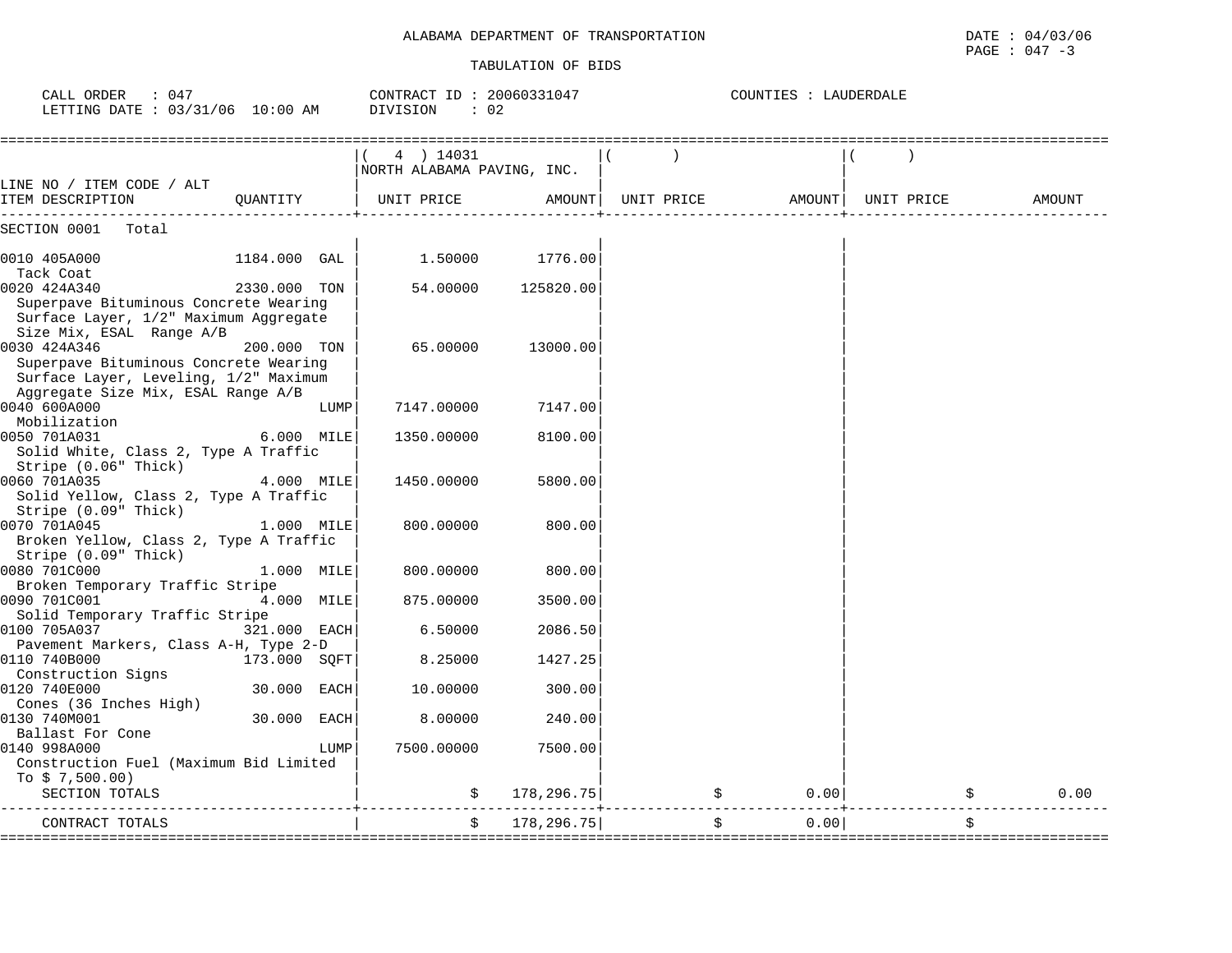|      | : 050<br>CALL ORDER                                                             | LETTING DATE : 03/31/06 10:00 AM                                                                                            | CONTRACT ID: 20060331050<br>DIVISION<br>$\cdots$ 01 |                                | COUNTIES : MORGAN |              |                   |
|------|---------------------------------------------------------------------------------|-----------------------------------------------------------------------------------------------------------------------------|-----------------------------------------------------|--------------------------------|-------------------|--------------|-------------------|
|      | CONTRACT DESCRIPTION :<br>(South Danville Road)<br>plans. Length<br>$5.509$ mi. | for constructing the Resurfacing and Traffic Stripe on CR-41<br>and on CR-55 (Highway 55 west) at sites as indicated on the | (available days)                                    | $PROJECT(S) : STPNU-CN06(206)$ |                   |              |                   |
| RANK | VENDOR NO. / NAME                                                               |                                                                                                                             |                                                     |                                |                   | TOTAL<br>BID | % OVER<br>LOW BID |
|      | 19010                                                                           | SHELBY CONTRACTING CO., INC.                                                                                                |                                                     |                                |                   | 578,378.66   | 100.0000%         |
|      | 01087                                                                           | APAC-SOUTHEAST, INC.                                                                                                        |                                                     |                                |                   | 581,055.92   | 100.4629%         |
|      | 07002                                                                           | GOOD HOPE CONTRACTING CO., INC.                                                                                             |                                                     |                                |                   | 614,575.58   | 106.2583%         |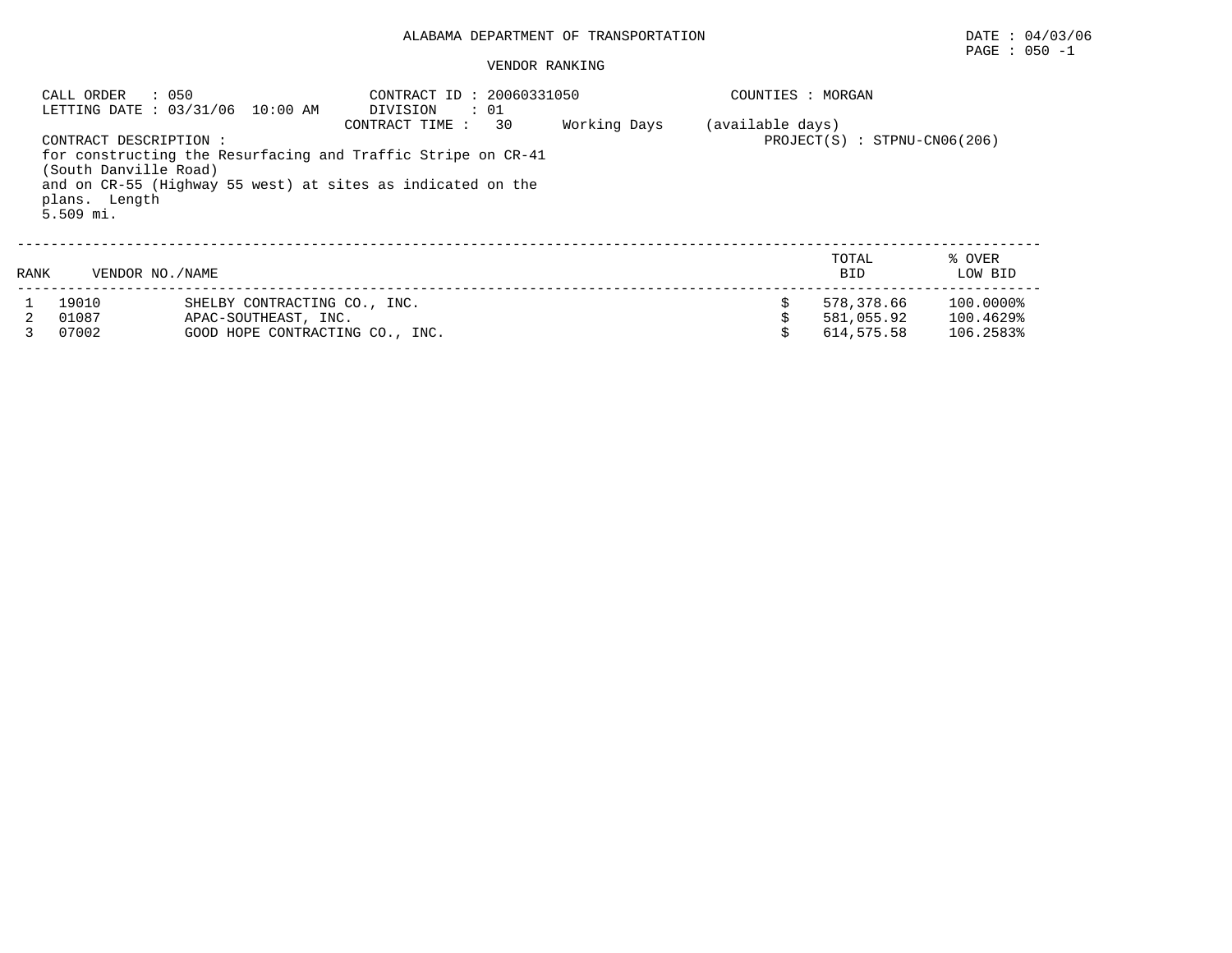| 050<br>CALL ORDER                |  |  |          | CONTRACT ID: 20060331050 |  |  |
|----------------------------------|--|--|----------|--------------------------|--|--|
| LETTING DATE : 03/31/06 10:00 AM |  |  | DIVISION |                          |  |  |

|                                                                                                        |                |      | 1 ) 19010<br>SHELBY CONTRACTING CO., INC   APAC-SOUTHEAST, INC.   GOOD HOPE CONTRACTING CO., INC. |           | 2 ) 01087         |           | 3 ) 07002   |           |
|--------------------------------------------------------------------------------------------------------|----------------|------|---------------------------------------------------------------------------------------------------|-----------|-------------------|-----------|-------------|-----------|
| LINE NO / ITEM CODE / ALT                                                                              | OUANTITY       |      |                                                                                                   | AMOUNT    |                   |           | UNIT PRICE  |           |
| ITEM DESCRIPTION                                                                                       |                |      | UNIT PRICE                                                                                        |           | UNIT PRICE AMOUNT |           |             | AMOUNT    |
| SECTION 0001<br>Total                                                                                  |                |      |                                                                                                   |           |                   |           |             |           |
| 0010 210D001<br>Borrow Excavation (Loose Truckbed<br>Measurement)                                      | 3819.000 CUYD  |      | 10.53000                                                                                          | 40214.07  | 9.67000           | 36929.73  | 15,00000    | 57285.00  |
| 0020 301E008<br>Crushed Aggregate Base Course, Type B,<br>Plant Mixed                                  | 2340.000 TON   |      | 15.23000                                                                                          | 35638.20  | 19.89000          | 46542.60  | 13.00000    | 30420.00  |
| 0030 401B108<br>Bituminous Treatment G (With Polymer<br>Additive)                                      | 69052.000 SOYD |      | 0.69090                                                                                           | 47708.03  | 0.70000           | 48336.40  | 0.73000     | 50407.96  |
| 0040 405A000                                                                                           | 2072.000 GAL   |      | 1.25000                                                                                           | 2590.00   | 1.44000           | 2983.68   | 0.55000     | 1139.60   |
| Tack Coat<br>0050 429A221<br>Improved Bituminous Concrete Wearing                                      | 5982.000 TON   |      | 47.68000                                                                                          | 285221.76 | 47.07000          | 281572.74 | 47.00000    | 281154.00 |
| Surface Layer, 3/4" Maximum Aggregate<br>Size Mix, ESAL Range B<br>0060 429B229                        | 800.000 TON    |      | 43.25000                                                                                          | 34600.00  | 48.51000          | 38808.00  | 66.00000    | 52800.00  |
| Improved Bituminous Concrete Binder<br>Layer, Leveling, 1" Maximum Aggregate<br>Size Mix, ESAL Range B |                |      |                                                                                                   |           |                   |           |             |           |
| 0070 600A000<br>Mobilization                                                                           |                | LUMP | 12658.60000                                                                                       | 12658.60  | 15587.35000       | 15587.35  | 28064.00000 | 28064.00  |
| 0080 630A001                                                                                           | 784.000 LF     |      | 29.50000                                                                                          | 23128.00  | 28.56000          | 22391.04  | 29.68000    | 23269.12  |
| Steel Beam Guardrail, Class A, Type 2<br>0090 630C050                                                  | 16.000 EACH    |      | 2250.00000                                                                                        | 36000.00  | 1938.00000        | 31008.00  | 2014.00000  | 32224.00  |
| Guardrail End Anchor, Type 20 Series<br>0100 701A031<br>Solid White, Class 2, Type A Traffic           | 12.000 MILE    |      | 1250.00000                                                                                        | 15000.00  | 1275.00000        | 15300.00  | 1325.00000  | 15900.00  |
| Stripe (0.06" Thick)<br>0110 701A035<br>Solid Yellow, Class 2, Type A Traffic                          | 7.000 MILE     |      | 1350.00000                                                                                        | 9450.00   | 1377.00000        | 9639.00   | 1431.00000  | 10017.00  |
| Stripe (0.09" Thick)<br>0120 701A045<br>Broken Yellow, Class 2, Type A Traffic                         | 4.000 MILE     |      | 700.00000                                                                                         | 2800.00   | 714.00000         | 2856.00   | 742.00000   | 2968.00   |
| Stripe (0.09" Thick)<br>0130 701C000                                                                   | 4.000 MILE     |      | 750.00000                                                                                         | 3000.00   | 765.00000         | 3060.00   | 795.00000   | 3180.00   |
| Broken Temporary Traffic Stripe<br>0140 701C001<br>Solid Temporary Traffic Stripe                      | 15.000 MILE    |      | 800,00000                                                                                         | 12000.00  | 816,00000         | 12240.00  | 848,00000   | 12720.00  |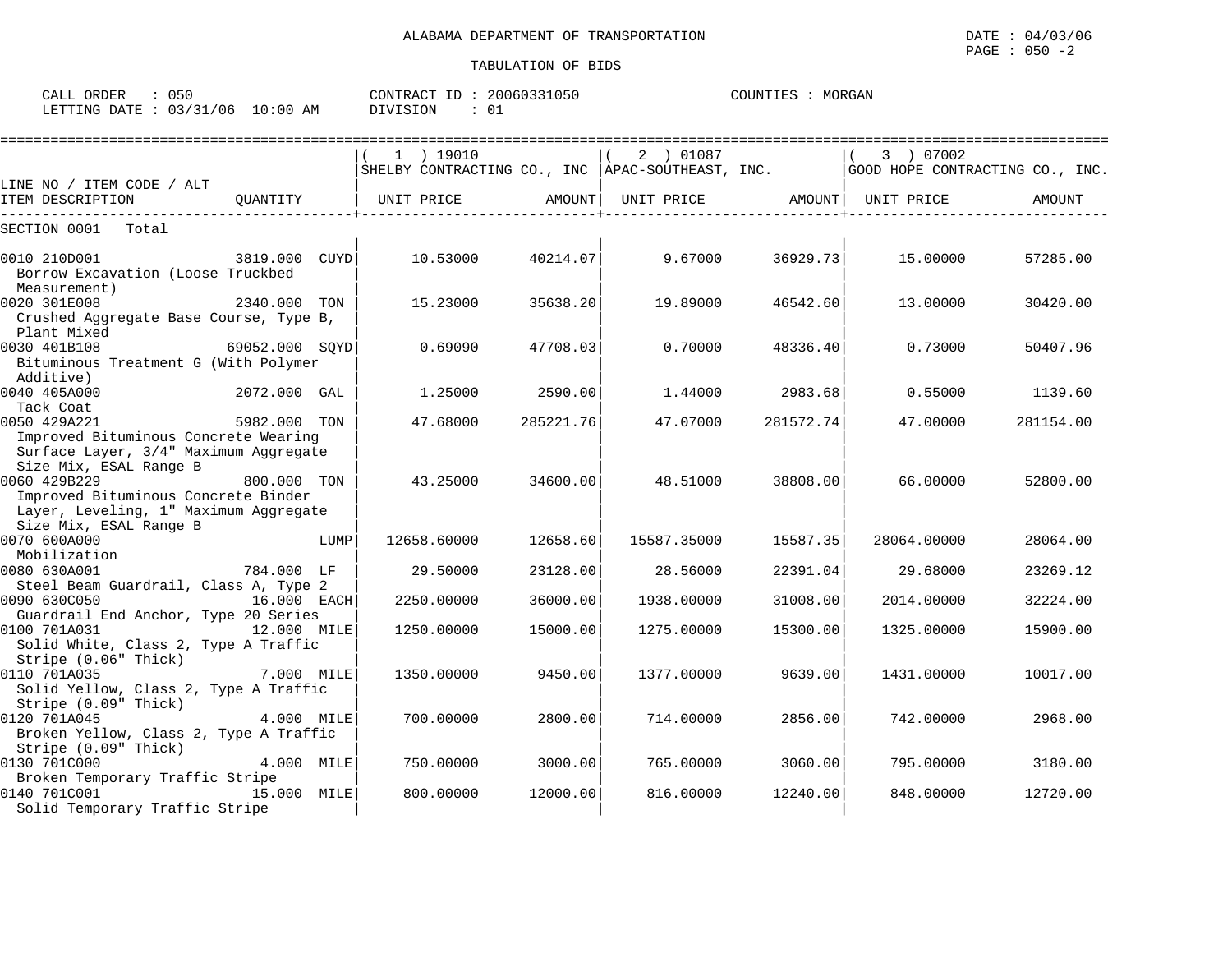| 050<br>CALL ORDER                |  |  |          | CONTRACT ID: 20060331050 |  |  |
|----------------------------------|--|--|----------|--------------------------|--|--|
| LETTING DATE : 03/31/06 10:00 AM |  |  | DIVISION |                          |  |  |

|                                         |              |      | 1 ) 19010                                          |            | 01087 (<br>2 |            | 3 ) 07002                       |            |
|-----------------------------------------|--------------|------|----------------------------------------------------|------------|--------------|------------|---------------------------------|------------|
|                                         |              |      | SHELBY CONTRACTING CO., INC   APAC-SOUTHEAST, INC. |            |              |            | GOOD HOPE CONTRACTING CO., INC. |            |
| LINE NO / ITEM CODE / ALT               |              |      |                                                    |            |              |            |                                 |            |
| ITEM DESCRIPTION                        | QUANTITY     |      | UNIT PRICE                                         | AMOUNT     | UNIT PRICE   | AMOUNT     | UNIT PRICE                      | AMOUNT     |
| 138.000 SOFT<br>0150 703A002            |              |      | 3.00000                                            | 414.00     | 3.06000      | 422.28     | 3.18000                         | 438.84     |
| Traffic Control Markings, Class 2, Type |              |      |                                                    |            |              |            |                                 |            |
| 0160 705A032<br>92.000 EACH             |              |      | 6.00000                                            | 552.00     | 6.12000      | 563.04     | 6.36000                         | 585.12     |
| Pavement Markers, Class A-H, Type 1-B   |              |      |                                                    |            |              |            |                                 |            |
| 0170 705A037<br>520.000 EACH            |              |      | 6.00000                                            | 3120.00    | 6.12000      | 3182.40    | 6.36000                         | 3307.20    |
| Pavement Markers, Class A-H, Type 2-D   |              |      |                                                    |            |              |            |                                 |            |
| 0180 740B000                            | 326.000 SQFT |      | 9.00000                                            | 2934.00    | 9.99000      | 3256.74    | 8,99000                         | 2930.74    |
| Construction Signs                      |              |      |                                                    |            |              |            |                                 |            |
| 0190 740E000                            | 50.000       | EACH | 12.00000                                           | 600.00     | 0.01000      | 0.50       | 5.30000                         | 265.00     |
| Cones (36 Inches High)                  |              |      |                                                    |            |              |            |                                 |            |
| 0200 7400000                            | 1.000        | EACH | 750.00000                                          | 750.00     | 6376.42000   | 6376.42    | 5500.00000                      | 5500.00    |
| Pilot Car                               |              |      |                                                    |            |              |            |                                 |            |
| 0210 998A000                            |              | LUMP | 10000.00000                                        | 10000.00   | 0.00000      | 0.00       | 0.00000                         | 0.00       |
| Construction Fuel (Maximum Bid Limited  |              |      |                                                    |            |              |            |                                 |            |
| To $$29,200.00)$                        |              |      |                                                    |            |              |            |                                 |            |
| SECTION TOTALS                          |              |      |                                                    | 578,378.66 | \$           | 581,055.92 |                                 | 614,575.58 |
| CONTRACT TOTALS                         |              |      | \$                                                 | 578,378.66 | \$           | 581,055.92 | S.                              | 614,575.58 |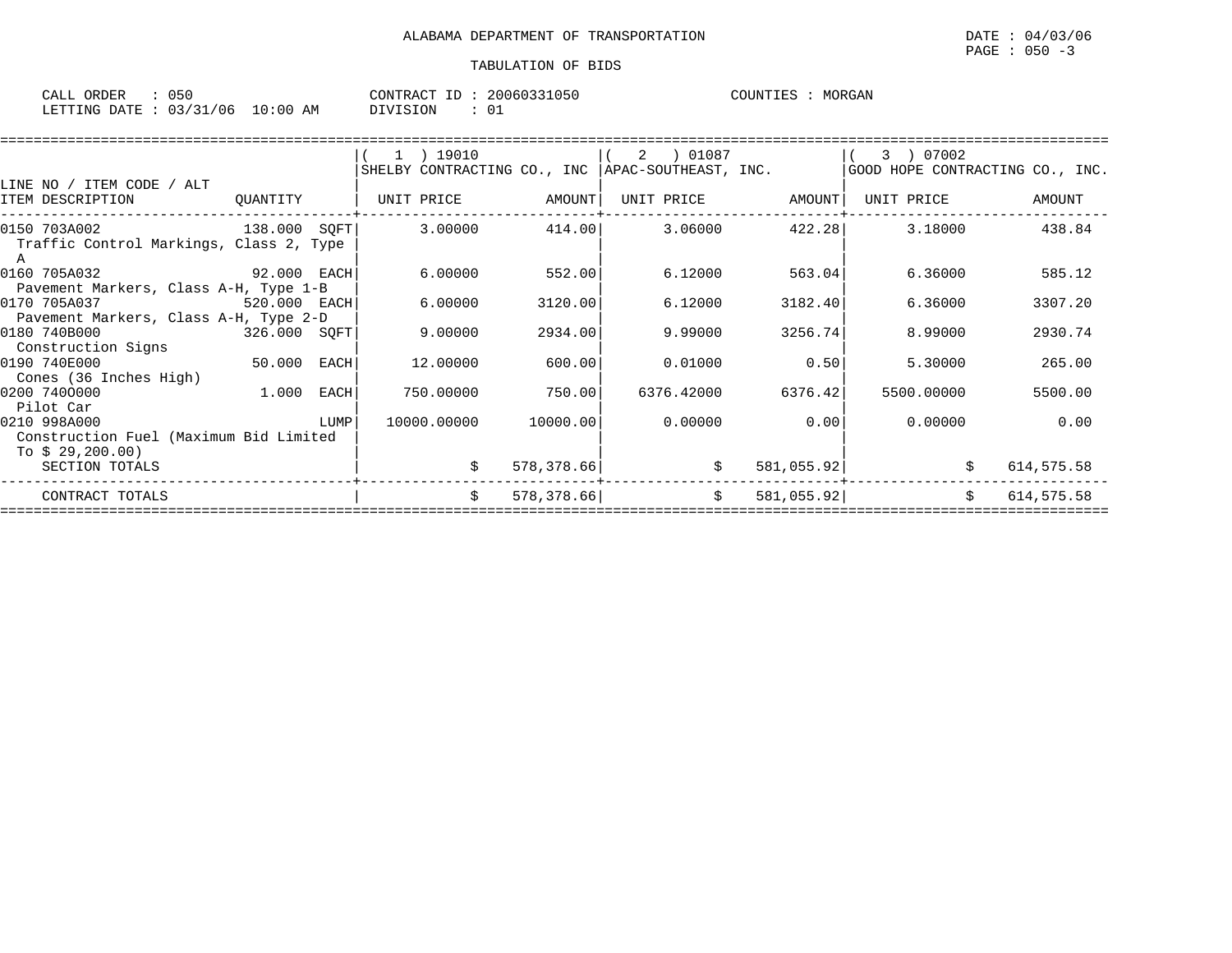## PAGE : 051 -1

|      | : 051<br>CALL ORDER    | LETTING DATE: 03/31/06 10:00 AM                                                                                      | CONTRACT ID: 20060331051<br>$\cdot$ 07<br>DIVISION |  | COUNTIES : DALE |                          |                        |
|------|------------------------|----------------------------------------------------------------------------------------------------------------------|----------------------------------------------------|--|-----------------|--------------------------|------------------------|
|      | CONTRACT DESCRIPTION : | for constructing the Resurfacing and Traffic Stripe on CR-68<br>from CR-15 north of Ozark to CR-41. Length 5.269 mi. | (available days)<br>$PROJECT(S) : STPNU-2320(200)$ |  |                 |                          |                        |
| RANK | VENDOR NO. / NAME      |                                                                                                                      |                                                    |  |                 | TOTAL<br><b>BID</b>      | % OVER<br>LOW BID      |
|      | 23024<br>01087         | APAC-SOUTHEAST, INC.                                                                                                 | WIREGRASS CONSTRUCTION COMPANY, INC.               |  |                 | 689,966.30<br>755,454.87 | 100.0000%<br>109.4916% |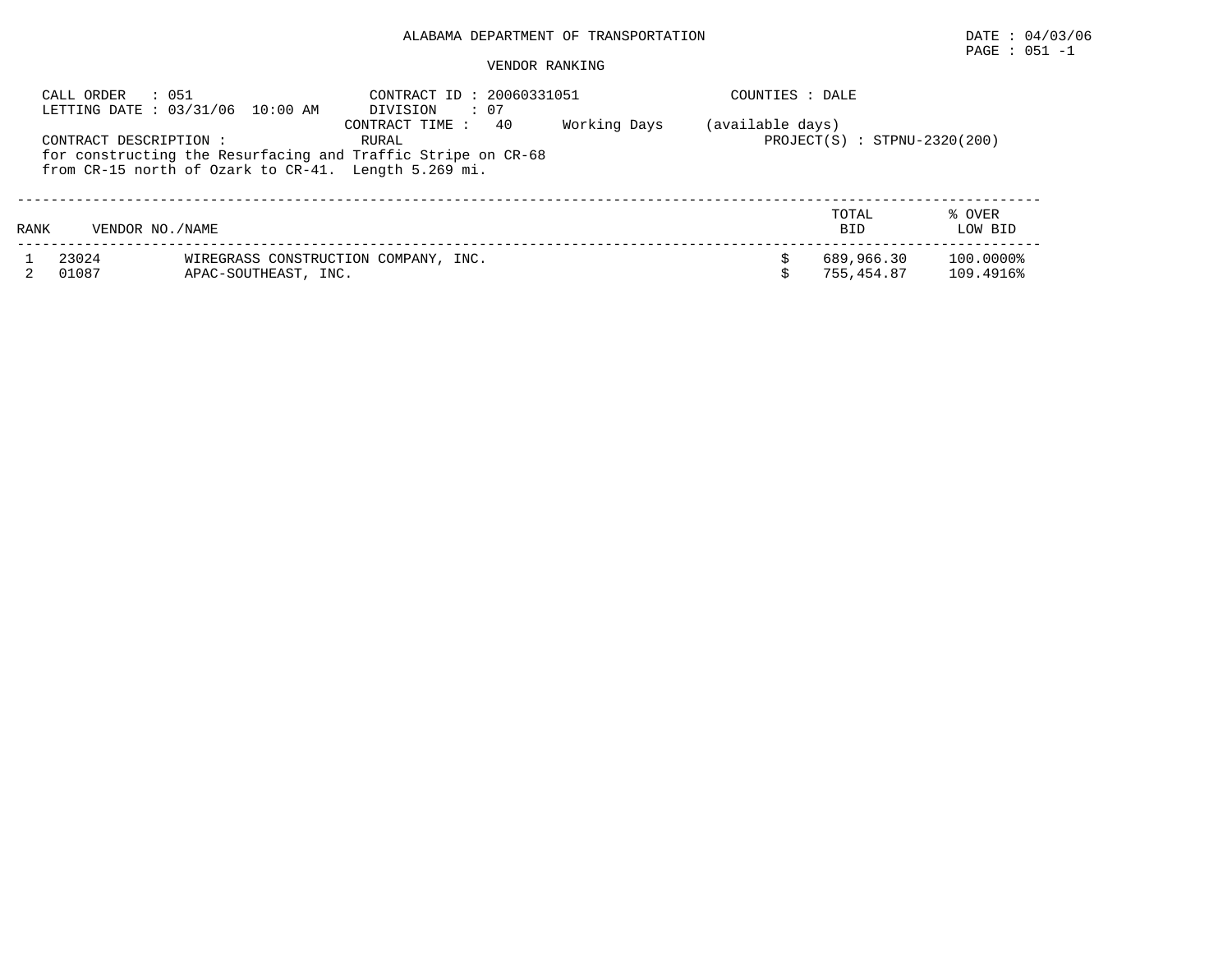| CALL ORDER : 051 |                                 | CONTRACT ID: 20060331051 | COUNTIES : DALE |
|------------------|---------------------------------|--------------------------|-----------------|
|                  | LETTING DATE: 03/31/06 10:00 AM | : 07<br>DIVISION         |                 |

|                                                                                                                   |               |      | 1 ) 23024<br>WIREGRASS CONSTRUCTION COMP   APAC-SOUTHEAST, INC. |           | 2 ) 01087   |           |            |        |
|-------------------------------------------------------------------------------------------------------------------|---------------|------|-----------------------------------------------------------------|-----------|-------------|-----------|------------|--------|
| LINE NO / ITEM CODE / ALT                                                                                         |               |      |                                                                 |           |             |           |            |        |
| ITEM DESCRIPTION                                                                                                  | OUANTITY      |      | UNIT PRICE                                                      | AMOUNT    | UNIT PRICE  | AMOUNT    | UNIT PRICE | AMOUNT |
| SECTION 0001<br>Total                                                                                             |               |      |                                                                 |           |             |           |            |        |
| 0010 206D001                                                                                                      | 1128.000 LF   |      | 3.50000                                                         | 3948.00   | 3.50000     | 3948.00   |            |        |
| Removing Guardrail                                                                                                |               |      |                                                                 |           |             |           |            |        |
| 0020 210D021<br>Borrow Excavation (Loose Truckbed<br>Measurement) (A-4 Or Better)                                 | 2026.000 CUYD |      | 8.75000                                                         | 17727.50  | 12.63000    | 25588.38  |            |        |
| 0030 212A000                                                                                                      | 547.000 STA   |      | 44.25000                                                        | 24204.75  | 61.36000    | 33563.92  |            |        |
| Machine Grading Shoulders                                                                                         |               |      |                                                                 |           |             |           |            |        |
| 0040 405A000<br>Tack Coat                                                                                         | 3646.000 GAL  |      | 1.75000                                                         | 6380.50   | 3.07000     | 11193.22  |            |        |
| 0050 429A200                                                                                                      | 4788.000 TON  |      | 59.65000                                                        | 285604.20 | 68.57000    | 328313.16 |            |        |
| Improved Bituminous Concrete Wearing<br>Surface Layer, 1/2" Maximum Aggregate<br>Size Mix, ESAL Range A           |               |      |                                                                 |           |             |           |            |        |
| 0060 429A206                                                                                                      | 2431.000 TON  |      | 61.35000                                                        | 149141.85 | 70.74000    | 171968.94 |            |        |
| Improved Bituminous Concrete Wearing<br>Surface Layer, Leveling, 1/2" Maximum<br>Aggregate Size Mix, ESAL Range A |               |      |                                                                 |           |             |           |            |        |
| 0070 429B205<br>Improved Bituminous Concrete Binder<br>Layer, Patching, 1" Maximum Aggregate                      | 300.000 TON   |      | 115.00000                                                       | 34500.00  | 121.42000   | 36426.00  |            |        |
| Size Mix, ESAL Range A                                                                                            |               |      |                                                                 |           |             |           |            |        |
| 0080 600A000                                                                                                      |               | LUMP | 30000.00000                                                     | 30000.00  | 27700.00000 | 27700.00  |            |        |
| Mobilization                                                                                                      |               |      |                                                                 |           |             |           |            |        |
| 0090 630A001<br>Steel Beam Guardrail, Class A, Type 2                                                             | 578.000 LF    |      | 15.00000                                                        | 8670.00   | 15.00000    | 8670.00   |            |        |
| 0100 630A004<br>Steel Beam Guardrail, Class B, Type 2                                                             | 953.000 LF    |      | 21.00000                                                        | 20013.00  | 21.00000    | 20013.00  |            |        |
| 0110 630C022                                                                                                      | $12.000$ EACH |      | 1200.00000                                                      | 14400.00  | 1200.00000  | 14400.00  |            |        |
| Guardrail End Anchor, Type Special<br>0120 630C070                                                                | 8.000 EACH    |      | 1625.00000                                                      | 13000.00  | 1625.00000  | 13000.00  |            |        |
| Guardrail End Anchor, Type 10 Series<br>0130 652A100                                                              | 8.000 ACRE    |      | 450.00000                                                       | 3600.00   | 450.00000   | 3600.00   |            |        |
| Seeding<br>0140 656A010<br>Mulching                                                                               | 8.000 ACRE    |      | 400.00000                                                       | 3200.00   | 380,00000   | 3040.00   |            |        |
| 0150 665F000<br>Hay Bales                                                                                         | 25.000 EACH   |      | 10.00000                                                        | 250.00    | 2.90000     | 72.50     |            |        |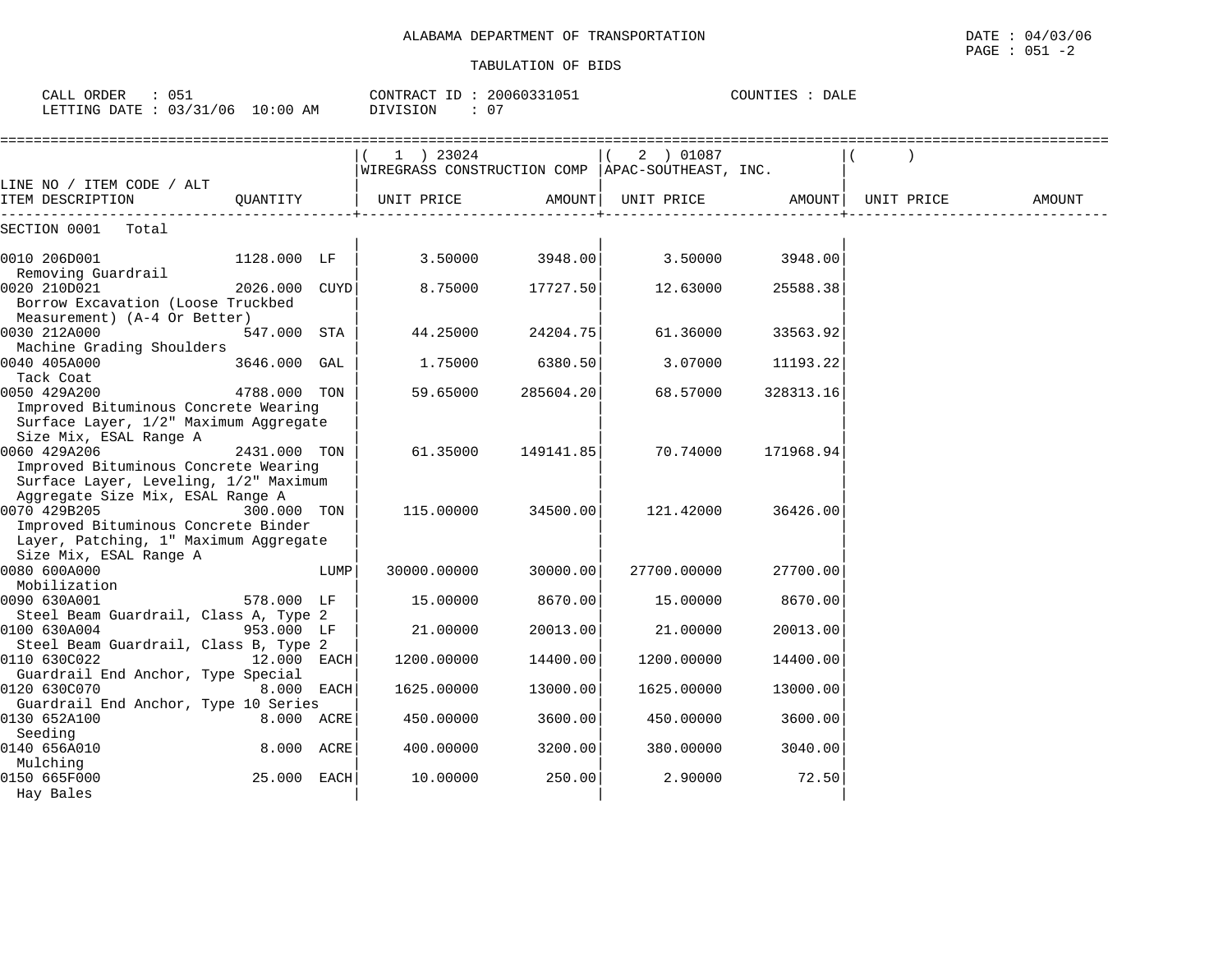| ORDER<br>----<br>$\overline{\phantom{a}}$<br>ັບປີ<br>للتمات                                     |                    | --<br>CONTRACT | 20060331051<br>51 U.D.L | COUNTIES<br>----<br>DALE<br>. ⊥⊥∟ |
|-------------------------------------------------------------------------------------------------|--------------------|----------------|-------------------------|-----------------------------------|
| $\cdot$ $\cdot$ $\sim$ $\cdot$<br>/06<br>$\sim$ $\sim$<br>DATE.<br>LETTING<br>-----<br><u>.</u> | 00: ١<br>AM<br>TO. | OIVISION       | $\sim$ $\sim$<br>v      |                                   |

|                                                                |              |      | 1 ) 23024                                          |                     | 2 ) 01087                                       |                    |        |
|----------------------------------------------------------------|--------------|------|----------------------------------------------------|---------------------|-------------------------------------------------|--------------------|--------|
|                                                                |              |      | WIREGRASS CONSTRUCTION COMP   APAC-SOUTHEAST, INC. |                     |                                                 |                    |        |
| LINE NO / ITEM CODE / ALT                                      |              |      |                                                    |                     |                                                 |                    |        |
| ITEM DESCRIPTION                                               |              |      | QUANTITY   UNIT PRICE AMOUNT                       |                     | UNIT PRICE                  AMOUNT   UNIT PRICE |                    | AMOUNT |
| 0160 665J000                                                   | 300.000 LF   |      | 5.00000                                            | 1500.00             | 2.60000                                         | 780.00             |        |
| Silt Fence, Type A                                             |              |      |                                                    |                     |                                                 |                    |        |
| 0170 6650001                                                   | 300.000 LF   |      | 0.50000                                            | 150.00              | 0.10000                                         | 30.00              |        |
| Silt Fence Removal                                             |              |      |                                                    |                     |                                                 |                    |        |
| 11.000 MILE<br>0180 701A031                                    |              |      |                                                    | 1250.00000 13750.00 | 1250.00000 13750.00                             |                    |        |
| Solid White, Class 2, Type A Traffic<br>Stripe (0.06" Thick)   |              |      |                                                    |                     |                                                 |                    |        |
| 0190 701A035                                                   | 8.000 MILE   |      |                                                    | 1500.00000 12000.00 | 1500.00000                                      | 12000.00           |        |
| Solid Yellow, Class 2, Type A Traffic<br>Stripe (0.09" Thick)  |              |      |                                                    |                     |                                                 |                    |        |
| 0200 701A045                                                   | 4.000 MILE   |      | 850.00000                                          | 3400.00             | 850.00000                                       | 3400.00            |        |
| Broken Yellow, Class 2, Type A Traffic<br>Stripe (0.09" Thick) |              |      |                                                    |                     |                                                 |                    |        |
| 0210 701C000                                                   | 7.000 MILE   |      | 590.00000                                          | 4130.00             | 590.00000                                       | 4130.00            |        |
| Broken Temporary Traffic Stripe                                |              |      |                                                    |                     |                                                 |                    |        |
| 0220 701C001 15.000 MILE                                       |              |      | 650.00000                                          | 9750.00             | 650.00000                                       | 9750.00            |        |
| Solid Temporary Traffic Stripe                                 |              |      |                                                    |                     |                                                 |                    |        |
| 0230 703A002                                                   | 140.000 SOFT |      | 5.00000                                            | 700.00              | 5.00000                                         | 700.00             |        |
| Traffic Control Markings, Class 2, Type                        |              |      |                                                    |                     |                                                 |                    |        |
| $\mathbb{A}$                                                   |              |      |                                                    |                     |                                                 |                    |        |
| 0240 703D001                                                   | 140.000 SQFT |      | 2.00000                                            | 280.00              | 2.00000                                         | 280.00             |        |
| Temporary Traffic Control Markings                             |              |      |                                                    |                     |                                                 |                    |        |
| 0250 705A032                                                   | 216.000 EACH |      | 5.00000                                            | 1080.00             | 5.00000                                         | 1080.00            |        |
| Pavement Markers, Class A-H, Type 1-B                          |              |      |                                                    |                     |                                                 |                    |        |
| 0260 705A037                                                   | 380.000 EACH |      | 5.00000                                            | 1900.00             | 5.00000                                         | 1900.00            |        |
| Pavement Markers, Class A-H, Type 2-D                          |              |      |                                                    |                     |                                                 |                    |        |
| 0270 740B000<br>Construction Signs                             | 578.000 SQFT |      | 8.00000                                            | 4624.00             | 8.00000                                         | 4624.00            |        |
| 0280 740E000                                                   | 25.000 EACH  |      | 15.00000                                           | 375.00              | 12.81000                                        | 320.25             |        |
| Cones (36 Inches High)                                         |              |      |                                                    |                     |                                                 |                    |        |
| 0290 740M001                                                   | 25.000 EACH  |      | 7.50000                                            | 187.50              | 8.54000                                         | 213.50             |        |
| Ballast For Cone                                               |              |      |                                                    |                     |                                                 |                    |        |
| 0300 7400000                                                   | 1.000 EACH   |      | 1500.00000                                         | 1500.00             | 1000.00000                                      | 1000.00            |        |
| Pilot Car                                                      |              |      |                                                    |                     |                                                 |                    |        |
| 0310 998A000                                                   |              | LUMP | 20000.00000                                        | 20000.00            | 0.00000                                         | 0.00               |        |
| Construction Fuel (Maximum Bid Limited                         |              |      |                                                    |                     |                                                 |                    |        |
| To $$31,500.00)$                                               |              |      |                                                    |                     |                                                 |                    |        |
| SECTION TOTALS                                                 |              |      |                                                    | \$689,966.30]       |                                                 | $\sin 755, 454.87$ | 0.00   |
|                                                                |              |      |                                                    |                     |                                                 |                    |        |
| CONTRACT TOTALS                                                |              |      | $\ddot{s}$                                         | 689,966.30          |                                                 | \$755,454.87]      | \$     |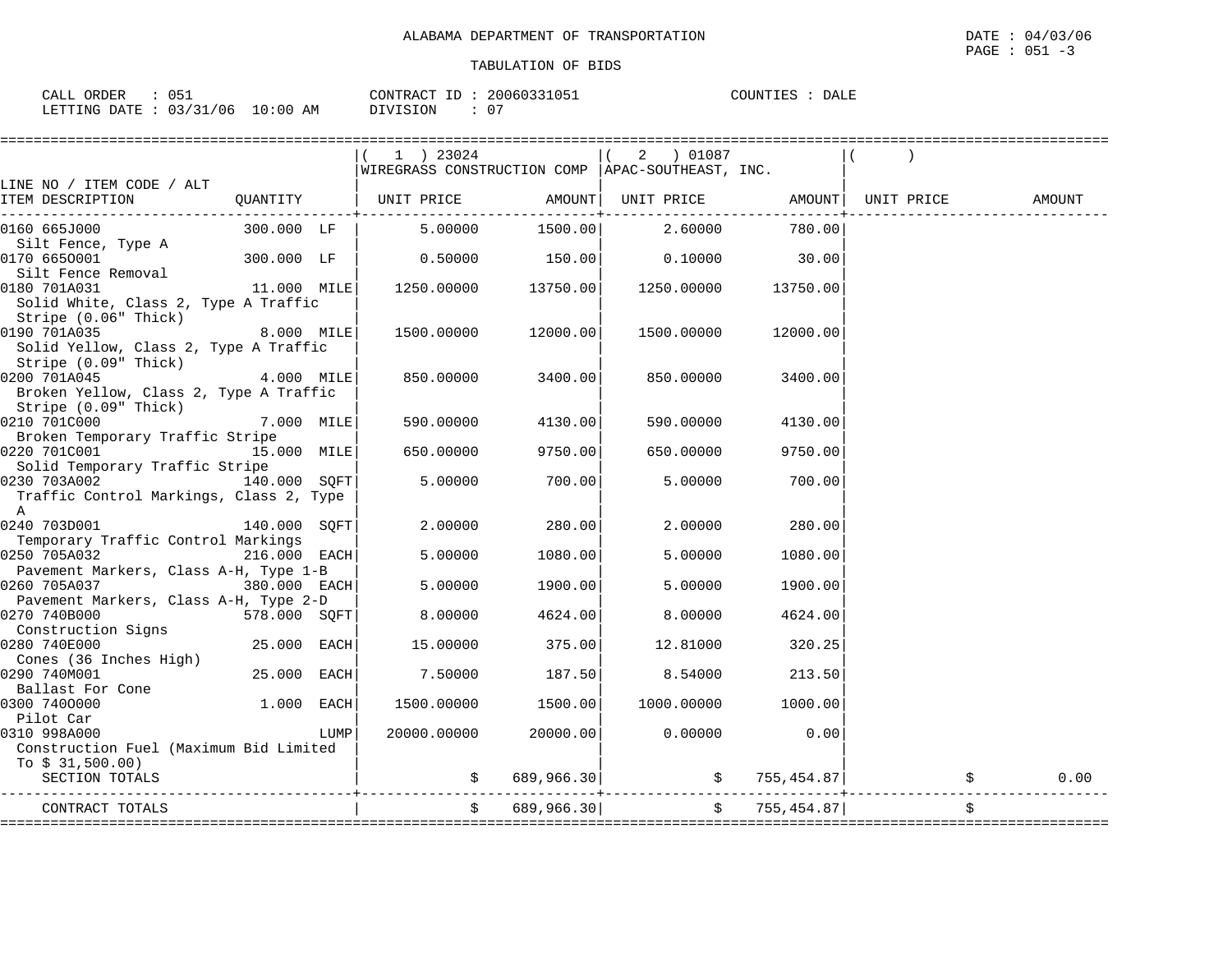## $\texttt{PAGE}$  : 052 -1

|      | CALL ORDER                                   | : 052<br>LETTING DATE : 03/31/06 10:00 AM | CONTRACT ID: 20060331052<br>$\cdot$ 06<br>DIVISION                                                                                                  |              | COUNTIES : ELMORE |                                |                   |
|------|----------------------------------------------|-------------------------------------------|-----------------------------------------------------------------------------------------------------------------------------------------------------|--------------|-------------------|--------------------------------|-------------------|
|      | CONTRACT DESCRIPTION :<br>Length $5.557$ mi. |                                           | 30<br>CONTRACT TIME:<br>for constructing the Resurfacing and Traffic Stripe on CR-44<br>(Upper River Road) from the Tallassee city limit to SR-229. | Working Days | (available days)  | $PROJECT(S) : STPNU-2606(201)$ |                   |
| RANK | VENDOR NO. / NAME                            |                                           |                                                                                                                                                     |              |                   | TOTAL<br><b>BID</b>            | % OVER<br>LOW BID |
|      | 01023                                        | ASPHALT CONTRACTORS, INC.                 |                                                                                                                                                     |              |                   | 729,364.80                     | 100.0000%         |
|      | 23024                                        |                                           | WIREGRASS CONSTRUCTION COMPANY, INC.                                                                                                                |              |                   | 742,625.25                     | 101.8181%         |
|      | 01087                                        | APAC-SOUTHEAST, INC.                      |                                                                                                                                                     |              |                   | 749,782.10                     | 102.7993%         |
|      | 04013                                        | DUNN CONSTRUCTION COMPANY, INC.           |                                                                                                                                                     |              |                   | 872,276.87                     | 119.5940%         |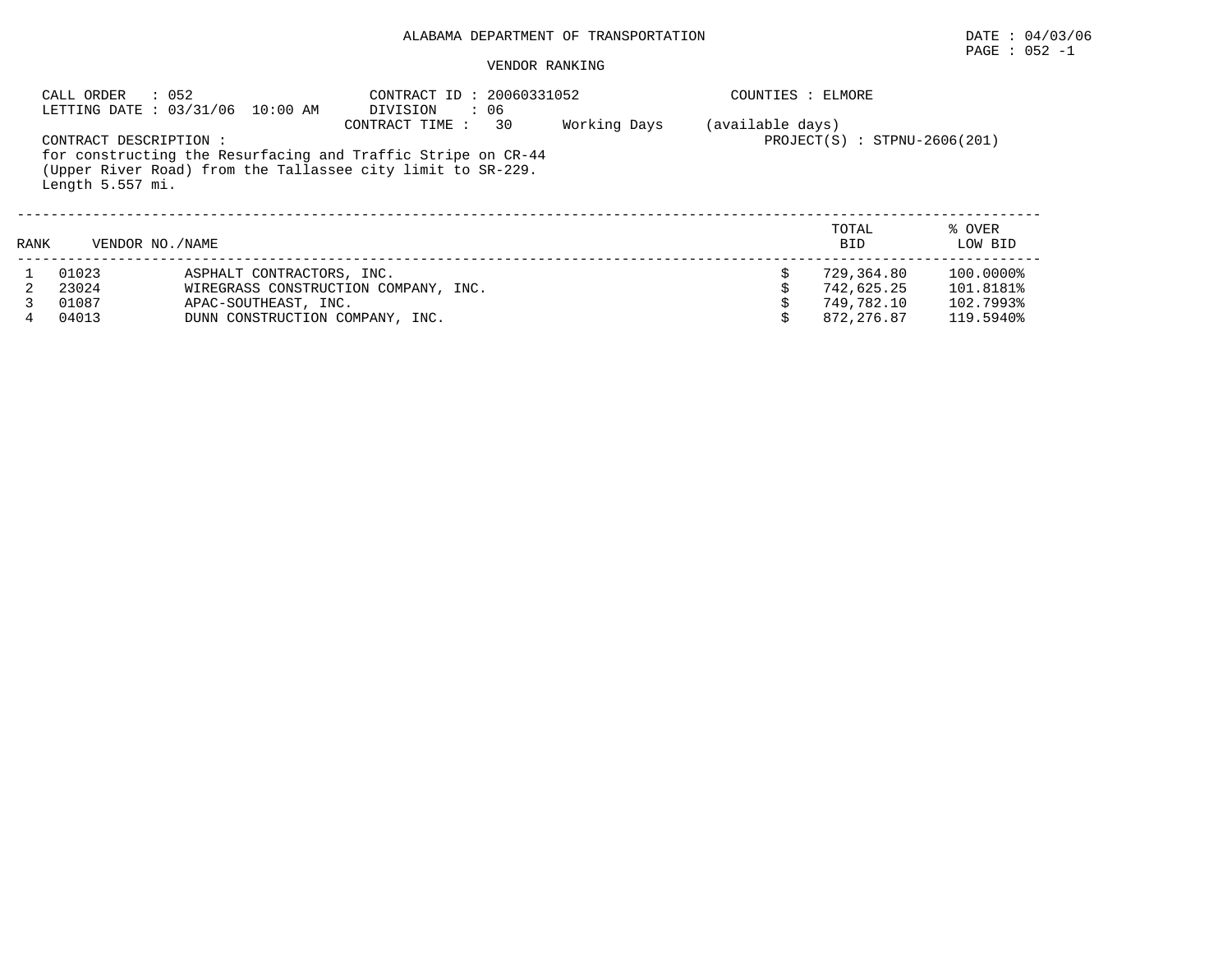| ORDER<br>CALL                  |             | CONTRACT<br>TD.  | 20060331052 | ELMOR)<br>TOUNTIES |
|--------------------------------|-------------|------------------|-------------|--------------------|
| 03/31/06<br>LETTING DATE<br>ັບ | 10:00<br>AΜ | ⊤∩™<br>$\lambda$ | Ub.         |                    |

|                                                                                                                                        |               |      | =======================                |           |                                                                 |           |             |               |
|----------------------------------------------------------------------------------------------------------------------------------------|---------------|------|----------------------------------------|-----------|-----------------------------------------------------------------|-----------|-------------|---------------|
|                                                                                                                                        |               |      | 1 ) 01023<br>ASPHALT CONTRACTORS, INC. |           | 2 ) 23024<br>WIREGRASS CONSTRUCTION COMP   APAC-SOUTHEAST, INC. |           | 3 ) 01087   |               |
| LINE NO / ITEM CODE / ALT                                                                                                              |               |      |                                        |           |                                                                 |           |             |               |
| ITEM DESCRIPTION                                                                                                                       | OUANTITY      |      | UNIT PRICE                             | AMOUNT    | UNIT PRICE                                                      | AMOUNT    | UNIT PRICE  | <b>AMOUNT</b> |
| SECTION 0001<br>Total                                                                                                                  |               |      |                                        |           |                                                                 |           |             |               |
| 0010 405A000                                                                                                                           | 11092.000 GAL |      | 0.90000                                | 9982.80   | 0.75000                                                         | 8319.00   | 1.30000     | 14419.60      |
| Tack Coat<br>0020 408A054<br>Planing Existing Pavement                                                                                 | 686.000 SQYD  |      | 6.50000                                | 4459.00   | 5.00000                                                         | 3430.00   | 6.40000     | 4390.40       |
| (Approximately 3.10" Thru 4.0" Thick)<br>0030 429A196<br>Improved Bituminous Concrete Wearing<br>Surface Layer, 3/8" Maximum Aggregate | 3254.000 TON  |      | 46.50000                               | 151311.00 | 46.50000                                                        | 151311.00 | 48.70000    | 158469.80     |
| Size Mix, ESAL Range A<br>0040 429A198<br>Improved Bituminous Concrete Wearing<br>Surface Layer, Leveling, 3/8" Maximum                | 2219.000 TON  |      | 46.50000                               | 103183.50 | 36.00000                                                        | 79884.00  | 39.25000    | 87095.75      |
| Aggregate Size Mix, ESAL Range A<br>0050 429B200<br>Improved Bituminous Concrete Binder<br>Layer, 3/4" Maximum Aggregate Size Mix,     | 8135.000 TON  |      | 40.50000                               | 329467.50 | 39.50000                                                        | 321332.50 | 46.25000    | 376243.75     |
| ESAL Range A<br>0060 429B205<br>Improved Bituminous Concrete Binder<br>Layer, Patching, 1" Maximum Aggregate                           | 100.000 TON   |      | 80.00000                               | 8000.00   | 65.00000                                                        | 6500.00   | 40.00000    | 4000.00       |
| Size Mix, ESAL Range A<br>0070 430B043<br>Aggregate Surfacing (1" Down, Crusher                                                        | 1468.000 TON  |      | 24.75000                               | 36333.00  | 27,00000                                                        | 39636.00  | 22,00000    | 32296.00      |
| Run)<br>0080 600A000                                                                                                                   |               | LUMP | 31600.00000                            | 31600.00  | 49500.00000                                                     | 49500.00  | 15000.00000 | 15000.00      |
| Mobilization<br>0090 701A031<br>Solid White, Class 2, Type A Traffic                                                                   | 12.000 MILE   |      | 1250.00000                             | 15000.00  | 1187.50000                                                      | 14250.00  | 1250.00000  | 15000.00      |
| Stripe (0.06" Thick)<br>0100 701A035<br>Solid Yellow, Class 2, Type A Traffic                                                          | 8.000 MILE    |      | 1550.00000                             | 12400.00  | 1472.50000                                                      | 11780.00  | 1550.00000  | 12400.00      |
| Stripe (0.09" Thick)<br>0110 701A045<br>Broken Yellow, Class 2, Type A Traffic                                                         | 4.000 MILE    |      | 850.00000                              | 3400.00   | 807.50000                                                       | 3230.00   | 850.00000   | 3400.00       |
| Stripe (0.09" Thick)<br>0120 701C000<br>Broken Temporary Traffic Stripe                                                                | 8.000 MILE    |      | 630,00000                              | 5040.00   | 598.50000                                                       | 4788.00   | 630,00000   | 5040.00       |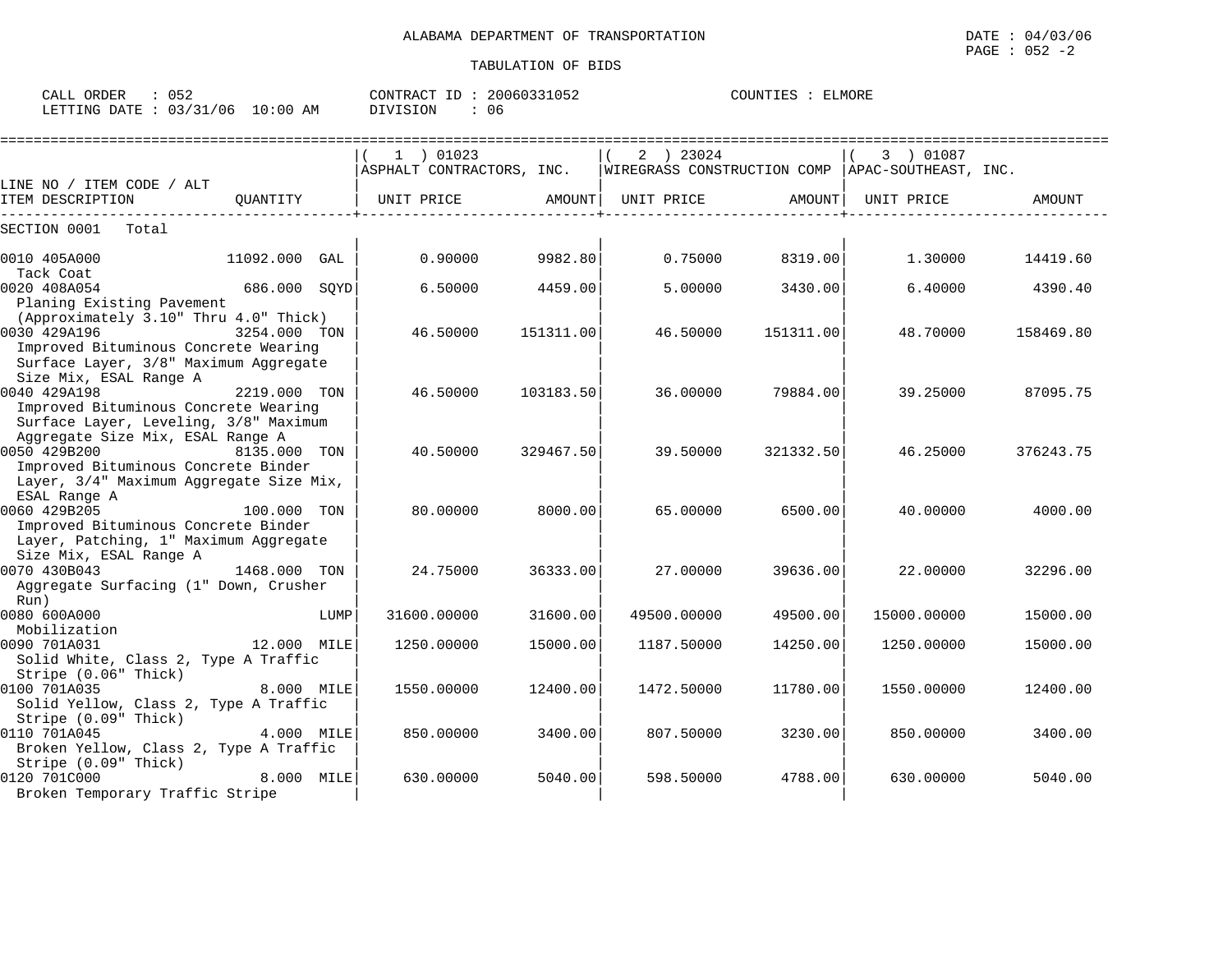| CALL ORDER                       | 052 | CONTRACT ID: 2 | 20060331052 | COUNTIES : | ELMORE |
|----------------------------------|-----|----------------|-------------|------------|--------|
| LETTING DATE : 03/31/06 10:00 AM |     | DIVISION       | 06          |            |        |

|                                         |              |      | 1 ) 01023                 |            |                             |            | 3 ) 01087            |            |
|-----------------------------------------|--------------|------|---------------------------|------------|-----------------------------|------------|----------------------|------------|
|                                         |              |      | ASPHALT CONTRACTORS, INC. |            | WIREGRASS CONSTRUCTION COMP |            | APAC-SOUTHEAST, INC. |            |
| LINE NO / ITEM CODE / ALT               |              |      |                           |            |                             |            |                      |            |
| ITEM DESCRIPTION                        | OUANTITY     |      | UNIT PRICE                | AMOUNT     | UNIT PRICE                  | AMOUNT     | UNIT PRICE           | AMOUNT     |
|                                         |              |      |                           |            |                             |            |                      |            |
| 16.000 MILE<br>0130 701C001             |              |      | 690.00000                 | 11040.00   | 655.50000                   | 10488.00   | 690.00000            | 11040.00   |
| Solid Temporary Traffic Stripe          |              |      |                           |            |                             |            |                      |            |
| 0140 703A002<br>160.000 SOFT            |              |      | 5.00000                   | 800.00     | 4.75000                     | 760.00     | 5.00000              | 800.00     |
| Traffic Control Markings, Class 2, Type |              |      |                           |            |                             |            |                      |            |
|                                         |              |      |                           |            |                             |            |                      |            |
| 0150 705A032                            | 162.000 EACH |      | 5.00000                   | 810.00     | 4.75000                     | 769.50     | 5.00000              | 810.00     |
| Pavement Markers, Class A-H, Type 1-B   |              |      |                           |            |                             |            |                      |            |
| 0160 705A037<br>551.000 EACH            |              |      | 5.00000                   | 2755.00    | 4.75000                     | 2617.25    | 5.00000              | 2755.00    |
| Pavement Markers, Class A-H, Type 2-D   |              |      |                           |            |                             |            |                      |            |
| 0170 740B000<br>204.000 SQFT            |              |      | 8.25000                   | 1683.00    | 7.50000                     | 1530.00    | 7.95000              | 1621.80    |
| Construction Signs                      |              |      |                           |            |                             |            |                      |            |
| 0180 7400000                            | 1.000        | EACH | 2100.00000                | 2100.00    | 2500.00000                  | 2500.00    | 5000.00000           | 5000.00    |
| Pilot Car                               |              |      |                           |            |                             |            |                      |            |
| 0190 998A000                            |              | LUMP | 0.00000                   | 0.00       | 30000.00000                 | 30000.00   | 0.00000              | 0.00       |
| Construction Fuel (Maximum Bid Limited  |              |      |                           |            |                             |            |                      |            |
| To $$35,500.00$                         |              |      |                           |            |                             |            |                      |            |
| SECTION TOTALS                          |              |      |                           | 729,364.80 | \$                          | 742,625.25 |                      | 749,782.10 |
| CONTRACT TOTALS                         |              |      | \$                        | 729,364.80 | \$                          | 742,625.25 | \$                   | 749,782.10 |
|                                         |              |      |                           |            |                             |            |                      |            |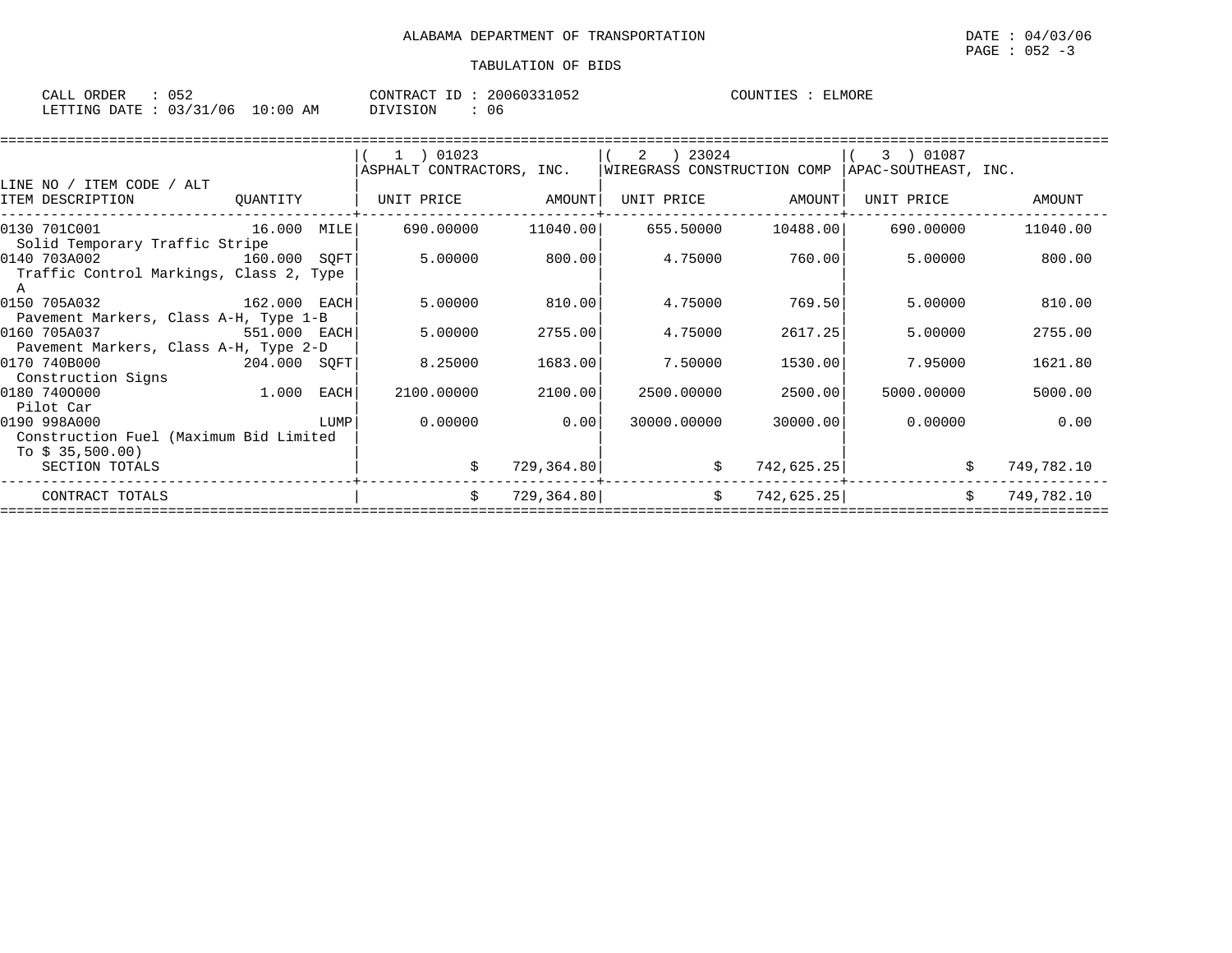| $\therefore$ 052<br>CALL ORDER<br>LETTING DATE : 03/31/06 10:00 AM                                                                                          |               |      | CONTRACT ID: 20060331052<br>DIVISION<br>: 06 |               |            | COUNTIES : ELMORE |            |        |
|-------------------------------------------------------------------------------------------------------------------------------------------------------------|---------------|------|----------------------------------------------|---------------|------------|-------------------|------------|--------|
|                                                                                                                                                             |               |      | 4 ) 04013<br>DUNN CONSTRUCTION CO., INC.     |               |            |                   |            |        |
| LINE NO / ITEM CODE / ALT<br>ITEM DESCRIPTION                                                                                                               | OUANTITY      |      | UNIT PRICE                                   | <b>AMOUNT</b> | UNIT PRICE | AMOUNT            | UNIT PRICE | AMOUNT |
| SECTION 0001<br>Total                                                                                                                                       |               |      |                                              |               |            |                   |            |        |
| 0010 405A000<br>Tack Coat                                                                                                                                   | 11092.000 GAL |      | 1.23000                                      | 13643.16      |            |                   |            |        |
| 0020 408A054<br>Planing Existing Pavement                                                                                                                   | 686.000 SOYD  |      | 5.95000                                      | 4081.70       |            |                   |            |        |
| (Approximately 3.10" Thru 4.0" Thick)<br>0030 429A196<br>Improved Bituminous Concrete Wearing<br>Surface Layer, 3/8" Maximum Aggregate                      | 3254.000 TON  |      | 55.04000                                     | 179100.16     |            |                   |            |        |
| Size Mix, ESAL Range A<br>0040 429A198<br>Improved Bituminous Concrete Wearing<br>Surface Layer, Leveling, 3/8" Maximum<br>Aggregate Size Mix, ESAL Range A | 2219.000 TON  |      | 57.52000                                     | 127636.88     |            |                   |            |        |
| 0050 429B200<br>Improved Bituminous Concrete Binder<br>Layer, 3/4" Maximum Aggregate Size Mix,<br>ESAL Range A                                              | 8135.000 TON  |      | 46.92000                                     | 381694.20     |            |                   |            |        |
| 0060 429B205<br>Improved Bituminous Concrete Binder<br>Layer, Patching, 1" Maximum Aggregate<br>Size Mix, ESAL Range A                                      | 100.000 TON   |      | 87.73000                                     | 8773.00       |            |                   |            |        |
| 0070 430B043<br>Aggregate Surfacing (1" Down, Crusher<br>Run)                                                                                               | 1468.000 TON  |      | 22.11000                                     | 32457.48      |            |                   |            |        |
| 0080 600A000<br>Mobilization                                                                                                                                |               | LUMP | 51430.43000                                  | 51430.43      |            |                   |            |        |
| 0090 701A031<br>Solid White, Class 2, Type A Traffic<br>Stripe (0.06" Thick)                                                                                | 12.000 MILE   |      | 1394.97000                                   | 16739.64      |            |                   |            |        |
| 0100 701A035<br>Solid Yellow, Class 2, Type A Traffic<br>Stripe (0.09" Thick)                                                                               | 8.000 MILE    |      | 1729.76000                                   | 13838.08      |            |                   |            |        |
| 0110 701A045<br>Broken Yellow, Class 2, Type A Traffic<br>Stripe (0.09" Thick)                                                                              | 4.000 MILE    |      | 948.58000                                    | 3794.32       |            |                   |            |        |
| 0120 701C000<br>Broken Temporary Traffic Stripe                                                                                                             | 8.000 MILE    |      | 703.07000                                    | 5624.56       |            |                   |            |        |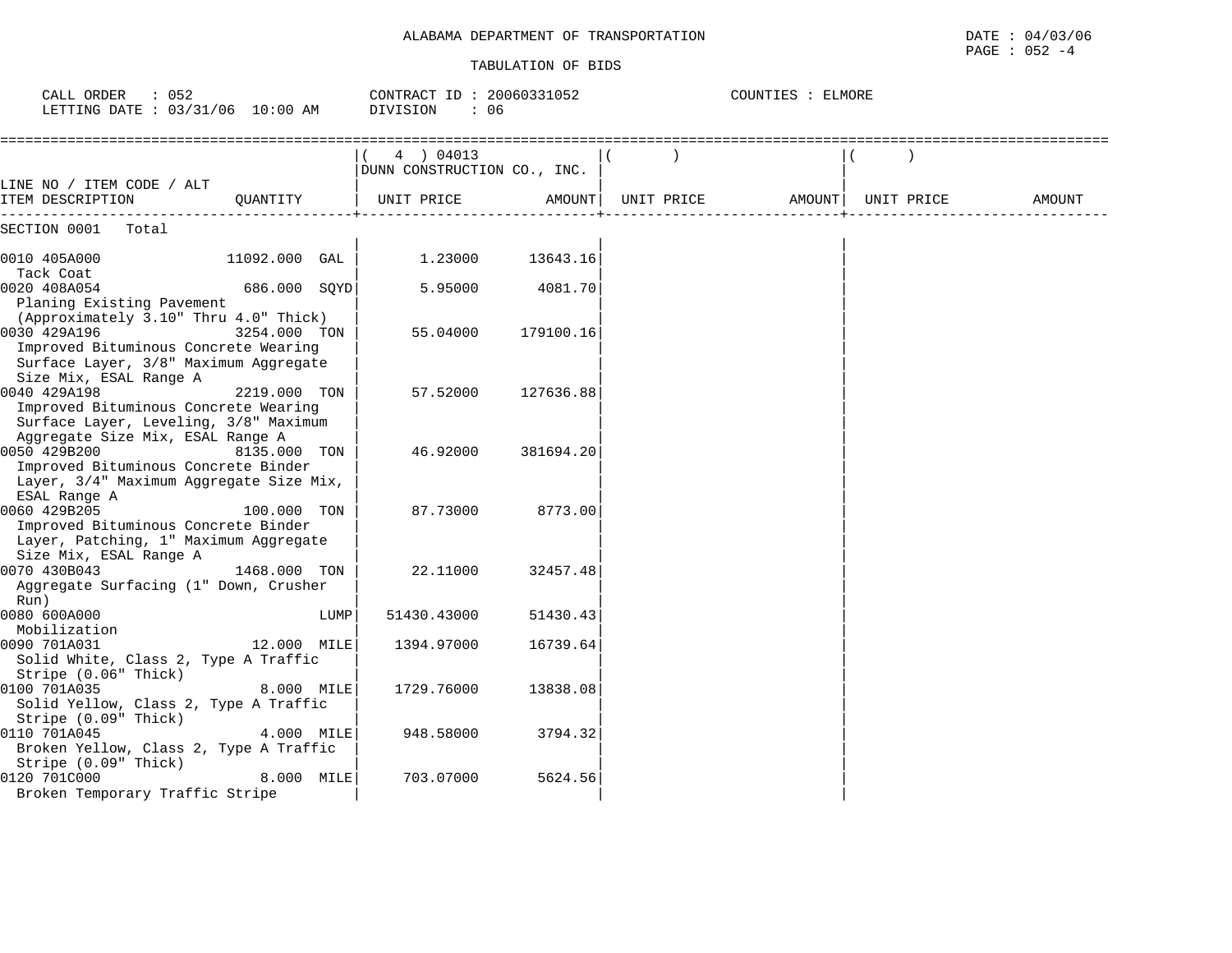| CALL (<br>ORDER                 | 052 |          | CONTRACT ID: 20060331052 | COUNTIES<br>ELMORE |
|---------------------------------|-----|----------|--------------------------|--------------------|
| LETTING DATE: 03/31/06 10:00 AM |     | DIVISION | 06                       |                    |

|                                                                                     |                | 4 ) 04013<br>DUNN CONSTRUCTION CO., INC. |            |                   |            |        |
|-------------------------------------------------------------------------------------|----------------|------------------------------------------|------------|-------------------|------------|--------|
| LINE NO / ITEM CODE / ALT<br>ITEM DESCRIPTION                                       |                |                                          |            | UNIT PRICE AMOUNT | UNIT PRICE | AMOUNT |
| $[0130 \t 701C001$ 16.000 MILE 770.02000 12320.32<br>Solid Temporary Traffic Stripe |                |                                          |            |                   |            |        |
| 0140 703A002<br>Traffic Control Markings, Class 2, Type<br>A                        | 160.000 SOFT   | 5.58000 892.80                           |            |                   |            |        |
| 0150 705A032 162.000 EACH<br>Pavement Markers, Class A-H, Type 1-B                  |                | 5.58000                                  | 903.96     |                   |            |        |
| 0160 705A037<br>Pavement Markers, Class A-H, Type 2-D                               | 551.000 EACH   | 5.58000                                  | 3074.58    |                   |            |        |
| 0170 740B000<br>Construction Signs                                                  | $204.000$ SQFT | 9.40000                                  | 1917.60    |                   |            |        |
| 0180 7400000<br>Pilot Car                                                           | $1.000$ EACH   | 14354.00000 14354.00                     |            |                   |            |        |
| 0190 998A000<br>Construction Fuel (Maximum Bid Limited<br>To \$ 35,500.00)          | LUMP           | 0.00000                                  | 0.00       |                   |            |        |
| SECTION TOTALS                                                                      |                |                                          | 872,276.87 | 0.00              |            | 0.00   |
| CONTRACT TOTALS                                                                     |                | \$                                       | 872,276.87 | \$<br>0.00        |            |        |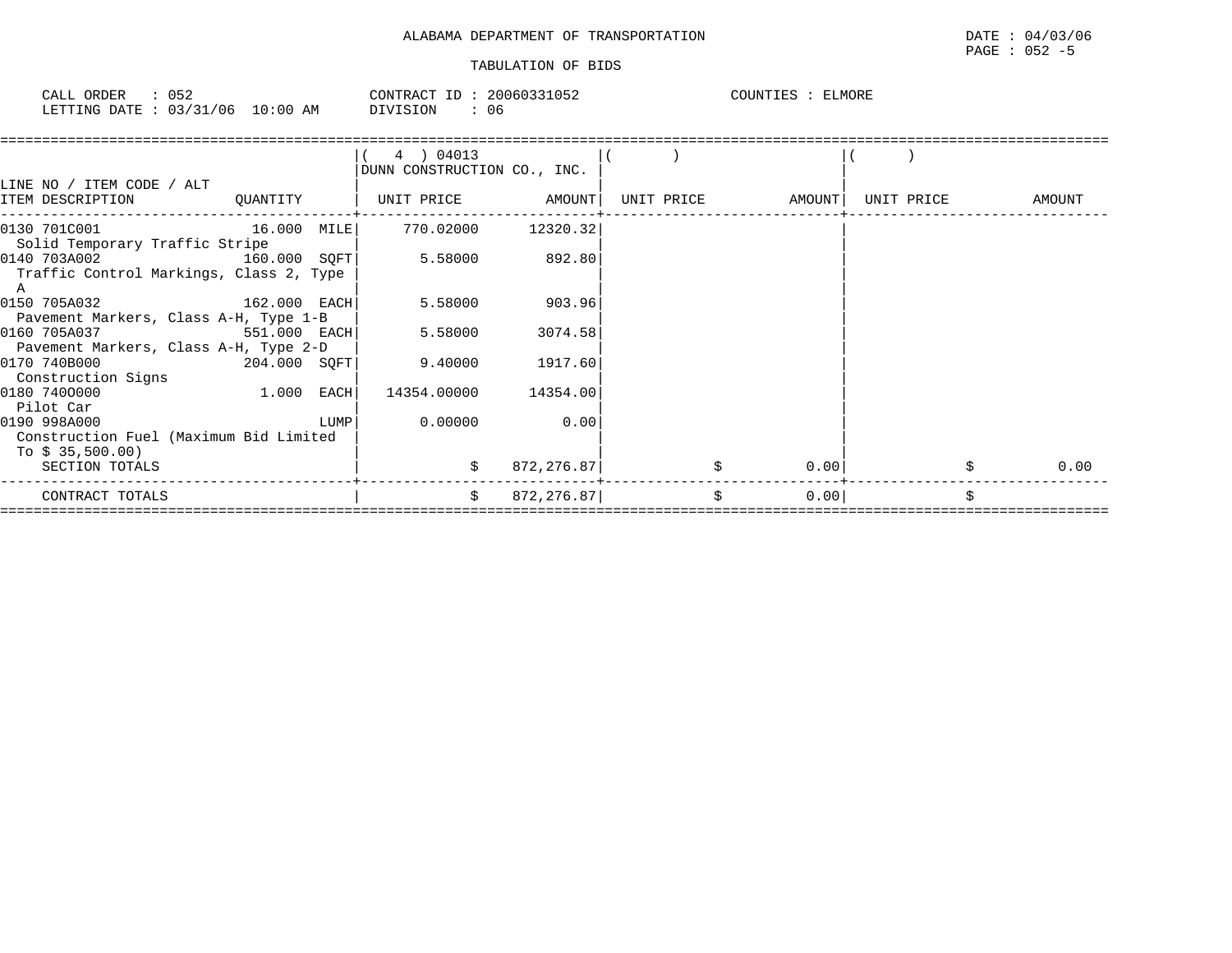## PAGE : 053 -1

|      | : 053<br>CALL ORDER   | LETTING DATE: 03/31/06 10:00 AM          | CONTRACT ID<br>DIVISION<br>$\therefore$ 08                            | : 20060331053 | COUNTIES : CHOCTAW |                                |           |
|------|-----------------------|------------------------------------------|-----------------------------------------------------------------------|---------------|--------------------|--------------------------------|-----------|
|      |                       |                                          | 45<br>CONTRACT TIME :                                                 | Working Days  | (available days)   |                                |           |
|      | CONTRACT DESCRIPTION: |                                          | RURAL                                                                 |               |                    | $PROJECT(S) : STPNU-1206(201)$ |           |
|      |                       |                                          | for constructing the Resurfacing and Traffic Stripe on                |               |                    |                                |           |
|      |                       |                                          | $CR-33$ , $CR-42$ and $CR-15$ from $CR-35$ northwest of Pennington to |               |                    |                                |           |
|      |                       | the Sumter County line. Length 4.049 mi. |                                                                       |               |                    |                                |           |
|      |                       |                                          |                                                                       |               |                    |                                |           |
|      |                       |                                          |                                                                       |               |                    |                                |           |
|      |                       |                                          |                                                                       |               |                    | TOTAL                          | % OVER    |
| RANK | VENDOR NO. / NAME     |                                          |                                                                       |               |                    | <b>BID</b>                     | LOW BID   |
|      | 02033                 |                                          | S. T. BUNN CONSTRUCTION COMPANY, INC.                                 |               |                    | 660,218.82                     | 100.0000% |
|      | 19100                 |                                          | SOUTHWEST ALABAMA CONSTRUCTION, LLC                                   |               |                    | 695,031.00                     | 105.2728% |
|      | 01073                 | ASPHALT SUPPLY, LLC                      |                                                                       |               |                    | 756,838.27                     | 114.6345% |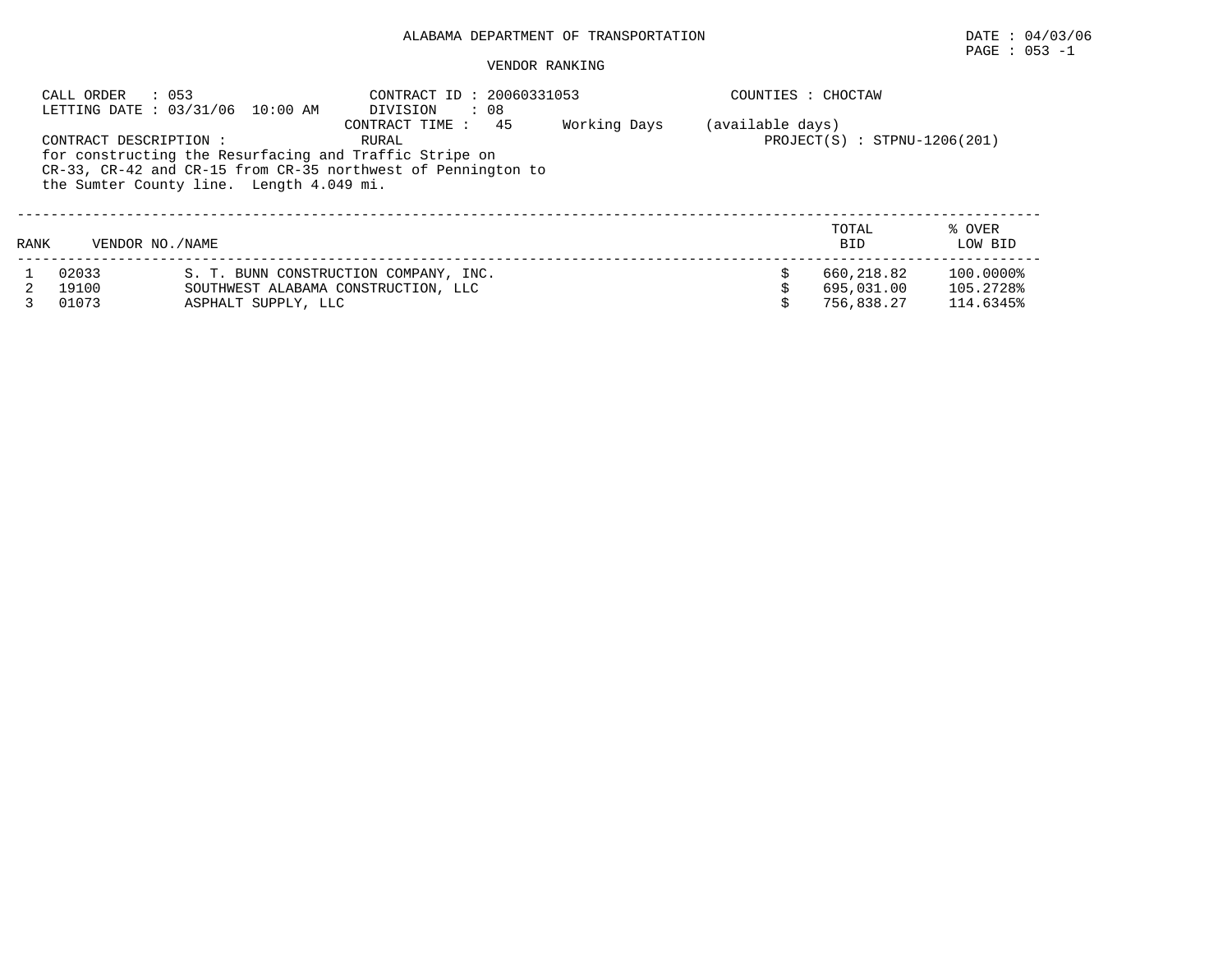| ORDER<br>CALL | ن ب ن    |             | T<br>CONTRACT | 20060331053 | COUNTIES | $\bigcap$<br>'AW<br>H(1) |
|---------------|----------|-------------|---------------|-------------|----------|--------------------------|
| LETTING DATE  | 03/31/06 | 10:00<br>AΜ | SION<br>־זדרח | 08          |          |                          |

|                                                                                                                                     |               |      |             |           | ======================                                                        |           |             |           |
|-------------------------------------------------------------------------------------------------------------------------------------|---------------|------|-------------|-----------|-------------------------------------------------------------------------------|-----------|-------------|-----------|
|                                                                                                                                     |               |      | $1$ ) 02033 |           | 2 ) 19100                                                                     |           | 3 ) 01073   |           |
| LINE NO / ITEM CODE / ALT                                                                                                           |               |      |             |           | S. T. BUNN CONSTRUCTION CO. SOUTHWEST ALABAMA CONSTRUCT   ASPHALT SUPPLY, LLC |           |             |           |
| ITEM DESCRIPTION                                                                                                                    | OUANTITY      |      | UNIT PRICE  | AMOUNT    | UNIT PRICE                                                                    | AMOUNT    | UNIT PRICE  | AMOUNT    |
| Total<br>SECTION 0001                                                                                                               |               |      |             |           |                                                                               |           |             |           |
| 0010 206E019<br>Removing Guardrail End Anchor (Type 10)                                                                             | 4.000 EACH    |      | 175.00000   | 700.00    | 100.00000                                                                     | 400.00    | 111,11000   | 444.44    |
| 0020 305A000<br>Borrow, Section 210, For Miscellaneous<br>Use                                                                       | 1565.000 CUYD |      | 12.50000    | 19562.50  | 7.50000                                                                       | 11737.50  | 12.50000    | 19562.50  |
| 0030 405A000<br>Tack Coat                                                                                                           | 2817.000 GAL  |      | 1,70000     | 4788.90   | 2.50000                                                                       | 7042.50   | 2.90000     | 8169.30   |
| 0040 424A341<br>Superpave Bituminous Concrete Wearing<br>Surface Layer, 3/4" Maximum Aggregate<br>Size Mix, ESAL Range A/B          | 3973.000 TON  |      | 55.32000    | 219786.36 | 58.75000                                                                      | 233413.75 | 58.98000    | 234327.54 |
| 0050 424B641<br>Superpave Bituminous Concrete Upper<br>Binder Layer, Patching, 1 1/2" Maximum<br>Aggregate Size Mix, ESAL Range A/B | 1000.000 TON  |      | 85,00000    | 85000.00  | 69.50000                                                                      | 69500.00  | 59.39000    | 59390.00  |
| 0060 424B643<br>Superpave Bituminous Concrete Upper<br>Binder Layer, Leveling, 3/4" Maximum<br>Aggregate Size Mix, ESAL Range A/B   | 4108.000 TON  |      | 55.32000    | 227254.56 | 70.50000                                                                      | 289614.00 | 55.89000    | 229596.12 |
| 0070 600A000<br>Mobilization                                                                                                        |               | LUMP | 10450.00000 | 10450.00  | 2000.00000                                                                    | 2000.00   | 97000.00000 | 97000.00  |
| 0080 630A001<br>Steel Beam Guardrail, Class A, Type 2                                                                               | 1913.000 LF   |      | 18,00000    | 34434.00  | 18,00000                                                                      | 34434.00  | 20,00000    | 38260.00  |
| 0090 630C022<br>Guardrail End Anchor, Type Special                                                                                  | 4.000 EACH    |      | 1450.00000  | 5800.00   | 650.00000                                                                     | 2600.00   | 722.22000   | 2888.88   |
| 0100 630C070<br>Guardrail End Anchor, Type 10 Series                                                                                | 11.000 EACH   |      | 1900.00000  | 20900.00  | 1500.00000                                                                    | 16500.00  | 1764.71000  | 19411.81  |
| 0110 665F000<br>Hay Bales                                                                                                           | 200.000       | EACH | 5.00000     | 1000.00   | 5.00000                                                                       | 1000.00   | 8.89000     | 1778.00   |
| 0120 665J000                                                                                                                        | 600.000 LF    |      | 3.50000     | 2100.00   | 4.00000                                                                       | 2400.00   | 5.36000     | 3216.00   |
| Silt Fence, Type A<br>0130 6650001<br>Silt Fence Removal                                                                            | 600.000 LF    |      | 0.50000     | 300.00    | 1.00000                                                                       | 600.00    | 2.22000     | 1332.00   |
| 0140 701A004<br>Solid White, Class 1, Type A Traffic<br>Stripe                                                                      | 8.000 MILE    |      | 525.00000   | 4200.00   | 525.00000                                                                     | 4200.00   | 583.33000   | 4666.64   |
| 0150 701A008<br>Broken Yellow, Class 1, Type A Traffic<br>Stripe                                                                    | 2.000 MILE    |      | 300,00000   | 600.00    | 300.00000                                                                     | 600.00    | 333.33000   | 666.66    |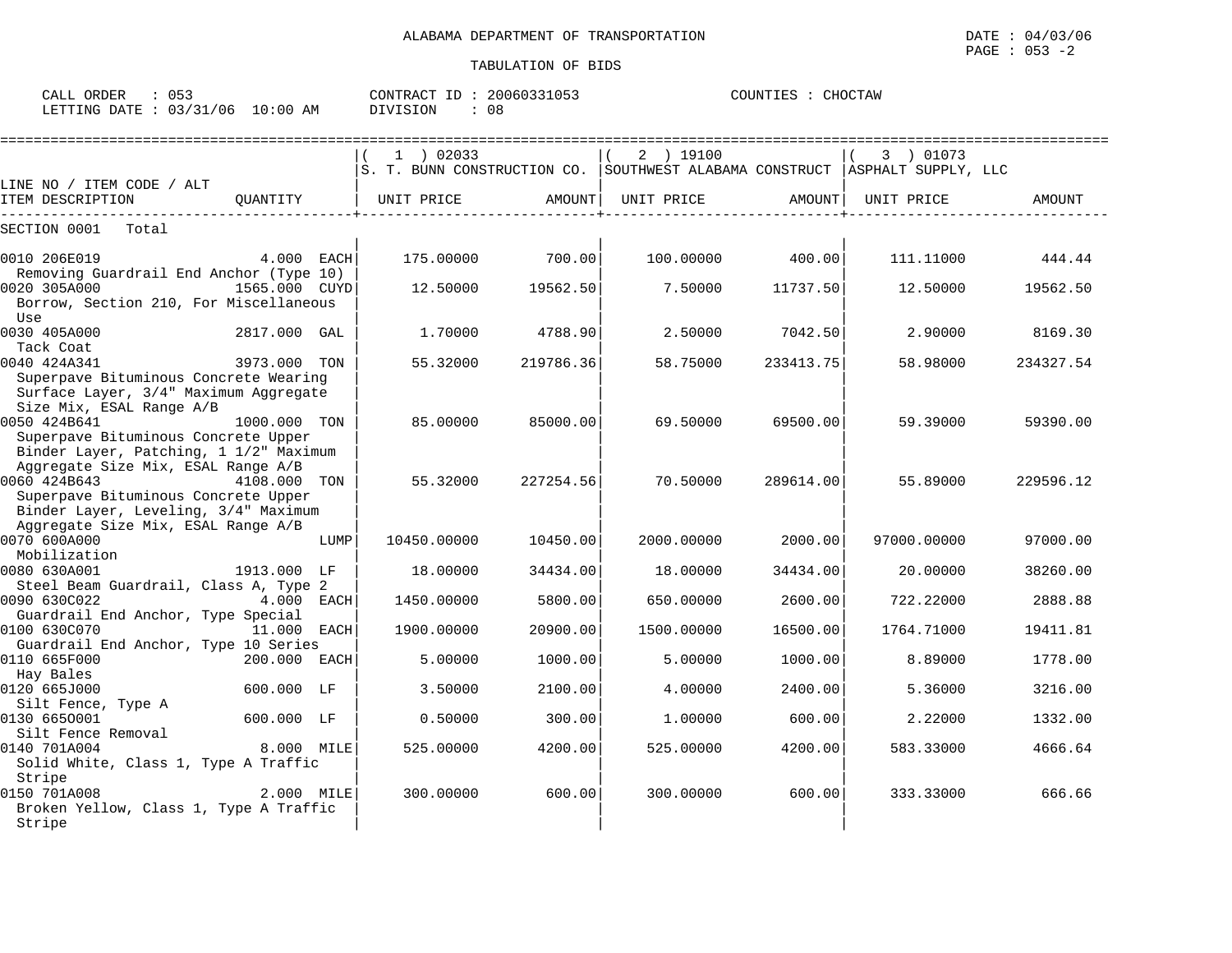| ORDER<br>CALL | UE.        |            | CONTRACT ID | 20060331053 | COUNTIES | CHOCTAW |
|---------------|------------|------------|-------------|-------------|----------|---------|
| LETTING DATE  | : 03/31/06 | $10:00$ AM | DIVISION    | 08          |          |         |

|                                                 |              |      | (1) 02033                   |            | 2 ) 19100                   |            | 3 ) 01073           |            |
|-------------------------------------------------|--------------|------|-----------------------------|------------|-----------------------------|------------|---------------------|------------|
|                                                 |              |      | S. T. BUNN CONSTRUCTION CO. |            | SOUTHWEST ALABAMA CONSTRUCT |            | ASPHALT SUPPLY, LLC |            |
| LINE NO / ITEM CODE / ALT                       |              |      |                             |            |                             |            |                     |            |
| ITEM DESCRIPTION                                | QUANTITY     |      | UNIT PRICE                  | AMOUNT     | UNIT PRICE                  | AMOUNT     | UNIT PRICE          | AMOUNT     |
| 0160 701A012                                    | $6.000$ MILE |      | 525.00000                   | 3150.00    | 525.00000                   | 3150.00    | 583.33000           | 3499.98    |
| Solid Yellow, Class 1, Type A Traffic<br>Stripe |              |      |                             |            |                             |            |                     |            |
| 0170 701C000 2.000 MILE                         |              |      | 680,00000                   | 1360.00    | 680,00000                   | 1360.00    | 755.56000           | 1511.12    |
| Broken Temporary Traffic Stripe                 |              |      |                             |            |                             |            |                     |            |
| 0180 701C001<br>14.000 MILE                     |              |      | 725.00000                   | 10150.00   | 725.00000                   | 10150.00   | 805.56000           | 11277.84   |
| Solid Temporary Traffic Stripe                  |              |      |                             |            |                             |            |                     |            |
| 0190 703A000<br>86.000 SOFT                     |              |      | 2.00000                     | 172.00     | 2.00000                     | 172.00     | 2,22000             | 190.92     |
| Traffic Control Markings, Class 1, Type<br>A    |              |      |                             |            |                             |            |                     |            |
| 0200 740B000                                    | 159.000 SQFT |      | 9.50000                     | 1510.50    | 12.75000                    | 2027.25    | 10.28000            | 1634.52    |
| Construction Signs                              |              |      |                             |            |                             |            |                     |            |
| 0210 740E000                                    | 50.000       | EACH | 10.00000                    | 500.00     | 12.60000                    | 630.00     | 10.28000            | 514.00     |
| Cones (36 Inches High)                          |              |      |                             |            |                             |            |                     |            |
| 0220 7400000                                    | 1.000        | EACH | 1500.00000                  | 1500.00    | 1000.00000                  | 1000.00    | 2500.00000          | 2500.00    |
| Pilot Car                                       |              |      |                             |            |                             |            |                     |            |
| 0230 998A000                                    |              | LUMP | 5000.00000                  | 5000.00    | 500.00000                   | 500.00     | 15000.00000         | 15000.00   |
| Construction Fuel (Maximum Bid Limited          |              |      |                             |            |                             |            |                     |            |
| To $$29,500.00)$                                |              |      |                             |            |                             |            |                     |            |
| SECTION TOTALS                                  |              |      | \$                          | 660,218.82 | \$                          |            | 695,031.00          | 756,838.27 |
| CONTRACT TOTALS                                 |              |      | Ŝ.                          | 660,218.82 | $\ddot{\mathcal{S}}$        | 695,031.00 | Ŝ.                  | 756,838.27 |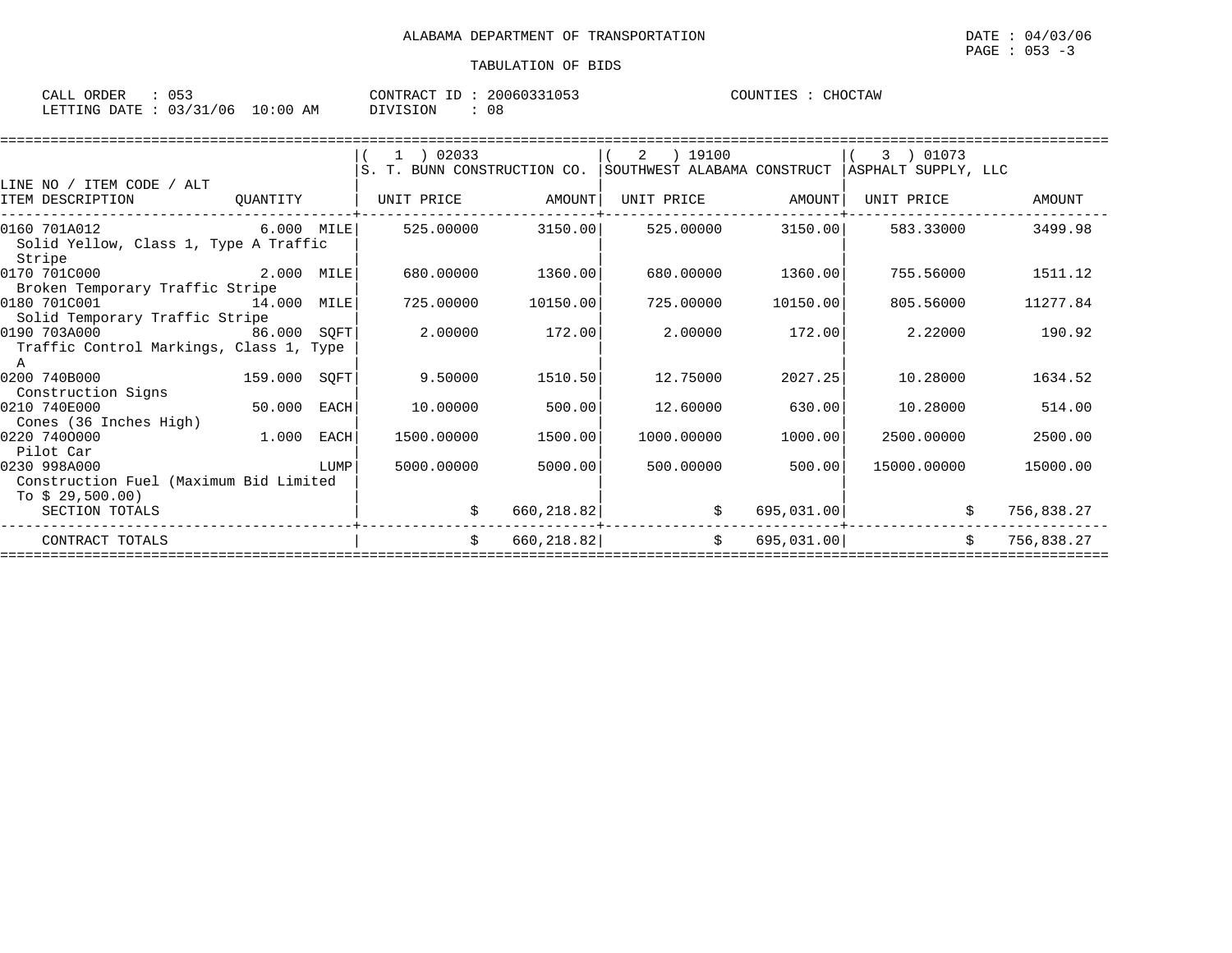## PAGE : 054 -1

| CALL ORDER             | $\therefore$ 054<br>LETTING DATE: 03/31/06 10:00 AM                                                                | CONTRACT ID: 20060331054<br>DIVISION<br>$\cdots$ 01 |              | COUNTIES : DEKALB |                                |                             |
|------------------------|--------------------------------------------------------------------------------------------------------------------|-----------------------------------------------------|--------------|-------------------|--------------------------------|-----------------------------|
| CONTRACT DESCRIPTION : | for constructing the Resurfacing and Traffic Stripe on<br>CR-108 from CR-27 to SR-75 in Sylvania. Length 3.148 mi. | 45<br>CONTRACT TIME :                               | Working Days | (available days)  | $PROJECT(S) : STPNU-2533(200)$ |                             |
| RANK                   | VENDOR NO. / NAME                                                                                                  |                                                     |              |                   | TOTAL<br><b>BID</b>            | % OVER<br>LOW BID           |
| 10011<br>23009         | JACKSON PAVING & CONSTRUCTION, INC.<br>WHITAKER CONTRACTING CORPORATION                                            |                                                     |              |                   | 516,963.55<br>548,814.59       | $100.0000$ $8$<br>106.1612% |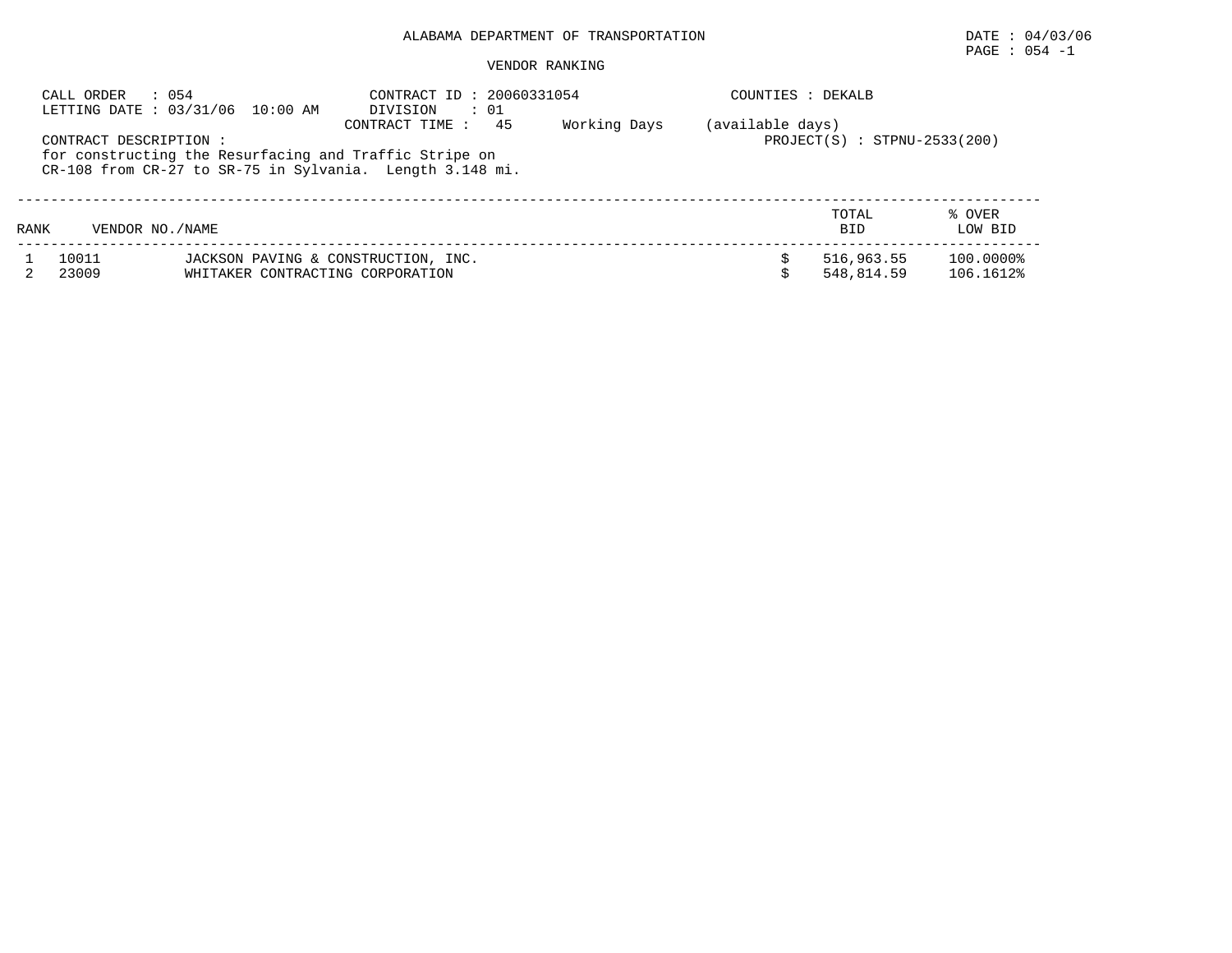| 054<br>CALL ORDER                |          | CONTRACT ID: 20060331054 | COUNTIES : DEKALB |
|----------------------------------|----------|--------------------------|-------------------|
| LETTING DATE : 03/31/06 10:00 AM | DIVISION | 01                       |                   |

|                                                         |              |      | 1 ) 10011                                                 |           | 2 ) 23009   |           |            |        |
|---------------------------------------------------------|--------------|------|-----------------------------------------------------------|-----------|-------------|-----------|------------|--------|
|                                                         |              |      | JACKSON PAVING & CONSTRUCTI   WHITAKER CONTRACTING CORPOR |           |             |           |            |        |
| LINE NO / ITEM CODE / ALT                               |              |      |                                                           |           |             |           |            |        |
| ITEM DESCRIPTION                                        | QUANTITY     |      | UNIT PRICE                                                | AMOUNT    | UNIT PRICE  | AMOUNT    | UNIT PRICE | AMOUNT |
| SECTION 0001<br>Total                                   |              |      |                                                           |           |             |           |            |        |
| 0010 206D001                                            | 334.000 LF   |      | 6.00000                                                   | 2004.00   | 6.00000     | 2004.00   |            |        |
| Removing Guardrail                                      |              |      |                                                           |           |             |           |            |        |
| 0020 405A000                                            | 2300.000 GAL |      | 1.68000                                                   | 3864.00   | 1.65000     | 3795.00   |            |        |
| Tack Coat                                               |              |      |                                                           |           |             |           |            |        |
| 0030 429A200                                            | 3177.000 TON |      | 49.90000                                                  | 158532.30 | 51.50000    | 163615.50 |            |        |
| Improved Bituminous Concrete Wearing                    |              |      |                                                           |           |             |           |            |        |
| Surface Layer, 1/2" Maximum Aggregate                   |              |      |                                                           |           |             |           |            |        |
| Size Mix, ESAL Range A                                  |              |      |                                                           |           |             |           |            |        |
| 0040 429B201<br>Improved Bituminous Concrete Binder     | 4619.000 TON |      | 43.43000                                                  | 200603.17 | 44.61000    | 206053.59 |            |        |
| Layer, 1" Maximum Aggregate Size Mix,                   |              |      |                                                           |           |             |           |            |        |
| ESAL Range A                                            |              |      |                                                           |           |             |           |            |        |
| 0050 429B209                                            | 700.000 TON  |      | 46.60000                                                  | 32620.00  | 54.61000    | 38227.00  |            |        |
| Improved Bituminous Concrete Binder                     |              |      |                                                           |           |             |           |            |        |
| Layer, Leveling, 1" Maximum Aggregate                   |              |      |                                                           |           |             |           |            |        |
| Size Mix, ESAL Range A                                  |              |      |                                                           |           |             |           |            |        |
| 0060 429C204                                            | 650.000 TON  |      | 55.64000                                                  | 36166.00  | 54.61000    | 35496.50  |            |        |
| Improved Bituminous Concrete Base Layer                 |              |      |                                                           |           |             |           |            |        |
| Patching, 1" Maximum Aggregate Size Mix,                |              |      |                                                           |           |             |           |            |        |
| ESAL Range A                                            |              |      |                                                           |           |             |           |            |        |
| 0070 430B022                                            | 976.000 TON  |      | 15.35000                                                  | 14981.60  | 16.00000    | 15616.00  |            |        |
| Aggregate Surfacing (ALDOT #810 Or 8910<br>0080 600A000 |              | LUMP | 6054.18000                                                | 6054.18   | 21000.00000 | 21000.00  |            |        |
| Mobilization                                            |              |      |                                                           |           |             |           |            |        |
| 0090 630A004                                            | 334.000 LF   |      | 39.50000                                                  | 13193.00  | 39.50000    | 13193.00  |            |        |
| Steel Beam Guardrail, Class B, Type 2                   |              |      |                                                           |           |             |           |            |        |
| 0100 630C022                                            | 4.000 EACH   |      | 2400.00000                                                | 9600.00   | 2400.00000  | 9600.00   |            |        |
| Guardrail End Anchor, Type Special                      |              |      |                                                           |           |             |           |            |        |
| 0110 630C070                                            | 4.000 EACH   |      | 1650.00000                                                | 6600.00   | 1650.00000  | 6600.00   |            |        |
| Guardrail End Anchor, Type 10 Series                    |              |      |                                                           |           |             |           |            |        |
| 0120 701A030                                            | 7.000 MILE   |      | 850.00000                                                 | 5950.00   | 850.00000   | 5950.00   |            |        |
| Solid White, Class 2T, Type A Traffic                   |              |      |                                                           |           |             |           |            |        |
| Stripe<br>0130 701A035                                  | 6.000 MILE   |      | 1350.00000                                                | 8100.00   | 1350.00000  |           |            |        |
| Solid Yellow, Class 2, Type A Traffic                   |              |      |                                                           |           |             | 8100.00   |            |        |
| Stripe (0.09" Thick)                                    |              |      |                                                           |           |             |           |            |        |
| 0140 701A045                                            | 1.000 MILE   |      | 800.00000                                                 | 800.00    | 800.00000   | 800.00    |            |        |
| Broken Yellow, Class 2, Type A Traffic                  |              |      |                                                           |           |             |           |            |        |
| Stripe (0.09" Thick)                                    |              |      |                                                           |           |             |           |            |        |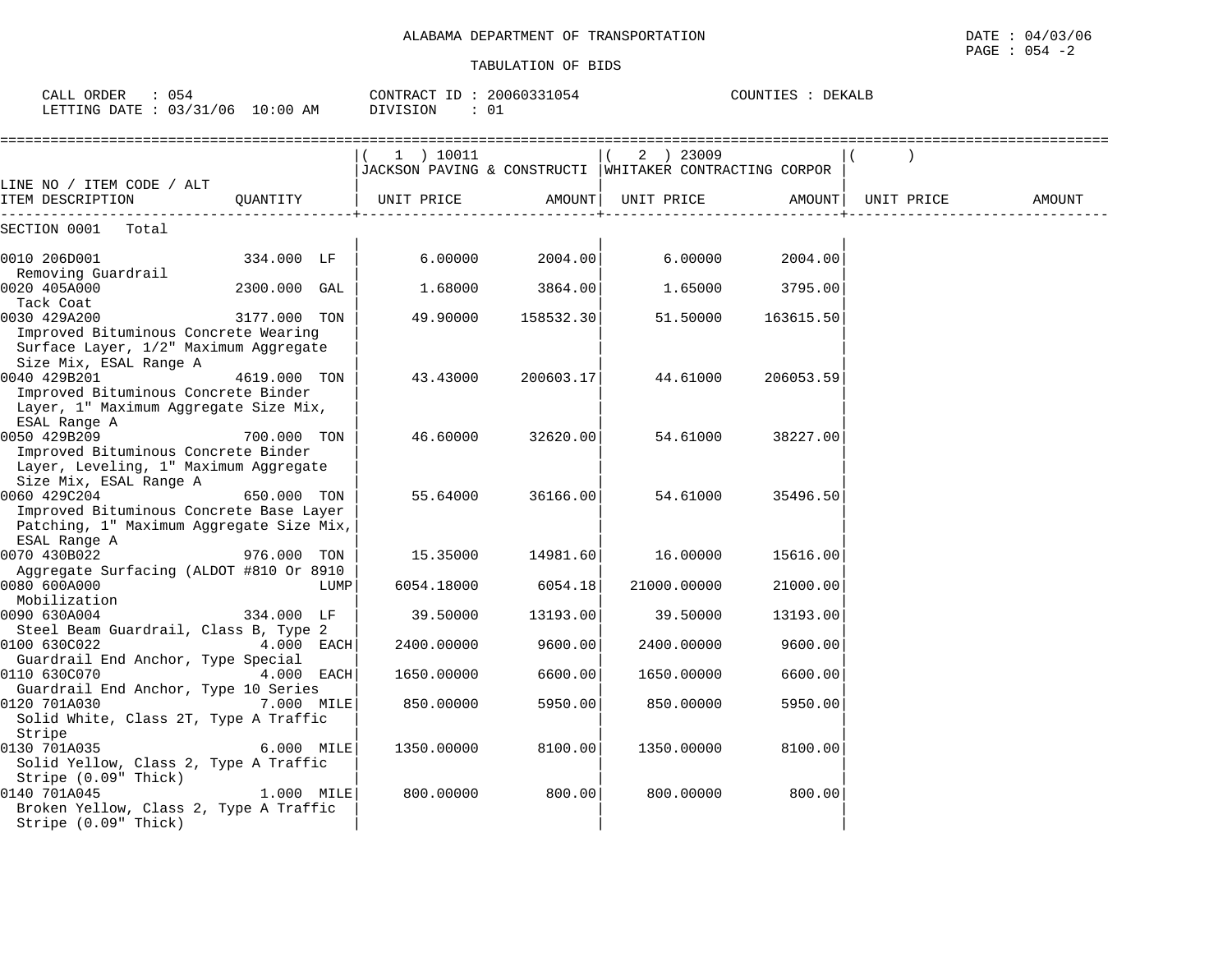| CALL ORDER             |  |            | CONTRACT ID: |  | 20060331054 | COUNTIES | DEKALP |  |
|------------------------|--|------------|--------------|--|-------------|----------|--------|--|
| LETTING DATE: 03/31/06 |  | $10:00$ AM | DIVISION     |  |             |          |        |  |

|                                                                                                  |          | (1) 10011                   |             | 2   23009                   |                   |            |        |
|--------------------------------------------------------------------------------------------------|----------|-----------------------------|-------------|-----------------------------|-------------------|------------|--------|
|                                                                                                  |          | JACKSON PAVING & CONSTRUCTI |             | WHITAKER CONTRACTING CORPOR |                   |            |        |
| LINE NO / ITEM CODE / ALT                                                                        |          |                             |             |                             |                   |            |        |
| ITEM DESCRIPTION                                                                                 | QUANTITY | UNIT PRICE AMOUNT           |             |                             | UNIT PRICE AMOUNT | UNIT PRICE | AMOUNT |
|                                                                                                  |          |                             |             |                             | 1500.00           |            |        |
| Broken Temporary Traffic Stripe<br>0160 701C001<br>12.000 MILE<br>Solid Temporary Traffic Stripe |          | 800.00000                   | 9600.00     | 800.00000                   | 9600.00           |            |        |
| 0170 703A002 300.000 SQFT<br>Traffic Control Markings, Class 2, Type                             |          | 3.00000                     | 900.00      | 3.00000                     | 900.00            |            |        |
| A<br>0180 705A032 80.000 EACH                                                                    |          | 6.00000                     | 480.00      | 6.00000                     | 480.00            |            |        |
| Pavement Markers, Class A-H, Type 1-B<br>0190 705A037 340.000 EACH                               |          | 6.00000                     | 2040.00     | 6.00000                     | 2040.00           |            |        |
| Pavement Markers, Class A-H, Type 2-D                                                            |          |                             |             |                             |                   |            |        |
| $468.000$ SQFT<br>0200 740B000<br>Construction Signs                                             |          | 7.10000                     | 3322.80     | 8.00000                     | 3744.00           |            |        |
| $50.000$ EACH<br>0210 740E000                                                                    |          | 1.05000                     | 52.50       | 10.00000                    | 500.00            |            |        |
| Cones (36 Inches High)<br>$\begin{array}{c} \text{LUMP} \end{array}$<br>0220 998A000             |          | 0.00000                     | 0.00        |                             | $0.00000$ 0.00    |            |        |
| Construction Fuel (Maximum Bid Limited<br>To $$25,000.00)$<br>SECTION TOTALS                     |          |                             |             |                             |                   |            | 0.00   |
|                                                                                                  |          |                             | 516, 963.55 |                             | \$<br>548, 814.59 |            |        |
| CONTRACT TOTALS                                                                                  |          | Ŝ.                          |             | $516,963.55$ \$             | 548, 814.59       |            |        |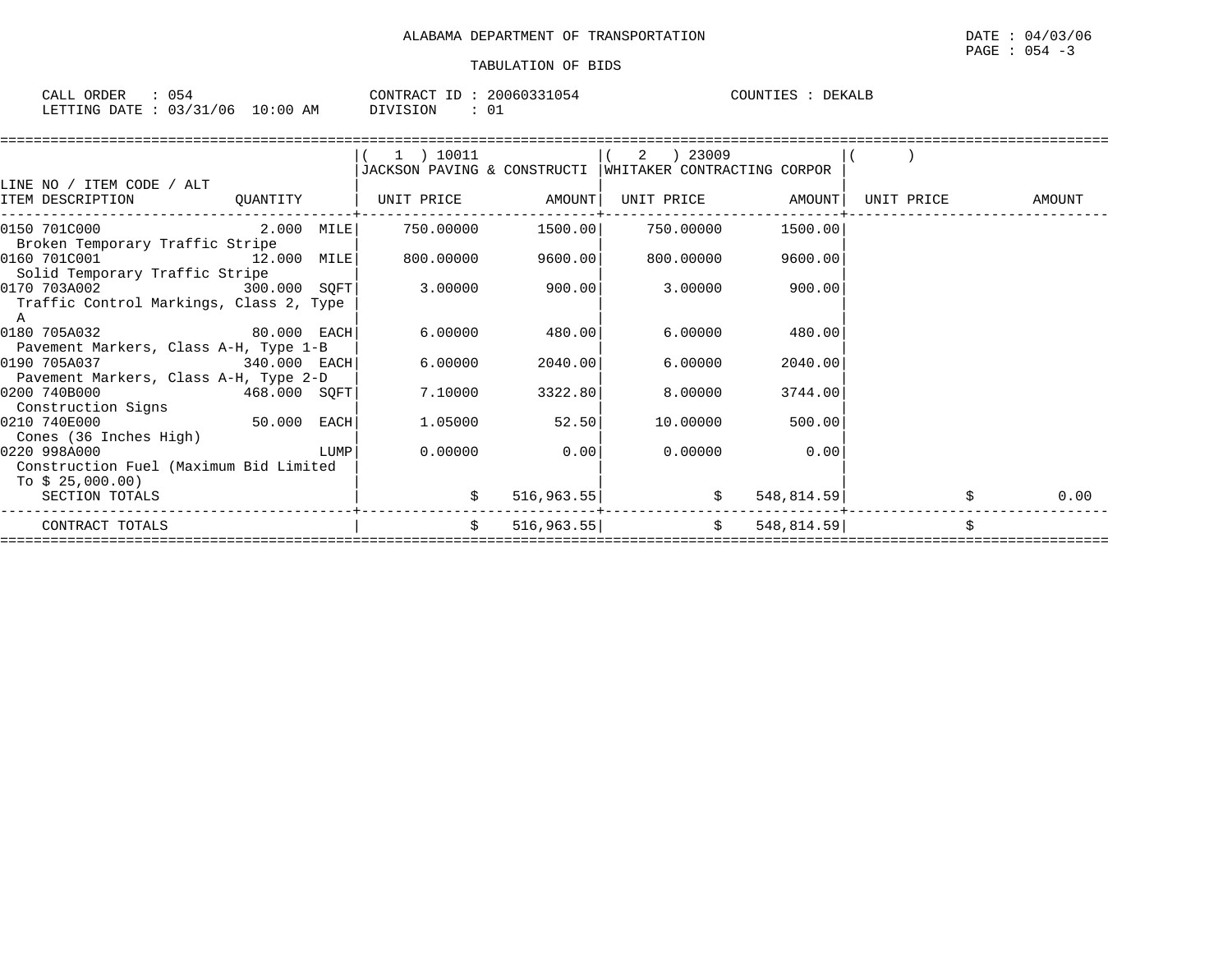## VENDOR RANKING

|      | : 055<br>CALL ORDER                 | LETTING DATE : 03/31/06 10:00 AM | : 20060331055<br>CONTRACT ID<br>$\therefore$ 07<br>DIVISION                                                                                                   |              | HENRY<br>COUNTIES : |                                |                        |  |
|------|-------------------------------------|----------------------------------|---------------------------------------------------------------------------------------------------------------------------------------------------------------|--------------|---------------------|--------------------------------|------------------------|--|
|      | CONTRACT DESCRIPTION :<br>2.761 mi. |                                  | 50<br>CONTRACT TIME :<br>RURAL<br>for constructing the Resurfacing and Traffic Stripe on CR-97<br>from CR-46 to Hardridge Creek north of Shorterville. Length | Working Days | (available days)    | $PROJECT(S) : STPOA-3421(200)$ |                        |  |
| RANK | VENDOR NO. / NAME                   |                                  |                                                                                                                                                               |              |                     | TOTAL<br><b>BID</b>            | % OVER<br>LOW BID      |  |
|      | 01087<br>23024                      | APAC-SOUTHEAST, INC.             | WIREGRASS CONSTRUCTION COMPANY, INC.                                                                                                                          |              |                     | 461,288.50<br>473.274.23       | 100.0000%<br>102.5983% |  |

 $\texttt{PAGE}$  : 055 -1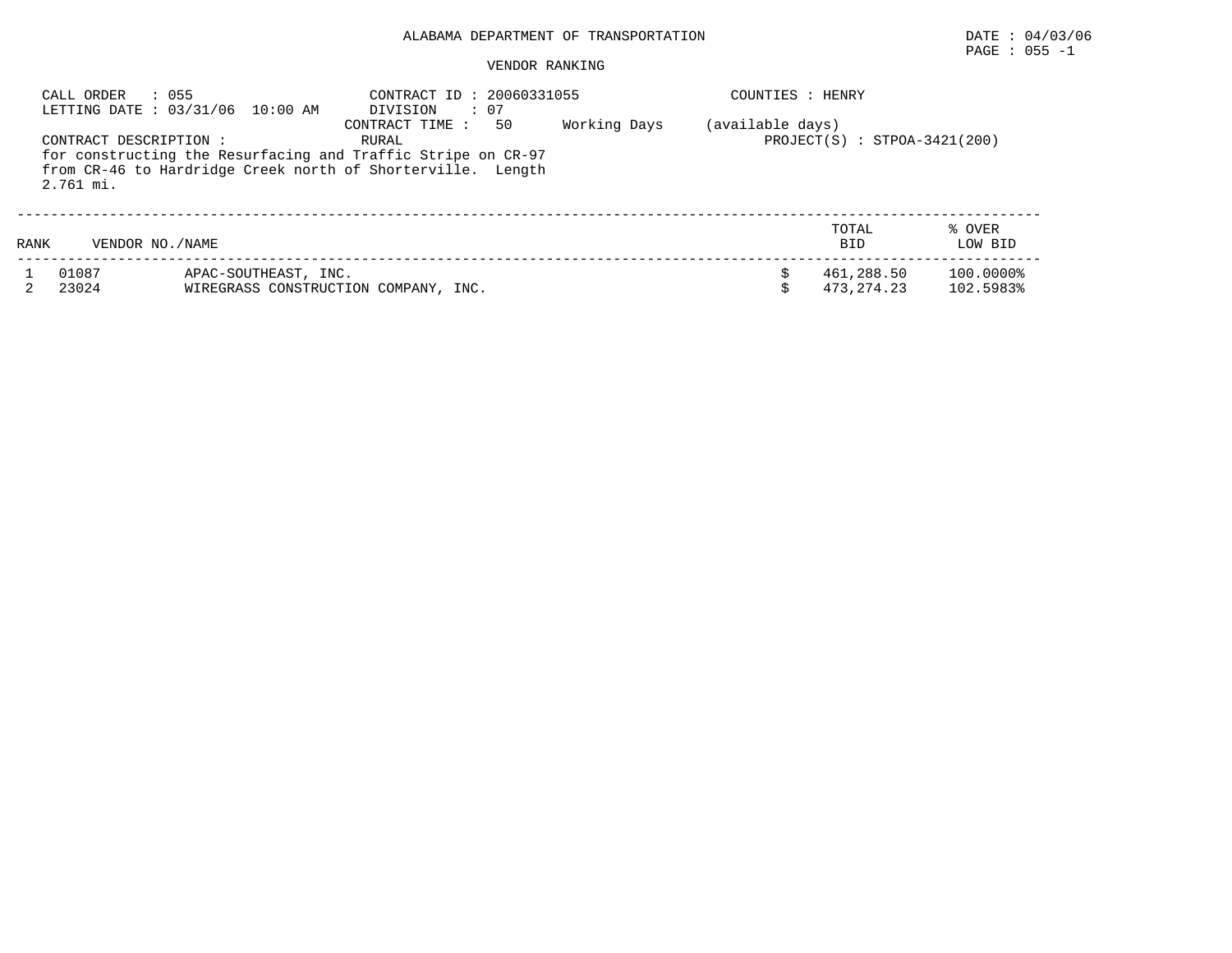CALL ORDER : 055 CONTRACT ID : 20060331055 COUNTIES : HENRY

LETTING DATE : 03/31/06 10:00 AM DIVISION : 07

|                                                                                                                                                   |                 | $(1)$ 01087 |                   | 2 ) 23024<br>APAC-SOUTHEAST, INC. WIREGRASS CONSTRUCTION COMP |                 |            |        |
|---------------------------------------------------------------------------------------------------------------------------------------------------|-----------------|-------------|-------------------|---------------------------------------------------------------|-----------------|------------|--------|
| LINE NO / ITEM CODE / ALT<br>ITEM DESCRIPTION                                                                                                     | OUANTITY        |             |                   |                                                               | AMOUNT          | UNIT PRICE | AMOUNT |
| SECTION 0001<br>Total                                                                                                                             |                 |             |                   |                                                               |                 |            |        |
| 0010 206D001<br>Removing Guardrail                                                                                                                | 510.000 LF      |             | $3.50000$ 1785.00 |                                                               | 3.00000 1530.00 |            |        |
| 0020 210A000<br>Unclassified Excavation                                                                                                           | 3308.000 CUYD   | 11.29000    | 37347.32          | 6.25000                                                       | 20675.00        |            |        |
| 0030 210D020<br>Borrow Excavation (Loose Truckbed<br>Measurement) (A2 Or Better)                                                                  | 1201.000 CUYD   | 9.34000     | 11217.34          | 9.75000                                                       | 11709.75        |            |        |
| 0040 212A000<br>Machine Grading Shoulders                                                                                                         | 280.000 STA     | 59.08000    | 16542.40          | 49.50000                                                      | 13860.00        |            |        |
| 0050 230A000<br>Roadbed Processing                                                                                                                | 7.000 RBST      | 852.77000   | 5969.39           | 750.00000                                                     | 5250.00         |            |        |
| 0060 301A042<br>Granular Soil Base Course, Type A, Road<br>Mixed, 6" Compacted Thickness                                                          | 2156.000 SOYD   | 5.49000     | 11836.44          | 3.75000                                                       | 8085.00         |            |        |
| 0070 401A000<br>Bituminous Treatment A                                                                                                            | $1653.000$ SQYD | 0.67000     | 1107.51           | 0.50000                                                       | 826.50          |            |        |
| 0080 401B100<br>Bituminous Treatment E (With Polymer<br>Additive)                                                                                 | 34066.000 SOYD  | 0.87000     | 29637.42          | 1.35000                                                       | 45989.10        |            |        |
| 0090 405A000<br>Tack Coat                                                                                                                         | 1500.000 GAL    | 1,72000     | 2580.00           | 1.00000                                                       | 1500.00         |            |        |
| 0100 429A198<br>Improved Bituminous Concrete Wearing<br>Surface Layer, Leveling, 3/8" Maximum                                                     | 600.000 TON     | 82.25000    | 49350.00          | 67.35000                                                      | 40410.00        |            |        |
| Aggregate Size Mix, ESAL Range A<br>0110 429A200<br>2774.000 TON<br>Improved Bituminous Concrete Wearing<br>Surface Layer, 1/2" Maximum Aggregate |                 | 58.30000    | 161724.20         | 63.12000                                                      | 175094.88       |            |        |
| Size Mix, ESAL Range A<br>0120 429B200<br>Improved Bituminous Concrete Binder<br>Layer, 3/4" Maximum Aggregate Size Mix,                          | 174.000 TON     | 102.07000   | 17760.18          | 84.25000                                                      | 14659.50        |            |        |
| ESAL Range A<br>0130 429B205<br>Improved Bituminous Concrete Binder<br>Layer, Patching, 1" Maximum Aggregate<br>Size Mix, ESAL Range A            | 250.000 TON     | 113.89000   | 28472.50          | 100.00000                                                     | 25000.00        |            |        |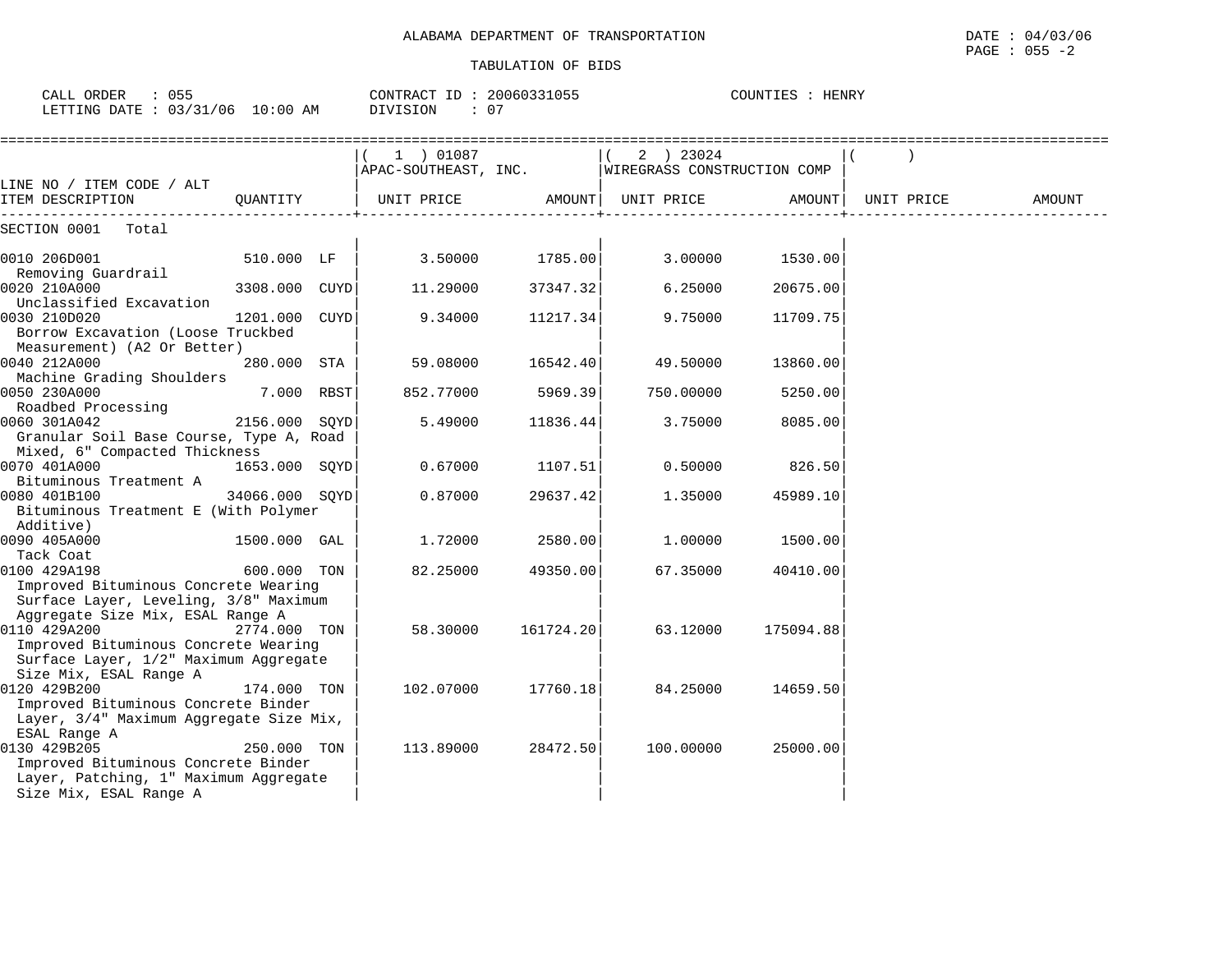| ORDER<br>CALL ( | $\sim$ $ \sim$<br>ט ט |    | CONTRACT ID | 20060331055 | COUNTIES | HENRY |
|-----------------|-----------------------|----|-------------|-------------|----------|-------|
| LETTING DATE :  | : 03/31/06 10:00      | AM | DIVISION    | ∩ ⊓         |          |       |

|                                                    |               | 1 ) 01087                                          |         |                                          |                  |            |        |
|----------------------------------------------------|---------------|----------------------------------------------------|---------|------------------------------------------|------------------|------------|--------|
|                                                    |               | APAC-SOUTHEAST, INC.   WIREGRASS CONSTRUCTION COMP |         |                                          |                  |            |        |
| LINE NO / ITEM CODE / ALT                          |               |                                                    |         |                                          |                  |            |        |
| ITEM DESCRIPTION                                   | QUANTITY      | UNIT PRICE AMOUNT  UNIT PRICE AMOUNT               |         |                                          |                  | UNIT PRICE | AMOUNT |
| 0140 600A000                                       |               | LUMP   25000.00000                                 |         | ------+---------<br>25000.00 34750.00000 | 34750.00         |            |        |
| Mobilization                                       |               |                                                    |         |                                          |                  |            |        |
| 0150 630A001                                       | $100.000$ LF  | $19.00000$ 1900.00                                 |         |                                          | 20.00000 2000.00 |            |        |
| Steel Beam Guardrail, Class A, Type 2              |               |                                                    |         |                                          |                  |            |        |
| 0160 630A004                                       | 360.000 LF    | 23.00000                                           | 8280.00 | 30.00000                                 | 10800.00         |            |        |
| Steel Beam Guardrail, Class B, Type 2              |               |                                                    |         |                                          |                  |            |        |
| 0170 630C022                                       | $4.000$ EACH  | 1300.00000                                         | 5200.00 | 1750.00000                               | 7000.00          |            |        |
| Guardrail End Anchor, Type Special<br>0180 630C070 | 4.000 EACH    | 1625.00000                                         | 6500.00 | 1850.00000                               | 7400.00          |            |        |
| Guardrail End Anchor, Type 10 Series               |               |                                                    |         |                                          |                  |            |        |
| 0190 650B000                                       | 220.000 CUYD  | 24.12000                                           | 5306.40 | 9.00000                                  | 1980.00          |            |        |
| Topsoil From Stockpiles                            |               |                                                    |         |                                          |                  |            |        |
| 0200 652A100                                       | 5.000 ACRE    | 490.00000                                          | 2450.00 | 500.00000                                | 2500.00          |            |        |
| Seeding                                            |               |                                                    |         |                                          |                  |            |        |
| 0210 656A010                                       | 5.000 ACRE    | 490.00000                                          | 2450.00 | 425.00000                                | 2125.00          |            |        |
| Mulching                                           |               |                                                    |         |                                          |                  |            |        |
| 0220 665F000                                       | 50.000 EACH   | 3.00000                                            | 150.00  | 10.00000                                 | 500.00           |            |        |
| Hay Bales                                          |               |                                                    |         |                                          |                  |            |        |
| 0230 665J000                                       | 1300.000 LF   | 3.40000                                            | 4420.00 | 3.25000                                  | 4225.00          |            |        |
| Silt Fence, Type A                                 |               |                                                    |         |                                          |                  |            |        |
| 0240 6650001                                       | 1300.000 LF   | 0.00000                                            | 0.00    | 0.20000                                  | 260.00           |            |        |
| Silt Fence Removal                                 |               |                                                    |         |                                          |                  |            |        |
| 6.000 MILE<br>0250 701A004                         |               | 500.00000                                          | 3000.00 | 500.00000                                | 3000.00          |            |        |
| Solid White, Class 1, Type A Traffic<br>Stripe     |               |                                                    |         |                                          |                  |            |        |
| 0260 701A035                                       | 4.000 MILE    | 2000.00000                                         | 8000.00 | 2000.00000                               | 8000.00          |            |        |
| Solid Yellow, Class 2, Type A Traffic              |               |                                                    |         |                                          |                  |            |        |
| Stripe (0.09" Thick)                               |               |                                                    |         |                                          |                  |            |        |
| 0270 701A045                                       | 1.000 MILE    | 1000.00000                                         | 1000.00 | 1000.00000                               | 1000.00          |            |        |
| Broken Yellow, Class 2, Type A Traffic             |               |                                                    |         |                                          |                  |            |        |
| Stripe (0.09" Thick)                               |               |                                                    |         |                                          |                  |            |        |
| 0280 701C000                                       | 1.000 MILE    | 650.00000                                          | 650.00  | 650.00000                                | 650.00           |            |        |
| Broken Temporary Traffic Stripe                    |               |                                                    |         |                                          |                  |            |        |
| 0290 701C001 4.000 MILE                            |               | 720.00000                                          | 2880.00 | 720.00000                                | 2880.00          |            |        |
| Solid Temporary Traffic Stripe                     |               |                                                    |         |                                          |                  |            |        |
| 0300 703A000                                       | 70.000 SOFT   | 2.00000                                            | 140.00  | 2,00000                                  | 140.00           |            |        |
| Traffic Control Markings, Class 1, Type            |               |                                                    |         |                                          |                  |            |        |
| $\mathbb{A}$                                       | $70.000$ SQFT |                                                    |         |                                          |                  |            |        |
| 0310 703D001                                       |               | 2.00000                                            | 140.00  | 2,00000                                  | 140.00           |            |        |
| Temporary Traffic Control Markings                 |               |                                                    |         |                                          |                  |            |        |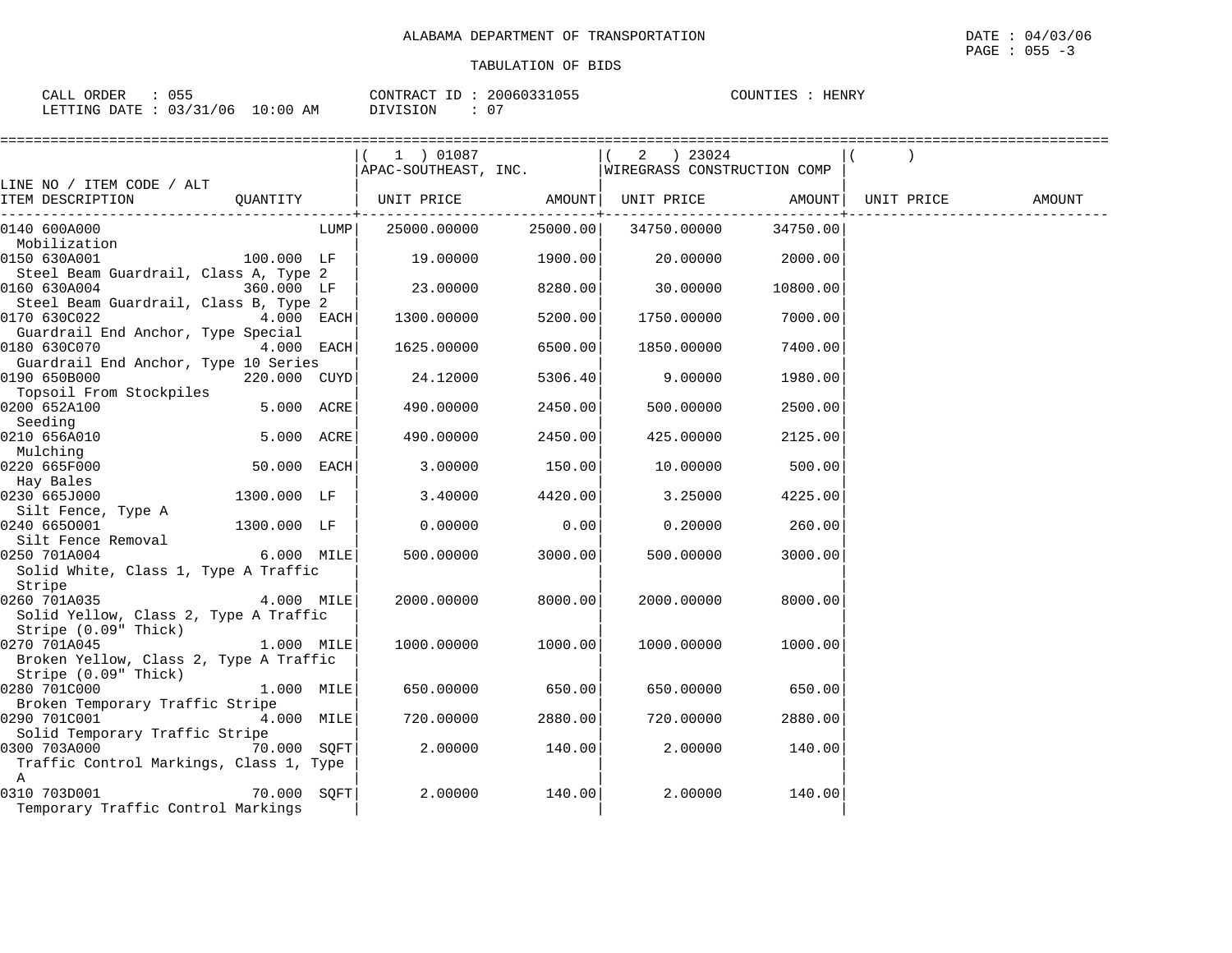| CALL ORDER                       | 055 | CONTRACT ID: | 20060331055 | COUNTIES | HENRY |
|----------------------------------|-----|--------------|-------------|----------|-------|
| LETTING DATE : 03/31/06 10:00 AM |     | DIVISION     | 0٠          |          |       |

|  | $1$ ) 01087                                                                                                                                                         |                                                                                              |                           |                                                                                                                                                                                                             |                                                                                                                                                                                       |                                                                                                                                                                                           |
|--|---------------------------------------------------------------------------------------------------------------------------------------------------------------------|----------------------------------------------------------------------------------------------|---------------------------|-------------------------------------------------------------------------------------------------------------------------------------------------------------------------------------------------------------|---------------------------------------------------------------------------------------------------------------------------------------------------------------------------------------|-------------------------------------------------------------------------------------------------------------------------------------------------------------------------------------------|
|  |                                                                                                                                                                     |                                                                                              |                           |                                                                                                                                                                                                             |                                                                                                                                                                                       |                                                                                                                                                                                           |
|  |                                                                                                                                                                     |                                                                                              |                           |                                                                                                                                                                                                             |                                                                                                                                                                                       |                                                                                                                                                                                           |
|  |                                                                                                                                                                     |                                                                                              |                           |                                                                                                                                                                                                             | UNIT PRICE                                                                                                                                                                            | <b>AMOUNT</b>                                                                                                                                                                             |
|  |                                                                                                                                                                     |                                                                                              |                           |                                                                                                                                                                                                             |                                                                                                                                                                                       |                                                                                                                                                                                           |
|  |                                                                                                                                                                     |                                                                                              |                           |                                                                                                                                                                                                             |                                                                                                                                                                                       |                                                                                                                                                                                           |
|  |                                                                                                                                                                     |                                                                                              |                           | 1320.00                                                                                                                                                                                                     |                                                                                                                                                                                       |                                                                                                                                                                                           |
|  |                                                                                                                                                                     |                                                                                              |                           |                                                                                                                                                                                                             |                                                                                                                                                                                       |                                                                                                                                                                                           |
|  |                                                                                                                                                                     |                                                                                              |                           | 3514.50                                                                                                                                                                                                     |                                                                                                                                                                                       |                                                                                                                                                                                           |
|  |                                                                                                                                                                     |                                                                                              |                           |                                                                                                                                                                                                             |                                                                                                                                                                                       |                                                                                                                                                                                           |
|  |                                                                                                                                                                     |                                                                                              |                           |                                                                                                                                                                                                             |                                                                                                                                                                                       |                                                                                                                                                                                           |
|  |                                                                                                                                                                     |                                                                                              |                           |                                                                                                                                                                                                             |                                                                                                                                                                                       |                                                                                                                                                                                           |
|  |                                                                                                                                                                     |                                                                                              |                           |                                                                                                                                                                                                             |                                                                                                                                                                                       |                                                                                                                                                                                           |
|  |                                                                                                                                                                     |                                                                                              |                           |                                                                                                                                                                                                             |                                                                                                                                                                                       |                                                                                                                                                                                           |
|  |                                                                                                                                                                     |                                                                                              |                           |                                                                                                                                                                                                             |                                                                                                                                                                                       |                                                                                                                                                                                           |
|  |                                                                                                                                                                     |                                                                                              |                           |                                                                                                                                                                                                             |                                                                                                                                                                                       |                                                                                                                                                                                           |
|  |                                                                                                                                                                     |                                                                                              |                           |                                                                                                                                                                                                             |                                                                                                                                                                                       |                                                                                                                                                                                           |
|  |                                                                                                                                                                     |                                                                                              |                           |                                                                                                                                                                                                             |                                                                                                                                                                                       |                                                                                                                                                                                           |
|  |                                                                                                                                                                     |                                                                                              |                           |                                                                                                                                                                                                             |                                                                                                                                                                                       |                                                                                                                                                                                           |
|  |                                                                                                                                                                     |                                                                                              |                           |                                                                                                                                                                                                             |                                                                                                                                                                                       |                                                                                                                                                                                           |
|  |                                                                                                                                                                     |                                                                                              |                           |                                                                                                                                                                                                             |                                                                                                                                                                                       |                                                                                                                                                                                           |
|  |                                                                                                                                                                     |                                                                                              |                           |                                                                                                                                                                                                             |                                                                                                                                                                                       |                                                                                                                                                                                           |
|  |                                                                                                                                                                     |                                                                                              |                           |                                                                                                                                                                                                             |                                                                                                                                                                                       |                                                                                                                                                                                           |
|  |                                                                                                                                                                     |                                                                                              |                           |                                                                                                                                                                                                             |                                                                                                                                                                                       | 0.00                                                                                                                                                                                      |
|  |                                                                                                                                                                     |                                                                                              |                           |                                                                                                                                                                                                             |                                                                                                                                                                                       |                                                                                                                                                                                           |
|  | Pavement Markers, Class A-H, Type 1-B<br>Pavement Markers, Class A-H, Type 2-D<br>Warning Lights, Type B (Detachable Head<br>Construction Fuel (Maximum Bid Limited | $426.000$ SQFT<br>$20.000$ EACH<br>$8.000$ EACH<br>2.000 EACH<br>20.000 EACH<br>$1.000$ EACH | 8.00000<br>$\ddot{\rm S}$ | $264.000$ EACH 5.00000 1320.00<br>3408.00<br>$12.76000$ 255.20<br>15.00000<br>185.00000 1480.00<br>263.00000 526.00<br>300.00000<br>$7.66000$ 153.20<br>1000.00000 1000.00<br>$0.00000$ 0.00<br>461, 288.50 | APAC-SOUTHEAST, INC. WIREGRASS CONSTRUCTION COMP<br>5.00000<br>8.25000<br>300.00<br>200.00000<br>1600.00<br>600.00<br>7.50000 150.00<br>1500.00000<br>1500.00<br>10000.00000 10000.00 | QUANTITY   UNIT PRICE AMOUNT  UNIT PRICE AMOUNT <br>$70.000$ $\text{EACH}$ $5.00000$ $350.00$ $5.00000$ $350.00$<br>$\sharp$ 473, 274. 23<br>$461, 288.50$ $\uparrow$ $473, 274.23$<br>\$ |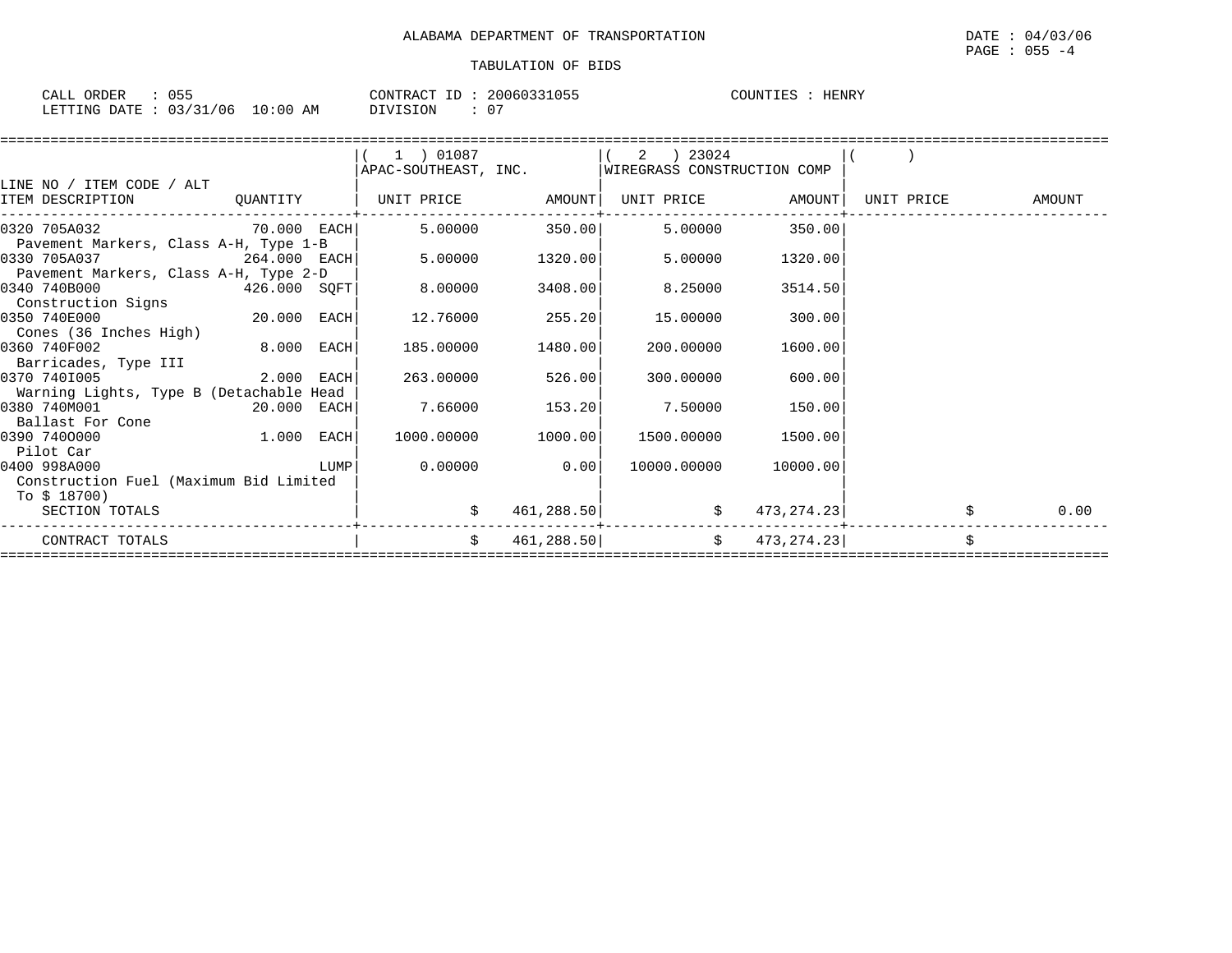# PAGE : 056 -1

|      | CALL ORDER<br>: 056                         | LETTING DATE: 03/31/06 10:00 AM                                                                                                                                                                                     | CONTRACT ID: 20060331056<br>: 01<br>DIVISION |  |  | COUNTIES : MARSHALL      |                        |  |
|------|---------------------------------------------|---------------------------------------------------------------------------------------------------------------------------------------------------------------------------------------------------------------------|----------------------------------------------|--|--|--------------------------|------------------------|--|
|      | CONTRACT DESCRIPTION:<br>Length $6.375$ mi. | 45<br>Working Days<br>(available days)<br>CONTRACT TIME :<br>$PROJECT(S) : STPOA-4815(201)$<br>for constructing the Resurfacing and Traffic Stripe on<br>CR-582 (South Sauty Road) from Five Points to South Sauty. |                                              |  |  |                          |                        |  |
| RANK | VENDOR NO. / NAME                           |                                                                                                                                                                                                                     |                                              |  |  | TOTAL<br><b>BID</b>      | % OVER<br>LOW BID      |  |
|      | 23009<br>10011                              | WHITAKER CONTRACTING CORPORATION<br>JACKSON PAVING & CONSTRUCTION, INC.                                                                                                                                             |                                              |  |  | 772,280.28<br>800,526.59 | 100.0000%<br>103.6575% |  |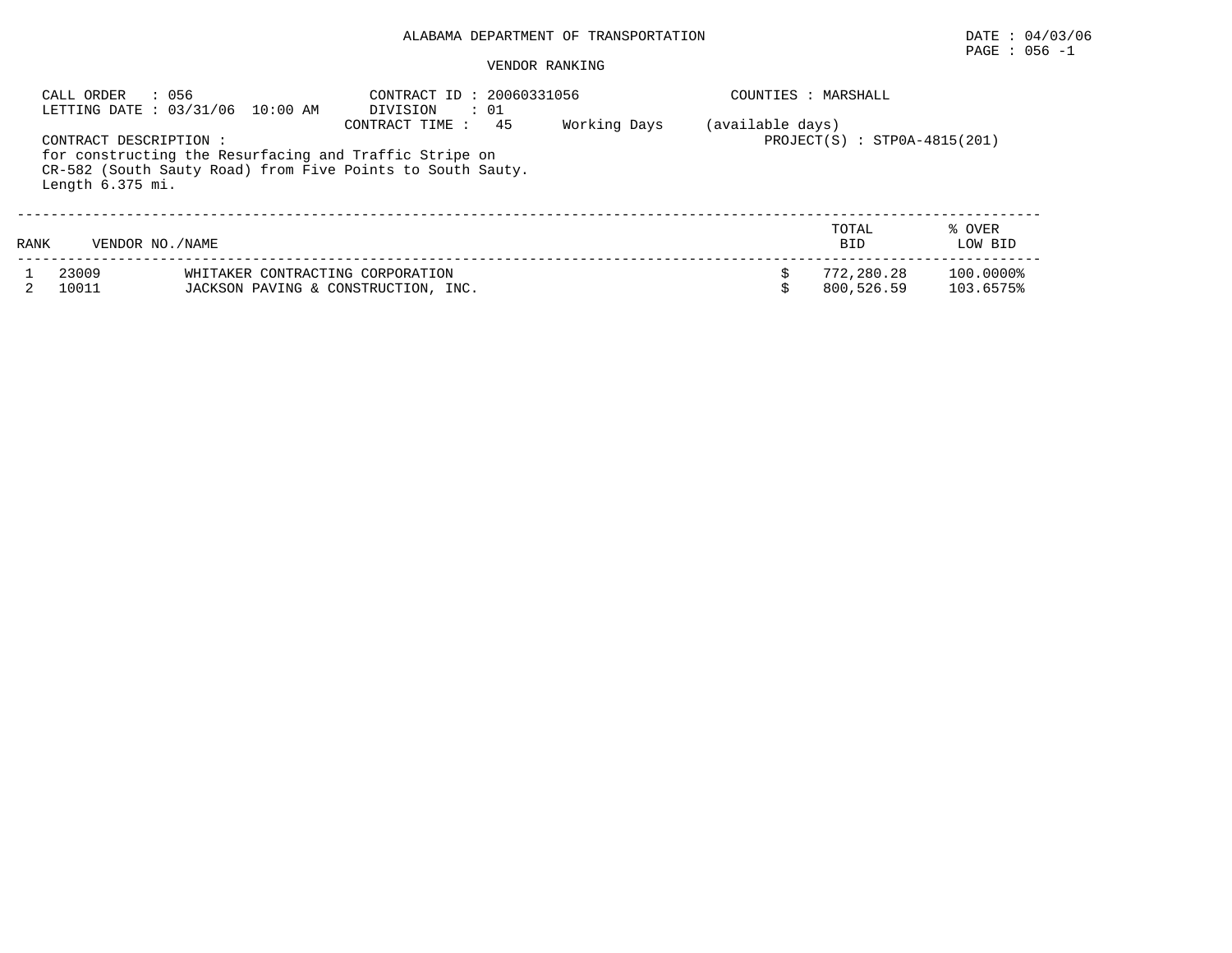COUNTIES : MARSHALL

#### TABULATION OF BIDS

CALL ORDER : 056 CONTRACT ID : 20060331056 COUNTIES : MARSHALL

| LETTING DATE : $03/31/06$ 10:00 AM                                                                                                |              |      | DIVISION<br>: 01                                                       |           |                    |                    |        |
|-----------------------------------------------------------------------------------------------------------------------------------|--------------|------|------------------------------------------------------------------------|-----------|--------------------|--------------------|--------|
|                                                                                                                                   |              |      | 1 ) 23009<br>WHITAKER CONTRACTING CORPOR   JACKSON PAVING & CONSTRUCTI |           | 2 ) 10011          |                    |        |
| LINE NO / ITEM CODE / ALT<br>ITEM DESCRIPTION                                                                                     | OUANTITY     |      | UNIT PRICE                                                             |           | AMOUNT  UNIT PRICE | AMOUNT  UNIT PRICE | AMOUNT |
| SECTION 0001 Total                                                                                                                |              |      |                                                                        |           |                    |                    |        |
| 0010 405A000<br>Tack Coat                                                                                                         | 2244.000 GAL |      | 2.00000                                                                | 4488.00   | 1.70000            | 3814.80            |        |
| 0020 424A340<br>Superpave Bituminous Concrete Wearing<br>Surface Layer, 1/2" Maximum Aggregate                                    | 5143.000 TON |      | 50.16000                                                               | 257972.88 | 53.05000           | 272836.15          |        |
| Size Mix, ESAL Range A/B<br>0030 424B643<br>Superpave Bituminous Concrete Upper<br>Binder Layer, Leveling, 3/4" Maximum           | 6171.000 TON |      | 47.40000                                                               | 292505.40 | 47.69000           | 294294.99          |        |
| Aggregate Size Mix, ESAL Range A/B<br>0040 424C344<br>Superpave Bituminous Concrete Base<br>Layer, Patching, 1" Maximum Aggregate | 200.000 TON  |      | 77.30000                                                               | 15460.00  | 85.00000           | 17000.00           |        |
| Size Mix, ESAL Range A/B<br>0050 430B014<br>Aggregate Surfacing (ALDOT #410<br>Modified)                                          | 7219.000 TON |      | 9.00000                                                                | 64971.00  | 15.35000           | 110811.65          |        |
| 0060 600A000<br>Mobilization                                                                                                      |              | LUMP | 45000.00000                                                            | 45000.00  | 25000.00000        | 25000.00           |        |
| 0070 630C050<br>Guardrail End Anchor, Type 20 Series                                                                              | 2.000 EACH   |      | 2800.00000                                                             | 5600.00   | 2400.00000         | 4800.00            |        |
| 0080 631F001<br>Steel Beam Guardrail, Class A, Type 2<br>Relocated                                                                | 130.000 LF   |      | 17.50000                                                               | 2275.00   | 16.50000           | 2145.00            |        |
| 0090 701A031<br>Solid White, Class 2, Type A Traffic<br>Stripe (0.06" Thick)                                                      | 13.000 MILE  |      | 1250.00000                                                             | 16250.00  | 1250.00000         | 16250.00           |        |
| 0100 701A035<br>Solid Yellow, Class 2, Type A Traffic<br>Stripe (0.09" Thick)                                                     | 12.000 MILE  |      | 1350.00000                                                             | 16200.00  | 1350.00000         | 16200.00           |        |
| 0110 701A045<br>Broken Yellow, Class 2, Type A Traffic<br>Stripe (0.09" Thick)                                                    | 1.000 MILE   |      | 750.00000                                                              | 750.00    | 750.00000          | 750.00             |        |
| 0120 701C000<br>Broken Temporary Traffic Stripe                                                                                   | 1.000 MILE   |      | 750.00000                                                              | 750.00    | 750.00000          | 750.00             |        |
| 0130 701C001<br>Solid Temporary Traffic Stripe                                                                                    | 24.000 MILE  |      | 800.00000                                                              | 19200.00  | 800.00000          | 19200.00           |        |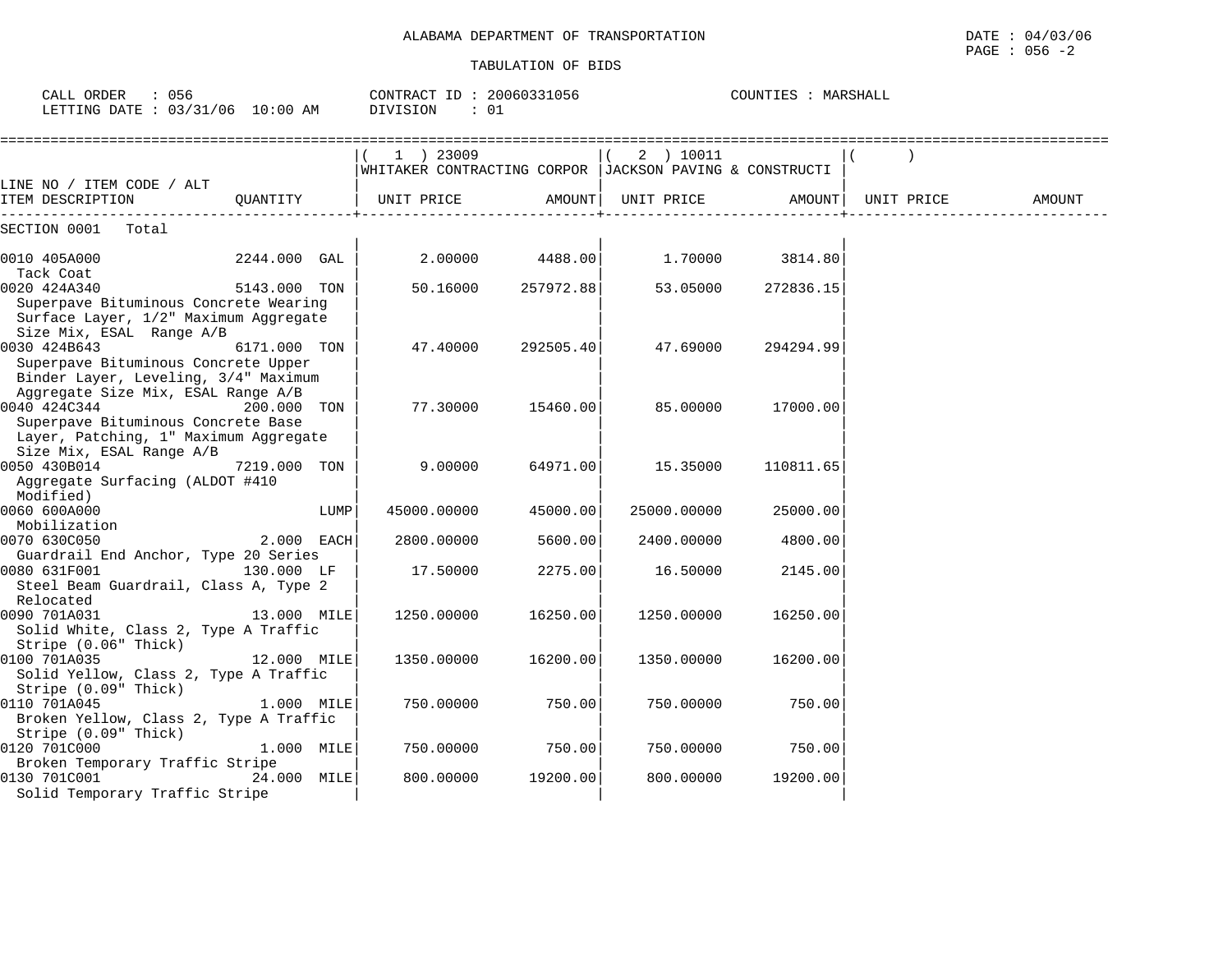| ORDER<br>CALL (           | 056 |            | 20060331056<br>CONTRACT ID: | MARSHALL<br>COUNTIES |
|---------------------------|-----|------------|-----------------------------|----------------------|
| LETTING DATE : 03/31/06 1 |     | $10:00$ AM | ⊥0<br>DIVISION              |                      |

|                                                                                                        |               | 1 ) 23009                                                                                                                                                                                                                       |                    | 2 ) 10011                          |                                    |            |        |
|--------------------------------------------------------------------------------------------------------|---------------|---------------------------------------------------------------------------------------------------------------------------------------------------------------------------------------------------------------------------------|--------------------|------------------------------------|------------------------------------|------------|--------|
|                                                                                                        |               | WHITAKER CONTRACTING CORPOR IJACKSON PAVING & CONSTRUCTI                                                                                                                                                                        |                    |                                    |                                    |            |        |
| LINE NO / ITEM CODE / ALT                                                                              |               |                                                                                                                                                                                                                                 |                    |                                    |                                    |            |        |
| ITEM DESCRIPTION                                                                                       | QUANTITY      | UNIT PRICE AMOUNT                                                                                                                                                                                                               |                    |                                    | UNIT PRICE AMOUNT                  | UNIT PRICE | AMOUNT |
| $0140$ 703A002 $168.000$ SQFT 3.00000 $504.00$ 3.00000<br>Traffic Control Markings, Class 2, Type<br>A |               |                                                                                                                                                                                                                                 |                    |                                    | 504.00                             |            |        |
| 0150 703B002<br>Traffic Control Legends, Class 2, Type                                                 | $72.000$ SQFT |                                                                                                                                                                                                                                 | $3.75000$ 270.00   | 3.75000                            | 270.00                             |            |        |
| 0160 705A032<br>Pavement Markers, Class A-H, Type 1-B                                                  | $84.000$ EACH | 6.00000 6.000 6.000 6.000 6.000 6.000 6.000 6.000 6.000 6.000 6.000 6.000 6.000 6.000 6.000 6.000 6.000 6.000 6.000 6.000 6.000 6.000 6.000 6.000 6.000 6.000 6.000 6.000 6.000 6.000 6.000 6.000 6.000 6.000 6.000 6.000 6.000 | 504.00             | 6.00000                            | 504.00                             |            |        |
| 0170 705A037<br>Pavement Markers, Class A-H, Type 2-D                                                  | 758.000 EACH  | 6.00000                                                                                                                                                                                                                         | 4548.00            | 6.00000                            | 4548.00                            |            |        |
| 0180 740B000<br>Construction Signs                                                                     | 254.000 SQFT  | 8.00000                                                                                                                                                                                                                         | 2032.00            | 12.00000                           | 3048.00                            |            |        |
| 0190 740E000<br>Cones (36 Inches High)                                                                 | $50.000$ EACH | 10.00000                                                                                                                                                                                                                        | 500.00             | 6.00000                            | 300.00                             |            |        |
| 0200 7400000<br>Pilot Car                                                                              | $1.000$ EACH  |                                                                                                                                                                                                                                 | 2500.00000 2500.00 | 7500.00000                         | 7500.00                            |            |        |
| 0210 998A000<br>Construction Fuel (Maximum Bid Limited<br>To $$35,000.00)$                             | LUMP          | 20000.00000                                                                                                                                                                                                                     | 20000.00           | 0.00000                            | 0.00                               |            |        |
| SECTION TOTALS                                                                                         |               | \$                                                                                                                                                                                                                              | 772,280.28         |                                    | $\ddot{\mathbf{S}}$<br>800, 526.59 |            | 0.00   |
| CONTRACT TOTALS                                                                                        |               | \$                                                                                                                                                                                                                              |                    | $772,280.28$ $\uparrow$ 800,526.59 |                                    |            |        |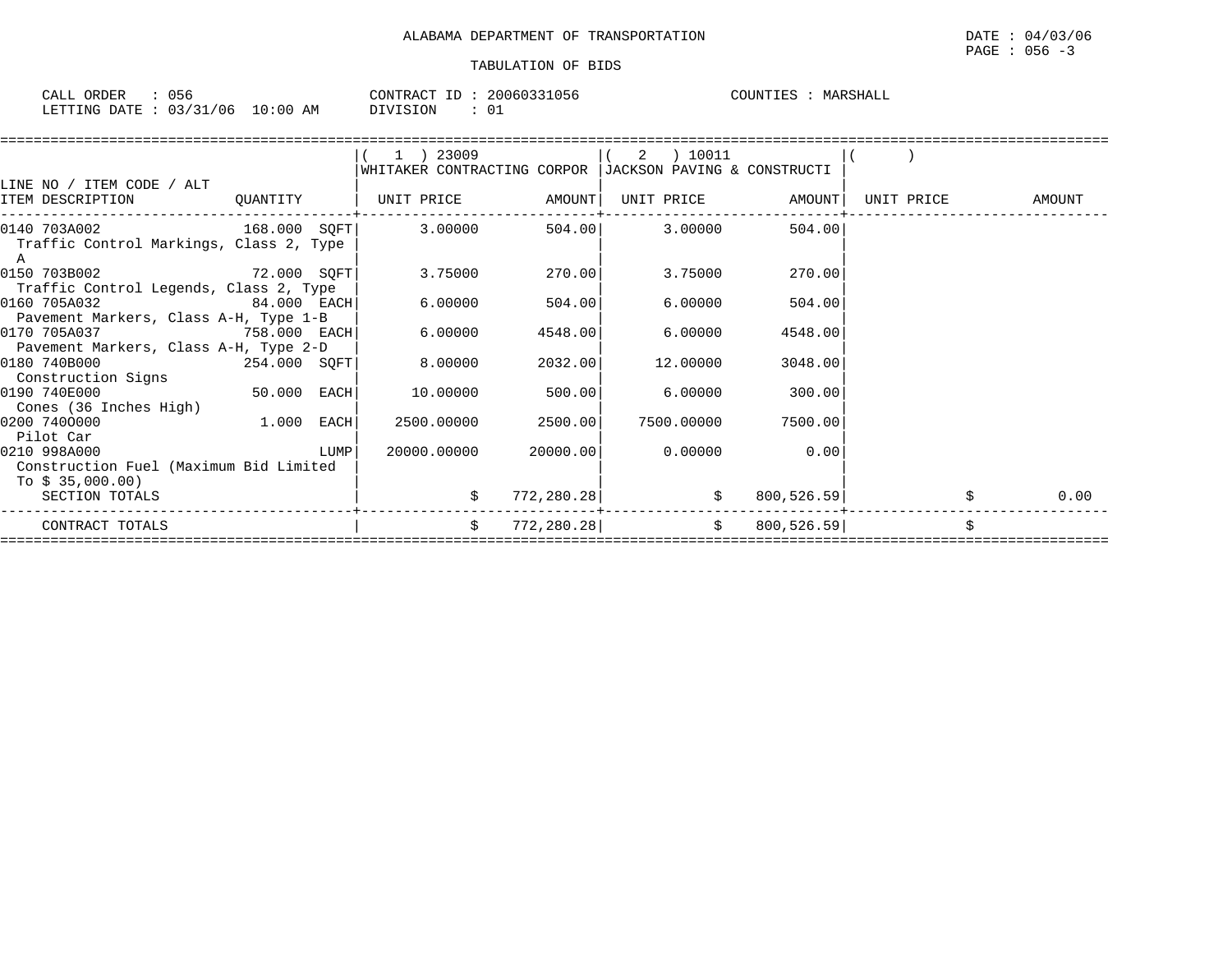## PAGE : 057 -1

#### VENDOR RANKING

|      | : 057<br>CALL ORDER    | LETTING DATE: 03/31/06 10:00 AM      | CONTRACT ID: 20060331057<br>: 08<br>DIVISION                 |              |                  | COUNTIES : MONROE              |           |
|------|------------------------|--------------------------------------|--------------------------------------------------------------|--------------|------------------|--------------------------------|-----------|
|      |                        |                                      | 45<br>CONTRACT TIME:                                         | Working Days | (available days) |                                |           |
|      | CONTRACT DESCRIPTION : |                                      | RURAL                                                        |              |                  | $PROJECT(S) : STPNU-5011(200)$ |           |
|      |                        |                                      | for constructing the Resurfacing and Traffic Stripe on CR-42 |              |                  |                                |           |
|      |                        |                                      | from CR-30 to SR-21 north of Peterman. Length 5.307 mi.      |              |                  |                                |           |
|      |                        |                                      |                                                              |              |                  |                                |           |
|      |                        |                                      |                                                              |              |                  |                                |           |
|      |                        |                                      |                                                              |              |                  | TOTAL                          | % OVER    |
| RANK | VENDOR NO. / NAME      |                                      |                                                              |              |                  | <b>BID</b>                     | LOW BID   |
|      |                        |                                      |                                                              |              |                  |                                |           |
|      | 23024                  | WIREGRASS CONSTRUCTION COMPANY, INC. |                                                              |              |                  | 917,655.49                     | 100.0000% |
|      | 01087                  | APAC-SOUTHEAST, INC.                 |                                                              |              |                  | 989,120.00                     | 107.7877% |
|      | 19100                  | SOUTHWEST ALABAMA CONSTRUCTION, LLC  |                                                              |              |                  | 1,001,397.65                   | 109.1257% |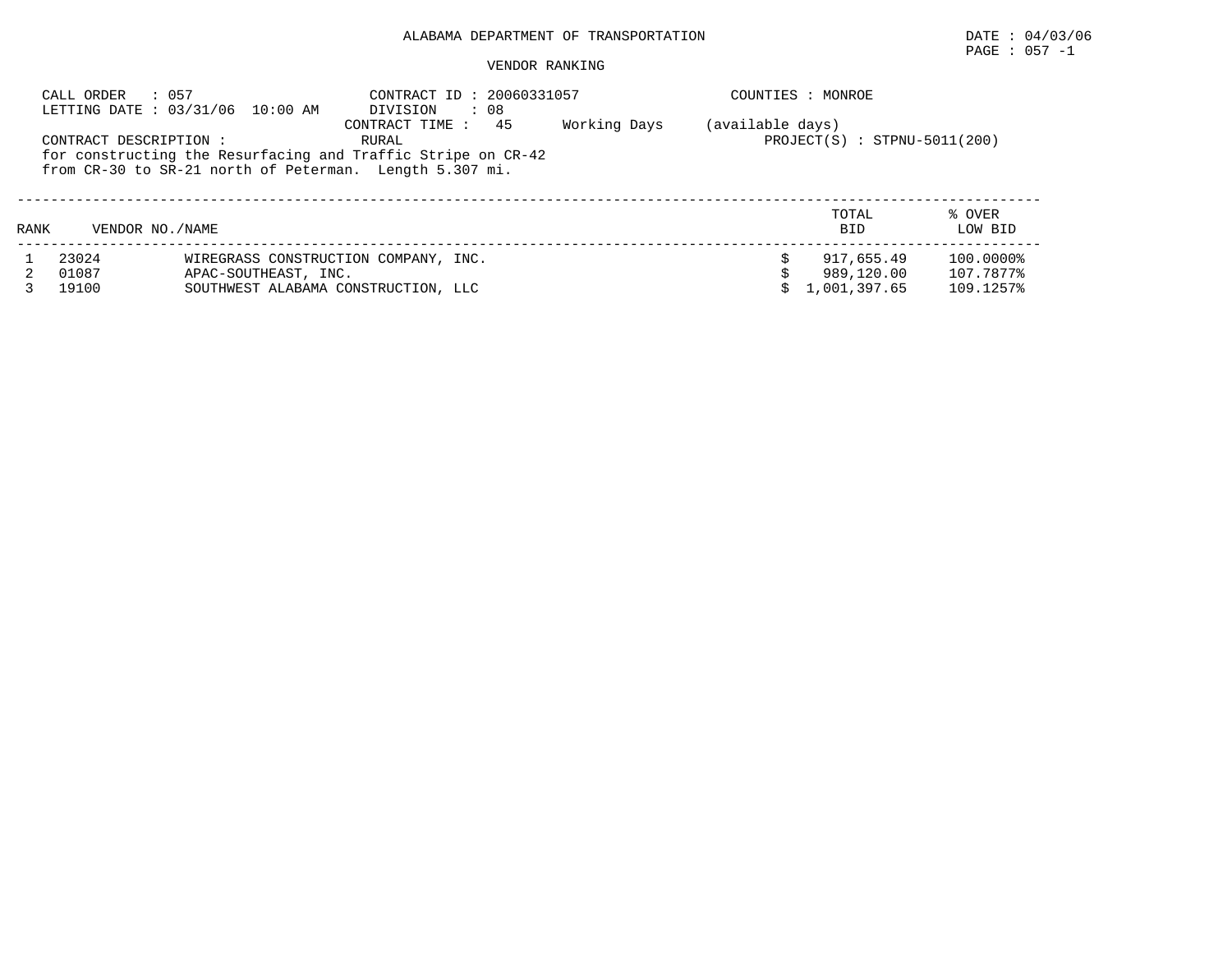| CALL ORDER                       |  |          | CONTRACT ID: 20060331057 | COUNTIES : MONROE |  |
|----------------------------------|--|----------|--------------------------|-------------------|--|
| LETTING DATE : 03/31/06 10:00 AM |  | DIVISION | 08                       |                   |  |

|                                                                                                                                 |               |      | $1$ ) 23024<br>$\mid$ WIREGRASS CONSTRUCTION COMP $\mid$ APAC-SOUTHEAST, INC. |           | 2 ) 01087   |           | 3 ) 19100<br>SOUTHWEST ALABAMA CONSTRUCTION, |           |
|---------------------------------------------------------------------------------------------------------------------------------|---------------|------|-------------------------------------------------------------------------------|-----------|-------------|-----------|----------------------------------------------|-----------|
| LINE NO / ITEM CODE / ALT                                                                                                       |               |      |                                                                               |           |             |           |                                              |           |
| ITEM DESCRIPTION                                                                                                                | OUANTITY      |      | UNIT PRICE                                                                    | AMOUNT    | UNIT PRICE  | AMOUNT    | UNIT PRICE                                   | AMOUNT    |
| SECTION 0001<br>Total                                                                                                           |               |      |                                                                               |           |             |           |                                              |           |
| 0010 305A000<br>Borrow, Section 210, (A-4 Or Better)<br>(For Miscellaneous Use)                                                 | 5975.000 CUYD |      | 4.50000                                                                       | 26887.50  | 9,00000     | 53775.00  | 4.25000                                      | 25393.75  |
| 0020 405A000<br>Tack Coat                                                                                                       | 4564.000 GAL  |      | 2.50000                                                                       | 11410.00  | 2,00000     | 9128.00   | 2.50000                                      | 11410.00  |
| 0030 424A360<br>Superpave Bituminous Concrete Wearing<br>Surface Layer, 1/2" Maximum Aggregate<br>Size Mix, ESAL Range C/D      | 4836.000 TON  |      | 48.45000                                                                      | 234304.20 | 53.50000    | 258726.00 | 55.40000                                     | 267914.40 |
| 0040 424B659<br>Superpave Bituminous Concrete Upper<br>Binder Layer, Leveling, 1" Maximum<br>Aggregate Size Mix, ESAL Range C/D | 9579.000 TON  |      | 46.24000                                                                      | 442932.96 | 50.00000    | 478950.00 | 56.50000                                     | 541213.50 |
| 0050 424C365<br>Superpave Bituminous Concrete Base<br>Layer, Patching, 1 1/2" Maximum<br>Aggregate Size Mix, ESAL Range C/D     | 1004.000      | TON  | 65,00000                                                                      | 65260.00  | 95.00000    | 95380.00  | 70.00000                                     | 70280.00  |
| 0060 600A000<br>Mobilization                                                                                                    |               | LUMP | 22000.00000                                                                   | 22000.00  | 27000.00000 | 27000.00  | 14000.00000                                  | 14000.00  |
| 0070 652A100<br>Seeding                                                                                                         | 7.000         | ACRE | 531.00000                                                                     | 3717.00   | 400.00000   | 2800.00   | 500,00000                                    | 3500.00   |
| 0080 656A010<br>Mulching                                                                                                        | 7.000         | ACRE | 475.29000                                                                     | 3327.03   | 350.00000   | 2450.00   | 500.00000                                    | 3500.00   |
| 0090 665F000<br>Hay Bales                                                                                                       | 50.000        | EACH | 11,20000                                                                      | 560.00    | 6.00000     | 300.00    | 10.00000                                     | 500.00    |
| 0100 665J000<br>Silt Fence, Type A                                                                                              | 200.000 LF    |      | 5.04000                                                                       | 1008.00   | 4.00000     | 800.00    | 6.00000                                      | 1200.00   |
| 0110 6650001<br>Silt Fence Removal                                                                                              | 200.000 LF    |      | 0.57000                                                                       | 114.00    | 0.50000     | 100.00    | 2,00000                                      | 400.00    |
| 0120 665Q001<br>20 Inch Wattle                                                                                                  | 100.000 LF    |      | 7.82000                                                                       | 782.00    | 7.00000     | 700.00    | 10.00000                                     | 1000.00   |
| 0130 701A031<br>Solid White, Class 2, Type A Traffic<br>Stripe (0.06" Thick)                                                    | 11.000 MILE   |      | 1424.69000                                                                    | 15671.59  | 1275.00000  | 14025.00  | 1275.00000                                   | 14025.00  |
| 0140 701A035<br>Solid Yellow, Class 2, Type A Traffic<br>Stripe (0.09" Thick)                                                   | 9.000 MILE    |      | 1619.07000                                                                    | 14571.63  | 1525.00000  | 13725.00  | 1525.00000                                   | 13725.00  |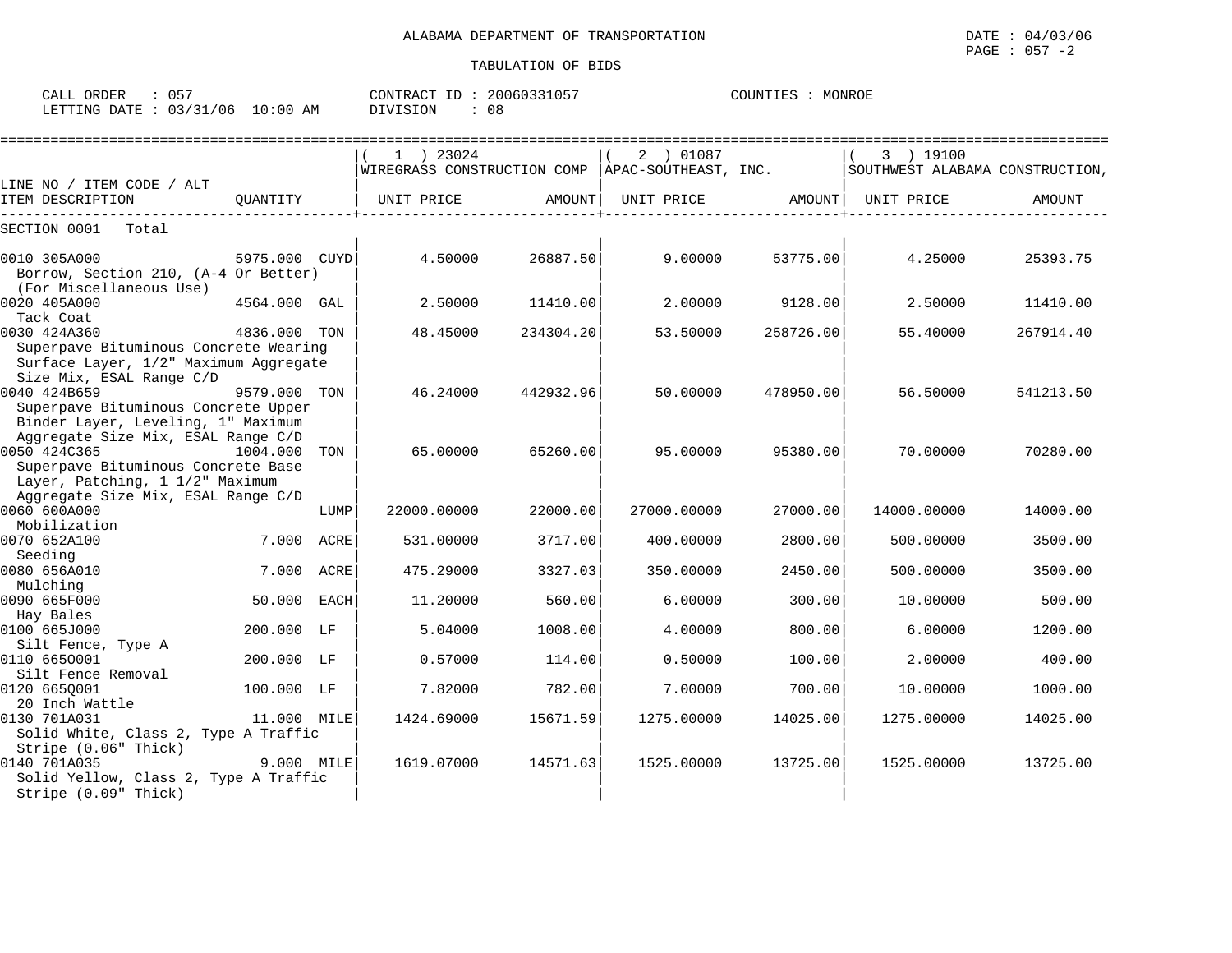| : 057<br>CALL ORDER |                                 | CONTRACT ID: 20060331057 | COUNTIES : MONROE |
|---------------------|---------------------------------|--------------------------|-------------------|
|                     | LETTING DATE: 03/31/06 10:00 AM | DIVISION<br>08           |                   |

|                                                                                                                             |             | $1$ ) 23024                  |          | 01087<br>2         |                  | 3 ) 19100                                                                        |          |
|-----------------------------------------------------------------------------------------------------------------------------|-------------|------------------------------|----------|--------------------|------------------|----------------------------------------------------------------------------------|----------|
|                                                                                                                             |             |                              |          |                    |                  | WIREGRASS CONSTRUCTION COMP APAC-SOUTHEAST, INC. SOUTHWEST ALABAMA CONSTRUCTION, |          |
| LINE NO / ITEM CODE / ALT                                                                                                   |             |                              |          |                    |                  |                                                                                  |          |
| ITEM DESCRIPTION                                                                                                            |             | QUANTITY   UNIT PRICE AMOUNT |          |                    |                  | UNIT PRICE AMOUNT UNIT PRICE                                                     | AMOUNT   |
| 0150 701A045<br>Broken Yellow, Class 2, Type A Traffic<br>Stripe (0.09" Thick)                                              |             |                              |          |                    |                  |                                                                                  |          |
| $1.000$ MILE<br>0160 701C000<br>Broken Temporary Traffic Stripe                                                             |             | 693.38000 693.38             |          |                    | 620.00000 620.00 | 620.00000                                                                        | 620.00   |
| 0170 701C001<br>31.000 MILE<br>Solid Temporary Traffic Stripe                                                               |             | 760.94000                    | 23589.14 | 680.00000          | 21080.00         | 680,00000                                                                        | 21080.00 |
| 0180 703A002<br>$200.000$ SQFT<br>Traffic Control Markings, Class 2, Type<br>A                                              |             | 5.59000                      | 1118.00  | 5.00000            | 1000.00          | 5.00000                                                                          | 1000.00  |
| 0190 703B002 144.000 SQFT<br>Traffic Control Legends, Class 2, Type                                                         |             | 5.59000                      | 804.96   | 5,00000            | 720.00           | 5.00000                                                                          | 720.00   |
| 0200 705A032<br>$80.000$ EACH<br>Pavement Markers, Class A-H, Type 1-B                                                      |             | 5.59000                      | 447.20   | 5.00000            | 400.00           | 5.00000                                                                          | 400.00   |
| 0210 705A037<br>$645.000$ EACH<br>Pavement Markers, Class A-H, Type 2-D                                                     |             | 5.59000                      | 3605.55  | 5.00000            | 3225.00          | 5.00000                                                                          | 3225.00  |
| $227.000$ SQFT<br>0220 740B000<br>Construction Signs                                                                        |             | 9.01000                      | 2045.27  | 8,00000            | 1816.00          | 8,00000                                                                          | 1816.00  |
| 0230 740E000<br>Cones (36 Inches High)                                                                                      | 50.000 EACH | 7.11000                      | 355.50   | 1.00000            | 50.00            | 12.50000                                                                         | 625.00   |
| $1.000$ EACH<br>0240 7400000<br>Pilot Car                                                                                   |             | 1500.00000                   | 1500.00  | 1500.00000 1500.00 |                  | 2000.00000                                                                       | 2000.00  |
| 0250 998A000<br>$\begin{tabular}{c} \bf 1-1.00 \end{tabular}$<br>Construction Fuel (Maximum Bid Limited<br>To \$ 45,600.00) |             | 40000.00000                  | 40000.00 | 0.00000            | 0.00             | 1000.00000                                                                       | 1000.00  |
| SECTION TOTALS                                                                                                              |             |                              |          | 917,655.49<br>\$   |                  |                                                                                  |          |
| CONTRACT TOTALS                                                                                                             |             | $\dot{\mathbf{S}}$           |          | 917,655.49         |                  | $\sharp$ 989,120.00 $\sharp$ 1,001,397.65                                        |          |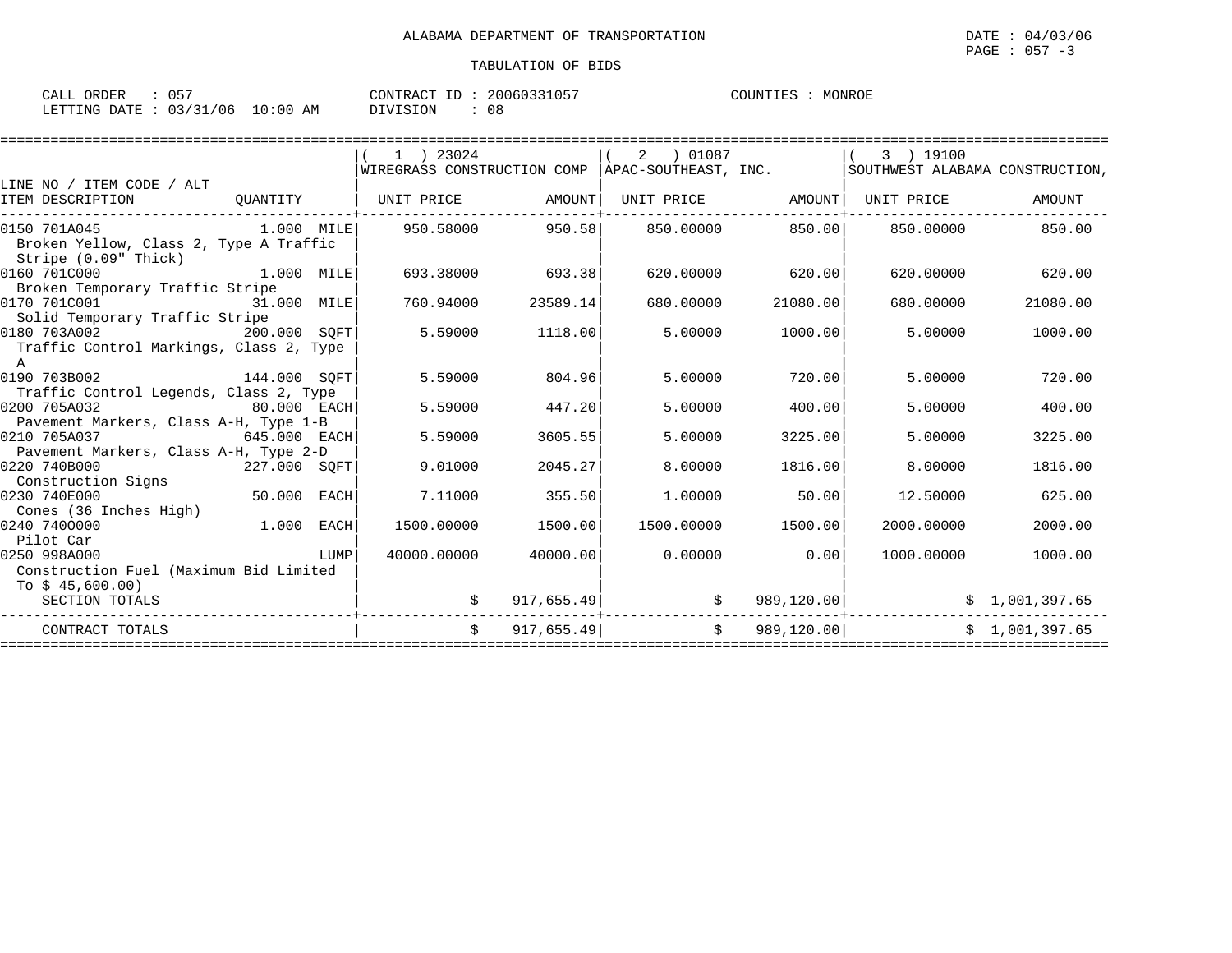#### VENDOR RANKING

| CALL ORDER                                             | : 062<br>LETTING DATE : 03/31/06 10:00 AM                                                                              | CONTRACT ID: 20060331062<br>DIVISION<br>$\therefore$ 04<br>60<br>CONTRACT TIME: | Working Days | COUNTIES : CLAY |                          |                        |
|--------------------------------------------------------|------------------------------------------------------------------------------------------------------------------------|---------------------------------------------------------------------------------|--------------|-----------------|--------------------------|------------------------|
| CONTRACT DESCRIPTION :<br>Approaches on<br>$0.076$ mi. | for constructing the Bridge Replacement (Bridge Culvert) &<br>CR-35 at Sweetwater Creek south of Bluff Springs. Length | (available days)<br>$PROJECT(S)$ : $ACGBBR-BR-1405(200)$                        |              |                 |                          |                        |
| RANK                                                   | VENDOR NO. / NAME                                                                                                      |                                                                                 |              |                 | TOTAL<br><b>BID</b>      | % OVER<br>LOW BID      |
| 08017<br>13022                                         | H & L CONSTRUCTION, INC.<br>MCCARTNEY CONSTRUCTION CO., INC.                                                           |                                                                                 |              |                 | 507,517.50<br>615,870.00 | 100.0000%<br>121.3495% |

 $\texttt{PAGE}$  : 062 -1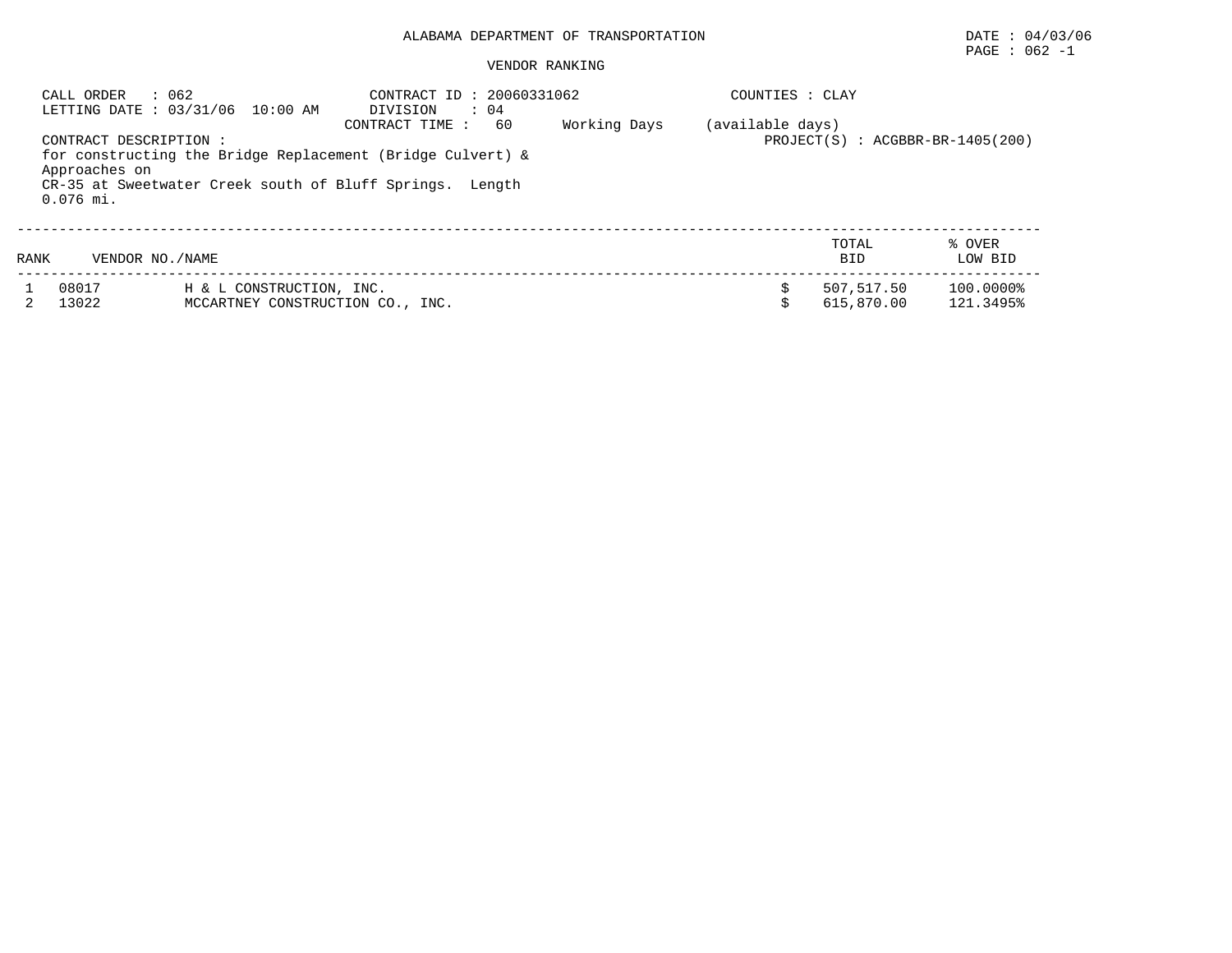| ORDER<br>CALL (              |    | CONTRACT ID:    | 20060331062 | COUNTIES | CLAY |
|------------------------------|----|-----------------|-------------|----------|------|
| LETTING DATE: 03/31/06 10:00 | AM | <b>DIVISION</b> |             |          |      |

|                                                                                                                        |               |      | 1 ) 08017<br>H & L CONSTRUCTION, INC. |           | 2 ) 13022<br>MCCARTNEY CONSTRUCTION CO., |           |            |        |
|------------------------------------------------------------------------------------------------------------------------|---------------|------|---------------------------------------|-----------|------------------------------------------|-----------|------------|--------|
| LINE NO / ITEM CODE / ALT<br>ITEM DESCRIPTION                                                                          | OUANTITY      |      | UNIT PRICE                            | AMOUNT    | UNIT PRICE                               | AMOUNT    | UNIT PRICE | AMOUNT |
| SECTION 0001<br>Total                                                                                                  |               |      |                                       |           |                                          |           |            |        |
| 0010 201A002<br>Clearing And Grubbing (Maximum<br>Allowable Bid \$ 4000 Per Acre) (Approx 1                            |               | LUMP | 4000.00000                            | 4000.00   | 4000.00000                               | 4000.00   |            |        |
| Acre)<br>0020 206A000                                                                                                  |               | LUMP | 10000.00000                           | 10000.00  | 14000.00000                              | 14000.00  |            |        |
| Removal Of Old Bridge, Station 15+26.00<br>0030 210A000                                                                | 366.000 CUYD  |      | 9.00000                               | 3294.00   | 16.50000                                 | 6039.00   |            |        |
| Unclassified Excavation<br>0040 210D001<br>Borrow Excavation (Loose Truckbed<br>Measurement)                           | 1153.000 CUYD |      | 16.00000                              | 18448.00  | 16.50000                                 | 19024.50  |            |        |
| 0050 214A000                                                                                                           | 1437.000      | CUYD | 15.00000                              | 21555.00  | 15.00000                                 | 21555.00  |            |        |
| Structure Excavation<br>0060 214B001                                                                                   | 283.000 CUYD  |      | 45.00000                              | 12735.00  | 35.00000                                 | 9905.00   |            |        |
| Foundation Backfill, Commercial<br>0070 230A000<br>Roadbed Processing                                                  | 3.000 RBST    |      | 900.00000                             | 2700.00   | 1000.00000                               | 3000.00   |            |        |
| 0080 301A012<br>Crushed Aggregate Base Course, Type B,                                                                 | 1740.000      | SOYD | 9.50000                               | 16530.00  | 11.00000                                 | 19140.00  |            |        |
| Plant Mixed, 6" Compacted Thickness<br>0090 401A000                                                                    | 630.000 SQYD  |      | 2.00000                               | 1260.00   | 3,00000                                  | 1890.00   |            |        |
| Bituminous Treatment A<br>0100 405A000<br>Tack Coat                                                                    | 19.000        | GAL  | 3.50000                               | 66.50     | 5.00000                                  | 95.00     |            |        |
| 0110 429A201<br>Improved Bituminous Concrete Wearing<br>Surface Layer, 3/4" Maximum Aggregate                          | 50.000 TON    |      | 125.00000                             | 6250.00   | 100.00000                                | 5000.00   |            |        |
| Size Mix, ESAL Range A<br>0120 429B201<br>Improved Bituminous Concrete Binder<br>Layer, 1" Maximum Aggregate Size Mix, | 75.000 TON    |      | 110.00000                             | 8250.00   | 90.00000                                 | 6750.00   |            |        |
| ESAL Range A<br>0130 502A000                                                                                           | 95630.000 LB  |      | 1,00000                               | 95630.00  | 1.15000                                  | 109974.50 |            |        |
| Steel Reinforcement<br>0140 524A011                                                                                    | 413.000 CUYD  |      | 450.00000                             | 185850.00 | 585.00000                                | 241605.00 |            |        |
| Culvert Concrete (Cast In Place)<br>0150 600A000<br>Mobilization                                                       |               | LUMP | 46000.00000                           | 46000.00  | 73000.00000                              | 73000.00  |            |        |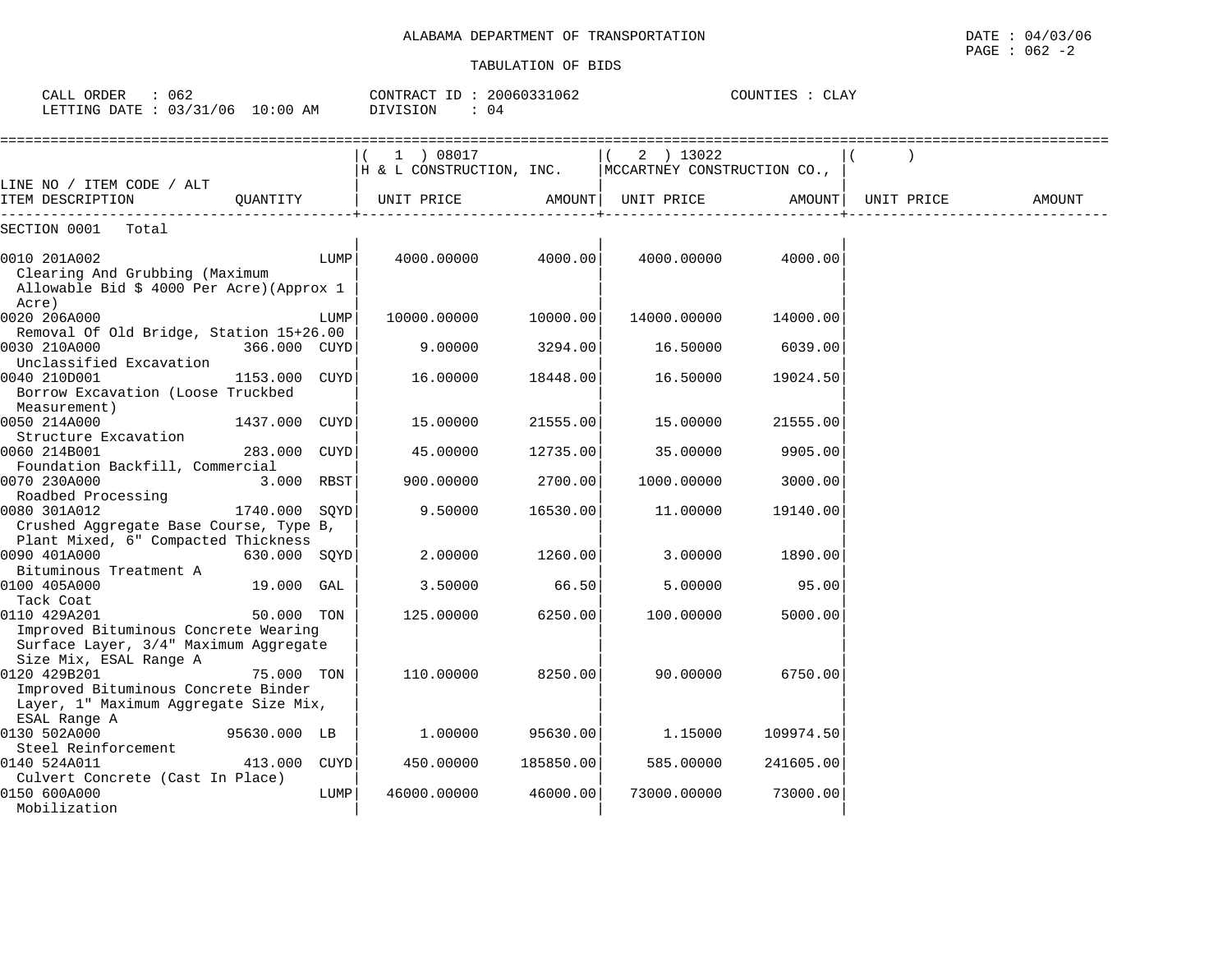| CALL ORDER                      | 062 | CONTRACT ID: 20060331062 |    | COUNTIES : CLAY |
|---------------------------------|-----|--------------------------|----|-----------------|
| LETTING DATE: 03/31/06 10:00 AM |     | DIVISION                 | 04 |                 |

|                                                                               |                |      | 1 ) 08017<br>$H \& L \ncongr \\ RUTION, INC.$  MCCARTNEY CONSTRUCTION CO., |             | $(2)$ 13022         |                          |                    |            |
|-------------------------------------------------------------------------------|----------------|------|----------------------------------------------------------------------------|-------------|---------------------|--------------------------|--------------------|------------|
| LINE NO / ITEM CODE / ALT                                                     |                |      |                                                                            |             |                     |                          |                    |            |
| ITEM DESCRIPTION                                                              | QUANTITY       |      | UNIT PRICE AMOUNT  UNIT PRICE                                              |             |                     |                          | AMOUNT  UNIT PRICE | AMOUNT     |
| 0160 610C001<br>Loose Riprap, Class 2                                         | 243.000 TON    |      | 40.00000                                                                   | 9720.00     | 35.00000            | 8505.00                  |                    |            |
| 0170 610D000<br>Filter Blanket                                                | $240.000$ SQYD |      | 6.00000                                                                    | 1440.00     | 8.00000             | 1920.00                  |                    |            |
| 0180 630A001<br>Steel Beam Guardrail, Class A, Type 2                         | 600.000 LF     |      | 31.50000                                                                   | 18900.00    | 35.25000            | 21150.00                 |                    |            |
| 0190 630C070<br>Guardrail End Anchor, Type 10 Series                          | 4.000 EACH     |      | 2200.00000                                                                 | 8800.00     | 1675.00000          | 6700.00                  |                    |            |
| 0200 652A100<br>Seeding                                                       | 1.000 ACRE     |      | 1000.00000                                                                 | 1000.00     | 900.00000           | 900.00                   |                    |            |
| 0210 656A010<br>Mulching                                                      | 1.000 ACRE     |      | 1000.00000                                                                 | 1000.00     | 900.00000           | 900.00                   |                    |            |
| 0220 665F000<br>Hay Bales                                                     | 100.000 EACH   |      | 10.00000                                                                   | 1000.00     | 9.00000             | 900.00                   |                    |            |
| 0230 665J000<br>Silt Fence, Type A                                            | 900.000 LF     |      | 6.00000                                                                    | 5400.00     | 3.75000             | 3375.00                  |                    |            |
| 0240 6650001<br>Silt Fence Removal                                            | 900.000 LF     |      | 3.00000                                                                    | 2700.00     | 2.00000             | 1800.00                  |                    |            |
| 0250 680A000<br>Engineering Controls                                          |                | LUMP | 5000.00000                                                                 | 5000.00     | 27300.00000         | 27300.00                 |                    |            |
| 0260 701E000<br>Solid Temporary Traffic Stripe                                | 820.000 LF     |      | 1,10000                                                                    | 902.00      | 0.10000             | 82.00                    |                    |            |
| 0270 701G049<br>Solid White, Class 2, Type A Traffic                          | 820.000 LF     |      | 2.10000                                                                    | 1722.00     | 0.50000             | 410.00                   |                    |            |
| Stripe (0.06" Thick)<br>0280 701G072<br>Solid Yellow, Class 2, Type A Traffic | 820.000 LF     |      | 2.10000                                                                    | 1722.00     | 0.50000             | 410.00                   |                    |            |
| Stripe (0.09" Thick)<br>0290 705A037                                          | 11.000 EACH    |      | 28,00000                                                                   | 308.00      | 5.00000             | 55.00                    |                    |            |
| Pavement Markers, Class A-H, Type 2-D<br>0300 740B000<br>Construction Signs   | 215.000 SOFT   |      | 9.00000                                                                    | 1935.00     | 15.00000            | 3225.00                  |                    |            |
| 0310 740F002<br>Barricades, Type III                                          | 8.000 EACH     |      | 300.00000                                                                  | 2400.00     | 280.00000           | 2240.00                  |                    |            |
| 0320 7401005<br>Warning Lights, Type B (Detachable Head                       | 4.000 EACH     |      | 250.00000                                                                  | 1000.00     | 255.00000           | 1020.00                  |                    |            |
| 0330 998A000<br>Construction Fuel (Maximum Bid Limited<br>To $$25000)$        |                | LUMP | 10000.00000                                                                | 10000.00    | 0.00000             | 0.00                     |                    |            |
| SECTION TOTALS                                                                |                |      |                                                                            | 507, 517.50 | $\ddot{\mathsf{S}}$ | 615,870.00               |                    | \$<br>0.00 |
| CONTRACT TOTALS                                                               |                |      | \$                                                                         | 507, 517.50 |                     | $\ddot{s}$<br>615,870.00 |                    | \$         |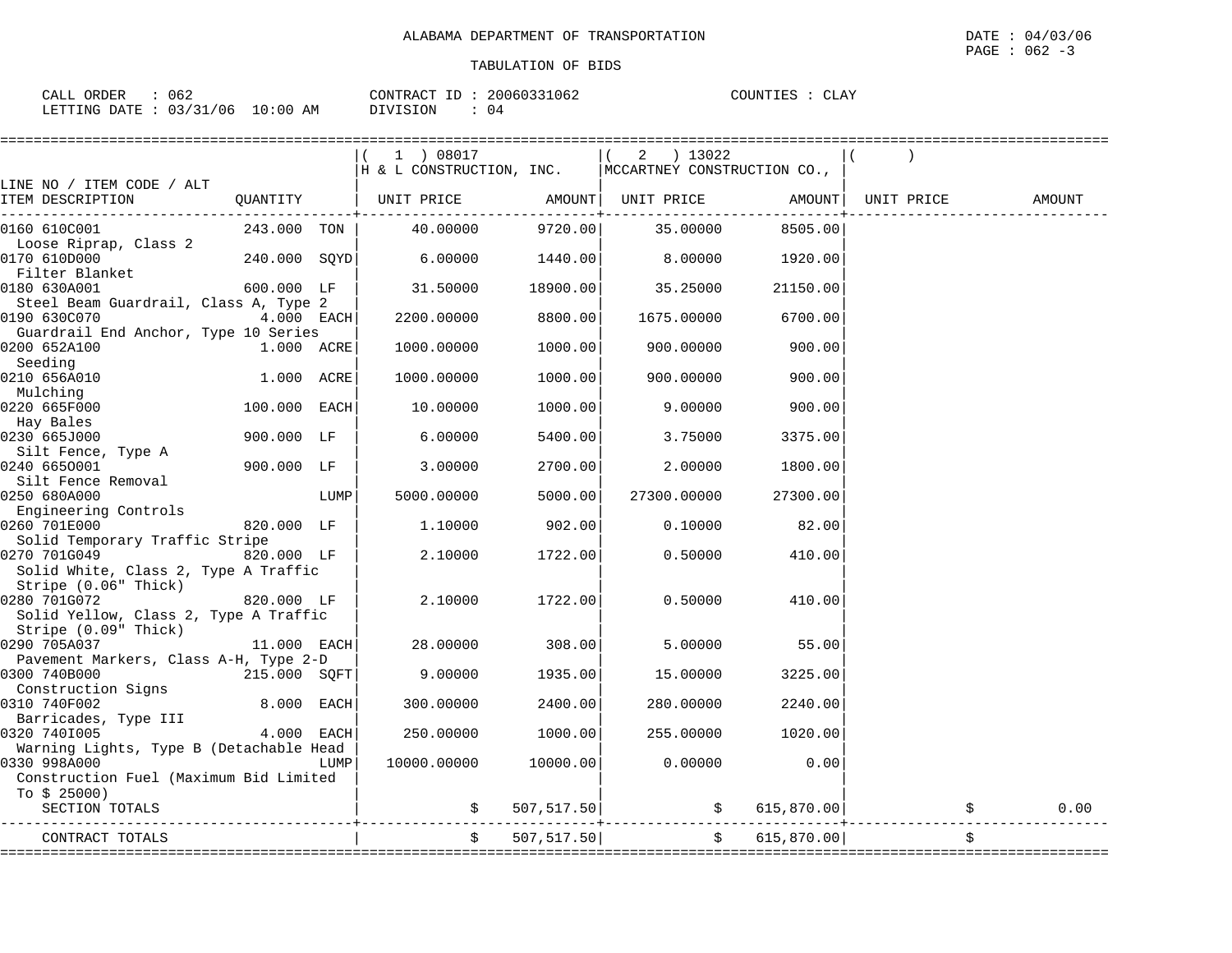## $\texttt{PAGE}$  : 063 -1

|                                                                                                                                                                                                                                                    | : 063<br>CALL ORDER | LETTING DATE: 03/31/06 10:00 AM | CONTRACT ID: 20060331063<br>DIVISION<br>$\therefore$ 01 |  | COUNTIES : ETOWAH |                     |                   |  |  |
|----------------------------------------------------------------------------------------------------------------------------------------------------------------------------------------------------------------------------------------------------|---------------------|---------------------------------|---------------------------------------------------------|--|-------------------|---------------------|-------------------|--|--|
| Working Days<br>(available days)<br>100<br>CONTRACT TIME :<br>$PROJECT(S) : ACGBBRZ-2800(208)$<br>CONTRACT DESCRIPTION :<br>for constructing the Bridge Replacement on Lake Rhea Road at<br>Big Wills Creek southwest of Attalla. Length 0.045 mi. |                     |                                 |                                                         |  |                   |                     |                   |  |  |
| RANK                                                                                                                                                                                                                                               | VENDOR NO. / NAME   |                                 |                                                         |  |                   | TOTAL<br><b>BID</b> | % OVER<br>LOW BID |  |  |
|                                                                                                                                                                                                                                                    | 16032               | PRICHARD CONSTRUCTION COMPANY   |                                                         |  |                   | 891,202.00          | 100.0000%         |  |  |
|                                                                                                                                                                                                                                                    | 01007               | ALABAMA BRIDGE BUILDERS, INC.   |                                                         |  |                   | 942,353.50          | 105.7396%         |  |  |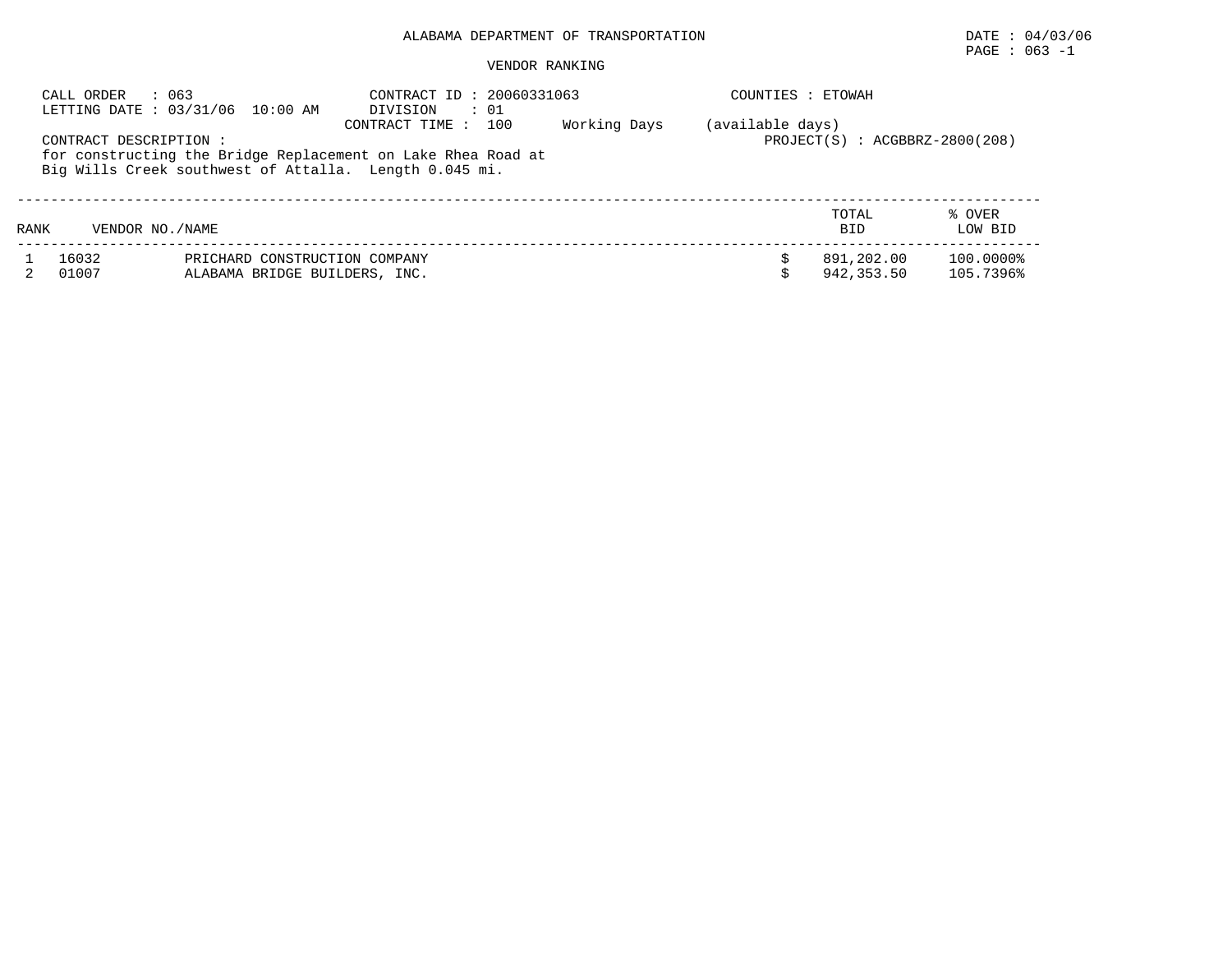|                                                                                                       |              |      |                                                                        | TABULAIIUN UP BIDS |             |                   |            |        |
|-------------------------------------------------------------------------------------------------------|--------------|------|------------------------------------------------------------------------|--------------------|-------------|-------------------|------------|--------|
| CALL ORDER<br>: 063<br>LETTING DATE : 03/31/06 10:00 AM                                               |              |      | CONTRACT ID: 20060331063<br>DIVISION<br>: 01                           |                    |             | COUNTIES : ETOWAH |            |        |
|                                                                                                       |              |      | 1 ) 16032<br>PRICHARD CONSTRUCTION COMPA   ALABAMA BRIDGE BUILDERS, IN |                    | 2 ) 01007   |                   |            |        |
| LINE NO / ITEM CODE / ALT<br>ITEM DESCRIPTION                                                         | OUANTITY     |      | UNIT PRICE                                                             | AMOUNT             | UNIT PRICE  | AMOUNT            | UNIT PRICE | AMOUNT |
| SECTION 0001 Total                                                                                    |              |      |                                                                        |                    |             |                   |            |        |
| 0010 201A002<br>Clearing And Grubbing (Maximum<br>Allowable Bid \$ 4000.00 Per                        |              | LUMP | 4000.00000                                                             | 4000.00            | 8000.00000  | 8000.00           |            |        |
| Acre)(Approx. 2 Acres)<br>0020 206A000<br>Removal Of Old Bridge, Station 22+60.00                     |              | LUMP | 75000.00000                                                            | 75000.00           | 30000.00000 | 30000.00          |            |        |
| 0030 450B000<br>Reinforced Cement Concrete Bridge End<br>Slab                                         | 106.000 SOYD |      | 90.00000                                                               | 9540.00            | 65.00000    | 6890.00           |            |        |
| 0040 502A000<br>Steel Reinforcement                                                                   | 53200.000 LB |      | 0.80000                                                                | 42560.00           | 0.65000     | 34580.00          |            |        |
| 0050 502B000<br>Steel Reinforcement For Bridge<br>Superstructure, Sta 22+50.00, Approx 47,<br>900 Lbs |              | LUMP | 38320.00000                                                            | 38320.00           | 35000.00000 | 35000.00          |            |        |
| 0060 506A005                                                                                          | 102.000 LF   |      | 150.00000                                                              | 15300.00           | 120.00000   | 12240.00          |            |        |
| Drilled Shaft Excavation, 3'-6" Diamete<br>0070 506A008<br>Drilled Shaft Excavation, 4'-0" Diamete    | 27.000 LF    |      | 175.00000                                                              | 4725.00            | 205,00000   | 5535.00           |            |        |
| 0080 506B002                                                                                          | 66.000 LF    |      | 900.00000                                                              | 59400.00           | 590.00000   | 38940.00          |            |        |

|                                         |  | LOU.UUUUU | UU.UU              | LZU.UUUUU                             | 14440.00 |
|-----------------------------------------|--|-----------|--------------------|---------------------------------------|----------|
| Drilled Shaft Excavation, 3'-6" Diamete |  |           |                    |                                       |          |
|                                         |  |           | 175.00000 4725.00  | 205.00000                             | 5535.00  |
| Drilled Shaft Excavation, 4'-0" Diamete |  |           |                    |                                       |          |
|                                         |  |           | 900.00000 59400.00 | 590.00000                             | 38940.00 |
| Special Drilled Shaft Excavation, 3'-6" |  |           |                    |                                       |          |
| Diameter                                |  |           |                    |                                       |          |
|                                         |  |           |                    | 950.00000 70300.00 895.00000 66230.00 |          |
| Special Drilled Shaft Excavation, 4'-0" |  |           |                    |                                       |          |
| Diameter                                |  |           |                    |                                       |          |
| 0100 506C041 168.000 LF                 |  |           | 85.00000 14280.00  | 100.00000                             | 16800.00 |
| Drilled Shaft Construction, 3'-6"       |  |           |                    |                                       |          |
| Diameter, Class DS1 Concrete            |  |           |                    |                                       |          |
|                                         |  |           | 95.00000 11590.00  | 180.00000                             | 21960.00 |
| Drilled Shaft Construction, 4'-0"       |  |           |                    |                                       |          |
| Diameter, Class DS1 Concrete            |  |           |                    |                                       |          |
|                                         |  |           | 300.00000 14400.00 | 225.00000                             | 10800.00 |
| Permanent Drilled Shaft Casing, 4'-0"   |  |           |                    |                                       |          |
| Diameter                                |  |           |                    |                                       |          |
| 0130 506G002 4.000 EACH                 |  | 750.00000 | 3000.00            | 2000.00000                            | 8000.00  |
| Crosshole Sonic Logging, 4'-0" Diameter |  |           |                    |                                       |          |
|                                         |  |           | 2.50000 10750.00   | 3.50000                               | 15050.00 |
| Structural Steel                        |  |           |                    |                                       |          |
|                                         |  |           |                    |                                       |          |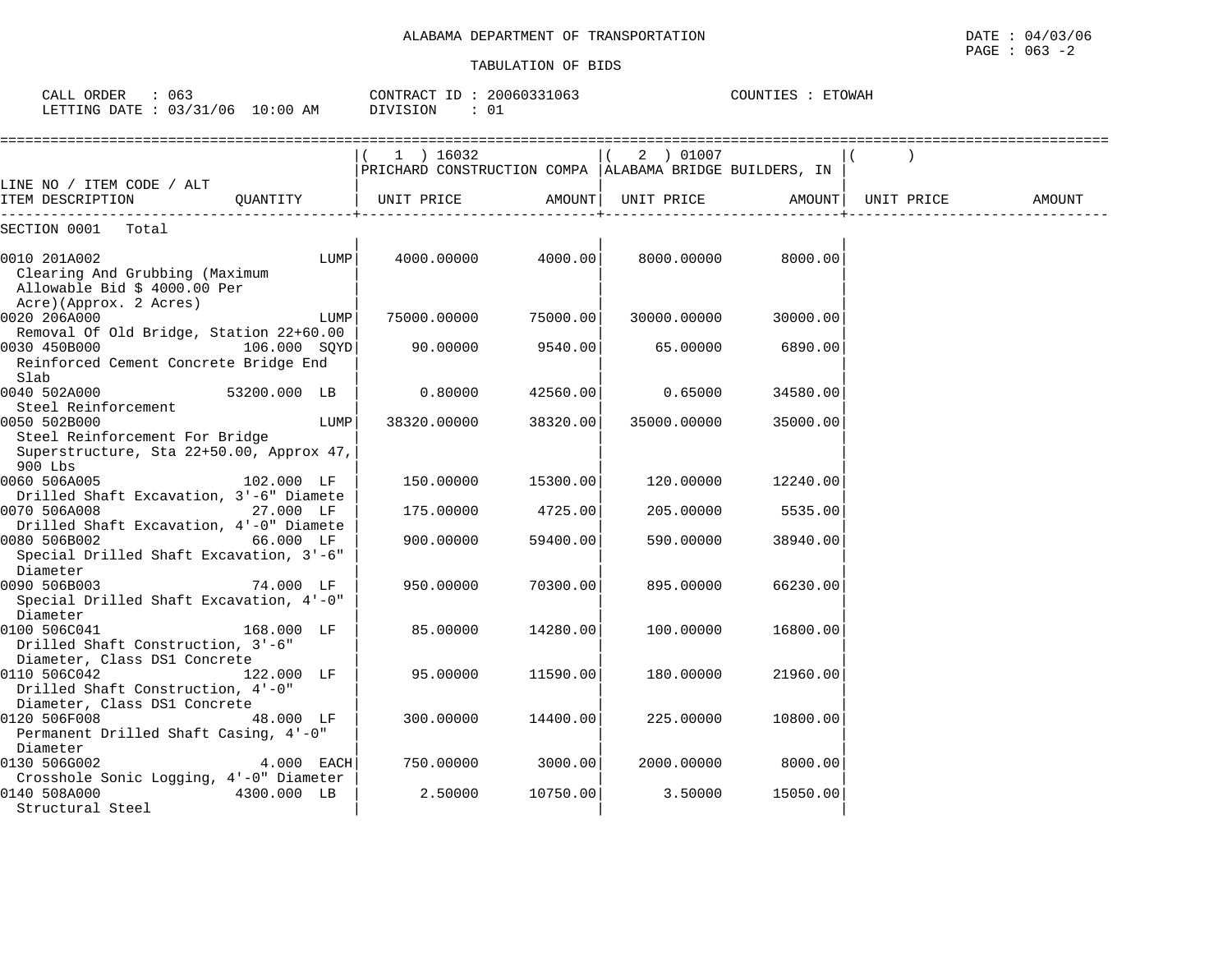| 063<br>ORDER<br>CALI                          |                  | CONTRACT<br>$\Box$ | 20060331063 | COUNTIES<br><b>ETOWAH</b> |
|-----------------------------------------------|------------------|--------------------|-------------|---------------------------|
| 121<br>'06<br>LETTING<br>DATE<br><u>. C C</u> | 0:00<br>AΜ<br>∸∪ | $\cdots$           |             |                           |

|                                                                                                                         |               |      | 1 ) 16032<br>PRICHARD CONSTRUCTION COMPA   ALABAMA BRIDGE BUILDERS, IN |            |                              |                     |                                |        |
|-------------------------------------------------------------------------------------------------------------------------|---------------|------|------------------------------------------------------------------------|------------|------------------------------|---------------------|--------------------------------|--------|
| LINE NO / ITEM CODE / ALT<br>ITEM DESCRIPTION                                                                           |               |      | QUANTITY   UNIT PRICE                                                  | AMOUNT     |                              |                     | UNIT PRICE AMOUNT   UNIT PRICE | AMOUNT |
| 0150 510A000                                                                                                            | 112.000 CUYD  |      | 450.00000                                                              | 50400.00   | 400.00000                    | 44800.00            |                                |        |
| Bridge Substructure Concrete, Class A<br>0160 510C051<br>Bridge Concrete Superstructure, 22+50.                         |               | LUMP | 122650.00000 122650.00                                                 |            | 175000.00000                 | 175000.00           |                                |        |
| 00, Approx 223 Cu Yd<br>0170 510E000<br>Grooving Concrete Bridge Decks                                                  | 640.000 SOYD  |      | 5.50000                                                                | 3520.00    | 5,00000                      | 3200.00             |                                |        |
| 0180 511A001                                                                                                            | 24.000 EACH   |      | 125.00000                                                              | 3000.00    | 300.00000                    | 7200.00             |                                |        |
| Elastomeric Bearings, Type 2<br>0190 513B005<br>Pretensioned-Prestressed Concrete<br>Girders, Type III (Specialty Item) | 946.000 LF    |      | 125.00000                                                              | 118250.00  | 170.00000                    | 160820.00           |                                |        |
| 0200 600A000<br>Mobilization                                                                                            |               | LUMP | 60000.00000                                                            | 60000.00   | 103000.00000                 | 103000.00           |                                |        |
| 0210 610C001<br>Loose Riprap, Class 2                                                                                   | 3692.000 TON  |      | 26.00000                                                               | 95992.00   | 18.00000                     | 66456.00            |                                |        |
| 0220 610D000<br>Filter Blanket                                                                                          | 2007.000 SOYD |      | 5.00000                                                                | 10035.00   | 2.50000                      | 5017.50             |                                |        |
| 0230 630A021<br>Steel Beam Guardrail, Class A, Type 2                                                                   | 350.000 LF    |      | 20.00000                                                               | 7000.00    | 19.50000                     | 6825.00             |                                |        |
| (Steel Post)<br>0240 630C003<br>Guardrail End Anchor, Type 13                                                           | $4.000$ EACH  |      | 1800.00000                                                             | 7200.00    | 1750.00000                   | 7000.001            |                                |        |
| 0250 630C070<br>Guardrail End Anchor, Type 10 Series                                                                    | 4.000 EACH    |      | 1700.00000                                                             | 6800.00    | 1675.00000                   | 6700.00             |                                |        |
| 0260 680A000<br>Engineering Controls                                                                                    |               | LUMP | 15000.00000                                                            | 15000.00   | 18460.00000                  | 18460.00            |                                |        |
| 0270 740B000<br>Construction Signs                                                                                      | 135.000 SQFT  |      | 14.00000                                                               | 1890.00    | 10.00000                     | 1350.00             |                                |        |
| 0280 740F002<br>Barricades, Type III                                                                                    | 13.000 EACH   |      | 300.00000                                                              | 3900.00    | 250.00000                    | 3250.00             |                                |        |
| 0290 7401005                                                                                                            | 6.000 EACH    |      | 400.00000                                                              | 2400.00    | 375.00000                    | 2250.00             |                                |        |
| Warning Lights, Type B (Detachable Head<br>0300 998A000<br>Construction Fuel (Maximum Bid Limited<br>To $$23,600.00)$   |               | LUMP | 10000.00000                                                            | 10000.00   | 21000.00000                  | 21000.00            |                                |        |
| SECTION TOTALS                                                                                                          |               |      |                                                                        | 891,202.00 |                              | $\sharp$ 942,353.50 |                                | 0.00   |
| CONTRACT TOTALS                                                                                                         |               |      | $\ddot{s}$                                                             | 891,202.00 | ============================ | \$942,353.50]       |                                | \$     |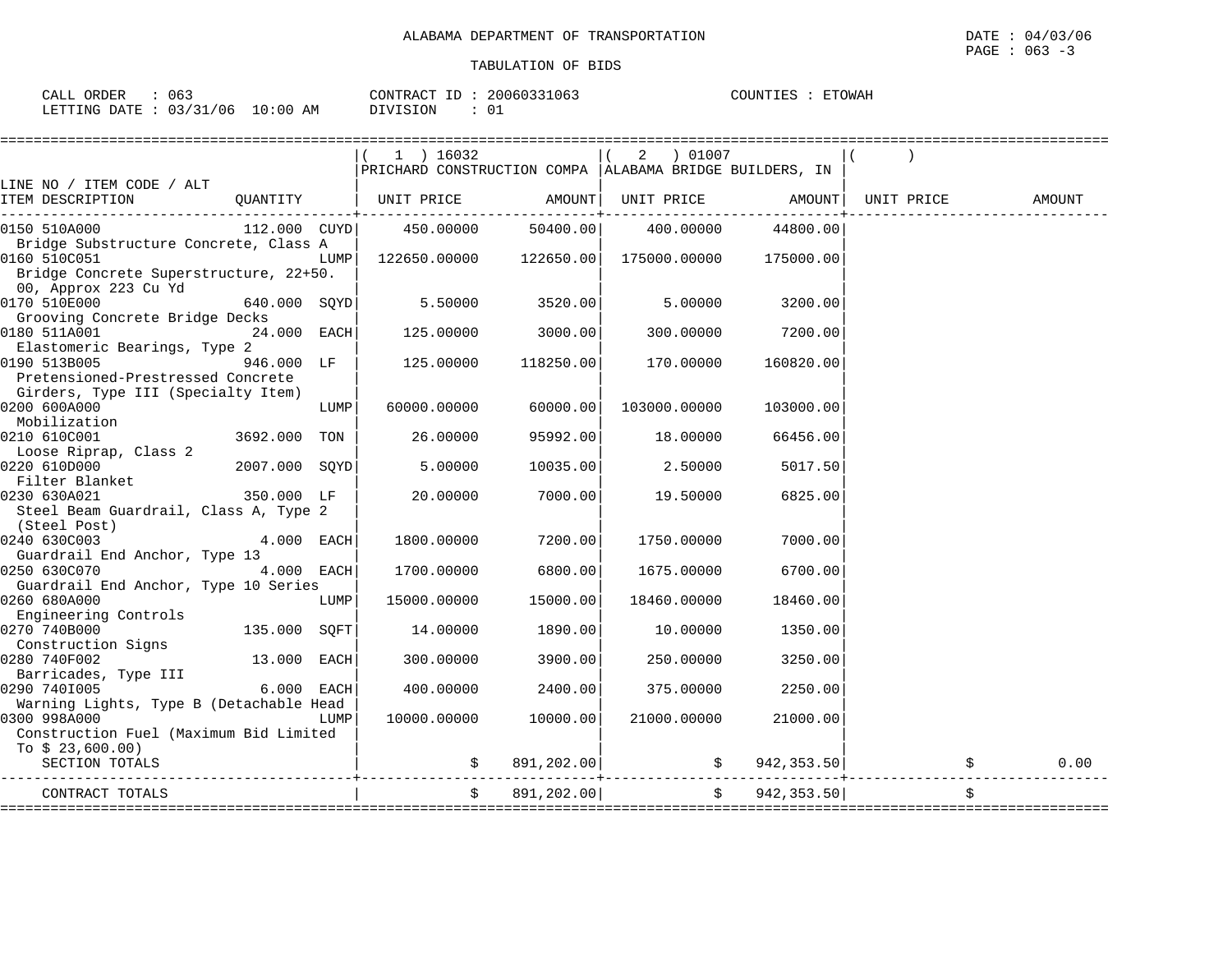## PAGE : 064 -1

|      | : 064<br>CALL ORDER                        | LETTING DATE: 03/31/06 10:00 AM                                                                                           | CONTRACT ID: 20060331064<br>DIVISION<br>$\therefore$ 05 |     |              |                  | COUNTIES : PICKENS               |                   |  |  |
|------|--------------------------------------------|---------------------------------------------------------------------------------------------------------------------------|---------------------------------------------------------|-----|--------------|------------------|----------------------------------|-------------------|--|--|
|      | CONTRACT DESCRIPTION :<br>Length 0.115 mi. | for constructing the Bridge Replacements (1 Precast and 2<br>Bridge Culverts) on various sites as indicated on the plans. | CONTRACT TIME:                                          | 180 | Working Days | (available days) | $PROJECT(S) : ACGBBRZ-5400(211)$ |                   |  |  |
| RANK | VENDOR NO. / NAME                          |                                                                                                                           |                                                         |     |              |                  | TOTAL<br><b>BID</b>              | % OVER<br>LOW BID |  |  |
|      | 16003                                      | PHILLIPS CONTRACTING CO., INC.                                                                                            |                                                         |     |              |                  | 565,902.72                       | 100.0000%         |  |  |
|      | 07048                                      | GLASGOW CONSTRUCTION CO., INC.                                                                                            |                                                         |     |              |                  | 617,270.20                       | 109.0771%         |  |  |
|      | 08017                                      | H & L CONSTRUCTION, INC.                                                                                                  |                                                         |     |              |                  | 747.845.80                       | 132.1509%         |  |  |
|      | 18024                                      | RACON, INC.                                                                                                               |                                                         |     |              |                  | 809,606.62                       | 143.0646%         |  |  |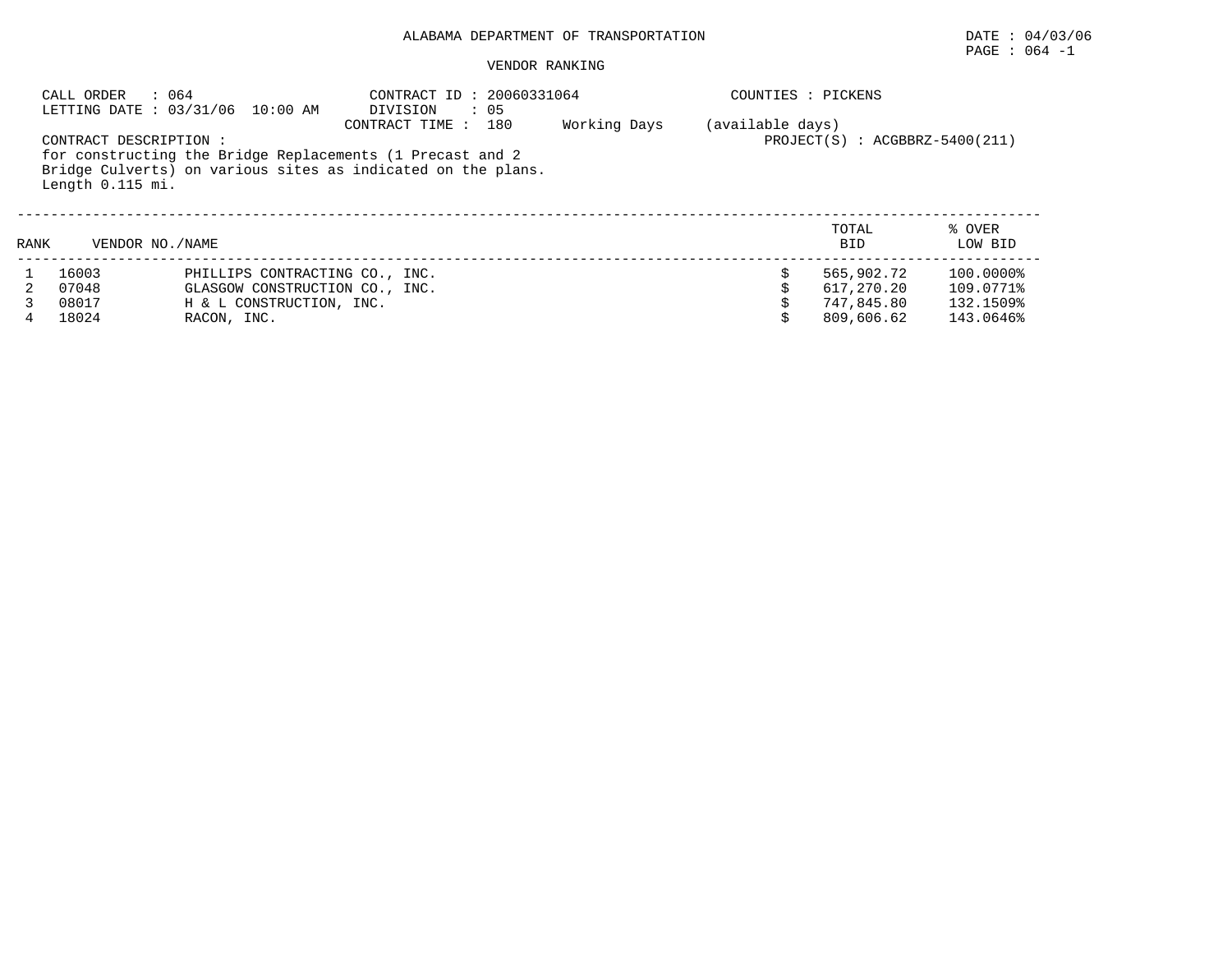CALL ORDER : 064 CONTRACT ID : 20060331064 COUNTIES : PICKENS LETTING DATE : 03/31/06 10:00 AM DIVISION : 05

## PAGE : 064 -2

|                                                                                             |              |      | $(1)$ 16003                  |          | 2 ) 07048                                                                            |          | (3) 08017   |          |
|---------------------------------------------------------------------------------------------|--------------|------|------------------------------|----------|--------------------------------------------------------------------------------------|----------|-------------|----------|
|                                                                                             |              |      |                              |          | PHILLIPS CONTRACTING CO., I GLASGOW CONSTRUCTION CO., I $ $ H & L CONSTRUCTION, INC. |          |             |          |
| LINE NO / ITEM CODE / ALT<br>ITEM DESCRIPTION                                               |              |      | OUANTITY   UNIT PRICE AMOUNT |          | UNIT PRICE AMOUNT                                                                    |          | UNIT PRICE  | AMOUNT   |
| SECTION 0001 Total                                                                          |              |      |                              |          |                                                                                      |          |             |          |
| 0010 206A000                                                                                |              | LUMP | 7000.00000                   | 7000.00  | 5000.00000                                                                           | 5000.00  | 25000.00000 | 25000.00 |
| Removal Of Old Bridge, Station 6+56.00<br>0020 206A001                                      |              | LUMP | 7000.00000                   | 7000.00  | 5000.00000                                                                           | 5000.00  | 5000.00000  | 5000.00  |
| Removal Of Old Bridge, Station 6+13.00<br>0030 206A002                                      |              | LUMP | 7000.00000                   | 7000.00  | 5000.00000                                                                           | 5000.00  | 5000.00000  | 5000.00  |
| Removal Of Old Bridge, Station 6+31.00                                                      |              |      |                              |          |                                                                                      |          |             |          |
| 0040 210A000<br>Unclassified Excavation                                                     | 840.000 CUYD |      | 12.00000                     | 10080.00 | 10.00000                                                                             | 8400.00  | 25.00000    | 21000.00 |
| 0050 214A000                                                                                | 791.000 CUYD |      | 12,00000                     | 9492.00  | 20.00000                                                                             | 15820.00 | 15,00000    | 11865.00 |
| Structure Excavation<br>0060 214B001                                                        | 142.000 CUYD |      | 36.00000                     | 5112.00  | 35.00000                                                                             | 4970.00  | 45.00000    | 6390.00  |
| Foundation Backfill, Commercial<br>0070 502A000                                             | 58742.000 LB |      | 0.66000                      | 38769.72 | 0.60000                                                                              | 35245.20 | 1,00000     | 58742.00 |
| Steel Reinforcement<br>0080 505A032                                                         | $1.000$ EACH |      | 2000.00000                   | 2000.00  | 1000.00000                                                                           | 1000.00  | 2000.00000  | 2000.00  |
| Steel Test Piles (HP 12x53) (Maximum Bid<br>Limited To \$2000 Per Each Test Pile)           |              |      |                              |          |                                                                                      |          |             |          |
| 0090 505B102<br>Static Loading Tests (HP 12X53)                                             | $1.000$ EACH |      | 500.00000                    | 500.00   | 1000.00000                                                                           | 1000.00  | 500,00000   | 500.00   |
| (Maximum Bid Limited To \$2000 Per Each<br>Loading Test)                                    |              |      |                              |          |                                                                                      |          |             |          |
| 0100 505M002                                                                                | 1360.000 LF  |      | 36.00000                     | 48960.00 | 32.00000                                                                             | 43520.00 | 35,00000    | 47600.00 |
| Steel Piling Furnished And Driven (HP<br>12x53)                                             |              |      |                              |          |                                                                                      |          |             |          |
| 0110 507A000                                                                                | $2.000$ EACH |      | 3140.00000                   | 6280.00  | 2172.00000                                                                           | 4344.00  | 3000.00000  | 6000.00  |
| Wire Rope Abutment Anchor Assembly<br>0120 510A000                                          | 12.000 CUYD  |      | 1000.00000                   | 12000.00 | 400.00000                                                                            | 4800.00  | 500.00000   | 6000.00  |
| Bridge Substructure Concrete, Class A                                                       |              |      |                              |          |                                                                                      |          |             |          |
| 0130 511A000                                                                                | 44.000 EACH  |      | 115.00000                    | 5060.00  | 75.00000                                                                             | 3300.00  | 100.00000   | 4400.00  |
| Elastomeric Bearings, Type 1<br>0140 512A014                                                | $2.000$ EACH |      | 3543.00000                   | 7086.00  | 3290.00000                                                                           | 6580.00  | 5000.00000  | 10000.00 |
| Precast Concrete Abutment Caps, 2'-0"                                                       |              |      |                              |          |                                                                                      |          |             |          |
| Wide By 1'-8" Deep By 33'-0" Long                                                           |              |      |                              |          |                                                                                      |          |             |          |
| 0150 512B004<br>Precast Concrete Intermediate Bent Caps                                     | 2.000 EACH   |      | 3940.00000                   | 7880.00  | 3550.00000                                                                           | 7100.00  | 5000.00000  | 10000.00 |
| 2'-0" Wide By 2'-0" Deep By 31'-6" Long                                                     |              |      |                              |          |                                                                                      |          |             |          |
| 0160 512C017                                                                                | 18.000 EACH  |      | 3765,00000                   | 67770.00 | 3924.00000                                                                           | 70632.00 | 5000.00000  | 90000.00 |
| Precast Concrete Type 1 Span Section,<br>$3'-6$ " By $2'-0$ " Deep By $39'-11$ $3/4$ " Long |              |      |                              |          |                                                                                      |          |             |          |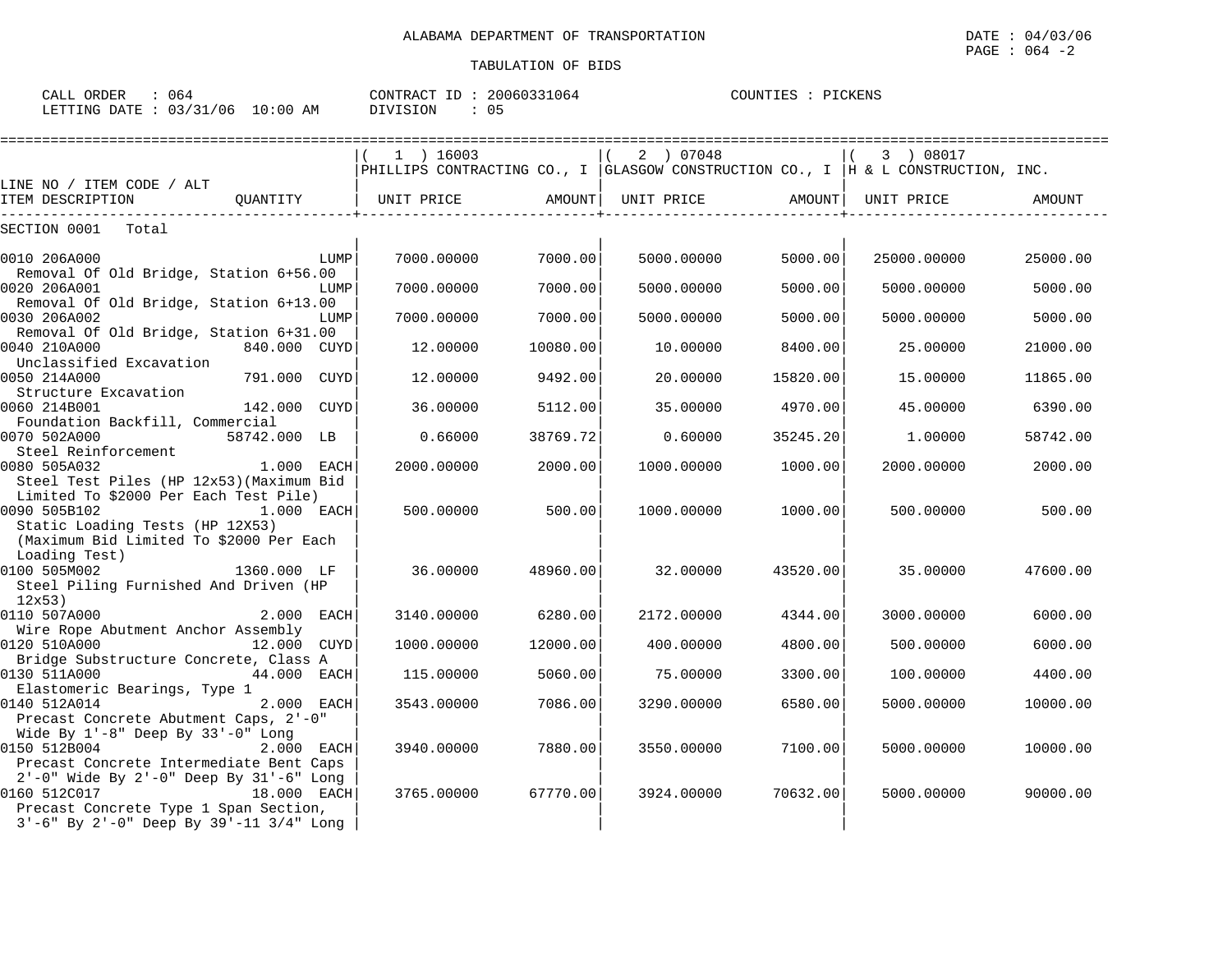| ORDER<br>$\sim$ $\sim$ $\sim$<br>CALL<br>U64 |             | 20060331064<br>CONTRACT | PICKENS<br>COUNTIES |
|----------------------------------------------|-------------|-------------------------|---------------------|
| 03/31/06<br>LETTING DATE                     | 10:00<br>AM | DIVISION                |                     |

|                                               |              |      | 1 ) 16003         |           | 2 ) 07048         |           | 3 ) 08017                                                                        |           |
|-----------------------------------------------|--------------|------|-------------------|-----------|-------------------|-----------|----------------------------------------------------------------------------------|-----------|
|                                               |              |      |                   |           |                   |           | PHILLIPS CONTRACTING CO., I GLASGOW CONSTRUCTION CO., I H & L CONSTRUCTION, INC. |           |
| LINE NO / ITEM CODE / ALT                     |              |      |                   |           |                   |           |                                                                                  |           |
| ITEM DESCRIPTION                              | OUANTITY     |      | UNIT PRICE AMOUNT |           | UNIT PRICE AMOUNT |           | UNIT PRICE                                                                       | AMOUNT    |
| 0170 512C025                                  | $6.000$ EACH |      | 3995,00000        | 23970.00  | 4341.00000        | 26046.00  | 5000.00000                                                                       | 30000.00  |
| Precast Concrete Type 2C Span Section,        |              |      |                   |           |                   |           |                                                                                  |           |
| 3'-6" By 2'-0" Deep By 39'-11 3/4" Long       |              |      |                   |           |                   |           |                                                                                  |           |
| 0180 512D025                                  | 2.000 EACH   |      | 4360.00000        | 8720.00   | 3908.00000        | 7816.00   | 5000.00000                                                                       | 10000.00  |
| Precast Concrete Barrier Rail                 |              |      |                   |           |                   |           |                                                                                  |           |
| Intermediate Section, 39'-11" Long            |              |      |                   |           |                   |           |                                                                                  |           |
| 0190 512D030                                  | 4.000 EACH   |      | 4335.00000        | 17340.00  | 3882.00000        | 15528.00  | 4500.00000                                                                       | 18000.00  |
| Precast Concrete Barrier Rail End             |              |      |                   |           |                   |           |                                                                                  |           |
| Section, 39'-11 3/8" Long                     |              |      |                   |           |                   |           |                                                                                  |           |
| 0200 512E000                                  | 16.000 EACH  |      | 427.00000         | 6832.00   | 710.00000         | 11360.00  | 600,00000                                                                        | 9600.00   |
| Precast Concrete Abutment Panels, Type        |              |      |                   |           |                   |           |                                                                                  |           |
| A1<br>0210 512F000                            | 8.000 EACH   |      |                   | 4520.00   | 788.00000         |           |                                                                                  | 4800.00   |
| Precast Concrete Wing Panels, Type W1         |              |      | 565.00000         |           |                   | 6304.00   | 600.00000                                                                        |           |
| 0220 512G000                                  | 4.000 EACH   |      | 720.00000         | 2880.00   | 810,00000         | 3240.00   | 550.00000                                                                        | 2200.00   |
| Precast Concrete Abutment Wing Cap            |              |      |                   |           |                   |           |                                                                                  |           |
| Panels                                        |              |      |                   |           |                   |           |                                                                                  |           |
| 0230 524A011                                  | 320.000      | CUYD | 400,00000         | 128000.00 | 500.00000         | 160000.00 | 600,00000                                                                        | 192000.00 |
| Culvert Concrete (Cast In Place)              |              |      |                   |           |                   |           |                                                                                  |           |
| 0240 600A000                                  |              | LUMP | 40000.00000       | 40000.00  | 38050.00000       | 38050.00  | 54000.00000                                                                      | 54000.00  |
| Mobilization                                  |              |      |                   |           |                   |           |                                                                                  |           |
| 0250 610C001                                  | 782.000 TON  |      | 35.00000          | 27370.00  | 32.00000          | 25024.00  | 45.00000                                                                         | 35190.00  |
| Loose Riprap, Class 2                         |              |      |                   |           |                   |           |                                                                                  |           |
| 0260 610D003                                  | 618.000 SOYD |      | 4.00000           | 2472.00   | 2,00000           | 1236.00   | 5.10000                                                                          | 3151.80   |
| Filter Blanket, Geotextile                    |              |      |                   |           |                   |           |                                                                                  |           |
| 0270 630A001                                  | 250.000 LF   |      | 28.50000          | 7125.00   | 28.50000          | 7125.00   | 31,00000                                                                         | 7750.00   |
| Steel Beam Guardrail, Class A, Type 2         |              |      |                   |           |                   |           |                                                                                  |           |
| 0280 630C003                                  | 4.000 EACH   |      | 1350.00000        | 5400.00   | 1350.00000        | 5400.00   | 1350.00000                                                                       | 5400.00   |
| Guardrail End Anchor, Type 13<br>0290 630C070 | 12.000 EACH  |      | 1850.00000        | 22200.00  | 1850.00000        | 22200.00  | 1900.00000                                                                       | 22800.00  |
| Guardrail End Anchor, Type 10 Series          |              |      |                   |           |                   |           |                                                                                  |           |
| 0300 665F000                                  | 150.000 EACH |      | 8,00000           | 1200.00   | 10.00000          | 1500.00   | 15.00000                                                                         | 2250.00   |
| Hay Bales                                     |              |      |                   |           |                   |           |                                                                                  |           |
| 0310 665J000                                  | 300.000 LF   |      | 8.00000           | 2400.00   | 10.00000          | 3000.00   | 25.00000                                                                         | 7500.00   |
| Silt Fence, Type A                            |              |      |                   |           |                   |           |                                                                                  |           |
| 0320 680A000                                  |              | LUMP | 15000.00000       | 15000.00  | 50000.00000       | 50000.00  | 5000.00000                                                                       | 5000.00   |
| Engineering Controls                          |              |      |                   |           |                   |           |                                                                                  |           |
| 0330 740B000                                  | 423.000 SOFT |      | 8.00000           | 3384.00   | 10.00000          | 4230.00   | 9,00000                                                                          | 3807.00   |
| Construction Signs                            |              |      |                   |           |                   |           |                                                                                  |           |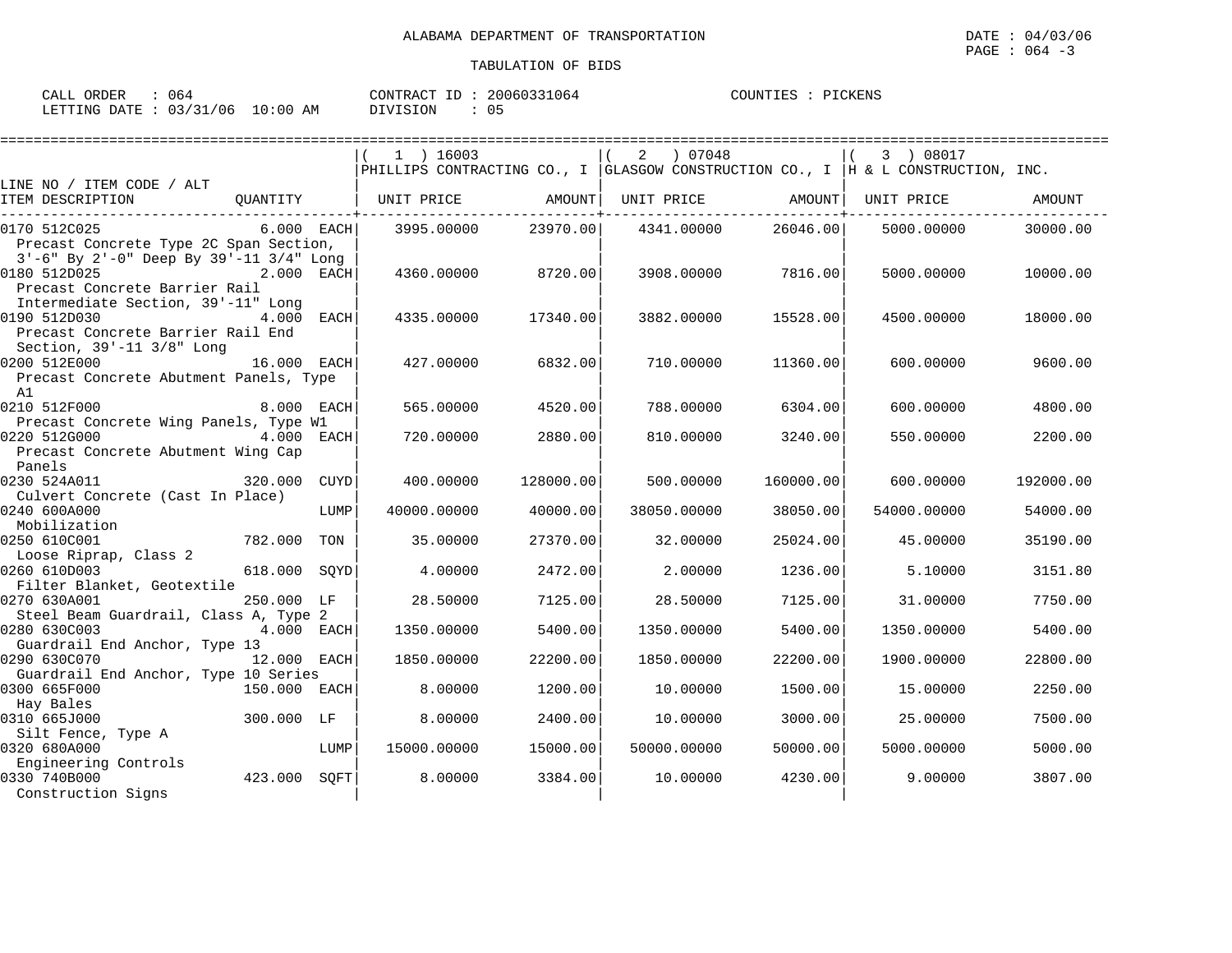| CALL ORDER<br>064               |          | CONTRACT ID: 20060331064 | COUNTIES : PICKENS |
|---------------------------------|----------|--------------------------|--------------------|
| LETTING DATE: 03/31/06 10:00 AM | DIVISION |                          |                    |

|                                         |          |      | 16003                       |            | 07048<br>2 |                             | 08017                    |            |
|-----------------------------------------|----------|------|-----------------------------|------------|------------|-----------------------------|--------------------------|------------|
|                                         |          |      | PHILLIPS CONTRACTING CO., I |            |            | GLASGOW CONSTRUCTION CO., I | H & L CONSTRUCTION, INC. |            |
| LINE NO / ITEM CODE /<br>ALT            |          |      |                             |            |            |                             |                          |            |
| ITEM DESCRIPTION                        | OUANTITY |      | UNIT PRICE                  | AMOUNT     | UNIT PRICE | AMOUNT                      | UNIT PRICE               | AMOUNT     |
| 0340 740F002                            | 24.000   | EACH | 175.00000                   | 4200.00    | 250.00000  | 6000.00                     | 225,00000                | 5400.00    |
| Barricades, Type III                    |          |      |                             |            |            |                             |                          |            |
| 0350 7401005                            | 6.000    | EACH | 150.00000                   | 900.00     | 250.00000  | 1500.00                     | 500,00000                | 3000.00    |
| Warning Lights, Type B (Detachable Head |          |      |                             |            |            |                             |                          |            |
| 0360 998A000                            |          | LUMP | 0.00000                     | 0.00       | 0.00000    | 0.001                       | 16500,00000              | 16500.00   |
| Construction Fuel (Maximum Bid Limited  |          |      |                             |            |            |                             |                          |            |
| To $$16500)$                            |          |      |                             |            |            |                             |                          |            |
| SECTION TOTALS                          |          |      |                             | 565,902.72 |            | 617,270.20<br>Ŝ.            |                          | 747,845.80 |
| CONTRACT TOTALS                         |          |      | Ŝ.                          | 565,902.72 |            | 617,270.20<br>Ŝ.            |                          | 747,845.80 |
|                                         |          |      |                             |            |            |                             |                          |            |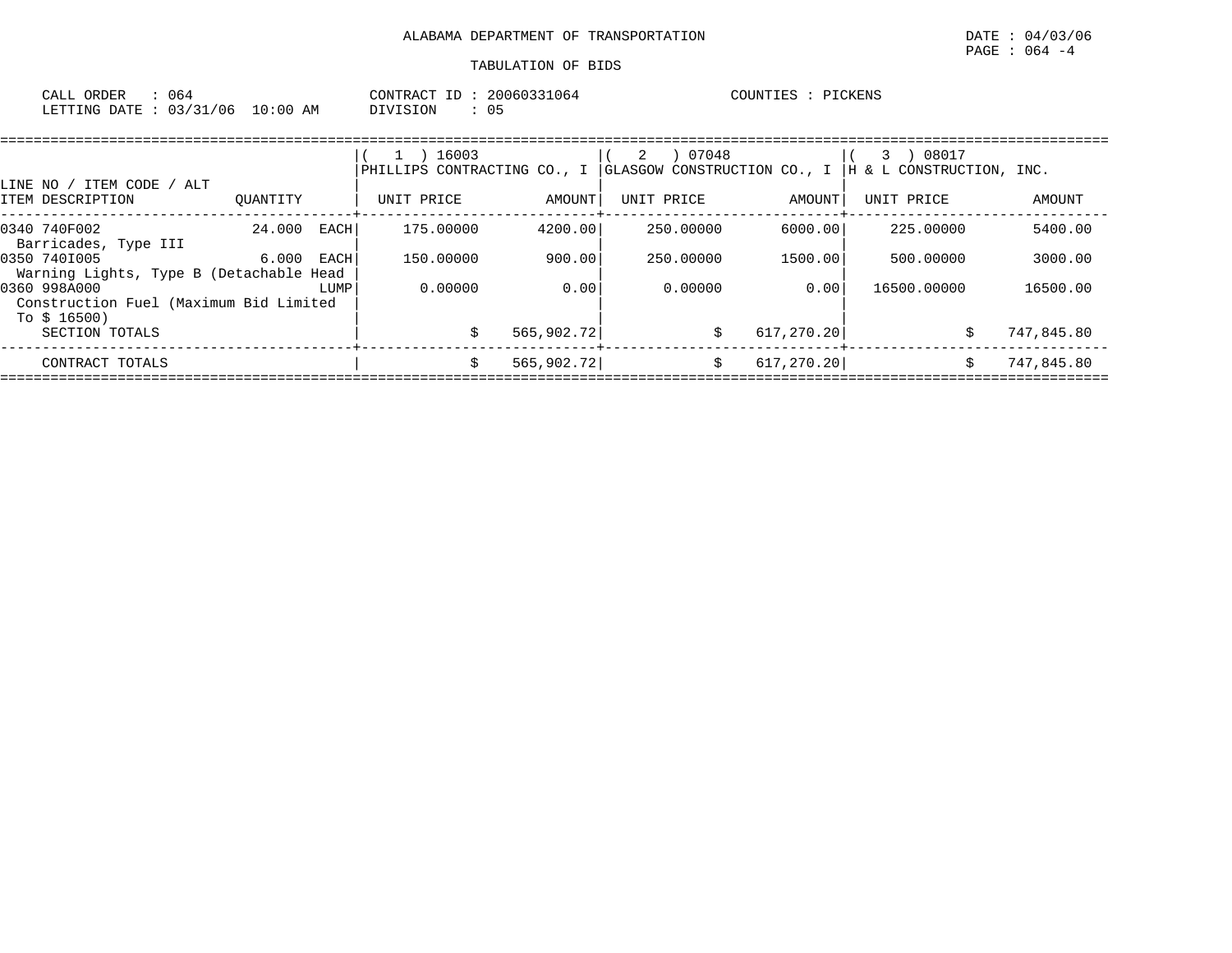| CALL ORDER : 064<br>LETTING DATE: 03/31/06 10:00 AM                                                                                     |              |      | $\texttt{CONTRACT ID : } 20060331064$ $\texttt{COUNTIES : } \texttt{PICKENS}$<br>DIVISION<br>$\cdot$ 05 |           |  |  |  |
|-----------------------------------------------------------------------------------------------------------------------------------------|--------------|------|---------------------------------------------------------------------------------------------------------|-----------|--|--|--|
|                                                                                                                                         |              |      | $(4)$ 18024<br>RACON, INC.                                                                              |           |  |  |  |
| LINE NO / ITEM CODE / ALT<br>ITEM DESCRIPTION $\mathbb Q$ UANTITY   UNIT PRICE     AMOUNT  UNIT PRICE     AMOUNT  UNIT PRICE     AMOUNT |              |      |                                                                                                         |           |  |  |  |
| SECTION 0001 Total                                                                                                                      |              |      |                                                                                                         |           |  |  |  |
| 0010 206A000<br>Removal Of Old Bridge, Station 6+56.00                                                                                  |              | LUMP | 25000.00000                                                                                             | 25000.00  |  |  |  |
| 0020 206A001<br>Removal Of Old Bridge, Station 6+13.00                                                                                  |              | LUMP | 25000.00000                                                                                             | 25000.00  |  |  |  |
| 0030 206A002<br>Removal Of Old Bridge, Station 6+31.00                                                                                  |              | LUMP | 20000.00000                                                                                             | 20000.00  |  |  |  |
| 0040 210A000<br>Unclassified Excavation                                                                                                 | 840.000 CUYD |      | 15.00000                                                                                                | 12600.00  |  |  |  |
| 0050 214A000<br>Structure Excavation                                                                                                    | 791.000 CUYD |      | 15.00000                                                                                                | 11865.00  |  |  |  |
| 0060 214B001<br>Foundation Backfill, Commercial                                                                                         | 142.000 CUYD |      | 42.00000                                                                                                | 5964.00   |  |  |  |
| 0070 502A000<br>Steel Reinforcement                                                                                                     | 58742.000 LB |      | 0.90000                                                                                                 | 52867.80  |  |  |  |
| 0080 505A032<br>Steel Test Piles (HP 12x53) (Maximum Bid<br>Limited To \$2000 Per Each Test Pile)                                       | 1.000 EACH   |      | 2000.00000                                                                                              | 2000.00   |  |  |  |
| 0090 505B102<br>Static Loading Tests (HP 12X53)<br>(Maximum Bid Limited To \$2000 Per Each<br>Loading Test)                             | 1.000 EACH   |      | 2000.00000                                                                                              | 2000.00   |  |  |  |
| 0100 505M002<br>Steel Piling Furnished And Driven (HP<br>12x53)                                                                         | 1360.000 LF  |      | 40.00000                                                                                                | 54400.00  |  |  |  |
| 0110 507A000<br>Wire Rope Abutment Anchor Assembly                                                                                      | $2.000$ EACH |      | 3200.00000                                                                                              | 6400.00   |  |  |  |
| 0120 510A000<br>Bridge Substructure Concrete, Class A                                                                                   | 12.000 CUYD  |      | 750.00000                                                                                               | 9000.00   |  |  |  |
| 0130 511A000<br>Elastomeric Bearings, Type 1                                                                                            | 44.000 EACH  |      | 130.00000                                                                                               | 5720.00   |  |  |  |
| 0140 512A014<br>Precast Concrete Abutment Caps, 2'-0"<br>Wide By $1'-8$ " Deep By $33'-0$ " Long                                        | 2.000 EACH   |      | 4000.00000                                                                                              | 8000.00   |  |  |  |
| 0150 512B004<br>Precast Concrete Intermediate Bent Caps<br>$2'-0$ " Wide By $2'-0$ " Deep By $31'-6$ " Long                             | 2.000 EACH   |      | 4500.00000                                                                                              | 9000.00   |  |  |  |
| 0160 512C017<br>Precast Concrete Type 1 Span Section,<br>$3'-6$ " By $2'-0$ " Deep By $39'-11$ $3/4$ " Long                             | 18.000 EACH  |      | 5800,00000                                                                                              | 104400.00 |  |  |  |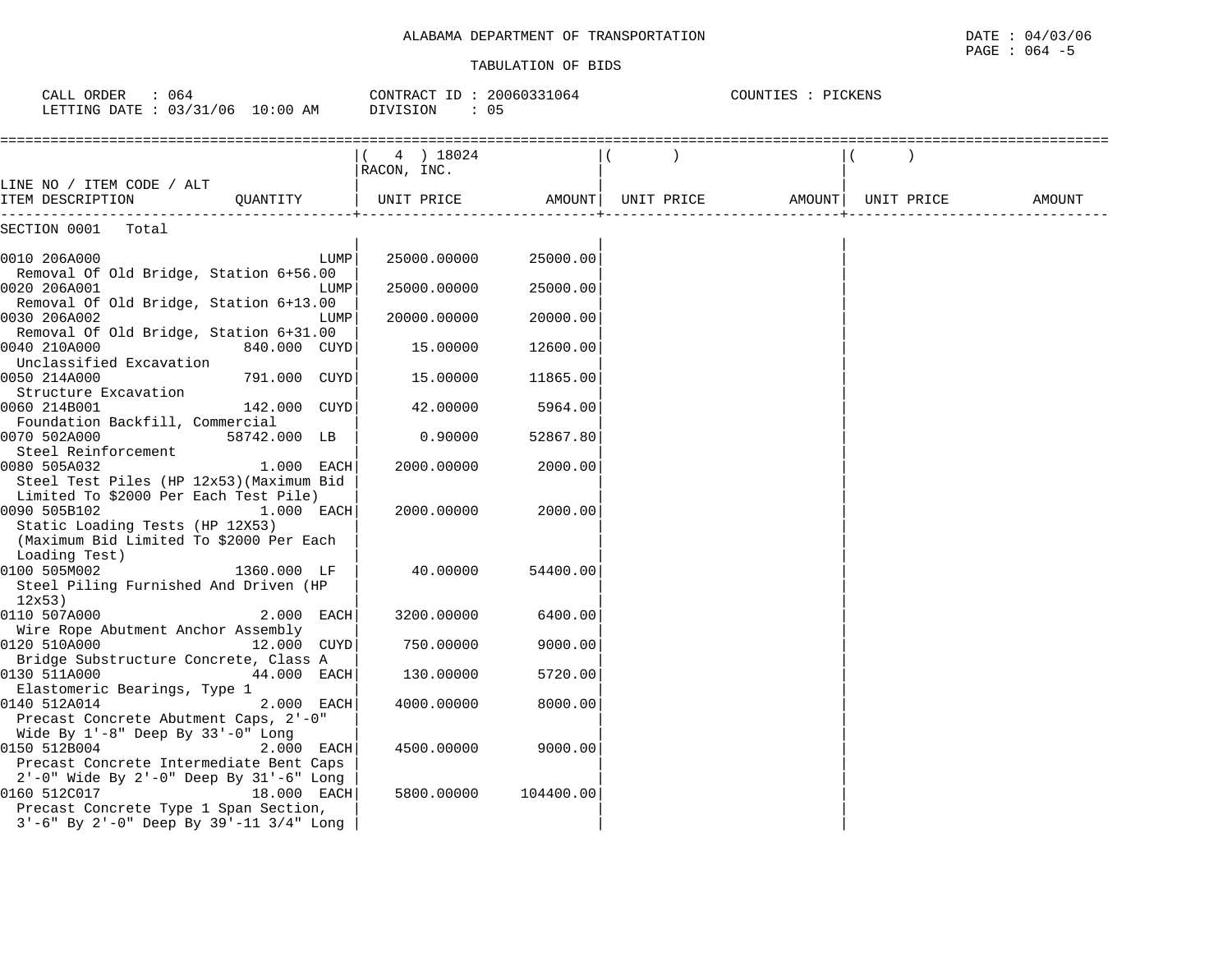| ORDER<br>$\bigcap \pi$ $\tau$ $\tau$<br>◡◚╜╜ | 064                                          |             | $T\Gamma$<br>CONTRACT<br>- 17 | ,,,, <i>,</i> ,,,,,,,,<br>1 <sub>n</sub><br>064 | תוזורי "<br>. P. C | . | CKENS |  |
|----------------------------------------------|----------------------------------------------|-------------|-------------------------------|-------------------------------------------------|--------------------|---|-------|--|
| LETTING<br><b>DATE</b>                       | '06<br>$\bigcap$ $\bigcap$<br>121<br>. U J . | 10:00<br>AΜ | SION<br>$\lambda$             | 0 <sub>5</sub>                                  |                    |   |       |  |

|                                                                                                                      |               | $(4)$ 18024<br>RACON, INC. |           |            |                     |        |
|----------------------------------------------------------------------------------------------------------------------|---------------|----------------------------|-----------|------------|---------------------|--------|
| LINE NO / ITEM CODE / ALT<br>ITEM DESCRIPTION                                                                        |               |                            |           | UNIT PRICE | AMOUNT   UNIT PRICE | AMOUNT |
| $6.000$ EACH<br>0170 512C025<br>Precast Concrete Type 2C Span Section,                                               |               | 6200.00000                 | 37200.00  |            |                     |        |
| $3'-6$ " By $2'-0$ " Deep By $39'-11$ $3/4$ " Long<br>0180 512D025<br>Precast Concrete Barrier Rail                  | 2.000 EACH    | 6800.00000                 | 13600.00  |            |                     |        |
| Intermediate Section, 39'-11" Long<br>0190 512D030<br>Precast Concrete Barrier Rail End<br>Section, 39'-11 3/8" Long | 4.000 EACH    | 6500.00000                 | 26000.00  |            |                     |        |
| 0200 512E000<br>Precast Concrete Abutment Panels, Type                                                               | 16.000 EACH   | 350.00000                  | 5600.00   |            |                     |        |
| A1<br>0210 512F000<br>Precast Concrete Wing Panels, Type W1                                                          | 8.000 EACH    | 550.00000                  | 4400.00   |            |                     |        |
| Precast Concrete Abutment Wing Cap<br>Panels                                                                         | 4.000 EACH    | 700.00000                  | 2800.00   |            |                     |        |
| 0230 524A011<br>Culvert Concrete (Cast In Place)                                                                     | 320.000 CUYD  | 550.00000                  | 176000.00 |            |                     |        |
| 0240 600A000<br>Mobilization                                                                                         | LUMP          | 60000.00000                | 60000.00  |            |                     |        |
| 0250 610C001<br>Loose Riprap, Class 2                                                                                | 782.000 TON   | 35.00000                   | 27370.00  |            |                     |        |
| 0260 610D003<br>Filter Blanket, Geotextile                                                                           | 618.000 SQYD  | 3.50000                    | 2163.00   |            |                     |        |
| 0270 630A001<br>Steel Beam Guardrail, Class A, Type 2                                                                | 250.000 LF    | 36.80000                   | 9200.00   |            |                     |        |
| 0280 630C003<br>Guardrail End Anchor, Type 13                                                                        | $4.000$ EACH  | 1437.50000                 | 5750.00   |            |                     |        |
| 0290 630C070<br>Guardrail End Anchor, Type 10 Series                                                                 | $12.000$ EACH | 1897.50000                 | 22770.00  |            |                     |        |
| 0300 665F000<br>150.000 EACH<br>Hay Bales                                                                            |               | 6.50000                    | 975.00    |            |                     |        |
| 0310 665J000<br>Silt Fence, Type A                                                                                   | 300.000 LF    | 4.10000                    | 1230.00   |            |                     |        |
| 0320 680A000<br>Engineering Controls                                                                                 | LUMP          | 50000.00000                | 50000.00  |            |                     |        |
| 0330 740B000<br>Construction Signs                                                                                   | 423.000 SOFT  | 9.74000                    | 4120.02   |            |                     |        |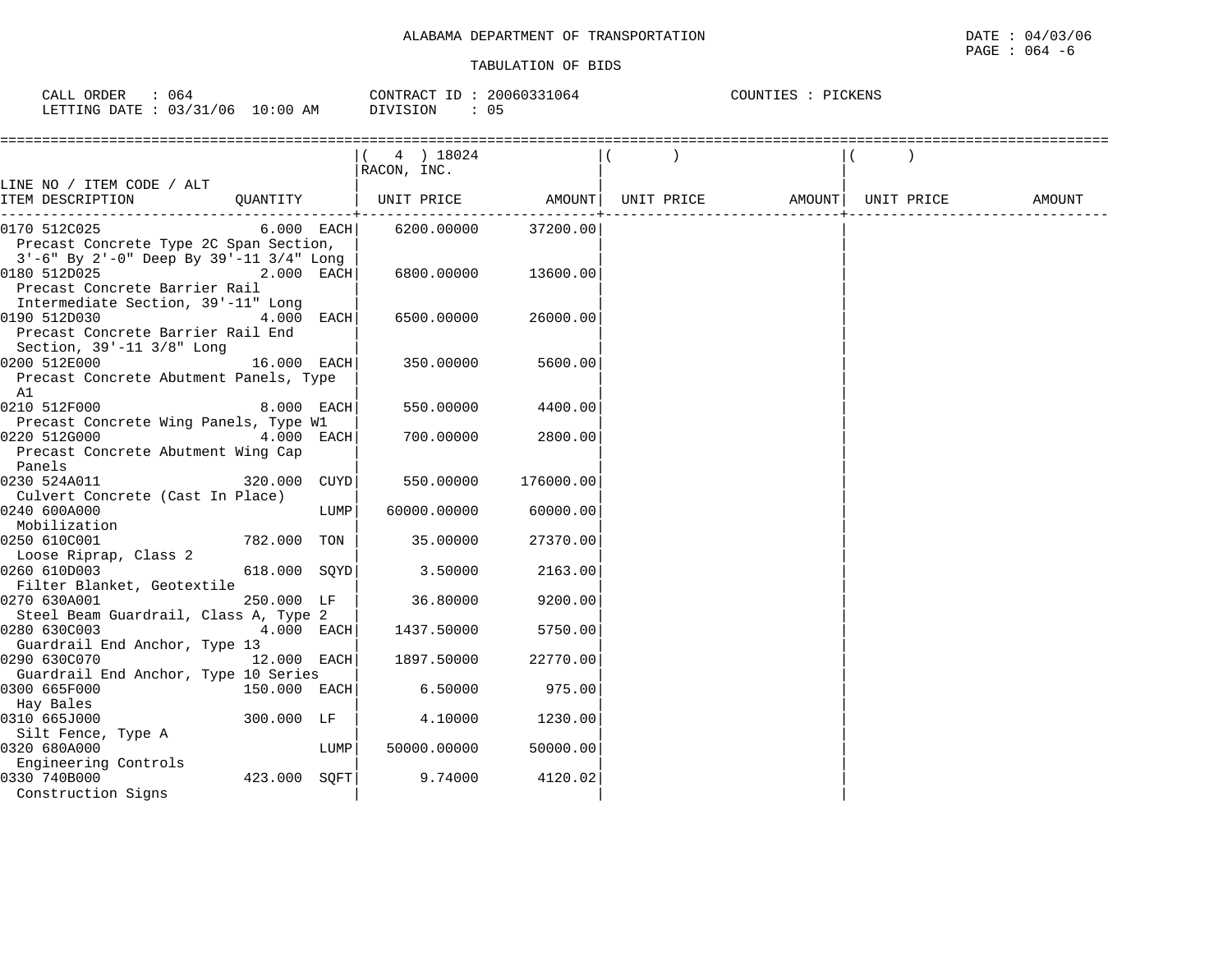| CALL ORDER<br>LETTING DATE : 03/31/06 10:00 AM | : 064 | DIVISION | CONTRACT ID: 20060331064<br>$\therefore$ 05 | : PICKENS<br>COUNTIES |  |
|------------------------------------------------|-------|----------|---------------------------------------------|-----------------------|--|
|                                                |       |          |                                             |                       |  |

|                                                                        |              |      | 18024 (<br>4)<br>RACON, INC. |            |            |        |            |        |
|------------------------------------------------------------------------|--------------|------|------------------------------|------------|------------|--------|------------|--------|
| LINE NO / ITEM CODE / ALT                                              |              |      |                              |            |            |        |            |        |
| ITEM DESCRIPTION                                                       | OUANTITY     |      | UNIT PRICE                   | AMOUNT     | UNIT PRICE | AMOUNT | UNIT PRICE | AMOUNT |
| 0340 740F002<br>Barricades, Type III                                   | 24.000 EACH  |      | 213.15000                    | 5115.60    |            |        |            |        |
| 0350 7401005<br>Warning Lights, Type B (Detachable Head                | $6.000$ EACH |      | 182.70000                    | 1096.20    |            |        |            |        |
| 0360 998A000<br>Construction Fuel (Maximum Bid Limited<br>To $$16500)$ |              | LUMP | 0.00000                      | 0.00       |            |        |            |        |
| SECTION TOTALS                                                         |              |      | Ŝ.                           | 809,606.62 | \$         | 0.00   |            | 0.00   |
| CONTRACT TOTALS                                                        |              |      | s                            | 809,606.62 | \$         | 0.00   |            |        |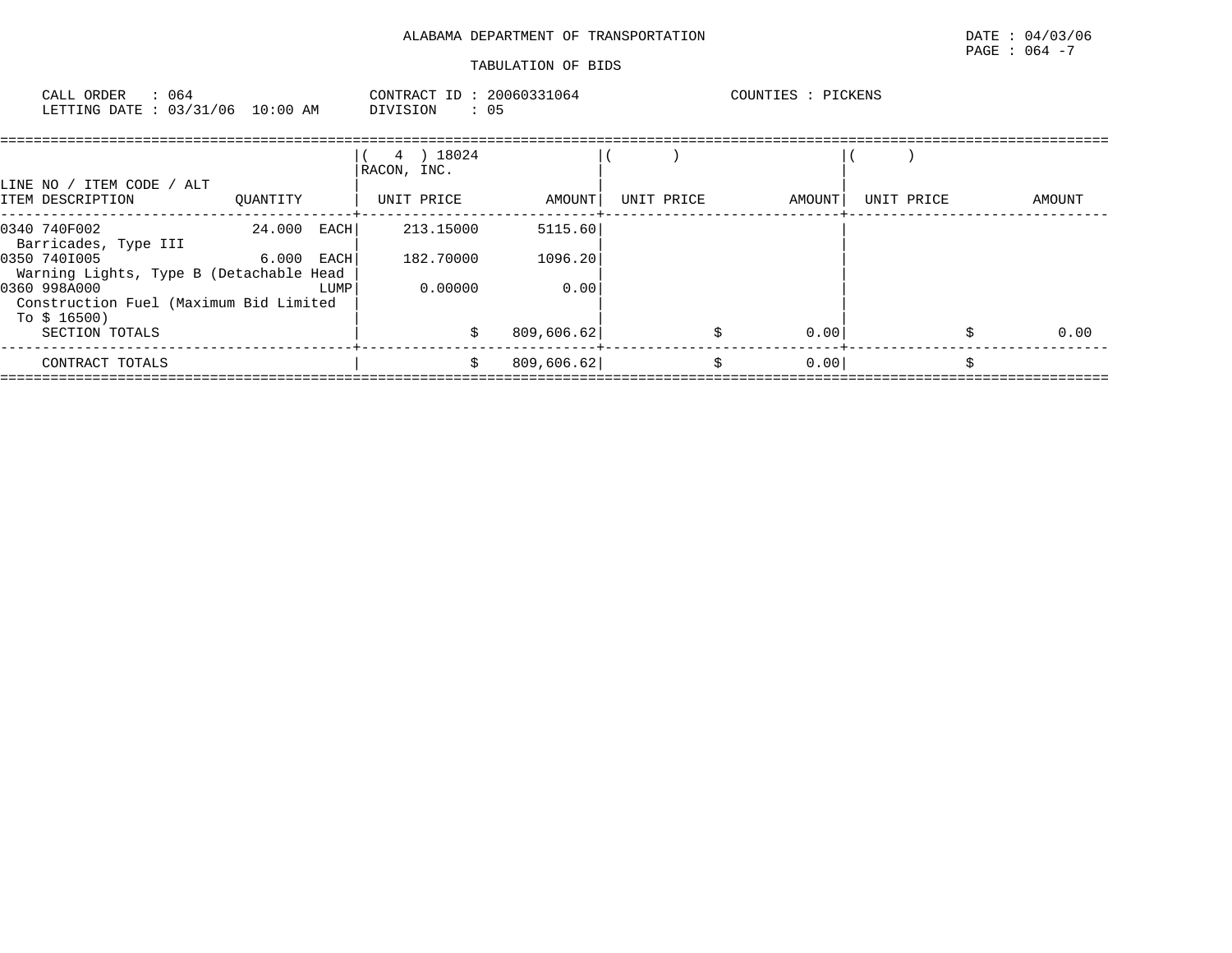## $\texttt{PAGE}$  : 065 -1

|      | : 065<br>CALL ORDER<br>LETTING DATE: 03/31/06 10:00 AM                                             |                                                                         | CONTRACT ID: 20060331065<br>DIVISION<br>$\therefore$ 04                 |    |              |                  | COUNTIES : TALLAPOOSA                    |                                     |
|------|----------------------------------------------------------------------------------------------------|-------------------------------------------------------------------------|-------------------------------------------------------------------------|----|--------------|------------------|------------------------------------------|-------------------------------------|
|      | CONTRACT DESCRIPTION:<br>for constructing the Bridge Replacement on<br>Dadeville. Length 0.041 mi. |                                                                         | CONTRACT TIME:<br>CR-32 (Denver Road) at Chatahospee Creek northeast of | 90 | Working Days | (available days) | $PROJECT(S)$ : $ACGBBRZ-6200(209)$       |                                     |
| RANK | VENDOR NO. / NAME                                                                                  |                                                                         |                                                                         |    |              |                  | TOTAL<br><b>BID</b>                      | % OVER<br>LOW BID                   |
|      | 13099<br>01007<br>13036                                                                            | MCINNIS, LLC<br>ALABAMA BRIDGE BUILDERS, INC.<br>THE MORRIS GROUP, INC. |                                                                         |    |              |                  | 880,376.50<br>917,055.00<br>1,149,210.80 | 100.0000%<br>104.1662%<br>130.5363% |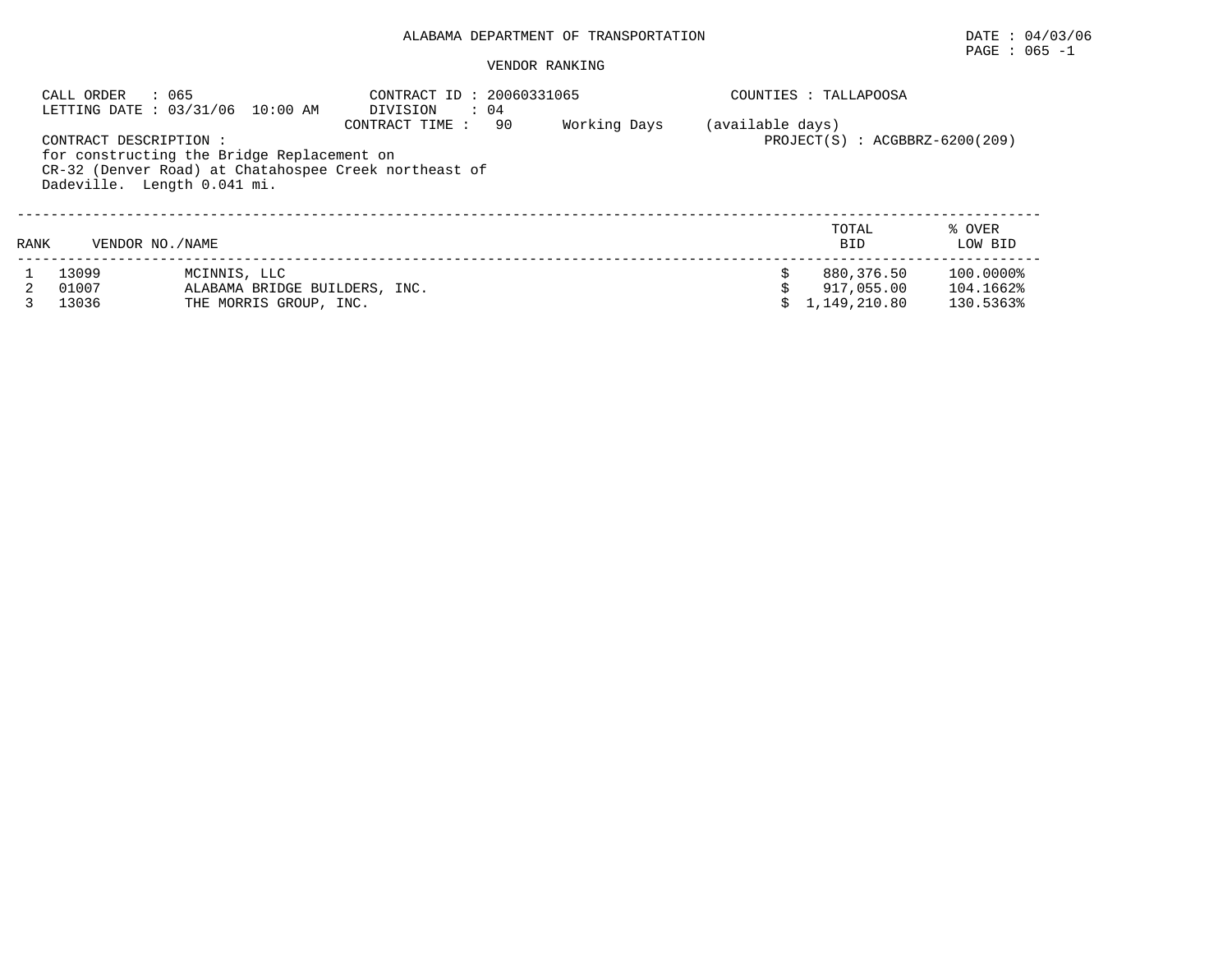CALL ORDER : 065 CONTRACT ID : 20060331065 COUNTIES : TALLAPOOSA LETTING DATE : 03/31/06 10:00 AM DIVISION : 04 ==================================================================================================================================== $\begin{array}{|c|c|c|c|c|c|}\hline ( & 1 & ) & 13099 \end{array} \qquad \qquad \begin{array}{|c|c|c|c|c|c|}\hline ( & 2 & ) & 01007 \end{array} \qquad \qquad \begin{array}{|c|c|c|c|c|c|c|}\hline ( & 3 & ) & 13036 \end{array}$  |MCINNIS, LLC |ALABAMA BRIDGE BUILDERS, IN |THE MORRIS GROUP, INC. LINE NO / ITEM CODE / ALT | | |

| ITEM DESCRIPTION                                                                                   | OUANTITY     | UNIT PRICE  | AMOUNT   | UNIT PRICE  | AMOUNT   | UNIT PRICE  | AMOUNT   |
|----------------------------------------------------------------------------------------------------|--------------|-------------|----------|-------------|----------|-------------|----------|
| Total<br>SECTION 0001                                                                              |              |             |          |             |          |             |          |
| 0010 201A002<br>Clearing And Grubbing (Maximum<br>Allowable Bid \$ 4000 Per Acre) (Approx 1        | LUMP         | 4000.00000  | 4000.00  | 4000.00000  | 4000.00  | 4000.00000  | 4000.00  |
| Acre)<br>0020 206A000                                                                              | LUMP         | 45000.00000 | 45000.00 | 35000.00000 | 35000.00 | 70000.00000 | 70000.00 |
| Removal Of Old Bridge, Station 16+15<br>0030 502A001<br>Steel Reinforcement (Grade 60)             | 74805.000 LB | 1,30000     | 97246.50 | 0.60000     | 44883.00 | 0.86000     | 64332.30 |
| 0040 502B000                                                                                       | LUMP         | 60000.00000 | 60000.00 | 40000.00000 | 40000.00 | 60000.00000 | 60000.00 |
| Steel Reinforcement For Bridge<br>Superstructure, Station 16+13, Approx.<br>51,117 Pounds          |              |             |          |             |          |             |          |
| 0050 506A004<br>Drilled Shaft Excavation, 3'-0" Diamete                                            | 115.000 LF   | 330.00000   | 37950.00 | 320.00000   | 36800.00 | 212,00000   | 24380.00 |
| 0060 506A005                                                                                       | 98.000 LF    | 440.00000   | 43120.00 | 450.00000   | 44100.00 | 371.00000   | 36358.00 |
| Drilled Shaft Excavation, 3'-6" Diamete<br>0070 506B001<br>Special Drilled Shaft Excavation, 3'-0" | 39.000 LF    | 1200.00000  | 46800.00 | 1300.00000  | 50700.00 | 1060.00000  | 41340.00 |
| Diameter<br>0080 506B002<br>Special Drilled Shaft Excavation, 3'-6"                                | 44.000 LF    | 1540.00000  | 67760.00 | 1600.00000  | 70400.00 | 1166.00000  | 51304.00 |
| Diameter<br>0090 506C040<br>Drilled Shaft Construction, 3'-0"                                      | 153.000 LF   | 55,00000    | 8415.00  | 105.00000   | 16065.00 | 80,00000    | 12240.00 |
| Diameter, Class DS1 Concrete<br>0100 506C041<br>Drilled Shaft Construction, 3'-6"                  | 142.000 LF   | 75.00000    | 10650.00 | 125.00000   | 17750.00 | 133.00000   | 18886.00 |
| Diameter, Class DS1 Concrete<br>0110 506F000<br>Permanent Drilled Shaft Casing, 3'-6"              | 56.000 LF    | 195.00000   | 10920.00 | 190.00000   | 10640.00 | 318,00000   | 17808.00 |
| Diameter<br>0120 506G000                                                                           | 4.000 EACH   | 2200.00000  | 8800.00  | 500.00000   | 2000.00  | 212,00000   | 848.00   |
| Crosshole Sonic Logging, 3'-0" Diameter<br>0130 506G001                                            | 4.000 EACH   | 2200.00000  | 8800.00  | 500.00000   | 2000.00  | 424.00000   | 1696.00  |
| Crosshole Sonic Logging, 3'-6" Diameter<br>0140 508A000<br>Structural Steel                        | 3910.000 LB  | 6,00000     | 23460.00 | 4.50000     | 17595.00 | 2.50000     | 9775.00  |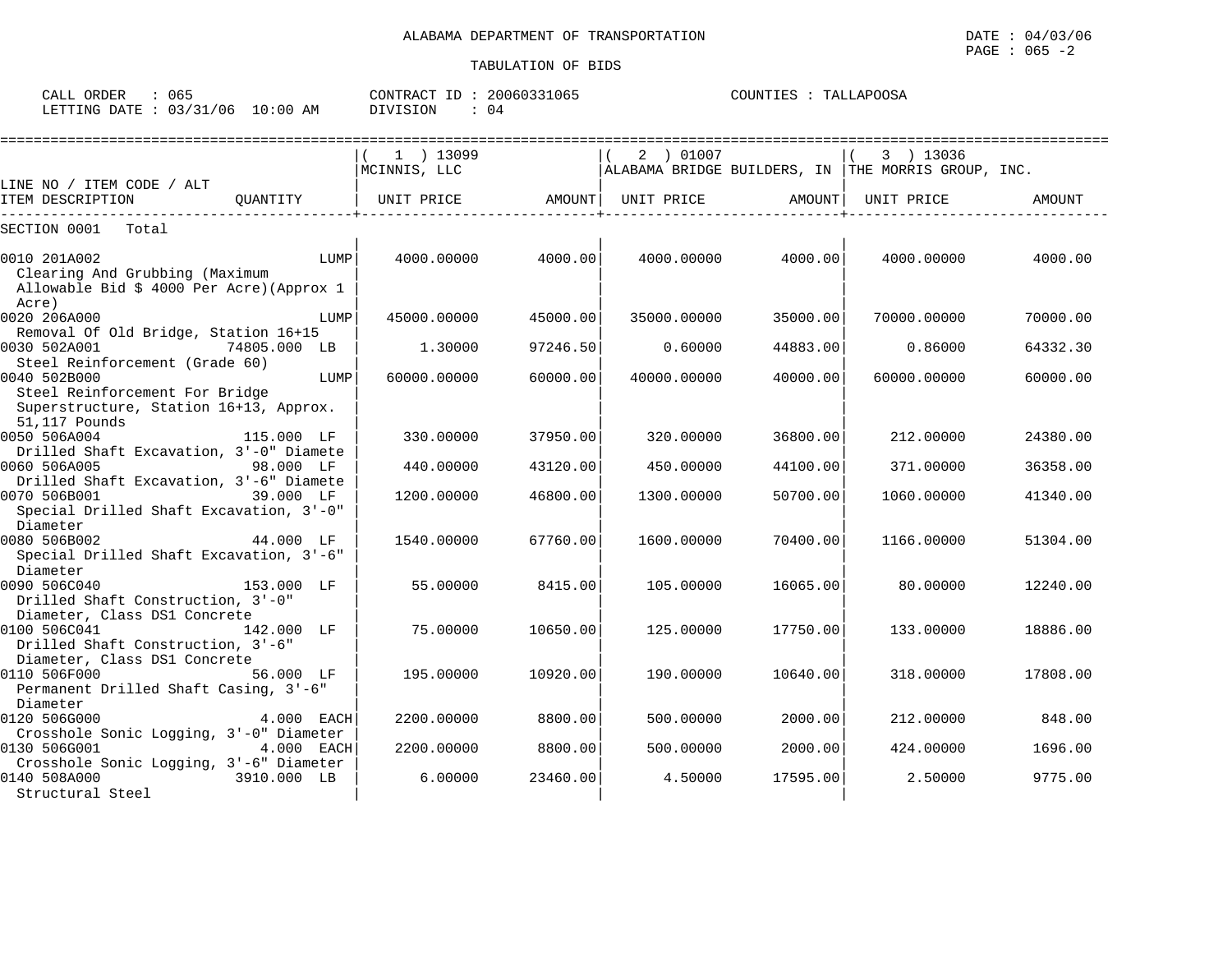| 065<br>CALL ORDER               | CONTRACT ID: 20060331065 | COUNTIES : TALLAPOOSA |
|---------------------------------|--------------------------|-----------------------|
| LETTING DATE: 03/31/06 10:00 AM | DIVISION<br>04           |                       |

|                                         |            |      | $1$ ) 13099        |            | ) 01007<br>2 |                    | 3 ) 13036                                          |                |
|-----------------------------------------|------------|------|--------------------|------------|--------------|--------------------|----------------------------------------------------|----------------|
|                                         |            |      | MCINNIS, LLC       |            |              |                    | ALABAMA BRIDGE BUILDERS, IN THE MORRIS GROUP, INC. |                |
| LINE NO / ITEM CODE / ALT               |            |      |                    |            |              |                    |                                                    |                |
| ITEM DESCRIPTION                        | OUANTITY   |      | UNIT PRICE AMOUNT  |            |              | UNIT PRICE AMOUNT  | UNIT PRICE                                         | AMOUNT         |
|                                         |            |      |                    |            |              |                    |                                                    |                |
| 87.000 CUYD<br>0150 510A000             |            |      | 700.00000 60900.00 |            |              | 500.00000 43500.00 | 995.00000                                          | 86565.00       |
| Bridge Substructure Concrete, Class A   |            |      |                    |            |              |                    |                                                    |                |
| 0160 510C051                            |            | LUMP | 152000.00000       | 152000.00  | 200000.00000 | 200000.00          | 250000.00000                                       | 250000.00      |
| Bridge Concrete Superstructure, Station |            |      |                    |            |              |                    |                                                    |                |
| 16+13, approx. 208 cubic yards          |            |      |                    |            |              |                    |                                                    |                |
| 0170 510E000<br>582.000 SQYD            |            |      | 10.00000           | 5820.00    | 6.00000      | 3492.00            | 5,00000                                            | 2910.00        |
| Grooving Concrete Bridge Decks          |            |      |                    |            |              |                    |                                                    |                |
| 0180 511A001<br>24.000 EACH             |            |      | 200,00000          | 4800.00    | 200,00000    | 4800.00            | 295.00000                                          | 7080.00        |
| Elastomeric Bearings, Type 2            |            |      |                    |            |              |                    |                                                    |                |
| 0190 513B005                            | 865.000 LF |      | 125.00000          | 108125.00  | 160.00000    | 138400.00          | 185.00000                                          | 160025.00      |
| Pretensioned-Prestressed Concrete       |            |      |                    |            |              |                    |                                                    |                |
| Girders, Type III (Specialty Item)      |            |      |                    |            |              |                    |                                                    |                |
| 0200 600A000                            |            | LUMP | 50000.00000        | 50000.00   | 90500.00000  | 90500.00           | 205000.00000                                       | 205000.00      |
| Mobilization                            |            |      |                    |            |              |                    |                                                    |                |
| 0210 680A000                            |            | LUMP | 20000.00000        | 20000.00   | 6000.00000   | 6000.00            | 21000.00000                                        | 21000.00       |
| Engineering Controls                    |            |      |                    |            |              |                    |                                                    |                |
| 0220 740B000<br>161.000                 |            | SOFT | 10.00000           | 1610.00    | 10.00000     | 1610.00            | 8.50000                                            | 1368.50        |
| Construction Signs                      |            |      |                    |            |              |                    |                                                    |                |
| 0230 740F002                            | 8.000      | EACH | 400.00000          | 3200.00    | 275,00000    | 2200.00            | 191.00000                                          | 1528.00        |
| Barricades, Type III                    |            |      |                    |            |              |                    |                                                    |                |
| 0240 7401005                            | 2.000 EACH |      | 500,00000          | 1000.00    | 310.00000    | 620.00             | 371,00000                                          | 742.00         |
| Warning Lights, Type B (Detachable Head |            |      |                    |            |              |                    |                                                    |                |
| 0250 998A000                            |            | LUMP | 0.00000            | 0.00       | 34000.00000  | 34000.00           | 25.00000                                           | 25.00          |
| Construction Fuel (Maximum Bid Limited  |            |      |                    |            |              |                    |                                                    |                |
| To $$34,000$ )                          |            |      |                    |            |              |                    |                                                    |                |
| SECTION TOTALS                          |            |      |                    | 880,376.50 | \$           | 917,055.00         |                                                    | \$1,149,210.80 |
|                                         |            |      |                    |            |              |                    |                                                    |                |
| CONTRACT TOTALS                         |            |      | $\ddot{\rm S}$     | 880,376.50 | $\ddot{s}$   | 917,055.00         |                                                    | \$1,149,210.80 |
|                                         |            |      |                    |            |              |                    |                                                    |                |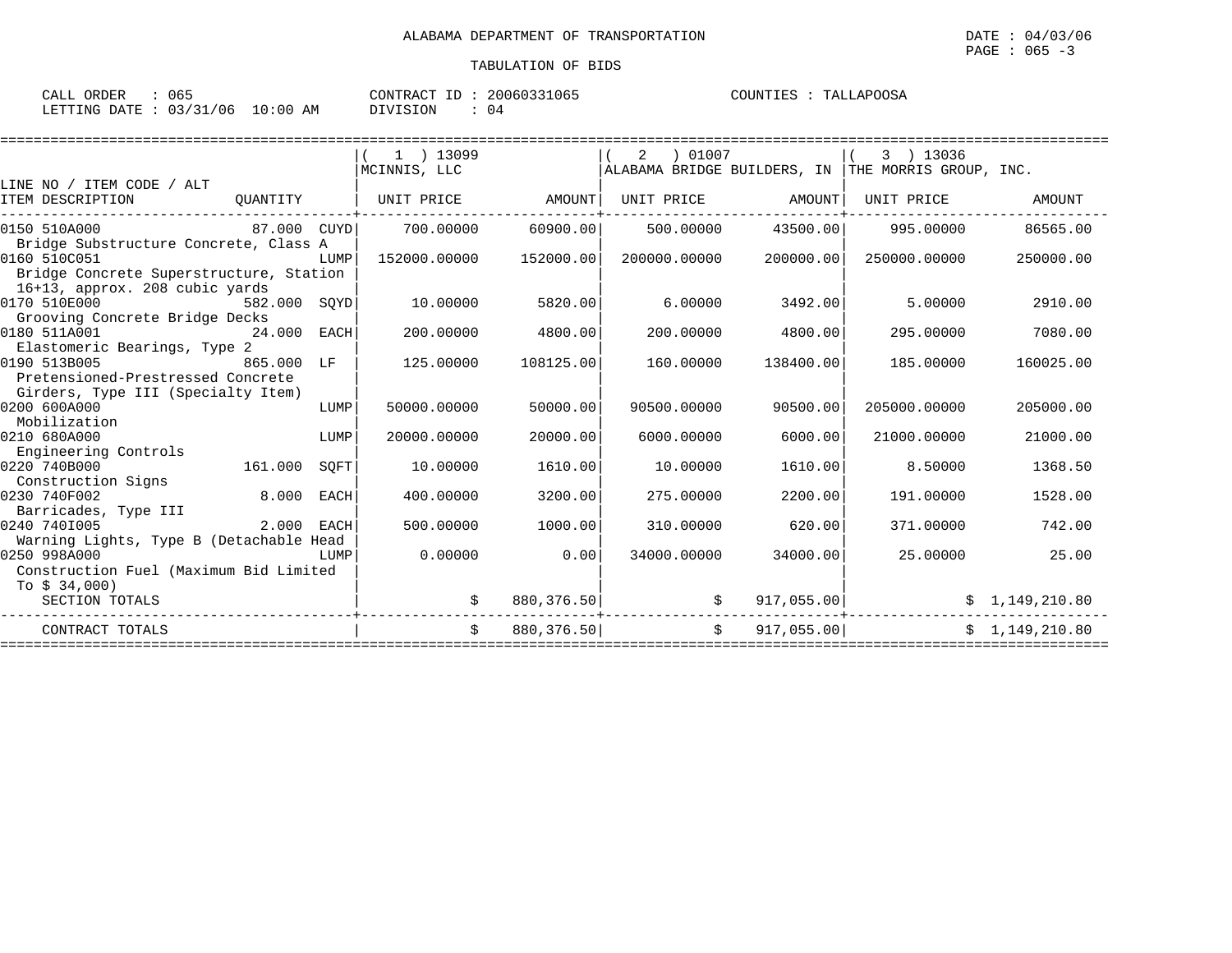# $\texttt{PAGE}$  : 066 -1

|      | : 066<br>CALL ORDER   | LETTING DATE : 03/31/06 10:00 AM | CONTRACT ID: 20060331066<br>: 09<br>DIVISION                                                                          |              |                  | COUNTIES : ESCAMBIA |                                        |
|------|-----------------------|----------------------------------|-----------------------------------------------------------------------------------------------------------------------|--------------|------------------|---------------------|----------------------------------------|
|      | CONTRACT DESCRIPTION: |                                  | CONTRACT TIME:<br>50                                                                                                  | Working Days | (available days) |                     | $PROJECT(S)$ : $ACGBBRZ-BRZ-2700(207)$ |
|      | Length 0.098 mi.      |                                  | for constructing the Bridge Replacement (Precast) and<br>Approaches on Curtis Road at Sizemore Creek north of Atmore. |              |                  |                     |                                        |
| RANK | VENDOR NO. / NAME     |                                  |                                                                                                                       |              |                  | TOTAL<br><b>BID</b> | % OVER<br>LOW BID                      |
|      | 14008                 | NEWELL & BUSH, INC.              |                                                                                                                       |              |                  | 332, 137.50         | 100.0000%                              |
|      | 13021                 | MURPHREE BRIDGE CORPORATION      |                                                                                                                       |              |                  | 341,329.68          | 102.7676%                              |
|      | 13099                 | MCINNIS, LLC                     |                                                                                                                       |              |                  | 440,427.00          | 132.6038%                              |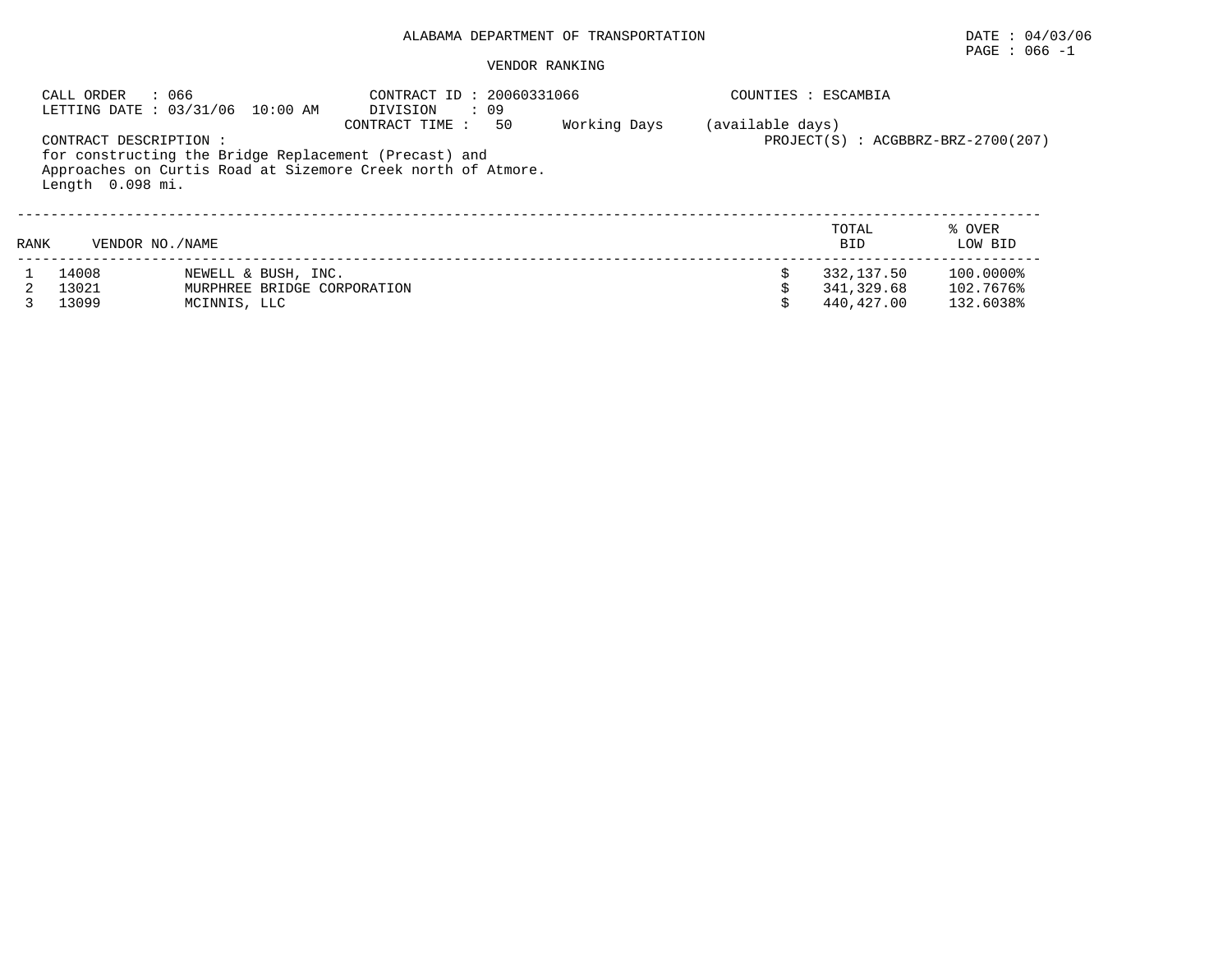| $\sim$ $\sim$ $\sim$<br>ORDER<br>CALL<br>U66 |          | CONTRACT ID     | 20060331066 | COUNTIES | ESCAMBIA |
|----------------------------------------------|----------|-----------------|-------------|----------|----------|
| LETTING DATE: 03/31/06                       | 10:00 AM | <b>DIVISION</b> | 09          |          |          |

|                                                                                                                                     |              |      | $1$ ) 14008<br>NEWELL & BUSH, INC. |          | 2 ) 13021<br>MURPHREE BRIDGE CORPORATION |          | 3 ) 13099<br>MCINNIS, LLC |          |
|-------------------------------------------------------------------------------------------------------------------------------------|--------------|------|------------------------------------|----------|------------------------------------------|----------|---------------------------|----------|
| LINE NO / ITEM CODE / ALT                                                                                                           |              |      |                                    |          |                                          |          |                           |          |
| ITEM DESCRIPTION                                                                                                                    | QUANTITY     |      | UNIT PRICE                         | AMOUNT   | UNIT PRICE                               | AMOUNT   | UNIT PRICE                | AMOUNT   |
| SECTION 0001<br>Total                                                                                                               |              |      |                                    |          |                                          |          |                           |          |
| 0010 206A000<br>Removal Of Old Bridge, Station 5+00.00                                                                              |              | LUMP | 15000.00000                        | 15000.00 | 12500.00000                              | 12500.00 | 30000.00000               | 30000.00 |
| 0020 210A000<br>Unclassified Excavation                                                                                             | 294.000 CUYD |      | 11.50000                           | 3381.00  | 7.00000                                  | 2058.00  | 4,00000                   | 1176.00  |
| 0030 401A000<br>Bituminous Treatment A                                                                                              | 973.000      | SOYD | 4.50000                            | 4378.50  | 4.00000                                  | 3892.00  | 2.00000                   | 1946.00  |
| 0040 405A000<br>Tack Coat                                                                                                           | 30.000       | GAL  | 6.50000                            | 195.00   | 5.00000                                  | 150.00   | 2.00000                   | 60.00    |
| 0050 429A200<br>Improved Bituminous Concrete Wearing                                                                                | 58.000 TON   |      | 135.00000                          | 7830.00  | 100.00000                                | 5800.00  | 175.00000                 | 10150.00 |
| Surface Layer, 1/2" Maximum Aggregate<br>Size Mix, ESAL Range A<br>0060 429C201                                                     | 153.000 TON  |      | 135.00000                          | 20655.00 | 100.00000                                | 15300.00 | 175.00000                 | 26775.00 |
| Improved Bituminous Concrete Base Layer<br>1 1/2" Maximum Aggregate Size Mix, ESAL                                                  |              |      |                                    |          |                                          |          |                           |          |
| Range A<br>0070 502A000                                                                                                             | 100.000 LB   |      | 1,00000                            | 100.00   | 2.00000                                  | 200.00   | 1,00000                   | 100.00   |
| Steel Reinforcement<br>0080 505A032<br>Steel Test Piles (HP 12x53) (Maximum Bid                                                     | 1.000 EACH   |      | 2000.00000                         | 2000.00  | 1500.00000                               | 1500.00  | 2000.00000                | 2000.00  |
| Limited To \$2000 Per Each Test Pile)<br>0090 505B102<br>Static Loading Tests (HP 12X53)<br>(Maximum Bid Limited To \$2000 Per Each | 1.000 EACH   |      | 2000.00000                         | 2000.00  | 1500.00000                               | 1500.00  | 1000.00000                | 1000.00  |
| Loading Test)<br>0100 505M002<br>Steel Piling Furnished And Driven (HP                                                              | 1870.000 LF  |      | 33.00000                           | 61710.00 | 34.85000                                 | 65169.50 | 35.00000                  | 65450.00 |
| 12x53<br>0110 507A000                                                                                                               | 2.000 EACH   |      | 2000.00000                         | 4000.00  | 5500.00000                               | 11000.00 | 4000.00000                | 8000.00  |
| Wire Rope Abutment Anchor Assembly<br>0120 510A000<br>Bridge Substructure Concrete, Class A                                         | 13.000       | CUYD | 500.00000                          | 6500.00  | 600.00000                                | 7800.00  | 800.00000                 | 10400.00 |
| 0130 511A000<br>Elastomeric Bearings, Type 1                                                                                        | 44.000 EACH  |      | 75.00000                           | 3300.00  | 100.00000                                | 4400.00  | 100,00000                 | 4400.00  |
| 0140 512A014<br>Precast Concrete Abutment Caps, 2'-0"<br>Wide By $1'-8$ " Deep By $33'-0$ " Long                                    | 2.000 EACH   |      | 2600.00000                         | 5200.00  | 3210.00000                               | 6420.00  | 5000.00000                | 10000.00 |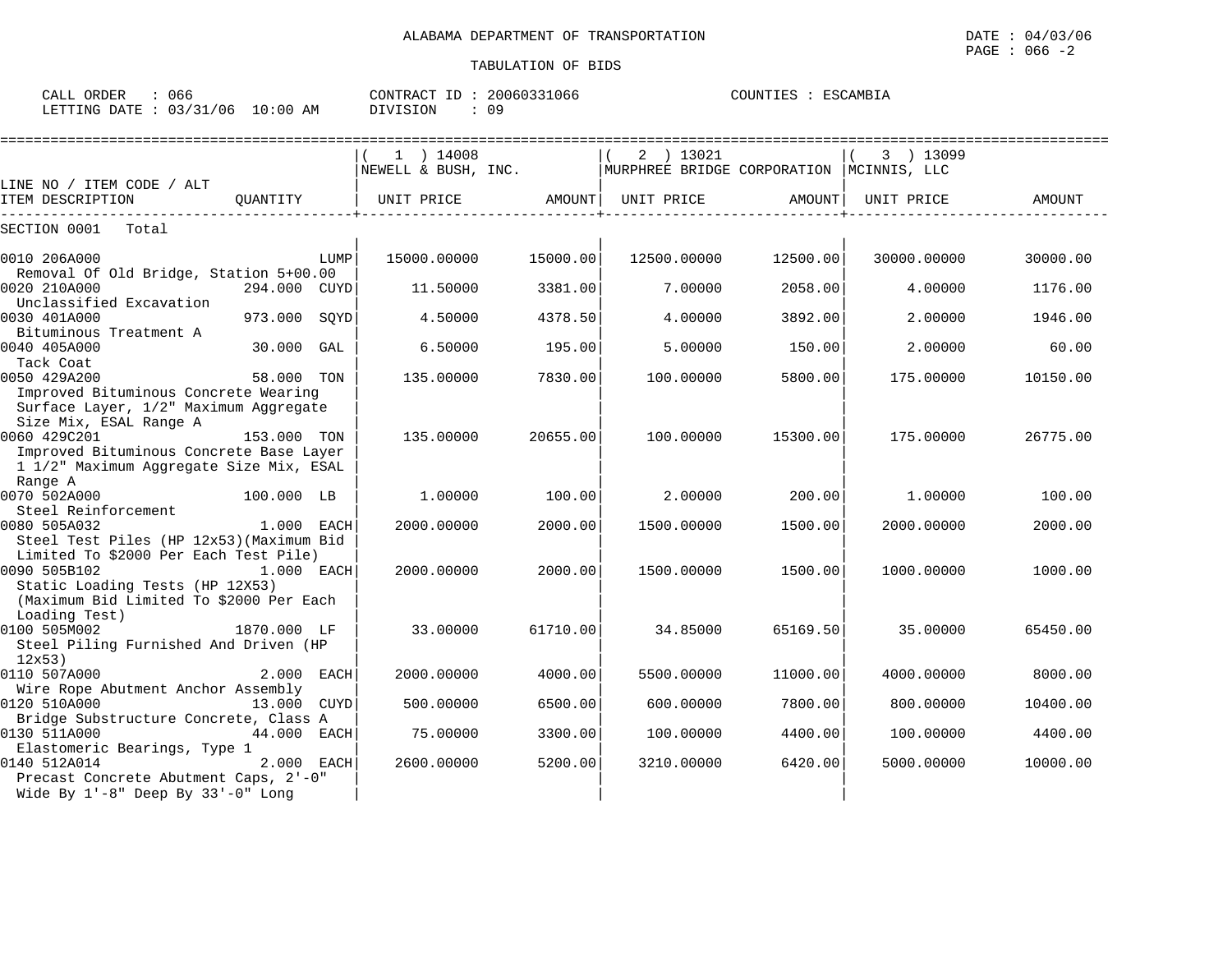| : 066<br>CALL ORDER             |  |          | CONTRACT ID: 20060331066 | COUNTIES : ESCAMBIA |  |
|---------------------------------|--|----------|--------------------------|---------------------|--|
| LETTING DATE: 03/31/06 10:00 AM |  | DIVISION |                          |                     |  |

|                                          |                   | =============================                         |          |                                                                  |          |             |          |
|------------------------------------------|-------------------|-------------------------------------------------------|----------|------------------------------------------------------------------|----------|-------------|----------|
|                                          |                   | $1$ ) 14008                                           |          | $2 \t) 13021$                                                    |          | 3 ) 13099   |          |
|                                          |                   |                                                       |          | NEWELL & BUSH, INC.   MURPHREE BRIDGE CORPORATION   MCINNIS, LLC |          |             |          |
| LINE NO / ITEM CODE / ALT                |                   |                                                       |          |                                                                  |          |             |          |
| ITEM DESCRIPTION                         | OUANTITY          | UNIT PRICE         AMOUNT   UNIT PRICE         AMOUNT |          |                                                                  |          | UNIT PRICE  | AMOUNT   |
| 0150 512B004                             | $2.000$ EACH      | 3000.00000                                            |          | 6000.00 3755.00000 7510.00                                       |          | 5000.00000  | 10000.00 |
| Precast Concrete Intermediate Bent Caps  |                   |                                                       |          |                                                                  |          |             |          |
| 2'-0" Wide By 2'-0" Deep By 31'-6" Long  |                   |                                                       |          |                                                                  |          |             |          |
| 0160 512C004                             | 18.000 EACH       | 3000.00000                                            | 54000.00 | 3705.00000                                                       | 66690.00 | 5000.00000  | 90000.00 |
| Precast Concrete Type 1 Span Section,    |                   |                                                       |          |                                                                  |          |             |          |
| 3'-6" Wide By 1'-9" Deep By 34'-0" Long  |                   |                                                       |          |                                                                  |          |             |          |
| 0170 512C007                             | <b>6.000 EACH</b> | 3000.00000                                            | 18000.00 | 3840.00000                                                       | 23040.00 | 5000.00000  | 30000.00 |
| Precast Concrete Type 2C Span Section,   |                   |                                                       |          |                                                                  |          |             |          |
| 3'-6" Wide By 1'- 9" Deep By 34'-0" Long |                   |                                                       |          |                                                                  |          |             |          |
| 0180 512D002                             | 4.000 EACH        | 3800,00000                                            | 15200.00 | 4070.00000                                                       | 16280.00 | 5000.00000  | 20000.00 |
| Precast Concrete Barrier Rail End        |                   |                                                       |          |                                                                  |          |             |          |
| Section, 34'-0" Long<br>0190 512D005     | 2.000 EACH        | 3800,00000                                            | 7600.00  | 4110.00000                                                       | 8220.00  | 5000.00000  | 10000.00 |
| Precast Concrete Barrier Rail            |                   |                                                       |          |                                                                  |          |             |          |
| Intermediate Section, 34'-0" Long        |                   |                                                       |          |                                                                  |          |             |          |
| 0200 512E002                             | $16.000$ EACH     | 400.00000                                             | 6400.00  | 415.00000                                                        | 6640.00  | 600.00000   | 9600.00  |
| Precast Concrete Abutment Panels, Type   |                   |                                                       |          |                                                                  |          |             |          |
| A3                                       |                   |                                                       |          |                                                                  |          |             |          |
| 0210 512F002                             | 8.000 EACH        | 750.00000                                             | 6000.00  | 740.00000                                                        | 5920.00  | 600,00000   | 4800.00  |
| Precast Concrete Wing Panels, Type W3    |                   |                                                       |          |                                                                  |          |             |          |
| 0220 512G000                             | $4.000$ EACH      | 550.00000                                             | 2200.00  | 460.00000                                                        | 1840.00  | 600,00000   | 2400.00  |
| Precast Concrete Abutment Wing Cap       |                   |                                                       |          |                                                                  |          |             |          |
| Panels                                   |                   |                                                       |          |                                                                  |          |             |          |
| 0230 600A000                             | LUMP              | 36000.00000                                           | 36000.00 | 31891.53000                                                      | 31891.53 | 39800.00000 | 39800.00 |
| Mobilization<br>0240 610C001             | 355.000 TON       | 44.00000                                              | 15620.00 | 38.33000                                                         | 13607.15 | 40.00000    | 14200.00 |
| Loose Riprap, Class 2                    |                   |                                                       |          |                                                                  |          |             |          |
| 0250 610D003                             | 280.000 SQYD      | 3.00000                                               | 840.00   | 3,00000                                                          | 840.00   | 5.00000     | 1400.00  |
| Filter Blanket, Geotextile               |                   |                                                       |          |                                                                  |          |             |          |
| 0260 630C003                             | 4.000 EACH        | 1550.00000                                            | 6200.00  | 1350.00000                                                       | 5400.00  | 1500.00000  | 6000.00  |
| Guardrail End Anchor, Type 13            |                   |                                                       |          |                                                                  |          |             |          |
| 0270 630C050                             | 4.000 EACH        | 2200.00000                                            | 8800.00  | 1825.00000                                                       | 7300.00  | 2100.00000  | 8400.00  |
| Guardrail End Anchor, Type 20 Series     |                   |                                                       |          |                                                                  |          |             |          |
| 0280 665F000                             | 50.000 EACH       | 18.00000                                              | 900.00   | 6.00000                                                          | 300.00   | 10.00000    | 500.00   |
| Hay Bales                                |                   |                                                       |          |                                                                  |          |             |          |
| 0290 665J000                             | 160.000 LF        | 5.50000                                               | 880.00   | 5.00000                                                          | 800.00   | 10.00000    | 1600.00  |
| Silt Fence, Type A<br>0300 6650001       | 160.000 LF        | 0.10000                                               | 16.00    |                                                                  |          |             |          |
| Silt Fence Removal                       |                   |                                                       |          | 1,00000                                                          | 160.00   | 3.00000     | 480.00   |
|                                          |                   |                                                       |          |                                                                  |          |             |          |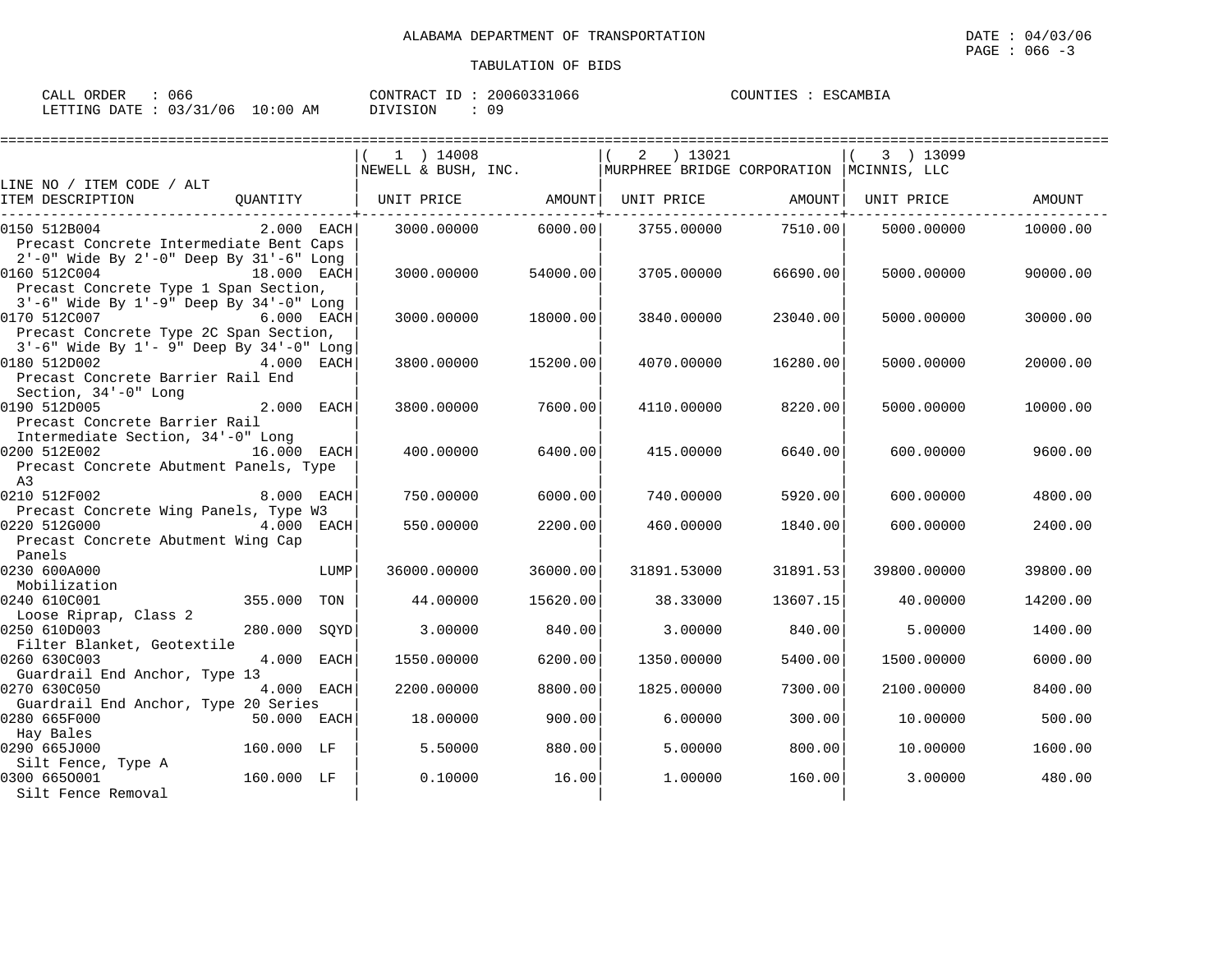| CALL ORDER                       | : 066 |          | CONTRACT ID: 20060331066 | COUNTIES : ESCAMBIA |
|----------------------------------|-------|----------|--------------------------|---------------------|
| LETTING DATE : 03/31/06 10:00 AM |       | DIVISION |                          |                     |

|                                         |          |             | 14008<br>-1 - 1     |            | 13021<br>2 |                    | 3 ) 13099    |            |
|-----------------------------------------|----------|-------------|---------------------|------------|------------|--------------------|--------------|------------|
|                                         |          |             | NEWELL & BUSH, INC. |            | MURPHREE   | BRIDGE CORPORATION | MCINNIS, LLC |            |
| LINE NO / ITEM CODE<br>ALT              |          |             |                     |            |            |                    |              |            |
| ITEM DESCRIPTION                        | OUANTITY |             | UNIT PRICE          | AMOUNT     | UNIT PRICE | AMOUNT             | UNIT PRICE   | AMOUNT     |
| 0310 680A000                            |          | LUMP        | 5500.00000          | 5500.00    | 3000.00000 | 3000.00            | 10000.00000  | 10000.00   |
| Engineering Controls                    |          |             |                     |            |            |                    |              |            |
| 0320 740B000                            | 186.000  | SOFT        | 12,00000            | 2232.00    | 7.75000    | 1441.50            | 15,00000     | 2790.00    |
| Construction Signs                      |          |             |                     |            |            |                    |              |            |
| 0330 740F002                            | 12.000   | <b>EACH</b> | 250.00000           | 3000.00    | 180.00000  | 2160.00            | 500,00000    | 6000.00    |
| Barricades, Type III                    |          |             |                     |            |            |                    |              |            |
| 0340 7401005                            | 2.000    | EACH        | 250.00000           | 500.00     | 300.00000  | 600.00             | 500,00000    | 1000.00    |
| Warning Lights, Type B (Detachable Head |          |             |                     |            |            |                    |              |            |
| 0350 998A000                            |          | LUMP        | 0.00000             | 0.00       | 0.00000    | 0.00               | 0.00000      | 0.00       |
| Construction Fuel (Maximum Bid Limited  |          |             |                     |            |            |                    |              |            |
| To $$12,000.00)$                        |          |             |                     |            |            |                    |              |            |
| SECTION TOTALS                          |          |             | Ŝ.                  | 332,137.50 | \$         | 341,329.68         |              | 440,427.00 |
| CONTRACT TOTALS                         |          |             | Ŝ.                  | 332,137.50 | \$         | 341, 329.68        |              | 440,427.00 |
|                                         |          |             |                     |            |            |                    |              |            |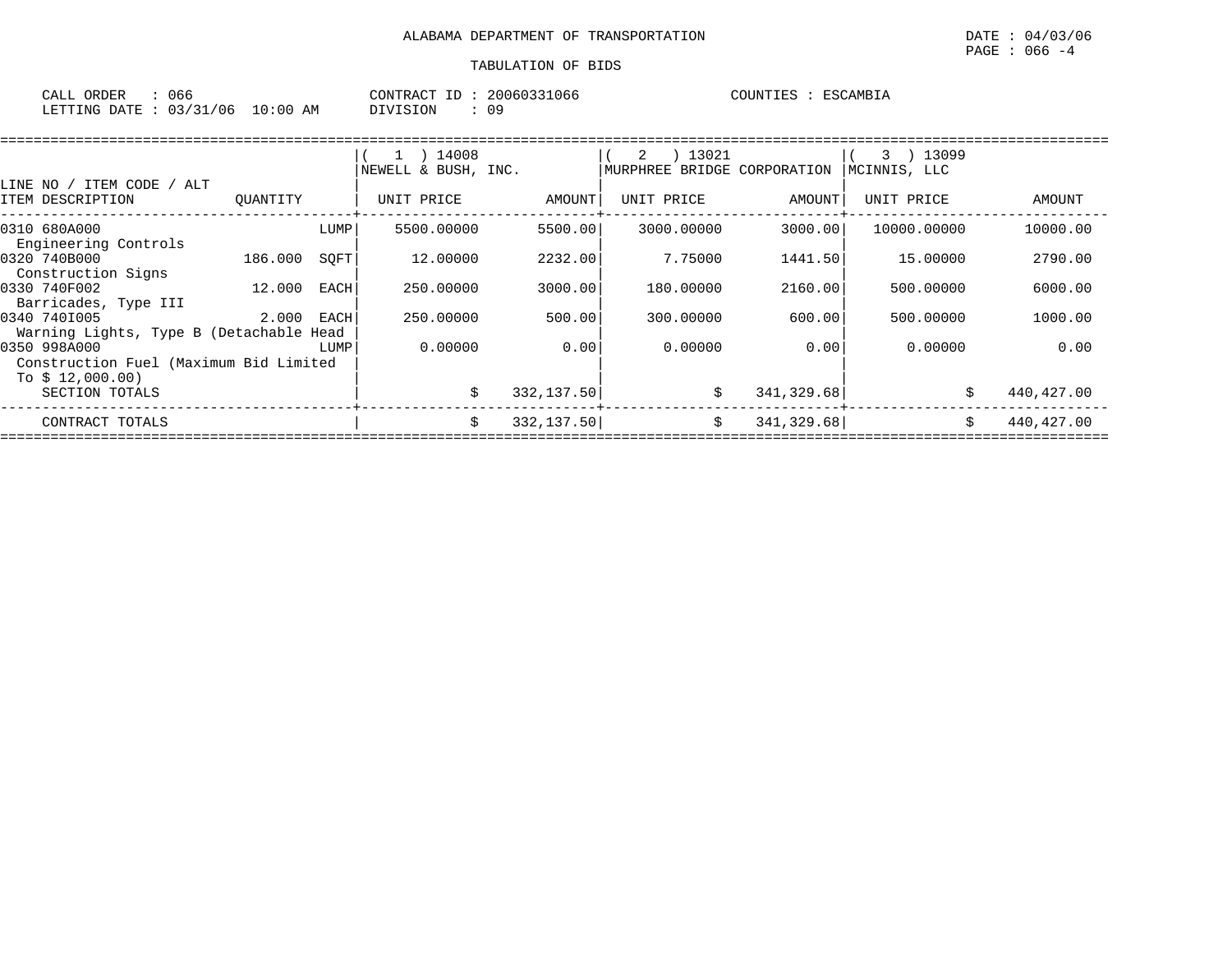# $\texttt{PAGE}$  : 067 -1

|      | : 067<br>CALL ORDER                   | LETTING DATE: 03/31/06 10:00 AM                                                                                        | CONTRACT ID: 20060331067<br>$\colon$ 01<br>DIVISION        |  |  | COUNTIES : JACKSON         |                        |  |  |  |
|------|---------------------------------------|------------------------------------------------------------------------------------------------------------------------|------------------------------------------------------------|--|--|----------------------------|------------------------|--|--|--|
|      | CONTRACT DESCRIPTION :<br>$0.164$ mi. | for constructing the Bridge Replacement and Approaches on<br>CR-142 at the Paint Rock River southwest of Swaim. Length | (available days)<br>$PROJECT(S)$ : $ACGBBRZ-BRZ-3600(213)$ |  |  |                            |                        |  |  |  |
| RANK | VENDOR NO. / NAME                     |                                                                                                                        |                                                            |  |  | TOTAL<br><b>BID</b>        | % OVER<br>LOW BID      |  |  |  |
|      | 13004<br>19007                        | MILLER & MILLER, INC.<br>SCOTT BRIDGE COMPANY, INC.                                                                    |                                                            |  |  | 933,688.85<br>1,398,795.35 | 100.0000%<br>149.8139% |  |  |  |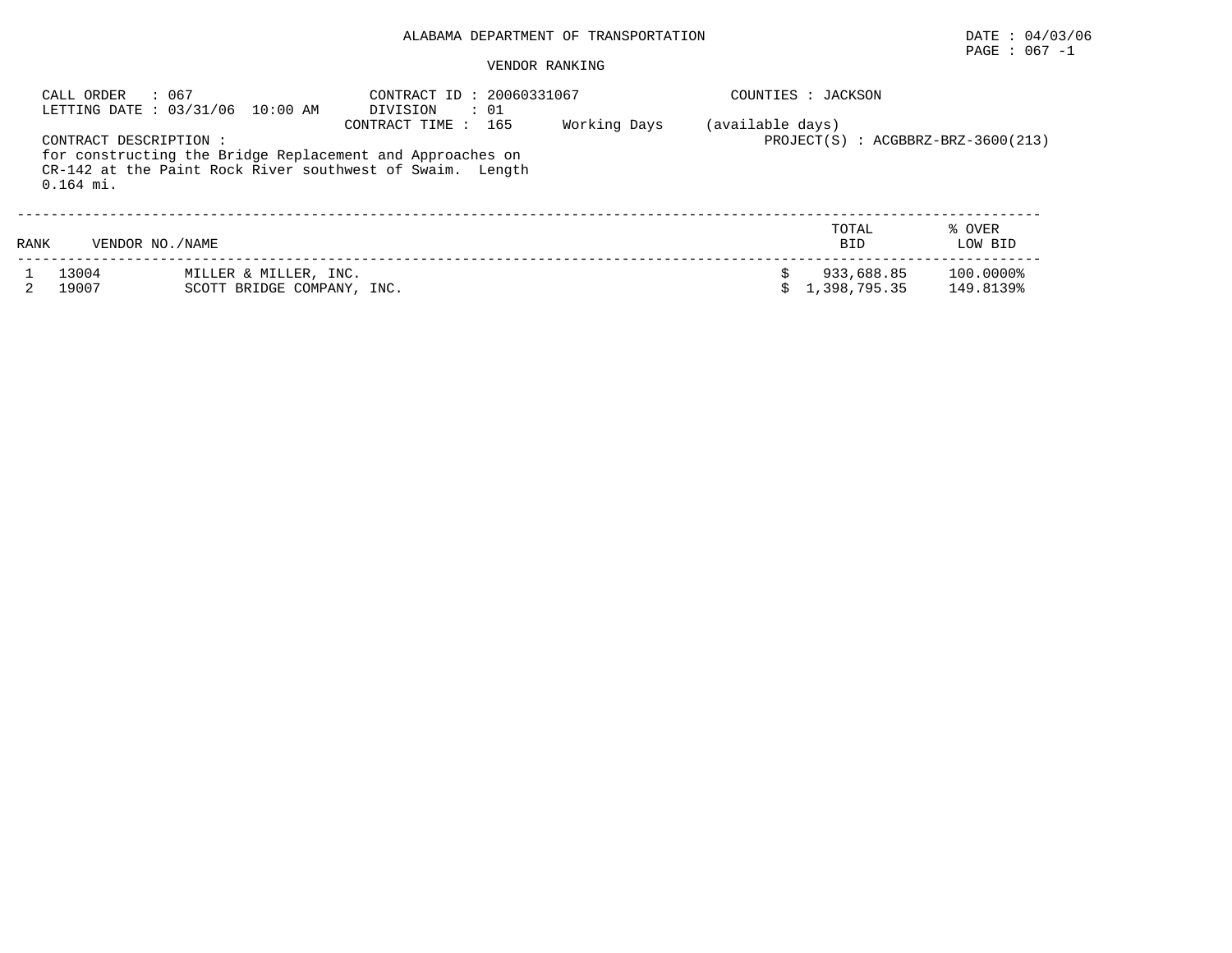CALL ORDER : 067 CONTRACT ID : 20060331067 COUNTIES : JACKSON

| ALABAMA                        | DATE                                      |
|--------------------------------|-------------------------------------------|
| \ DEPARTMENT OF TRANSPORTATION | 04/03/06                                  |
|                                |                                           |
|                                | : 067<br>PAGE<br>$\overline{\phantom{a}}$ |

| LETTING DATE : 03/31/06 10:00 AM                                                                                       |               |      | : 01<br>DIVISION                                                      |          |                     |          |                    |        |
|------------------------------------------------------------------------------------------------------------------------|---------------|------|-----------------------------------------------------------------------|----------|---------------------|----------|--------------------|--------|
|                                                                                                                        |               |      | 1 ) 13004<br>MILLER & MILLER, INC. $\vert$ SCOTT BRIDGE COMPANY, INC. |          | 2 ) 19007           |          |                    |        |
| LINE NO / ITEM CODE / ALT<br>ITEM DESCRIPTION                                                                          | OUANTITY      |      | UNIT PRICE                                                            |          | AMOUNT   UNIT PRICE |          | AMOUNT  UNIT PRICE | AMOUNT |
| SECTION 0001 Total                                                                                                     |               |      |                                                                       |          |                     |          |                    |        |
| 0010 201A002<br>Clearing And Grubbing (Maximum<br>Allowable Bid \$ 4000 per Acre) (Approx                              |               | LUMP | 8000.00000                                                            | 8000.00  | 8000.00000          | 8000.00  |                    |        |
| 2 Acres)<br>0020 206A000<br>Removal Of Old Bridge, Station 9+55<br>(166' Lt)                                           |               | LUMP | 15000.00000                                                           | 15000.00 | 92000.00000         | 92000.00 |                    |        |
| 0030 210A000<br>Unclassified Excavation                                                                                | 173.000 CUYD  |      | 21.00000                                                              | 3633.00  | 13.17000            | 2278.41  |                    |        |
| 0040 210D000                                                                                                           | 9294.000 CUYD |      | 10.00000                                                              | 92940.00 | 8.07000             | 75002.58 |                    |        |
| Borrow Excavation<br>0050 215A000                                                                                      | 187.000 CUYD  |      | 26.35000                                                              | 4927.45  | 80.00000            | 14960.00 |                    |        |
| Unclassified Bridge Excavation<br>0060 215B000<br>Cofferdams Or Sheeting And Shoring,                                  |               | LUMP | 8500.00000                                                            | 8500.00  | 80000.00000         | 80000.00 |                    |        |
| Station $9+05.00$<br>0070 230A000<br>Roadbed Processing                                                                | 7.000 RBST    |      | 515.00000                                                             | 3605.00  | 389.96000           | 2729.72  |                    |        |
| 0080 301A012<br>Crushed Aggregate Base Course, Type B,                                                                 | 1685.000 SOYD |      | 7.55000                                                               | 12721.75 | 9.42000             | 15872.70 |                    |        |
| Plant Mixed, 6" Compacted Thickness<br>0090 401A000<br>Bituminous Treatment A                                          | 1685.000 SOYD |      | 1.95000                                                               | 3285.75  | 0.71000             | 1196.35  |                    |        |
| 0100 405A000<br>Tack Coat                                                                                              | 50.000 GAL    |      | 2.10000                                                               | 105.00   | 1.41000             | 70.50    |                    |        |
| 0110 429A200<br>Improved Bituminous Concrete Wearing<br>Surface Layer, 1/2" Maximum Aggregate                          | 99.000 TON    |      | 85.00000                                                              | 8415.00  | 82.85000            | 8202.15  |                    |        |
| Size Mix, ESAL Range A<br>0120 429B201<br>Improved Bituminous Concrete Binder<br>Layer, 1" Maximum Aggregate Size Mix, | 199.000 TON   |      | 58.00000                                                              | 11542.00 | 59.27000            | 11794.73 |                    |        |
| ESAL Range A<br>0130 502A001<br>Steel Reinforcement (Grade 60)                                                         | 23894.000 LB  |      | 0.90000                                                               | 21504.60 | 1.00000             | 23894.00 |                    |        |
| 0140 502B000<br>Steel Reinforcement For Bridge                                                                         |               | LUMP | 44000.00000                                                           | 44000.00 | 50000.00000         | 50000.00 |                    |        |

 Superstructure, Station 9+05.00, Approx.| | | 48,037 Pounds | | |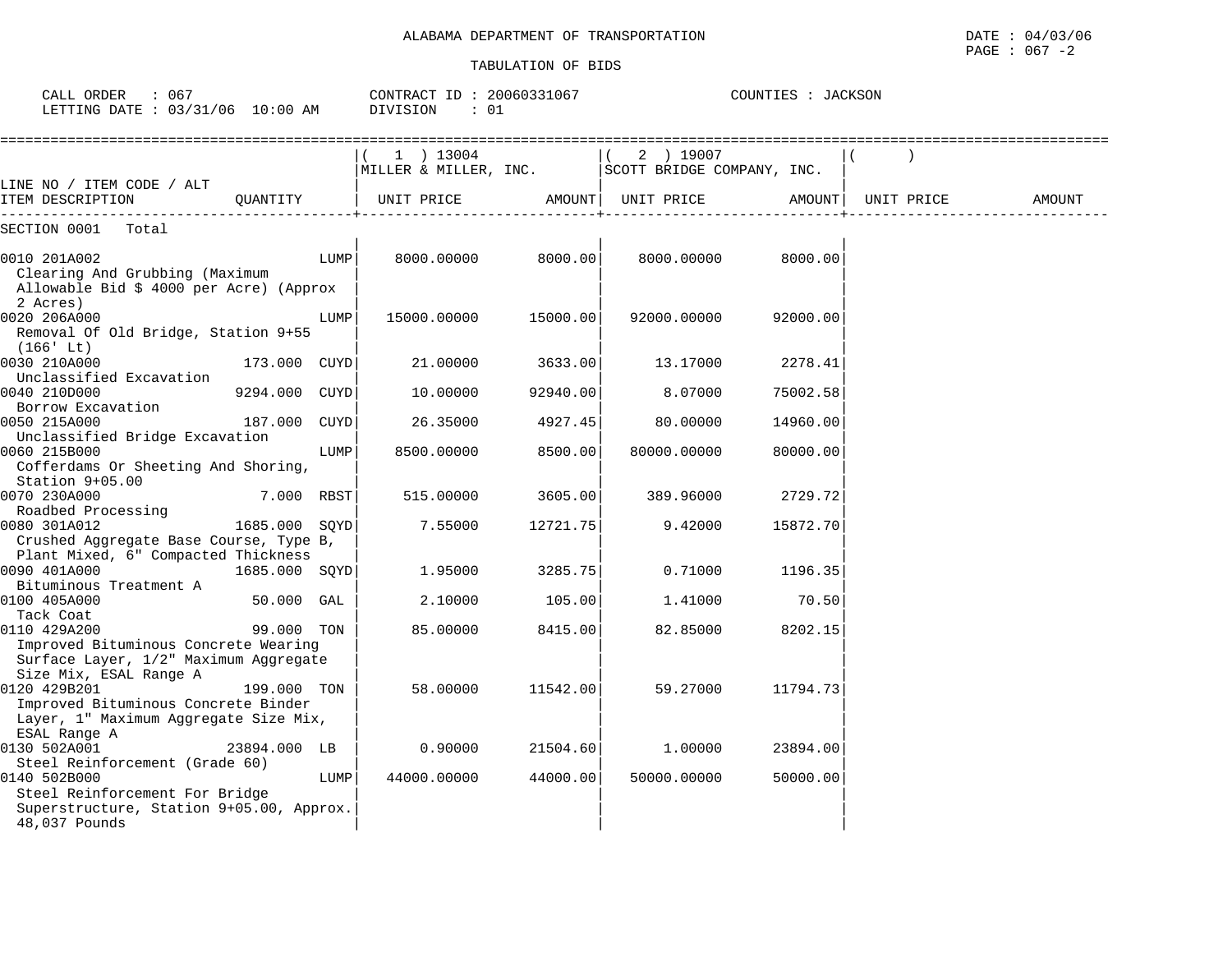| $06-$<br>ORDER<br>CALL                 |                    | CONTRACT<br>$\Box$ | 20060331067 | <b>JACKSON</b><br>COUNTIES |
|----------------------------------------|--------------------|--------------------|-------------|----------------------------|
| 0.3/31<br>'06<br>LETTING<br>DATE<br>ັບ | 00:01<br>AΜ<br>- U | . പ പ പ            |             |                            |

|                                          |               |      | $(1)$ 13004                                        |                                         | $(2)$ 19007       |           |            |        |
|------------------------------------------|---------------|------|----------------------------------------------------|-----------------------------------------|-------------------|-----------|------------|--------|
|                                          |               |      | MILLER & MILLER, INC.   SCOTT BRIDGE COMPANY, INC. |                                         |                   |           |            |        |
| LINE NO / ITEM CODE / ALT                |               |      |                                                    |                                         |                   |           |            |        |
| ITEM DESCRIPTION                         |               |      | QUANTITY   UNIT PRICE AMOUNT                       | . _ _ _ _ _ _ _ _ _ _ _ + _ _ _ _ _ _ _ | UNIT PRICE AMOUNT |           | UNIT PRICE | AMOUNT |
| 0150 503A000                             | 12.000 CUYD   |      | 170.00000                                          | 2040.00                                 | 300.00000         | 3600.00   |            |        |
| Seal Concrete                            |               |      |                                                    |                                         |                   |           |            |        |
| 0160 505A032                             | $2.000$ EACH  |      | 1900.00000                                         | 3800.00                                 | 2000.00000        | 4000.00   |            |        |
| Steel Test Piles (HP 12x53) (Maximum Bid |               |      |                                                    |                                         |                   |           |            |        |
| Limited To \$2000 Per Each Test Pile)    |               |      |                                                    |                                         |                   |           |            |        |
| 0170 505B102                             | $2.000$ EACH  |      | 1500.00000                                         | 3000.00                                 | 2000.00000        | 4000.00   |            |        |
| Static Loading Tests (HP 12X53)          |               |      |                                                    |                                         |                   |           |            |        |
| (Maximum Bid Limited To \$2000 Per Each  |               |      |                                                    |                                         |                   |           |            |        |
| Loading Test)                            |               |      |                                                    |                                         |                   |           |            |        |
| 0180 505G003                             | $56.000$ EACH |      | 120.00000                                          | 6720.00                                 | 160.00000         | 8960.00   |            |        |
| Pile Points (Type A, 12")                |               |      |                                                    |                                         |                   |           |            |        |
| 0190 505M002                             | 1317.000 LF   |      | 55.00000                                           | 72435.00                                | 45.00000          | 59265.00  |            |        |
| Steel Piling Furnished And Driven (HP    |               |      |                                                    |                                         |                   |           |            |        |
| 12x53)<br>0200 508A000                   | 4712.000 LB   |      | 4.30000                                            | 20261.60                                | 4.15000           | 19554.80  |            |        |
| Structural Steel                         |               |      |                                                    |                                         |                   |           |            |        |
| 0210 510A000                             | 174.000 CUYD  |      | 480.00000                                          | 83520.00                                | 880.00000         | 153120.00 |            |        |
| Bridge Substructure Concrete, Class A    |               |      |                                                    |                                         |                   |           |            |        |
| 0220 510C051                             |               | LUMP | 130000.00000                                       | 130000.00                               | 250000.00000      | 250000.00 |            |        |
| Bridge Concrete Superstructure, Station  |               |      |                                                    |                                         |                   |           |            |        |
| 9+05.00, Approx 233 Cu Yds               |               |      |                                                    |                                         |                   |           |            |        |
| 0230 510E000                             | 587.000 SOYD  |      | 5.00000                                            | 2935.00                                 | 5.40000           | 3169.80   |            |        |
| Grooving Concrete Bridge Decks           |               |      |                                                    |                                         |                   |           |            |        |
| 0240 511A050                             | 16.000 EACH   |      | 95.00000                                           | 1520.00                                 | 225.00000         | 3600.00   |            |        |
| Elastomeric Bearing Type 2 (Mark B1)     |               |      |                                                    |                                         |                   |           |            |        |
| 0250 511A053                             | 10.000 EACH   |      | 195.00000                                          | 1950.00                                 | 375.00000         | 3750.00   |            |        |
| Elastomeric Bearing Type 2 (Mark B4)     |               |      |                                                    |                                         |                   |           |            |        |
| 0260 513B003                             | 1262.000 LF   |      | 65.00000                                           | 82030.00                                | 85.00000          | 107270.00 |            |        |
| Pretensioned-Prestressed Concrete        |               |      |                                                    |                                         |                   |           |            |        |
| Girders, Type I (Specialty Item)         |               |      |                                                    |                                         |                   |           |            |        |
| 0270 513B017                             | 398.000 LF    |      | 235.00000                                          | 93530.00                                | 205,00000         | 81590.00  |            |        |
| Pretensioned-Prestressed Concrete        |               |      |                                                    |                                         |                   |           |            |        |
| Girders, Type BT-72 (Specialty Item)     |               |      |                                                    |                                         |                   |           |            |        |
| 0280 600A000                             |               | LUMP | 91292.00000                                        | 91292.00                                | 170000.00000      | 170000.00 |            |        |
| Mobilization                             |               |      |                                                    |                                         |                   |           |            |        |
| 0290 602A000<br>Right Of Way Markers     | 4.000 EACH    |      | 250.00000                                          | 1000.00                                 | 251.06000         | 1004.24   |            |        |
| 0300 610C001                             | 2486.000 TON  |      | 20.75000                                           | 51584.50                                | 25.62000          | 63691.32  |            |        |
| Loose Riprap, Class 2                    |               |      |                                                    |                                         |                   |           |            |        |
|                                          |               |      |                                                    |                                         |                   |           |            |        |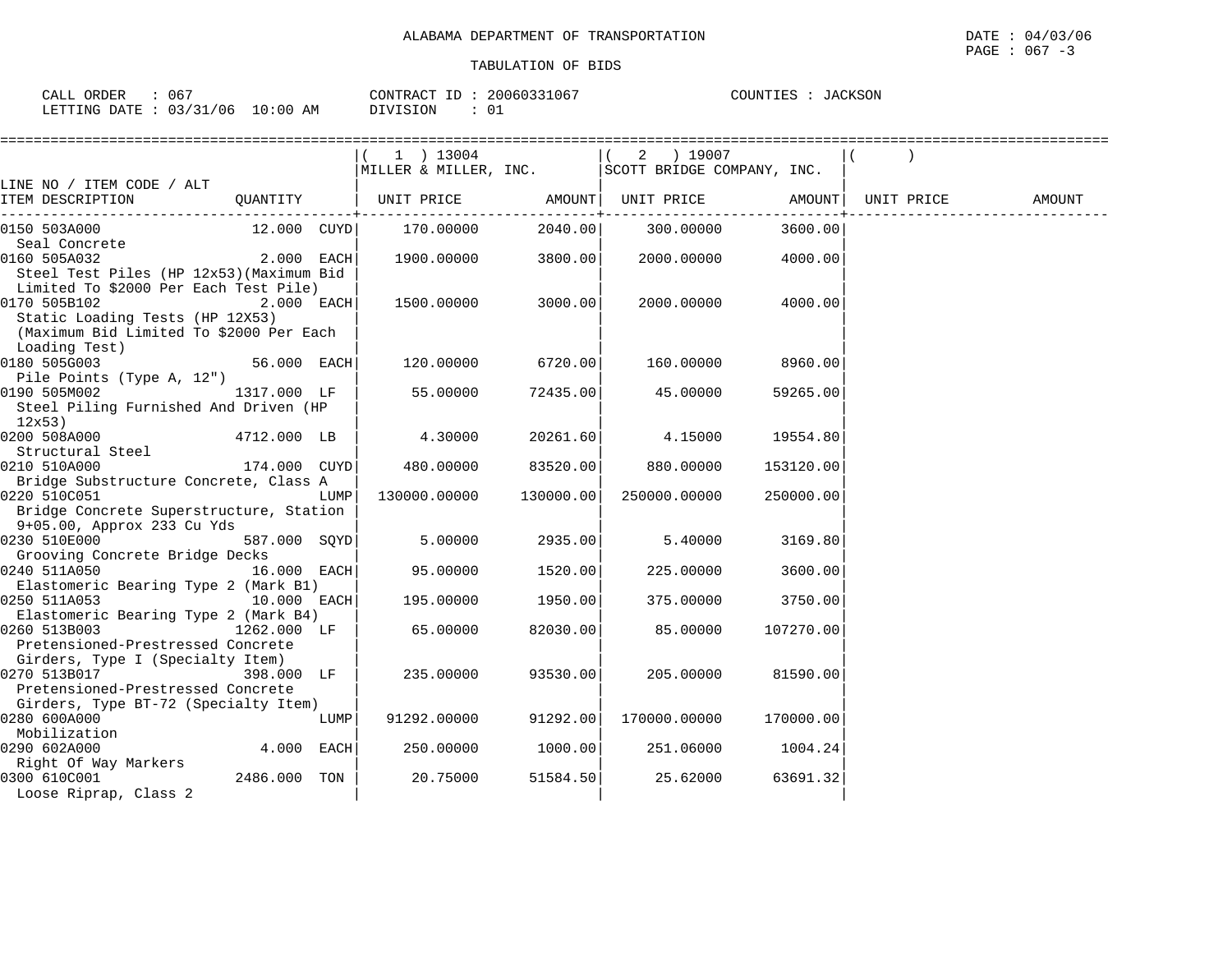| 067<br>CALL ORDER               | CONTRACT ID: 20060331067 | COUNTIES : JACKSON |
|---------------------------------|--------------------------|--------------------|
| LETTING DATE: 03/31/06 10:00 AM | DIVISION                 |                    |

|                                                                         |               |      | =================<br>$(1)$ 13004<br>MILLER & MILLER, INC.   SCOTT BRIDGE COMPANY, INC. |               | $(2)$ 19007 |                 |            |        |
|-------------------------------------------------------------------------|---------------|------|----------------------------------------------------------------------------------------|---------------|-------------|-----------------|------------|--------|
| LINE NO / ITEM CODE / ALT<br>ITEM DESCRIPTION                           |               |      |                                                                                        |               |             |                 | UNIT PRICE | AMOUNT |
| 0310 610D000                                                            | 1964.000 SQYD |      | 2.05000                                                                                | 4026.20       | 2.81000     | 5518.84         |            |        |
| Filter Blanket<br>0320 630C003<br>Guardrail End Anchor, Type 13         | 4.000 EACH    |      | 1250.00000                                                                             | 5000.00       | 1260.00000  | 5040.00         |            |        |
| 0330 630C070<br>Guardrail End Anchor, Type 10 Series                    | 4.000 EACH    |      | 1750.00000                                                                             | 7000.00       | 1785.00000  | 7140.00         |            |        |
| 0340 637A000<br>Fence Reset                                             | 350.000 LF    |      | 11.00000                                                                               | 3850.00       | 7.00000     | 2450.00         |            |        |
| 0350 650A000<br>Topsoil                                                 | 630.000 CUYD  |      | 11.00000                                                                               | 6930.00       | 9.88000     | 6224.40         |            |        |
| 0360 652A100<br>Seeding                                                 | 1.000 ACRE    |      | 750.00000                                                                              | 750.00        | 1000.00000  | 1000.00         |            |        |
| 0370 656A010<br>Mulching                                                | 1.000 ACRE    |      | 750.00000                                                                              | 750.00        | 1000.00000  | 1000.00         |            |        |
| 0380 665F000<br>Hay Bales                                               | 140.000 EACH  |      | 11.00000                                                                               | 1540.00       | 9.35000     | 1309.00         |            |        |
| 0390 665J000<br>Silt Fence, Type A                                      | 1655.000 LF   |      | 3.40000                                                                                | 5627.00       | 4.69000     | 7761.95         |            |        |
| 0400 6650001<br>Silt Fence Removal                                      | 1655.000 LF   |      | 1.60000                                                                                | 2648.00       | 1.08000     | 1787.40         |            |        |
| 0410 680A000<br>Engineering Controls                                    |               | LUMP | 5000.00000                                                                             | 5000.00       | 30000.00000 | 30000.00        |            |        |
| 0420 701A004<br>Solid White, Class 1, Type A Traffic<br>Stripe          | 1.000 MILE    |      | 600.00000                                                                              | 600.00        | 1836.98000  | 1836.98         |            |        |
| 0430 701A012<br>Solid Yellow, Class 1, Type A Traffic<br>Stripe         | 1.000 MILE    |      | 600.00000                                                                              | 600.001       | 1836.98000  | 1836.98         |            |        |
| 0440 740B000<br>Construction Signs                                      | 81.000 SOFT   |      | 10.00000                                                                               | 810.00        | 8.50000     | 688.50          |            |        |
| 0450 740F002<br>Barricades, Type III                                    | 6.000 EACH    |      | 210.00000                                                                              | 1260.00       | 200.00000   | 1200.00         |            |        |
| 0460 7401005<br>Warning Lights, Type B (Detachable Head                 | 3.000 EACH    |      | 500.00000                                                                              | 1500.00       | 475.00000   | 1425.00         |            |        |
| 0470 998A000<br>Construction Fuel (Maximum Bid Limited<br>To $$45000$ ) |               | LUMP | 0.00000                                                                                | 0.00          | 0.00000     | 0.00            |            |        |
| SECTION TOTALS                                                          |               |      |                                                                                        | \$933,688.85] |             | \$1,398,795.35] |            | 0.00   |
| CONTRACT TOTALS                                                         |               |      |                                                                                        | \$933,688.85] |             | \$1,398,795.35] |            |        |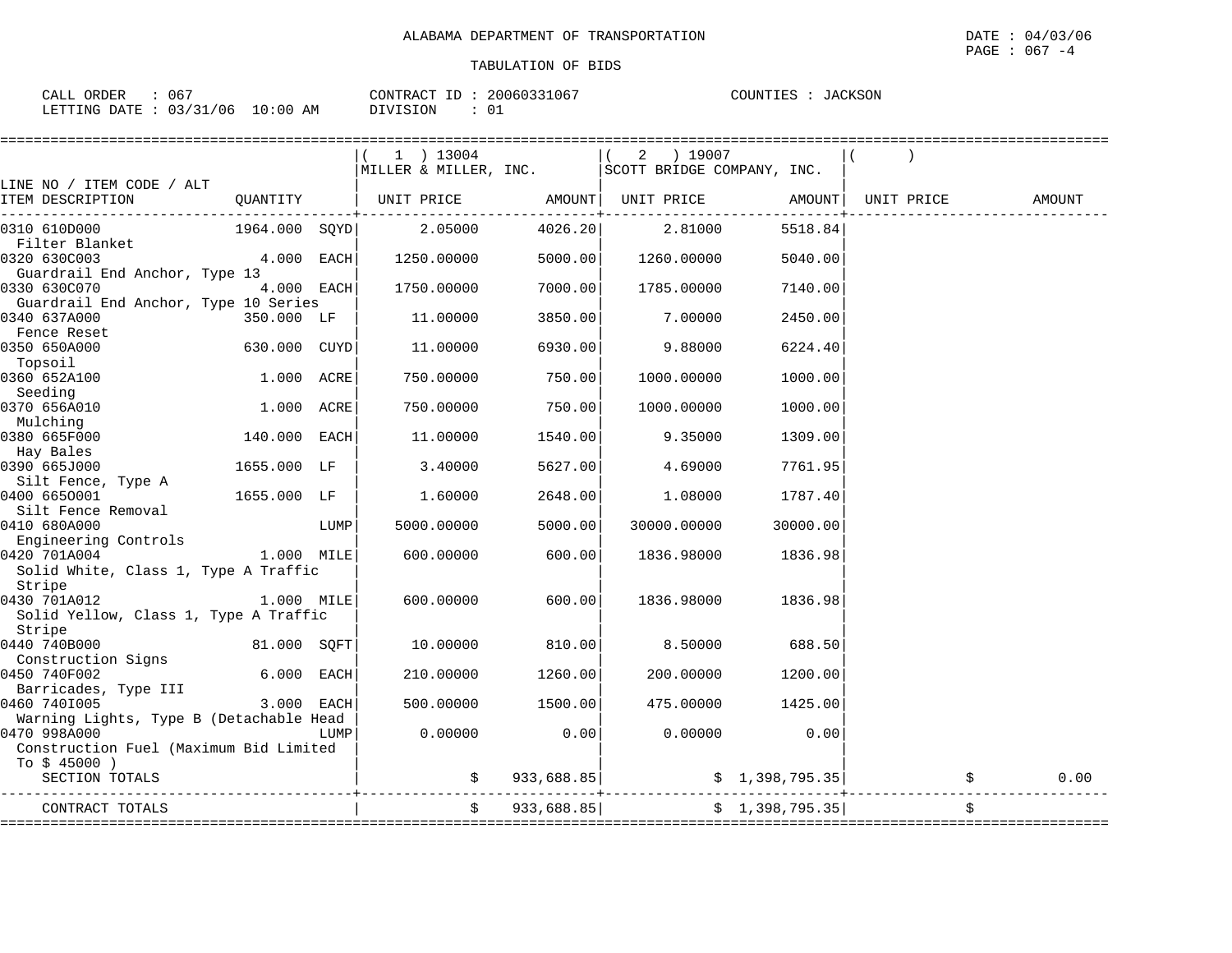# PAGE : 068 -1

|      | : 068<br>CALL ORDER<br>LETTING DATE : 03/31/06 10:00 AM |                                | CONTRACT ID: 20060331068<br>DIVISION<br>$\therefore$ 05 |    |              | COUNTIES : LAMAR |                                    |           |
|------|---------------------------------------------------------|--------------------------------|---------------------------------------------------------|----|--------------|------------------|------------------------------------|-----------|
|      |                                                         |                                | CONTRACT TIME:                                          | 70 | Working Days | (available days) |                                    |           |
|      | CONTRACT DESCRIPTION :                                  |                                |                                                         |    |              |                  | $PROJECT(S)$ : $ACGBBRZ-3800(205)$ |           |
|      | for constructing the Bridge Replacement (Precast) and   |                                |                                                         |    |              |                  |                                    |           |
|      | Approaches on CR-39 at Dry Creek northwest of Detroit.  |                                |                                                         |    |              |                  |                                    |           |
|      | Length 0.141 mi.                                        |                                |                                                         |    |              |                  |                                    |           |
|      |                                                         |                                |                                                         |    |              |                  |                                    |           |
|      |                                                         |                                |                                                         |    |              |                  | TOTAL                              | % OVER    |
| RANK | VENDOR NO. / NAME                                       |                                |                                                         |    |              |                  | <b>BID</b>                         | LOW BID   |
|      | 16003                                                   | PHILLIPS CONTRACTING CO., INC. |                                                         |    |              |                  | 360,700.00                         | 100.0000% |
|      | 07048                                                   | GLASGOW CONSTRUCTION CO., INC. |                                                         |    |              |                  | 419,301.00                         | 116.2465% |
|      | 18024                                                   | RACON, INC.                    |                                                         |    |              |                  | 520,863.08                         | 144.4034% |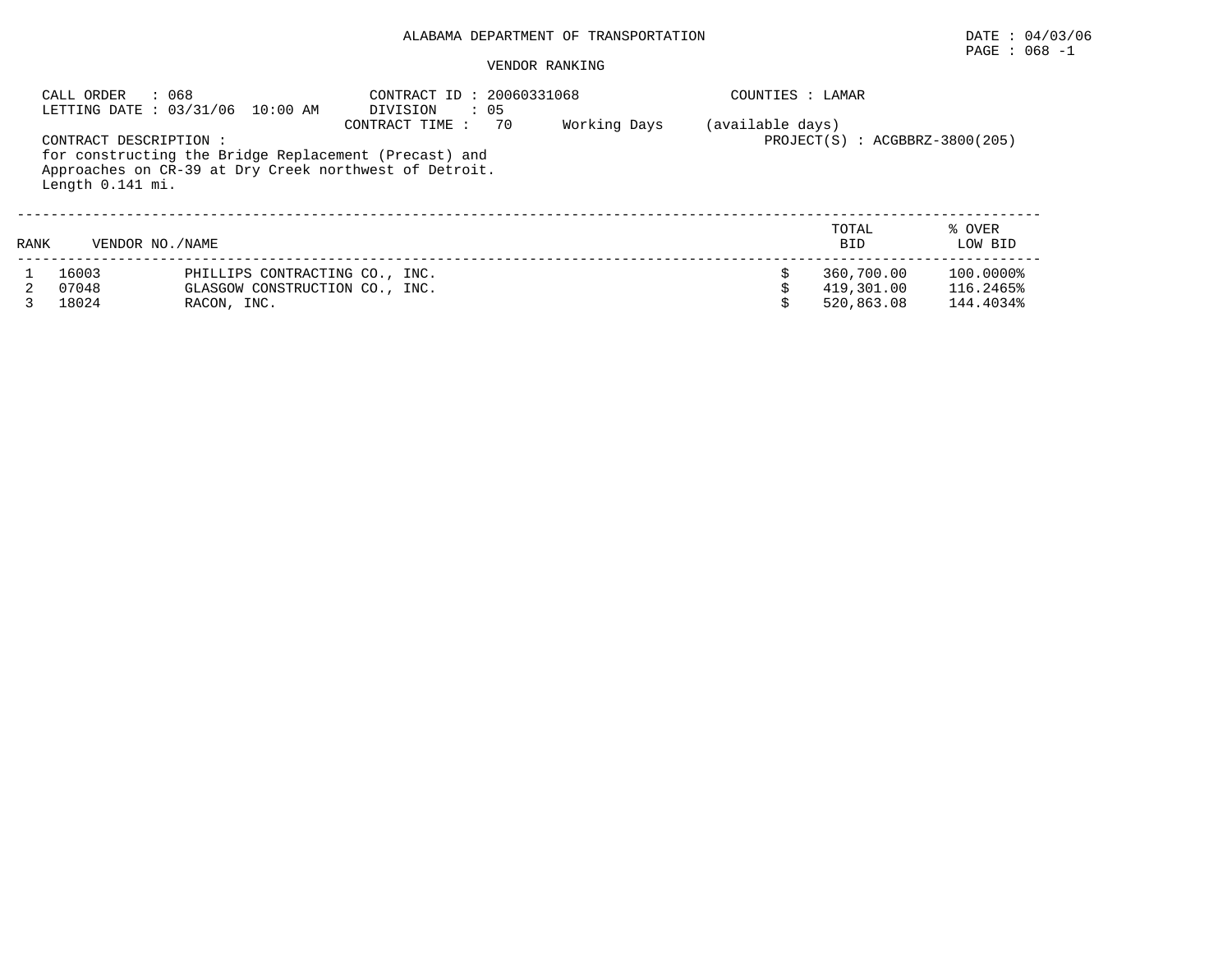| CALL \ | ORDER          | u 68     |            | CONTRACT | 20060331068 | COUNTIES | LAMAR |  |
|--------|----------------|----------|------------|----------|-------------|----------|-------|--|
|        | LETTING DATE : | 03/31/06 | $10:00$ AM | DIVISION | 05          |          |       |  |

|                                                                                  |                 | $1$ ) 16003                                                             |          | 2 ) 07048   |          | 3 ) 18024   |          |
|----------------------------------------------------------------------------------|-----------------|-------------------------------------------------------------------------|----------|-------------|----------|-------------|----------|
|                                                                                  |                 | PHILLIPS CONTRACTING CO., I GLASGOW CONSTRUCTION CO., I $ $ RACON, INC. |          |             |          |             |          |
| LINE NO / ITEM CODE / ALT                                                        |                 |                                                                         |          |             |          |             |          |
| ITEM DESCRIPTION                                                                 | OUANTITY        | UNIT PRICE                                                              | AMOUNT   | UNIT PRICE  | AMOUNT   | UNIT PRICE  | AMOUNT   |
| SECTION 0001<br>Total                                                            |                 |                                                                         |          |             |          |             |          |
| 0010 201A002                                                                     | LUMP            | 4000.00000                                                              | 4000.00  | 4000.00000  | 4000.00  | 4000.00000  | 4000.00  |
| Clearing And Grubbing (Maximum<br>Allowable Bid \$ \$4000.00 Per Acre)           |                 |                                                                         |          |             |          |             |          |
| (Approx 1 Acre)                                                                  |                 |                                                                         |          |             |          |             |          |
| 0020 206A000<br>Removal Of Old Bridge, Station 9+95.78                           | LUMP            | 4000.00000                                                              | 4000.00  | 10000.00000 | 10000.00 | 30000.00000 | 30000.00 |
| 0030 210A000<br>Unclassified Excavation                                          | 1823.000 CUYD   | 5.00000                                                                 | 9115.00  | 6.00000     | 10938.00 | 15.00000    | 27345.00 |
| 0040 210D021<br>Borrow Excavation (Loose Truckbed                                | 468.000<br>CUYD | 20.00000                                                                | 9360.00  | 12.00000    | 5616.00  | 22.00000    | 10296.00 |
| Measurement) (A-4 Or Better)                                                     |                 |                                                                         |          |             |          |             |          |
| 0050 230A000<br>Roadbed Processing                                               | 6.000 RBST      | 800,00000                                                               | 4800.00  | 600.00000   | 3600.00  | 1360.00000  | 8160.00  |
| 0060 301A012                                                                     | 1240.000 SOYD   | 8,00000                                                                 | 9920.00  | 8,00000     | 9920.00  | 9.00000     | 11160.00 |
| Crushed Aggregate Base Course, Type B,<br>Plant Mixed, 6" Compacted Thickness    |                 |                                                                         |          |             |          |             |          |
| 0070 502A000                                                                     | 77.000 LB       | 5.00000                                                                 | 385.00   | 3.00000     | 231.00   | 4.00000     | 308.00   |
| Steel Reinforcement                                                              |                 |                                                                         |          |             |          |             |          |
| 0080 505M002<br>Steel Piling Furnished And Driven (HP<br>12x53                   | 1903.000 LF     | 35.00000                                                                | 66605.00 | 40.00000    | 76120.00 | 40.00000    | 76120.00 |
| 0090 507A000                                                                     | 2.000 EACH      | 2800.00000                                                              | 5600.00  | 2172.00000  | 4344.00  | 3200.00000  | 6400.00  |
| Wire Rope Abutment Anchor Assembly                                               |                 |                                                                         |          |             |          |             |          |
| 0100 510A000                                                                     | 14.000 CUYD     | 1000.00000                                                              | 14000.00 | 1000.00000  | 14000.00 | 750.00000   | 10500.00 |
| Bridge Substructure Concrete, Class A                                            |                 |                                                                         |          |             |          |             |          |
| 0110 511A000                                                                     | 44.000 EACH     | 115.00000                                                               | 5060.00  | 75.00000    | 3300.00  | 130.00000   | 5720.00  |
| Elastomeric Bearings, Type 1<br>0120 512A008                                     | 2.000 EACH      | 3100.00000                                                              | 6200.00  | 2906.00000  | 5812.00  | 3200.00000  | 6400.00  |
| Precast Concrete Abutment Caps, 2'-0"<br>Wide By $1'-7$ " Deep By $28'-0$ " Long |                 |                                                                         |          |             |          |             |          |
| 0130 512B003                                                                     | 2.000 EACH      | 3200.00000                                                              | 6400.00  | 3024.00000  | 6048.00  | 3200.00000  | 6400.00  |
| Precast Concrete Intermediate Bent Caps                                          |                 |                                                                         |          |             |          |             |          |
| 2'-0" Wide By 1'-7" Deep By 27'-6" Long                                          |                 |                                                                         |          |             |          |             |          |
| 0140 512C017                                                                     | 15.000 EACH     | 3704.00000                                                              | 55560.00 | 3935.00000  | 59025.00 | 5800.00000  | 87000.00 |
| Precast Concrete Type 1 Span Section,                                            |                 |                                                                         |          |             |          |             |          |
| 3'-6" By 2'-0" Deep By 39'-11 3/4" Long                                          |                 |                                                                         |          |             |          |             |          |
| 0150 512C025                                                                     | 6.000 EACH      | 3994.00000                                                              | 23964.00 | 4353.00000  | 26118.00 | 6200.00000  | 37200.00 |
| Precast Concrete Type 2C Span Section,                                           |                 |                                                                         |          |             |          |             |          |
| $3'-6$ " By $2'-0$ " Deep By $39'-11$ $3/4$ " Long                               |                 |                                                                         |          |             |          |             |          |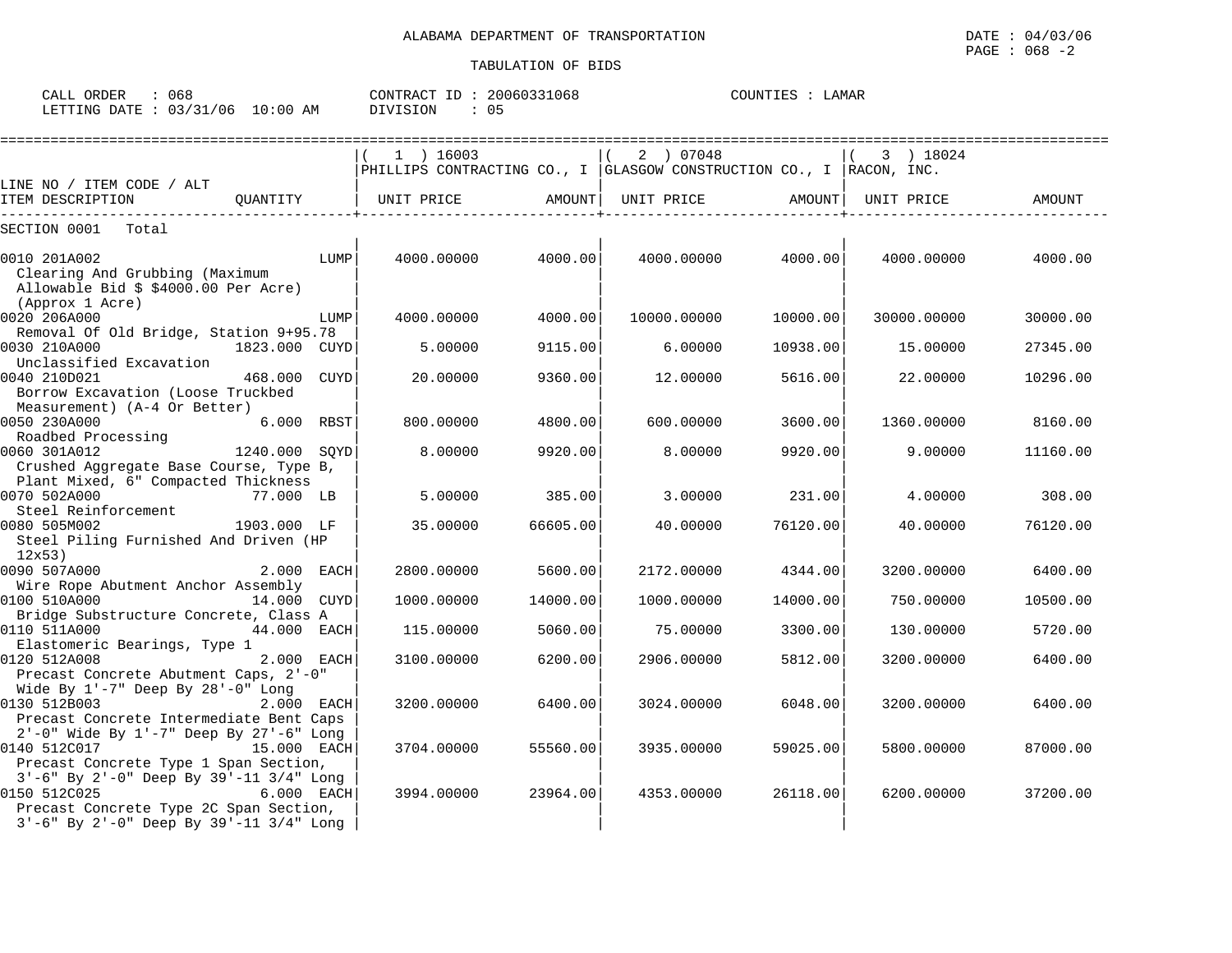| ORDER<br>CALL          | 068 |            | CONTRACT<br>ID | 20060331068 | COUNTIES | LAMAR |  |
|------------------------|-----|------------|----------------|-------------|----------|-------|--|
| LETTING DATE: 03/31/06 |     | $10:00$ AM | DIVISION       | 05          |          |       |  |

|                                        |              |      |                                                                     |          |             |          |             | ======================= |
|----------------------------------------|--------------|------|---------------------------------------------------------------------|----------|-------------|----------|-------------|-------------------------|
|                                        |              |      | 1 ) 16003                                                           |          | 07048<br>2  |          | 3 ) 18024   |                         |
|                                        |              |      | PHILLIPS CONTRACTING CO., I GLASGOW CONSTRUCTION CO., I RACON, INC. |          |             |          |             |                         |
| LINE NO / ITEM CODE / ALT              |              |      |                                                                     |          |             |          |             |                         |
| ITEM DESCRIPTION                       | QUANTITY     |      | UNIT PRICE                                                          | AMOUNT   | UNIT PRICE  | AMOUNT   | UNIT PRICE  | AMOUNT                  |
| 0160 512D025                           | $2.000$ EACH |      | 4362.00000                                                          | 8724.00  | 3918.00000  | 7836.00  | 6800.00000  | 13600.00                |
| Precast Concrete Barrier Rail          |              |      |                                                                     |          |             |          |             |                         |
| Intermediate Section, 39'-11" Long     |              |      |                                                                     |          |             |          |             |                         |
| 0170 512D030                           | 4.000        | EACH | 4333.00000                                                          | 17332.00 | 3894.00000  | 15576.00 | 6800,00000  | 27200.00                |
| Precast Concrete Barrier Rail End      |              |      |                                                                     |          |             |          |             |                         |
| Section, 39'-11 3/8" Long              |              |      |                                                                     |          |             |          |             |                         |
| 0180 512E001                           | 16.000 EACH  |      | 403.00000                                                           | 6448.00  | 770.00000   | 12320.00 | 400.00000   | 6400.00                 |
| Precast Concrete Abutment Panels, Type |              |      |                                                                     |          |             |          |             |                         |
| A2                                     |              |      |                                                                     |          |             |          |             |                         |
| 0190 512F001                           | 8.000 EACH   |      | 709,00000                                                           | 5672.00  | 850.00000   | 6800.00  | 800,00000   | 6400.00                 |
| Precast Concrete Wing Panels, Type W2  |              |      |                                                                     |          |             |          |             |                         |
| 0200 512G000                           | 4.000 EACH   |      | 626.00000                                                           | 2504.00  | 800.00000   | 3200.00  | 700.00000   | 2800.00                 |
| Precast Concrete Abutment Wing Cap     |              |      |                                                                     |          |             |          |             |                         |
| Panels                                 |              |      |                                                                     |          |             |          |             |                         |
| 0210 535A003                           | 40.000 LF    |      | 67.00000                                                            | 2680.00  | 30.00000    | 1200.00  | 59.63000    | 2385.20                 |
| 30" Side Drain Pipe                    |              |      |                                                                     |          |             |          |             |                         |
| 0220 535A006                           | 45.000 LF    |      | 127.00000                                                           | 5715.00  | 55.00000    | 2475.00  | 72.12000    | 3245.40                 |
| 48" Side Drain Pipe                    |              |      |                                                                     |          |             |          |             |                         |
| 0230 600A000                           |              | LUMP | 25000.00000                                                         | 25000.00 | 40000.00000 | 40000.00 | 55000.00000 | 55000.00                |
| Mobilization<br>0240 610C001           | 282.000 TON  |      | 33,00000                                                            | 9306.00  | 30,00000    | 8460.00  | 26.41000    | 7447.62                 |
|                                        |              |      |                                                                     |          |             |          |             |                         |
| Loose Riprap, Class 2<br>0250 610D003  | 223.000      | SOYD | 4.00000                                                             | 892.00   | 2,00000     | 446.00   | 4.00000     | 892.00                  |
| Filter Blanket, Geotextile             |              |      |                                                                     |          |             |          |             |                         |
| 0260 630C003                           | 4.000 EACH   |      | 1350.00000                                                          | 5400.00  | 1350.00000  | 5400.00  | 1380.00000  | 5520.00                 |
| Guardrail End Anchor, Type 13          |              |      |                                                                     |          |             |          |             |                         |
| 0270 630C050                           | 4.000 EACH   |      | 2200.00000                                                          | 8800.00  | 2200.00000  | 8800.00  | 2185.00000  | 8740.00                 |
| Guardrail End Anchor, Type 20 Series   |              |      |                                                                     |          |             |          |             |                         |
| 0280 650B000                           | 676.000 CUYD |      | 18.00000                                                            | 12168.00 | 16.00000    | 10816.00 | 12.00000    | 8112.00                 |
| Topsoil From Stockpiles                |              |      |                                                                     |          |             |          |             |                         |
| 0290 652A100                           | 1.000 ACRE   |      | 1500.00000                                                          | 1500.00  | 1000.00000  | 1000.00  | 2500.00000  | 2500.00                 |
| Seeding                                |              |      |                                                                     |          |             |          |             |                         |
| 0300 656A010                           | 1.000        | ACRE | 1500.00000                                                          | 1500.00  | 1000.00000  | 1000.00  | 2500.00000  | 2500.00                 |
| Mulching                               |              |      |                                                                     |          |             |          |             |                         |
| 0310 665F000                           | 50.000       | EACH | 8,00000                                                             | 400.00   | 10.00000    | 500.00   | 7.50000     | 375.00                  |
| Hay Bales                              |              |      |                                                                     |          |             |          |             |                         |
| 0320 6651000                           | 66.000 TON   |      | 33.00000                                                            | 2178.00  | 35.00000    | 2310.00  | 60.00000    | 3960.00                 |
| Temporary Riprap, Class 2              |              |      |                                                                     |          |             |          |             |                         |
| 0330 665J000                           | 1000.000 LF  |      | 5.00000                                                             | 5000.00  | 10.00000    | 10000.00 | 5.00000     | 5000.00                 |
| Silt Fence, Type A                     |              |      |                                                                     |          |             |          |             |                         |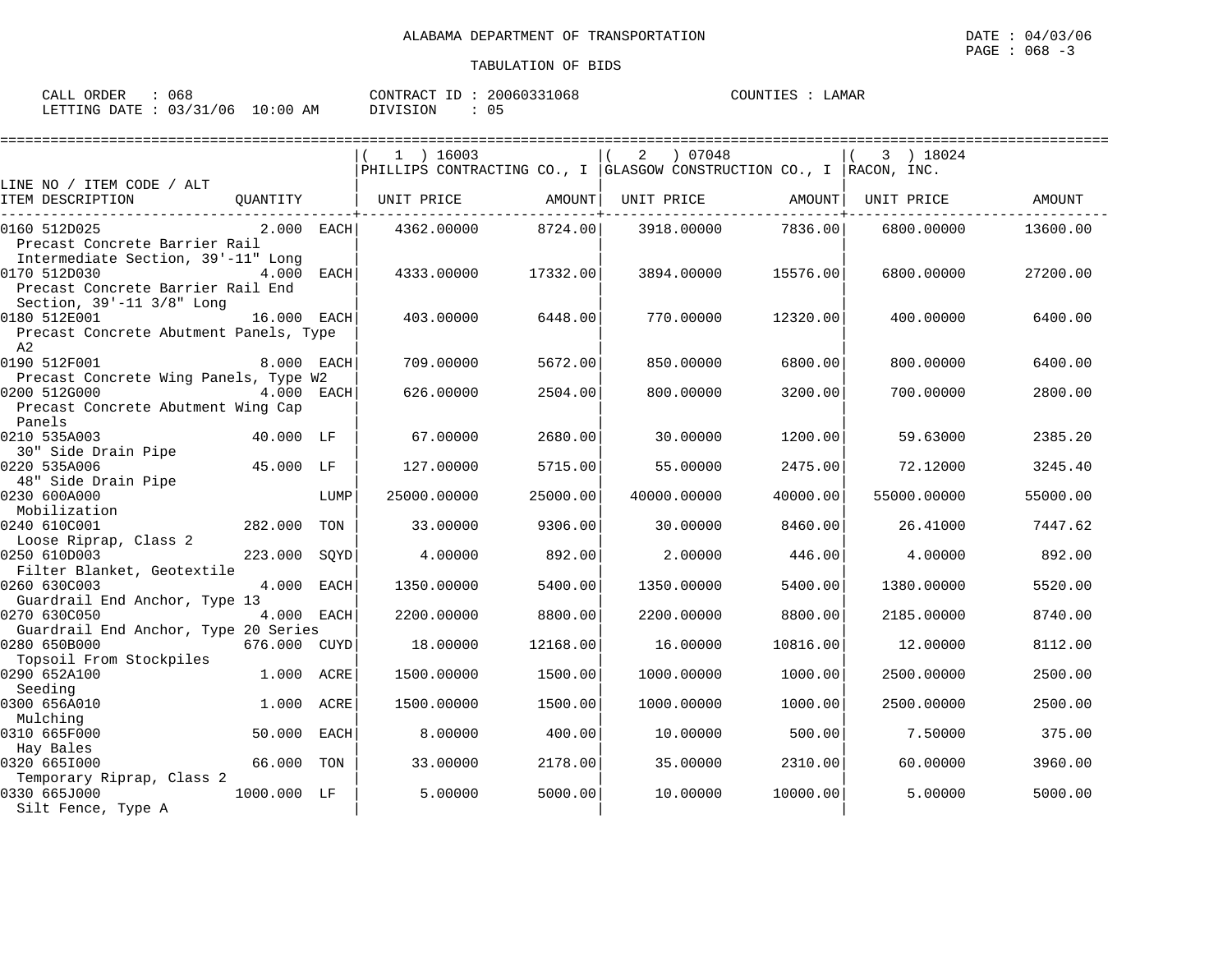| CALL \ | ORDER          | u 68     |            | CONTRACT | 20060331068 | COUNTIES | LAMAR |  |
|--------|----------------|----------|------------|----------|-------------|----------|-------|--|
|        | LETTING DATE : | 03/31/06 | $10:00$ AM | DIVISION | 05          |          |       |  |

|                                                         |             |      | $1$ ) 16003 |             | 07048<br>2                                              |            | 3 ) 18024   |            |
|---------------------------------------------------------|-------------|------|-------------|-------------|---------------------------------------------------------|------------|-------------|------------|
|                                                         |             |      |             |             | PHILLIPS CONTRACTING CO., I GLASGOW CONSTRUCTION CO., I |            | RACON, INC. |            |
| LINE NO / ITEM CODE / ALT                               |             |      |             |             |                                                         |            |             |            |
| ITEM DESCRIPTION                                        | QUANTITY    |      | UNIT PRICE  | AMOUNT      | UNIT PRICE                                              | AMOUNT     | UNIT PRICE  | AMOUNT     |
| 0340 6650001<br>Silt Fence Removal                      | 1000.000 LF |      | 1,00000     | 1000.00     | 2.00000                                                 | 2000.00    | 2.50000     | 2500.00    |
| 0350 680A000<br>Engineering Controls                    |             | LUMP | 10000.00000 | 10000.00    | 35000.00000                                             | 35000.00   | 25000.00000 | 25000.00   |
| 0360 740B000<br>Construction Signs                      | 189.000     | SOFT | 8.00000     | 1512.00     | 10.00000                                                | 1890.00    | 9.74000     | 1840.86    |
| 0370 740F002<br>Barricades, Type III                    | 8.000 EACH  |      | 175.00000   | 1400.00     | 250.00000                                               | 2000.00    | 213.15000   | 1705.20    |
| 0380 7401005<br>Warning Lights, Type B (Detachable Head | 4.000 EACH  |      | 150.00000   | 600.00      | 300.00000                                               | 1200.00    | 182.70000   | 730.80     |
| 0390 998A000<br>Construction Fuel (Maximum Bid Limited  |             | LUMP | 0.00000     | 0.00        | 0.00000                                                 | 0.001      | 0.00000     | 0.00       |
| To \$ 17750)<br>SECTION TOTALS                          |             |      |             | 360,700.00  | \$                                                      | 419,301.00 |             | 520,863.08 |
| CONTRACT TOTALS                                         |             |      |             | 360, 700.00 | \$                                                      | 419,301.00 |             | 520,863.08 |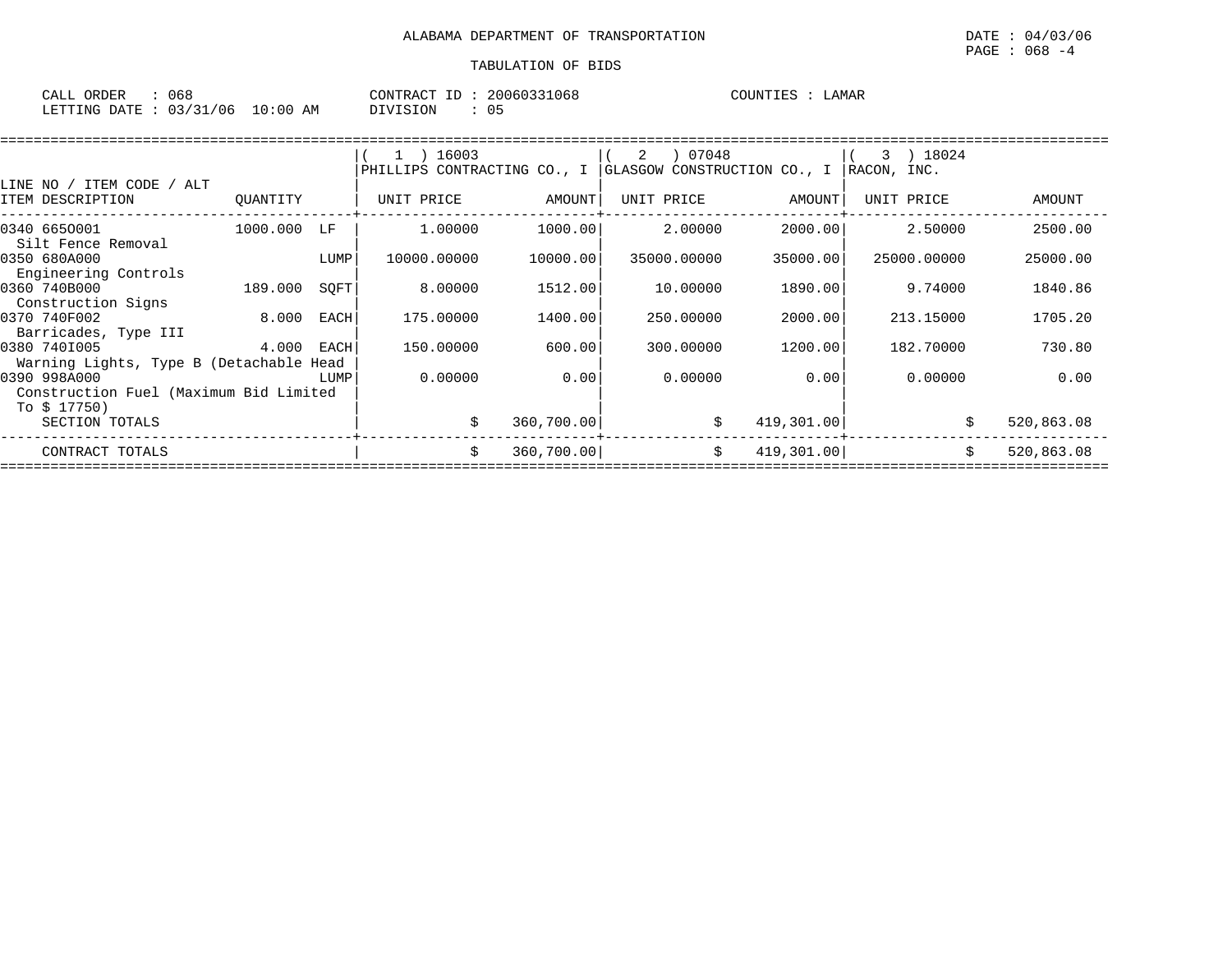## PAGE : 070 -1

| CALL ORDER     | : 070<br>LETTING DATE : 03/31/06 10:00 AM                                                                                                      | CONTRACT ID: 20060331070<br>DIVISION<br>$\cdots$ 01 |              | COUNTIES : JACKSON                                  | <b>DEKALB</b>          |
|----------------|------------------------------------------------------------------------------------------------------------------------------------------------|-----------------------------------------------------|--------------|-----------------------------------------------------|------------------------|
|                | CONTRACT DESCRIPTION:<br>for constructing the Resurfacing and Traffic Stripe on SR-40<br>from SR-71 through Fairview to SR-75. Length 8.00 mi. | 60<br>CONTRACT TIME:                                | Working Days | (available days)<br>PROJECT(S) : 99-301-693-040-603 |                        |
| RANK           | VENDOR NO. / NAME                                                                                                                              |                                                     |              | TOTAL<br><b>BID</b>                                 | % OVER<br>LOW BID      |
| 10011<br>23009 | JACKSON PAVING & CONSTRUCTION, INC.<br>WHITAKER CONTRACTING CORPORATION                                                                        |                                                     |              | \$1,437,896.33<br>\$1.446.462.86                    | 100.0000%<br>100.5958% |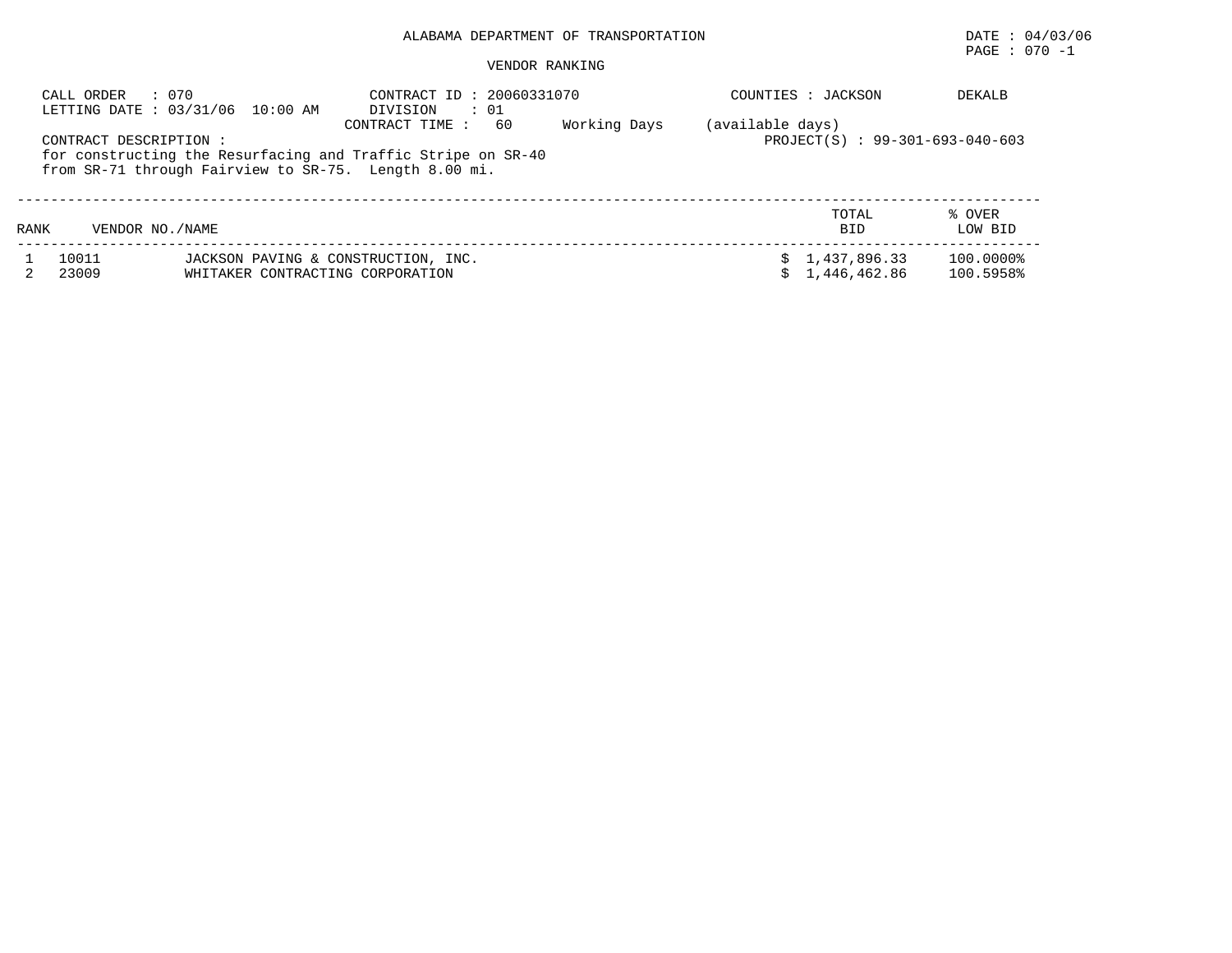| CALL ORDER : 070<br>LETTING DATE : 03/31/06 10:00 AM                                                                               |               |      | CONTRACT ID: 20060331070<br>DIVISION                                   | : 01      |             | COUNTIES : JACKSON |            | DEKALB |
|------------------------------------------------------------------------------------------------------------------------------------|---------------|------|------------------------------------------------------------------------|-----------|-------------|--------------------|------------|--------|
|                                                                                                                                    |               |      | (1) 10011<br>JACKSON PAVING & CONSTRUCTI   WHITAKER CONTRACTING CORPOR |           | $(2)$ 23009 |                    |            |        |
| LINE NO / ITEM CODE / ALT<br>ITEM DESCRIPTION                                                                                      | OUANTITY      |      | UNIT PRICE AMOUNT                                                      |           |             | UNIT PRICE AMOUNT  | UNIT PRICE | AMOUNT |
| SECTION 0001 Total                                                                                                                 |               |      |                                                                        |           |             |                    |            |        |
| 0010 401B100<br>141927.000 SQYD <br>Bituminous Treatment E (With Polymer<br>Additive)                                              |               |      | 0.68140                                                                | 96709.06  | 0.68140     | 96709.06           |            |        |
| 0020 405A000                                                                                                                       | 8516.000 GAL  |      | 1.74000                                                                | 14817.84  | 2.85000     | 24270.60           |            |        |
| Tack Coat<br>0030 410H000<br>Material Remixing Device                                                                              | 1.000 EACH    |      | 18166.23000                                                            | 18166.23  | 30000.00000 | 30000.00           |            |        |
| 0040 424A361<br>Superpave Bituminous Concrete Wearing<br>Surface Layer, 3/4" Maximum Aggregate                                     | 15612.000 TON |      | 49.99000                                                               | 780443.88 | 52.35000    | 817288.20          |            |        |
| Size Mix, ESAL Range C/D<br>0050 424B655<br>Superpave Bituminous Concrete Upper                                                    | 3300.000 TON  |      | 59.67000                                                               | 196911.00 | 53.55000    | 176715.00          |            |        |
| Binder Layer, Patching, 1" Maximum<br>Aggregate Size Mix, ESAL Range C/D<br>0060 430B040<br>Aggregate Surfacing (Crushed Aggregate | 8448.000 TON  |      | 16.96000                                                               | 143278.08 | 16.00000    | 135168.00          |            |        |
| Base, Type B)<br>0070 600A000                                                                                                      |               | LUMP | 55415.24000                                                            | 55415.24  | 37000.00000 | 37000.00           |            |        |
| Mobilization<br>0080 701A028<br>Solid White, Class 2, Type A Traffic                                                               | 16.000 MILE   |      | 1800.00000                                                             | 28800.00  | 1775.00000  | 28400.00           |            |        |
| Stripe (0.06" Thick) (6" Wide)<br>0090 701A046<br>Broken Yellow, Class 2, Type A Traffic                                           | 2.000 MILE    |      | 1100.00000                                                             | 2200.00   | 1050.00000  | 2100.00            |            |        |
| Stripe (0.09" Thick) (6" Wide)<br>0100 701A048<br>Solid Yellow, Class 2, Type A Traffic<br>Stripe (0.09" Thick) (6" Wide)          | 15.000 MILE   |      | 2000.00000                                                             | 30000.00  | 1995.00000  | 29925.00           |            |        |
| 0110 701C000                                                                                                                       | 4.000 MILE    |      | 750.00000                                                              | 3000.00   | 680.00000   | 2720.00            |            |        |
| Broken Temporary Traffic Stripe<br>0120 701C001<br>Solid Temporary Traffic Stripe                                                  | 63.000 MILE   |      | 800.00000                                                              | 50400.00  | 780.00000   | 49140.00           |            |        |
| 0130 703A002 1350.000 SQFT<br>Traffic Control Markings, Class 2, Type                                                              |               |      | 3.00000                                                                | 4050.00   | 3.25000     | 4387.50            |            |        |
| A<br>0140 703B002<br>Traffic Control Legends, Class 2, Type                                                                        | 23.000 SOFT   |      | 4.00000                                                                | 92.00     | 5.00000     | 115.00             |            |        |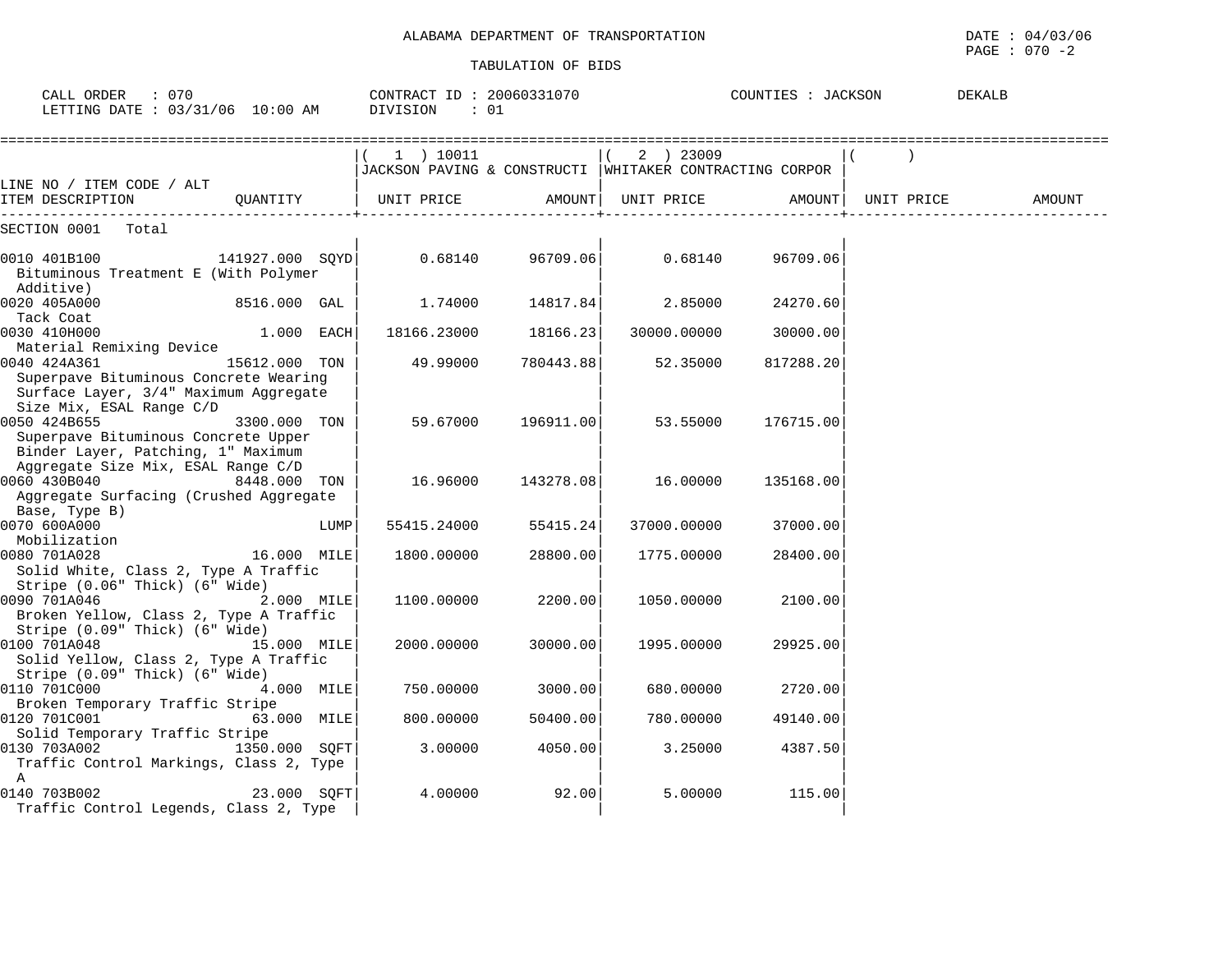| ORDER<br>CALL                            | 20060331070<br>CONTRACT ID: | COUNTIES<br>TACKSON | DEKALB |
|------------------------------------------|-----------------------------|---------------------|--------|
| : 03/31/06<br>LETTING DATE<br>$10:00$ AM | <b>DIVISION</b>             |                     |        |

| LINE NO / ITEM CODE / ALT                                                    |                                            | (1) 10011<br>JACKSON PAVING & CONSTRUCTI   WHITAKER CONTRACTING CORPOR |                             | $(2)$ 23009                                              |                 |                   |      |
|------------------------------------------------------------------------------|--------------------------------------------|------------------------------------------------------------------------|-----------------------------|----------------------------------------------------------|-----------------|-------------------|------|
| TEM DESCRIPTION 600 QUANTITY   UNIT PRICE AMOUNT   UNIT PRICE AMOUNT   CONTR |                                            |                                                                        |                             |                                                          |                 | UNIT PRICE AMOUNT |      |
| 0150 705A030 11.000 EACH<br>Pavement Markers, Class A-H, Type 2-C            |                                            |                                                                        |                             | $6.00000$ $66.00$ $5.50000$ $60.50$                      |                 |                   |      |
| 0160 705A032 192.000 EACH                                                    |                                            | 6.00000                                                                | 1152.00                     | 5.50000                                                  | 1056.00         |                   |      |
| Pavement Markers, Class A-H, Type 1-B<br>0170 705A037 945.000 EACH           |                                            | 6.00000                                                                | 5670.00                     | 5.50000                                                  | 5197.50         |                   |      |
| Pavement Markers, Class A-H, Type 2-D<br>0180 705A038                        | 41.000 EACH                                | $6.00000$ 246.00                                                       |                             | 5.50000                                                  | 225.50          |                   |      |
| Pavement Markers, Class A-H, Type 2-E<br>$580.000$ SQFT<br>0190 740B000      |                                            | 10.15000                                                               | 5887.00                     | 8.25000                                                  | 4785.00         |                   |      |
| Construction Signs<br>200.000 EACH<br>0200 740E000                           |                                            | 1.48000                                                                | 296.00                      | 5.00000                                                  | 1000.00         |                   |      |
| Cones (36 Inches High)<br>0210 740M001 200.000 EACH                          |                                            |                                                                        | $1.48000$ 296.00            | 1.00000                                                  | 200.00          |                   |      |
| Ballast For Cone<br>0220 998A000<br>Construction Fuel (Maximum Bid Limited   | $\begin{array}{c} \text{LUMP} \end{array}$ |                                                                        | $0.00000$ 0.00              |                                                          | $0.00000$ 0.00  |                   |      |
| To \$ 65,000.00)<br>SECTION TOTALS                                           |                                            |                                                                        | $\frac{1}{2}$ , 437, 896.33 |                                                          | \$1,446,462.86] |                   | 0.00 |
| CONTRACT TOTALS                                                              |                                            |                                                                        |                             | $\frac{1}{2}$ , 437, 896.33 $\frac{1}{46}$ , 446, 462.86 |                 |                   | \$   |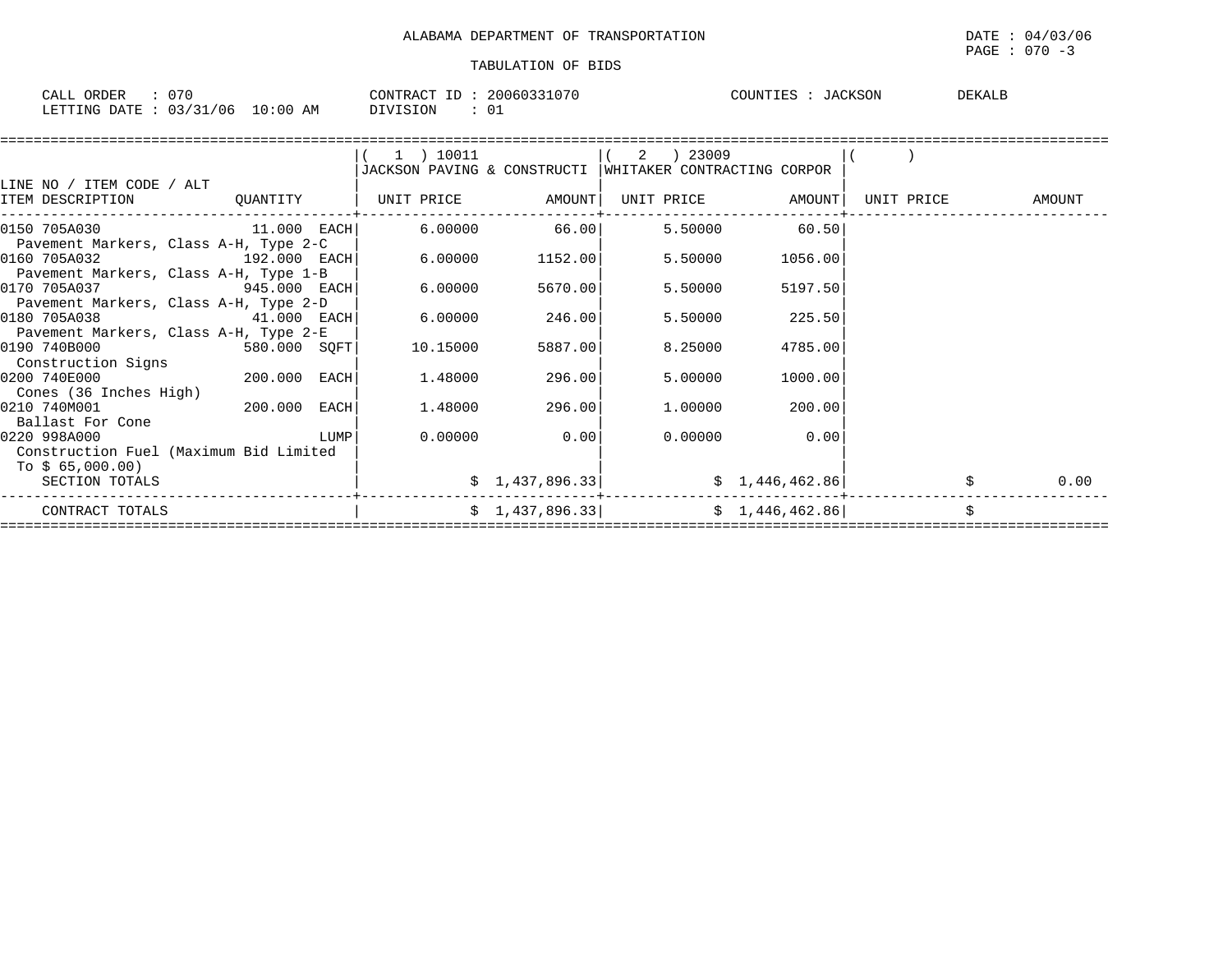#### VENDOR RANKING

| CALL ORDER                                             | : 072<br>LETTING DATE : 03/31/06 10:00 AM                                                                                          | CONTRACT ID: 20060331072<br>DIVISION<br>: 08        |  | COUNTIES : MARENGO             |                        |  |  |  |
|--------------------------------------------------------|------------------------------------------------------------------------------------------------------------------------------------|-----------------------------------------------------|--|--------------------------------|------------------------|--|--|--|
| CONTRACT DESCRIPTION :<br>on SR-69<br>Length 8.295 mi. | for constructing the Planing, Resurfacing and Traffic Stripe<br>from east of $SR-114$ (MP $65.508$ ) to $SR-13$ (US-43) in Linden. | (available days)<br>PROJECT(S) : 99-308-462-069-607 |  |                                |                        |  |  |  |
| RANK                                                   | VENDOR NO. / NAME                                                                                                                  |                                                     |  | TOTAL<br><b>BID</b>            | % OVER<br>LOW BID      |  |  |  |
| 01023<br>01073                                         | ASPHALT CONTRACTORS, INC.<br>ASPHALT SUPPLY, LLC                                                                                   |                                                     |  | \$2,150,695.60<br>2,182,590.57 | 100.0000%<br>101.4830% |  |  |  |

PAGE : 072 -1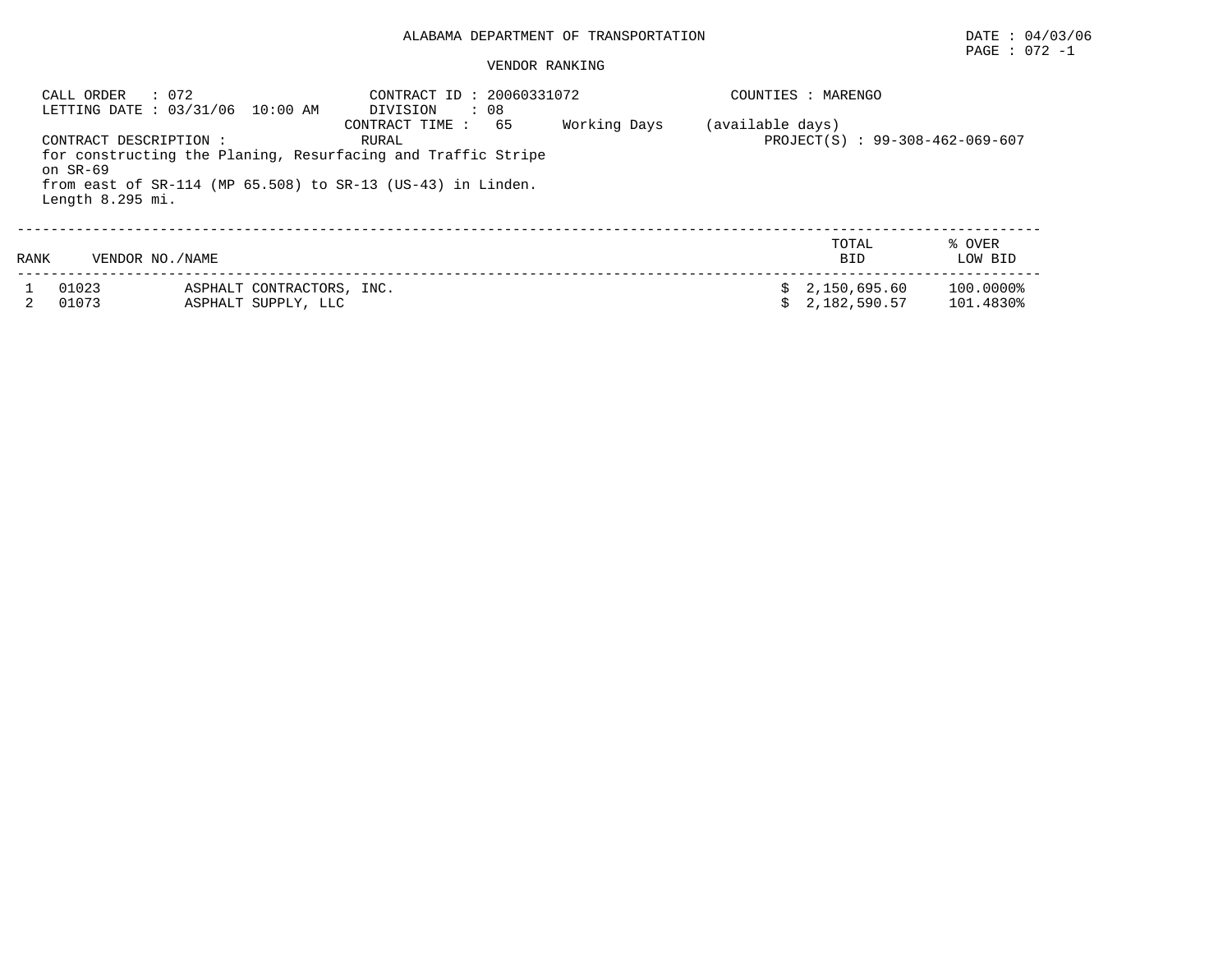| CALL ORDER<br>: 072<br>LETTING DATE : 03/31/06 10:00 AM                                                                                 |                 |             | CONTRACT ID: 20060331072<br><b>DIVISION</b><br>: 08 |           |                                               | COUNTIES : MARENGO |            |        |
|-----------------------------------------------------------------------------------------------------------------------------------------|-----------------|-------------|-----------------------------------------------------|-----------|-----------------------------------------------|--------------------|------------|--------|
|                                                                                                                                         |                 |             | $1$ ) 01023<br>ASPHALT CONTRACTORS, INC.            |           | 2 ) 01073<br>$\vert$ (<br>ASPHALT SUPPLY, LLC |                    |            |        |
| LINE NO / ITEM CODE / ALT<br>ITEM DESCRIPTION                                                                                           | OUANTITY        |             | UNIT PRICE                                          | AMOUNT    | UNIT PRICE                                    | AMOUNT             | UNIT PRICE | AMOUNT |
| SECTION 0001<br>Total                                                                                                                   |                 |             |                                                     |           |                                               |                    |            |        |
| 0010 210D011                                                                                                                            | 12000.000       | <b>CUYD</b> | 11.25000                                            | 135000.00 | 12.22000                                      | 146640.00          |            |        |
| Borrow Excavation (A-4 Or Better)<br>0020 405A000                                                                                       | 12800.000 GAL   |             | 1,00000                                             | 12800.00  | 2.24000                                       | 28672.00           |            |        |
| Tack Coat<br>0030 408A052<br>Planing Existing Pavement                                                                                  | 156267.000 SOYD |             | 1.15000                                             | 179707.05 | 0.78000                                       | 121888.26          |            |        |
| (Approximately 1.10" Thru 2.0" Thick)<br>0040 424A360<br>Superpave Bituminous Concrete Wearing<br>Surface Layer, 1/2" Maximum Aggregate | 9867.000 TON    |             | 55.50000                                            | 547618.50 | 53.71000                                      | 529956.57          |            |        |
| Size Mix, ESAL Range C/D<br>0050 424A366<br>Superpave Bituminous Concrete Wearing<br>Surface Layer, Leveling, 1/2" Maximum              | 200.000 TON     |             | 62.00000                                            | 12400.00  | 53.51000                                      | 10702.00           |            |        |
| Aggregate Size Mix, ESAL Range C/D<br>0060 424B650<br>Superpave Bituminous Concrete Upper                                               | 17189.000 TON   |             | 53.25000                                            | 915314.25 | 51.23000                                      | 880592.47          |            |        |
| Binder Layer, 3/4" Maximum Aggregate<br>Size Mix, ESAL Range C/D                                                                        |                 |             |                                                     |           |                                               |                    |            |        |
| 0070 424B654<br>Superpave Bituminous Concrete Upper                                                                                     | 600.000 TON     |             | 75.00000                                            | 45000.00  | 52.42000                                      | 31452.00           |            |        |
| Binder Layer, Patching, 3/4" Maximum<br>Aggregate Size Mix, ESAL Range C/D<br>0080 424B658                                              | 1800.000        | TON         | 56.75000                                            | 102150.00 | 52.42000                                      | 94356.00           |            |        |
| Superpave Bituminous Concrete Upper<br>Binder Layer, Leveling, 3/4" Maximum                                                             |                 |             |                                                     |           |                                               |                    |            |        |
| Aggregate Size Mix, ESAL Range C/D<br>0090 428B000<br>Scoring Bituminous Pavement Surface By                                            | 87596.000 LF    |             | 0.05000                                             | 4379.80   | 0.17000                                       | 14891.32           |            |        |
| Rolling<br>0100 430B000                                                                                                                 | 100.000 TON     |             | 42.75000                                            | 4275.00   | 43.87000                                      | 4387.00            |            |        |
| Aggregate Surfacing (ALDOT #467 Or #57)<br>0110 600A000                                                                                 |                 | LUMP        | 72500.00000                                         | 72500.00  | 122000.00000                                  | 122000.00          |            |        |
| Mobilization<br>0120 652A100                                                                                                            | 11.000 ACRE     |             | 500.00000                                           | 5500.00   | 1250.00000                                    | 13750.00           |            |        |
| Seeding<br>0130 656A010<br>Mulching                                                                                                     | 11.000 ACRE     |             | 500.00000                                           | 5500.00   | 1319.45000                                    | 14513.95           |            |        |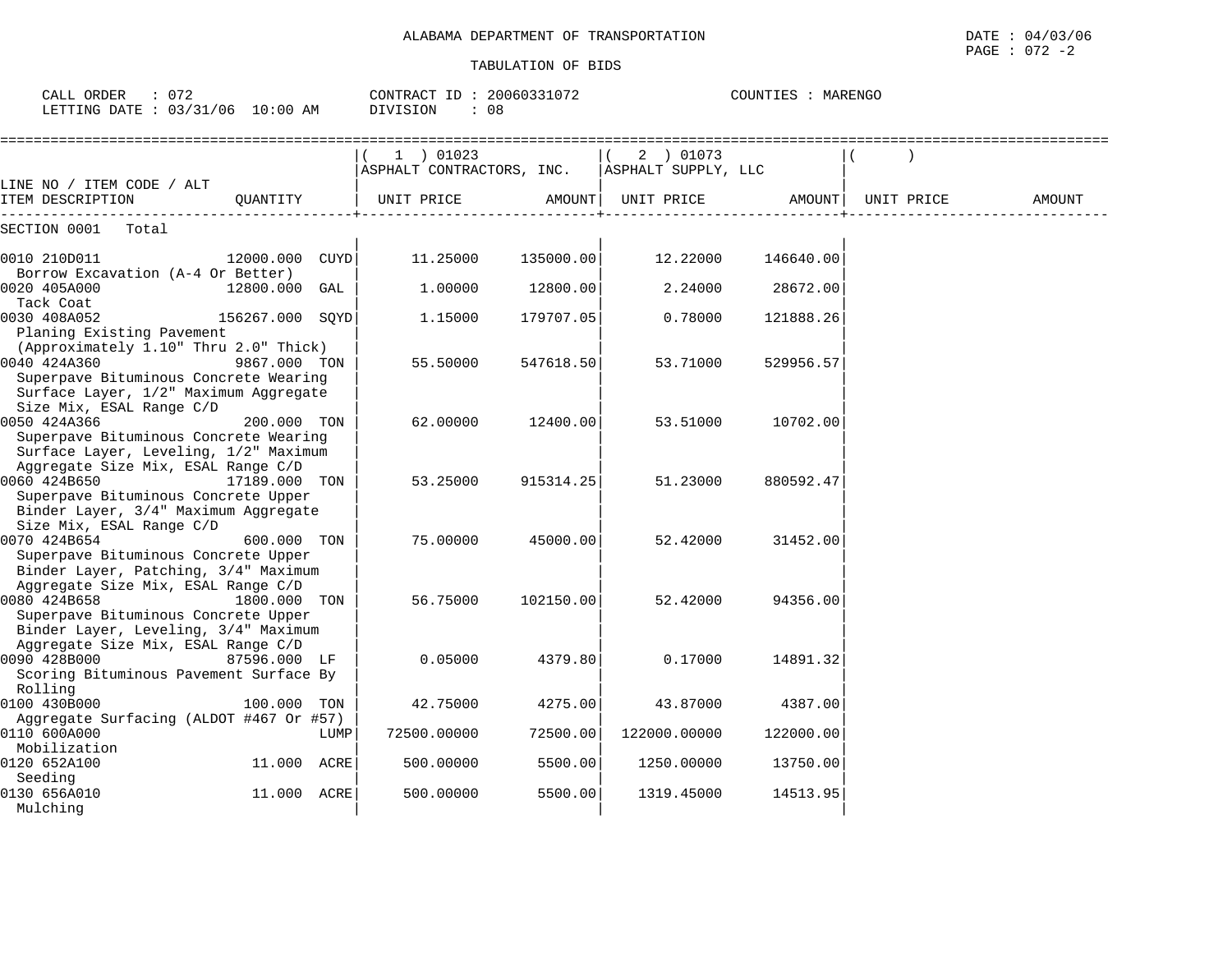$\texttt{PAGE}$  : 072 -3

| CALL ORDER                       | : 072 |          | CONTRACT ID: 20060331072 | COUNTIES : MARENGO |  |
|----------------------------------|-------|----------|--------------------------|--------------------|--|
| LETTING DATE : 03/31/06 10:00 AM |       | DIVISION | 08                       |                    |  |

|                                                                         |                | =====================                           |          |             |          |        |
|-------------------------------------------------------------------------|----------------|-------------------------------------------------|----------|-------------|----------|--------|
|                                                                         |                | $(1)$ 01023                                     |          | $(2)$ 01073 |          |        |
|                                                                         |                | ASPHALT CONTRACTORS, INC.   ASPHALT SUPPLY, LLC |          |             |          |        |
| LINE NO / ITEM CODE / ALT                                               |                |                                                 |          |             |          |        |
| ITEM DESCRIPTION                                                        |                |                                                 |          |             |          | AMOUNT |
| 0140 665F000                                                            | $20.000$ EACH  | 15.00000                                        | 300.00   | 11.80000    | 236.00   |        |
| Hay Bales                                                               |                |                                                 |          |             |          |        |
| 0150 665J000                                                            | 1000.000 LF    | 5.25000                                         | 5250.00  | 5.21000     | 5210.00  |        |
| Silt Fence, Type A                                                      |                |                                                 |          |             |          |        |
| 0160 6650001                                                            | 1000.000 LF    | 1,00000                                         | 1000.00  | 2.78000     | 2780.00  |        |
| Silt Fence Removal<br>0170 6650001                                      | 500.000 LF     | 9.25000                                         | 4625.00  | 9.03000     | 4515.00  |        |
| 20 Inch Wattle                                                          |                |                                                 |          |             |          |        |
| 0180 666A001                                                            | 11.000 ACRE    | 150.00000                                       | 1650.00  | 694.13000   | 7635.43  |        |
| Pest Control Treatment                                                  |                |                                                 |          |             |          |        |
| 0190 701A028                                                            | 17.000 MILE    | 1775.00000                                      | 30175.00 | 1972.22000  | 33527.74 |        |
| Solid White, Class 2, Type A Traffic                                    |                |                                                 |          |             |          |        |
| Stripe (0.06" Thick) (6" Wide)                                          |                |                                                 |          |             |          |        |
| 0200 701A046                                                            | 6.000 MILE     | 1050.00000                                      | 6300.00  | 1166.67000  | 7000.02  |        |
| Broken Yellow, Class 2, Type A Traffic                                  |                |                                                 |          |             |          |        |
| Stripe (0.09" Thick) (6" Wide)                                          |                |                                                 |          |             |          |        |
| 10.000 MILE<br>0210 701A048                                             |                | 1995.00000                                      | 19950.00 | 2216.67000  | 22166.70 |        |
| Solid Yellow, Class 2, Type A Traffic<br>Stripe (0.09" Thick) (6" Wide) |                |                                                 |          |             |          |        |
| 0220 701C002                                                            | 11.000 MILE    | 680.00000                                       | 7480.00  | 755.56000   | 8311.16  |        |
| Broken Temporary Traffic Stripe (Paint)                                 |                |                                                 |          |             |          |        |
| 0230 701C003                                                            | 20.000 MILE    | 750.00000                                       | 15000.00 | 833.33000   | 16666.60 |        |
| Solid Temporary Traffic Stripe (Paint)                                  |                |                                                 |          |             |          |        |
| 0240 703A002 30.000 SOFT                                                |                | 5.00000                                         | 150.00   | 5.56000     | 166.80   |        |
| Traffic Control Markings, Class 2, Type                                 |                |                                                 |          |             |          |        |
| A                                                                       |                |                                                 |          |             |          |        |
| 0250 703B002                                                            | 80.000 SOFT    | 5.00000                                         | 400.00   | 5.56000     | 444.80   |        |
| Traffic Control Legends, Class 2, Type                                  |                |                                                 |          |             |          |        |
| $60.000$ SQFT<br>0260 703D002<br>Temporary Traffic Control Markings     |                | 2,00000                                         | 120.00   | 2.22000     | 133.20   |        |
| (Paint)                                                                 |                |                                                 |          |             |          |        |
| 0270 703E002                                                            | 160.000 SOFT   | 2,00000                                         | 320.00   | 2.22000     | 355.20   |        |
| Temporary Traffic Control Legends                                       |                |                                                 |          |             |          |        |
| (Paint)                                                                 |                |                                                 |          |             |          |        |
| 0280 705A032                                                            | 275.000 EACH   | 5.50000                                         | 1512.50  | 6.11000     | 1680.25  |        |
| Pavement Markers, Class A-H, Type 1-B                                   |                |                                                 |          |             |          |        |
| 0290 705A037                                                            | $738.000$ EACH | 5.50000                                         | 4059.00  | 6.11000     | 4509.18  |        |
| Pavement Markers, Class A-H, Type 2-D                                   |                |                                                 |          |             |          |        |
| 0300 740B000                                                            | 454.000 SOFT   | 9.25000                                         | 4199.50  | 10.28000    | 4667.12  |        |
| Construction Signs                                                      |                |                                                 |          |             |          |        |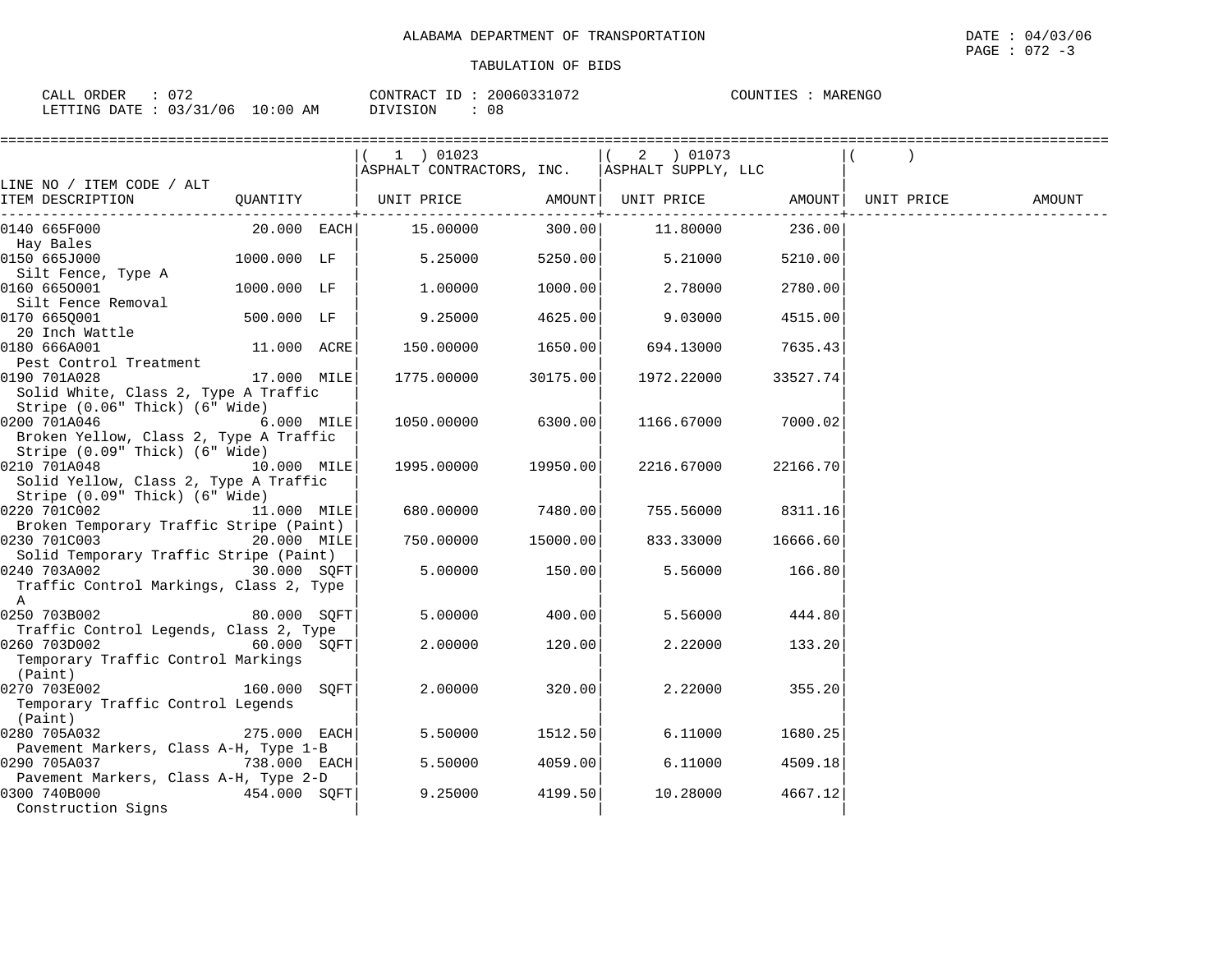| CALL ORDER                       | CONTRACT ID: 20060331072 | COUNTIES : MARENGO |
|----------------------------------|--------------------------|--------------------|
| LETTING DATE : 03/31/06 10:00 AM | DIVISION<br>: 08         |                    |

| ITEM CODE<br>/ ALT<br>LINE NO /                                         |          |             | 01023<br>$\mathbf{1}$<br>ASPHALT CONTRACTORS, INC. |                | 01073<br>2<br> ASPHALT SUPPLY, LLC |                |            |            |
|-------------------------------------------------------------------------|----------|-------------|----------------------------------------------------|----------------|------------------------------------|----------------|------------|------------|
| ITEM DESCRIPTION                                                        | OUANTITY |             | UNIT PRICE                                         | AMOUNT         | UNIT PRICE                         | AMOUNT         | UNIT PRICE | AMOUNT     |
| 0310 740E000<br>Cones (36 Inches High)                                  | 20.000   | <b>EACH</b> | 28.00000                                           | 560.00         | 11.39000                           | 227.80         |            |            |
| 0320 740M001<br>Ballast For Cone                                        | 200.000  | EACH        | 10.00000                                           | 2000.00        | 10.28000                           | 2056.00        |            |            |
| 0330 7400000<br>Pilot Car                                               | 1.000    | EACH        | 3500.00000                                         | 3500.00        | 4500.00000                         | 4500.00        |            |            |
| 0340 998A000<br>Construction Fuel (Maximum Bid Limited<br>To \$ 84,000) |          | LUMP        | 0.00000                                            | 0.00           | 42000.00000                        | 42000.00       |            |            |
| SECTION TOTALS                                                          |          |             |                                                    | \$2,150,695.60 |                                    | \$2,182,590.57 |            | \$<br>0.00 |
| CONTRACT TOTALS                                                         |          |             |                                                    | \$2,150,695.60 |                                    | \$2,182,590.57 |            | \$         |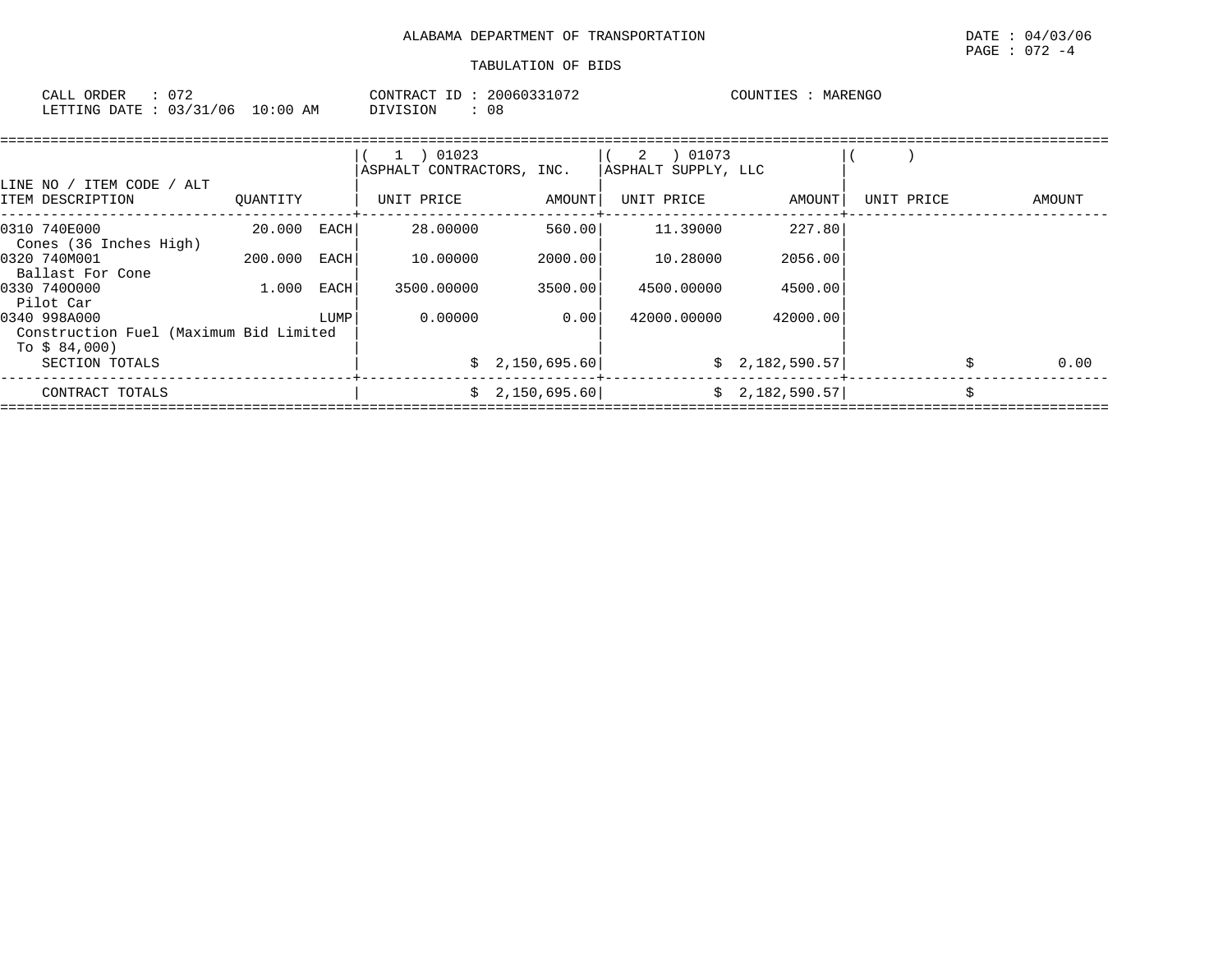# PAGE : 075 -1

|      | : 075<br>CALL ORDER                 | LETTING DATE: 03/31/06 10:00 AM                             | CONTRACT ID: 20060331075<br>$\cdot$ 09<br>DIVISION                                                                                                                                                           |              | COUNTIES : MOBILE |                                 |                        |
|------|-------------------------------------|-------------------------------------------------------------|--------------------------------------------------------------------------------------------------------------------------------------------------------------------------------------------------------------|--------------|-------------------|---------------------------------|------------------------|
|      | CONTRACT DESCRIPTION :<br>4.700 mi. |                                                             | CONTRACT TIME:<br>70<br>for constructing the Planing, Resurfacing and Traffic Stripe<br>on SR-163 from north of Hamilton Boulevard to Perch Creek<br>and from McVay Drive to SR-16 (US-90) in Mobile. Length | Working Days | (available days)  | PROJECT(S) : 99-309-491-163-604 |                        |
| RANK | VENDOR NO. / NAME                   |                                                             |                                                                                                                                                                                                              |              |                   | TOTAL<br><b>BID</b>             | % OVER<br>LOW BID      |
|      | 23011<br>13008                      | HOSEA O. WEAVER & SONS, INC.<br>MOBILE ASPHALT COMPANY, LLC |                                                                                                                                                                                                              |              | Ś.                | 924,591.32<br>994, 352, 25      | 100.0000%<br>107.5451% |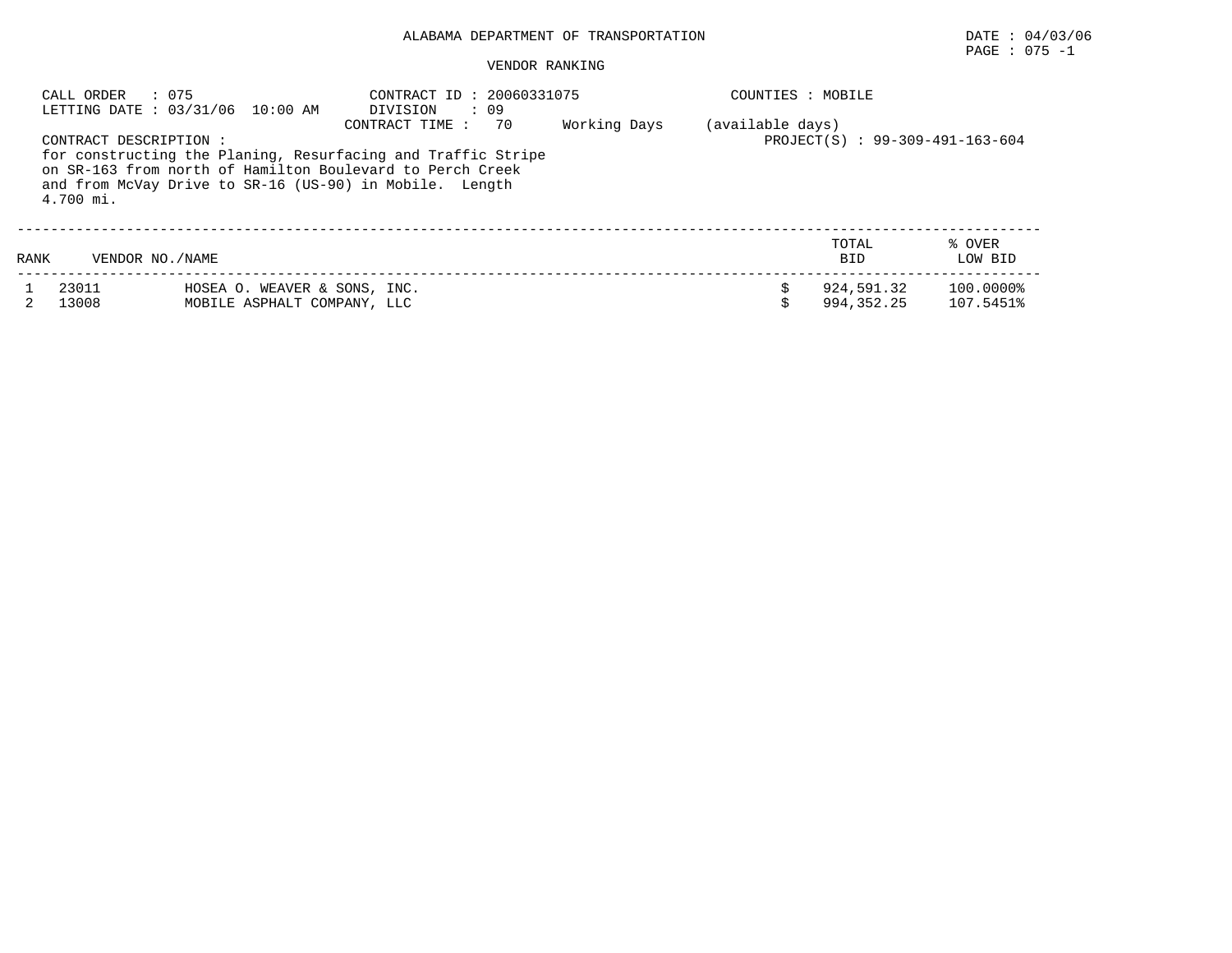CALL ORDER : 075 CONTRACT ID : 20060331075 COUNTIES : MOBILE

| DIVISION     | : 09                                                                                                                                                                                                                                |                                    |                                                                                                                                                                           |                                                                                                                                                                                                                            |        |
|--------------|-------------------------------------------------------------------------------------------------------------------------------------------------------------------------------------------------------------------------------------|------------------------------------|---------------------------------------------------------------------------------------------------------------------------------------------------------------------------|----------------------------------------------------------------------------------------------------------------------------------------------------------------------------------------------------------------------------|--------|
| $(1)$ 23011  |                                                                                                                                                                                                                                     | 2 ) 13008                          |                                                                                                                                                                           |                                                                                                                                                                                                                            |        |
|              |                                                                                                                                                                                                                                     | UNIT PRICE                         |                                                                                                                                                                           | UNIT PRICE                                                                                                                                                                                                                 | AMOUNT |
|              |                                                                                                                                                                                                                                     |                                    |                                                                                                                                                                           |                                                                                                                                                                                                                            |        |
|              |                                                                                                                                                                                                                                     |                                    | 316.25                                                                                                                                                                    |                                                                                                                                                                                                                            |        |
|              |                                                                                                                                                                                                                                     |                                    | 1840.00                                                                                                                                                                   |                                                                                                                                                                                                                            |        |
| 31.90000     |                                                                                                                                                                                                                                     |                                    | 7800.00                                                                                                                                                                   |                                                                                                                                                                                                                            |        |
| 1,73000      |                                                                                                                                                                                                                                     |                                    | 9098.70                                                                                                                                                                   |                                                                                                                                                                                                                            |        |
| 0.99000      |                                                                                                                                                                                                                                     |                                    | 59480.00                                                                                                                                                                  |                                                                                                                                                                                                                            |        |
| 58.99000     |                                                                                                                                                                                                                                     |                                    | 497587.20                                                                                                                                                                 |                                                                                                                                                                                                                            |        |
| 63.30000     |                                                                                                                                                                                                                                     |                                    | 73625.00                                                                                                                                                                  |                                                                                                                                                                                                                            |        |
| 0.13000      |                                                                                                                                                                                                                                     |                                    | 2780.00                                                                                                                                                                   |                                                                                                                                                                                                                            |        |
| 61962.32000  |                                                                                                                                                                                                                                     |                                    | 116500.00                                                                                                                                                                 |                                                                                                                                                                                                                            |        |
| 16.85000     |                                                                                                                                                                                                                                     | 20,00000                           | 14500.00                                                                                                                                                                  |                                                                                                                                                                                                                            |        |
| 17.90000     |                                                                                                                                                                                                                                     |                                    | 3000.00                                                                                                                                                                   |                                                                                                                                                                                                                            |        |
|              |                                                                                                                                                                                                                                     |                                    | 3800.00                                                                                                                                                                   |                                                                                                                                                                                                                            |        |
| 1421.30000   |                                                                                                                                                                                                                                     |                                    | 6000.00                                                                                                                                                                   |                                                                                                                                                                                                                            |        |
| 1895.07000   |                                                                                                                                                                                                                                     |                                    | 11100.00                                                                                                                                                                  |                                                                                                                                                                                                                            |        |
| 13900.000 LF | QUANTITY   UNIT PRICE<br>275.000 LF<br>16.000 EACH<br>Removing Guardrail End Anchor (All Type<br>390.000 CUYD<br>6999.000 GAL<br>59480.000 SOYD<br>8448.000 TON<br>1250.000 TON<br>LUMP<br>4.000 EACH<br>4.000 EACH<br>$5.000$ EACH | 2.11000<br>210.56000<br>1026.50000 | AMOUNT  <br>580.25<br>3368.96<br>12441.00<br>12108.27<br>58885.20<br>498347.52<br>79125.00<br>1807.00<br>61962.32<br>12216.25<br>2685.00<br>4106.00<br>5685.20<br>9475.35 | HOSEA O. WEAVER & SONS, INC  MOBILE ASPHALT COMPANY, LLC<br>1.15000<br>115.00000<br>20.00000<br>1,30000<br>1.00000<br>58.90000<br>58.90000<br>0.20000<br>116500.00000<br>20,00000<br>950.00000<br>1500.00000<br>2220.00000 | AMOUNT |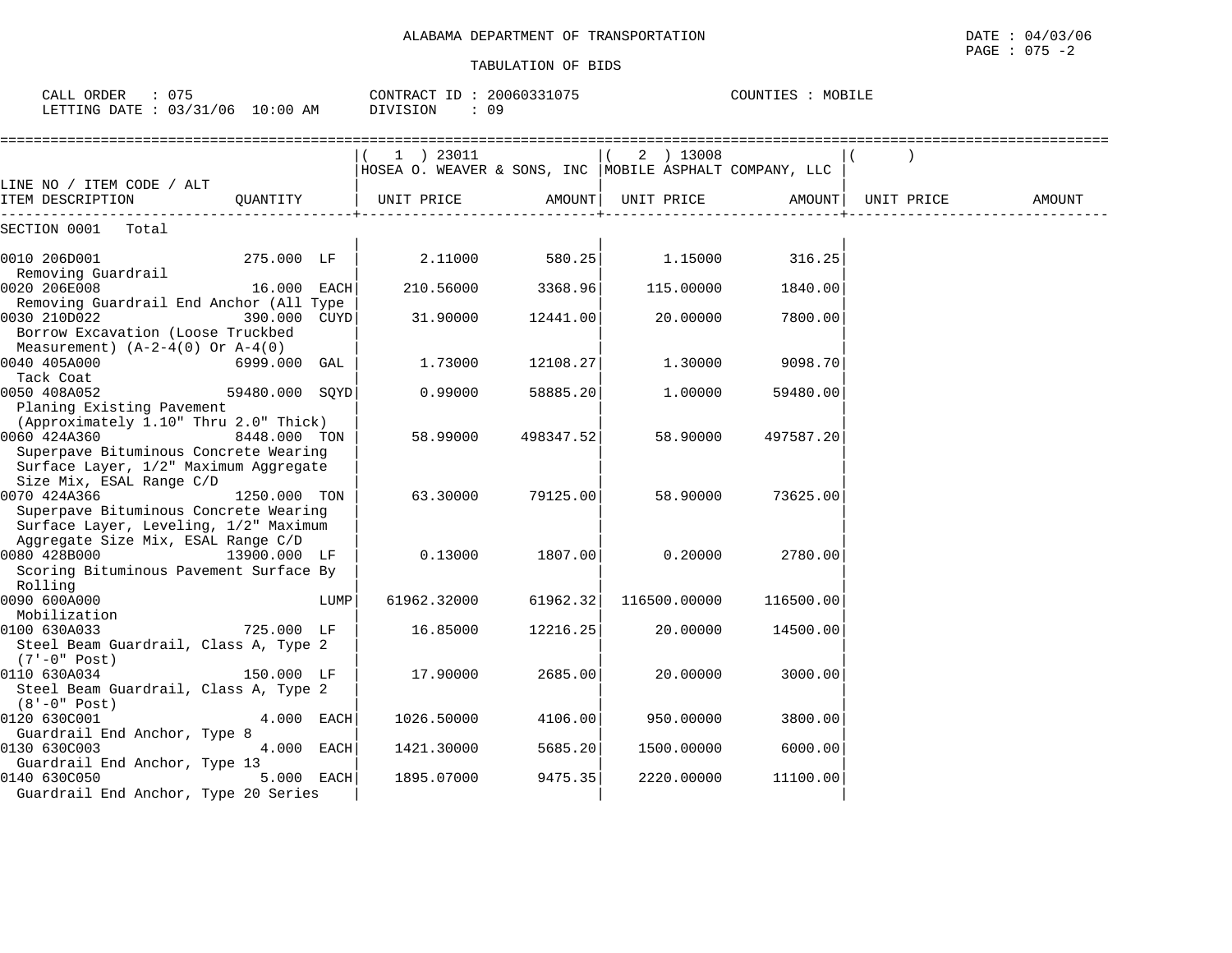| $\cap$ $\neg$ $\neg$<br>ORDER<br>CALL |             | 20060331075<br>CONTRACT<br>TD . | COUNTIES<br>MOBILE |
|---------------------------------------|-------------|---------------------------------|--------------------|
| LETTING DATE: 03/31/06                | 10:00<br>AM | DIVISION                        |                    |

|                                                       |                | $1$ ) 23011                                              |                   | 2 ) 13008  |          |            |        |
|-------------------------------------------------------|----------------|----------------------------------------------------------|-------------------|------------|----------|------------|--------|
|                                                       |                | HOSEA O. WEAVER & SONS, INC  MOBILE ASPHALT COMPANY, LLC |                   |            |          |            |        |
| LINE NO / ITEM CODE / ALT                             |                |                                                          |                   |            |          |            |        |
| ITEM DESCRIPTION                                      |                |                                                          |                   |            |          | UNIT PRICE | AMOUNT |
| 0150 630C070                                          | $1.000$ EACH   | 1737.15000 1737.15                                       |                   | 2100.00000 | 2100.00  |            |        |
| Guardrail End Anchor, Type 10 Series                  |                |                                                          |                   |            |          |            |        |
| 0160 641S500<br>19.000 EACH                           |                | 210.56000 4000.64                                        |                   | 175.00000  | 3325.00  |            |        |
| Valve Box Reset                                       |                |                                                          |                   |            |          |            |        |
| 0170 645K500                                          | $10.000$ EACH  |                                                          | 421.13000 4211.30 | 475.00000  | 4750.00  |            |        |
| Manhole Frame And Cover Reset                         |                |                                                          |                   |            |          |            |        |
| 0180 650A000                                          | 2152.000 CUYD  | 11.04000                                                 | 23758.08          | 20.00000   | 43040.00 |            |        |
| Topsoil                                               |                |                                                          |                   |            |          |            |        |
| 0190 652A100                                          | 3.000 ACRE     | 736.97000                                                | 2210.91           | 770.00000  | 2310.00  |            |        |
| Seeding                                               |                |                                                          |                   |            |          |            |        |
| 0200 654A001                                          | $210.000$ SQYD | 5.26000                                                  | 1104.60           | 5.50000    | 1155.00  |            |        |
| Solid Sodding (Bermuda)<br>0210 656A010               | 3.000 ACRE     | 736.97000                                                |                   |            | 1650.00  |            |        |
| Mulching                                              |                |                                                          | 2210.91           | 550.00000  |          |            |        |
| 0220 665F000                                          | $100.000$ EACH | 6.84000                                                  | 684.00            | 6.50000    | 650.00   |            |        |
| Hay Bales                                             |                |                                                          |                   |            |          |            |        |
| 0230 665J000                                          | 1100.000 LF    | 3.81000                                                  | 4191.00           | 4.25000    | 4675.00  |            |        |
| Silt Fence, Type A                                    |                |                                                          |                   |            |          |            |        |
| 0240 6650001                                          | 1100.000 LF    | 1.91000                                                  | 2101.00           | 1.00000    | 1100.00  |            |        |
| Silt Fence Removal                                    |                |                                                          |                   |            |          |            |        |
| 0250 6650001                                          | 800.000 LF     | 10.10000                                                 | 8080.00           | 7.70000    | 6160.00  |            |        |
| 20 Inch Wattle                                        |                |                                                          |                   |            |          |            |        |
| 0260 666A001                                          | 3.000 ACRE     | 42.11000                                                 | 126.33            | 10.00000   | 30.00    |            |        |
| Pest Control Treatment                                |                |                                                          |                   |            |          |            |        |
| 8.000 MILE<br>0270 701A028                            |                | 1816.11000                                               | 14528.88          | 1900.00000 | 15200.00 |            |        |
| Solid White, Class 2, Type A Traffic                  |                |                                                          |                   |            |          |            |        |
| Stripe (0.06" Thick) (6" Wide)                        |                |                                                          |                   |            |          |            |        |
| 0280 701A032<br>Solid Yellow, Class 2, Type A Traffic | 3.000 MILE     | 1816.11000                                               | 5448.33           | 1900.00000 | 5700.00  |            |        |
| Stripe (0.06" Thick) (6" Wide)                        |                |                                                          |                   |            |          |            |        |
| 0290 701A041                                          | $6.000$ MILE   | 1042.29000                                               | 6253.74           | 1100.00000 | 6600.00  |            |        |
| Broken White, Class 2, Type A Traffic                 |                |                                                          |                   |            |          |            |        |
| Stripe (0.09" Thick) (6" Wide)                        |                |                                                          |                   |            |          |            |        |
| 0300 701A046                                          | 5.000 MILE     | 1042.29000                                               | 5211.45           | 1100.00000 | 5500.00  |            |        |
| Broken Yellow, Class 2, Type A Traffic                |                |                                                          |                   |            |          |            |        |
| Stripe (0.09" Thick) (6" Wide)                        |                |                                                          |                   |            |          |            |        |
| 0310 701A048                                          | 5.000 MILE     | 2052.99000                                               | 10264.95          | 2150.00000 | 10750.00 |            |        |
| Solid Yellow, Class 2, Type A Traffic                 |                |                                                          |                   |            |          |            |        |
| Stripe (0.09" Thick) (6" Wide)                        |                |                                                          |                   |            |          |            |        |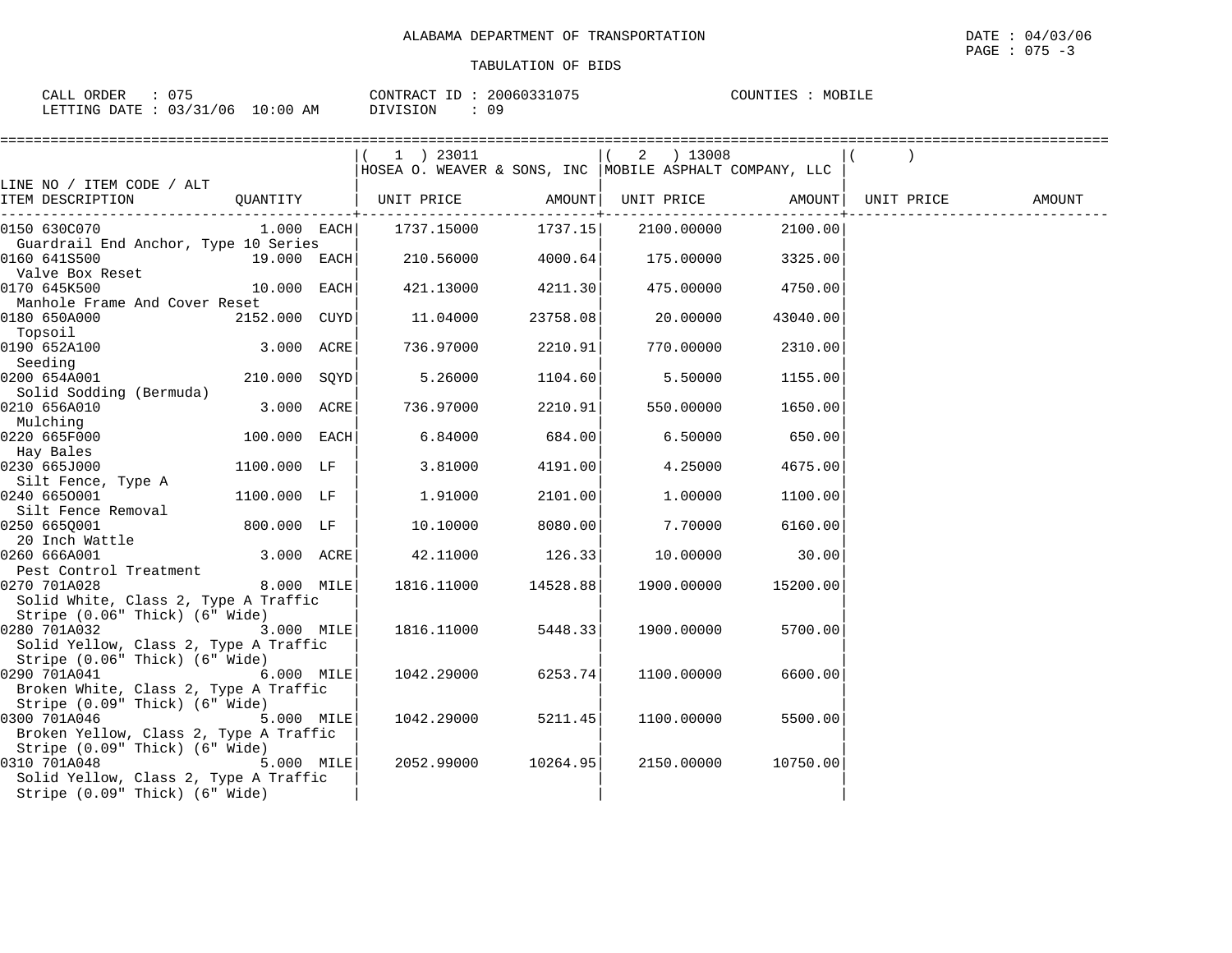| CALL ORDER<br>075               | CONTRACT ID: 20060331075 | COUNTIES : MOBILE |
|---------------------------------|--------------------------|-------------------|
| LETTING DATE: 03/31/06 10:00 AM | 09<br>DIVISION           |                   |

|                                                                                         |                |      | ==============                                           |                          |                    |            |                           |                                   |        |
|-----------------------------------------------------------------------------------------|----------------|------|----------------------------------------------------------|--------------------------|--------------------|------------|---------------------------|-----------------------------------|--------|
|                                                                                         |                |      | (1) 23011                                                |                          |                    | 2 ) 13008  |                           |                                   |        |
| LINE NO / ITEM CODE / ALT                                                               |                |      | HOSEA O. WEAVER & SONS, INC  MOBILE ASPHALT COMPANY, LLC |                          |                    |            |                           |                                   |        |
| ITEM DESCRIPTION                                                                        | QUANTITY       |      | UNIT PRICE                                               |                          | AMOUNT  UNIT PRICE |            | AMOUNT                    | UNIT PRICE                        | AMOUNT |
| 0320 701B009<br>Dotted Class 2, Type A Traffic Stripe<br>$(0.09"$ Thick $)(6"$ Wide $)$ | 2724.000 LF    |      | 1.05000                                                  | 2860.20                  |                    | 1.00000    | 2724.00                   |                                   |        |
| 0330 701C000<br>Broken Temporary Traffic Stripe                                         | 11.000 MILE    |      | 652.75000                                                | 7180.25                  |                    | 690.00000  | 7590.00                   |                                   |        |
| 0340 701C001<br>Solid Temporary Traffic Stripe                                          | 9.000 MILE     |      | 715.92000 6443.28                                        |                          |                    | 760.00000  | 6840.00                   |                                   |        |
| 0350 703A002<br>Traffic Control Markings, Class 2, Type                                 | 4877.000 SOFT  |      | 3.42000                                                  | 16679.34                 |                    | 3.60000    | 17557.20                  |                                   |        |
| $\mathbb A$<br>0360 703B002<br>Traffic Control Legends, Class 2, Type                   | 1315.000 SOFT  |      | 3.68000                                                  | 4839.20                  |                    | 4.00000    | 5260.00                   |                                   |        |
| 0370 703D001<br>Temporary Traffic Control Markings                                      | 1488.000 SQFT  |      | 1.26000                                                  | 1874.88                  |                    | 1.30000    | 1934.40                   |                                   |        |
| 0380 703E001<br>Temporary Traffic Control Legends                                       | 137.000 SQFT   |      | 1.26000                                                  | 172.62                   |                    | 1,30000    | 178.10                    |                                   |        |
| 0390 705A030<br>Pavement Markers, Class A-H, Type 2-C                                   | 104.000 EACH   |      | 5.26000                                                  | 547.04                   |                    | 5.60000    | 582.40                    |                                   |        |
| 0400 705A031<br>Pavement Markers, Class A-H, Type 1-A                                   | $286.000$ EACH |      | 5.26000                                                  | 1504.36                  |                    | 5.60000    | 1601.60                   |                                   |        |
| 0410 705A032<br>Pavement Markers, Class A-H, Type 1-B                                   | 281.000 EACH   |      | 5.26000                                                  | 1478.06                  |                    | 5.60000    | 1573.60                   |                                   |        |
| 0420 705A037<br>Pavement Markers, Class A-H, Type 2-D                                   | 601.000 EACH   |      | 5.26000                                                  | 3161.26                  |                    | 5.60000    | 3365.60                   |                                   |        |
| 0430 705A038<br>Pavement Markers, Class A-H, Type 2-E                                   | 32.000 EACH    |      | 5.26000                                                  | 168.32                   |                    | 5.60000    | 179.20                    |                                   |        |
| 0440 740B000<br>Construction Signs                                                      | 1066.000 SOFT  |      | 10.88000                                                 | 11598.08                 |                    | 9.00000    | 9594.00                   |                                   |        |
| 0450 740E000<br>Cones (36 Inches High)                                                  | 250.000 EACH   |      | 11.75000                                                 | 2937.50                  |                    | 11.00000   | 2750.00                   |                                   |        |
| 0460 740M001<br>Ballast For Cone                                                        | 250.000 EACH   |      | 7.25000                                                  | 1812.50                  |                    | 6.00000    | 1500.00                   |                                   |        |
| 0470 741C010<br>Portable Sequential Arrow And Chevron<br>Sign Unit                      | 2.000 EACH     |      | 1208.92000                                               | 2417.84                  |                    | 4500.00000 | 9000.00                   |                                   |        |
| 0480 998A000<br>Construction Fuel (Maximum Bid Limited<br>To $$44,000)$                 |                | LUMP | 0.00000                                                  | 0.00                     |                    | 0.00000    | 0.00                      |                                   |        |
| SECTION TOTALS                                                                          |                |      |                                                          | $\frac{1}{2}$ 924,591.32 |                    |            | $\frac{1}{2}$ 994, 352.25 |                                   | 0.00   |
| CONTRACT TOTALS                                                                         |                |      | Ŝ.                                                       | 924,591.32               |                    |            | $\ddot{s}$<br>994, 352.25 | ================================= | \$     |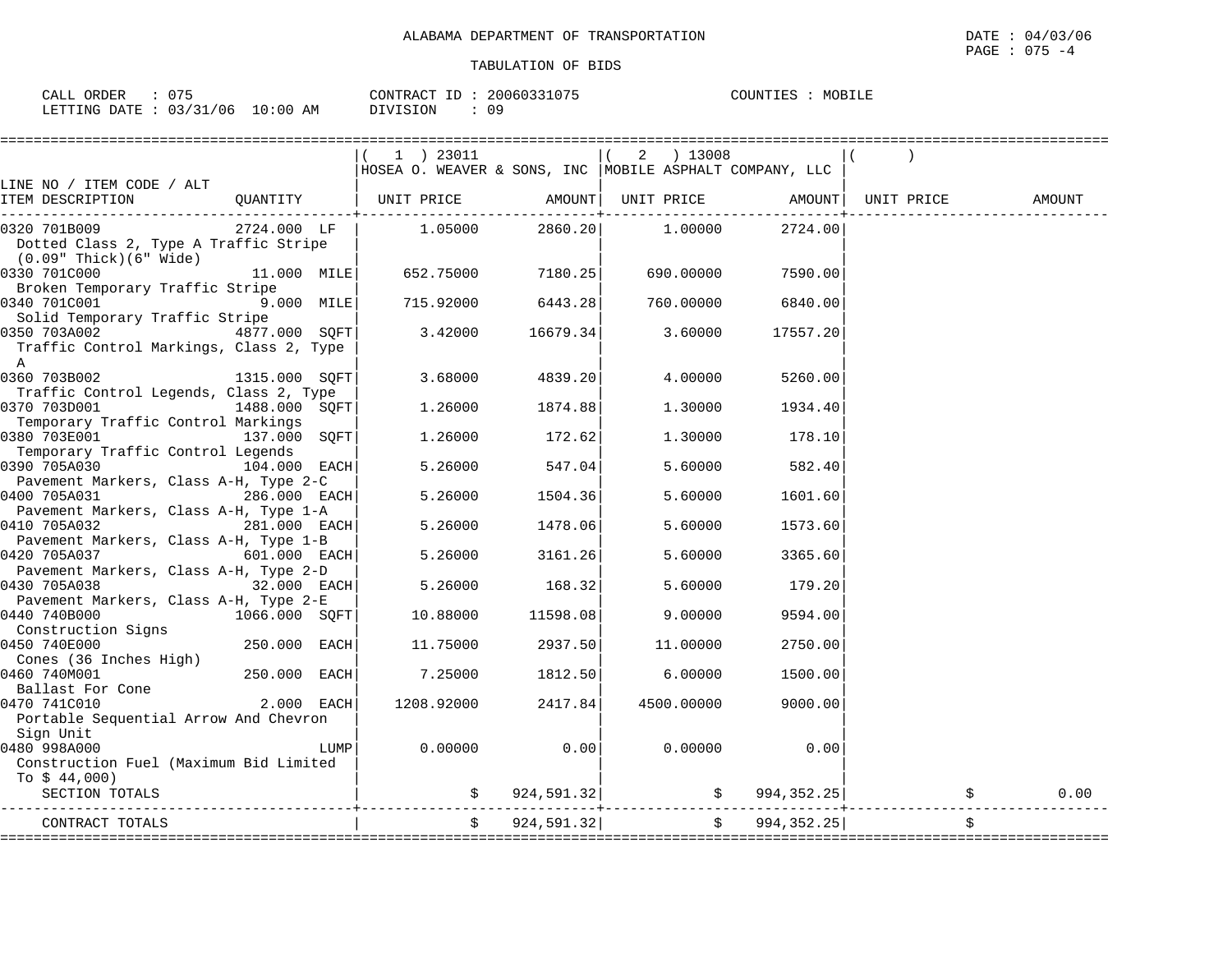## PAGE : 076 -1

|      | : 076<br>CALL ORDER                               | LETTING DATE: 03/31/06 10:00 AM                                                                                    | CONTRACT ID: 20060331076<br>DIVISION<br>$\therefore$ 03 |    |              |                  | COUNTIES : JEFFERSON           |                   |  |  |
|------|---------------------------------------------------|--------------------------------------------------------------------------------------------------------------------|---------------------------------------------------------|----|--------------|------------------|--------------------------------|-------------------|--|--|
|      | CONTRACT DESCRIPTION :<br>indicated on the plans. | for the Maintenance Roadside Mowing at various sites in the<br>Birmingham area along I-20, I-59, I-65 and I-459 as | CONTRACT TIME :                                         | 90 | Working Days | (available days) | PROJECT(S): 99-403-371-000-610 |                   |  |  |
| RANK | VENDOR NO. / NAME                                 |                                                                                                                    |                                                         |    |              |                  | TOTAL<br><b>BID</b>            | % OVER<br>LOW BID |  |  |
|      | 12043                                             | LOVIN CONTRACTING COMPANY, INC.                                                                                    |                                                         |    |              |                  | 308,864.00                     | 100.0000%         |  |  |
|      | 02040                                             | BENTLEY TURF AND LANDSCAPE, INC.                                                                                   |                                                         |    |              |                  | 488,192.00                     | 158.0605%         |  |  |
|      | 02020                                             | EARNEST BENTLEY, INC.                                                                                              |                                                         |    |              |                  | 524,632.00                     | 169.8586%         |  |  |
| 4    | 23078                                             | J. WEST, INC.                                                                                                      |                                                         |    |              |                  | 659,778.48                     | 213.6146%         |  |  |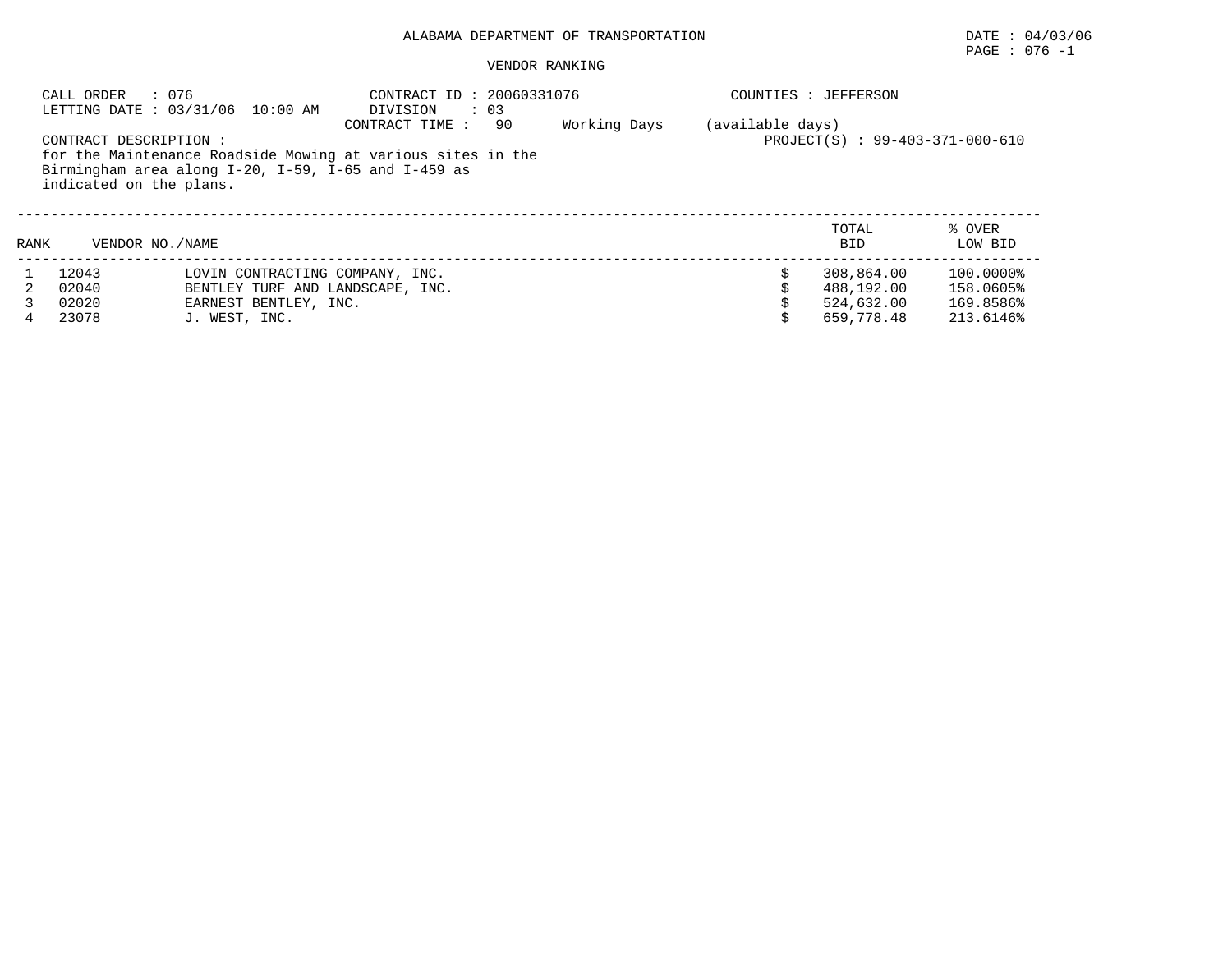| CALL ORDER : 076                |  | CONTRACT ID: 20060331076 | COUNTIES : JEFFERSON |
|---------------------------------|--|--------------------------|----------------------|
| LETTING DATE: 03/31/06 10:00 AM |  | DIVISION                 |                      |

|                                                                           |            |      | $1$ ) 12043<br>LOVIN CONTRACTING COMPANY, |             | 02040<br>$2 \rightarrow$<br>BENTLEY TURF AND LANDSCAPE, |            | 02020<br>3<br>EARNEST BENTLEY, INC. |            |
|---------------------------------------------------------------------------|------------|------|-------------------------------------------|-------------|---------------------------------------------------------|------------|-------------------------------------|------------|
| LINE NO / ITEM CODE / ALT<br>ITEM DESCRIPTION                             | OUANTITY   |      | UNIT PRICE                                | AMOUNT      | UNIT PRICE                                              | AMOUNT     | UNIT PRICE                          | AMOUNT     |
| SECTION 0001<br>Total                                                     |            |      |                                           |             |                                                         |            |                                     |            |
| 0010 655A009<br>Maintenance Roadside Mowing<br>(Approximately 3384 Acres) | 3.000 CYCL |      | 101520.00000                              | 304560.00   | 160000.00000                                            | 480000.00  | 168000.00000                        | 504000.00  |
| 0020 740B000<br>Construction Signs                                        | 512.000    | SOFT | 4.50000                                   | 2304.00     | 16.00000                                                | 8192.00    | 11,00000                            | 5632.00    |
| 0030 998A000<br>Construction Fuel (Maximum Bid Limited<br>To \$ 30,000)   |            | LUMP | 2000.00000                                | 2000.00     | 0.00000                                                 | 0.00       | 15000.00000                         | 15000.00   |
| SECTION TOTALS                                                            |            |      |                                           | 308,864.00  | \$                                                      | 488,192.00 |                                     | 524,632.00 |
| CONTRACT TOTALS                                                           |            |      | S                                         | 308, 864.00 | \$                                                      | 488,192.00 |                                     | 524,632.00 |